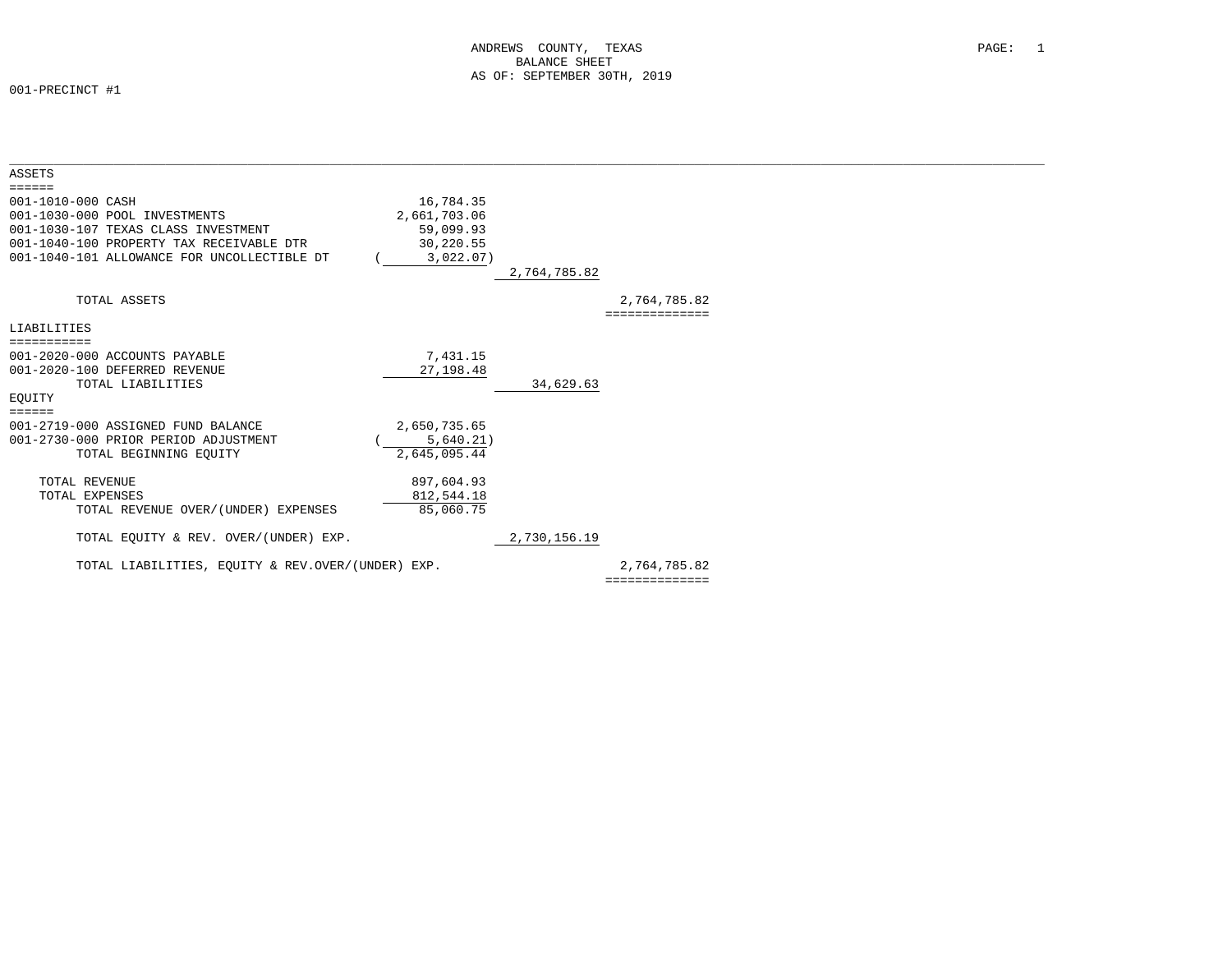## ANDREWS COUNTY, TEXAS **PAGE:** 2 STATEMENT OF REVENUES & EXPENSES AS OF: SEPTEMBER 30TH, 2019

| REVENUES                                  | ORIGINAL<br><b>BUDGET</b> | NET<br><b>BUDGET</b> | RECEIPTS<br>$M-T-D$ | RECEIPTS<br>$Y-T-D$ | PRIOR YEAR<br>$Y-T-D$ | UNCOLLECTED<br>BALANCE | PERCENT<br>RECEIVED |
|-------------------------------------------|---------------------------|----------------------|---------------------|---------------------|-----------------------|------------------------|---------------------|
| 001-30310-110 AD VALOREM TAXES            | 639,408                   | 639,408              | 10.03               | 630,301.76          | 760,434.88            | 9.106.24               | 98.58               |
| 001-30310-120 DELINQUENT AD VALOREM TAXES | 11,500                    | 11,500               | 2,134.99            | 12,601.66           | 17,014.86 (           | 1,101.66)              | 109.58              |
| 001-30310-121 CETRZ VALOREM               | 40,000                    | 40,000               | 8.57                | 51,852.17           | 42,421.98 (           | 11,852.17              | 129.63              |
| 001-30310-122 CETRZ DELINQUENT            | 1,200                     | 1,200                | 0.00                | 0.00                | 4,729.35              | 1,200.00               | 0.00                |
| 001-30321-200 PCT#1/CAR TAG M/COLLECTION  | 115,000                   | 115,000              | 3,756.38            | 123,455.55          | 115,721.22 (          | 8,455.55)              | 107.35              |
| 001-30360-101 PCT# 1 BANK INTEREST        | 0                         | 0                    | 0.00                | 581.59              | $915.42$ (            | 581.59)                | 0.00                |
| 001-30360-102 TEXPOOL INTEREST INCOME     | 28,000                    | 28,000               | 4,714.97            | 65,214.39           | 41,980.06 (           | 37,214.39)             | 232.91              |
| 001-30360-109 TX CLASS INT                | $\Omega$                  |                      | 107.01              | 1,443.46            | 1,001.96 (            | 1,443.46)              | 0.00                |
| 001-30370-101 SALE OF COUNTY ASSETS       |                           |                      | 0.00                | 98.40               | 0.00(                 | 98.40)                 | 0.00                |
| 001-30370-400 MISCELLANEOUS INCOME        | 0                         |                      | 0.00                | 12,055.95           | $10,629.02$ (         | 12,055.95)             | 0.00                |
| 001-30370-951 TRANSFERS IN                | 0                         | $\Omega$             | 0.00                | 0.00                | 107,203.18            | 0.00                   | 0.00                |
| TOTAL REVENUES                            | 835,108                   | 835,108              | 10,731.95           | 897,604.93          | 1,102,051.93 (        | 62,496.93)             | 107.48              |
|                                           |                           |                      |                     |                     |                       |                        |                     |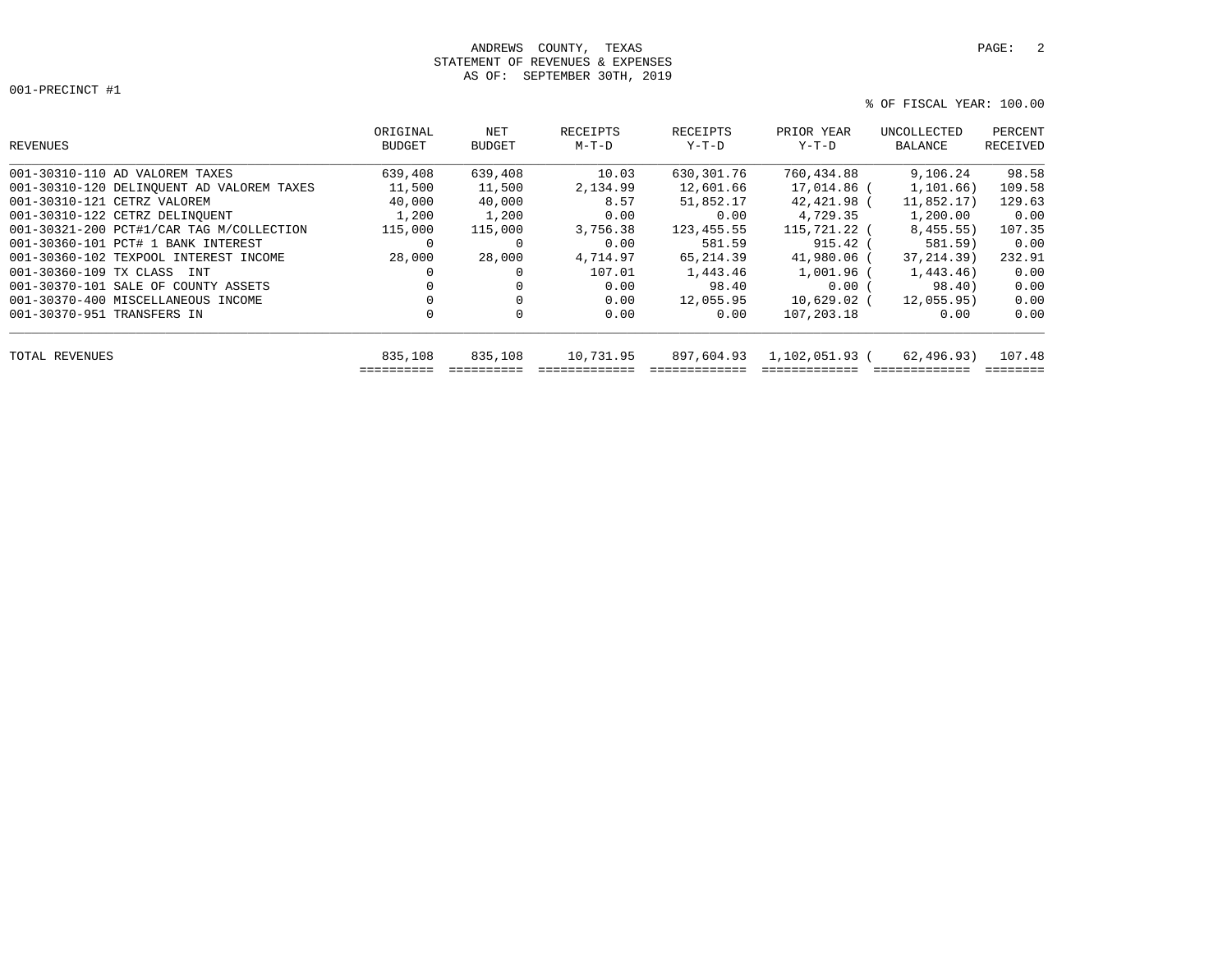% OF FISCAL YEAR: 100.00

| <b>EXPENSES</b>                           | ORIGINAL<br><b>BUDGET</b> | NET<br><b>BUDGET</b>          | <b>EXPENDED</b><br>$M-T-D$       | <b>EXPENDED</b><br>$Y-T-D$ | PRIOR YEAR<br>$Y-T-D$       | UNEXPENDED<br><b>BALANCE</b>       | PERCENT<br><b>EXPENDED</b> |
|-------------------------------------------|---------------------------|-------------------------------|----------------------------------|----------------------------|-----------------------------|------------------------------------|----------------------------|
| PCT 1 EXPENDITURES                        |                           |                               |                                  |                            |                             |                                    |                            |
| 001-40100-101 ELECTED OFFICIAL            | 76,282                    | 76,282                        | 6,356.84                         | 76,282.08                  | 75,241.92 (                 | 0.16)                              | 100.00                     |
| 001-40100-106 SALARY PRECINCT EMPLOYEES   | 209,873                   | 209,873                       | 8,848.00                         | 148,472.20                 | 142,676.64                  | 61,400.46                          | 70.74                      |
| 001-40100-107 EXTRA HELP                  | 30,000                    | 30,000                        | 0.00                             | 0.00                       | 2,895.00                    | 30,000.00                          | 0.00                       |
| 001-40100-109 SUPERVISORY                 | 59,571                    | 59,571                        | 4,582.40                         | 59,571.20                  | 58,531.20                   | 0.00                               | 100.00                     |
| 001-40100-199 LONGEVITY                   | 8,700                     | 8,700                         | 0.00                             | 7,543.75                   | 0.00                        | 1,156.27                           | 86.71                      |
| 001-40100-201 SOCIAL SECURITY TAXES       | 30,532                    | 30,532                        | 1,385.52                         | 20,771.49                  | 20,477.21                   | 9,760.55                           | 68.03                      |
| 001-40100-202 GROUP INSURANCE             | 86,400                    | 86,400                        | 6,000.00                         | 72,000.00                  | 90,000.00                   | 14,400.00                          | 83.33                      |
| 001-40100-203 RETIREMENT                  | 65,111                    | 65,111                        | 3,632.93                         | 53,029.96                  | 48,798.89                   | 12,081.38                          | 81.45                      |
| 001-40100-204 WORKERS COMPENSATION        | 11,054                    | 11,054                        | 0.00                             | 8,815.32                   | 2,882.28                    | 2,238.66                           | 79.75                      |
| 001-40100-205 RETIREE'S MEDICAL INSURANCE | 14,400                    | 14,400                        | 1,200.00                         | 14,400.00                  | 18,000.00                   | 0.00                               | 100.00                     |
| 001-40100-206 UNEMPLOYMENT INSURANCE      | 383                       | 383                           | 18.60                            | 116.23                     | 164.00                      | 267.19                             | 30.31                      |
| 001-40100-217 TRAVEL                      | 3,500                     | 3,500                         | 661.80                           | 1,925.18                   | 1,426.84                    | 1,574.82                           | 55.01                      |
| 001-40100-312 SUPPLIES                    | 25,000                    | 35,000                        | 1,227.59                         | 32, 353.89                 | 35,186.47                   | 2,646.11                           | 92.44                      |
| 001-40100-330 FUEL & OIL                  | 35,000                    | 35,000                        | 1,301.76                         | 28,001.70                  | 21,231.99                   | 6,998.30                           | 80.00                      |
| 001-40100-353 EQUIPMENT                   | 220,000                   | 475,000                       | 0.00                             | 174,243.00                 | 294, 221. 17                | 300,757.00                         | 36.68                      |
| 001-40100-355 TIRES                       | 10,000                    | 10,000                        | 100.00                           | 7,510.78                   | 3,633.88                    | 2,489.22                           | 75.11                      |
| 001-40100-401 PROFESSIONAL SERVICES       | 1,500                     | 1,500                         | 0.00                             | 397.50                     | 219.95                      | 1,102.50                           | 26.50                      |
| 001-40100-420 TELEPHONE                   | 540                       | 540                           | 90.00                            | 540.10                     | 540.00 (                    | 0.10)                              | 100.02                     |
| 001-40100-440 UTILITIES                   | 8,500                     | 8,500                         | 315.26                           | 6,093.00                   | 6,578.59                    | 2,407.00                           | 71.68                      |
| 001-40100-450 PARTS & REPAIR              | 50,000                    | 40,000                        | 706.22                           | 21,462.78                  | 14,375.59                   | 18,537.22                          | 53.66                      |
| 001-40100-451 ROAD MAINTENANCE            | 375,000                   | 120,000                       | 0.00                             | 64,900.00                  | 5,236.22                    | 55,100.00                          | 54.08                      |
| 001-40100-453 LONGEVITY PAY               | $\mathbf 0$               | $\Omega$                      | 0.00                             | 0.00                       | 6,605.57                    | 0.00                               | 0.00                       |
| 001-40100-482 PROPERTY, LIAB. & COMP.     | 8,912                     | 8,912                         | 0.00                             | 9,669.62                   | $8,102.10$ (                | 757.42)                            | 108.50                     |
| 001-40100-488 EMERGENCY/CONTINGENCY       | 5,000                     | 5,000                         | 0.00                             | 0.00                       | 0.00                        | 5,000.00                           | 0.00                       |
| 001-40100-777 Capital Improvement         | 5,000                     | 5,000                         | 0.00                             | 4,444.40                   | 4,618.46                    | 555.60                             | 88.89                      |
| TOTAL PCT 1 EXPENDITURES                  | 1,340,259                 | 1,340,259                     | 36,426.92                        | 812,544.18                 | 861,643.97                  | 527,714.60                         | 60.63                      |
| TOTAL EXPENDITURES                        | 1,340,259<br>==========   | 1,340,259<br><b>EEEEEEEEE</b> | 36,426.92<br><b>Beseessesses</b> | 812,544.18                 | 861,643.97<br>seesseesseess | 527,714.60<br><b>ESSESSSSSSSSS</b> | 60.63                      |
| REVENUES OVER/(UNDER) EXPENDITURES        | $505, 151)$ (             | $505, 151)$ (                 | 25,694.97)                       | 85,060.75                  | 240,407.96 (                | 590, 211.53)                       |                            |

\*\*\* END OF REPORT \*\*\*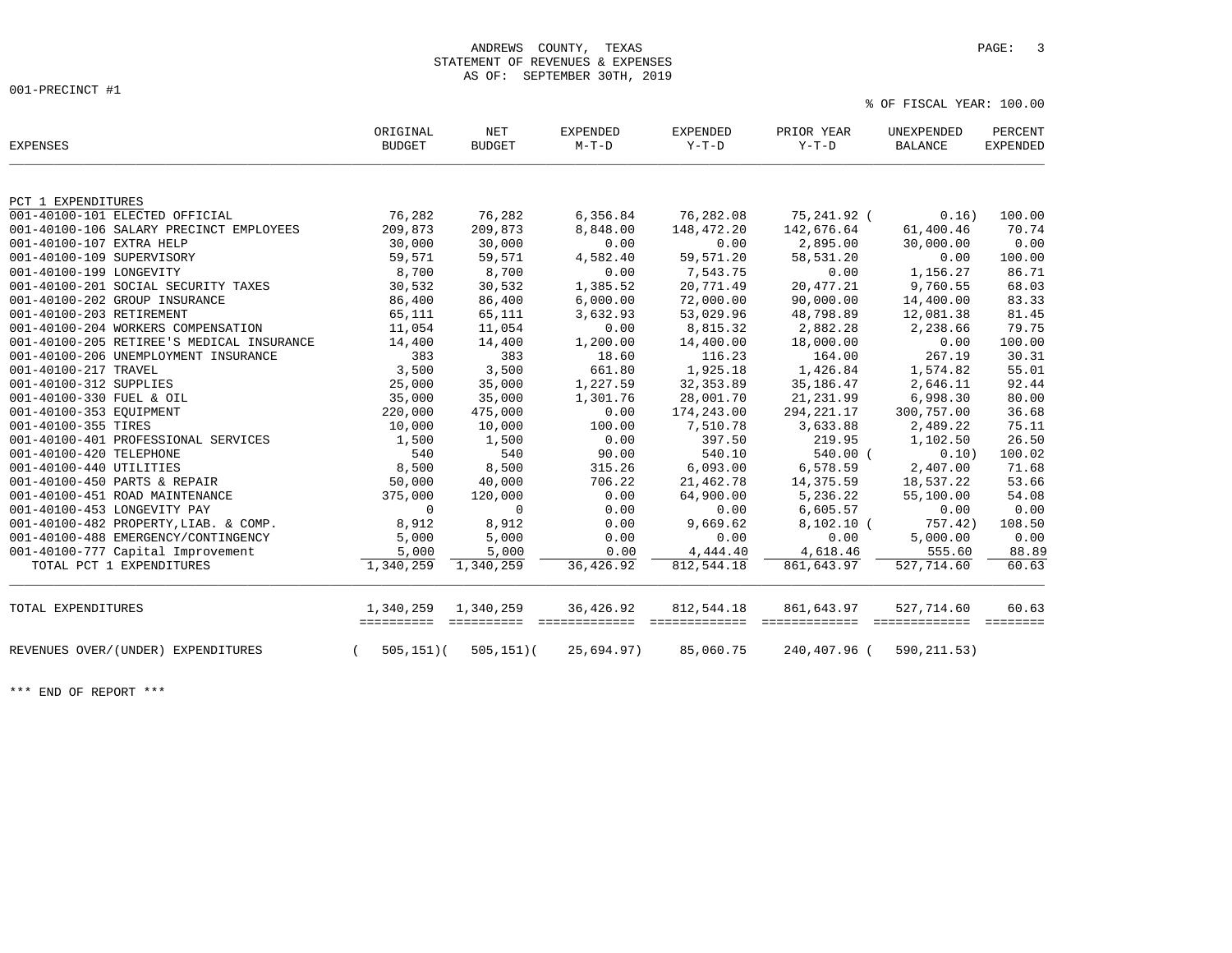| <b>ASSETS</b>                                     |                 |              |                |  |
|---------------------------------------------------|-----------------|--------------|----------------|--|
| $=$ = = = = =                                     |                 |              |                |  |
| 002-1010-000 CASH                                 | 17,678.47       |              |                |  |
| 002-1030-000 POOL INVESTMENTS                     | 1,979,914.88    |              |                |  |
| 002-1040-100 PROPERTY TAX RECEIVABLE DTR          | 30,220.55       |              |                |  |
| 002-1040-101 ALLOWANCE FOR UNCOLLECTIBLE DT       | 3,022.06)       |              |                |  |
| 002-1070-000 DUE FROM OTHERS                      | 13.60           |              |                |  |
|                                                   |                 | 2,024,805.44 |                |  |
| TOTAL ASSETS                                      |                 |              | 2,024,805.44   |  |
|                                                   |                 |              | ============== |  |
| LIABILITIES                                       |                 |              |                |  |
| ===========                                       |                 |              |                |  |
| 002-2020-000 ACCOUNTS PAYABLE                     | 189,941.92      |              |                |  |
| 002-2020-100 DEFERRED REVENUE                     | 27, 198.49      |              |                |  |
| TOTAL LIABILITIES                                 |                 | 217,140.41   |                |  |
| EOUITY                                            |                 |              |                |  |
| $=$ $=$ $=$ $=$ $=$                               |                 |              |                |  |
| 002-2719-000 ASSIGNED FUND BALANCE                | 2,208,905.99    |              |                |  |
| 002-2730-000 PRIOR PERIOD ADJUSTMENT              | 13,709.57)      |              |                |  |
| TOTAL BEGINNING EQUITY                            | 2, 195, 196. 42 |              |                |  |
| TOTAL REVENUE                                     | 882, 349.57     |              |                |  |
| TOTAL EXPENSES                                    | 1,269,880.96    |              |                |  |
| TOTAL REVENUE OVER/(UNDER) EXPENSES               | 387,531.39)     |              |                |  |
|                                                   |                 |              |                |  |
| TOTAL EQUITY & REV. OVER/(UNDER) EXP.             |                 | 1,807,665.03 |                |  |
| TOTAL LIABILITIES, EOUITY & REV.OVER/(UNDER) EXP. |                 |              | 2,024,805.44   |  |
|                                                   |                 |              | ============== |  |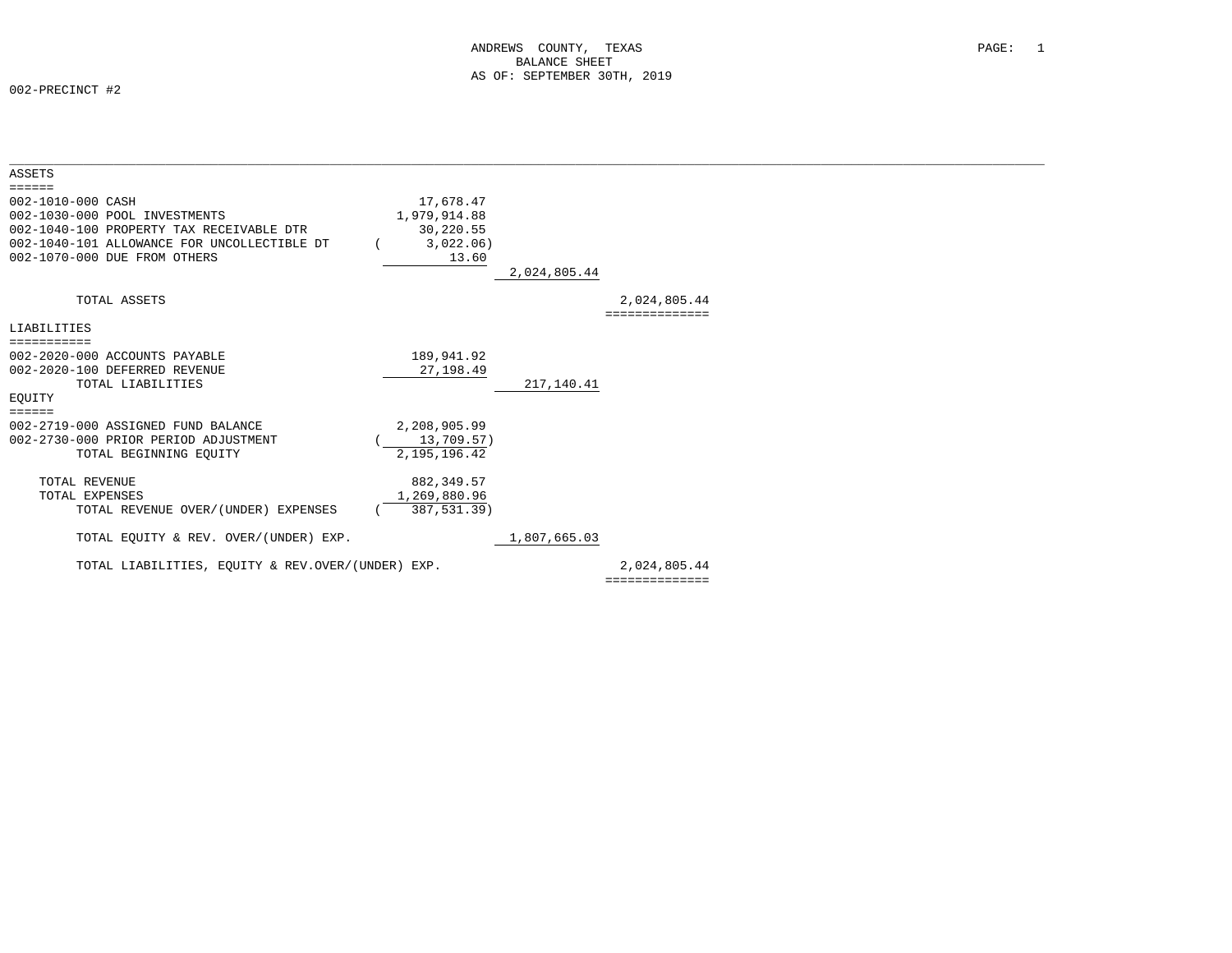# ANDREWS COUNTY, TEXAS **PAGE:** 2 STATEMENT OF REVENUES & EXPENSES AS OF: SEPTEMBER 30TH, 2019

```
 % OF FISCAL YEAR: 100.00
```

| REVENUES                                  | ORIGINAL<br>BUDGET | NET<br><b>BUDGET</b> | RECEIPTS<br>$M-T-D$ | RECEIPTS<br>Y-T-D | PRIOR YEAR<br>Y-T-D | UNCOLLECTED<br>BALANCE | PERCENT<br>RECEIVED |
|-------------------------------------------|--------------------|----------------------|---------------------|-------------------|---------------------|------------------------|---------------------|
| 002-30310-110 AD VALOREM                  | 679,408            | 679,408              | 18.60               | 682,153.93        | 802,856.93 (        | 2.745.93)              | 100.40              |
| 002-30310-120 DELINOUENT AD VALOREM TAXEA | 11,500             | 11,500               | 2,134.99            | 12,601.66         | 21,744.20 (         | 1, 101, 66)            | 109.58              |
| 002-30321-200 PCT#2/CAR TAG M/COLLECTION  | 115,000            | 115,000              | 3,756.38            | 123, 455. 55      | $115.721.21$ (      | 8,455.55)              | 107.35              |
| 002-30339-201 LATERAL ROAD MONIES         | 0                  |                      | 0.00                | 0.00              | 15,622.87           | 0.00                   | 0.00                |
| 002-30360-101 PCT# 2 BANK INTEREST        | 0                  |                      | 0.00                | 548.37            | $1.054.85$ (        | 548.37)                | 0.00                |
| 002-30360-102 TXPOOL INTEREST INCOME      | 18,000             | 18,000               | 3,507.24            | 51,534.11         | 31,159.94           | 33, 534, 11)           | 286.30              |
| 002-30370-400 MISCELLANEOUS INCOME        | 0                  |                      | 0.00                | 12,055.95         | 19,331.30 (         | 12.055.95)             | 0.00                |
| 002-30370-951 TRANSFERS IN                | 0                  | 0                    | 0.00                | 0.00              | 870,301.56          | 0.00                   | 0.00                |
| TOTAL REVENUES                            | 823,908            | 823,908              | 9,417.21            | 882, 349, 57      | 1,877,792.86 (      | 58, 441, 57)           | 107.09              |
|                                           |                    |                      |                     |                   |                     |                        |                     |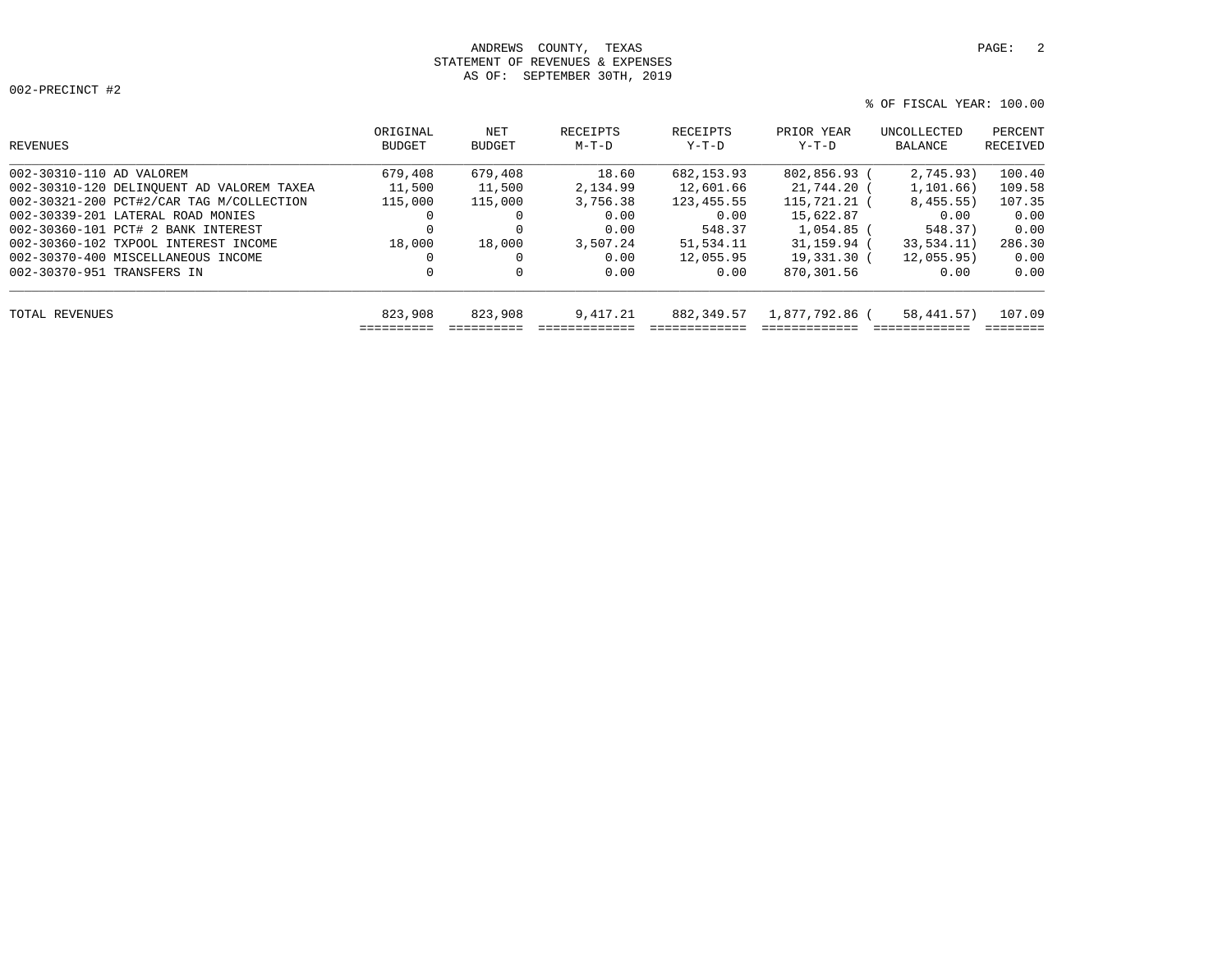% OF FISCAL YEAR: 100.00

| <b>EXPENSES</b>                       | ORIGINAL<br><b>BUDGET</b> | $\operatorname{NET}$<br><b>BUDGET</b> | <b>EXPENDED</b><br>$M-T-D$  | <b>EXPENDED</b><br>$Y-T-D$    | PRIOR YEAR<br>$Y-T-D$         | UNEXPENDED<br><b>BALANCE</b> | PERCENT<br><b>EXPENDED</b> |
|---------------------------------------|---------------------------|---------------------------------------|-----------------------------|-------------------------------|-------------------------------|------------------------------|----------------------------|
| PCT 2 EXPENDITURES                    |                           |                                       |                             |                               |                               |                              |                            |
| 002-40200-101 ELECTED OFFICIALS       | 76,282                    | 76,282                                | 6,356.84                    | 76,282.08                     | 75,241.92 (                   | 0.12)                        | 100.00                     |
| 002-40200-106 PRECINCT EMPLOYEES      | 158,163                   | 123,163                               | 10,460.81                   | 122,365.56                    | 155,043.20                    | 797.64                       | 99.35                      |
| 002-40200-107 EXTRA HELP              | 5,000                     | 1,457                                 | 0.00                        | 1,456.40                      | 0.00                          | 0.60                         | 99.96                      |
| 002-40200-109 SUPERVISORY             | 59,571                    | 59,571                                | 4,582.40                    | 59,571.20                     | 58,531.20                     | 0.00                         | 100.00                     |
| 002-40200-112 OVERTIME PAY            | 500                       | $\mathbf 0$                           | 0.00                        | 0.00                          | 108.27                        | 0.00                         | 0.00                       |
| 002-40200-199 LONGEVITY               | 16,472                    | 13,800                                | 0.00                        | 13,799.62                     | 0.00                          | 0.16                         | 100.00                     |
| 002-40200-201 SOCIAL SECURITY TAXES   | 25,097                    | 25,097                                | 1,547.96                    | 20,015.03                     | 22,486.14                     | 5,081.57                     | 79.75                      |
| 002-40200-202 GROUP INSURANCE         | 72,000                    | 72,000                                | 4,800.00                    | 58,800.00                     | 90,000.00                     | 13,200.00                    | 81.67                      |
| 002-40200-203 RETIREMENT              | 58,139                    | 58,139                                | 3,929.02                    | 49,694.86                     | 52, 212.17                    | 8,443.99                     | 85.48                      |
| 002-40200-204 WORKERS COMPENSATION    | 8,117                     | 8,117                                 | 0.00                        | 6,971.24                      | 3,046.23                      | 1,145.54                     | 85.89                      |
| 002-40200-206 UNEMPLOYMENT INSURANCE  | 315                       | 315                                   | 21.68                       | 106.03                        | 177.31                        | 208.94                       | 33.66                      |
| 002-40200-217 TRAVEL                  | 3,500                     | 6,500                                 | 0.00                        | 4,550.81                      | 1,388.39                      | 1,949.19                     | 70.01                      |
| 002-40200-312 SUPPLIES                | 7,500                     | 7,500                                 | 241.72                      | 6,562.83                      | 6,047.90                      | 937.17                       | 87.50                      |
| 002-40200-330 FUEL & OIL              | 40,000                    | 27,000                                | 2,108.61                    | 24,860.13                     | 39,480.60                     | 2,139.87                     | 92.07                      |
| 002-40200-353 EQUIPMENT               | 525,000                   | 666,815                               | 177,450.00                  | 666,200.86                    | 480,289.08                    | 614.14                       | 99.91                      |
| 002-40200-355 TIRES                   | 10,000                    | 10,000                                | 1,780.00                    | 6,190.00                      | 16,532.46                     | 3,810.00                     | 61.90                      |
| 002-40200-401 PROFESSIONAL SERVICES   | 20,000                    | $\mathbf 0$                           | 0.00                        | 0.00                          | 0.00                          | 0.00                         | 0.00                       |
| 002-40200-420 TELEPHONE               | 600                       | 600                                   | 90.00                       | 578.44                        | 540.10                        | 21.56                        | 96.41                      |
| 002-40200-440 UTILITIES               | 6,000                     | 6,000                                 | 393.87                      | 4,379.35                      | 4,948.58                      | 1,620.65                     | 72.99                      |
| 002-40200-450 PARTS & REPAIR          | 45,000                    | 29,900                                | 1,491.21                    | 27, 223.48                    | 55,661.52                     | 2,676.52                     | 91.05                      |
| 002-40200-451 ROAD MAINTENANCE        | 300,000                   | 270,000                               | 6,790.00                    | 49,577.58                     | 1,555.00                      | 220, 422.42                  | 18.36                      |
| 002-40200-453 LONGEVITY PAY           | 0                         | 0                                     | 0.00                        | 0.00                          | 14,245.58                     | 0.00                         | 0.00                       |
| 002-40200-454 Lateral Road Monies     | $\mathbf 0$               | $\mathbf 0$                           | 0.00                        | 0.00                          | 16,000.00                     | 0.00                         | 0.00                       |
| 002-40200-482 PROPERTY, LIAB. & COMP. | 12,910                    | 12,910                                | 0.00                        | 12,748.23                     | 11,478.58                     | 161.74                       | 98.75                      |
| 002-40200-488 EMERGENCY/CONTINGENCY   | 3,000                     | $\Omega$                              | 0.00                        | 0.00                          | 0.00                          | 0.00                         | 0.00                       |
| 002-40200-775 BUILDING IMPROVEMENT    | 80,000                    | 58,000                                | 0.00                        | 57,947.23                     | 940.50                        | 52.77                        | 99.91                      |
| TOTAL PCT 2 EXPENDITURES              | 1,533,165                 | 1,533,165                             | 222,044.12                  | 1,269,880.96                  | 1,105,954.73                  | 263, 284.35                  | 82.83                      |
| TOTAL EXPENDITURES                    | 1,533,165<br>==========   | 1,533,165<br>==========               | 222,044.12<br>============= | 1,269,880.96<br>============= | 1,105,954.73<br>============= | 263, 284.35<br>============= | 82.83                      |
| REVENUES OVER/(UNDER) EXPENDITURES    | $709, 257$ ) (            | $709, 257)$ (                         | $212,626.91$ (              | 387,531.39)                   | 771,838.13 (                  | 321,725.92)                  |                            |

\*\*\* END OF REPORT \*\*\*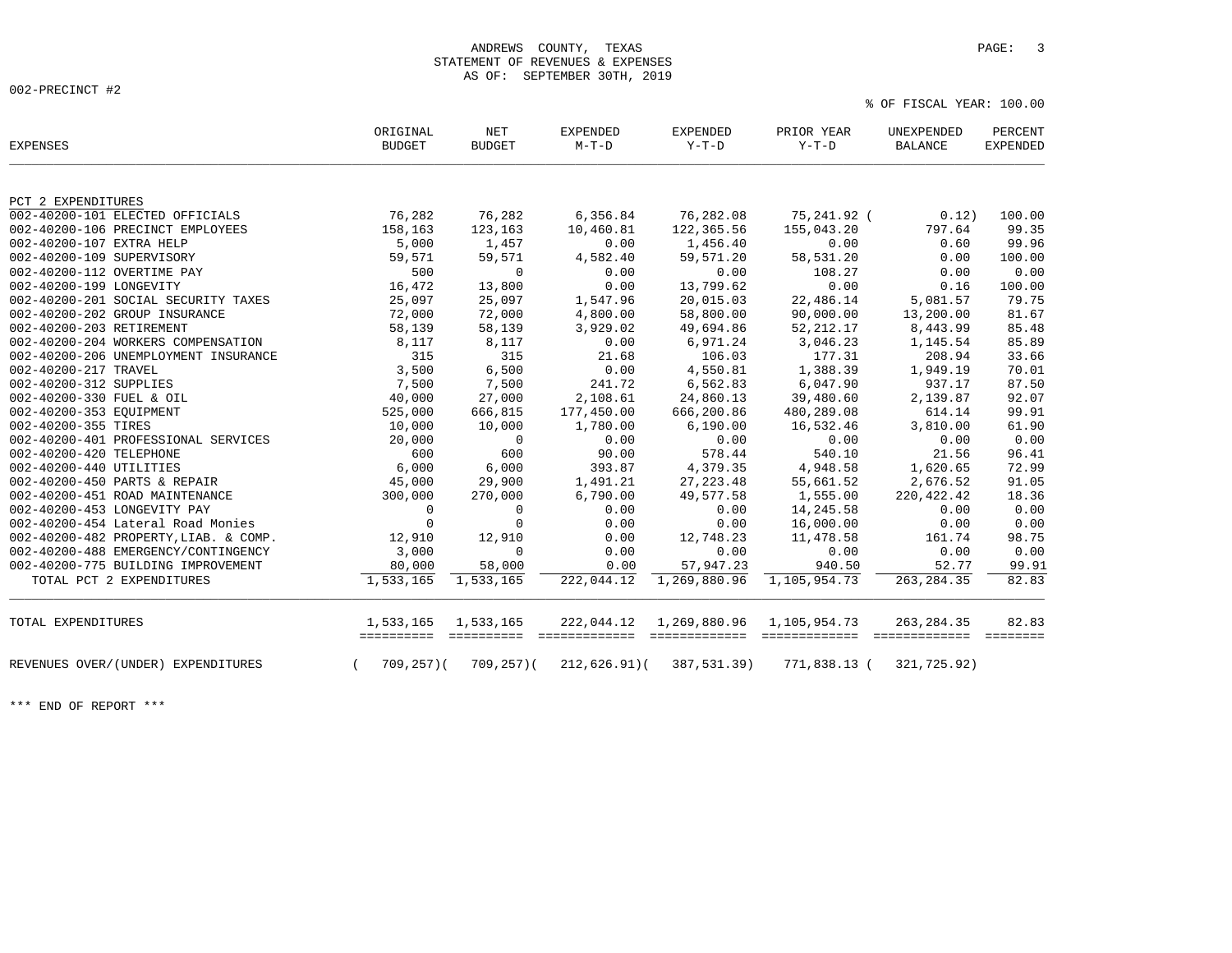| ASSETS                                            |              |              |                |  |
|---------------------------------------------------|--------------|--------------|----------------|--|
| $=$ $=$ $=$ $=$ $=$                               |              |              |                |  |
| 003-1010-000 CASH                                 | 20,517.50    |              |                |  |
| 003-1030-000 POOL INVESTMENTS                     | 986,865.64   |              |                |  |
| 003-1040-100 PROPERTY TAX RECIVABLE DTR           | 30,220.54    |              |                |  |
| 003-1040-101 ALLOWANCE FOR UNCOLLECTIBLE DT       | 3,022.05)    |              |                |  |
|                                                   |              | 1,034,581.63 |                |  |
|                                                   |              |              |                |  |
| TOTAL ASSETS                                      |              |              | 1,034,581.63   |  |
|                                                   |              |              | ============== |  |
| LIABILITIES                                       |              |              |                |  |
| ===========                                       |              |              |                |  |
| 003-2020-000 ACCOUNTS PAYABLE                     | 15,581.79    |              |                |  |
| 003-2020-100 DEFERRED REVENUE                     | 27, 198.49   |              |                |  |
| TOTAL LIABILITIES                                 |              | 42,780.28    |                |  |
| EOUITY                                            |              |              |                |  |
| $=$ $=$ $=$ $=$ $=$                               |              |              |                |  |
| 003-2719-000 ASSIGNED FUND BALANCE                | 1,133,607.86 |              |                |  |
| TOTAL BEGINNING EQUITY                            | 1,133,607.86 |              |                |  |
|                                                   |              |              |                |  |
| <b>TOTAL REVENUE</b>                              | 877,038.62   |              |                |  |
| TOTAL EXPENSES                                    | 1,018,845.13 |              |                |  |
| TOTAL REVENUE OVER/(UNDER) EXPENSES               | 141,806.51)  |              |                |  |
|                                                   |              |              |                |  |
| TOTAL EQUITY & REV. OVER/(UNDER) EXP.             |              | 991,801.35   |                |  |
|                                                   |              |              |                |  |
| TOTAL LIABILITIES, EQUITY & REV.OVER/(UNDER) EXP. |              |              | 1,034,581.63   |  |
|                                                   |              |              | ============== |  |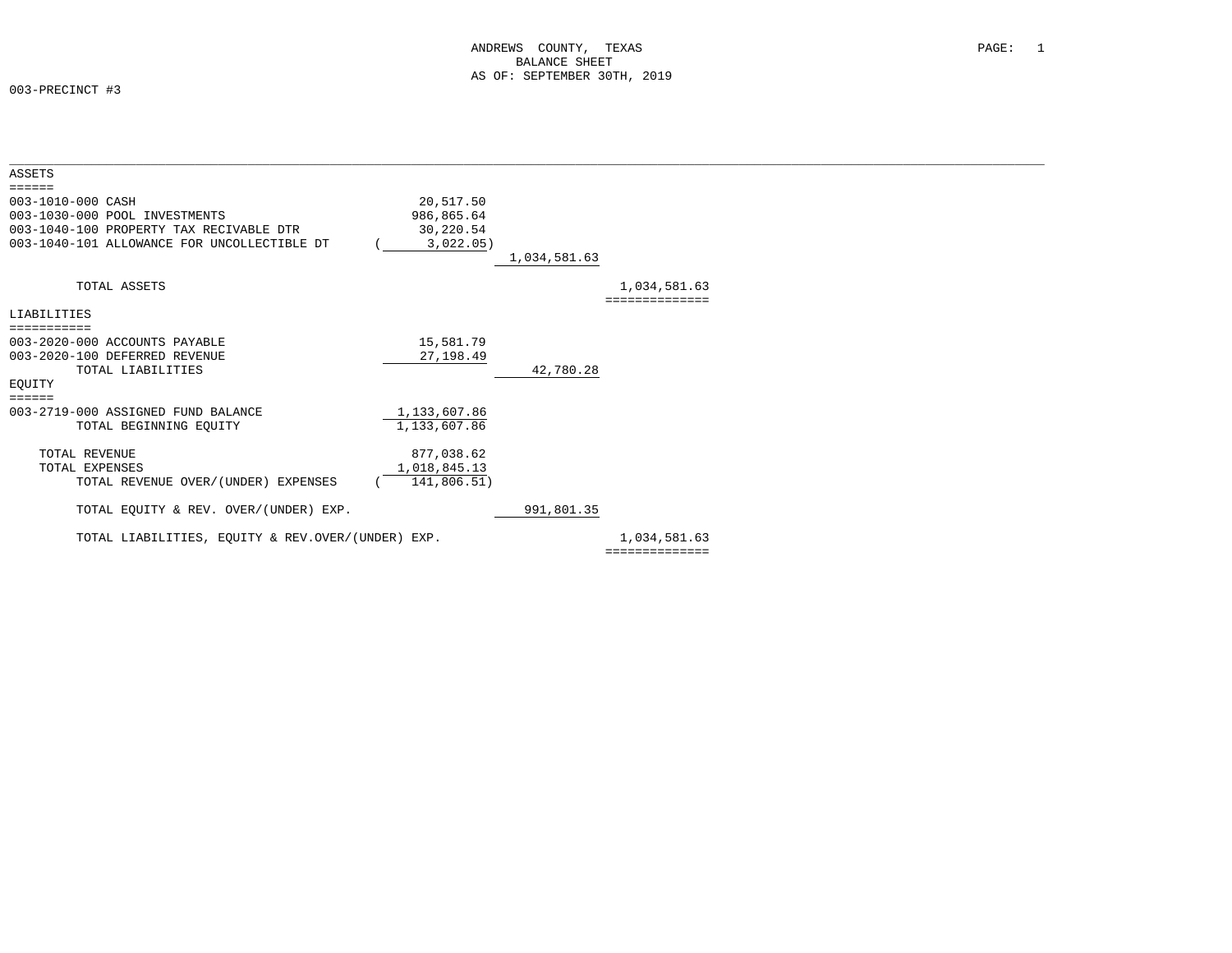## ANDREWS COUNTY, TEXAS **PAGE:** 2 STATEMENT OF REVENUES & EXPENSES AS OF: SEPTEMBER 30TH, 2019

```
 % OF FISCAL YEAR: 100.00
```

| REVENUES                                  | ORIGINAL<br>BUDGET | NET<br><b>BUDGET</b> | RECEIPTS<br>$M-T-D$ | RECEIPTS<br>$Y-T-D$ | PRIOR YEAR<br>Y-T-D | UNCOLLECTED<br>BALANCE | PERCENT<br>RECEIVED |
|-------------------------------------------|--------------------|----------------------|---------------------|---------------------|---------------------|------------------------|---------------------|
| 003-30310-110 AD VALOREM                  | 679,408            | 679,408              | 18.60               | 682, 153.93         | 802,856.93 (        | 2,745.93)              | 100.40              |
| 003-30310-120 DELINQUENT AD VALOREM TAXES | 11,500             | 11,500               | 2,134.99            | 12,601.66           | 21,744.19 (         | 1,101.66)              | 109.58              |
| 003-30321-200 PCT#3/CAR TAG M/COLLECTION  | 115,000            | 115,000              | 3,756.37            | 123, 455.55         | $115.721.25$ (      | 8,455.55)              | 107.35              |
| 003-30339-201 LATERAL ROAD MONIES         | 15,000             | 15,000               | 0.00                | 15,633.28           | 0.00(               | 633.28)                | 104.22              |
| 003-30360-101 PCT#3 BANK INTEREST         | 0                  | $\mathbf{0}$         | 0.00                | 533.74              | $928.84$ (          | 533.74)                | 0.00                |
| 003-30360-102 TXPOOL INTEREST INCOME      | 15,000             | 15,000               | 1,748.14            | 29,870.35           | 19,431.67 (         | 14,870.35)             | 199.14              |
| 003-30370-101 SALE OF COUNTY ASSETS       |                    |                      | 0.00                | 264.00              | 0.00(               | 264.00)                | 0.00                |
| 003-30370-400 MISCELLANEOUS FEES          |                    | $\Omega$             | 470.17              | 12,526.11           | 11,731.02 (         | 12,526,11)             | 0.00                |
| 003-30370-951 TRANSFERS IN                | $\mathbf 0$        | $\mathbf{0}$         | 0.00                | 0.00                | 882,763.31          | 0.00                   | 0.00                |
| TOTAL REVENUES                            | 835,908            | 835,908              | 8,128.27            | 877,038.62          | 1,855,177.21 (      | 41,130.62)             | 104.92              |
|                                           |                    |                      |                     |                     |                     |                        |                     |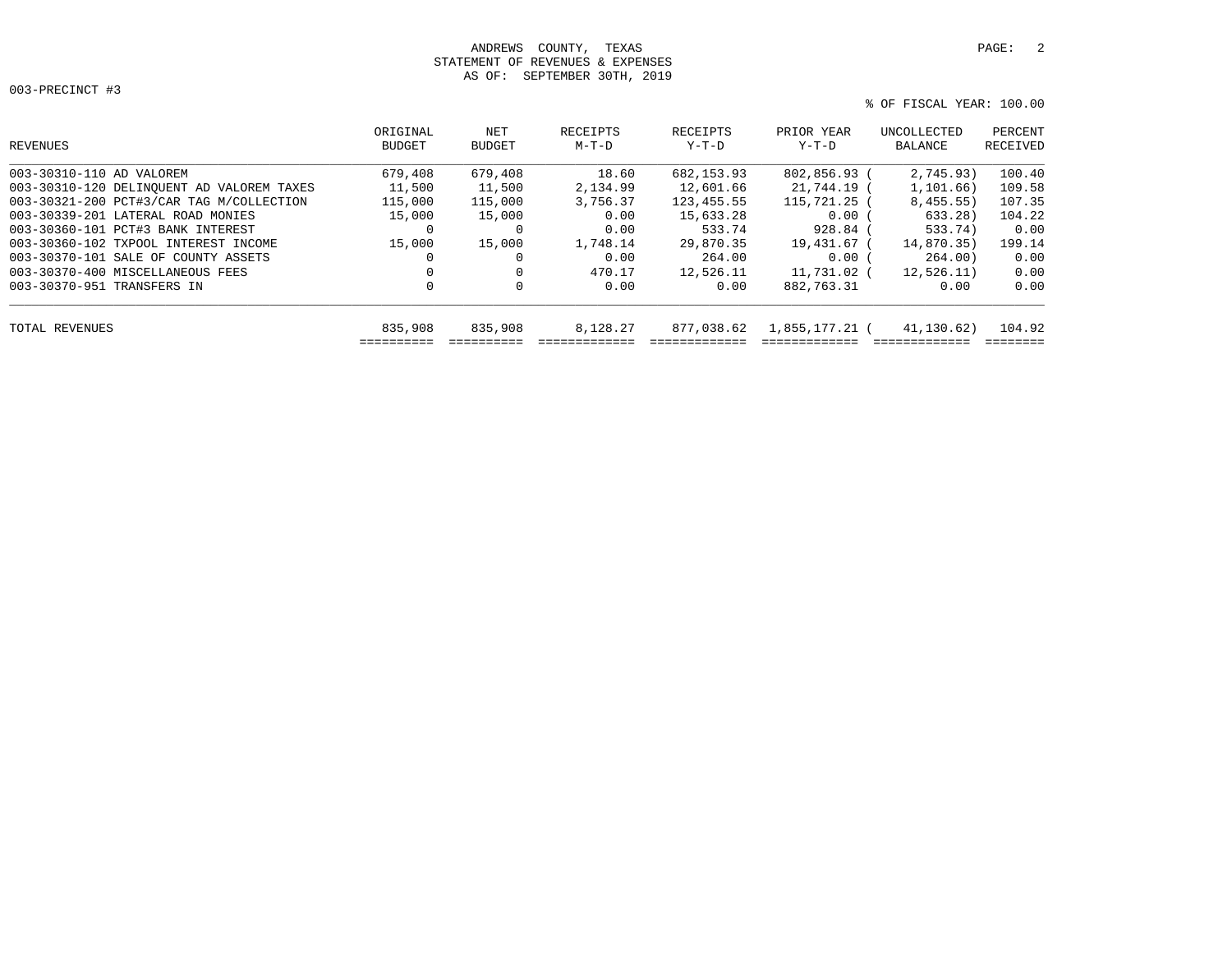% OF FISCAL YEAR: 100.00

| <b>EXPENSES</b>                       | ORIGINAL<br><b>BUDGET</b> | <b>NET</b><br><b>BUDGET</b> | <b>EXPENDED</b><br>$M-T-D$ | <b>EXPENDED</b><br>Y-T-D | PRIOR YEAR<br>$Y-T-D$ | UNEXPENDED<br><b>BALANCE</b> | PERCENT<br><b>EXPENDED</b> |
|---------------------------------------|---------------------------|-----------------------------|----------------------------|--------------------------|-----------------------|------------------------------|----------------------------|
| PCT 3 EXPENDITURES                    |                           |                             |                            |                          |                       |                              |                            |
| 003-40300-101 ELECTED OFFICIALS       | 76,282                    | 76,282                      | 6,356.84                   | 76,282.08                | 75,241.92 (           | 0.12)                        | 100.00                     |
| 003-40300-106 PRECINCT EMPLOYEES      | 200,886                   | 200,886                     | 15,140.80                  | 192,748.47               | 169,288.01            | 8,137.93                     | 95.95                      |
| 003-40300-107 EXTRA HELP              | 15,000                    | 25,000                      | 1,314.25                   | 23,962.96                | 7,182.07              | 1,037.04                     | 95.85                      |
| 003-40300-109 SUPERVISORY             | 59,571                    | 59,657                      | 4,668.32                   | 59,657.12                | 58,531.20             | 0.08                         | 100.00                     |
| 003-40300-112 OVERTIME PAY            | 5,000                     | 4,914                       | 343.68                     | 1,428.42                 | 1,287.41              | 3,485.58                     | 29.07                      |
| 003-40300-199 LONGEVITY               | 7,900                     | 7,900                       | 0.00                       | 6,900.16                 | 0.00                  | 1,000.01                     | 87.34                      |
| 003-40300-201 SOCIAL SECURITY TAXES   | 28,436                    | 28,436                      | 1,986.67                   | 25,964.31                | 22,923.22             | 2,471.65                     | 91.31                      |
| 003-40300-202 GROUP INSURANCE         | 86,400                    | 86,400                      | 7,200.00                   | 82,800.00                | 87,750.00             | 3,600.00                     | 95.83                      |
| 003-40300-203 RETIREMENT              | 64,243                    | 64,243                      | 4,867.16                   | 61,268.67                | 53,753.06             | 2,974.60                     | 95.37                      |
| 003-40300-204 WORKERS COMPENSATION    | 10,536                    | 10,536                      | 0.00                       | 8,640.24                 | 3,769.44              | 1,896.25                     | 82.00                      |
| 003-40300-206 UNEMPLOYMENT INSURANCE  | 359                       | 359                         | 32.41                      | 157.70                   | 185.99                | 200.92                       | 43.97                      |
| 003-40300-217 TRAVEL                  | 3,000                     | 3,896                       | 903.34                     | 3,703.34                 | 2,683.09              | 192.66                       | 95.05                      |
| 003-40300-312 SUPPLIES                | 15,000                    | 21,663                      | 1,167.67                   | 20,754.48                | 26,842.06             | 908.52                       | 95.81                      |
| 003-40300-330 FUEL & OIL              | 37,000                    | 36,954                      | 5,772.95                   | 39,578.32                | 29,700.82 (           | 2,624.32)                    | 107.10                     |
| 003-40300-353 EQUIPMENT               | 184,349                   | 255,830                     | 0.00                       | 255,830.00               | 712,910.17            | 0.36                         | 100.00                     |
| 003-40300-355 TIRES                   | 20,000                    | 20,000                      | 0.00                       | 13,478.16                | 17,091.24             | 6,521.84                     | 67.39                      |
| 003-40300-401 PROFESSIONAL SERVICES   | 1,000                     | 150                         | 0.00                       | 150.00                   | 48.00                 | 0.00                         | 100.00                     |
| 003-40300-420 TELEPHONE               | 540                       | 540                         | 90.00                      | 540.39                   | $540.00$ (            | 0.39                         | 100.07                     |
| 003-40300-440 UTILITIES               | 6,000                     | 6,000                       | 228.70                     | 5,229.30                 | 5,138.23              | 770.70                       | 87.16                      |
| 003-40300-450 PARTS & REPAIR          | 50,000                    | 50,000                      | 2,772.92                   | 39, 328.13               | 64,454.41             | 10,671.87                    | 78.66                      |
| 003-40300-451 ROAD MAINTENANCE        | 325,000                   | 290,914                     | 8,557.50                   | 75,166.94                | 83, 164.95            | 215,747.06                   | 25.84                      |
| 003-40300-452 LATERAL ROAD MONIES     | 15,000                    | 15,000                      | 0.00                       | 0.00                     | 0.00                  | 15,000.00                    | 0.00                       |
| 003-40300-453 LONGEVITY               | $\mathbf 0$               | $\mathbf 0$                 | 0.00                       | 0.00                     | 8,181.49              | 0.00                         | 0.00                       |
| 003-40300-482 PROPERTY, LIAB. & COMP. | 9,067                     | 10,223                      | 0.00                       | 9,839.38                 | 7,088.58              | 383.92                       | 96.24                      |
| 003-40300-488 EMERGENCY/CONTINGENCY   | 5,000                     | $\Omega$                    | 0.00                       | 0.00                     | 0.00                  | 0.00                         | 0.00                       |
| 003-40300-600 OPERATING LEASE         | 15,651                    | 13,988                      | 0.00                       | 13,988.20                | 0.00(                 | 0.66)                        | 100.00                     |
| 003-40300-775 FACILITY IMPROVEMENTS   | 50,000                    | 1,449                       | 0.00                       | 1,448.36                 | 14, 199. 12           | 0.64                         | 99.96                      |
| TOTAL PCT 3 EXPENDITURES              | 1,291,221                 | 1,291,221                   | 61,403.21                  | 1,018,845.13             | 1,451,954.48          | 272,376.14                   | 78.91                      |
| TOTAL EXPENDITURES                    | 1,291,221                 | 1,291,221<br>==========     | 61,403.21                  | 1,018,845.13             | 1,451,954.48          | 272,376.14<br>seesseesseess  | 78.91<br>========          |
| REVENUES OVER/(UNDER) EXPENDITURES    | 455,313)(                 | $455, 313$ )(               | $53, 274.94$ )(            | 141,806.51)              | 403,222.73 (          | 313,506.76)                  |                            |

\*\*\* END OF REPORT \*\*\*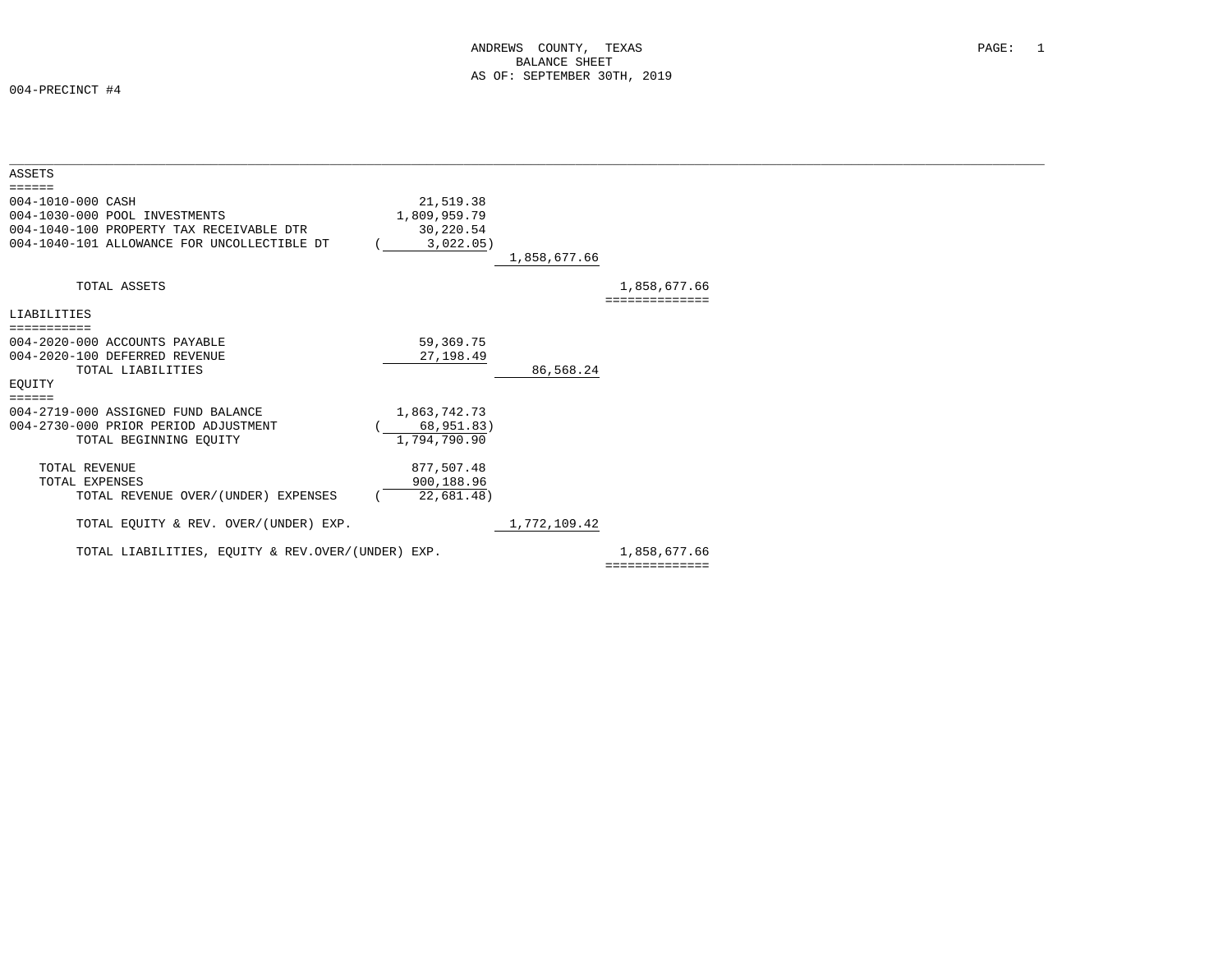# ANDREWS COUNTY, TEXAS **PAGE:** 2 STATEMENT OF REVENUES & EXPENSES AS OF: SEPTEMBER 30TH, 2019

004-PRECINCT #4

| PERCENT<br>RECEIVED   | UNCOLLECTED<br>BALANCE | PRIOR YEAR<br>$Y-T-D$ | RECEIPTS<br>$Y-T-D$ | RECEIPTS<br>M-T-D | NET<br>BUDGET | ORIGINAL<br>BUDGET | REVENUES                                  |
|-----------------------|------------------------|-----------------------|---------------------|-------------------|---------------|--------------------|-------------------------------------------|
| 100.40<br>2,745.93)   |                        | 802,856.93            | 682, 153.93         | 18.60             | 679,408       | 679,408            | 004-30310-110 AD VALOREM                  |
| 1, 101, 66)<br>109.58 |                        | 21,744.20 (           | 12,601.66           | 2,134.99          | 11,500        | 11,500             | 004-30310-120 DELINQUENT AD VALOREM TAXES |
| 8,455.55)<br>107.35   |                        | 115,721.30 (          | 123, 455.55         | 3,756.37          | 115,000       | 115,000            | 004-30321-200 PCT#4/CAR TAG M/COLLECTION  |
| 569.63)<br>0.00       |                        | $1,221.83$ (          | 569.63              | 0.00              |               | 0                  | 004-30360-101 PCT# 4 BANK INTEREST        |
| 212.14                | 24,670.76)             | 28,723.17 (           | 46,670.76           | 3,206.18          | 22,000        | 22,000             | 004-30360-102 TXPOOL INTEREST INCOME      |
| 0.00                  | 12.055.95              | $10.629.01$ (         | 12,055.95           | 0.00              |               | 0                  | 004-30370-400 MISCELLANEOUS FEE           |
| 0.00<br>0.00          |                        | 678,743.75            | 0.00                | 0.00              | 0             | 0                  | 004-30370-951 TRANSFERS IN                |
| 105.99                | 49,599.48)             | 1,659,640.19 (        | 877,507.48          | 9,116.14          | 827,908       | 827,908            | TOTAL REVENUES                            |
|                       |                        |                       |                     |                   |               | ==========         |                                           |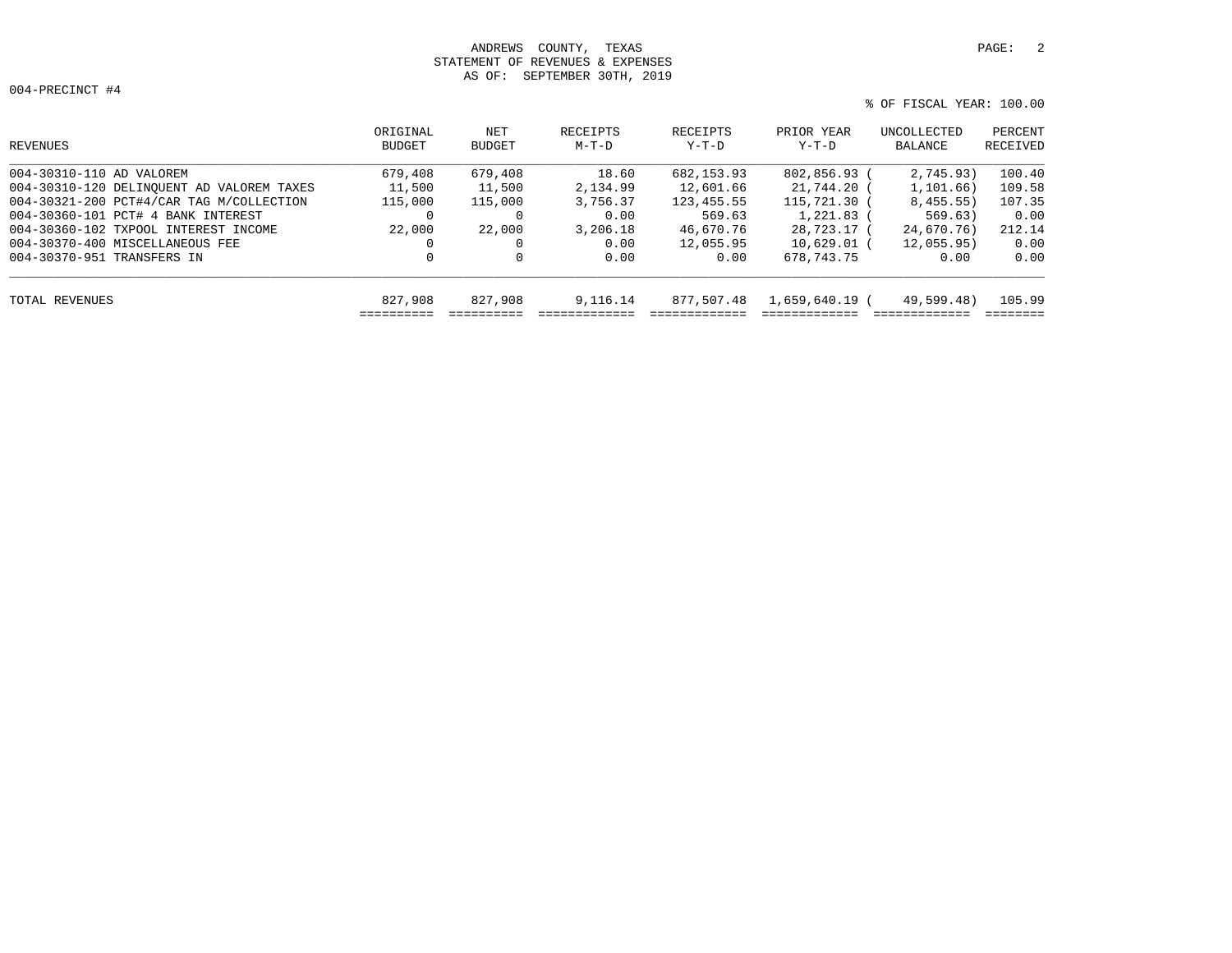% OF FISCAL YEAR: 100.00

| <b>EXPENSES</b>                           | ORIGINAL<br><b>BUDGET</b> | NET<br><b>BUDGET</b>    | <b>EXPENDED</b><br>$M-T-D$  | EXPENDED<br>$Y-T-D$         | PRIOR YEAR<br>$Y-T-D$ | UNEXPENDED<br>BALANCE | PERCENT<br><b>EXPENDED</b> |
|-------------------------------------------|---------------------------|-------------------------|-----------------------------|-----------------------------|-----------------------|-----------------------|----------------------------|
| PCT 4 EXPENDITURES                        |                           |                         |                             |                             |                       |                       |                            |
| 004-40400-101 SALARY ELECTED OFFICIALS    | 76,282                    | 76,282                  | 6,356.84                    | 76,282.08                   | 75,241.92 (           | 0.12)                 | 100.00                     |
| 004-40400-106 SALARY PRECINCT EMPLOYEES   | 215,114                   | 215,114                 | 16,553.60                   | 213,056.66                  | 147, 137.95           | 2,056.94              | 99.04                      |
| 004-40400-107 SALARY EXTRA HELP           | 30,000                    | 30,000                  | 900.32                      | 4,925.28                    | 0.00                  | 25,074.72             | 16.42                      |
| 004-40400-109 SALARY SUPERVISORY          | 59,571                    | 59,571                  | 4,582.40                    | 59,585.52                   | 58,531.20 (           | 14.32)                | 100.02                     |
| 004-40400-112 OVERTIME PAY                | 2,000                     | 2,000                   | 0.00                        | 0.00                        | 0.00                  | 2,000.00              | 0.00                       |
| 004-40400-199 LONGEVITY                   | 18,230                    | 18,230                  | 0.00                        | 17,233.09                   | 0.00                  | 997.25                | 94.53                      |
| 004-40400-201 SOCIAL SECURITY TAXES       | 31,615                    | 31,615                  | 2,091.99                    | 27, 453.44                  | 21,833.31             | 4,161.65              | 86.84                      |
| 004-40400-202 GROUP INSURANCE             | 86,400                    | 86,400                  | 7,200.00                    | 86,400.00                   | 89,250.00             | 0.00                  | 100.00                     |
| 004-40400-203 RETIREMENT                  | 68,154                    | 68,154                  | 5,212.96                    | 67, 416.79                  | 50,602.91             | 737.00                | 98.92                      |
| 004-40400-204 WORKERS COMPENSATION        | 11,982                    | 11,982                  | 0.00                        | 9,888.69                    | 3,077.64              | 2,093.23              | 82.53                      |
| 004-40400-205 RETIREE'S MEDICAL INSURANCE | 14,400                    | 14,400                  | 1,200.00                    | 14,400.00                   | 25,500.00             | 0.00                  | 100.00                     |
| 004-40400-206 UNEMPLOYMENT INSURANCE      | 400                       | 400                     | 33.46                       | 162.61                      | 176.03                | 237.59                | 40.63                      |
| 004-40400-217 TRAVEL                      | 5,000                     | 5,000                   | 0.00                        | 1,084.31                    | 2,192.63              | 3,915.69              | 21.69                      |
| 004-40400-312 SUPPLIES                    | 15,000                    | 15,000                  | 136.84                      | 8,164.43                    | 8,250.44              | 6,835.57              | 54.43                      |
| 004-40400-330 FUEL & OIL                  | 45,000                    | 45,000                  | 4,627.55                    | 33,751.33                   | 21,430.03             | 11,248.67             | 75.00                      |
| 004-40400-353 EQUIPMENT                   | 200,000                   | 190,000                 | 49,850.00                   | 180,607.56                  | 635,751.72            | 9,392.44              | 95.06                      |
| 004-40400-355 TIRES                       | 7,500                     | 7,500                   | 519.96                      | 4,077.88                    | 2,086.02              | 3,422.12              | 54.37                      |
| 004-40400-401 PROFESSIONAL SERVICE        | 7,500                     | 7,500                   | 3,780.00                    | 6,480.00                    | 0.00                  | 1,020.00              | 86.40                      |
| 004-40400-420 TELEPHONE                   | 996                       | 996                     | 127.99                      | 993.05                      | 540.00                | 2.95                  | 99.70                      |
| 004-40400-440 UTILITIES                   | 7,960                     | 7,960                   | 456.29                      | 7,671.12                    | 7,182.81              | 288.88                | 96.37                      |
| 004-40400-450 PARTS & REPAIR              | 40,000                    | 40,000                  | 336.47                      | 36,908.99                   | 22, 225. 19           | 3,091.01              | 92.27                      |
| 004-40400-451 ROAD MAINTENANCE            | 300,000                   | 300,000                 | 0.00                        | 22,536.65                   | 15,798.90             | 277, 463.35           | 7.51                       |
| 004-40400-453 LONGEVITY                   | $\mathbf 0$               | $\Omega$                | 0.00                        | 0.00                        | 12,860.00             | 0.00                  | 0.00                       |
| 004-40400-482 PROPERTY, COMP & GEN. LIAB  | 7,120                     | 7,120                   | 0.00                        | 6,685.03                    | 5,485.11              | 434.97                | 93.89                      |
| 004-40400-488 EMERGENCY/CONTINGENCY       | 3,000                     | 3,000                   | 0.00                        | 0.00                        | 0.00                  | 3,000.00              | 0.00                       |
| 004-40400-775 BUILDING IMPROVEMENTS       | 5,000                     | 15,000                  | 0.00                        | 14,424.45                   | 0.00                  | 575.55                | 96.16                      |
| TOTAL PCT 4 EXPENDITURES                  | 1,258,224                 | 1,258,224               | 103,966.67                  | 900,188.96                  | 1,205,153.81          | 358,035.14            | 71.54                      |
| TOTAL EXPENDITURES                        | 1,258,224                 | 1,258,224<br>========== | 103,966.67<br>============= | 900,188.96<br>============= | 1,205,153.81          | 358,035.14<br>eeeeeee | 71.54                      |
| REVENUES OVER/(UNDER) EXPENDITURES        | $430, 316$ )(             | $430, 316$ (            | $94,850.53$ (               | 22,681.48)                  | 454,486.38 (          | 407,634.62)           |                            |

\*\*\* END OF REPORT \*\*\*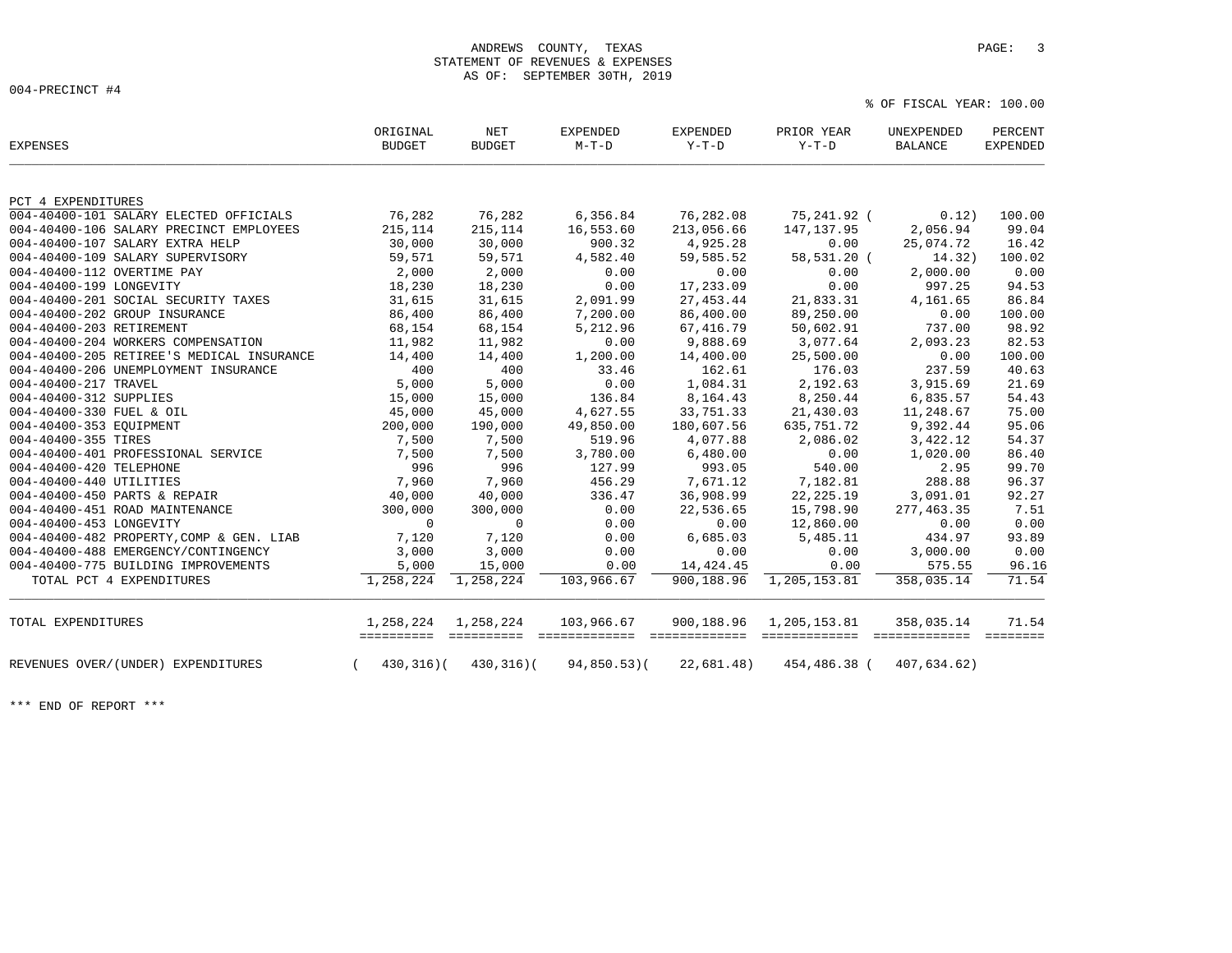| ASSETS                                            |                |               |                 |  |
|---------------------------------------------------|----------------|---------------|-----------------|--|
| $=$ = = = = =                                     |                |               |                 |  |
| 005-1010-000 CASH                                 | 484,787.85     |               |                 |  |
| 005-1010-100 BANK ADJ                             | 1,014.60       |               |                 |  |
| 005-1030-000 POOL INVESTMENTS                     | 13,782,553.53  |               |                 |  |
| 005-1030-102 U.S. GOVT. SECURITIES/GF             | 2, 215, 435.83 |               |                 |  |
| 005-1030-103 U.S. GOVT SECURITIES ACCRUED I       | 29,855.32      |               |                 |  |
| 005-1040-000 CHANGE FUND                          | 2,490.00       |               |                 |  |
| 005-1040-100 PROPERTY TAX RECEIVABLE DTR          | 704,536.56     |               |                 |  |
| 005-1040-101 ALLOWANCE FOR UNCOLLECTIBLE DT       | 70,453.66)     |               |                 |  |
| 005-1050-000 CERTIFICATE OF DEPOSITS INVEST       | 1,040,805.49   |               |                 |  |
| 005-1050-101 CERT.OF DEP. EARNED INTEREST         | 384.93         |               |                 |  |
| 005-1070-000 DUE FROM OTHERS                      | 284.34         |               |                 |  |
| 005-1070-008 DUE FROM TRUST FUND                  | 81,998.34      |               |                 |  |
| 005-1070-112 DUE FROM IMM LOC FND 112             | 68.12          |               |                 |  |
| 005-1071-019 DUE FROM CHAP 19 FUND                | 242.45         |               |                 |  |
| 005-1071-020 DUE FROM PAYROLL                     | 1,000.00       |               |                 |  |
| 005-1071-072 DUE FROM 072-JUV PROB BASIC          | 1,692.54       |               |                 |  |
| 005-1071-073 DUE FROM FUND 73                     | 882.87         |               |                 |  |
| 005-1071-111 DUE FROM PHC PI                      | 2,970.45       |               |                 |  |
| 005-1071-119 DUE FROM ILL TSLAC GRANT             | 1,053.00       |               |                 |  |
| 005-1100-100 DEPOSITS                             | 10,610.00      |               |                 |  |
|                                                   |                | 18,292,212.56 |                 |  |
| TOTAL ASSETS                                      |                |               | 18, 292, 212.56 |  |
|                                                   |                |               | ==============  |  |
| LIABILITIES                                       |                |               |                 |  |
| ===========                                       |                |               |                 |  |
| 005-2020-000 ACCOUNTS PAYABLE                     | 359,576.57     |               |                 |  |
| 005-2020-100 DEFERRED REVENUE                     | 634,082.90     |               |                 |  |
| 005-2070-053 DUE TO TAC                           | 922.45         |               |                 |  |
| 005-2070-055 DUE TO DIST CLERK REG FUND           | 61.20          |               |                 |  |
| TOTAL LIABILITIES                                 |                | 994,643.12    |                 |  |
| EOUITY                                            |                |               |                 |  |
| $=$ = = = = =                                     |                |               |                 |  |
| 005-2710-000 UNASSIGNED FUND BALANCE              | 24,523,580.09  |               |                 |  |
| 005-2730-000 PRIOR PERIOD ADJUSTMENT              | 535,175.39)    |               |                 |  |
| TOTAL BEGINNING EQUITY                            | 23,988,404.70  |               |                 |  |
|                                                   |                |               |                 |  |
| TOTAL REVENUE                                     | 24,068,361.80  |               |                 |  |
| TOTAL EXPENSES                                    | 30,759,197.06  |               |                 |  |
| TOTAL REVENUE OVER/(UNDER) EXPENSES               | (6,690,835.26) |               |                 |  |
|                                                   |                |               |                 |  |
| TOTAL EQUITY & REV. OVER/(UNDER) EXP.             |                | 17,297,569.44 |                 |  |
|                                                   |                |               |                 |  |
|                                                   |                |               |                 |  |
| TOTAL LIABILITIES, EQUITY & REV.OVER/(UNDER) EXP. |                |               | 18, 292, 212.56 |  |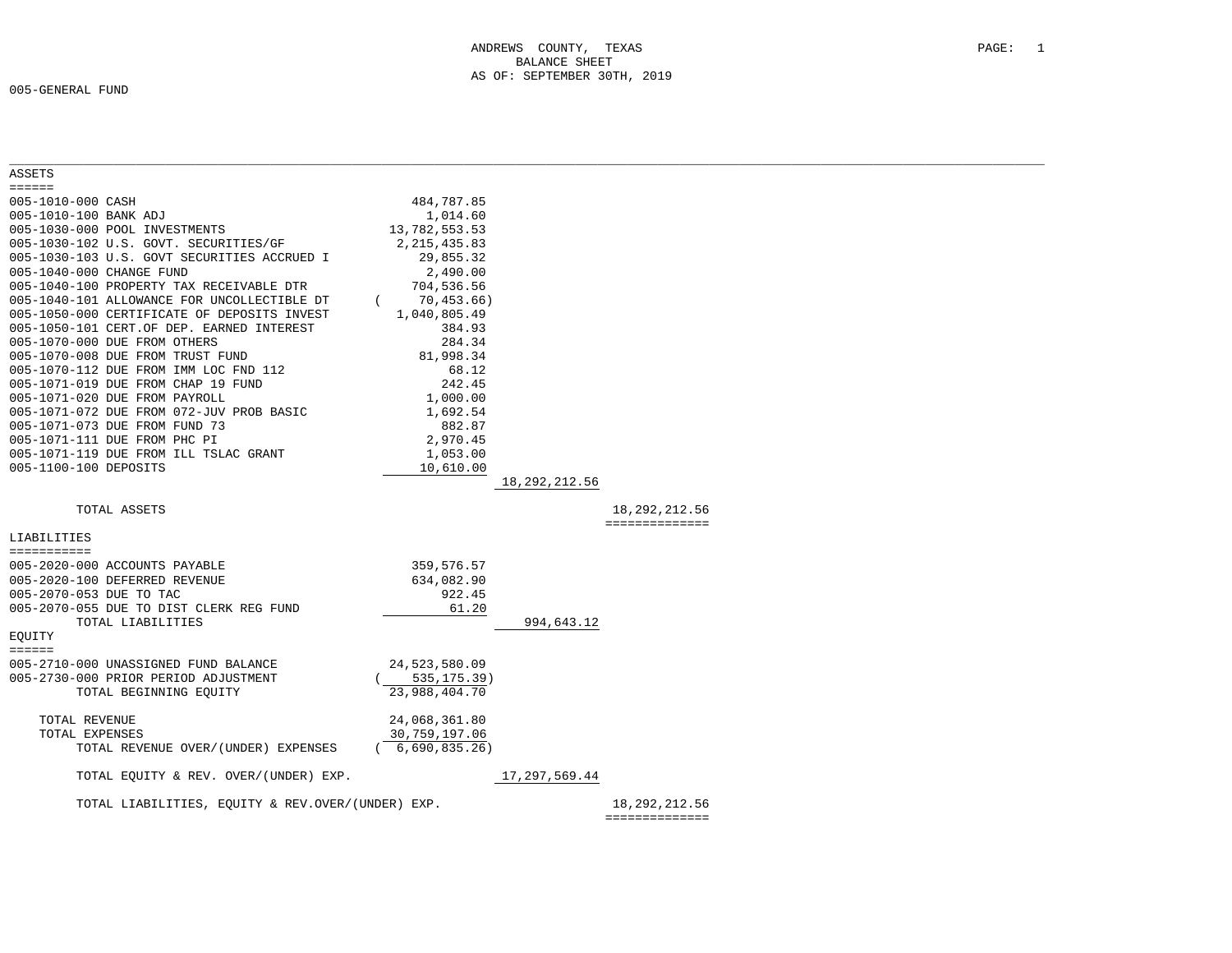005-GENERAL FUND

|                         |                                                                                                                                                                                                                                             | ORIGINAL                | NET           | RECEIPTS   | RECEIPTS    | PRIOR YEAR                                      | UNCOLLECTED              | PERCENT         |
|-------------------------|---------------------------------------------------------------------------------------------------------------------------------------------------------------------------------------------------------------------------------------------|-------------------------|---------------|------------|-------------|-------------------------------------------------|--------------------------|-----------------|
| REVENUES                |                                                                                                                                                                                                                                             | <b>BUDGET</b>           | <b>BUDGET</b> | $M-T-D$    | $Y-T-D$     | $Y-T-D$                                         | <b>BALANCE</b>           | <b>RECEIVED</b> |
|                         | 005-30310-110 CURRENT AD VALOREM 19,955,633 19,955,633                                                                                                                                                                                      |                         |               |            |             | 515.71 20,013,143.36 18,290,536.63 ( 57,510.36) |                          | 100.29          |
|                         | 005-30310-120 DELINQUENT AD VALOREM TAXES                                                                                                                                                                                                   | 235,000                 | 235,000       | 62,626.41  | 400,657.17  |                                                 | 492,868.72 ( 165,657.17) | 170.49          |
|                         | 005-30339-110 MIXED DRINK TAX                                                                                                                                                                                                               | 4,000                   | 4,000         | 6.00       | 6,817.91    | $3,415.22$ (                                    | 2,817.91)                | 170.45          |
|                         | 005-30340-111 LEGAL SERVICE INDIGENT 5%                                                                                                                                                                                                     | $\mathbf 0$             | $\mathbf 0$   | 12.75      | 151.50      | 128.75 (                                        | 151.50)                  | 0.00            |
|                         | 005-30340-200 SHERIFF'S FEES                                                                                                                                                                                                                | 11,000                  | 11,000        | 360.82     | 8,982.82    | 20,624.52                                       | 2,017.18                 | 81.66           |
|                         | 005-30340-201 JAIL DISPATCHER                                                                                                                                                                                                               | 207,892                 | 207,892       | 18,190.49  | 217,816.74  | 207,942.72 (                                    | 9,925.14)                | 104.77          |
|                         | 005-30340-208 JAIL/INMATE DRUGS                                                                                                                                                                                                             | 2,500                   | 2,500         | 565.28     | 3,945.30    | 2,929.89 (                                      | 1,445.30)                | 157.81          |
|                         |                                                                                                                                                                                                                                             | 2,000                   | 2,000         | 0.00       | 6,400.95    | 4,499.03 (                                      | 4,400.95)                | 320.05          |
|                         | 005-30340-206 0ALD/INTALL FORT<br>005-30340-209 TELEPHONE TNETIX COMMISSION<br>005-30340-300 CONSTABLE 1&4 SERV. FEES                                                                                                                       | 500                     | 500           | 0.00       | 1,050.00    | $1,500.00$ (                                    | 550.00)                  | 210.00          |
|                         | 005-30340-301 CONSTABLE 2&3 SERV FEES                                                                                                                                                                                                       | 500<br>$500$<br>240,000 | 500           | 150.00     | 1,200.00    | $1,050.00$ (                                    | 700.00                   | 240.00          |
|                         | 005-30340-400 COUNTY CLERK FEES                                                                                                                                                                                                             |                         | 240,000       | 17,217.57  | 230, 194.67 | 250,788.45                                      | 9,805.33                 | 95.91           |
|                         | 005-30340-410 COUNTY CLERK FINES                                                                                                                                                                                                            |                         | 120,000       | 6,509.75   | 112,939.90  | 127,134.50                                      | 7,060.10                 | 94.12           |
|                         |                                                                                                                                                                                                                                             |                         | 1,500         | 140.00     | 2,205.00    | 1,820.00 (                                      | 705.00)                  | 147.00          |
|                         |                                                                                                                                                                                                                                             |                         | 250,000       | 3,774.50   | 334,609.40  | 275,509.96 (                                    | 84,609.40)               | 133.84          |
|                         | 005-30340-410 COUNTY CLERK FINES<br>005-30340-430 LAW LIBRARY COUNTY COURT<br>005-30340-500 TAX COMMISSION FEES<br>005-30340-501 TABC COMMISSION FEES<br>005-30340-700 DC CLK COURT/CIVIL FEES<br>50,000                                    |                         | $\mathbf 0$   | 0.00       | 12.00       | $12.00$ (                                       | 12,00)                   | 0.00            |
|                         |                                                                                                                                                                                                                                             |                         | 50,000        | 4,217.71   | 71,740.51   | 53,326.22 (                                     | 21,740.51)               | 143.48          |
|                         | 005-30340-705 DIST COURT FINES                                                                                                                                                                                                              | $\Omega$                | $\Omega$      | 0.00       | 500.00      | 0.00(                                           | 500.00                   | 0.00            |
|                         | 005-30340-710 JURY DEPOSITS                                                                                                                                                                                                                 | 500                     | 500           | 164.00     | 1,292.84    | 1,132.56 (                                      | 792.84)                  | 258.57          |
|                         | 005-30340-720 LAW LIBRARY DISTRICT COURT                                                                                                                                                                                                    | 5,000                   | 5,000         | 770.00     | 9,345.00    | $8,435.00$ (                                    | 4,345.00                 | 186.90          |
|                         | 005-30340-721 JURY REIBURSEMENT FROM STATE                                                                                                                                                                                                  | 1,900                   | 1,900         | 0.00       | 3,842.00    | $2,448.00$ (                                    | 1,942.00)                | 202.21          |
|                         | 005-30340-810 JP1 FEES OF OFFICE BAEZA                                                                                                                                                                                                      | 140,000                 | 140,000       | 23, 283.46 | 217,760.36  | 178,501.40 (                                    | 77,760.36)               | 155.54          |
|                         | 005-30340-820 JP2 FEES OF OFFICE FLORES                                                                                                                                                                                                     | 125,000                 | 125,000       | 11,426.98  | 141,403.41  | 160,039.58 (                                    | 16, 403.41)              | 113.12          |
|                         | 005-30340-900 ADULT PROBATION ATTORNEY FEES                                                                                                                                                                                                 | 70,000                  | 70,000        | 4,699.31   | 92,742.10   | 134,249.35 (                                    | 22,742.10)               | 132.49          |
|                         | WORLED ATTORNEY'S FEES<br>105-30340-915 CONCESSION RENT<br>105-30340-917 RV HOOK UP<br>105-30340-917 RV HOOK UP<br>105-30340-918 STALLS RENT<br>105-30340-919 SAWDUST<br>105-30340-920 TABC COUNTY FEES<br>15-30340-921 ELECTION FEES/STATE | 2,200                   | 2,200         | 0.00       | 4,820.00    | $3,040.00$ (                                    | 2,620.00)                | 219.09          |
|                         |                                                                                                                                                                                                                                             | 4,800                   | 4,800         | 400.00     | 4,800.00    | 4,800.00                                        | 0.00                     | 100.00          |
|                         |                                                                                                                                                                                                                                             | 85,000                  | 85,000        | 8,450.00   | 104,170.00  | 105,450.00 (                                    | 19,170.00)               | 122.55          |
|                         |                                                                                                                                                                                                                                             | 15,000                  | 15,000        | 995.00     | 16,115.00   | 12,865.00 (                                     | 1, 115.00)               | 107.43          |
|                         |                                                                                                                                                                                                                                             | 25,000                  | 25,000        | 2,630.00   | 23,980.00   | 22,255.00                                       | 1,020.00                 | 95.92           |
|                         |                                                                                                                                                                                                                                             | 15,000                  | 15,000        | 2,420.00   | 16,995.00   | 14,280.00 (                                     | 1,995.00)                | 113.30          |
|                         |                                                                                                                                                                                                                                             | $\Omega$                | $\Omega$      | 0.00       | 15.00       | $12.00$ (                                       | 15.00)                   | 0.00            |
|                         |                                                                                                                                                                                                                                             | $\mathbf 0$             | $\mathbf 0$   | 0.00       | 50.50       | $375.60$ (                                      | 50.50)                   | 0.00            |
|                         |                                                                                                                                                                                                                                             | 11,000                  | 11,000        | 272.00     | 16, 135. 13 | 11,804.06 (                                     | 5, 135.13)               | 146.68          |
|                         | 005-30345-001 HEALTH DEPARTMENT/INS PAY                                                                                                                                                                                                     | 15,000                  | 15,000        | 20.00      | 6,661.13    | 15,951.94                                       | 8,338.87                 | 44.41           |
|                         | 005-30345-002 FOOD INSPECTION FEES                                                                                                                                                                                                          | 7,500                   | 7,500 (       | 4,642.50)  | 4,642.50    | 5,367.50                                        | 2,857.50                 | 61.90           |
|                         | 005-30345-003 CITYS SHARE OF SANITARIAN SALA                                                                                                                                                                                                | 36,670                  | 36,670        | 3,083.33   | 37,824.96   | 37,549.96 (                                     | 1, 155.00)               | 103.15          |
|                         | 005-30345-004 HEALTH DEPT. PRIMARY HEALTH CA                                                                                                                                                                                                | $\mathbf 0$             | $\Omega$      | 0.00       | 0.00        | 12,175.42                                       | 0.00                     | 0.00            |
|                         | 005-30345-005 HEALTH DEPT. IMMUNIZATION                                                                                                                                                                                                     | $\mathbf 0$             | $\mathbf 0$   | 0.00       | 0.00        | 6,520.87                                        | 0.00                     | 0.00            |
|                         | 005-30347-000 GOLF COURSE CART TRAIL FEES                                                                                                                                                                                                   | 20,000                  | 20,000        | 100.00     | 19,625.00   | 20,500.00                                       | 375.00                   | 98.13           |
|                         | 005-30347-001 GOLF COURSE DAILY FEES                                                                                                                                                                                                        | 150,000                 | 150,000       | 23,030.05  | 196,652.30  | 191,243.66 (                                    | 46,652.30)               | 131.10          |
|                         | 005-30347-002 GOLF COURSE ANNUAL MEMBERSHIP                                                                                                                                                                                                 | 55,000                  | 55,000        | 200.00     | 48,525.00   | 46,586.66                                       | 6,475.00                 | 88.23           |
|                         | 005-30347-003 GOLF COURSE COUNTRY CLUB & SCH                                                                                                                                                                                                | 26,760                  | 26,760        | 1,630.00   | 26,760.00   | 26,860.00                                       | 0.00                     | 100.00          |
| 005-30347-004 YARD RENT |                                                                                                                                                                                                                                             | $\mathbf 0$             | $\mathbf 0$   | 0.00       | 2,000.00    | $8,000.00$ (                                    | 2,000.00)                | 0.00            |
|                         | 005-30347-010 YOUTH CENTER REGISTRATION                                                                                                                                                                                                     | 15,000                  | 15,000        | 2,555.00   | 25, 911.71  | 19,916.13 (                                     | 10, 911, 71)             | 172.74          |
|                         | 005-30347-011 YOUTH CENTER CONCESSION STAND                                                                                                                                                                                                 | 3,000                   | 3,000         | 1,374.25   | 5,366.55    | 5,279.75 (                                      | 2,366.55)                | 178.89          |
|                         | 005-30349-001 RENT & REFUND/FLOREY PARK ETC                                                                                                                                                                                                 | 6,000                   | 6,000         | 1,545.00   | 24,655.00   | $10, 185.00$ (                                  | 18,655.00)               | 410.92          |
|                         | 005-30349-002 DRUG COURT PROG SERV. FEES                                                                                                                                                                                                    | 450                     | 450           | 0.00       | 585.78      | 664.59 (                                        | 135.78)                  | 130.17          |
|                         | 005-30349-003 OPENING/CLOSING                                                                                                                                                                                                               | 23,000                  | 23,000        | 1,900.00   | 25,775.00   | $25,300.00$ (                                   | 2,775.00)                | 112.07          |
|                         | 005-30349-004 TELEPHONE CHARGES                                                                                                                                                                                                             | 2,000                   | 2,000         | 0.00       | 1,980.92    | 2,160.10                                        | 19.08                    | 99.05           |
|                         | 005-30349-005 REIMBURSEMENT FOR GENERAL FROM                                                                                                                                                                                                | $\mathbf 0$             | $\mathbf 0$   | 0.00       | 0.00(       | 0.01)                                           | 0.00                     | 0.00            |
|                         | 005-30349-006 SERVICE FEES FROM STATE FINES                                                                                                                                                                                                 | 20,000                  | 20,000        | 0.00       | 37,027.34   | 33,489.28 (                                     | 17,027.34)               | 185.14          |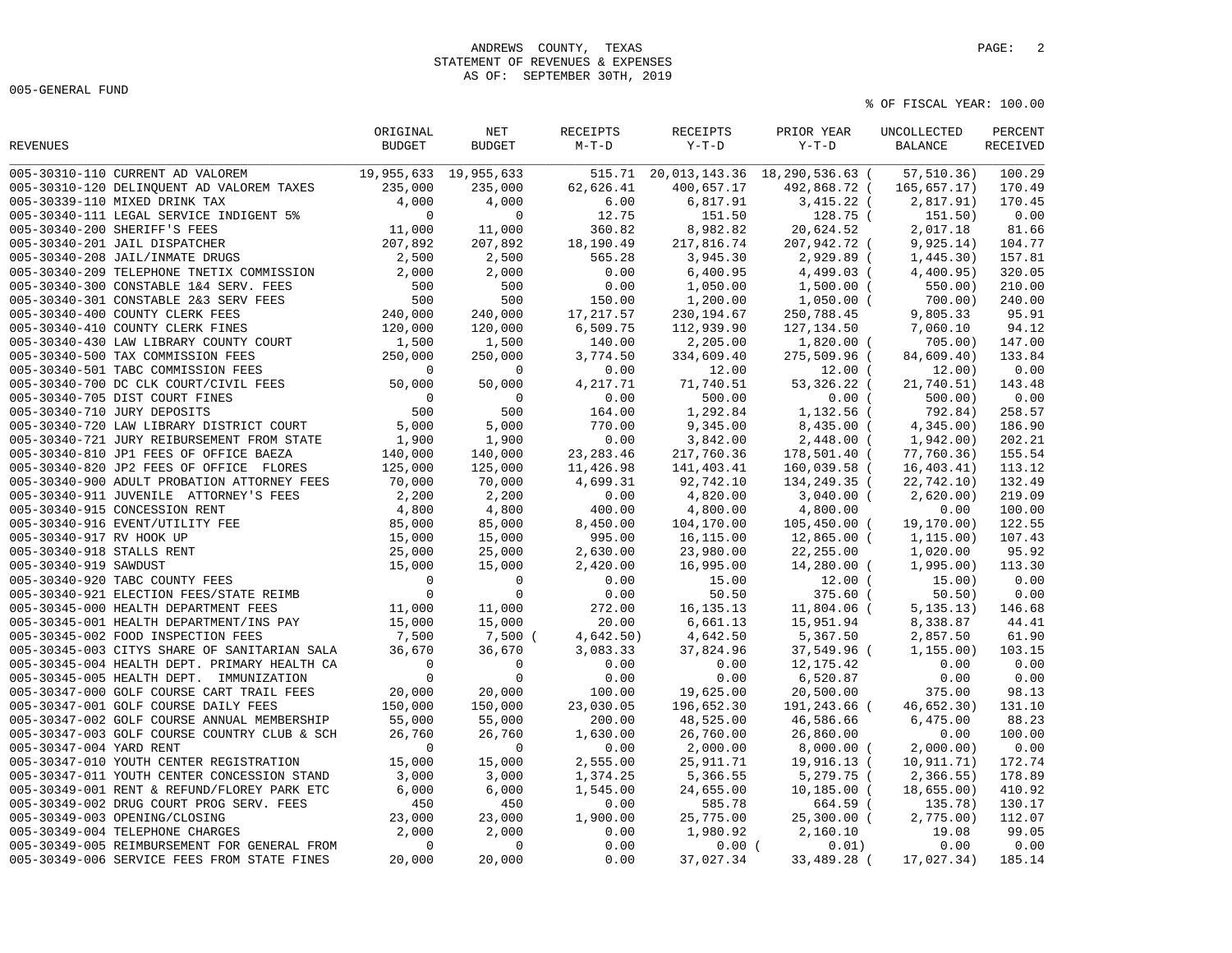# ANDREWS COUNTY, TEXAS **PAGE:** 3 STATEMENT OF REVENUES & EXPENSES AS OF: SEPTEMBER 30TH, 2019

005-GENERAL FUND

|                                              | ORIGINAL       | <b>NET</b>                | RECEIPTS  | <b>RECEIPTS</b> | PRIOR YEAR                                           | UNCOLLECTED         | PERCENT          |
|----------------------------------------------|----------------|---------------------------|-----------|-----------------|------------------------------------------------------|---------------------|------------------|
| <b>REVENUES</b>                              | <b>BUDGET</b>  | <b>BUDGET</b>             | $M-T-D$   | $Y-T-D$         | $Y-T-D$                                              | <b>BALANCE</b>      | RECEIVED         |
| 005-30349-008 CO ATTY STATE SUPPLEMENT       | 4,499          | 4,499                     | 0.00      | 4,123.79        | 4,498.68                                             | 374.89              | 91.67            |
| 005-30349-009 CO ATTY STATE PORTION ASSISTAN | 9,431          | 9,431                     | 5,662.91  | 18,953.49       | 18,861.16 (                                          | 9,522.91)           | 200.98           |
| 005-30349-010 CO ATTY STATE PORTION SECRETAR | 8,903          | 8,903                     | 4,451.37  | 13, 354. 11     | 17,805.48 (                                          | 4,451.37)           | 150.00           |
| 005-30349-012 CRANE/WINKLER SHARE DIST. JUDG | 40,816         | 40,816                    | 0.00      | 40,015.11       | 41,278.79                                            | 800.77              | 98.04            |
| 005-30349-013 INDIGENT COURT FEES            | 20,000         | 20,000                    | 0.00      | 17,766.00       | 24, 163. 25                                          | 2,234.00            | 88.83            |
| 005-30349-014 DISTRICT COURT REPORTER/CRANE/ | 68,183         | 68,183                    | 0.00      | 70,655.10       | 69,483.26 (                                          | 2,471.74)           | 103.63           |
| 005-30349-015 BOND FORFEITURE                | $\overline{0}$ | $\mathbf 0$               | 20.00     | 525.97          | $30,560.00$ (                                        | 525.97)             | 0.00             |
| 005-30349-020 RETURNED CHECKS/REIMBURSEMENT  | $\Omega$       | $\mathbf 0$               | 0.00(     | 370.00)         | 25.00                                                | 370.00              | 0.00             |
| 005-30349-040 COKE REV/CTHOUSE & ACE         | 350            | 350                       | 25.00     | 300.00          | 275.00                                               | 50.00               | 85.71            |
| 005-30349-050 BUILDING UTILITY FEES          | 80,000         | 80,000                    | 10,025.00 | 103,620.00      | 100,500.00 (                                         | 23,620.00           | 129.53           |
| 005-30350-120 SEWER PERMIT/COUNTY SHARE      | 18,000         | 18,000                    | 2,670.00  | 33,890.00       | 26,350.00 (                                          | 15,890.00)          | 188.28           |
| 005-30350-125 WASTE MANAGEMENT FEE           | 60,000         | 60,000                    | 3,475.47  | 37,149.90       | 109,815.60                                           | 22,850.10           | 61.92            |
| 005-30350-200 LIBRARY FINES, COPIES, ETC.    | 9,000          | 9,000                     | 1,776.91  | 14,063.49       | 10,975.64 (                                          | 5,063.49)           | 156.26           |
| 005-30350-201 LIBRARY REIMB FROM STATE LI    | $\Omega$       | $\mathbf 0$               | 0.00      | 5.00            | 0.00(                                                | 5.00)               | 0.00             |
| 005-30350-300 JUDGES EDUCATION FEE           | 1,000          | 1,000                     | 75.00     | 2,068.86        | 1,406.70 (                                           | 1,068.86)           | 206.89           |
| 005-30360-101 GENERAL DEPOSITORY BANK INTERE | 200            | 200                       | 2,413.03  | 15,201.65       | 12,210.61 (                                          | 15,001.65) 7,600.83 |                  |
| 005-30360-103 TAX OFFICE PENALTIES/INTEREST  | 250            | 250                       | 225.49    | 8,768.47        | 3,885.88 (                                           | 8,518.47) 3,507.39  |                  |
| 005-30360-104 COUNTY CLERK INTEREST          | 25             | 25                        | 24.94     | 511.71          | 299.71 (                                             |                     | 486.71) 2,046.84 |
| 005-30360-105 TEXPOOL INTEREST INCOME        | 250,000        | 250,000                   | 34,508.44 | 681, 679.31     | 403,655.58 (                                         | 431,679.31)         | 272.67           |
| 005-30360-106 U.S. SECURITIES INVESTMENT INC | $\Omega$       | $\Omega$                  | 29,855.32 | 52,557.82       | 19,584.66 (                                          | 52,557.82)          | 0.00             |
| 005-30360-107 CD/OTHER INTEREST INCOME       | 10,000         | 10,000                    | 1,709.20  | 13,904.44       | $10, 219.13$ (                                       | 3,904.44)           | 139.04           |
| 005-30360-108 TRUST FUND INTEREST            | $\Omega$       | $\Omega$                  | 8,915.01  | 8,915.01        | 5,538.26 (                                           | 8,915.01)           | 0.00             |
| 005-30360-951 TRANSFER IN                    | 65,500         | 65,500                    | 0.00      | 0.00            | 19,565.85                                            | 65,500.00           | 0.00             |
| 005-30364-035 GAS & OIL RESALE               | 325,000        | 325,000                   | 14,491.44 | 220,583.27      | 245,871.05                                           | 104,416.73          | 67.87            |
| 005-30364-100 CEMETERY LOTS                  | 30,000         | 30,000                    | 4,800.00  | 32,000.00       | 37,800.00 (                                          | 2,000.00)           | 106.67           |
| 005-30370-107 HANGER F RENT                  | $\Omega$       | $\Omega$                  | 0.00      | 0.00            | 3,000.00                                             | 0.00                | 0.00             |
| 005-30370-109 HANGAR A RENT                  | 36,000         | 36,000                    | 0.00      | 0.00            | 3,000.00                                             | 36,000.00           | 0.00             |
| 005-30370-110 AIRPORT HANGAR RENT            | 60,000         | 60,000                    | 4,533.34  | 78,008.38       | 70,149.51 (                                          | 18,008.38)          | 130.01           |
| 005-30380-101 SALE OF COUNTY ASSETS          | $\mathbf 0$    | $\mathbf 0$               | 0.00      | 1.00            | 0.00(                                                | 1.00)               | 0.00             |
| 005-30390-001 MISC. INCOME/REIMBURSEMENTS    | $\Omega$       | 5,999                     | 218.38    | 34, 287. 79     | 22,393.46 (                                          | 28, 288. 79)        | 571.56           |
| 005-30390-003 TOBACCO PROCEEDS FROM LAWSUIT  | 2,100          | 2,100                     | 0.00      | 0.00            | 2,157.15                                             | 2,100.00            | 0.00             |
| 005-30390-004 CO. JUDGE ADMINISTRATION FEES  | 25,200         | 25,200                    | 0.00      | 25,200.00       | 20,200.00                                            | 0.00                | 100.00           |
| 005-30390-006 STATE TRAFFIC FEE              | 1,000          | 1,000                     | 171.99    | 1,815.84        | 1,904.88 (                                           | 815.84)             | 181.58           |
| 005-30390-007 BAIL BOND FEE 10% COUNTY       | 600            | 600                       | 73.50     | 1,068.00        | 861.00 (                                             | 468.00)             | 178.00           |
| 005-30390-008 EMS TRAUMA FUND                | 250            | 250                       | 38.23     | 447.85          | 390.06 (                                             | 197.85)             | 179.14           |
| 005-30390-109 CIVIL FEES TO COUNTY           | 50             | 50                        | 9.50      | 100.00          | 85.00(                                               | 50.00)              | 200.00           |
| 005-30390-110 FAMILY FEES TO COUNTY          | 20             | 20                        | 2.50      | 29.50           | $23.75$ (                                            | 9.50)               | 147.50           |
| 005-30390-111 JUDICIARY FEE JUD/LOCAL        | 1,000          | 1,000                     | 147.47    | 1,654.18        | $1,562.23$ (                                         | 654.18)             | 165.42           |
| 005-30390-113 PROPERTY DEVELOPMENT FEES      | 1,000          | 1,000                     | 100.00    | 2,680.00        | $2,650.00$ (                                         | 1,680.00)           | 268.00           |
| 005-30390-200 ABATEMENT APPLICATION FEES     | $\overline{0}$ | $\mathbf 0$               | 0.00      | 3,000.00        | 0.00(                                                | 3,000.00)           | 0.00             |
| 005-31071-012 CLAIM REIMBURSEMENT            | $\Omega$       | $\mathbf 0$               | 0.00      | 0.00            | 9,542.80                                             | 0.00                | 0.00             |
| 005-31071-013 IN-KIND REVENUE                | 254,000        | 254,000                   | 0.00      | 0.00            | 0.00                                                 | 254,000.00          | 0.00             |
| TOTAL REVENUES                               |                | 23, 343, 681 23, 349, 680 |           |                 | 331,012.31 24,068,361.80 22,214,074.14 ( 718,682.00) |                     | 103.08           |
|                                              |                |                           |           |                 |                                                      |                     |                  |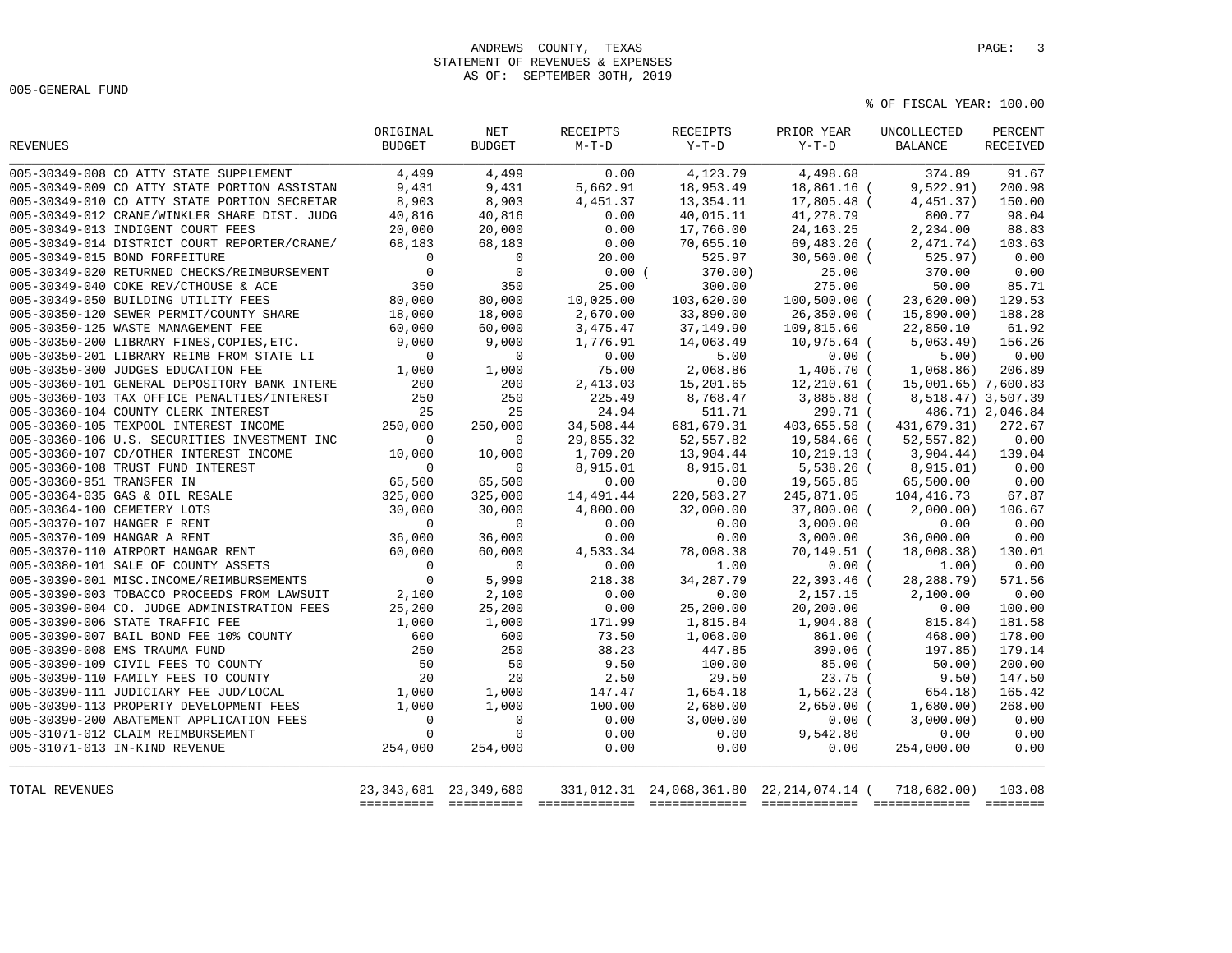## ANDREWS COUNTY, TEXAS **PAGE:** 4 STATEMENT OF REVENUES & EXPENSES AS OF: SEPTEMBER 30TH, 2019

005-GENERAL FUND

| <b>EXPENSES</b>                         | ORIGINAL<br><b>BUDGET</b> | NET<br><b>BUDGET</b> | <b>EXPENDED</b><br>$M-T-D$ | EXPENDED<br>$Y-T-D$ | PRIOR YEAR<br>$Y-T-D$ | UNEXPENDED<br><b>BALANCE</b> | PERCENT<br><b>EXPENDED</b> |
|-----------------------------------------|---------------------------|----------------------|----------------------------|---------------------|-----------------------|------------------------------|----------------------------|
|                                         |                           |                      |                            |                     |                       |                              |                            |
| COUNTY CLERK                            |                           |                      |                            |                     |                       |                              |                            |
| 005-40113-101 ELECTED OFFICAL           | 75,370                    | 75,370               | 6,280.84                   | 75,370.08           | $67, 161.84$ (        | 0.12)                        | 100.00                     |
| 005-40113-102 VITAL STATISTIC           | 1,136                     | 1,136                | 94.67                      | 1,136.04            | 983.42                | 0.00                         | 100.00                     |
| 005-40113-103 ASSISTANTS                | 52,894                    | 46,582               | 0.00                       | 0.00                | 28, 445. 13           | 46,582.40                    | 0.00                       |
| 005-40113-104 DEPUTIES                  | 133,869                   | 134,869              | 10,297.60                  | 133,868.80          | 101,371.20            | 1,000.00                     | 99.26                      |
| 005-40113-112 OVERTIME PAY              | $\mathbf 0$               | 2,000                | 0.00                       | 877.24              | 0.00                  | 1,122.76                     | 43.86                      |
| 005-40113-199 LONGEVITY                 | 4,465                     | 4,465                | 0.00                       | 3,972.92            | 0.00                  | 491.65                       | 88.99                      |
| 005-40113-201 SOCIAL SECURITY TAXES     | 20,955                    | 20,955               | 1,247.03                   | 16, 131.57          | 0.00                  | 4,823.30                     | 76.98                      |
| 005-40113-202 GROUP HEALTH INSURANCE    | 72,000                    | 72,000               | 4,800.00                   | 57,600.00           | 0.00                  | 14,400.00                    | 80.00                      |
| 005-40113-203 RETIREMENT                | 49,003                    | 49,003               | 3,061.16                   | 39, 124.82          | 0.00                  | 9,878.64                     | 79.84                      |
| 005-40113-204 WORKERS COMP INSURANCE    | 827                       | 827                  | 0.00                       | 268.12              | 0.00                  | 559.28                       | 32.41                      |
| 005-40113-205 RETIREES' MEDICAL INS     | 28,800                    | 28,800               | 2,400.00                   | 28,800.00           | 0.00                  | 0.00                         | 100.00                     |
| 005-40113-206 UNEMPLOYMENT INSURANCE    | 267                       | 267                  | 15.45                      | 75.61               | 0.00                  | 191.76                       | 28.28                      |
| 005-40113-217 TRAVEL/TRAINING           | 6,000                     | 7,000                | 438.52                     | 6,622.98            | 1,941.96              | 377.02                       | 94.61                      |
| 005-40113-312 SUPPLIES                  | 6,000                     | 6,000                | 16.50                      | 5,688.45            | 6,787.29              | 311.55                       | 94.81                      |
| 005-40113-420 TELEPHONE                 | 456                       | 456                  | 37.99                      | 455.88              | 0.00                  | 0.12                         | 99.97                      |
| 005-40113-452 EQUIPMENT MAINTENANCE     | 1,000                     | 0                    | 0.00                       | 0.00                | 0.00                  | 0.00                         | 0.00                       |
| 005-40113-460 COPIER MAINTENANCE        | $\mathbf 0$               | $\mathbf 0$          | 0.00                       | 0.00                | 4,434.28              | 0.00                         | 0.00                       |
| 005-40113-600 OPERATING LEASES          | 3,950                     | 7,262                | 7,261.32                   | 7,261.32            | 0.00                  | 0.24                         | 100.00                     |
| TOTAL COUNTY CLERK                      | 456,992                   | 456,992              | 35,951.08                  | 377, 253.83         | 211, 125. 12          | 79,738.60                    | 82.55                      |
| VETERAN SERVICE                         |                           |                      |                            |                     |                       |                              |                            |
| 005-40114-102 APPOINTED OFFICIALS       | 6,957                     | 6,957                | 579.75                     | 6,957.00            | 6,957.00              | 0.24                         | 100.00                     |
| 005-40114-201 SOCIAL SECURITY           | 532                       | 532                  | 44.35                      | 532.20              | 0.00                  | 0.01                         | 100.00                     |
| 005-40114-206 UNEMPLOYMENT INSURANCE    | $7\phantom{.0}$           | 7                    | 0.00                       | 0.00                | 0.00                  | 6.96                         | 0.00                       |
| 005-40114-217 TRAVEL/TRANSPORTING       | 2,000                     | 2,000                | 0.00                       | 0.00                | 0.00                  | 2,000.00                     | 0.00                       |
| 005-40114-312 SUPPLIES                  | 100                       | 100                  | 0.00                       | 0.00                | 0.00                  | 100.00                       | 0.00                       |
| 005-40114-420 TELEPHONE                 | 540                       | 540                  | 45.00                      | 540.00              | 540.00                | 0.00                         | 100.00                     |
| TOTAL VETERAN SERVICE                   | 10,136                    | 10,136               | 669.10                     | 8,029.20            | 7,497.00              | 2,107.21                     | 79.21                      |
|                                         |                           |                      |                            |                     |                       |                              |                            |
| NON DEPARTMENTAL                        |                           |                      |                            |                     |                       |                              |                            |
| 005-40115-209 PHYSICALS EMPLOYEES       | 8,000                     | 8,000                | 700.00                     | 7,810.00            | 7,680.00              | 190.00                       | 97.63                      |
| 005-40115-216 TRANSFERS OUT             | 10,000,750                | 10,149,850           | 4,930,910.29               | 10,149,850.00       | 402,897.93            | 0.00                         | 100.00                     |
| 005-40115-217 R&B FIRES                 | 10,000                    | 10,000               | 470.17                     | 470.17              | 1,912.01              | 9,529.83                     | 4.70                       |
| 005-40115-311 POSTAGE                   | 35,000                    | 35,000               | 3,507.98                   | 31,623.83           | 33, 184. 36           | 3,376.17                     | 90.35                      |
| 005-40115-401 PROFESSIONAL SERVICES     | 130,600                   | 127,600              | 34,279.00                  | 91,480.73           | 74,210.58             | 36, 119. 27                  | 71.69                      |
| 005-40115-402 DRUG TESTING              | 2,000                     | 2,000                | 210.00                     | 1,320.00            | 1,795.00              | 680.00                       | 66.00                      |
| 005-40115-406 APPRAISAL DISTRICT        | 249,372                   | 249,372              | 0.00                       | 241, 475.00         | 238,592.00            | 7,897.00                     | 96.83                      |
| 005-40115-420 TELEPHONE                 | 36,840                    | 36,840               | 3,233.91                   | 35,900.85           | 35,906.73             | 939.15                       | 97.45                      |
| 005-40115-427 TRAINING/SUPPLIES         | 8,000                     | 8,000                | 89.87                      | 5,459.44            | 5,859.54              | 2,540.56                     | 68.24                      |
| 005-40115-430 ADVERTISING               | 1,458                     | 2,458                | 0.00                       | 1,491.00            | 2,553.09              | 967.00                       | 60.66                      |
| 005-40115-431 STATE MANDATED ADV        | 2,542                     | 6,092                | 576.00                     | 5,497.50            | 378.00                | 594.50                       | 90.24                      |
| 005-40115-454 AUTO MAINTENANCE/SPRINTER | 1,000                     | 1,000                | 0.00                       | 46.20               | 0.00                  | 953.80                       | 4.62                       |
| 005-40115-480 BONDS                     | 10,500                    | 10,500               | 0.00                       | 4,188.00            | 3,924.00              | 6,312.00                     | 39.89                      |
| 005-40115-481 DUES                      | 7,500                     | 7,500                | 0.00                       | 6, 200.06           | 6,355.06              | 1,299.94                     | 82.67                      |
| 005-40115-482 PROPERTY, LIAB. & COMP.   | 220,000                   | 220,000              | 0.00                       | 194,673.14          | 175, 275.63           | 25,326.86                    | 88.49                      |
| 005-40115-488 EMERGENCY CONTINGENCY     | 200,000                   | 13,337               | 0.00                       | 0.00                | 0.00                  | 13,337.28                    | 0.00                       |
| 005-40115-493 AUTOPSIES                 | 65,000                    | 65,000               | 9,325.00                   | 47,910.00           | 65,195.00             | 17,090.00                    | 73.71                      |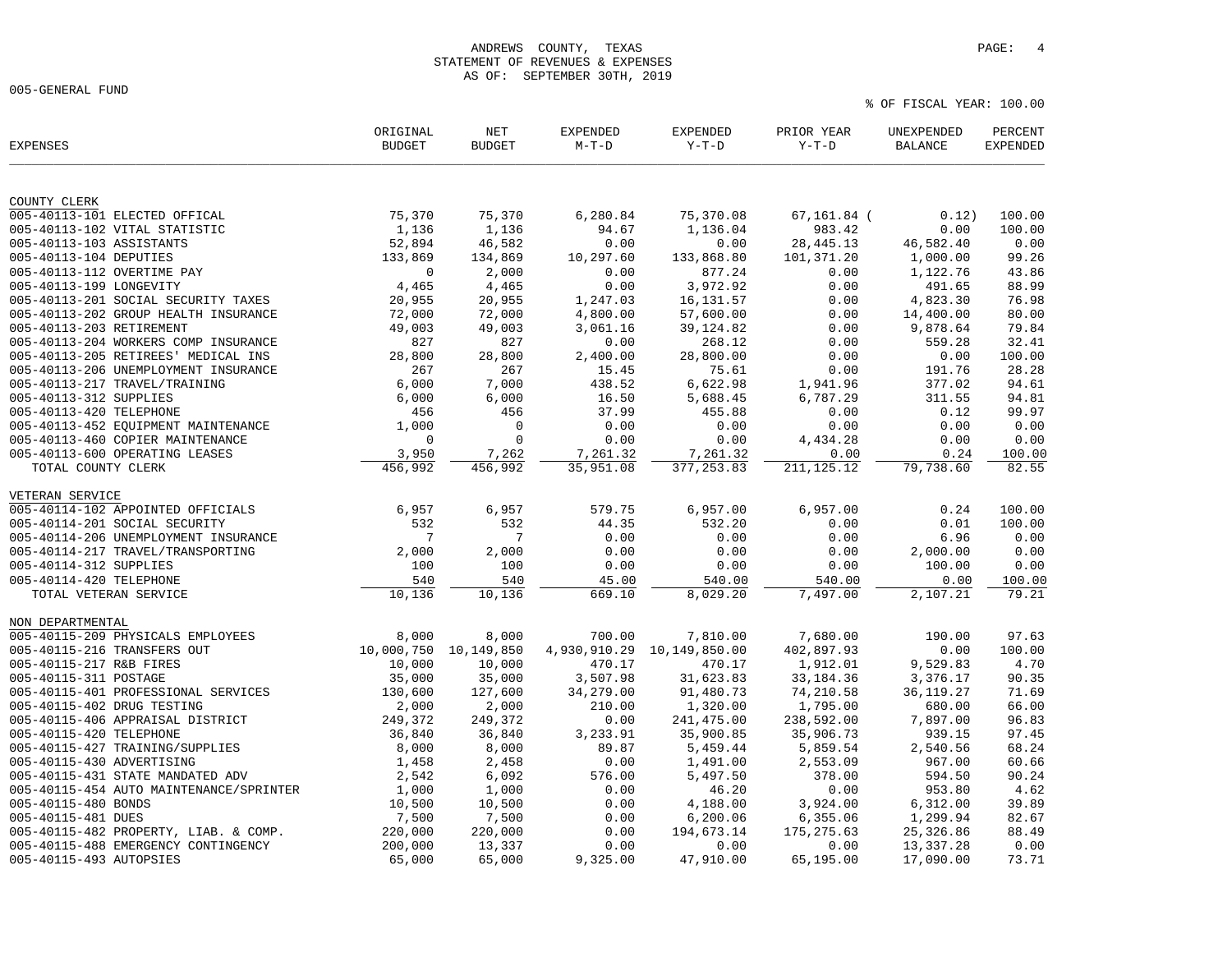# ANDREWS COUNTY, TEXAS **PAGE:** 5 STATEMENT OF REVENUES & EXPENSES AS OF: SEPTEMBER 30TH, 2019

005-GENERAL FUND

|                                             | ORIGINAL      | $\operatorname{NET}$ | <b>EXPENDED</b> | EXPENDED                         | PRIOR YEAR    | UNEXPENDED     | PERCENT         |
|---------------------------------------------|---------------|----------------------|-----------------|----------------------------------|---------------|----------------|-----------------|
| <b>EXPENSES</b>                             | <b>BUDGET</b> | <b>BUDGET</b>        | $M-T-D$         | $Y-T-D$                          | $Y-T-D$       | <b>BALANCE</b> | <b>EXPENDED</b> |
| 005-40115-499 BURIAL PAUPER                 | 1,500         | 1,500                | 0.00            | 1,100.00                         | 1,092.00      | 400.00         | 73.33           |
| 005-40115-702 SOIL CONSERVATION             | 4,000         | 4,000                | 0.00            | 4,000.00                         | 4,000.00      | 0.00           | 100.00          |
| 005-40115-710 EMERGENCY MANAGEMENT TRAINING | 27,000        | 27,000               | 82.99           | 22,994.05                        | 24,290.22     | 4,005.95       | 85.16           |
| 005-40115-715 SECURITY SYSTEMS              | 60,000        | $\mathbf 0$          | 0.00            | 0.00                             | 74,984.45     | 0.00           | 0.00            |
| 005-40115-778 REAL ESTATE ACOUISITION       | 150,000       | 900                  | 0.00            | 900.00                           | 0.00          | 0.00           | 100.00          |
| TOTAL NON DEPARTMENTAL                      | 11, 231, 062  | 10,985,949           |                 | 4, 983, 385. 21 10, 854, 389. 97 | 1,160,085.60  | 131,559.31     | 98.80           |
| ELECTION ADM                                |               |                      |                 |                                  |               |                |                 |
| 005-40116-103 ELECTION ADMIN                | 46,821        | 46,821               | 3,601.60        | 46,820.80                        | 43,617.62     | 0.00           | 100.00          |
| 005-40116-112 OVERTIME                      | 600           | 600                  | 0.00            | 270.16                           | 519.09        | 329.84         | 45.03           |
| 005-40116-180 ELECTION WORKERS PAY          | 10,000        | 10,000               | 0.00            | 6,735.00                         | 14,014.60     | 3,265.00       | 67.35           |
| 005-40116-199 LONGEVITY                     | 568           | 568                  | 0.00            | 468.21                           | 0.00          | 100.00         | 82.40           |
| 005-40116-201 SOCIAL SECURITY TAXES         | 5,444         | 5,444                | 233.57          | 3,756.21                         | 0.00          | 1,687.30       | 69.00           |
| 005-40116-202 GROUP INSURANCE               | 14,400        | 14,400               | 1,200.00        | 14,400.00                        | 0.00          | 0.00           | 100.00          |
| 005-40116-203 RETIREMENT                    | 8,937         | 8,937                | 661.26          | 8,643.84                         | 0.00          | 293.22         | 96.72           |
| 005-40116-204 WORKERS COMP INSURANCE        | 339           | 339                  | 0.00            | 161.24                           | 0.00          | 177.95         | 47.54           |
| 005-40116-206 UNEMPLOYMENT INSU             | 68            | 68                   | 5.40            | 26.44                            | 0.00          | 41.45          | 38.95           |
| 005-40116-217 TRAVEL                        | 6,000         | 9,483                | 0.00            | 9,174.64                         | 5, 111.71     | 308.36         | 96.75           |
| 005-40116-312 SUPPLIES                      | 10,000        | 10,000               | 2,480.20        | 11,052.20                        | $3,512.49$ (  | 1,052.20)      | 110.52          |
| 005-40116-353 EQUIPMENT                     | 128,690       | 139,910              | 11,220.00       | 135, 144.96                      | 0.00          | 4,765.04       | 96.59           |
| 005-40116-452 MAINTENANCE                   | 25,305        | 10,602               | 0.00            | 5,799.93                         | 5,379.92      | 4,802.07       | 54.71           |
| TOTAL ELECTION ADM                          | 257,172       | 257,172              | 19,402.03       | 242, 453.63                      | 72, 155.43    | 14,718.03      | 94.28           |
| DISTRICT JUDGE                              |               |                      |                 |                                  |               |                |                 |
| 005-40201-101 ELECTED OFFICIALS             | 8,080         | 8,080                | 673.33          | 8,079.96                         | 8,079.96      | 0.00           | 100.00          |
| 005-40201-105 COURT ADMINISTRATOR           | 61,747        | 61,747               | 3,726.40        | 63, 392.93                       | $51,854.40$ ( | 1,645.65)      | 102.67          |
| 005-40201-107 EXTRA HELP                    | 5,000         | 985                  | 0.00            | 662.90                           | 0.00          | 321.72         | 67.33           |
| 005-40201-110 COURT REPORTER                | 80,560        | 80,560               | 6,713.34        | 80,560.08                        | 79,520.04     | 0.00           | 100.00          |
| 005-40201-185 VISITING JUDGES' PAY          | 5,000         | 5,000                | 52.20           | 666.75                           | 0.00          | 4,333.25       | 13.34           |
| 005-40201-199 LONGEVITY                     | 3,137         | 3,137                | 0.00            | 3,980.82                         | 0.00(         | 844.05)        | 126.91          |
| 005-40201-201 SOCIAL SECURITY TAXES         | 12,740        | 12,740               | 822.09          | 11,923.31                        | 0.00          | 817.15         | 93.59           |
| 005-40201-202 GROUP INSURANCE               | 30,000        | 30,000               | 3,600.00        | 44,400.00                        | 0.00(         | 14,400.00)     | 148.00          |
| 005-40201-203 RETIREMENT                    | 24,282        | 24,282               | 2,040.35        | 28,779.15                        | 0.00(         | 4,496.67)      | 118.52          |
| 005-40201-204 WORKERS COMP INS              | 641           | 641                  | 0.00            | 213.80                           | 0.00          | 426.71         | 33.38           |
| 005-40201-205 RETIREES' HEALTH INS          | 14,400        | 14,400               | 1,200.00        | 14,400.00                        | 0.00          | 0.00           | 100.00          |
| 005-40201-206 UNEMPLOYMENT INSURANCE        | 163           | 163                  | 15.99           | 81.94                            | 0.00          | 81.34          | 50.18           |
| 005-40201-217 TRAVEL                        | 1,500         | 1,500                | 0.00            | 252.56                           | 1,282.70      | 1,247.44       | 16.84           |
| 005-40201-218 TRAVEL                        | 1,500         | 1,500                | 0.00            | 461.32                           | 0.00          | 1,038.68       | 30.75           |
| 005-40201-221 COURT REPORTER EXPENSES       | 7,000         | 2,500                | 0.00            | 2,181.50                         | 1,120.40      | 318.50         | 87.26           |
| 005-40201-312 SUPPLIES                      | 2,500         | 7,000                | 898.51          | 6,788.55                         | 1,565.15      | 211.45         | 96.98           |
| 005-40201-352 OFFICE EQUIPMENT              | 500           | 21,012               | 0.00            | 21,012.40                        | 0.00          | 0.04           | 100.00          |
| 005-40201-400 ADMIN. DISTRICT SUPPLEMENT    | 1,982         | 1,982                | 0.00            | 1,982.37                         | 1,982.37      | 0.00           | 100.00          |
| 005-40201-402 COURT APPOINTED PROF/CRIMINAL | 85,000        | 125,000              | 4,408.10        | 119,328.70                       | 89,007.60     | 5,671.30       | 95.46           |
| 005-40201-404 COURT APPOINTED ATTNY/CIVIL   | 55,000        | 79,000               | 8,100.51        | 76,109.98                        | 81, 343.33    | 2,890.02       | 96.34           |
| 005-40201-405 PUBLIC DEFENDER/CAPITAL CASES | 11,243        | 11,243               | 0.00            | 11,243.00                        | 11,243.00     | 0.00           | 100.00          |
| 005-40201-406 SPECIAL PROSECUTOR            | $\mathbf 0$   | $\mathbf 0$          | 0.00            | 0.00                             | 1,200.00      | 0.00           | 0.00            |
| 005-40201-409 INDIGENT MEDICAL/TESTING      | 7,500         | 7,500                | 0.00            | 750.00                           | 5,250.00      | 6,750.00       | 10.00           |
| 005-40201-486 CONTRACT LABOR                | $\mathbf 0$   | $\mathbf 0$          | 550.00)         | 0.00                             | 0.00          | 0.00           | 0.00            |
| TOTAL DISTRICT JUDGE                        | 419,476       | 499,973              | 31,700.82       | 497,252.02                       | 333, 448.95   | 2,721.23       | 99.46           |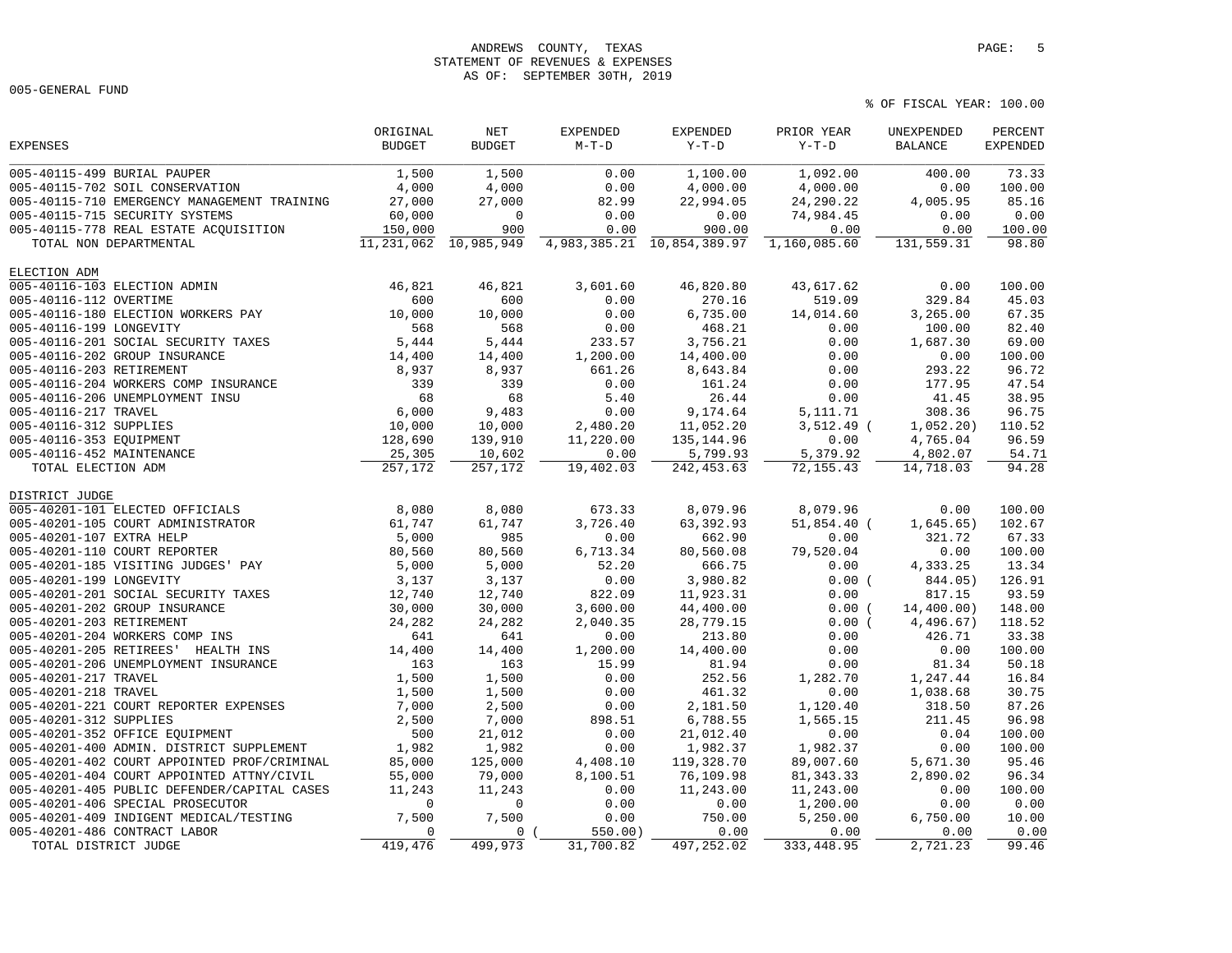#### ANDREWS COUNTY, TEXAS **PAGE:** 6 STATEMENT OF REVENUES & EXPENSES AS OF: SEPTEMBER 30TH, 2019

005-GENERAL FUND

| <b>EXPENSES</b>                           | ORIGINAL<br><b>BUDGET</b> | <b>NET</b><br><b>BUDGET</b> | <b>EXPENDED</b><br>$M-T-D$ | <b>EXPENDED</b><br>$Y-T-D$ | PRIOR YEAR<br>$Y-T-D$ | UNEXPENDED<br>BALANCE | PERCENT<br><b>EXPENDED</b> |
|-------------------------------------------|---------------------------|-----------------------------|----------------------------|----------------------------|-----------------------|-----------------------|----------------------------|
| DISTRICT CLERK                            |                           |                             |                            |                            |                       |                       |                            |
| 005-40203-101 ELECTED OFFICIALS           | 75,370                    | 75,370                      | 6,280.84                   | 75,370.08                  | 74,329.92 (           | 0.16)                 | 100.00                     |
| 005-40203-103 ASSISTANTS                  | 57,599                    | 57,599                      | 4,068.80                   | 60,459.84                  | 51,854.40 (           | 2,860.89)             | 104.97                     |
| 005-40203-104 DEPUTIES                    | 90,282                    | 90,282                      | 6,529.60                   | 88,667.28                  | 91,499.21             | 1,615.12              | 98.21                      |
| 005-40203-199 LONGEVITY                   | 8,722                     | 8,722                       | 0.00                       | 9,929.91                   | 0.00(                 | 1, 207.51)            | 113.84                     |
| 005-40203-201 SOCIAL SECURITY TAXES       | 18,458                    | 18,458                      | 1,242.79                   | 17,343.10                  | 0.00                  | 1,114.66              | 93.96                      |
| 005-40203-202 GROUP INSURANCE             | 63,600                    | 63,600                      | 5,100.00                   | 54,300.00                  | 0.00                  | 9,300.00              | 85.38                      |
| 005-40203-203 RETIREMENT                  | 42,989                    | 42,989                      | 3,099.02                   | 42,591.44                  | 0.00                  | 397.93                | 99.07                      |
| 005-40203-204 WORKERS COMP INS            | 625                       | 625                         | 0.00                       | 333.56                     | 0.00                  | 291.00                | 53.41                      |
| 005-40203-206 UNEMPLOYMENT INSURANCE      | 231                       | 231                         | 15.76                      | 86.03                      | 0.00                  | 145.42                | 37.17                      |
| 005-40203-217 TRAVEL                      | 5,000                     | 4,935                       | 113.85                     | 975.00                     | 1,764.37              | 3,960.00              | 19.76                      |
| 005-40203-312 SUPPLIES                    | 8,000                     | 8,000                       | 2,056.01                   | 9,936.46                   | 7,615.80 (            | 1,936.46)             | 124.21                     |
| 005-40203-452 EQUIPMENT MAINTENANCE       | 1,198                     | 0(                          | 2,777.07)                  | 0.00                       | 4,157.20              | 0.28                  | 0.00                       |
| 005-40203-600 OPERATING LEASES            | 3,802                     | 5,065                       | 2,777.07                   | 5,060.91                   | 0.00                  | 3.81                  | 99.92                      |
| TOTAL DISTRICT CLERK                      | 375,877                   | 375,877                     | 28,506.67                  | 365,053.61                 | 231,220.90            | 10,823.20             | 97.12                      |
| JUSTICE OF PEACE PL 1                     |                           |                             |                            |                            |                       |                       |                            |
| 005-40204-101 ELECTED OFFICIALS           | 69,200                    | 69,200                      | 5,766.67                   | 69,200.04                  | 68,160.00             | 0.00                  | 100.00                     |
| 005-40204-104 SALARY DEPUTIES             | 48,194                    | 48,194                      | 3,707.20                   | 48,193.60                  | 45,676.80             | 0.00                  | 100.00                     |
| 005-40204-199 LONGEVITY                   | 4,353                     | 4,353                       | 0.00                       | 4,102.58                   | 0.00                  | 250.00                | 94.26                      |
| 005-40204-201 SOCIAL SECURIY TAXES        | 9,544                     | 9,544                       | 672.49                     | 8,686.11                   | 0.00                  | 858.36                | 91.01                      |
| 005-40204-202 GROUP INSURANCE             | 28,800                    | 28,800                      | 2,400.00                   | 28,800.00                  | 0.00                  | 0.00                  | 100.00                     |
| 005-40204-203 RETIREMENT                  | 22,789                    | 22,789                      | 1,750.42                   | 22, 210.78                 | 0.00                  | 578.63                | 97.46                      |
| 005-40204-204 WORKERS COMP INS            | 202                       | 202                         | 0.00                       | 69.52                      | 0.00                  | 132.04                | 34.49                      |
| 005-40204-206 UNEMPLOYMENT INS            | 122                       | 122                         | 5.56                       | 27.14                      | 0.00                  | 94.36                 | 22.34                      |
| 005-40204-217 TRAVEL/TRAINING             | 3,000                     | 3,000                       | 0.00                       | 900.54                     | 2,140.09              | 2,099.46              | 30.02                      |
| 005-40204-218 CLERK TRAVEL                | 1,000                     | 1,000                       | 0.00                       | 921.24                     | 808.12                | 78.76                 | 92.12                      |
| 005-40204-312 SUPPLIES                    | 3,000                     | 3,000                       | 1,142.42                   | 2,657.83                   | 2,984.86              | 342.17                | 88.59                      |
| TOTAL JUSTICE OF PEACE PL 1               | 190,203                   | 190,203                     | 15,444.76                  | 185,769.38                 | 119,769.87            | 4,433.78              | 97.67                      |
| COUNTY & DISTRICT FEES                    |                           |                             |                            |                            |                       |                       |                            |
| 005-40205-414 JUSTICE COURT FEES          | 1,500                     | 1,500                       | 90.00                      | 640.00                     | 985.00                | 860.00                | 42.67                      |
| TOTAL COUNTY & DISTRICT FEES              | 1,500                     | 1,500                       | 90.00                      | 640.00                     | 985.00                | 860.00                | 42.67                      |
| LAW LIBRARY                               |                           |                             |                            |                            |                       |                       |                            |
| 005-40206-312 SUPPLIES                    | 4,000                     | 4,000                       | 0.00                       | 1,145.76                   | 2,838.00              | 2,854.24              | 28.64                      |
| TOTAL LAW LIBRARY                         | 4,000                     | 4,000                       | 0.00                       | 1,145.76                   | 2,838.00              | 2,854.24              | 28.64                      |
| <b>JURY FUND</b><br>005-40207-130 BAILIFF |                           |                             |                            |                            |                       |                       | 71.94                      |
| 005-40207-201 SOCIAL SECURITY TAXES       | 3,600<br>275              | 3,600<br>275                | 175.00<br>12.22            | 2,590.00<br>187.62         | 3,045.00<br>0.00      | 1,010.00<br>87.78     | 68.13                      |
|                                           | 653                       |                             | 32.14                      |                            |                       |                       | 72.11                      |
| 005-40207-203 RETIREMENT                  |                           | 653                         |                            | 470.93                     | 0.00                  | 182.11                |                            |
| 005-40207-206 UNEMPLOYMENT INSURANCE      | 4                         | $\overline{4}$              | 0.00                       | 0.00                       | 0.00                  | 3.60                  | 0.00                       |
| 005-40207-415 GRAND JURORS                | 5,500                     | 5,500                       | 360.00                     | 5,480.00                   | 4,448.00              | 20.00                 | 99.64                      |
| 005-40207-416 JURORS DISTRICT COURT       | 5,000                     | 5,000                       | 0.00                       | 2,192.00                   | 544.00                | 2,808.00              | 43.84                      |
| 005-40207-417 JURORS COUNTY COURT         | 1,200                     | 1,200                       | 0.00(                      | 144.00)                    | 680.00                | 1,344.00              | 12.00                      |
| 005-40207-419 JURORS JP1                  | 1,000                     | 1,000                       | 352.00                     | 704.00                     | 312.00                | 296.00                | 70.40                      |
| 005-40207-420 JURORS JP2                  | 2,700                     | 2,700                       | 0.00(                      | 88.00)                     | 1,592.00              | 2,788.00              | $3.26 -$                   |
| 005-40207-485 JUROR EXPENSE               | 500                       | 500                         | 0.00                       | 0.00                       | 65.40                 | 500.00                | 0.00                       |
| TOTAL JURY FUND                           | 20,432                    | 20,432                      | 931.36                     | 11,392.55                  | 10,686.40             | 9,039.49              | 55.76                      |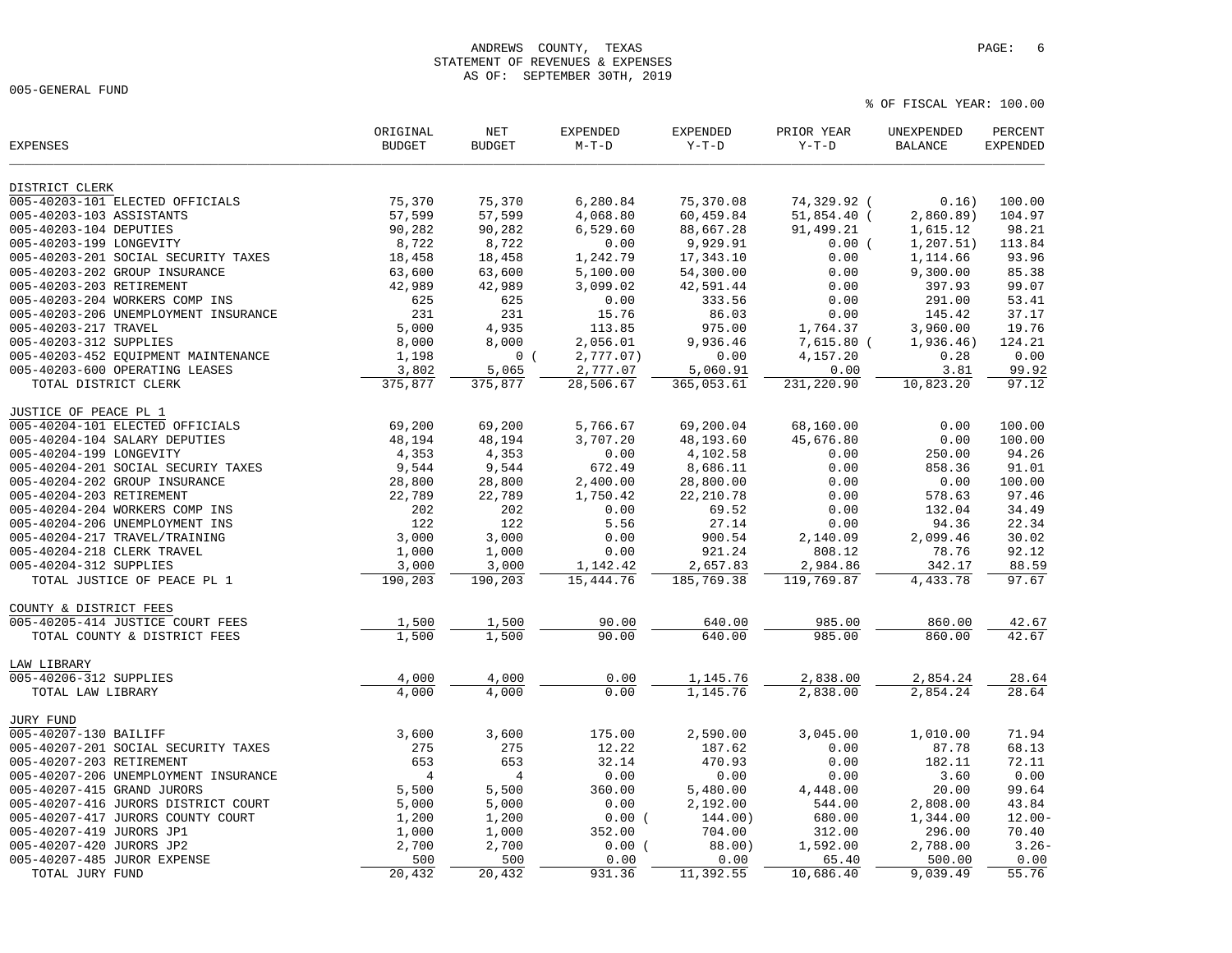## ANDREWS COUNTY, TEXAS **PAGE:** 7 STATEMENT OF REVENUES & EXPENSES AS OF: SEPTEMBER 30TH, 2019

005-GENERAL FUND

| JUSTICE OF PEACE PL 2<br>005-40244-101 ELECTED OFFICIALS<br>69,200<br>69,200<br>5,766.67<br>69,200.04<br>68,160.00<br>0.00<br>100.00<br>005-40244-104 DEPUTIES<br>48,194<br>48,194<br>3,707.20<br>48,193.60<br>45,676.80<br>0.00<br>100.00<br>005-40244-199 LONGEVITY<br>6,659<br>6,659<br>0.00<br>0.00<br>96.25<br>6,409.25<br>250.00<br>005-40244-201 SOCIAL SECURITY TAXES<br>9,721<br>9,721<br>685.32<br>9,009.17<br>0.00<br>92.68<br>711.76<br>005-40244-202 GROUP HEALTH INSURANCE<br>28,800<br>28,800<br>2,400.00<br>28,800.00<br>0.00<br>0.00<br>100.00<br>005-40244-203 RETIREMENT<br>97.46<br>23,208<br>23,208<br>1,750.42<br>22,619.06<br>0.00<br>588.78<br>005-40244-204 WORKERS COMP INS<br>202<br>202<br>0.00<br>69.52<br>0.00<br>132.04<br>34.49<br>124<br>27.14<br>21.92<br>005-40244-206 UNEMPLOYMENT INSURANCE<br>124<br>5.56<br>0.00<br>96.67<br>3,000<br>2,910<br>82.83<br>005-40244-217 JP TRAVEL<br>0.00<br>2,410.33<br>1,533.01<br>499.67<br>005-40244-218 CLERK TRAVEL<br>1,000<br>1,000<br>0.00<br>935.15<br>968.13<br>64.85<br>93.52<br>005-40244-312 SUPPLIES<br>3,000<br>3,090<br>3,089.63<br>2,385.14<br>0.37<br>99.99<br>166.09<br>193,107<br>190,762.89<br>118,723.08<br>98.79<br>TOTAL JUSTICE OF PEACE PL 2<br>193,107<br>14,481.26<br>2,344.14<br>COUNTY ATTORNEY<br>005-40308-101 ELECTED OFFICIALS<br>31,606<br>31,606<br>2,633.84<br>31,606.08<br>30,565.92 (<br>0.12)<br>100.00<br>3,575<br>3,575<br>3,289.77<br>3,600.45<br>005-40308-102 STATE PORTION ELECTED OFFICIAL<br>0.00<br>285.03<br>92.03<br>005-40308-103 SALARY/ASSISTANT<br>89,045<br>89,045<br>7,420.42<br>89,045.04<br>88,005.00<br>100.00<br>0.00<br>005-40308-104 STATE PORTION/ASSISTANT<br>11,241<br>11,241<br>1,888.04<br>12,232.66<br>11,321.52 (<br>108.82<br>991.90)<br>48,806.81<br>99.81<br>005-40308-105 SALARY SECRETARY<br>48,901<br>48,901<br>3,761.60<br>45,697.60<br>93.99<br>005-40308-106 SALARY PARA/LEGAL<br>53,435<br>4,110.40<br>53, 435.22<br>$51, 209.60$ (<br>0.02)<br>100.00<br>53,435<br>005-40308-107 SALARY VICTIM ASSISTANCE<br>53,435<br>53,435<br>2,672.32<br>51,522.08<br>52,155.96<br>96.42<br>1,913.12<br>675<br>5.02<br>005-40308-108 PART-TIME<br>$\mathbf 0$<br>0.00(<br>33.87)<br>0.00<br>708.87<br>005-40308-135 STATE SUPPLEMENT PAY<br>10,612<br>10,612<br>887.79<br>10,653.48<br>10,687.89 (<br>41.76)<br>100.39<br>005-40308-199 LONGEVITY<br>9,771<br>9,771<br>0.00<br>13, 381. 15<br>136.95<br>0.00(<br>3,609.99)<br>005-40308-201 SOCIAL SECURITY TAXES<br>24,070<br>24,070<br>1,668.13<br>22,623.33<br>0.00<br>93.99<br>1,446.52<br>005-40308-202 GROUP HEALTH INSURANCE<br>72,000<br>71,869<br>6,000.00<br>72,000.00<br>0.00(<br>131.00)<br>100.18<br>99.39<br>005-40308-203 RETIREMENT<br>56,883.76<br>0.00<br>57,233<br>57,233<br>4,118.84<br>348.90<br>005-40308-204 WORKERS COMP INSURANCE<br>296<br>0.00<br>0.00<br>0.01<br>100.00<br>165<br>296.32<br>005-40308-206 UNEMPLOYMENT INSURANCE<br>$\mathbf 0$<br>$\mathbf 0$<br>31.36<br>155.48<br>0.00<br>0.00(<br>155.48)<br>311<br>311<br>0.00<br>0.00<br>005-40308-209 UNEMPLOYMENT INSURANCE<br>0.00<br>0.00<br>311.40<br>005-40308-217 TRAVEL & CONTINUING EDUCATION<br>10,500<br>$12,450$ (<br>74.28<br>310.84)<br>9,247.46<br>13, 151. 75<br>3,202.54<br>005-40308-312 SUPPLIES<br>10,000<br>9,430<br>9,569.82<br>5,787.14 (<br>101.48<br>599.65<br>139.82)<br>005-40308-420 TELEPHONE<br>5,700<br>5,700<br>482.51<br>5,736.72<br>$5,685.36$ (<br>36.72)<br>100.64<br>99.51<br>005-40308-440 UTILITIES<br>2,500<br>2,500<br>222.62<br>2,487.67<br>2,682.13<br>12.33<br>005-40308-452 EQUIPMENT MAINTENANCE<br>1,124<br>409<br>0.00<br>396.90<br>1,018.57<br>11.85<br>97.10<br>82.54<br>005-40308-455 BUILDING MAINTANCE/ROOF<br>1,500<br>4,171<br>0.00<br>3,442.84<br>0.00<br>728.16<br>99.96<br>005-40308-481 DUES & BOOKS<br>5,000<br>4,875<br>222.00<br>4,873.00<br>4,320.44<br>2.00<br>005-40308-487 PROSECUTION EXPENSE<br>17,500<br>17,500<br>95.00<br>16,242.01<br>15,384.44<br>1,257.99<br>92.81<br>876<br>876<br>0.00<br>005-40308-600 OPERATING LEASES<br>0.00<br>0.00<br>0.00<br>876.25<br>TOTAL COUNTY ATTORNEY<br>520,100<br>523,986<br>36,503.68<br>517,893.73<br>341, 273. 77<br>6,092.15<br>98.84<br>HUMAN RESOURCES<br>005-40405-102 DIRECTOR SALARY<br>60,008<br>60,008<br>5,576.92<br>13,942.30<br>0.00<br>46,065.70<br>23.23<br>005-40405-201 SOCIAL SECURITY<br>4,591<br>4,591<br>406.21<br>1,025.73<br>0.00<br>3,564.88<br>22.34<br>005-40405-202 GROUP HEALTH INSURANCE<br>12,000<br>12,000<br>1,200.00<br>3,600.00<br>0.00<br>8,400.00<br>30.00<br>23.52<br>005-40405-203 RETIREMENT<br>10,885<br>10,885<br>1,023.92<br>2,559.80<br>0.00<br>8,325.65<br>005-40405-204 WORKERS COMP INSURANCE<br>248<br>248<br>0.00<br>85.44<br>0.00<br>162.22<br>34.50<br>1.29<br>005-40405-206 UNEMPLOYMENT INSURANCE<br>60<br>60<br>1.29<br>0.00<br>58.72<br>2.15 | <b>EXPENSES</b> | ORIGINAL<br><b>BUDGET</b> | NET<br><b>BUDGET</b> | <b>EXPENDED</b><br>$M-T-D$ | <b>EXPENDED</b><br>$Y-T-D$ | PRIOR YEAR<br>$Y-T-D$ | UNEXPENDED<br><b>BALANCE</b> | PERCENT<br><b>EXPENDED</b> |
|----------------------------------------------------------------------------------------------------------------------------------------------------------------------------------------------------------------------------------------------------------------------------------------------------------------------------------------------------------------------------------------------------------------------------------------------------------------------------------------------------------------------------------------------------------------------------------------------------------------------------------------------------------------------------------------------------------------------------------------------------------------------------------------------------------------------------------------------------------------------------------------------------------------------------------------------------------------------------------------------------------------------------------------------------------------------------------------------------------------------------------------------------------------------------------------------------------------------------------------------------------------------------------------------------------------------------------------------------------------------------------------------------------------------------------------------------------------------------------------------------------------------------------------------------------------------------------------------------------------------------------------------------------------------------------------------------------------------------------------------------------------------------------------------------------------------------------------------------------------------------------------------------------------------------------------------------------------------------------------------------------------------------------------------------------------------------------------------------------------------------------------------------------------------------------------------------------------------------------------------------------------------------------------------------------------------------------------------------------------------------------------------------------------------------------------------------------------------------------------------------------------------------------------------------------------------------------------------------------------------------------------------------------------------------------------------------------------------------------------------------------------------------------------------------------------------------------------------------------------------------------------------------------------------------------------------------------------------------------------------------------------------------------------------------------------------------------------------------------------------------------------------------------------------------------------------------------------------------------------------------------------------------------------------------------------------------------------------------------------------------------------------------------------------------------------------------------------------------------------------------------------------------------------------------------------------------------------------------------------------------------------------------------------------------------------------------------------------------------------------------------------------------------------------------------------------------------------------------------------------------------------------------------------------------------------------------------------------------------------------------------------------------------------------------------------------------------------------------------------------------------------------------------------------------------------------------------------------------------------------------------------------------------------------------------------------------------------------------------------------------------------------------------------------------------------------------------------------------------------------------------------------------------------------------------------------------------------------------------------------------------------------------------------------------------------------------------------------------------------------------------------------------------------------------------------------------------------------------------------------------------------------|-----------------|---------------------------|----------------------|----------------------------|----------------------------|-----------------------|------------------------------|----------------------------|
|                                                                                                                                                                                                                                                                                                                                                                                                                                                                                                                                                                                                                                                                                                                                                                                                                                                                                                                                                                                                                                                                                                                                                                                                                                                                                                                                                                                                                                                                                                                                                                                                                                                                                                                                                                                                                                                                                                                                                                                                                                                                                                                                                                                                                                                                                                                                                                                                                                                                                                                                                                                                                                                                                                                                                                                                                                                                                                                                                                                                                                                                                                                                                                                                                                                                                                                                                                                                                                                                                                                                                                                                                                                                                                                                                                                                                                                                                                                                                                                                                                                                                                                                                                                                                                                                                                                                                                                                                                                                                                                                                                                                                                                                                                                                                                                                                                                                                              |                 |                           |                      |                            |                            |                       |                              |                            |
|                                                                                                                                                                                                                                                                                                                                                                                                                                                                                                                                                                                                                                                                                                                                                                                                                                                                                                                                                                                                                                                                                                                                                                                                                                                                                                                                                                                                                                                                                                                                                                                                                                                                                                                                                                                                                                                                                                                                                                                                                                                                                                                                                                                                                                                                                                                                                                                                                                                                                                                                                                                                                                                                                                                                                                                                                                                                                                                                                                                                                                                                                                                                                                                                                                                                                                                                                                                                                                                                                                                                                                                                                                                                                                                                                                                                                                                                                                                                                                                                                                                                                                                                                                                                                                                                                                                                                                                                                                                                                                                                                                                                                                                                                                                                                                                                                                                                                              |                 |                           |                      |                            |                            |                       |                              |                            |
|                                                                                                                                                                                                                                                                                                                                                                                                                                                                                                                                                                                                                                                                                                                                                                                                                                                                                                                                                                                                                                                                                                                                                                                                                                                                                                                                                                                                                                                                                                                                                                                                                                                                                                                                                                                                                                                                                                                                                                                                                                                                                                                                                                                                                                                                                                                                                                                                                                                                                                                                                                                                                                                                                                                                                                                                                                                                                                                                                                                                                                                                                                                                                                                                                                                                                                                                                                                                                                                                                                                                                                                                                                                                                                                                                                                                                                                                                                                                                                                                                                                                                                                                                                                                                                                                                                                                                                                                                                                                                                                                                                                                                                                                                                                                                                                                                                                                                              |                 |                           |                      |                            |                            |                       |                              |                            |
|                                                                                                                                                                                                                                                                                                                                                                                                                                                                                                                                                                                                                                                                                                                                                                                                                                                                                                                                                                                                                                                                                                                                                                                                                                                                                                                                                                                                                                                                                                                                                                                                                                                                                                                                                                                                                                                                                                                                                                                                                                                                                                                                                                                                                                                                                                                                                                                                                                                                                                                                                                                                                                                                                                                                                                                                                                                                                                                                                                                                                                                                                                                                                                                                                                                                                                                                                                                                                                                                                                                                                                                                                                                                                                                                                                                                                                                                                                                                                                                                                                                                                                                                                                                                                                                                                                                                                                                                                                                                                                                                                                                                                                                                                                                                                                                                                                                                                              |                 |                           |                      |                            |                            |                       |                              |                            |
|                                                                                                                                                                                                                                                                                                                                                                                                                                                                                                                                                                                                                                                                                                                                                                                                                                                                                                                                                                                                                                                                                                                                                                                                                                                                                                                                                                                                                                                                                                                                                                                                                                                                                                                                                                                                                                                                                                                                                                                                                                                                                                                                                                                                                                                                                                                                                                                                                                                                                                                                                                                                                                                                                                                                                                                                                                                                                                                                                                                                                                                                                                                                                                                                                                                                                                                                                                                                                                                                                                                                                                                                                                                                                                                                                                                                                                                                                                                                                                                                                                                                                                                                                                                                                                                                                                                                                                                                                                                                                                                                                                                                                                                                                                                                                                                                                                                                                              |                 |                           |                      |                            |                            |                       |                              |                            |
|                                                                                                                                                                                                                                                                                                                                                                                                                                                                                                                                                                                                                                                                                                                                                                                                                                                                                                                                                                                                                                                                                                                                                                                                                                                                                                                                                                                                                                                                                                                                                                                                                                                                                                                                                                                                                                                                                                                                                                                                                                                                                                                                                                                                                                                                                                                                                                                                                                                                                                                                                                                                                                                                                                                                                                                                                                                                                                                                                                                                                                                                                                                                                                                                                                                                                                                                                                                                                                                                                                                                                                                                                                                                                                                                                                                                                                                                                                                                                                                                                                                                                                                                                                                                                                                                                                                                                                                                                                                                                                                                                                                                                                                                                                                                                                                                                                                                                              |                 |                           |                      |                            |                            |                       |                              |                            |
|                                                                                                                                                                                                                                                                                                                                                                                                                                                                                                                                                                                                                                                                                                                                                                                                                                                                                                                                                                                                                                                                                                                                                                                                                                                                                                                                                                                                                                                                                                                                                                                                                                                                                                                                                                                                                                                                                                                                                                                                                                                                                                                                                                                                                                                                                                                                                                                                                                                                                                                                                                                                                                                                                                                                                                                                                                                                                                                                                                                                                                                                                                                                                                                                                                                                                                                                                                                                                                                                                                                                                                                                                                                                                                                                                                                                                                                                                                                                                                                                                                                                                                                                                                                                                                                                                                                                                                                                                                                                                                                                                                                                                                                                                                                                                                                                                                                                                              |                 |                           |                      |                            |                            |                       |                              |                            |
|                                                                                                                                                                                                                                                                                                                                                                                                                                                                                                                                                                                                                                                                                                                                                                                                                                                                                                                                                                                                                                                                                                                                                                                                                                                                                                                                                                                                                                                                                                                                                                                                                                                                                                                                                                                                                                                                                                                                                                                                                                                                                                                                                                                                                                                                                                                                                                                                                                                                                                                                                                                                                                                                                                                                                                                                                                                                                                                                                                                                                                                                                                                                                                                                                                                                                                                                                                                                                                                                                                                                                                                                                                                                                                                                                                                                                                                                                                                                                                                                                                                                                                                                                                                                                                                                                                                                                                                                                                                                                                                                                                                                                                                                                                                                                                                                                                                                                              |                 |                           |                      |                            |                            |                       |                              |                            |
|                                                                                                                                                                                                                                                                                                                                                                                                                                                                                                                                                                                                                                                                                                                                                                                                                                                                                                                                                                                                                                                                                                                                                                                                                                                                                                                                                                                                                                                                                                                                                                                                                                                                                                                                                                                                                                                                                                                                                                                                                                                                                                                                                                                                                                                                                                                                                                                                                                                                                                                                                                                                                                                                                                                                                                                                                                                                                                                                                                                                                                                                                                                                                                                                                                                                                                                                                                                                                                                                                                                                                                                                                                                                                                                                                                                                                                                                                                                                                                                                                                                                                                                                                                                                                                                                                                                                                                                                                                                                                                                                                                                                                                                                                                                                                                                                                                                                                              |                 |                           |                      |                            |                            |                       |                              |                            |
|                                                                                                                                                                                                                                                                                                                                                                                                                                                                                                                                                                                                                                                                                                                                                                                                                                                                                                                                                                                                                                                                                                                                                                                                                                                                                                                                                                                                                                                                                                                                                                                                                                                                                                                                                                                                                                                                                                                                                                                                                                                                                                                                                                                                                                                                                                                                                                                                                                                                                                                                                                                                                                                                                                                                                                                                                                                                                                                                                                                                                                                                                                                                                                                                                                                                                                                                                                                                                                                                                                                                                                                                                                                                                                                                                                                                                                                                                                                                                                                                                                                                                                                                                                                                                                                                                                                                                                                                                                                                                                                                                                                                                                                                                                                                                                                                                                                                                              |                 |                           |                      |                            |                            |                       |                              |                            |
|                                                                                                                                                                                                                                                                                                                                                                                                                                                                                                                                                                                                                                                                                                                                                                                                                                                                                                                                                                                                                                                                                                                                                                                                                                                                                                                                                                                                                                                                                                                                                                                                                                                                                                                                                                                                                                                                                                                                                                                                                                                                                                                                                                                                                                                                                                                                                                                                                                                                                                                                                                                                                                                                                                                                                                                                                                                                                                                                                                                                                                                                                                                                                                                                                                                                                                                                                                                                                                                                                                                                                                                                                                                                                                                                                                                                                                                                                                                                                                                                                                                                                                                                                                                                                                                                                                                                                                                                                                                                                                                                                                                                                                                                                                                                                                                                                                                                                              |                 |                           |                      |                            |                            |                       |                              |                            |
|                                                                                                                                                                                                                                                                                                                                                                                                                                                                                                                                                                                                                                                                                                                                                                                                                                                                                                                                                                                                                                                                                                                                                                                                                                                                                                                                                                                                                                                                                                                                                                                                                                                                                                                                                                                                                                                                                                                                                                                                                                                                                                                                                                                                                                                                                                                                                                                                                                                                                                                                                                                                                                                                                                                                                                                                                                                                                                                                                                                                                                                                                                                                                                                                                                                                                                                                                                                                                                                                                                                                                                                                                                                                                                                                                                                                                                                                                                                                                                                                                                                                                                                                                                                                                                                                                                                                                                                                                                                                                                                                                                                                                                                                                                                                                                                                                                                                                              |                 |                           |                      |                            |                            |                       |                              |                            |
|                                                                                                                                                                                                                                                                                                                                                                                                                                                                                                                                                                                                                                                                                                                                                                                                                                                                                                                                                                                                                                                                                                                                                                                                                                                                                                                                                                                                                                                                                                                                                                                                                                                                                                                                                                                                                                                                                                                                                                                                                                                                                                                                                                                                                                                                                                                                                                                                                                                                                                                                                                                                                                                                                                                                                                                                                                                                                                                                                                                                                                                                                                                                                                                                                                                                                                                                                                                                                                                                                                                                                                                                                                                                                                                                                                                                                                                                                                                                                                                                                                                                                                                                                                                                                                                                                                                                                                                                                                                                                                                                                                                                                                                                                                                                                                                                                                                                                              |                 |                           |                      |                            |                            |                       |                              |                            |
|                                                                                                                                                                                                                                                                                                                                                                                                                                                                                                                                                                                                                                                                                                                                                                                                                                                                                                                                                                                                                                                                                                                                                                                                                                                                                                                                                                                                                                                                                                                                                                                                                                                                                                                                                                                                                                                                                                                                                                                                                                                                                                                                                                                                                                                                                                                                                                                                                                                                                                                                                                                                                                                                                                                                                                                                                                                                                                                                                                                                                                                                                                                                                                                                                                                                                                                                                                                                                                                                                                                                                                                                                                                                                                                                                                                                                                                                                                                                                                                                                                                                                                                                                                                                                                                                                                                                                                                                                                                                                                                                                                                                                                                                                                                                                                                                                                                                                              |                 |                           |                      |                            |                            |                       |                              |                            |
|                                                                                                                                                                                                                                                                                                                                                                                                                                                                                                                                                                                                                                                                                                                                                                                                                                                                                                                                                                                                                                                                                                                                                                                                                                                                                                                                                                                                                                                                                                                                                                                                                                                                                                                                                                                                                                                                                                                                                                                                                                                                                                                                                                                                                                                                                                                                                                                                                                                                                                                                                                                                                                                                                                                                                                                                                                                                                                                                                                                                                                                                                                                                                                                                                                                                                                                                                                                                                                                                                                                                                                                                                                                                                                                                                                                                                                                                                                                                                                                                                                                                                                                                                                                                                                                                                                                                                                                                                                                                                                                                                                                                                                                                                                                                                                                                                                                                                              |                 |                           |                      |                            |                            |                       |                              |                            |
|                                                                                                                                                                                                                                                                                                                                                                                                                                                                                                                                                                                                                                                                                                                                                                                                                                                                                                                                                                                                                                                                                                                                                                                                                                                                                                                                                                                                                                                                                                                                                                                                                                                                                                                                                                                                                                                                                                                                                                                                                                                                                                                                                                                                                                                                                                                                                                                                                                                                                                                                                                                                                                                                                                                                                                                                                                                                                                                                                                                                                                                                                                                                                                                                                                                                                                                                                                                                                                                                                                                                                                                                                                                                                                                                                                                                                                                                                                                                                                                                                                                                                                                                                                                                                                                                                                                                                                                                                                                                                                                                                                                                                                                                                                                                                                                                                                                                                              |                 |                           |                      |                            |                            |                       |                              |                            |
|                                                                                                                                                                                                                                                                                                                                                                                                                                                                                                                                                                                                                                                                                                                                                                                                                                                                                                                                                                                                                                                                                                                                                                                                                                                                                                                                                                                                                                                                                                                                                                                                                                                                                                                                                                                                                                                                                                                                                                                                                                                                                                                                                                                                                                                                                                                                                                                                                                                                                                                                                                                                                                                                                                                                                                                                                                                                                                                                                                                                                                                                                                                                                                                                                                                                                                                                                                                                                                                                                                                                                                                                                                                                                                                                                                                                                                                                                                                                                                                                                                                                                                                                                                                                                                                                                                                                                                                                                                                                                                                                                                                                                                                                                                                                                                                                                                                                                              |                 |                           |                      |                            |                            |                       |                              |                            |
|                                                                                                                                                                                                                                                                                                                                                                                                                                                                                                                                                                                                                                                                                                                                                                                                                                                                                                                                                                                                                                                                                                                                                                                                                                                                                                                                                                                                                                                                                                                                                                                                                                                                                                                                                                                                                                                                                                                                                                                                                                                                                                                                                                                                                                                                                                                                                                                                                                                                                                                                                                                                                                                                                                                                                                                                                                                                                                                                                                                                                                                                                                                                                                                                                                                                                                                                                                                                                                                                                                                                                                                                                                                                                                                                                                                                                                                                                                                                                                                                                                                                                                                                                                                                                                                                                                                                                                                                                                                                                                                                                                                                                                                                                                                                                                                                                                                                                              |                 |                           |                      |                            |                            |                       |                              |                            |
|                                                                                                                                                                                                                                                                                                                                                                                                                                                                                                                                                                                                                                                                                                                                                                                                                                                                                                                                                                                                                                                                                                                                                                                                                                                                                                                                                                                                                                                                                                                                                                                                                                                                                                                                                                                                                                                                                                                                                                                                                                                                                                                                                                                                                                                                                                                                                                                                                                                                                                                                                                                                                                                                                                                                                                                                                                                                                                                                                                                                                                                                                                                                                                                                                                                                                                                                                                                                                                                                                                                                                                                                                                                                                                                                                                                                                                                                                                                                                                                                                                                                                                                                                                                                                                                                                                                                                                                                                                                                                                                                                                                                                                                                                                                                                                                                                                                                                              |                 |                           |                      |                            |                            |                       |                              |                            |
|                                                                                                                                                                                                                                                                                                                                                                                                                                                                                                                                                                                                                                                                                                                                                                                                                                                                                                                                                                                                                                                                                                                                                                                                                                                                                                                                                                                                                                                                                                                                                                                                                                                                                                                                                                                                                                                                                                                                                                                                                                                                                                                                                                                                                                                                                                                                                                                                                                                                                                                                                                                                                                                                                                                                                                                                                                                                                                                                                                                                                                                                                                                                                                                                                                                                                                                                                                                                                                                                                                                                                                                                                                                                                                                                                                                                                                                                                                                                                                                                                                                                                                                                                                                                                                                                                                                                                                                                                                                                                                                                                                                                                                                                                                                                                                                                                                                                                              |                 |                           |                      |                            |                            |                       |                              |                            |
|                                                                                                                                                                                                                                                                                                                                                                                                                                                                                                                                                                                                                                                                                                                                                                                                                                                                                                                                                                                                                                                                                                                                                                                                                                                                                                                                                                                                                                                                                                                                                                                                                                                                                                                                                                                                                                                                                                                                                                                                                                                                                                                                                                                                                                                                                                                                                                                                                                                                                                                                                                                                                                                                                                                                                                                                                                                                                                                                                                                                                                                                                                                                                                                                                                                                                                                                                                                                                                                                                                                                                                                                                                                                                                                                                                                                                                                                                                                                                                                                                                                                                                                                                                                                                                                                                                                                                                                                                                                                                                                                                                                                                                                                                                                                                                                                                                                                                              |                 |                           |                      |                            |                            |                       |                              |                            |
|                                                                                                                                                                                                                                                                                                                                                                                                                                                                                                                                                                                                                                                                                                                                                                                                                                                                                                                                                                                                                                                                                                                                                                                                                                                                                                                                                                                                                                                                                                                                                                                                                                                                                                                                                                                                                                                                                                                                                                                                                                                                                                                                                                                                                                                                                                                                                                                                                                                                                                                                                                                                                                                                                                                                                                                                                                                                                                                                                                                                                                                                                                                                                                                                                                                                                                                                                                                                                                                                                                                                                                                                                                                                                                                                                                                                                                                                                                                                                                                                                                                                                                                                                                                                                                                                                                                                                                                                                                                                                                                                                                                                                                                                                                                                                                                                                                                                                              |                 |                           |                      |                            |                            |                       |                              |                            |
|                                                                                                                                                                                                                                                                                                                                                                                                                                                                                                                                                                                                                                                                                                                                                                                                                                                                                                                                                                                                                                                                                                                                                                                                                                                                                                                                                                                                                                                                                                                                                                                                                                                                                                                                                                                                                                                                                                                                                                                                                                                                                                                                                                                                                                                                                                                                                                                                                                                                                                                                                                                                                                                                                                                                                                                                                                                                                                                                                                                                                                                                                                                                                                                                                                                                                                                                                                                                                                                                                                                                                                                                                                                                                                                                                                                                                                                                                                                                                                                                                                                                                                                                                                                                                                                                                                                                                                                                                                                                                                                                                                                                                                                                                                                                                                                                                                                                                              |                 |                           |                      |                            |                            |                       |                              |                            |
|                                                                                                                                                                                                                                                                                                                                                                                                                                                                                                                                                                                                                                                                                                                                                                                                                                                                                                                                                                                                                                                                                                                                                                                                                                                                                                                                                                                                                                                                                                                                                                                                                                                                                                                                                                                                                                                                                                                                                                                                                                                                                                                                                                                                                                                                                                                                                                                                                                                                                                                                                                                                                                                                                                                                                                                                                                                                                                                                                                                                                                                                                                                                                                                                                                                                                                                                                                                                                                                                                                                                                                                                                                                                                                                                                                                                                                                                                                                                                                                                                                                                                                                                                                                                                                                                                                                                                                                                                                                                                                                                                                                                                                                                                                                                                                                                                                                                                              |                 |                           |                      |                            |                            |                       |                              |                            |
|                                                                                                                                                                                                                                                                                                                                                                                                                                                                                                                                                                                                                                                                                                                                                                                                                                                                                                                                                                                                                                                                                                                                                                                                                                                                                                                                                                                                                                                                                                                                                                                                                                                                                                                                                                                                                                                                                                                                                                                                                                                                                                                                                                                                                                                                                                                                                                                                                                                                                                                                                                                                                                                                                                                                                                                                                                                                                                                                                                                                                                                                                                                                                                                                                                                                                                                                                                                                                                                                                                                                                                                                                                                                                                                                                                                                                                                                                                                                                                                                                                                                                                                                                                                                                                                                                                                                                                                                                                                                                                                                                                                                                                                                                                                                                                                                                                                                                              |                 |                           |                      |                            |                            |                       |                              |                            |
|                                                                                                                                                                                                                                                                                                                                                                                                                                                                                                                                                                                                                                                                                                                                                                                                                                                                                                                                                                                                                                                                                                                                                                                                                                                                                                                                                                                                                                                                                                                                                                                                                                                                                                                                                                                                                                                                                                                                                                                                                                                                                                                                                                                                                                                                                                                                                                                                                                                                                                                                                                                                                                                                                                                                                                                                                                                                                                                                                                                                                                                                                                                                                                                                                                                                                                                                                                                                                                                                                                                                                                                                                                                                                                                                                                                                                                                                                                                                                                                                                                                                                                                                                                                                                                                                                                                                                                                                                                                                                                                                                                                                                                                                                                                                                                                                                                                                                              |                 |                           |                      |                            |                            |                       |                              |                            |
|                                                                                                                                                                                                                                                                                                                                                                                                                                                                                                                                                                                                                                                                                                                                                                                                                                                                                                                                                                                                                                                                                                                                                                                                                                                                                                                                                                                                                                                                                                                                                                                                                                                                                                                                                                                                                                                                                                                                                                                                                                                                                                                                                                                                                                                                                                                                                                                                                                                                                                                                                                                                                                                                                                                                                                                                                                                                                                                                                                                                                                                                                                                                                                                                                                                                                                                                                                                                                                                                                                                                                                                                                                                                                                                                                                                                                                                                                                                                                                                                                                                                                                                                                                                                                                                                                                                                                                                                                                                                                                                                                                                                                                                                                                                                                                                                                                                                                              |                 |                           |                      |                            |                            |                       |                              |                            |
|                                                                                                                                                                                                                                                                                                                                                                                                                                                                                                                                                                                                                                                                                                                                                                                                                                                                                                                                                                                                                                                                                                                                                                                                                                                                                                                                                                                                                                                                                                                                                                                                                                                                                                                                                                                                                                                                                                                                                                                                                                                                                                                                                                                                                                                                                                                                                                                                                                                                                                                                                                                                                                                                                                                                                                                                                                                                                                                                                                                                                                                                                                                                                                                                                                                                                                                                                                                                                                                                                                                                                                                                                                                                                                                                                                                                                                                                                                                                                                                                                                                                                                                                                                                                                                                                                                                                                                                                                                                                                                                                                                                                                                                                                                                                                                                                                                                                                              |                 |                           |                      |                            |                            |                       |                              |                            |
|                                                                                                                                                                                                                                                                                                                                                                                                                                                                                                                                                                                                                                                                                                                                                                                                                                                                                                                                                                                                                                                                                                                                                                                                                                                                                                                                                                                                                                                                                                                                                                                                                                                                                                                                                                                                                                                                                                                                                                                                                                                                                                                                                                                                                                                                                                                                                                                                                                                                                                                                                                                                                                                                                                                                                                                                                                                                                                                                                                                                                                                                                                                                                                                                                                                                                                                                                                                                                                                                                                                                                                                                                                                                                                                                                                                                                                                                                                                                                                                                                                                                                                                                                                                                                                                                                                                                                                                                                                                                                                                                                                                                                                                                                                                                                                                                                                                                                              |                 |                           |                      |                            |                            |                       |                              |                            |
|                                                                                                                                                                                                                                                                                                                                                                                                                                                                                                                                                                                                                                                                                                                                                                                                                                                                                                                                                                                                                                                                                                                                                                                                                                                                                                                                                                                                                                                                                                                                                                                                                                                                                                                                                                                                                                                                                                                                                                                                                                                                                                                                                                                                                                                                                                                                                                                                                                                                                                                                                                                                                                                                                                                                                                                                                                                                                                                                                                                                                                                                                                                                                                                                                                                                                                                                                                                                                                                                                                                                                                                                                                                                                                                                                                                                                                                                                                                                                                                                                                                                                                                                                                                                                                                                                                                                                                                                                                                                                                                                                                                                                                                                                                                                                                                                                                                                                              |                 |                           |                      |                            |                            |                       |                              |                            |
|                                                                                                                                                                                                                                                                                                                                                                                                                                                                                                                                                                                                                                                                                                                                                                                                                                                                                                                                                                                                                                                                                                                                                                                                                                                                                                                                                                                                                                                                                                                                                                                                                                                                                                                                                                                                                                                                                                                                                                                                                                                                                                                                                                                                                                                                                                                                                                                                                                                                                                                                                                                                                                                                                                                                                                                                                                                                                                                                                                                                                                                                                                                                                                                                                                                                                                                                                                                                                                                                                                                                                                                                                                                                                                                                                                                                                                                                                                                                                                                                                                                                                                                                                                                                                                                                                                                                                                                                                                                                                                                                                                                                                                                                                                                                                                                                                                                                                              |                 |                           |                      |                            |                            |                       |                              |                            |
|                                                                                                                                                                                                                                                                                                                                                                                                                                                                                                                                                                                                                                                                                                                                                                                                                                                                                                                                                                                                                                                                                                                                                                                                                                                                                                                                                                                                                                                                                                                                                                                                                                                                                                                                                                                                                                                                                                                                                                                                                                                                                                                                                                                                                                                                                                                                                                                                                                                                                                                                                                                                                                                                                                                                                                                                                                                                                                                                                                                                                                                                                                                                                                                                                                                                                                                                                                                                                                                                                                                                                                                                                                                                                                                                                                                                                                                                                                                                                                                                                                                                                                                                                                                                                                                                                                                                                                                                                                                                                                                                                                                                                                                                                                                                                                                                                                                                                              |                 |                           |                      |                            |                            |                       |                              |                            |
|                                                                                                                                                                                                                                                                                                                                                                                                                                                                                                                                                                                                                                                                                                                                                                                                                                                                                                                                                                                                                                                                                                                                                                                                                                                                                                                                                                                                                                                                                                                                                                                                                                                                                                                                                                                                                                                                                                                                                                                                                                                                                                                                                                                                                                                                                                                                                                                                                                                                                                                                                                                                                                                                                                                                                                                                                                                                                                                                                                                                                                                                                                                                                                                                                                                                                                                                                                                                                                                                                                                                                                                                                                                                                                                                                                                                                                                                                                                                                                                                                                                                                                                                                                                                                                                                                                                                                                                                                                                                                                                                                                                                                                                                                                                                                                                                                                                                                              |                 |                           |                      |                            |                            |                       |                              |                            |
|                                                                                                                                                                                                                                                                                                                                                                                                                                                                                                                                                                                                                                                                                                                                                                                                                                                                                                                                                                                                                                                                                                                                                                                                                                                                                                                                                                                                                                                                                                                                                                                                                                                                                                                                                                                                                                                                                                                                                                                                                                                                                                                                                                                                                                                                                                                                                                                                                                                                                                                                                                                                                                                                                                                                                                                                                                                                                                                                                                                                                                                                                                                                                                                                                                                                                                                                                                                                                                                                                                                                                                                                                                                                                                                                                                                                                                                                                                                                                                                                                                                                                                                                                                                                                                                                                                                                                                                                                                                                                                                                                                                                                                                                                                                                                                                                                                                                                              |                 |                           |                      |                            |                            |                       |                              |                            |
|                                                                                                                                                                                                                                                                                                                                                                                                                                                                                                                                                                                                                                                                                                                                                                                                                                                                                                                                                                                                                                                                                                                                                                                                                                                                                                                                                                                                                                                                                                                                                                                                                                                                                                                                                                                                                                                                                                                                                                                                                                                                                                                                                                                                                                                                                                                                                                                                                                                                                                                                                                                                                                                                                                                                                                                                                                                                                                                                                                                                                                                                                                                                                                                                                                                                                                                                                                                                                                                                                                                                                                                                                                                                                                                                                                                                                                                                                                                                                                                                                                                                                                                                                                                                                                                                                                                                                                                                                                                                                                                                                                                                                                                                                                                                                                                                                                                                                              |                 |                           |                      |                            |                            |                       |                              |                            |
|                                                                                                                                                                                                                                                                                                                                                                                                                                                                                                                                                                                                                                                                                                                                                                                                                                                                                                                                                                                                                                                                                                                                                                                                                                                                                                                                                                                                                                                                                                                                                                                                                                                                                                                                                                                                                                                                                                                                                                                                                                                                                                                                                                                                                                                                                                                                                                                                                                                                                                                                                                                                                                                                                                                                                                                                                                                                                                                                                                                                                                                                                                                                                                                                                                                                                                                                                                                                                                                                                                                                                                                                                                                                                                                                                                                                                                                                                                                                                                                                                                                                                                                                                                                                                                                                                                                                                                                                                                                                                                                                                                                                                                                                                                                                                                                                                                                                                              |                 |                           |                      |                            |                            |                       |                              |                            |
|                                                                                                                                                                                                                                                                                                                                                                                                                                                                                                                                                                                                                                                                                                                                                                                                                                                                                                                                                                                                                                                                                                                                                                                                                                                                                                                                                                                                                                                                                                                                                                                                                                                                                                                                                                                                                                                                                                                                                                                                                                                                                                                                                                                                                                                                                                                                                                                                                                                                                                                                                                                                                                                                                                                                                                                                                                                                                                                                                                                                                                                                                                                                                                                                                                                                                                                                                                                                                                                                                                                                                                                                                                                                                                                                                                                                                                                                                                                                                                                                                                                                                                                                                                                                                                                                                                                                                                                                                                                                                                                                                                                                                                                                                                                                                                                                                                                                                              |                 |                           |                      |                            |                            |                       |                              |                            |
|                                                                                                                                                                                                                                                                                                                                                                                                                                                                                                                                                                                                                                                                                                                                                                                                                                                                                                                                                                                                                                                                                                                                                                                                                                                                                                                                                                                                                                                                                                                                                                                                                                                                                                                                                                                                                                                                                                                                                                                                                                                                                                                                                                                                                                                                                                                                                                                                                                                                                                                                                                                                                                                                                                                                                                                                                                                                                                                                                                                                                                                                                                                                                                                                                                                                                                                                                                                                                                                                                                                                                                                                                                                                                                                                                                                                                                                                                                                                                                                                                                                                                                                                                                                                                                                                                                                                                                                                                                                                                                                                                                                                                                                                                                                                                                                                                                                                                              |                 |                           |                      |                            |                            |                       |                              |                            |
|                                                                                                                                                                                                                                                                                                                                                                                                                                                                                                                                                                                                                                                                                                                                                                                                                                                                                                                                                                                                                                                                                                                                                                                                                                                                                                                                                                                                                                                                                                                                                                                                                                                                                                                                                                                                                                                                                                                                                                                                                                                                                                                                                                                                                                                                                                                                                                                                                                                                                                                                                                                                                                                                                                                                                                                                                                                                                                                                                                                                                                                                                                                                                                                                                                                                                                                                                                                                                                                                                                                                                                                                                                                                                                                                                                                                                                                                                                                                                                                                                                                                                                                                                                                                                                                                                                                                                                                                                                                                                                                                                                                                                                                                                                                                                                                                                                                                                              |                 |                           |                      |                            |                            |                       |                              |                            |
|                                                                                                                                                                                                                                                                                                                                                                                                                                                                                                                                                                                                                                                                                                                                                                                                                                                                                                                                                                                                                                                                                                                                                                                                                                                                                                                                                                                                                                                                                                                                                                                                                                                                                                                                                                                                                                                                                                                                                                                                                                                                                                                                                                                                                                                                                                                                                                                                                                                                                                                                                                                                                                                                                                                                                                                                                                                                                                                                                                                                                                                                                                                                                                                                                                                                                                                                                                                                                                                                                                                                                                                                                                                                                                                                                                                                                                                                                                                                                                                                                                                                                                                                                                                                                                                                                                                                                                                                                                                                                                                                                                                                                                                                                                                                                                                                                                                                                              |                 |                           |                      |                            |                            |                       |                              |                            |
|                                                                                                                                                                                                                                                                                                                                                                                                                                                                                                                                                                                                                                                                                                                                                                                                                                                                                                                                                                                                                                                                                                                                                                                                                                                                                                                                                                                                                                                                                                                                                                                                                                                                                                                                                                                                                                                                                                                                                                                                                                                                                                                                                                                                                                                                                                                                                                                                                                                                                                                                                                                                                                                                                                                                                                                                                                                                                                                                                                                                                                                                                                                                                                                                                                                                                                                                                                                                                                                                                                                                                                                                                                                                                                                                                                                                                                                                                                                                                                                                                                                                                                                                                                                                                                                                                                                                                                                                                                                                                                                                                                                                                                                                                                                                                                                                                                                                                              |                 |                           |                      |                            |                            |                       |                              |                            |
|                                                                                                                                                                                                                                                                                                                                                                                                                                                                                                                                                                                                                                                                                                                                                                                                                                                                                                                                                                                                                                                                                                                                                                                                                                                                                                                                                                                                                                                                                                                                                                                                                                                                                                                                                                                                                                                                                                                                                                                                                                                                                                                                                                                                                                                                                                                                                                                                                                                                                                                                                                                                                                                                                                                                                                                                                                                                                                                                                                                                                                                                                                                                                                                                                                                                                                                                                                                                                                                                                                                                                                                                                                                                                                                                                                                                                                                                                                                                                                                                                                                                                                                                                                                                                                                                                                                                                                                                                                                                                                                                                                                                                                                                                                                                                                                                                                                                                              |                 |                           |                      |                            |                            |                       |                              |                            |
|                                                                                                                                                                                                                                                                                                                                                                                                                                                                                                                                                                                                                                                                                                                                                                                                                                                                                                                                                                                                                                                                                                                                                                                                                                                                                                                                                                                                                                                                                                                                                                                                                                                                                                                                                                                                                                                                                                                                                                                                                                                                                                                                                                                                                                                                                                                                                                                                                                                                                                                                                                                                                                                                                                                                                                                                                                                                                                                                                                                                                                                                                                                                                                                                                                                                                                                                                                                                                                                                                                                                                                                                                                                                                                                                                                                                                                                                                                                                                                                                                                                                                                                                                                                                                                                                                                                                                                                                                                                                                                                                                                                                                                                                                                                                                                                                                                                                                              |                 |                           |                      |                            |                            |                       |                              |                            |
|                                                                                                                                                                                                                                                                                                                                                                                                                                                                                                                                                                                                                                                                                                                                                                                                                                                                                                                                                                                                                                                                                                                                                                                                                                                                                                                                                                                                                                                                                                                                                                                                                                                                                                                                                                                                                                                                                                                                                                                                                                                                                                                                                                                                                                                                                                                                                                                                                                                                                                                                                                                                                                                                                                                                                                                                                                                                                                                                                                                                                                                                                                                                                                                                                                                                                                                                                                                                                                                                                                                                                                                                                                                                                                                                                                                                                                                                                                                                                                                                                                                                                                                                                                                                                                                                                                                                                                                                                                                                                                                                                                                                                                                                                                                                                                                                                                                                                              |                 |                           |                      |                            |                            |                       |                              |                            |
|                                                                                                                                                                                                                                                                                                                                                                                                                                                                                                                                                                                                                                                                                                                                                                                                                                                                                                                                                                                                                                                                                                                                                                                                                                                                                                                                                                                                                                                                                                                                                                                                                                                                                                                                                                                                                                                                                                                                                                                                                                                                                                                                                                                                                                                                                                                                                                                                                                                                                                                                                                                                                                                                                                                                                                                                                                                                                                                                                                                                                                                                                                                                                                                                                                                                                                                                                                                                                                                                                                                                                                                                                                                                                                                                                                                                                                                                                                                                                                                                                                                                                                                                                                                                                                                                                                                                                                                                                                                                                                                                                                                                                                                                                                                                                                                                                                                                                              |                 |                           |                      |                            |                            |                       |                              |                            |
|                                                                                                                                                                                                                                                                                                                                                                                                                                                                                                                                                                                                                                                                                                                                                                                                                                                                                                                                                                                                                                                                                                                                                                                                                                                                                                                                                                                                                                                                                                                                                                                                                                                                                                                                                                                                                                                                                                                                                                                                                                                                                                                                                                                                                                                                                                                                                                                                                                                                                                                                                                                                                                                                                                                                                                                                                                                                                                                                                                                                                                                                                                                                                                                                                                                                                                                                                                                                                                                                                                                                                                                                                                                                                                                                                                                                                                                                                                                                                                                                                                                                                                                                                                                                                                                                                                                                                                                                                                                                                                                                                                                                                                                                                                                                                                                                                                                                                              |                 |                           |                      |                            |                            |                       |                              |                            |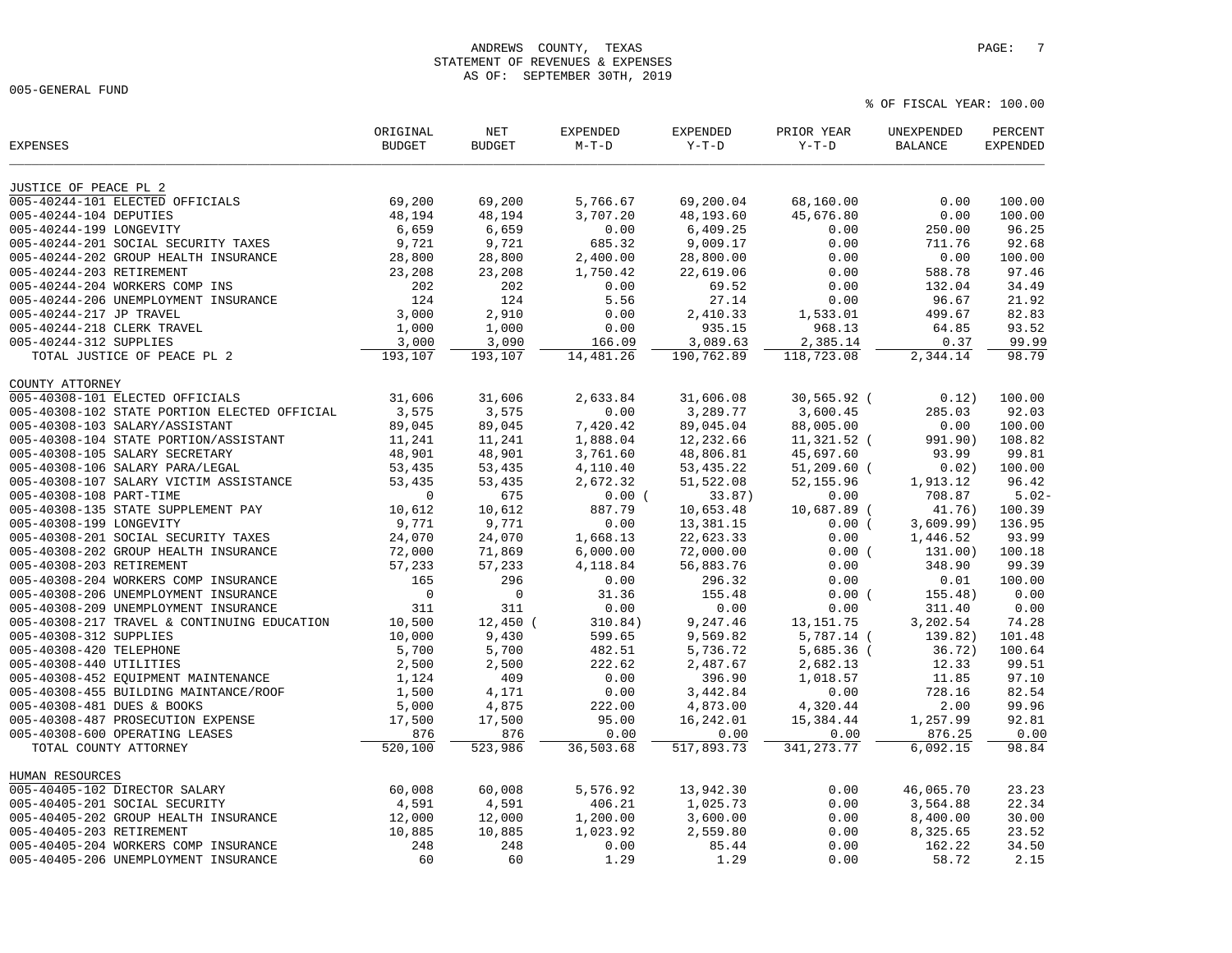# ANDREWS COUNTY, TEXAS **PAGE:** 8 STATEMENT OF REVENUES & EXPENSES AS OF: SEPTEMBER 30TH, 2019

005-GENERAL FUND

|                                             | ORIGINAL      | $\operatorname{NET}$ | <b>EXPENDED</b> | <b>EXPENDED</b> | PRIOR YEAR   | UNEXPENDED     | PERCENT          |
|---------------------------------------------|---------------|----------------------|-----------------|-----------------|--------------|----------------|------------------|
| <b>EXPENSES</b>                             | <b>BUDGET</b> | <b>BUDGET</b>        | $M-T-D$         | $Y-T-D$         | $Y-T-D$      | <b>BALANCE</b> | <b>EXPENDED</b>  |
| 005-40405-217 TRAVEL TRAINING               | 5,950         | 3,424                | 648.64          | 3,514.25        | 0.00(        | 90.25)         | 102.64           |
| 005-40405-312 SUPPLIES                      | 4,500         | 4,667                | 1,010.78        | 4,444.55        | 0.00         | 222.45         | 95.23            |
| 005-40405-401 PROFESSIONAL SERVICES         | 10,000        | 12,359               | 2,058.75        | 6,379.75        | 0.00         | 5,979.25       | 51.62            |
| 005-40405-777 OFFICE REMODEL/IMPROV         | 7,500         | 7,500                | 0.00            | 0.00            | 0.00         | 7,500.00       | 0.00             |
| TOTAL HUMAN RESOURCES                       | 115,742       | 115,742              | 11,926.51       | 35, 553. 11     | 0.00         | 80,188.62      | 30.72            |
| <b>AUDITOR</b>                              |               |                      |                 |                 |              |                |                  |
| 005-40410-102 APPOINTED OFFICIALS           | 95,000        | 95,000               | 7,916.67        | 95,000.04       | 91,411.08    | 0.00           | 100.00           |
| 005-40410-103 ASSISTANTS                    | 61,173        | 61,173               | 4,705.60        | 61,172.80       | 60,132.81    | 0.00           | 100.00           |
| 005-40410-104 DEPUTIES                      | 158,683       | 158,683              | 12,206.40       | 158,683.27      | 155,563.24 ( | 0.07)          | 100.00           |
| 005-40410-112 OVERTIME PAY                  | 1,500         | 1,500                | 0.00            | 0.00            | 0.00         | 1,500.00       | 0.00             |
| 005-40410-199 LONGEVITY                     | 12,277        | 12,277               | 0.00            | 11,902.08       | 0.00         | 375.01         | 96.95            |
| 005-40410-201 SOCIAL SECURITY TAXES         | 25,371        | 25,371               | 1,791.33        | 23,732.98       | 0.00         | 1,638.33       | 93.54            |
| 005-40410-202 GROUP INSURANCE               | 72,000        | 72,000               | 6,000.00        | 72,000.00       | 0.00         | 0.00           | 100.00           |
| 005-40410-203 RETIREMENT                    | 60,319        | 60,319               | 4,558.56        | 59,366.98       | 0.00         | 951.76         | 98.42            |
| 005-40410-204 WORKERS COMP INSURANCE        | 1,355         | 1,355                | 0.00            | 331.32          | 0.00         | 1,023.97       | 24.45            |
| 005-40410-206 UNEMPLOYMENT INSURANCE        | 328           | 328                  | 37.24           | 182.34          | 0.00         | 146.04         | 55.53            |
| 005-40410-217 TRAVEL/TRAINING               | 12,581        | 16,933               | 5,666.66        | 15,352.62       | 6,443.77     | 1,580.38       | 90.67            |
| 005-40410-312 SUPPLIES                      | 13,600        | 10,600               | 560.44          | 6,555.43        | 10,025.54    | 4,044.57       | 61.84            |
| 005-40410-352 OFFICE EQUIPMENT COPIER LEASE | $\mathbf 0$   | $\mathbf 0$          | 0.00            | 0.00            | 3,834.12     | 0.00           | 0.00             |
| 005-40410-600 OPERATING LEASES              | 4,630         | 3,278                | 0.00            | 3,277.76        | 0.00         | 0.24           | 99.99            |
| TOTAL AUDITOR                               | 518,818       | 518,818              | 43,442.90       | 507,557.62      | 327,410.56   | 11,260.23      | 97.83            |
|                                             |               |                      |                 |                 |              |                |                  |
| TAX A/C                                     | 75,370        |                      |                 |                 |              |                |                  |
| 005-40412-101 ELECTED OFFICIALS             |               | 75,370<br>52,894     | 6,280.84        | 75,370.08       | 74,329.92 (  | 0.12)          | 100.00<br>100.00 |
| 005-40412-103 ASSISTANTS                    | 52,894        |                      | 4,068.80        | 52,894.40       | 51,854.40    | 0.00           |                  |
| 005-40412-104 DEPUTIES                      | 227,448       | 227,448              | 16,972.90       | 211,721.12      | 222, 176.25  | 15,726.88      | 93.09            |
| 005-40412-107 EXTRA HELP                    | 12,000        | 12,000               | 0.00            | 10,578.76       | 10,835.96    | 1,421.24       | 88.16            |
| 005-40412-199 LONGEVITY                     | 11,323        | 11,323               | 0.00            | 11,072.69       | 0.00         | 250.01         | 97.79            |
| 005-40412-201 SOCIAL SECURITY TAXES         | 29,227        | 29,227               | 1,980.03        | 26, 333.65      | 0.00         | 2,893.41       | 90.10            |
| 005-40412-202 GROUP HEALTH INSURANCE        | 100,800       | 100,800              | 8,100.00        | 96,900.00       | 0.00         | 3,900.00       | 96.13            |
| 005-40412-203 RETIREMENT                    | 69,212        | 69,212               | 5,016.38        | 65,740.99       | 0.00         | 3,470.67       | 94.99            |
| 005-40412-204 WORKERS' COMP INSURANCE       | 1,180         | 1,180                | 0.00            | 424.04          | 0.00         | 755.84         | 35.94            |
| 005-40412-205 RETIREES' HEALTH INSURANCE    | 14,400        | 14,400               | 1,200.00        | 14,400.00       | 0.00         | 0.00           | 100.00           |
| 005-40412-206 UNEMPLOYMENT INSURANCE        | 379           | 379                  | 30.89           | 155.35          | 0.00         | 223.43         | 41.01            |
| 005-40412-217 TRAVEL                        | 6,000         | 6,000                | 644.85          | 5,179.71        | 3,994.29     | 820.29         | 86.33            |
| 005-40412-218 EDUCATION/CERTIFICATION       | 1,000         | 1,000                | 270.00          | 1,115.00        | 375.00 (     | 115.00)        | 111.50           |
| 005-40412-312 SUPPLIES                      | 6,000         | 6,000                | 1,937.97        | 6,316.92        | $5,712.46$ ( | 316.92)        | 105.28           |
| 005-40412-420 TELEPHONE                     | 456           | 456                  | 37.99           | 455.88          | 0.00         | 0.12           | 99.97            |
| 005-40412-452 EQUIPMENT MAINTENANCE         | $\mathbf 0$   | $\overline{0}$       | 0.00            | 0.00            | 3,279.41     | 0.00           | 0.00             |
| 005-40412-462 PRINTING TAX ROLL             | 10,000        | 10,000               | 0.00            | 7,641.86        | 9,687.82     | 2,358.14       | 76.42            |
| 005-40412-600 OPERATING LEASES              | 3,500         | 3,500                | 137.60          | 2,955.48        | 0.00         | 544.56         | 84.44            |
| TOTAL TAX A/C                               | 621,188       | 621,188              | 46,678.25       | 589,255.93      | 382, 245.51  | 31,932.55      | 94.86            |
| COUNTY JUDGE                                |               |                      |                 |                 |              |                |                  |
| 005-40509-101 ELECTED OFFICIALS             | 83,326        | 83,326               | 6,622.00        | 83, 325.60      | 78,423.96    | 0.00           | 100.00           |
| 005-40509-102 STATE ADMINISTRATIVE          | 5,000         | 5,000                | 416.67          | 5,000.04        | $5,000.04$ ( | 0.04)          | 100.00           |
| 005-40509-103 COURT ADMINISTRATOR           | 52,894        | 52,894               | 4,068.80        | 52,894.40       | 51,854.40    | 0.00           | 100.00           |
| 005-40509-105 SECRETARIES                   | 51,085        | 51,085               | 3,929.60        | 51,084.80       | 50,044.80    | 0.00           | 100.00           |
| 005-40509-108 SALARY JUVENILE BOARD ADMIN   | 1,200         | 1,200                | 100.00          | 1,200.00        | 1,200.00     | 0.00           | 100.00           |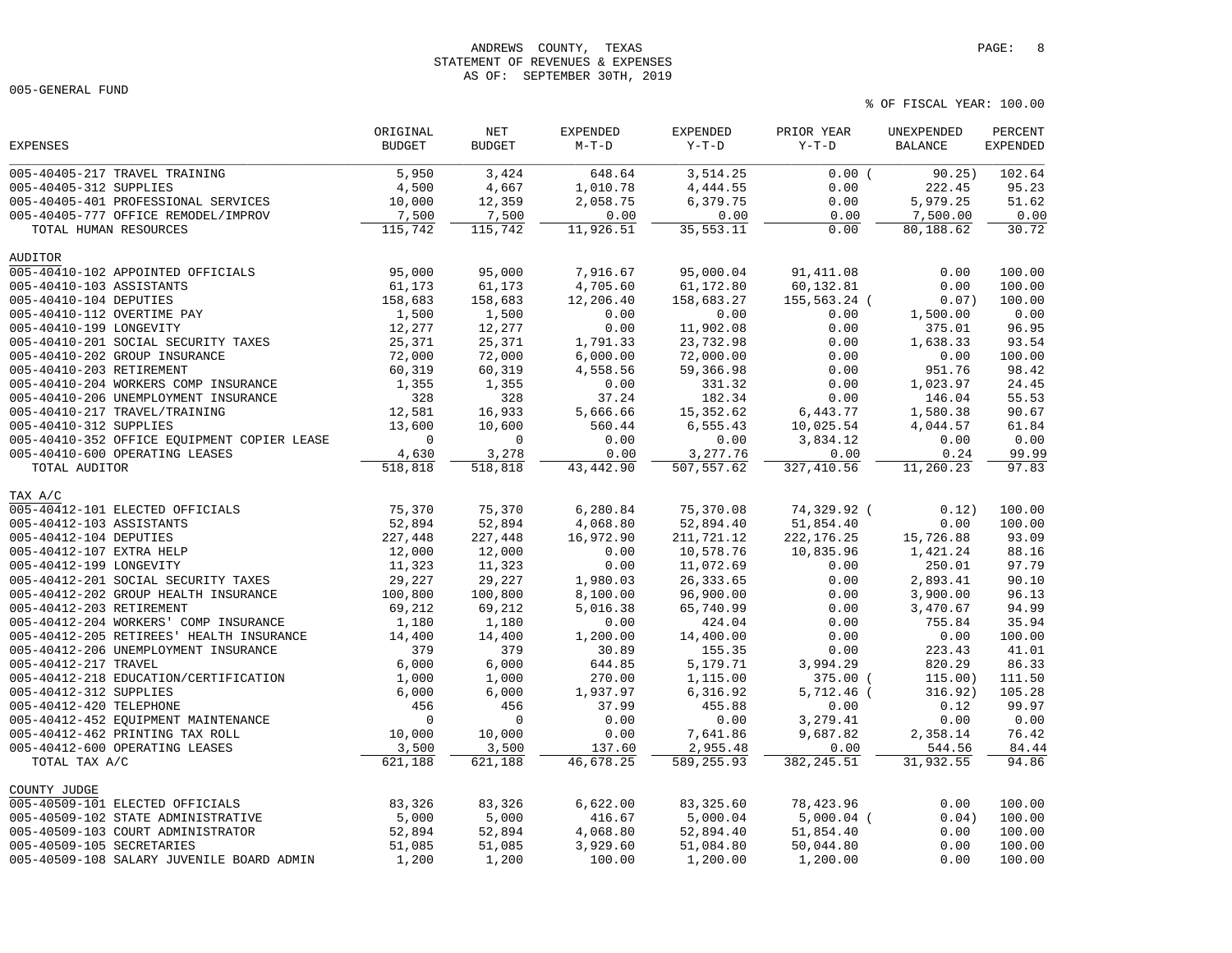## ANDREWS COUNTY, TEXAS **PAGE:** 9 STATEMENT OF REVENUES & EXPENSES AS OF: SEPTEMBER 30TH, 2019

005-GENERAL FUND

|                                          | ORIGINAL      | $\operatorname{NET}$ | <b>EXPENDED</b> | EXPENDED    | PRIOR YEAR  | UNEXPENDED     | PERCENT         |
|------------------------------------------|---------------|----------------------|-----------------|-------------|-------------|----------------|-----------------|
| <b>EXPENSES</b>                          | <b>BUDGET</b> | <b>BUDGET</b>        | $M-T-D$         | $Y-T-D$     | $Y-T-D$     | <b>BALANCE</b> | <b>EXPENDED</b> |
| 005-40509-122 STATE ADDITIONAL SALARY    | 20,200        | 20,200               | 5,050.00        | 20,200.00   | 20,200.00   | 0.00           | 100.00          |
| 005-40509-199 LONGEVITY                  | 13,893        | 13,893               | 0.00            | 13,643.29   | 0.00        | 250.00         | 98.20           |
| 005-40509-201 SOCIAL SECURITY TAXES      | 17,642        | 17,642               | 1,511.60        | 17,016.09   | 0.00        | 626.03         | 96.45           |
| 005-40509-202 GROUP INSURANCE            | 40,800        | 40,800               | 3,600.00        | 42,000.00   | 0.00(       | 1, 200.00)     | 102.94          |
| 005-40509-203 RETIREMENT                 | 41,741        | 41,741               | 3,706.34        | 41,266.10   | 0.00        | 474.81         | 98.86           |
| 005-40509-204 WORKERS COMP INSURANCE     | 445           | 445                  | 0.00            | 153.48      | 0.00        | 291.51         | 34.49           |
| 005-40509-205 RETIREES' HEALTH INS       | 25,200        | 25,200               | 2,400.00        | 25,200.00   | 0.00        | 0.00           | 100.00          |
| 005-40509-206 UNEMPLOYMENT INSURANCE     | 227           | 227                  | 12.00           | 60.29       | 0.00        | 167.05         | 26.52           |
| 005-40509-217 TRAVEL/TRAINING            | 15,000        | 14,142               | 361.24          | 13,957.27   | 11,663.33   | 184.73         | 98.69           |
| 005-40509-312 SUPPLIES                   | 4,241         | 18,642 (             | 361.71)         | 18,609.36   | 2,937.66    | 32.64          | 99.82           |
| 005-40509-352 EQUIPMENT                  | 2,200         | 1,527                | 0.00            | 768.66      | 5,450.00    | 758.00         | 50.35           |
| 005-40509-402 COURT APPOINTED ATTORNEY   | 65,000        | 65,000               | 7,700.00        | 57,075.00   | 54,930.00   | 7,925.00       | 87.81           |
| 005-40509-420 CELLULAR TELEPHONE         | 456           | 456                  | 0.00            | 151.96      | 0.00        | 304.04         | 33.32           |
| 005-40509-436 BOOKS                      | 7,000         | 7,000                | 1,140.50        | 6,420.70    | 6,596.02    | 579.30         | 91.72           |
| 005-40509-452 EQUIPMENT MAINTENANCE      | $\mathsf 0$   | $\mathbb O$          | 0.00            | 0.00        | 3,281.31    | 0.00           | 0.00            |
| 005-40509-600 OPERATING LEASES           | 4,000         | 4,000                | 0.00            | 3,341.15    | 0.00        | 658.85         | 83.53           |
| TOTAL COUNTY JUDGE                       | 451,550       | 464,420              | 40,257.04       | 453, 368.19 | 291,581.52  | 11,051.92      | 97.62           |
| SHERIFF'S OFFICE YARD                    |               |                      |                 |             |             |                |                 |
| 005-40615-312 SUPPLIES                   | 3,500         | 12,000               | 738.21          | 3,890.34    | 2,553.31    | 8,109.66       | 32.42           |
| 005-40615-440 UTILITIES                  | 5,000         | 6,500                | 481.10          | 5,807.95    | 5,081.56    | 692.05         | 89.35           |
| 005-40615-450 PART & REPAIRS             | 3,000         | 1,500                | 0.00            | 1,023.84    | 1,348.46    | 476.16         | 68.26           |
| 005-40615-775 BUILDING IMPROVEMENTS      | 10,000        | 1,500                | 0.00            | 1,400.00    | 7,379.70    | 100.00         | 93.33           |
| TOTAL SHERIFF'S OFFICE YARD              | 21,500        | 21,500               | 1,219.31        | 12, 122. 13 | 16,363.03   | 9,377.87       | 56.38           |
| SHERIFF DEPARTMENT                       |               |                      |                 |             |             |                |                 |
| 005-40616-101 ELECTED OFFICIALS          | 81,014        | 81,014               | 6,751.17        | 81,014.04   | 72,933.96 ( | 0.12)          | 100.00          |
| 005-40616-103 CHIEF DEPUTY               | 68,468        | 68,468               | 5,266.80        | 68,222.00   | 66,245.40   | 246.40         | 99.64           |
| 005-40616-104 DEPUTIES                   | 610,147       | 605,647              | 46,854.56       | 544,984.81  | 425,391.90  | 60,662.00      | 89.98           |
| 005-40616-105 SECRETARIES                | 135,970       | 135,970              | 10,304.24       | 133,930.36  | 86, 411.84  | 2,039.24       | 98.50           |
| 005-40616-107 EXTRA HELP                 | 57,512        | 42,512               | 1,595.88        | 26,928.12   | 21,515.00   | 15,583.88      | 63.34           |
| 005-40616-112 OVERTIME PAY               | 75,000        | 75,000               | 4,861.38        | 68,615.94   | 76,318.75   | 6,384.06       | 91.49           |
| 005-40616-113 HOLIDAY PAY                | 60,000        | 60,000               | 4,279.35        | 51,303.47   | 44,873.85   | 8,696.53       | 85.51           |
| 005-40616-120 DISPATCHERS                | 506,126       | 506,126              | 30, 227. 77     | 445,150.58  | 482,022.94  | 60,975.82      | 87.95           |
| 005-40616-150 CERTIFICATION PAY          | 56,718        | 56,718               | 3,464.97        | 43, 135.52  | 0.00        | 13,582.18      | 76.05           |
| 005-40616-199 LONGEVITY                  | 41,511        | 41,511               | 0.00            | 32,541.67   | 0.00        | 8,969.60       | 78.39           |
| 005-40616-201 SOCIAL SECURITY TAXES      | 131,281       | 131,281              | 8,266.98        | 109,588.17  | 0.00        | 21,692.88      | 83.48           |
| 005-40616-202 GROUP INSURANCE            | 374,400       | 374,400              | 31,200.00       | 301,200.00  | 0.00        | 73,200.00      | 80.45           |
| 005-40616-203 RETIREMENT                 | 309,057       | 309,057              | 20,858.07       | 271,932.89  | 0.00        | 37, 123. 77    | 87.99           |
| 005-40616-204 WORKERS COMPENSATION       | 29,836        | 29,836               | 0.00            | 28,844.40   | 0.00        | 991.28         | 96.68           |
| 005-40616-205 RETIREES' HEALTH INSURANCE | 14,400        | 14,400               | 2,400.00        | 21,600.00   | $0.00$ (    | 7, 200.00)     | 150.00          |
| 005-40616-206 UNEMPLOYMENT INSURANCE     | 1,840         | 1,840                | 160.48          | 765.43      | 0.00        | 1,074.45       | 41.60           |
| 005-40616-208 CERTIFICATION              | $\mathbf 0$   | $\mathbf 0$          | 0.00            | 0.00        | 40,834.97   | 0.00           | 0.00            |
| 005-40616-210 UNIFORMS                   | 5,000         | 5,000                | 0.00            | 204.14      | 5,088.76    | 4,795.86       | 4.08            |
| 005-40616-217 TRAVEL                     | 10,000        | 10,000               | 0.00            | 6,790.55    | 8,093.09    | 3,209.45       | 67.91           |
| 005-40616-219 SHERIFF EXPENSES           | 750           | 750                  | 0.00            | 429.01      | 579.71      | 320.99         | 57.20           |
| 005-40616-312 SUPPLIES                   | 30,000        | 30,000               | 1,548.94        | 14,478.89   | 18,310.40   | 15,521.11      | 48.26           |
| 005-40616-313 SHOOTING SUPPLIES          | 8,500         | 8,500                | 573.00          | 5,846.89    | 4,031.89    | 2,653.11       | 68.79           |
| 005-40616-330 FUEL & OIL                 |               |                      | 8,281.92        |             |             |                | 83.13           |
|                                          | 85,000        | 85,000               |                 | 70,663.40   | 73,932.95   | 14,336.60      |                 |
| 005-40616-353 EQUIPMENT                  | 110,000       | 121,053              | 40,160.79       | 58, 573.97  | 543,865.24  | 62, 479.28     | 48.39           |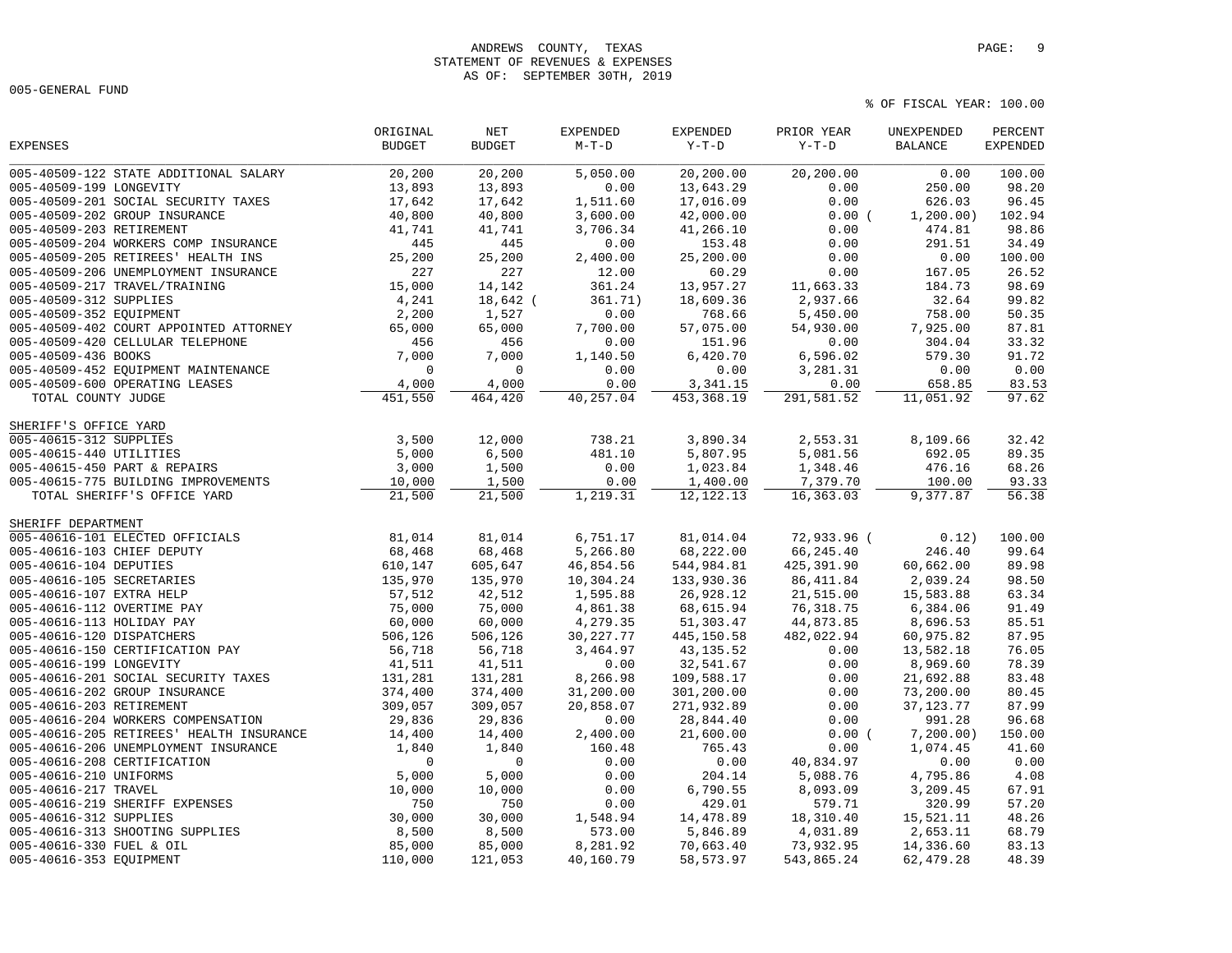# ANDREWS COUNTY, TEXAS **PAGE:** 10 STATEMENT OF REVENUES & EXPENSES AS OF: SEPTEMBER 30TH, 2019

005-GENERAL FUND

|                                             | ORIGINAL      | NET           | <b>EXPENDED</b> | <b>EXPENDED</b> | PRIOR YEAR     | UNEXPENDED     | PERCENT         |
|---------------------------------------------|---------------|---------------|-----------------|-----------------|----------------|----------------|-----------------|
| EXPENSES                                    | <b>BUDGET</b> | <b>BUDGET</b> | $M-T-D$         | $Y-T-D$         | $Y-T-D$        | <b>BALANCE</b> | <b>EXPENDED</b> |
| 005-40616-354 VEHICLES                      | 136,000       | 139,947       | 73,610.00       | 139,946.75      | 67,540.00      | 0.00           | 100.00          |
| 005-40616-412 INVESTIGATION EXPENSES        | 4,000         | 4,000         | 206.80          | 2,936.35        | 1,750.60       | 1,063.65       | 73.41           |
| 005-40616-413 ESTRAY MAINTENANCE            | 1,500         | 3,500         | 0.00            | $3,108.01$ (    | 188.89)        | 391.99         | 88.80           |
| 005-40616-420 TELEPHONE                     | 24,000        | 24,000        | 1,994.62        | 21,673.62       | 21,049.53      | 2,326.38       | 90.31           |
| 005-40616-427 TRAINING                      | 5,000         | 7,500         | 0.00            | 7,348.06        | 3,676.72       | 151.94         | 97.97           |
| 005-40616-440 UTILITIES                     | 3,500         | 3,500         | 253.11          | 2,181.73        | 2,802.12       | 1,318.27       | 62.34           |
| 005-40616-450 PARTS & REPAIRS               | 20,000        | 3,000         | 0.00            | 1,529.93        | 6,968.93       | 1,470.07       | 51.00           |
| 005-40616-452 EQUIPMENT MAINTENANCE         | 4,725         | 4,725         | 0.00            | 1,700.38        | 1,780.00       | 3,024.62       | 35.99           |
| 005-40616-454 AUTO MAINTENANCE              | 25,000        | 42,000        | 945.42          | 26, 125.79      | 18,063.25      | 15,874.21      | 62.20           |
| 005-40616-458 RADIO REPAIR                  | 20,000        | 20,000        | 0.00            | 2,320.35        | 30,749.00      | 17,679.65      | 11.60           |
| 005-40616-600 OPERATING LEASES              | 775           | 775           | 0.00            | 200.00          | 0.00           | 575.00         | 25.81           |
| 005-40616-715 SECURITY                      | 40,000        | 100,000       | 0.00            | 87, 461.49      | 0.00           | 12,538.51      | 87.46           |
| TOTAL SHERIFF DEPARTMENT                    | 3,087,029     | 3,147,029     | 304,066.25      | 2,683,276.71    | 2, 124, 641.91 | 463,752.66     | 85.26           |
| CONSTABLE 1 & 4                             |               |               |                 |                 |                |                |                 |
| 005-40617-101 ELECTED OFFICIALS             | 58,856        | 58,856        | 4,904.66        | 58,855.92       | 57,815.88      | 0.00           | 100.00          |
| 005-40617-199 LONGEVITY                     | 4,612         | 4,612         | 0.00            | 4,512.29        | 0.00           | 100.00         | 97.83           |
| 005-40617-201 SOCIAL SECURITY TAXES         | 4,948         | 4,948         | 337.30          | 4,512.36        | 0.00           | 435.30         | 91.20           |
| 005-40617-202 GROUP HEALTH INSURANCE        | 14,400        | $14,400$ (    | 4,800.00)       | 14,400.00       | 0.00           | 0.00           | 100.00          |
| 005-40617-203 RETIREMENT                    | 11,645        | 11,645        | 900.48          | 11,507.48       | 0.00           | 137.50         | 98.82           |
| 005-40617-206 UNEMPLOYMENT INSURANCE        | 63            | 63            | 0.00            | 0.00            | 0.00           | 63.37          | 0.00            |
| 005-40617-217 TRAVEL                        | 1,000         | 200           | 0.00            | 164.98          | 360.85         | 35.02          | 82.49           |
| 005-40617-312 SUPPLIES                      | 400           | 1,200         | 516.18          | 771.94          | 339.02         | 428.06         | 64.33           |
| 005-40617-330 FUEL & OIL                    | 3,000         | 3,700         | 324.81          | 3,376.17        | 4,097.03       | 323.83         | 91.25           |
| 005-40617-420 CELL PHONE                    | 1,020         | 1,020         | 49.95           | 595.41          | 686.43         | 424.59         | 58.37           |
| 005-40617-454 Auto Maintenance              | 1,200         | 500           | 0.00            | 388.55          | 1,148.73       | 111.45         | 77.71           |
| 005-40617-458 VEHICLE RADIO REPAIRS         | 500           | 500           | 0.00            | 212.00          | 0.00           | 288.00         | 42.40           |
| TOTAL CONSTABLE 1 & 4                       | 101,644       | 101,644       | 2,233.38        | 99,297.10       | 64,447.94      | 2,347.12       | 97.69           |
| HIGHWAY PATROL                              |               |               |                 |                 |                |                |                 |
| 005-40618-312 SUPPLIES                      | 1,000         | 840           | 309.17          | 787.12          | 997.39         | 52.88          | 93.70           |
| 005-40618-352 EQUIPMENT                     | 500           | 660           | 0.00            | 653.08          | 417.78         | 6.92           | 98.95           |
| 005-40618-420 TELEPHONE, CELLULAR, PAGER    | 3,300         | 3,300         | 249.32          | 2,972.07        | 3,370.80       | 327.93         | 90.06           |
| 005-40618-452 EQUIPMENT MAINTENANCE         | 1,000         | 1,000         | 0.00            | 684.96          | 588.12         | 315.04         | 68.50           |
| TOTAL HIGHWAY PATROL                        | 5,800         | 5,800         | 558.49          | 5,097.23        | 5,374.09       | 702.77         | 87.88           |
| FIRE CONTROL                                |               |               |                 |                 |                |                |                 |
| 005-40619-201 SOCIAL SECURTIY TAXES         | $\Omega$      | 11,145        | 4,070.20        | 11, 144.83      | 0.00           | 0.53           | 100.00          |
| 005-40619-202 GROUP INSURANCE               | 4,000         | 4,000         | 0.00            | 267.00          | 0.00           | 3,733.00       | 6.68            |
| 005-40619-203 RETIREMENT                    | 7,500         | 7,500         | 3,855.44        | 7,491.44        | 7,803.00       | 8.56           | 99.89           |
| 005-40619-216 TRANSFERS OUT                 | $\mathbf 0$   | 109,515       | 109,515.00      | 109,515.00      | 65,000.00      | 0.00           | 100.00          |
| 005-40619-352 NEW FIRE TRUCK                | 440,000       | 330,485       | 0.00            | 330,484.60      | 479.98         | 0.40           | 100.00          |
| 005-40619-353 EQUIPMENT                     | 22,200        | 22,200        | 0.00            | 18,699.72       | 7,623.22       | 3,500.28       | 84.23           |
| 005-40619-401 FIRE PROFESSIONAL SERVICES    | 3,000         | 3,039         | 0.00            | 3,039.00        | 2,900.00       | 0.00           | 100.00          |
| 005-40619-427 TRAINING                      | 12,000        | 11,961        | 590.00          | 5,106.07        | 7,920.59       | 6,854.93       | 42.69           |
| 005-40619-440 UTILITIES-FIRE FIELD          | 700           | 700           | 29.10           | 365.62          | 435.11         | 334.38         | 52.23           |
| 005-40619-450 TRAINING FIELD PARTS & REPAIR | 1,000         | 1,000         | 0.00            | 0.00            | 1,256.75       | 1,000.00       | 0.00            |
| 005-40619-486 CONTRACT LABOR                | 100,000       | 145,681       | 53,205.00       | 145,680.00      | 116,970.00     | 0.64           | 100.00          |
| TOTAL FIRE CONTROL                          | 590,400       | 647,226       | 171,264.74      | 631,793.28      | 210,388.65     | 15,432.72      | 97.62           |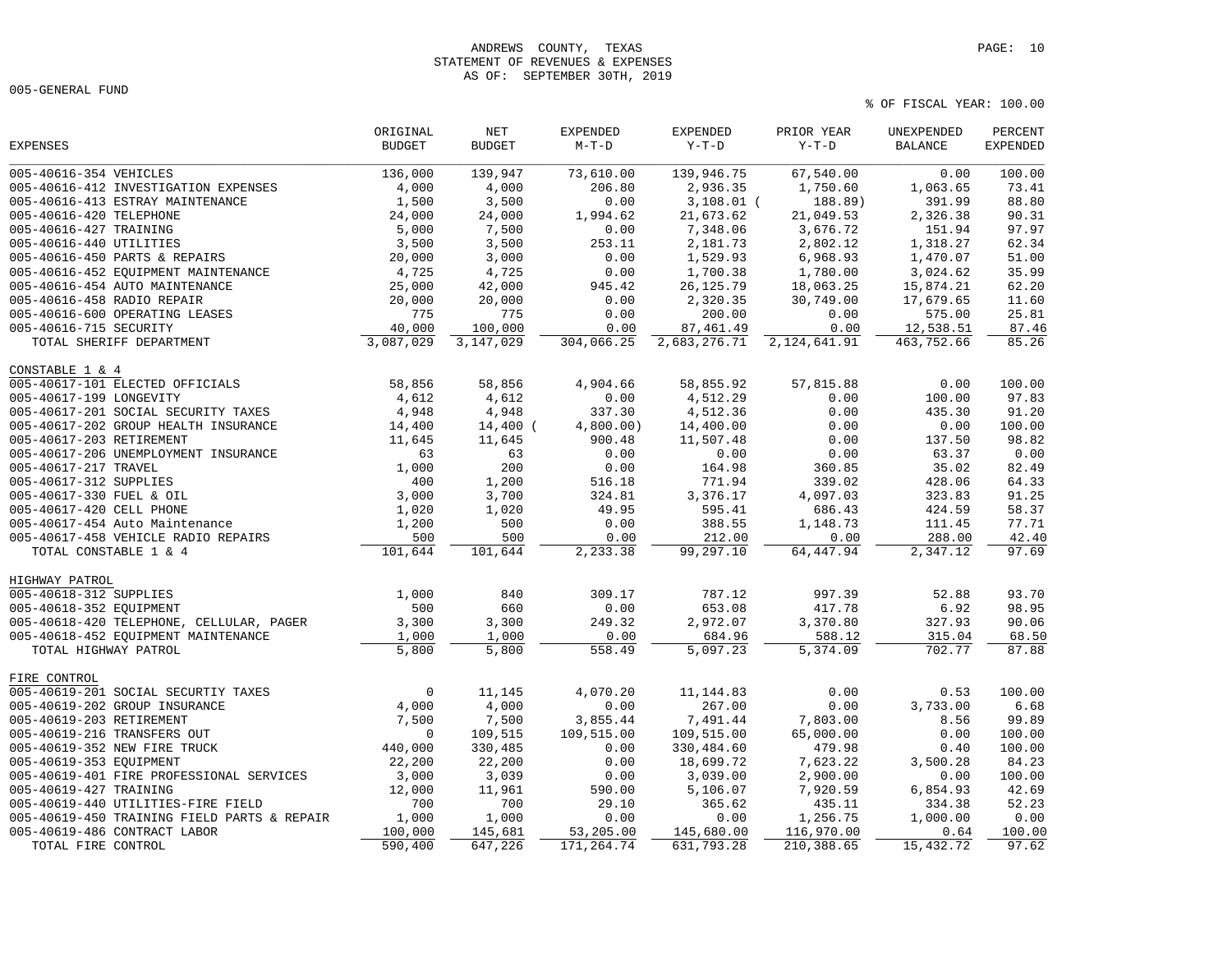# ANDREWS COUNTY, TEXAS **PAGE:** 11 STATEMENT OF REVENUES & EXPENSES AS OF: SEPTEMBER 30TH, 2019

005-GENERAL FUND

| <b>EXPENSES</b>                              | ORIGINAL<br><b>BUDGET</b> | NET<br><b>BUDGET</b> | <b>EXPENDED</b><br>$M-T-D$ | <b>EXPENDED</b><br>$Y-T-D$ | PRIOR YEAR<br>$Y-T-D$ | UNEXPENDED<br><b>BALANCE</b> | PERCENT<br><b>EXPENDED</b> |
|----------------------------------------------|---------------------------|----------------------|----------------------------|----------------------------|-----------------------|------------------------------|----------------------------|
| ADULT PROBATION                              |                           |                      |                            |                            |                       |                              |                            |
| 005-40620-102 APPOINTED OFFICIALS            | 1,040                     | $1,040$ (            | $835.60$ $($               | 835.60)                    | 0.00                  | 1,875.60                     | $80.35 -$                  |
| 005-40620-104 ADMINISTRATIVE COORDINATOR     | 56,181                    | 56,181               | 4,321.60                   | 56,180.80                  | 55,140.80             | 0.00                         | 100.00                     |
| 005-40620-105 SALARY/SECRETARY/MANAGER       | 51,688                    | 51,688               | 3,166.40                   | 41, 163. 20                | 28,346.76             | 10,524.80                    | 79.64                      |
| 005-40620-106 SALARY/CSO I                   | 2,080                     | 2,080                | 0.00                       | 0.00                       | 0.00                  | 2,080.00                     | 0.00                       |
| 005-40620-108 COUNTY SALARY/ CSO             | 54,392                    | 54,392               | 4,184.00                   | 54,392.00                  | 52,672.28             | 0.00                         | 100.00                     |
| 005-40620-119 SALARY/CSO I                   | $\mathbf 0$               | 0(                   | 1,398.00(                  | 1,402.99)                  | 0.00                  | 1,402.99                     | 0.00                       |
| 005-40620-199 LONGEVITY                      | 5,067                     | 5,067                | 0.00                       | 13,593.79                  | 0.00(                 | 8,526.84)                    | 268.28                     |
| 005-40620-201 SOCIAL SECURITY TAXES          | 13,270                    | 13,270               | 633.50                     | 11,669.73                  | 0.00                  | 1,600.40                     | 87.94                      |
| 005-40620-203 RETIREMENT                     | 31,624                    | 31,624               | 1,492.84                   | 29, 345.33                 | 0.00                  | 2,278.56                     | 92.79                      |
| 005-40620-206 UNEMPLOYMENT INSURANCE         | 179                       | 179                  | 39.00                      | 197.82                     | 0.00(                 | 18.99)                       | 110.62                     |
| 005-40620-217 TRAVEL                         | 1,000                     | 1,000                | 0.00                       | 0.00                       | 665.48                | 1,000.00                     | 0.00                       |
| 005-40620-312 Supplies                       | 600                       | 600                  | 0.00                       | 43.78                      | 269.75                | 556.22                       | 7.30                       |
| 005-40620-440 UTILITIES                      | $\mathbf 0$               | $\mathbf 0$          | 0.00                       | 0.00                       | 5,315.36              | 0.00                         | 0.00                       |
| 005-40620-452 EQUIPMENT MAINTENANCE          | $\mathbf 0$               | 2,000                | 0.00                       | 2,000.00                   | 4,262.00              | 0.00                         | 100.00                     |
| 005-40620-774 LAB SUPPLIES                   | 3,000                     | 6,000                | 530.00                     | 6,030.00                   | $3,660.00$ (          | 30.00)                       | 100.50                     |
| 005-40620-775 ELECTRONIC MONITORING          | 10,000                    | 5,000                | 300.00                     | 1,890.00                   | 330.00                | 3,110.00                     | 37.80                      |
| 005-40620-776 COMMUNITY SUPER TRACKING SYSTE | 600                       | 600                  | 47.18                      | 561.89                     | 560.27                | 38.11                        | 93.65                      |
| TOTAL ADULT PROBATION                        | 230,721                   | 230,721              | 12,480.92                  | 214,829.75                 | 151,222.70            | 15,890.85                    | 93.11                      |
| JUVENILE DEPARTMENT                          |                           |                      |                            |                            |                       |                              |                            |
| 005-40621-102 APPOINTED OFFICIALS            | 61,090                    | 61,090               | 4,699.20                   | 61,089.63                  | $60,049.62$ (         | 0.03)                        | 100.00                     |
| 005-40621-103 ASSISTANTS                     | 94,890                    | 70,890               | 6,531.20                   | 69,983.55                  | 88,085.36             | 906.05                       | 98.72                      |
| 005-40621-104 "Z" SALARY ADJUSTMENT          | $\mathbf 0$               | $\overline{0}$       | 0.01                       | 0.01                       | $0.55$ (              | 0.01)                        | 0.00                       |
| 005-40621-105 SECRETARIES                    | 40,290                    | 40,290               | 3,099.20                   | 40,289.61                  | 47,341.62 (           | 0.01)                        | 100.00                     |
| 005-40621-199 LONGEVITY                      | 4,453                     | 3,929                | 0.00                       | 3,928.43                   | 0.00                  | 0.53                         | 99.99                      |
| 005-40621-201 SOCIAL SECURITY TAXES          | 15,598                    | 15,598               | 1,035.68                   | 13, 172.55                 | 0.00                  | 2,425.01                     | 84.45                      |
| 005-40621-202 GROUP HEALTH INSURANCE         | 57,600                    | 57,600               | 3,600.00                   | 46,800.00                  | 0.00                  | 10,800.00                    | 81.25                      |
| 005-40621-203 RETIREMENT                     | 36,893                    | 36,893               | 2,612.12                   | 32,785.30                  | 0.00                  | 4,107.50                     | 88.87                      |
| 005-40621-204 WORKERS COMP INSURANCE         | 1,655                     | 1,655                | 0.00                       | 426.04                     | 0.00                  | 1,229.36                     | 25.74                      |
| 005-40621-205 RETIREES' HEALTH INSURANCE     | 14,400                    | 14,400               | 1,200.00                   | 14,400.00                  | 0.00                  | 0.00                         | 100.00                     |
| 005-40621-206 UNEMPLOYMENT INSURANCE         | 226                       | 226                  | 23.30                      | 106.84                     | 0.00                  | 118.73                       | 47.36                      |
| 005-40621-217 TRAVEL/TRAINING                | 5,250                     | 4,550                | 29.00                      | 4,432.60                   | 2,580.48              | 117.40                       | 97.42                      |
| 005-40621-312 SUPPLIES                       | 2,835                     | 6,335                | 2,639.52                   | 5,369.41                   | 5,091.06              | 965.59                       | 84.76                      |
| 005-40621-409 MEDICAL                        | 1,500                     | 2,000                | 0.00                       | 1,684.51                   | 12,249.22             | 315.49                       | 84.23                      |
| 005-40621-410 COUNSELING                     | 17,000                    | 5,500                | 935.00                     | 4,137.67                   | 0.00                  | 1,362.33                     | 75.23                      |
| 005-40621-411 PYSCH EVAL/ASSESSMENTS         | 2,500                     | 4,200                | 0.00                       | 4,130.55                   | 0.00                  | 69.45                        | 98.35                      |
| 005-40621-454 AUTO MAINTENANCE               | 1,900                     | 4,315                | 664.91                     | 3,990.88                   | 1,474.41              | 324.12                       | 92.49                      |
| 005-40621-600 OPERATING LEASES               | 1,915                     | $\mathbf 0$          | 0.00                       | 0.00                       | 0.00                  | 0.00                         | 0.00                       |
| 005-40621-805 ELECTRONIC MONTORING           | 750                       | 2,850                | 0.00                       | 2,225.35                   | 750.00                | 624.65                       | 78.08                      |
| 005-40621-806 LONG TERM DETENT.              | 61,750                    | 90,174               | 1,540.00                   | 75,750.44                  | 51,192.00             | 14,423.56                    | 84.00                      |
| TOTAL JUVENILE DEPARTMENT                    | 422,493                   | 422,493              | 28,609.14                  | 384,703.37                 | 268,814.32            | 37,789.72                    | 91.06                      |
| CONSTABLE 2 & 3                              |                           |                      |                            |                            |                       |                              |                            |
| 005-40648-101 ELECTED OFFICIALS              | 58,856                    | 58,856               | 4,904.66                   | 58,855.92                  | 57,815.88             | 0.00                         | 100.00                     |
| 005-40648-199 LONGEVITY PAY                  | 4,416                     | 4,416                | 0.00                       | 4,316.10                   | 0.00                  | 100.00                       | 97.74                      |
| 005-40648-201 SOCIAL SECURITY TAXES          | 4,933                     | 4,933                | 365.13                     | 4,721.21                   | 0.00                  | 211.44                       | 95.71                      |
| 005-40648-202 GROUP HEALTH INSURANCE         | 14,400                    | 14,400               | 1,200.00                   | 14,400.00                  | 0.00                  | 0.00                         | 100.00                     |
| 005-40648-203 RETIREMENT                     | 11,609                    | 11,609               | 900.50                     | 11, 472.82                 | 0.00                  | 136.59                       | 98.82                      |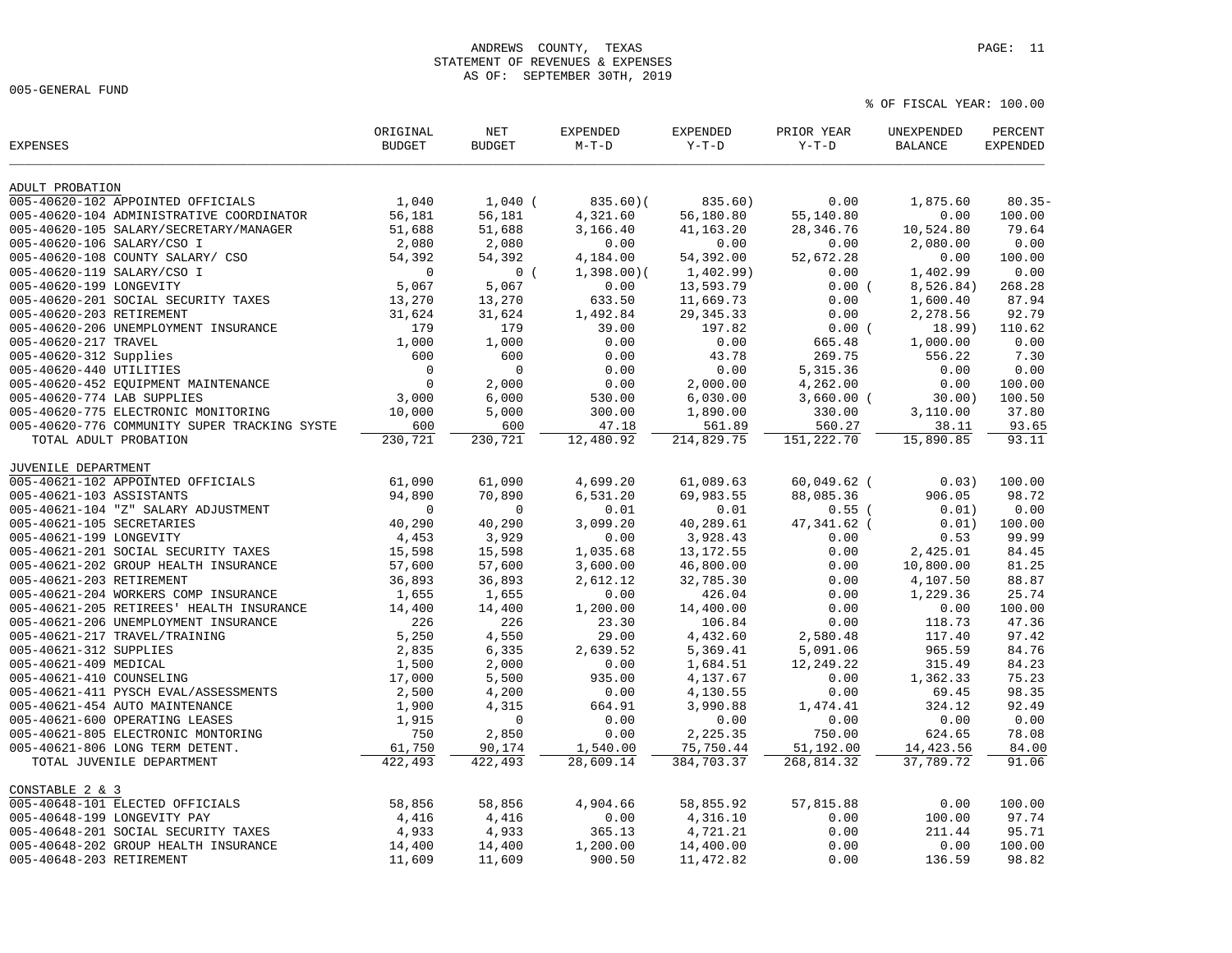# ANDREWS COUNTY, TEXAS PAGE: 12 STATEMENT OF REVENUES & EXPENSES AS OF: SEPTEMBER 30TH, 2019

005-GENERAL FUND

|                                          | ORIGINAL      | NET           | <b>EXPENDED</b> | <b>EXPENDED</b> | PRIOR YEAR   | UNEXPENDED     | PERCENT         |
|------------------------------------------|---------------|---------------|-----------------|-----------------|--------------|----------------|-----------------|
| <b>EXPENSES</b>                          | <b>BUDGET</b> | <b>BUDGET</b> | $M-T-D$         | $Y-T-D$         | $Y-T-D$      | <b>BALANCE</b> | <b>EXPENDED</b> |
| 005-40648-206 UNEMPLOYMENT INSURANCE     | 63            | 63            | 0.00            | 0.00            | 0.00         | 63.18          | 0.00            |
| 005-40648-217 TRAVEL                     | 1,000         | 1,000         | 0.00            | 602.04          | 533.18       | 397.96         | 60.20           |
| 005-40648-312 SUPPLIES                   | 300           | 300           | 0.00            | 60.00           | 326.47       | 240.00         | 20.00           |
| 005-40648-330 FUEL                       | 3,000         | 3,000         | 193.15          | 2,590.94        | 3,420.96     | 409.06         | 86.36           |
| 005-40648-420 CELL PHONE                 | 1,020         | 1,020         | 87.94           | 1,051.49        | $1,049.05$ ( | 31.49)         | 103.09          |
| 005-40648-454 AUTO MAINTENANCE           | 1,200         | 1,200         | 763.24          | 909.39          | 731.33       | 290.61         | 75.78           |
| 005-40648-458 VEHICLE RADIO REPAIR       | 500           | 500           | 0.00            | 0.00            | 0.00         | 500.00         | 0.00            |
| TOTAL CONSTABLE 2 & 3                    | 101,297       | 101,297       | 8,414.62        | 98,979.91       | 63,876.87    | 2,317.35       | 97.71           |
| LANDFILL                                 |               |               |                 |                 |              |                |                 |
| 005-40720-103 SALARY                     | $\mathbf 0$   | $\mathbf 0$   | 0.00            | 0.00            | 43,025.40    | 0.00           | 0.00            |
| 005-40720-205 RETIREE'S HEALTH INSURANCE | $\mathbf 0$   | 14,400        | 1,200.00        | 14,400.00       | 0.00         | 0.00           | 100.00          |
| 005-40720-312 SUPPLIES                   | $\Omega$      | 0             | 0.00            | 0.00            | 1,308.91     | 0.00           | 0.00            |
| 005-40720-330 FUEL & OIL                 | $\mathbf{0}$  | $\mathbf 0$   | 0.00            | 0.00            | 4,624.00     | 0.00           | 0.00            |
| 005-40720-450 PARTS AND REPAIRS          | $\mathbf{0}$  | $\Omega$      | 0.00            | 0.00            | 4,293.14     | 0.00           | 0.00            |
| 005-40720-486 CONTRACTUAL WITH CITY      | 41,808        | 41,808        | 0.00            | 41,808.00       | 8,142.60     | 0.00           | 100.00          |
| TOTAL LANDFILL                           | 41,808        | 56,208        | 1,200.00        | 56,208.00       | 61,394.05    | 0.00           | 100.00          |
| COURTHOUSE                               |               |               |                 |                 |              |                |                 |
| 005-40722-401 PROFESSIONAL SERVICES      | 8,000         | 8,000         | 8.50            | 3,088.37        | 2,274.96     | 4,911.63       | 38.60           |
| 005-40722-440 UTILITIES                  | 80,000        | 80,000        | 5,237.73        | 57,021.23       | 61, 415.47   | 22,978.77      | 71.28           |
| 005-40722-450 PARTS & REPAIRS            | 80,000        | 74,200        | 460.73          | 56,523.61       | 24,893.84    | 17,676.39      | 76.18           |
| 005-40722-452 EQUIPMENT MAINTENANCE      | 17,000        | 17,000        | 0.00            | 11,628.90       | 14,565.96    | 5,371.10       | 68.41           |
| 005-40722-777 BUILDING IMPROVEMENTS      | 35,781        | 39,581        | 0.00            | 39,575.42       | 100,336.07   | 5.33           | 99.99           |
| TOTAL COURTHOUSE                         | 220,781       | 218,781       | 5,706.96        | 167,837.53      | 203,486.30   | 50,943.22      | 76.71           |
| COMMUNITY BUILDING                       |               |               |                 |                 |              |                |                 |
| 005-40723-401 PROFESSIONAL SERVICES      | 1,000         | 1,000         | 159.00          | 989.65          | 1,060.00     | 10.35          | 98.97           |
| 005-40723-440 UTILITIES                  | 10,000        | 10,000        | 1,026.73        | 9,220.26        | 10,501.56    | 779.74         | 92.20           |
| 005-40723-450 REPAIRS/PLUMB/ELECT        | 3,000         | 9,000         | 42.49           | 8,835.01        | 2,822.60     | 164.99         | 98.17           |
| TOTAL COMMUNITY BUILDING                 | 14,000        | 20,000        | 1,228.22        | 19,044.92       | 14,384.16    | 955.08         | 95.22           |
| CIVIC CENTER                             |               |               |                 |                 |              |                |                 |
| 005-40724-401 PROFESSIONAL SERVICES      | 2,000         | 2,000         | 140.15          | 1,326.65        | 740.00       | 673.35         | 66.33           |
| 005-40724-420 TELEPHONE                  | 540           | 540           | 45.00           | 540.00          | 540.00       | 0.00           | 100.00          |
| 005-40724-440 UTILITIES                  | 26,000        | 26,000        | 1,359.15        | 23,868.10       | 25, 162. 12  | 2,131.90       | 91.80           |
| 005-40724-450 REPAIRS/ELECT./PLUMB.      | 8,000         | 8,000         | 340.00          | 6, 159.00       | 3,317.56     | 1,841.00       | 76.99           |
| TOTAL CIVIC CENTER                       | 36,540        | 36,540        | 1,884.30        | 31,893.75       | 29,759.68    | 4,646.25       | 87.28           |
| <b>B&amp;B PARK</b>                      |               |               |                 |                 |              |                |                 |
| 005-40725-355 WALKING TRACK/FENCE        | 4,000         | 4,000         | 0.00            | 0.00            | 0.00         | 4,000.00       | 0.00            |
| 005-40725-401 PROFESSIONAL SERVICES      | 400           | 400           | 59.29           | 196.29          | 120.00       | 203.71         | 49.07           |
| 005-40725-440 UTILITIES                  | 20,000        | 20,000        | 2,629.69        | 17,326.19       | 17,753.44    | 2,673.81       | 86.63           |
| 005-40725-450 REPAIRS/ELECT/PLUMB.       | 6,000         | 6,000         | 632.28)         | 1,492.04        | 1,079.70     | 4,507.96       | 24.87           |
| 005-40725-777 IMPROVEMENTS               | 4,000         | 4,000         | 0.00            | 0.00            | 0.00         | 4,000.00       | 0.00            |
| TOTAL B&B PARK                           | 34,400        | 34, 400       | 2,056.70        | 19,014.52       | 18,953.14    | 15,385.48      | 55.27           |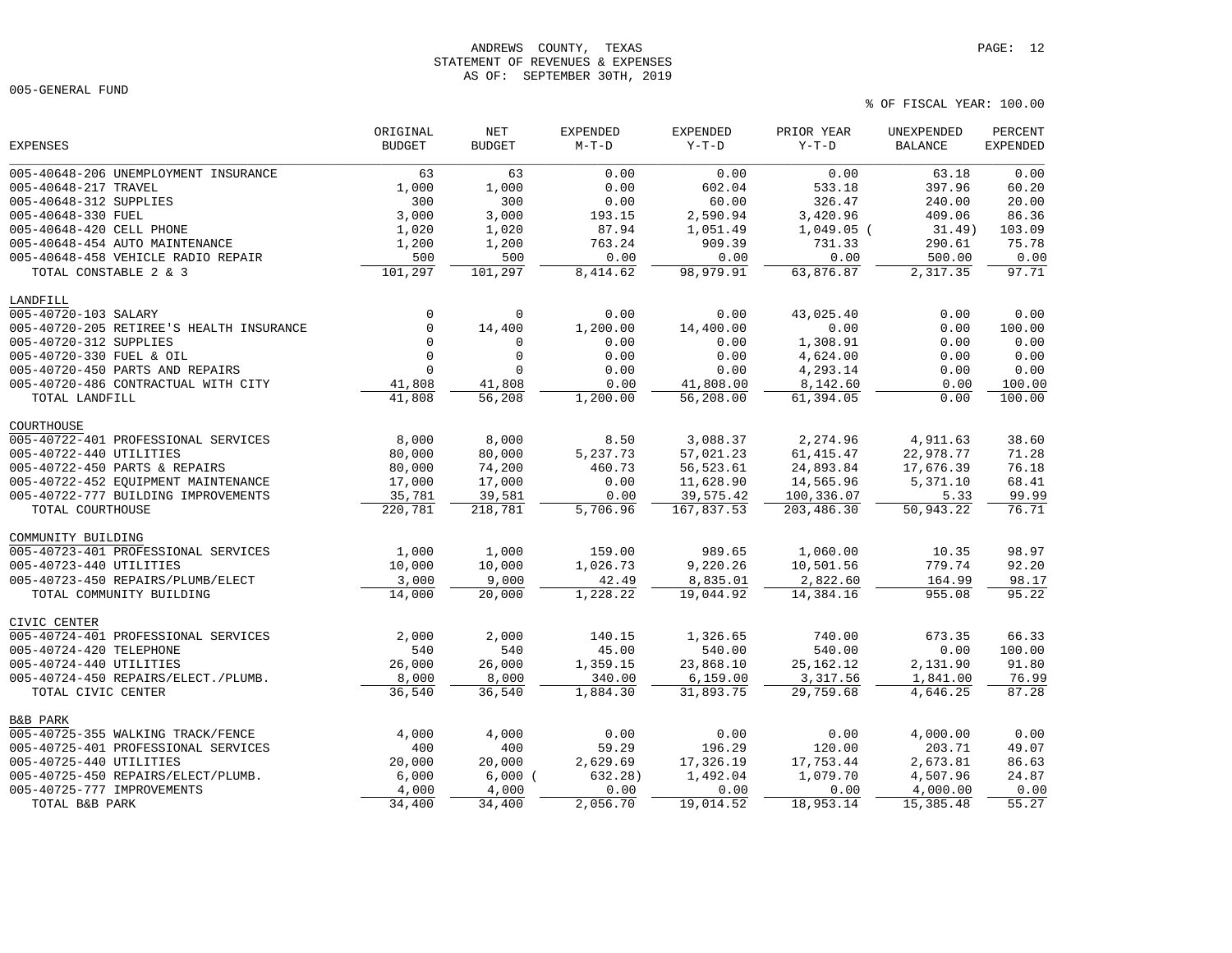005-GENERAL FUND

| <b>EXPENSES</b>                          | ORIGINAL<br><b>BUDGET</b> | $\operatorname{NET}$<br><b>BUDGET</b> | <b>EXPENDED</b><br>$M-T-D$ | <b>EXPENDED</b><br>$Y-T-D$ | PRIOR YEAR<br>$Y-T-D$ | UNEXPENDED<br><b>BALANCE</b> | PERCENT<br><b>EXPENDED</b> |
|------------------------------------------|---------------------------|---------------------------------------|----------------------------|----------------------------|-----------------------|------------------------------|----------------------------|
| COUNTY JAIL                              |                           |                                       |                            |                            |                       |                              |                            |
| 005-40726-107 EXTRA HELP                 | 89,064                    | 54,064                                | 2,844.88                   | 36,738.55                  | 38,220.47             | 17,324.97                    | 67.95                      |
| 005-40726-108 ADM. ASSISTANT             | 103,792                   | 103,792                               | 7,984.00                   | 103,792.00                 | 80,097.60             | 0.00                         | 100.00                     |
| 005-40726-110 JAIL ADMINISTRATOR         | 58,465                    | 58,465                                | 4,339.50                   | 56,781.70                  | 54,888.35             | 1,683.20                     | 97.12                      |
| 005-40726-111 JAILERS                    | 718,073                   | 703,073                               | 53, 276.34                 | 689,603.17                 | 631,051.75            | 13,470.29                    | 98.08                      |
| 005-40726-112 OVERTIME                   | 25,000                    | 17,000                                | 192.83                     | 11,899.08                  | 18, 143.89            | 5,100.92                     | 69.99                      |
| 005-40726-113 HOLIDAY PAY                | 35,000                    | 35,000                                | 3,115.84                   | 39,873.33                  | 36,895.40 (           | 4,873.33)                    | 113.92                     |
| 005-40726-150 CERTIFICATION PAY          | 6,000                     | 6,000                                 | 450.04                     | 5,619.72                   | 0.00                  | 380.74                       | 93.65                      |
| 005-40726-199 LONGEVITY                  | 24,204                    | 24,204                                | 0.00                       | 19,039.08                  | 0.00                  | 5,165.17                     | 78.66                      |
| 005-40726-201 SOCIAL SECURITY TAXES      | 81,483                    | 81,483                                | 5,218.76                   | 69,974.82                  | 0.00                  | 11,507.90                    | 85.88                      |
| 005-40726-202 GROUP INSURANCE            | 230,400                   | 230,400                               | 21,600.00                  | 250,800.00                 | 0.00(                 | 20,400.00)                   | 108.85                     |
| 005-40726-203 RETIREMENT                 | 193,030                   | 193,030                               | 13,256.61                  | 175,045.35                 | 0.00                  | 17,984.39                    | 90.68                      |
| 005-40726-204 WORKERS COMP INS           | 26,369                    | 26,369                                | 0.00                       | 18,454.36                  | 0.00                  | 7,914.74                     | 69.98                      |
| 005-40726-205 RETIREES' HEALTH INSURANCE | 14,400                    | 14,400                                | 1,200.00                   | 14,400.00                  | 0.00                  | 0.00                         | 100.00                     |
| 005-40726-206 UNEMPLOYMENT INSURANCE     | 1,309                     | 1,309                                 | 105.16                     | 538.44                     | 0.00                  | 770.13                       | 41.15                      |
| 005-40726-208 CERTIFICATION              | $\mathbf 0$               | $\mathbf 0$                           | 0.00                       | 0.00                       |                       | 0.00                         | 0.00                       |
| 005-40726-210 UNIFORMS                   | 2,000                     | 2,000                                 | 0.00                       | 0.00                       | 4,835.00<br>451.36    | 2,000.00                     | 0.00                       |
| 005-40726-217 TRAVEL                     | 2,000                     | 2,229                                 | 0.00                       | 2,228.22                   | 0.00                  | 0.78                         | 99.97                      |
|                                          |                           |                                       |                            |                            |                       |                              |                            |
| 005-40726-312 SUPPLIES                   | 20,000                    | 28,000                                | 1,447.93                   | 22,581.19                  | 18,880.22             | 5,418.81                     | 80.65<br>95.85             |
| 005-40726-333 GROCERIES                  | 80,000                    | 95,000                                | 7,451.98                   | 91,055.70                  | 82,468.57             | 3,944.30                     |                            |
| 005-40726-353 EQUIPMENT                  | 5,000                     | 5,000                                 | 0.00                       | 4,511.62                   | 5,932.15              | 488.38                       | 90.23                      |
| 005-40726-401 PROF SERVICES              | 500                       | 500                                   | 0.00                       | 0.00                       | 150.00                | 500.00                       | 0.00                       |
| 005-40726-409 MEDICAL/TESTING            | 75,000                    | 100,000                               | 871.00                     | 62, 423.68                 | 136,854.32            | 37,576.32                    | 62.42                      |
| 005-40726-415 OUTSIDE HOUSING/INMATES    | 297,000                   | 307,000                               | 0.00                       | 293, 257.37                | 324,969.93            | 13,742.63                    | 95.52                      |
| 005-40726-420 TELEPHONE                  | 1,400                     | 1,400                                 | 102.61                     | 1,177.55                   | 1,222.74              | 222.45                       | 84.11                      |
| 005-40726-427 TRAINING                   | 5,000                     | 4,771                                 | 25.00                      | 1,160.00                   | 2,997.28              | 3,611.00                     | 24.31                      |
| 005-40726-450 PARTS & REPAIRS            | 10,000                    | 10,000                                | 0.00                       | 3, 212.57                  | 14,092.18             | 6,787.43                     | 32.13                      |
| 005-40726-451 JAIL MAINTENANCE           | 17,500                    | 17,500                                | 214.95                     | 8,548.36                   | 21,972.66             | 8,951.64                     | 48.85                      |
| 005-40726-600 OPERATING LEASES           | 500                       | 500                                   | 0.00                       | 0.00                       | 0.00                  | 500.00                       | 0.00                       |
| 005-40726-776 JAIL PEST CONTROL          | 1,800                     | 1,800                                 | 0.00                       | 429.14                     | 3,470.00              | 1,370.86                     | 23.84                      |
| TOTAL COUNTY JAIL                        | 2,124,289                 | 2,124,289                             | 123,697.43                 | 1,983,145.00               | 1,477,593.87          | 141, 143. 72                 | 93.36                      |
| COURTHOUSE ANNEX                         |                           |                                       |                            |                            |                       |                              |                            |
| 005-40727-353 EQUIPMENT                  | 8,000                     | 8,000                                 | 0.00                       | 0.00                       | 3,998.88              | 8,000.00                     | 0.00                       |
| 005-40727-401 PROFESSIONAL SERVICES      | 1,220                     | 1,220                                 | 17.00                      | 795.80                     | 945.00                | 424.20                       | 65.23                      |
| 005-40727-440 UTILITIES                  | 20,000                    | 20,000                                | 1,541.98                   | 14,399.41                  | 15,772.50             | 5,600.59                     | 72.00                      |
| 005-40727-450 REPAIRS/ELECT./PLUMB.      | 9,000                     | 9,000                                 | 95.04                      | 5,148.26                   | 963.95                | 3,851.74                     | 57.20                      |
| 005-40727-777 IMPROVEMENTS               | 15,000                    | 15,000                                | 0.00                       | 4,000.00                   | 0.00                  | 11,000.00                    | 26.67                      |
| TOTAL COURTHOUSE ANNEX                   | 53,220                    | 53,220                                | 1,654.02                   | 24, 343.47                 | 21,680.33             | 28,876.53                    | 45.74                      |
| SENIOR CITIZENS                          |                           |                                       |                            |                            |                       |                              |                            |
| 005-40728-490 SENIOR CTR OPERATIONS      | 328,707                   | 328,707                               | 0.00                       | 328,707.00                 | 318,789.00            | 0.00                         | 100.00                     |
| 005-40728-492 REPAIRS SENIOR CITIZEN     | 20,000                    | 20,000                                | 0.00                       | 17,207.88                  | 14,832.20             | 2,792.12                     | 86.04                      |
| TOTAL SENIOR CITIZENS                    | 348,707                   | 348,707                               | 0.00                       | 345, 914.88                | 333,621.20            | 2,792.12                     | 99.20                      |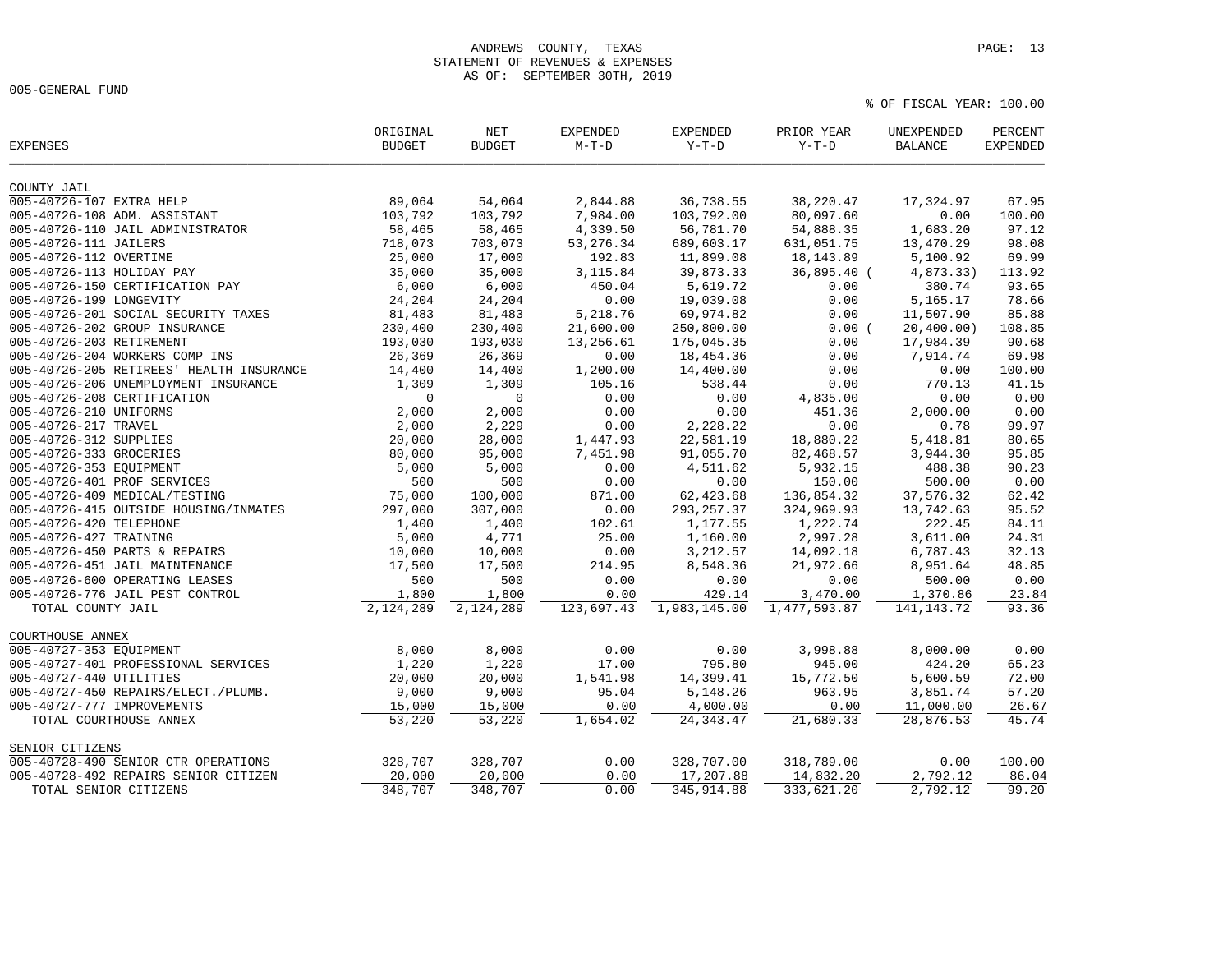# ANDREWS COUNTY, TEXAS **PAGE:** 14 STATEMENT OF REVENUES & EXPENSES AS OF: SEPTEMBER 30TH, 2019

005-GENERAL FUND

| <b>EXPENSES</b>                      | ORIGINAL<br><b>BUDGET</b> | NET<br><b>BUDGET</b> | <b>EXPENDED</b><br>$M-T-D$ | <b>EXPENDED</b><br>$Y-T-D$ | PRIOR YEAR<br>$Y-T-D$ | UNEXPENDED<br><b>BALANCE</b> | PERCENT<br><b>EXPENDED</b> |
|--------------------------------------|---------------------------|----------------------|----------------------------|----------------------------|-----------------------|------------------------------|----------------------------|
| TAX A/C - ACHD BUILDING              |                           |                      |                            |                            |                       |                              |                            |
| 005-40729-440 UTILITIES              | 15,000                    | 15,000               | 956.62                     | 9,855.52                   | 9,533.77              | 5,144.48                     | 65.70                      |
| 005-40729-450 REPAIRS/MAINT          | 5,000                     | 5,000                | 110.85                     | 725.00                     | 896.61                | 4,275.00                     | 14.50                      |
| 005-40729-777 IMPROVEMENTS           | 0                         | $\mathbf 0$          | 0.00                       | 0.00                       | 4,342.84              | 0.00                         | 0.00                       |
| TOTAL TAX A/C - ACHD BUILDING        | 20,000                    | 20,000               | 1,067.47                   | 10,580.52                  | 14,773.22             | 9,419.48                     | 52.90                      |
| LIBRARY BUILDING                     |                           |                      |                            |                            |                       |                              |                            |
| 005-40730-352 EQUIPMENT              | $\mathbf 0$               | $\mathbf 0$          | 0.00                       | 0.00                       | 6,814.07              | 0.00                         | 0.00                       |
| 005-40730-440 UTILITIES              | 22,000                    | 21,500               | 1,756.52                   | 15,721.33                  | 16, 138. 43           | 5,778.67                     | 73.12                      |
| 005-40730-450 PARTS & REPAIRS        | 1,500                     | 2,680                | 76.50                      | 2,505.16                   | 3,769.91              | 174.84                       | 93.48                      |
| 005-40730-455 MAINTENANCE            | $\mathbf 0$               | $\mathbf{0}$         | 0.00                       | 0.00                       | 5.83                  | 0.00                         | 0.00                       |
| 005-40730-777 CAPITAL IMPROVEMENT    | 82,000                    | 71,000               | 0.00                       | 70,410.00                  | 0.00                  | 590.00                       | 99.17                      |
| TOTAL LIBRARY BUILDING               | 105,500                   | 95,180               | 1,833.02                   | 88,636.49                  | 26,728.24             | 6,543.51                     | 93.13                      |
| ADULT PROBATION BUILDING             |                           |                      |                            |                            |                       |                              |                            |
| 005-40731-440 UTILIIES               | 6,000                     | 6,000                | 553.19                     | 5,192.75                   | 0.00                  | 807.25                       | 86.55                      |
| 005-40731-450 PARTS & REPAIRS        | 1,000                     | 1,000                | 0.00                       | 75.00                      | 0.00                  | 925.00                       | 7.50                       |
| TOTAL ADULT PROBATION BUILDING       | 7,000                     | 7,000                | 553.19                     | 5,267.75                   | 0.00                  | 1,732.25                     | 75.25                      |
| YOUTH REC BUILDING                   |                           |                      |                            |                            |                       |                              |                            |
| 005-40732-440 UTILITIES              | 11,000                    | 11,000               | 778.07                     | 8,927.07                   | 0.00                  | 2,072.93                     | 81.16                      |
| 005-40732-777 BUILDING IMPROVEMENTS  | 64,500                    | 64,500               | 0.00                       | 15,056.96                  | 0.00                  | 49, 443.04                   | 23.34                      |
| TOTAL YOUTH REC BUILDING             | 75,500                    | 75,500               | 778.07                     | 23,984.03                  | 0.00                  | 51, 515.97                   | 31.77                      |
| COUNTY ATTNY BUILDING                |                           |                      |                            |                            |                       |                              |                            |
| SHERIFF OFC/JAIL FACILITY            |                           |                      |                            |                            |                       |                              |                            |
| EXT OFC & SHOOTING RANGE             |                           |                      |                            |                            |                       |                              |                            |
| ADULT LITERACY                       |                           |                      |                            |                            |                       |                              |                            |
| 005-40826-107 EXTRA HELP             | 10,612                    | 10,612               | 836.80                     | 10,794.72                  | $10,618.40$ (         | 183.22)                      | 101.73                     |
| 005-40826-201 SOCIAL SECURITY TAXES  | 812                       | 812                  | 227.91                     | 989.73                     | 0.00(                 | 177.94)                      | 121.92                     |
| 005-40826-203 RETIREMENT             | 1,975                     | 1,975                | 546.96                     | 2,356.35                   | 0.00(                 | 381.39)                      | 119.31                     |
| 005-40826-204 WORKERS COMP INSURANCE | 48                        | 48                   | 0.00                       | 27.88                      | 0.00                  | 20.53                        | 57.59                      |
| 005-40826-206 UNEMPLOYMENT INSURANCE | 11                        | 11                   | 1.26                       | 5.97                       | 0.00                  | 4.64                         | 56.27                      |
| 005-40826-420 TELEPHONE              | 875                       | 875                  | 0.00                       | 504.15                     | 860.46                | 370.85                       | 57.62                      |
| 005-40826-440 UTILITIES              | 6,000                     | 6,000                | 345.95                     | 4,955.05                   | 4,893.74              | 1,044.95                     | 82.58                      |
| 005-40826-450 REPAIRS                | 500                       | 16,500               | 0.00                       | 14,048.22                  | 525.14                | 2,451.78                     | 85.14                      |
| TOTAL ADULT LITERACY                 | 20,832                    | 36,832               | 1,958.88                   | 33,682.07                  | 16,897.74             | 3,150.20                     | 91.45                      |
| COUNTY LIBRARY                       |                           |                      |                            |                            |                       |                              |                            |
| 005-40827-103 ASSISTANTS             | 265,010                   | 265,010              | 14,469.74                  | 255, 395.34                | 252, 219.71           | 9,614.26                     | 96.37                      |
| 005-40827-107 EXTRA HELP             | 12,272                    | 12,272               | 489.83                     | 8,985.39                   | 4,284.24              | 3,286.61                     | 73.22                      |
| 005-40827-109 SUPERVISORY            | 67,205                    | 67,205               | 5,060.80                   | 61,872.00                  | 53, 578.48            | 5,332.80                     | 92.06                      |
| 005-40827-199 LONGEVITY PAY          | 10,952                    | 10,952               | 0.00                       | 9,837.05                   | 0.00                  | 1,114.55                     | 89.82                      |
| 005-40827-201 SOCIAL SECURITY TAXES  | 27,422                    | 27,422               | 1,258.05                   | 24,286.90                  | 0.00                  | 3,134.99                     | 88.57                      |
| 005-40827-202 GROUP HEALTH INSURANCE | 87,600                    | 87,600               | 6,000.00                   | 76,800.00                  | 0.00                  | 10,800.00                    | 87.67                      |
| 005-40827-203 RETIREMENT             | 64,931                    | 64,931               | 3,192.45                   | 59,029.74                  | 0.00                  | 5,901.40                     | 90.91                      |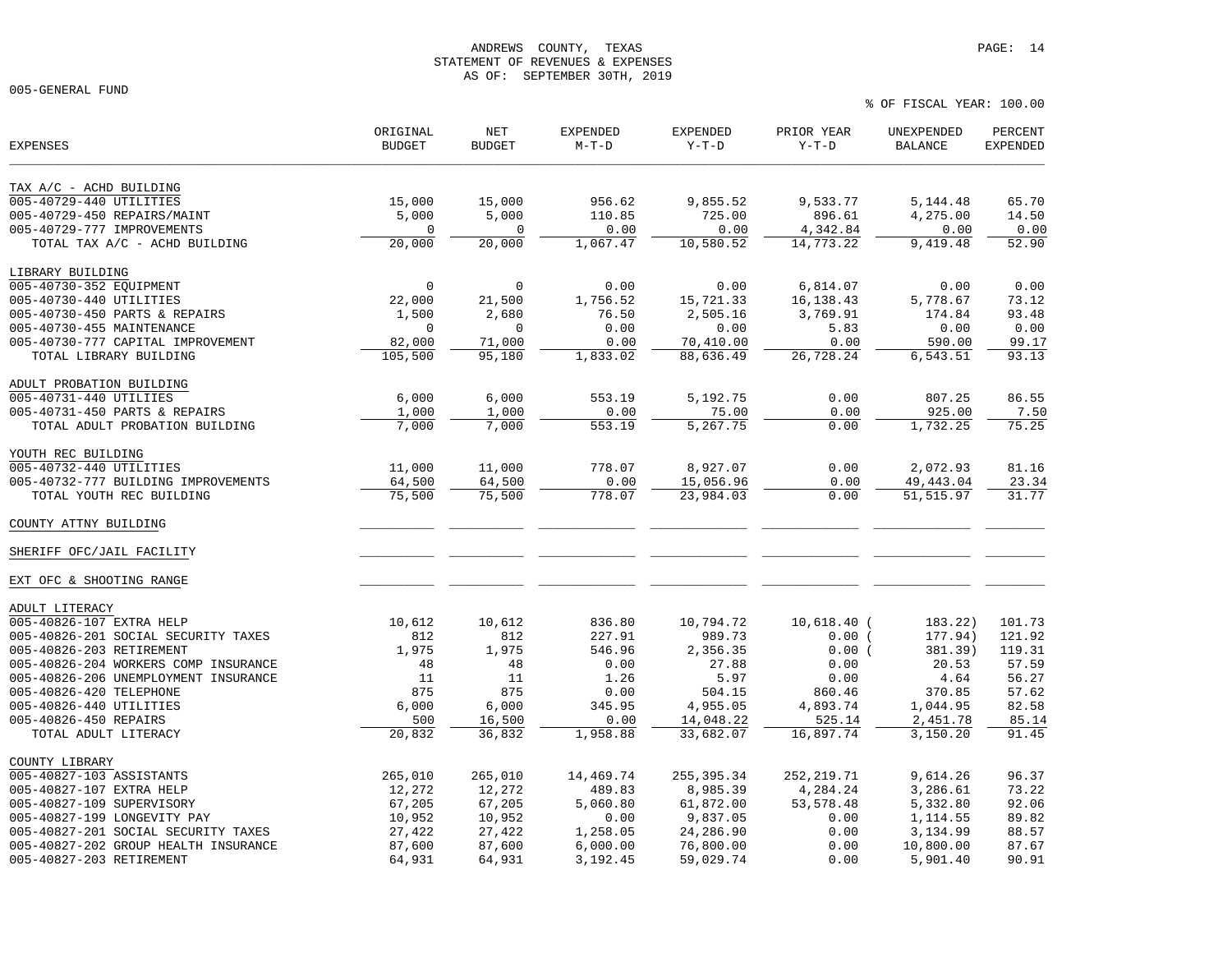## ANDREWS COUNTY, TEXAS **PAGE:** 15 STATEMENT OF REVENUES & EXPENSES AS OF: SEPTEMBER 30TH, 2019

005-GENERAL FUND

| <b>BUDGET</b><br><b>BUDGET</b><br>$M-T-D$<br>$Y-T-D$<br>$Y-T-D$<br><b>BALANCE</b><br><b>EXPENDED</b><br>005-40827-204 WORKERS COMP INSURANCE<br>933.44<br>57.61<br>1,620<br>1,620<br>0.00<br>0.00<br>686.75<br>0.00<br>8,400.00<br>0.00<br>6,000.00<br>58.33<br>005-40827-205 RETIREES' HEALTH INSURANCE<br>14,400<br>14,400<br>2,975<br>32.35<br>200.66<br>005-40827-206 UNEMPLOYMENT INSURANCE<br>355<br>5,970.04<br>0.00(<br>2,994.87)<br>5,000<br>005-40827-217 TRAVEL<br>5,990<br>1,013.12<br>5,642.93<br>1,242.74<br>347.07<br>94.21<br>005-40827-311 POSTAGE<br>1,000<br>1,933.34<br>$1,674.00$ (<br>240.34)<br>114.20<br>$1,693$ (<br>159.14)<br>005-40827-312 SUPPLIES<br>10,000<br>14,000<br>286.61<br>13,340.79<br>11,754.70<br>659.21<br>95.29<br>0.00<br>0.15<br>100.00<br>005-40827-352 EQUIPMENT<br>3,000<br>4,592<br>4,591.85<br>4,172.24<br>$\mathbf 0$<br>0.00<br>0.00<br>0.00<br>005-40827-390 PERIODICALS<br>$\mathbf 0$<br>0.00<br>4,541.70<br>005-40827-420 TELEPHONE<br>3,972<br>3,972<br>335.75<br>3,996.67<br>3,731.63 (<br>24.67)<br>100.62<br>005-40827-421 TECHNOLOGY<br>10,000<br>8,408<br>10,314.78<br>122.68<br>1,930.60<br>0.00(<br>1,906.78)<br>005-40827-436 LIBRARY MATERIALS<br>24,475<br>24,875<br>520.75<br>24,788.23<br>42,858.08<br>86.77<br>99.65<br>005-40827-437 ELECTRONIC MATERIALS<br>12,238<br>7,272<br>7,272.15<br>0.15)<br>100.00<br>0.00<br>0.00(<br>12,238<br>10,492.19<br>95.99<br>005-40827-438 OTHER MATERIALS<br>10,931<br>1,484.12<br>34.95<br>438.81<br>1,000<br>1,000<br>0.00<br>4.25<br>005-40827-455 MAINTENANCE<br>42.50<br>3,965.00<br>957.50<br>95.29<br>005-40827-600 OPERATING LEASES<br>2,000<br>2,190<br>0.00<br>2,086.88<br>0.00<br>103.12<br>636,689<br>35,915.03<br>384,057.47<br>43, 297.18<br>93.23<br>639,309<br>596,012.21<br>TOTAL COUNTY LIBRARY<br>005-40828-103 GROUNDS KEEPER<br>408,678<br>408,678<br>30,655.52<br>393,050.07<br>375,456.30<br>15,628.33<br>96.18<br>42,560<br>0.00<br>23, 483.63<br>35,083.86<br>55.18<br>005-40828-107 EXTRA HELP<br>53,560<br>19,076.37<br>139,381<br>139,381<br>10,721.60<br>139,650.96<br>136,926.80 (<br>100.19<br>005-40828-108 CEMETERY<br>270.16)<br>005-40828-109 PARKS/GOLF SUPERVISORY<br>84,864<br>84,864<br>6,528.00<br>84,864.00<br>83,824.00<br>0.00<br>100.00<br>61,880<br>61,880<br>61,880.00<br>58,573.96<br>0.00<br>100.00<br>005-40828-110 SALARY SUPERVISORY ASST.<br>4,760.00<br>005-40828-111 SECRETARY<br>51,085<br>51,085<br>3,929.60<br>50,790.08<br>50,044.80<br>294.72<br>99.42<br>005-40828-112 OVERTIME PAY<br>19,202.18<br>1,797.82<br>91.44<br>10,000<br>21,000<br>1,064.23<br>2,907.78<br>100.79<br>005-40828-115 CUSTODIAN<br>204,339<br>204,339<br>15,718.40<br>205, 947.28<br>200,528.07 (<br>1,608.08)<br>005-40828-116 IRRIGATION TECH<br>52,166<br>52,166<br>8,388.80<br>109,054.40<br>55,057.20 (<br>56,888.00)<br>209.05<br>0.00<br>005-40828-130 MECHANIC/WELDER<br>$\mathbf 0$<br>$\overline{0}$<br>0.00<br>54,953.60<br>0.00<br>0.00<br>77.50<br>241,821<br>241,821<br>14,950.52<br>187,408.64<br>177,704.01<br>005-40828-131 PLUMBER/ELECT./GEN.MAINT.<br>54, 412.16<br>005-40828-199 LONGEVITY<br>47,422<br>47,422<br>0.00<br>44,847.65<br>2,574.33<br>94.57<br>0.00<br>104,193<br>104,193<br>96,855.91<br>92.96<br>7,036.88<br>0.00<br>7,337.08<br>360,000<br>360,000<br>90.33<br>26,400.00<br>325,200.00<br>0.00<br>34,800.00<br>96.91<br>246,288<br>246,288<br>17,779.04<br>238,687.64<br>0.00<br>7,600.79<br>42,859<br>42,859<br>70.25<br>005-40828-204 WORKERS COMPENSATION<br>30,109.60<br>0.00<br>12,749.62<br>0.00<br>72,000<br>72,000<br>4,800.00<br>63,900.00<br>0.00<br>8,100.00<br>88.75<br>1,452<br>1,452<br>50.82<br>147.80<br>737.90<br>0.00<br>714.20<br>9,420.52<br>2,079.48<br>81.92<br>11,500<br>11,500<br>0.00<br>7,531.65<br>113,876.80<br>93.46<br>144,000<br>143,320<br>6,497.01<br>133,947.16<br>9,372.84<br>63.08<br>53,000<br>53,000<br>2,711.46<br>33,435.04<br>40,739.45<br>19,564.96<br>84,500<br>69,000<br>60,672.83<br>32,726.76<br>8,327.17<br>87.93<br>0.00<br>98.30<br>5,000<br>5,000<br>4,914.94<br>6,162.54<br>3,359.26<br>85.06<br>10,000<br>8,040.00<br>7,375.00<br>1,960.00<br>80.40<br>10,000<br>120.50<br>4,552<br>5,052<br>379.07<br>4,930.05<br>4,765.14<br>121.95<br>97.59<br>64,400.13<br>93.43<br>60,000<br>75,000<br>11,422.71<br>70,071.82<br>4,928.18<br>90,000<br>86,000<br>11,083.83<br>65, 457.54<br>85,041.90<br>20,542.46<br>76.11<br>25,000<br>25,000<br>5,073.47<br>25,700.22<br>102.80<br>23,312.20 (<br>700.22)<br>15.00<br>400<br>400<br>60.00<br>120.00<br>340.00<br>0.00<br>35,000<br>0.00<br>35,000<br>0.00<br>0.00<br>0.00<br>35,000.00<br>27.12<br>55,000<br>55,000<br>14,918.23<br>14,918.23<br>56,025.00<br>40,081.77<br>58.18<br>20,000<br>17,700<br>0.00<br>10,297.54<br>20,791.74<br>7,402.46<br>2,779,941<br>208, 445.93<br>90.79<br>2,772,961<br>2,517,535.83<br>1,693,928.69<br>255, 425.29<br>TOTAL PARKS DEPT. |                                              | ORIGINAL | NET | <b>EXPENDED</b> | EXPENDED | PRIOR YEAR | UNEXPENDED | PERCENT |
|---------------------------------------------------------------------------------------------------------------------------------------------------------------------------------------------------------------------------------------------------------------------------------------------------------------------------------------------------------------------------------------------------------------------------------------------------------------------------------------------------------------------------------------------------------------------------------------------------------------------------------------------------------------------------------------------------------------------------------------------------------------------------------------------------------------------------------------------------------------------------------------------------------------------------------------------------------------------------------------------------------------------------------------------------------------------------------------------------------------------------------------------------------------------------------------------------------------------------------------------------------------------------------------------------------------------------------------------------------------------------------------------------------------------------------------------------------------------------------------------------------------------------------------------------------------------------------------------------------------------------------------------------------------------------------------------------------------------------------------------------------------------------------------------------------------------------------------------------------------------------------------------------------------------------------------------------------------------------------------------------------------------------------------------------------------------------------------------------------------------------------------------------------------------------------------------------------------------------------------------------------------------------------------------------------------------------------------------------------------------------------------------------------------------------------------------------------------------------------------------------------------------------------------------------------------------------------------------------------------------------------------------------------------------------------------------------------------------------------------------------------------------------------------------------------------------------------------------------------------------------------------------------------------------------------------------------------------------------------------------------------------------------------------------------------------------------------------------------------------------------------------------------------------------------------------------------------------------------------------------------------------------------------------------------------------------------------------------------------------------------------------------------------------------------------------------------------------------------------------------------------------------------------------------------------------------------------------------------------------------------------------------------------------------------------------------------------------------------------------------------------------------------------------------------------------------------------------------------------------------------------------------------------------------------------------------------------------------------------------------------------------------------------------------------------------------------------------------------------------------------------------------------------------------------------------------------------------------------------------------------------------------------------------------------------------------------------------------------------------------------------------------------------------------------------------------------------------------------------------------------------------------------------------------------------------------------------------------------------------------------------------------------------------------------------------------------------------------------------------------------------------------------------------------------------------------------------------------------------------------------------------------------------------------------------------------------------|----------------------------------------------|----------|-----|-----------------|----------|------------|------------|---------|
|                                                                                                                                                                                                                                                                                                                                                                                                                                                                                                                                                                                                                                                                                                                                                                                                                                                                                                                                                                                                                                                                                                                                                                                                                                                                                                                                                                                                                                                                                                                                                                                                                                                                                                                                                                                                                                                                                                                                                                                                                                                                                                                                                                                                                                                                                                                                                                                                                                                                                                                                                                                                                                                                                                                                                                                                                                                                                                                                                                                                                                                                                                                                                                                                                                                                                                                                                                                                                                                                                                                                                                                                                                                                                                                                                                                                                                                                                                                                                                                                                                                                                                                                                                                                                                                                                                                                                                                                                                                                                                                                                                                                                                                                                                                                                                                                                                                                                                                                                         | <b>EXPENSES</b>                              |          |     |                 |          |            |            |         |
|                                                                                                                                                                                                                                                                                                                                                                                                                                                                                                                                                                                                                                                                                                                                                                                                                                                                                                                                                                                                                                                                                                                                                                                                                                                                                                                                                                                                                                                                                                                                                                                                                                                                                                                                                                                                                                                                                                                                                                                                                                                                                                                                                                                                                                                                                                                                                                                                                                                                                                                                                                                                                                                                                                                                                                                                                                                                                                                                                                                                                                                                                                                                                                                                                                                                                                                                                                                                                                                                                                                                                                                                                                                                                                                                                                                                                                                                                                                                                                                                                                                                                                                                                                                                                                                                                                                                                                                                                                                                                                                                                                                                                                                                                                                                                                                                                                                                                                                                                         |                                              |          |     |                 |          |            |            |         |
|                                                                                                                                                                                                                                                                                                                                                                                                                                                                                                                                                                                                                                                                                                                                                                                                                                                                                                                                                                                                                                                                                                                                                                                                                                                                                                                                                                                                                                                                                                                                                                                                                                                                                                                                                                                                                                                                                                                                                                                                                                                                                                                                                                                                                                                                                                                                                                                                                                                                                                                                                                                                                                                                                                                                                                                                                                                                                                                                                                                                                                                                                                                                                                                                                                                                                                                                                                                                                                                                                                                                                                                                                                                                                                                                                                                                                                                                                                                                                                                                                                                                                                                                                                                                                                                                                                                                                                                                                                                                                                                                                                                                                                                                                                                                                                                                                                                                                                                                                         |                                              |          |     |                 |          |            |            |         |
|                                                                                                                                                                                                                                                                                                                                                                                                                                                                                                                                                                                                                                                                                                                                                                                                                                                                                                                                                                                                                                                                                                                                                                                                                                                                                                                                                                                                                                                                                                                                                                                                                                                                                                                                                                                                                                                                                                                                                                                                                                                                                                                                                                                                                                                                                                                                                                                                                                                                                                                                                                                                                                                                                                                                                                                                                                                                                                                                                                                                                                                                                                                                                                                                                                                                                                                                                                                                                                                                                                                                                                                                                                                                                                                                                                                                                                                                                                                                                                                                                                                                                                                                                                                                                                                                                                                                                                                                                                                                                                                                                                                                                                                                                                                                                                                                                                                                                                                                                         |                                              |          |     |                 |          |            |            |         |
|                                                                                                                                                                                                                                                                                                                                                                                                                                                                                                                                                                                                                                                                                                                                                                                                                                                                                                                                                                                                                                                                                                                                                                                                                                                                                                                                                                                                                                                                                                                                                                                                                                                                                                                                                                                                                                                                                                                                                                                                                                                                                                                                                                                                                                                                                                                                                                                                                                                                                                                                                                                                                                                                                                                                                                                                                                                                                                                                                                                                                                                                                                                                                                                                                                                                                                                                                                                                                                                                                                                                                                                                                                                                                                                                                                                                                                                                                                                                                                                                                                                                                                                                                                                                                                                                                                                                                                                                                                                                                                                                                                                                                                                                                                                                                                                                                                                                                                                                                         |                                              |          |     |                 |          |            |            |         |
|                                                                                                                                                                                                                                                                                                                                                                                                                                                                                                                                                                                                                                                                                                                                                                                                                                                                                                                                                                                                                                                                                                                                                                                                                                                                                                                                                                                                                                                                                                                                                                                                                                                                                                                                                                                                                                                                                                                                                                                                                                                                                                                                                                                                                                                                                                                                                                                                                                                                                                                                                                                                                                                                                                                                                                                                                                                                                                                                                                                                                                                                                                                                                                                                                                                                                                                                                                                                                                                                                                                                                                                                                                                                                                                                                                                                                                                                                                                                                                                                                                                                                                                                                                                                                                                                                                                                                                                                                                                                                                                                                                                                                                                                                                                                                                                                                                                                                                                                                         |                                              |          |     |                 |          |            |            |         |
|                                                                                                                                                                                                                                                                                                                                                                                                                                                                                                                                                                                                                                                                                                                                                                                                                                                                                                                                                                                                                                                                                                                                                                                                                                                                                                                                                                                                                                                                                                                                                                                                                                                                                                                                                                                                                                                                                                                                                                                                                                                                                                                                                                                                                                                                                                                                                                                                                                                                                                                                                                                                                                                                                                                                                                                                                                                                                                                                                                                                                                                                                                                                                                                                                                                                                                                                                                                                                                                                                                                                                                                                                                                                                                                                                                                                                                                                                                                                                                                                                                                                                                                                                                                                                                                                                                                                                                                                                                                                                                                                                                                                                                                                                                                                                                                                                                                                                                                                                         |                                              |          |     |                 |          |            |            |         |
|                                                                                                                                                                                                                                                                                                                                                                                                                                                                                                                                                                                                                                                                                                                                                                                                                                                                                                                                                                                                                                                                                                                                                                                                                                                                                                                                                                                                                                                                                                                                                                                                                                                                                                                                                                                                                                                                                                                                                                                                                                                                                                                                                                                                                                                                                                                                                                                                                                                                                                                                                                                                                                                                                                                                                                                                                                                                                                                                                                                                                                                                                                                                                                                                                                                                                                                                                                                                                                                                                                                                                                                                                                                                                                                                                                                                                                                                                                                                                                                                                                                                                                                                                                                                                                                                                                                                                                                                                                                                                                                                                                                                                                                                                                                                                                                                                                                                                                                                                         |                                              |          |     |                 |          |            |            |         |
|                                                                                                                                                                                                                                                                                                                                                                                                                                                                                                                                                                                                                                                                                                                                                                                                                                                                                                                                                                                                                                                                                                                                                                                                                                                                                                                                                                                                                                                                                                                                                                                                                                                                                                                                                                                                                                                                                                                                                                                                                                                                                                                                                                                                                                                                                                                                                                                                                                                                                                                                                                                                                                                                                                                                                                                                                                                                                                                                                                                                                                                                                                                                                                                                                                                                                                                                                                                                                                                                                                                                                                                                                                                                                                                                                                                                                                                                                                                                                                                                                                                                                                                                                                                                                                                                                                                                                                                                                                                                                                                                                                                                                                                                                                                                                                                                                                                                                                                                                         |                                              |          |     |                 |          |            |            |         |
|                                                                                                                                                                                                                                                                                                                                                                                                                                                                                                                                                                                                                                                                                                                                                                                                                                                                                                                                                                                                                                                                                                                                                                                                                                                                                                                                                                                                                                                                                                                                                                                                                                                                                                                                                                                                                                                                                                                                                                                                                                                                                                                                                                                                                                                                                                                                                                                                                                                                                                                                                                                                                                                                                                                                                                                                                                                                                                                                                                                                                                                                                                                                                                                                                                                                                                                                                                                                                                                                                                                                                                                                                                                                                                                                                                                                                                                                                                                                                                                                                                                                                                                                                                                                                                                                                                                                                                                                                                                                                                                                                                                                                                                                                                                                                                                                                                                                                                                                                         |                                              |          |     |                 |          |            |            |         |
|                                                                                                                                                                                                                                                                                                                                                                                                                                                                                                                                                                                                                                                                                                                                                                                                                                                                                                                                                                                                                                                                                                                                                                                                                                                                                                                                                                                                                                                                                                                                                                                                                                                                                                                                                                                                                                                                                                                                                                                                                                                                                                                                                                                                                                                                                                                                                                                                                                                                                                                                                                                                                                                                                                                                                                                                                                                                                                                                                                                                                                                                                                                                                                                                                                                                                                                                                                                                                                                                                                                                                                                                                                                                                                                                                                                                                                                                                                                                                                                                                                                                                                                                                                                                                                                                                                                                                                                                                                                                                                                                                                                                                                                                                                                                                                                                                                                                                                                                                         |                                              |          |     |                 |          |            |            |         |
|                                                                                                                                                                                                                                                                                                                                                                                                                                                                                                                                                                                                                                                                                                                                                                                                                                                                                                                                                                                                                                                                                                                                                                                                                                                                                                                                                                                                                                                                                                                                                                                                                                                                                                                                                                                                                                                                                                                                                                                                                                                                                                                                                                                                                                                                                                                                                                                                                                                                                                                                                                                                                                                                                                                                                                                                                                                                                                                                                                                                                                                                                                                                                                                                                                                                                                                                                                                                                                                                                                                                                                                                                                                                                                                                                                                                                                                                                                                                                                                                                                                                                                                                                                                                                                                                                                                                                                                                                                                                                                                                                                                                                                                                                                                                                                                                                                                                                                                                                         |                                              |          |     |                 |          |            |            |         |
|                                                                                                                                                                                                                                                                                                                                                                                                                                                                                                                                                                                                                                                                                                                                                                                                                                                                                                                                                                                                                                                                                                                                                                                                                                                                                                                                                                                                                                                                                                                                                                                                                                                                                                                                                                                                                                                                                                                                                                                                                                                                                                                                                                                                                                                                                                                                                                                                                                                                                                                                                                                                                                                                                                                                                                                                                                                                                                                                                                                                                                                                                                                                                                                                                                                                                                                                                                                                                                                                                                                                                                                                                                                                                                                                                                                                                                                                                                                                                                                                                                                                                                                                                                                                                                                                                                                                                                                                                                                                                                                                                                                                                                                                                                                                                                                                                                                                                                                                                         |                                              |          |     |                 |          |            |            |         |
|                                                                                                                                                                                                                                                                                                                                                                                                                                                                                                                                                                                                                                                                                                                                                                                                                                                                                                                                                                                                                                                                                                                                                                                                                                                                                                                                                                                                                                                                                                                                                                                                                                                                                                                                                                                                                                                                                                                                                                                                                                                                                                                                                                                                                                                                                                                                                                                                                                                                                                                                                                                                                                                                                                                                                                                                                                                                                                                                                                                                                                                                                                                                                                                                                                                                                                                                                                                                                                                                                                                                                                                                                                                                                                                                                                                                                                                                                                                                                                                                                                                                                                                                                                                                                                                                                                                                                                                                                                                                                                                                                                                                                                                                                                                                                                                                                                                                                                                                                         |                                              |          |     |                 |          |            |            |         |
|                                                                                                                                                                                                                                                                                                                                                                                                                                                                                                                                                                                                                                                                                                                                                                                                                                                                                                                                                                                                                                                                                                                                                                                                                                                                                                                                                                                                                                                                                                                                                                                                                                                                                                                                                                                                                                                                                                                                                                                                                                                                                                                                                                                                                                                                                                                                                                                                                                                                                                                                                                                                                                                                                                                                                                                                                                                                                                                                                                                                                                                                                                                                                                                                                                                                                                                                                                                                                                                                                                                                                                                                                                                                                                                                                                                                                                                                                                                                                                                                                                                                                                                                                                                                                                                                                                                                                                                                                                                                                                                                                                                                                                                                                                                                                                                                                                                                                                                                                         |                                              |          |     |                 |          |            |            |         |
|                                                                                                                                                                                                                                                                                                                                                                                                                                                                                                                                                                                                                                                                                                                                                                                                                                                                                                                                                                                                                                                                                                                                                                                                                                                                                                                                                                                                                                                                                                                                                                                                                                                                                                                                                                                                                                                                                                                                                                                                                                                                                                                                                                                                                                                                                                                                                                                                                                                                                                                                                                                                                                                                                                                                                                                                                                                                                                                                                                                                                                                                                                                                                                                                                                                                                                                                                                                                                                                                                                                                                                                                                                                                                                                                                                                                                                                                                                                                                                                                                                                                                                                                                                                                                                                                                                                                                                                                                                                                                                                                                                                                                                                                                                                                                                                                                                                                                                                                                         |                                              |          |     |                 |          |            |            |         |
|                                                                                                                                                                                                                                                                                                                                                                                                                                                                                                                                                                                                                                                                                                                                                                                                                                                                                                                                                                                                                                                                                                                                                                                                                                                                                                                                                                                                                                                                                                                                                                                                                                                                                                                                                                                                                                                                                                                                                                                                                                                                                                                                                                                                                                                                                                                                                                                                                                                                                                                                                                                                                                                                                                                                                                                                                                                                                                                                                                                                                                                                                                                                                                                                                                                                                                                                                                                                                                                                                                                                                                                                                                                                                                                                                                                                                                                                                                                                                                                                                                                                                                                                                                                                                                                                                                                                                                                                                                                                                                                                                                                                                                                                                                                                                                                                                                                                                                                                                         |                                              |          |     |                 |          |            |            |         |
|                                                                                                                                                                                                                                                                                                                                                                                                                                                                                                                                                                                                                                                                                                                                                                                                                                                                                                                                                                                                                                                                                                                                                                                                                                                                                                                                                                                                                                                                                                                                                                                                                                                                                                                                                                                                                                                                                                                                                                                                                                                                                                                                                                                                                                                                                                                                                                                                                                                                                                                                                                                                                                                                                                                                                                                                                                                                                                                                                                                                                                                                                                                                                                                                                                                                                                                                                                                                                                                                                                                                                                                                                                                                                                                                                                                                                                                                                                                                                                                                                                                                                                                                                                                                                                                                                                                                                                                                                                                                                                                                                                                                                                                                                                                                                                                                                                                                                                                                                         |                                              |          |     |                 |          |            |            |         |
|                                                                                                                                                                                                                                                                                                                                                                                                                                                                                                                                                                                                                                                                                                                                                                                                                                                                                                                                                                                                                                                                                                                                                                                                                                                                                                                                                                                                                                                                                                                                                                                                                                                                                                                                                                                                                                                                                                                                                                                                                                                                                                                                                                                                                                                                                                                                                                                                                                                                                                                                                                                                                                                                                                                                                                                                                                                                                                                                                                                                                                                                                                                                                                                                                                                                                                                                                                                                                                                                                                                                                                                                                                                                                                                                                                                                                                                                                                                                                                                                                                                                                                                                                                                                                                                                                                                                                                                                                                                                                                                                                                                                                                                                                                                                                                                                                                                                                                                                                         | PARKS DEPT.                                  |          |     |                 |          |            |            |         |
|                                                                                                                                                                                                                                                                                                                                                                                                                                                                                                                                                                                                                                                                                                                                                                                                                                                                                                                                                                                                                                                                                                                                                                                                                                                                                                                                                                                                                                                                                                                                                                                                                                                                                                                                                                                                                                                                                                                                                                                                                                                                                                                                                                                                                                                                                                                                                                                                                                                                                                                                                                                                                                                                                                                                                                                                                                                                                                                                                                                                                                                                                                                                                                                                                                                                                                                                                                                                                                                                                                                                                                                                                                                                                                                                                                                                                                                                                                                                                                                                                                                                                                                                                                                                                                                                                                                                                                                                                                                                                                                                                                                                                                                                                                                                                                                                                                                                                                                                                         |                                              |          |     |                 |          |            |            |         |
|                                                                                                                                                                                                                                                                                                                                                                                                                                                                                                                                                                                                                                                                                                                                                                                                                                                                                                                                                                                                                                                                                                                                                                                                                                                                                                                                                                                                                                                                                                                                                                                                                                                                                                                                                                                                                                                                                                                                                                                                                                                                                                                                                                                                                                                                                                                                                                                                                                                                                                                                                                                                                                                                                                                                                                                                                                                                                                                                                                                                                                                                                                                                                                                                                                                                                                                                                                                                                                                                                                                                                                                                                                                                                                                                                                                                                                                                                                                                                                                                                                                                                                                                                                                                                                                                                                                                                                                                                                                                                                                                                                                                                                                                                                                                                                                                                                                                                                                                                         |                                              |          |     |                 |          |            |            |         |
|                                                                                                                                                                                                                                                                                                                                                                                                                                                                                                                                                                                                                                                                                                                                                                                                                                                                                                                                                                                                                                                                                                                                                                                                                                                                                                                                                                                                                                                                                                                                                                                                                                                                                                                                                                                                                                                                                                                                                                                                                                                                                                                                                                                                                                                                                                                                                                                                                                                                                                                                                                                                                                                                                                                                                                                                                                                                                                                                                                                                                                                                                                                                                                                                                                                                                                                                                                                                                                                                                                                                                                                                                                                                                                                                                                                                                                                                                                                                                                                                                                                                                                                                                                                                                                                                                                                                                                                                                                                                                                                                                                                                                                                                                                                                                                                                                                                                                                                                                         |                                              |          |     |                 |          |            |            |         |
|                                                                                                                                                                                                                                                                                                                                                                                                                                                                                                                                                                                                                                                                                                                                                                                                                                                                                                                                                                                                                                                                                                                                                                                                                                                                                                                                                                                                                                                                                                                                                                                                                                                                                                                                                                                                                                                                                                                                                                                                                                                                                                                                                                                                                                                                                                                                                                                                                                                                                                                                                                                                                                                                                                                                                                                                                                                                                                                                                                                                                                                                                                                                                                                                                                                                                                                                                                                                                                                                                                                                                                                                                                                                                                                                                                                                                                                                                                                                                                                                                                                                                                                                                                                                                                                                                                                                                                                                                                                                                                                                                                                                                                                                                                                                                                                                                                                                                                                                                         |                                              |          |     |                 |          |            |            |         |
|                                                                                                                                                                                                                                                                                                                                                                                                                                                                                                                                                                                                                                                                                                                                                                                                                                                                                                                                                                                                                                                                                                                                                                                                                                                                                                                                                                                                                                                                                                                                                                                                                                                                                                                                                                                                                                                                                                                                                                                                                                                                                                                                                                                                                                                                                                                                                                                                                                                                                                                                                                                                                                                                                                                                                                                                                                                                                                                                                                                                                                                                                                                                                                                                                                                                                                                                                                                                                                                                                                                                                                                                                                                                                                                                                                                                                                                                                                                                                                                                                                                                                                                                                                                                                                                                                                                                                                                                                                                                                                                                                                                                                                                                                                                                                                                                                                                                                                                                                         |                                              |          |     |                 |          |            |            |         |
|                                                                                                                                                                                                                                                                                                                                                                                                                                                                                                                                                                                                                                                                                                                                                                                                                                                                                                                                                                                                                                                                                                                                                                                                                                                                                                                                                                                                                                                                                                                                                                                                                                                                                                                                                                                                                                                                                                                                                                                                                                                                                                                                                                                                                                                                                                                                                                                                                                                                                                                                                                                                                                                                                                                                                                                                                                                                                                                                                                                                                                                                                                                                                                                                                                                                                                                                                                                                                                                                                                                                                                                                                                                                                                                                                                                                                                                                                                                                                                                                                                                                                                                                                                                                                                                                                                                                                                                                                                                                                                                                                                                                                                                                                                                                                                                                                                                                                                                                                         |                                              |          |     |                 |          |            |            |         |
|                                                                                                                                                                                                                                                                                                                                                                                                                                                                                                                                                                                                                                                                                                                                                                                                                                                                                                                                                                                                                                                                                                                                                                                                                                                                                                                                                                                                                                                                                                                                                                                                                                                                                                                                                                                                                                                                                                                                                                                                                                                                                                                                                                                                                                                                                                                                                                                                                                                                                                                                                                                                                                                                                                                                                                                                                                                                                                                                                                                                                                                                                                                                                                                                                                                                                                                                                                                                                                                                                                                                                                                                                                                                                                                                                                                                                                                                                                                                                                                                                                                                                                                                                                                                                                                                                                                                                                                                                                                                                                                                                                                                                                                                                                                                                                                                                                                                                                                                                         |                                              |          |     |                 |          |            |            |         |
|                                                                                                                                                                                                                                                                                                                                                                                                                                                                                                                                                                                                                                                                                                                                                                                                                                                                                                                                                                                                                                                                                                                                                                                                                                                                                                                                                                                                                                                                                                                                                                                                                                                                                                                                                                                                                                                                                                                                                                                                                                                                                                                                                                                                                                                                                                                                                                                                                                                                                                                                                                                                                                                                                                                                                                                                                                                                                                                                                                                                                                                                                                                                                                                                                                                                                                                                                                                                                                                                                                                                                                                                                                                                                                                                                                                                                                                                                                                                                                                                                                                                                                                                                                                                                                                                                                                                                                                                                                                                                                                                                                                                                                                                                                                                                                                                                                                                                                                                                         |                                              |          |     |                 |          |            |            |         |
|                                                                                                                                                                                                                                                                                                                                                                                                                                                                                                                                                                                                                                                                                                                                                                                                                                                                                                                                                                                                                                                                                                                                                                                                                                                                                                                                                                                                                                                                                                                                                                                                                                                                                                                                                                                                                                                                                                                                                                                                                                                                                                                                                                                                                                                                                                                                                                                                                                                                                                                                                                                                                                                                                                                                                                                                                                                                                                                                                                                                                                                                                                                                                                                                                                                                                                                                                                                                                                                                                                                                                                                                                                                                                                                                                                                                                                                                                                                                                                                                                                                                                                                                                                                                                                                                                                                                                                                                                                                                                                                                                                                                                                                                                                                                                                                                                                                                                                                                                         |                                              |          |     |                 |          |            |            |         |
|                                                                                                                                                                                                                                                                                                                                                                                                                                                                                                                                                                                                                                                                                                                                                                                                                                                                                                                                                                                                                                                                                                                                                                                                                                                                                                                                                                                                                                                                                                                                                                                                                                                                                                                                                                                                                                                                                                                                                                                                                                                                                                                                                                                                                                                                                                                                                                                                                                                                                                                                                                                                                                                                                                                                                                                                                                                                                                                                                                                                                                                                                                                                                                                                                                                                                                                                                                                                                                                                                                                                                                                                                                                                                                                                                                                                                                                                                                                                                                                                                                                                                                                                                                                                                                                                                                                                                                                                                                                                                                                                                                                                                                                                                                                                                                                                                                                                                                                                                         |                                              |          |     |                 |          |            |            |         |
|                                                                                                                                                                                                                                                                                                                                                                                                                                                                                                                                                                                                                                                                                                                                                                                                                                                                                                                                                                                                                                                                                                                                                                                                                                                                                                                                                                                                                                                                                                                                                                                                                                                                                                                                                                                                                                                                                                                                                                                                                                                                                                                                                                                                                                                                                                                                                                                                                                                                                                                                                                                                                                                                                                                                                                                                                                                                                                                                                                                                                                                                                                                                                                                                                                                                                                                                                                                                                                                                                                                                                                                                                                                                                                                                                                                                                                                                                                                                                                                                                                                                                                                                                                                                                                                                                                                                                                                                                                                                                                                                                                                                                                                                                                                                                                                                                                                                                                                                                         |                                              |          |     |                 |          |            |            |         |
|                                                                                                                                                                                                                                                                                                                                                                                                                                                                                                                                                                                                                                                                                                                                                                                                                                                                                                                                                                                                                                                                                                                                                                                                                                                                                                                                                                                                                                                                                                                                                                                                                                                                                                                                                                                                                                                                                                                                                                                                                                                                                                                                                                                                                                                                                                                                                                                                                                                                                                                                                                                                                                                                                                                                                                                                                                                                                                                                                                                                                                                                                                                                                                                                                                                                                                                                                                                                                                                                                                                                                                                                                                                                                                                                                                                                                                                                                                                                                                                                                                                                                                                                                                                                                                                                                                                                                                                                                                                                                                                                                                                                                                                                                                                                                                                                                                                                                                                                                         |                                              |          |     |                 |          |            |            |         |
|                                                                                                                                                                                                                                                                                                                                                                                                                                                                                                                                                                                                                                                                                                                                                                                                                                                                                                                                                                                                                                                                                                                                                                                                                                                                                                                                                                                                                                                                                                                                                                                                                                                                                                                                                                                                                                                                                                                                                                                                                                                                                                                                                                                                                                                                                                                                                                                                                                                                                                                                                                                                                                                                                                                                                                                                                                                                                                                                                                                                                                                                                                                                                                                                                                                                                                                                                                                                                                                                                                                                                                                                                                                                                                                                                                                                                                                                                                                                                                                                                                                                                                                                                                                                                                                                                                                                                                                                                                                                                                                                                                                                                                                                                                                                                                                                                                                                                                                                                         | 005-40828-201 SOCIAL SECURITY TAXES          |          |     |                 |          |            |            |         |
|                                                                                                                                                                                                                                                                                                                                                                                                                                                                                                                                                                                                                                                                                                                                                                                                                                                                                                                                                                                                                                                                                                                                                                                                                                                                                                                                                                                                                                                                                                                                                                                                                                                                                                                                                                                                                                                                                                                                                                                                                                                                                                                                                                                                                                                                                                                                                                                                                                                                                                                                                                                                                                                                                                                                                                                                                                                                                                                                                                                                                                                                                                                                                                                                                                                                                                                                                                                                                                                                                                                                                                                                                                                                                                                                                                                                                                                                                                                                                                                                                                                                                                                                                                                                                                                                                                                                                                                                                                                                                                                                                                                                                                                                                                                                                                                                                                                                                                                                                         | 005-40828-202 GROUP INSURANCE                |          |     |                 |          |            |            |         |
|                                                                                                                                                                                                                                                                                                                                                                                                                                                                                                                                                                                                                                                                                                                                                                                                                                                                                                                                                                                                                                                                                                                                                                                                                                                                                                                                                                                                                                                                                                                                                                                                                                                                                                                                                                                                                                                                                                                                                                                                                                                                                                                                                                                                                                                                                                                                                                                                                                                                                                                                                                                                                                                                                                                                                                                                                                                                                                                                                                                                                                                                                                                                                                                                                                                                                                                                                                                                                                                                                                                                                                                                                                                                                                                                                                                                                                                                                                                                                                                                                                                                                                                                                                                                                                                                                                                                                                                                                                                                                                                                                                                                                                                                                                                                                                                                                                                                                                                                                         | 005-40828-203 RETIREMENT                     |          |     |                 |          |            |            |         |
|                                                                                                                                                                                                                                                                                                                                                                                                                                                                                                                                                                                                                                                                                                                                                                                                                                                                                                                                                                                                                                                                                                                                                                                                                                                                                                                                                                                                                                                                                                                                                                                                                                                                                                                                                                                                                                                                                                                                                                                                                                                                                                                                                                                                                                                                                                                                                                                                                                                                                                                                                                                                                                                                                                                                                                                                                                                                                                                                                                                                                                                                                                                                                                                                                                                                                                                                                                                                                                                                                                                                                                                                                                                                                                                                                                                                                                                                                                                                                                                                                                                                                                                                                                                                                                                                                                                                                                                                                                                                                                                                                                                                                                                                                                                                                                                                                                                                                                                                                         |                                              |          |     |                 |          |            |            |         |
|                                                                                                                                                                                                                                                                                                                                                                                                                                                                                                                                                                                                                                                                                                                                                                                                                                                                                                                                                                                                                                                                                                                                                                                                                                                                                                                                                                                                                                                                                                                                                                                                                                                                                                                                                                                                                                                                                                                                                                                                                                                                                                                                                                                                                                                                                                                                                                                                                                                                                                                                                                                                                                                                                                                                                                                                                                                                                                                                                                                                                                                                                                                                                                                                                                                                                                                                                                                                                                                                                                                                                                                                                                                                                                                                                                                                                                                                                                                                                                                                                                                                                                                                                                                                                                                                                                                                                                                                                                                                                                                                                                                                                                                                                                                                                                                                                                                                                                                                                         | 005-40828-205 RETIREES' MEDICAL INSURANCE    |          |     |                 |          |            |            |         |
|                                                                                                                                                                                                                                                                                                                                                                                                                                                                                                                                                                                                                                                                                                                                                                                                                                                                                                                                                                                                                                                                                                                                                                                                                                                                                                                                                                                                                                                                                                                                                                                                                                                                                                                                                                                                                                                                                                                                                                                                                                                                                                                                                                                                                                                                                                                                                                                                                                                                                                                                                                                                                                                                                                                                                                                                                                                                                                                                                                                                                                                                                                                                                                                                                                                                                                                                                                                                                                                                                                                                                                                                                                                                                                                                                                                                                                                                                                                                                                                                                                                                                                                                                                                                                                                                                                                                                                                                                                                                                                                                                                                                                                                                                                                                                                                                                                                                                                                                                         | 005-40828-206 UNEMPLOYMENT INSURANCE         |          |     |                 |          |            |            |         |
|                                                                                                                                                                                                                                                                                                                                                                                                                                                                                                                                                                                                                                                                                                                                                                                                                                                                                                                                                                                                                                                                                                                                                                                                                                                                                                                                                                                                                                                                                                                                                                                                                                                                                                                                                                                                                                                                                                                                                                                                                                                                                                                                                                                                                                                                                                                                                                                                                                                                                                                                                                                                                                                                                                                                                                                                                                                                                                                                                                                                                                                                                                                                                                                                                                                                                                                                                                                                                                                                                                                                                                                                                                                                                                                                                                                                                                                                                                                                                                                                                                                                                                                                                                                                                                                                                                                                                                                                                                                                                                                                                                                                                                                                                                                                                                                                                                                                                                                                                         | 005-40828-217 TRAVEL/TRAINING                |          |     |                 |          |            |            |         |
|                                                                                                                                                                                                                                                                                                                                                                                                                                                                                                                                                                                                                                                                                                                                                                                                                                                                                                                                                                                                                                                                                                                                                                                                                                                                                                                                                                                                                                                                                                                                                                                                                                                                                                                                                                                                                                                                                                                                                                                                                                                                                                                                                                                                                                                                                                                                                                                                                                                                                                                                                                                                                                                                                                                                                                                                                                                                                                                                                                                                                                                                                                                                                                                                                                                                                                                                                                                                                                                                                                                                                                                                                                                                                                                                                                                                                                                                                                                                                                                                                                                                                                                                                                                                                                                                                                                                                                                                                                                                                                                                                                                                                                                                                                                                                                                                                                                                                                                                                         | 005-40828-312 SUPPLIES                       |          |     |                 |          |            |            |         |
|                                                                                                                                                                                                                                                                                                                                                                                                                                                                                                                                                                                                                                                                                                                                                                                                                                                                                                                                                                                                                                                                                                                                                                                                                                                                                                                                                                                                                                                                                                                                                                                                                                                                                                                                                                                                                                                                                                                                                                                                                                                                                                                                                                                                                                                                                                                                                                                                                                                                                                                                                                                                                                                                                                                                                                                                                                                                                                                                                                                                                                                                                                                                                                                                                                                                                                                                                                                                                                                                                                                                                                                                                                                                                                                                                                                                                                                                                                                                                                                                                                                                                                                                                                                                                                                                                                                                                                                                                                                                                                                                                                                                                                                                                                                                                                                                                                                                                                                                                         | 005-40828-330 FUEL & OIL                     |          |     |                 |          |            |            |         |
|                                                                                                                                                                                                                                                                                                                                                                                                                                                                                                                                                                                                                                                                                                                                                                                                                                                                                                                                                                                                                                                                                                                                                                                                                                                                                                                                                                                                                                                                                                                                                                                                                                                                                                                                                                                                                                                                                                                                                                                                                                                                                                                                                                                                                                                                                                                                                                                                                                                                                                                                                                                                                                                                                                                                                                                                                                                                                                                                                                                                                                                                                                                                                                                                                                                                                                                                                                                                                                                                                                                                                                                                                                                                                                                                                                                                                                                                                                                                                                                                                                                                                                                                                                                                                                                                                                                                                                                                                                                                                                                                                                                                                                                                                                                                                                                                                                                                                                                                                         | 005-40828-353 EQUIPMENT                      |          |     |                 |          |            |            |         |
|                                                                                                                                                                                                                                                                                                                                                                                                                                                                                                                                                                                                                                                                                                                                                                                                                                                                                                                                                                                                                                                                                                                                                                                                                                                                                                                                                                                                                                                                                                                                                                                                                                                                                                                                                                                                                                                                                                                                                                                                                                                                                                                                                                                                                                                                                                                                                                                                                                                                                                                                                                                                                                                                                                                                                                                                                                                                                                                                                                                                                                                                                                                                                                                                                                                                                                                                                                                                                                                                                                                                                                                                                                                                                                                                                                                                                                                                                                                                                                                                                                                                                                                                                                                                                                                                                                                                                                                                                                                                                                                                                                                                                                                                                                                                                                                                                                                                                                                                                         | 005-40828-355 TIRES                          |          |     |                 |          |            |            |         |
|                                                                                                                                                                                                                                                                                                                                                                                                                                                                                                                                                                                                                                                                                                                                                                                                                                                                                                                                                                                                                                                                                                                                                                                                                                                                                                                                                                                                                                                                                                                                                                                                                                                                                                                                                                                                                                                                                                                                                                                                                                                                                                                                                                                                                                                                                                                                                                                                                                                                                                                                                                                                                                                                                                                                                                                                                                                                                                                                                                                                                                                                                                                                                                                                                                                                                                                                                                                                                                                                                                                                                                                                                                                                                                                                                                                                                                                                                                                                                                                                                                                                                                                                                                                                                                                                                                                                                                                                                                                                                                                                                                                                                                                                                                                                                                                                                                                                                                                                                         | 005-40828-401 PROFESSIONAL SERVICES          |          |     |                 |          |            |            |         |
|                                                                                                                                                                                                                                                                                                                                                                                                                                                                                                                                                                                                                                                                                                                                                                                                                                                                                                                                                                                                                                                                                                                                                                                                                                                                                                                                                                                                                                                                                                                                                                                                                                                                                                                                                                                                                                                                                                                                                                                                                                                                                                                                                                                                                                                                                                                                                                                                                                                                                                                                                                                                                                                                                                                                                                                                                                                                                                                                                                                                                                                                                                                                                                                                                                                                                                                                                                                                                                                                                                                                                                                                                                                                                                                                                                                                                                                                                                                                                                                                                                                                                                                                                                                                                                                                                                                                                                                                                                                                                                                                                                                                                                                                                                                                                                                                                                                                                                                                                         | 005-40828-420 TELEPHONE                      |          |     |                 |          |            |            |         |
|                                                                                                                                                                                                                                                                                                                                                                                                                                                                                                                                                                                                                                                                                                                                                                                                                                                                                                                                                                                                                                                                                                                                                                                                                                                                                                                                                                                                                                                                                                                                                                                                                                                                                                                                                                                                                                                                                                                                                                                                                                                                                                                                                                                                                                                                                                                                                                                                                                                                                                                                                                                                                                                                                                                                                                                                                                                                                                                                                                                                                                                                                                                                                                                                                                                                                                                                                                                                                                                                                                                                                                                                                                                                                                                                                                                                                                                                                                                                                                                                                                                                                                                                                                                                                                                                                                                                                                                                                                                                                                                                                                                                                                                                                                                                                                                                                                                                                                                                                         | 005-40828-440 UTILITIES                      |          |     |                 |          |            |            |         |
|                                                                                                                                                                                                                                                                                                                                                                                                                                                                                                                                                                                                                                                                                                                                                                                                                                                                                                                                                                                                                                                                                                                                                                                                                                                                                                                                                                                                                                                                                                                                                                                                                                                                                                                                                                                                                                                                                                                                                                                                                                                                                                                                                                                                                                                                                                                                                                                                                                                                                                                                                                                                                                                                                                                                                                                                                                                                                                                                                                                                                                                                                                                                                                                                                                                                                                                                                                                                                                                                                                                                                                                                                                                                                                                                                                                                                                                                                                                                                                                                                                                                                                                                                                                                                                                                                                                                                                                                                                                                                                                                                                                                                                                                                                                                                                                                                                                                                                                                                         | 005-40828-450 PARTS & REPAIRS                |          |     |                 |          |            |            |         |
|                                                                                                                                                                                                                                                                                                                                                                                                                                                                                                                                                                                                                                                                                                                                                                                                                                                                                                                                                                                                                                                                                                                                                                                                                                                                                                                                                                                                                                                                                                                                                                                                                                                                                                                                                                                                                                                                                                                                                                                                                                                                                                                                                                                                                                                                                                                                                                                                                                                                                                                                                                                                                                                                                                                                                                                                                                                                                                                                                                                                                                                                                                                                                                                                                                                                                                                                                                                                                                                                                                                                                                                                                                                                                                                                                                                                                                                                                                                                                                                                                                                                                                                                                                                                                                                                                                                                                                                                                                                                                                                                                                                                                                                                                                                                                                                                                                                                                                                                                         | 005-40828-459 CHEMICALS                      |          |     |                 |          |            |            |         |
|                                                                                                                                                                                                                                                                                                                                                                                                                                                                                                                                                                                                                                                                                                                                                                                                                                                                                                                                                                                                                                                                                                                                                                                                                                                                                                                                                                                                                                                                                                                                                                                                                                                                                                                                                                                                                                                                                                                                                                                                                                                                                                                                                                                                                                                                                                                                                                                                                                                                                                                                                                                                                                                                                                                                                                                                                                                                                                                                                                                                                                                                                                                                                                                                                                                                                                                                                                                                                                                                                                                                                                                                                                                                                                                                                                                                                                                                                                                                                                                                                                                                                                                                                                                                                                                                                                                                                                                                                                                                                                                                                                                                                                                                                                                                                                                                                                                                                                                                                         | 005-40828-771 BABYLAND MARKERS               |          |     |                 |          |            |            |         |
|                                                                                                                                                                                                                                                                                                                                                                                                                                                                                                                                                                                                                                                                                                                                                                                                                                                                                                                                                                                                                                                                                                                                                                                                                                                                                                                                                                                                                                                                                                                                                                                                                                                                                                                                                                                                                                                                                                                                                                                                                                                                                                                                                                                                                                                                                                                                                                                                                                                                                                                                                                                                                                                                                                                                                                                                                                                                                                                                                                                                                                                                                                                                                                                                                                                                                                                                                                                                                                                                                                                                                                                                                                                                                                                                                                                                                                                                                                                                                                                                                                                                                                                                                                                                                                                                                                                                                                                                                                                                                                                                                                                                                                                                                                                                                                                                                                                                                                                                                         | 005-40828-772 CEMETERY IMPROVEMENTS          |          |     |                 |          |            |            |         |
|                                                                                                                                                                                                                                                                                                                                                                                                                                                                                                                                                                                                                                                                                                                                                                                                                                                                                                                                                                                                                                                                                                                                                                                                                                                                                                                                                                                                                                                                                                                                                                                                                                                                                                                                                                                                                                                                                                                                                                                                                                                                                                                                                                                                                                                                                                                                                                                                                                                                                                                                                                                                                                                                                                                                                                                                                                                                                                                                                                                                                                                                                                                                                                                                                                                                                                                                                                                                                                                                                                                                                                                                                                                                                                                                                                                                                                                                                                                                                                                                                                                                                                                                                                                                                                                                                                                                                                                                                                                                                                                                                                                                                                                                                                                                                                                                                                                                                                                                                         | 005-40828-777 PARKS IMPROVEMENT              |          |     |                 |          |            |            |         |
|                                                                                                                                                                                                                                                                                                                                                                                                                                                                                                                                                                                                                                                                                                                                                                                                                                                                                                                                                                                                                                                                                                                                                                                                                                                                                                                                                                                                                                                                                                                                                                                                                                                                                                                                                                                                                                                                                                                                                                                                                                                                                                                                                                                                                                                                                                                                                                                                                                                                                                                                                                                                                                                                                                                                                                                                                                                                                                                                                                                                                                                                                                                                                                                                                                                                                                                                                                                                                                                                                                                                                                                                                                                                                                                                                                                                                                                                                                                                                                                                                                                                                                                                                                                                                                                                                                                                                                                                                                                                                                                                                                                                                                                                                                                                                                                                                                                                                                                                                         | 005-40828-779 IRRIGATION/PLUMBING/ELECTRICAL |          |     |                 |          |            |            |         |
|                                                                                                                                                                                                                                                                                                                                                                                                                                                                                                                                                                                                                                                                                                                                                                                                                                                                                                                                                                                                                                                                                                                                                                                                                                                                                                                                                                                                                                                                                                                                                                                                                                                                                                                                                                                                                                                                                                                                                                                                                                                                                                                                                                                                                                                                                                                                                                                                                                                                                                                                                                                                                                                                                                                                                                                                                                                                                                                                                                                                                                                                                                                                                                                                                                                                                                                                                                                                                                                                                                                                                                                                                                                                                                                                                                                                                                                                                                                                                                                                                                                                                                                                                                                                                                                                                                                                                                                                                                                                                                                                                                                                                                                                                                                                                                                                                                                                                                                                                         |                                              |          |     |                 |          |            |            |         |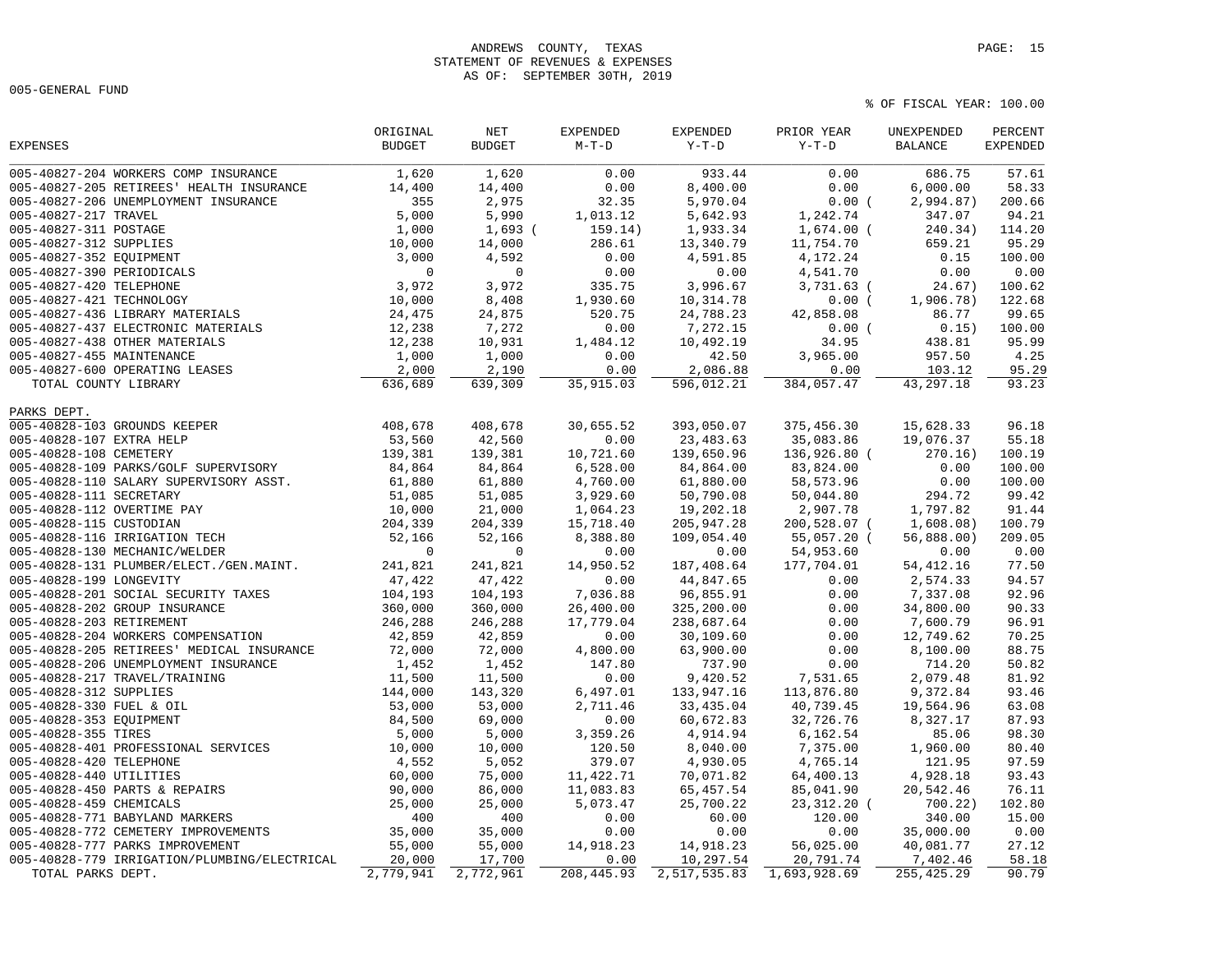005-GENERAL FUND

| <b>EXPENSES</b>           |                                           | ORIGINAL<br><b>BUDGET</b> | $\operatorname{NET}$<br><b>BUDGET</b> | <b>EXPENDED</b><br>$M-T-D$ | <b>EXPENDED</b><br>$Y-T-D$ | PRIOR YEAR<br>$Y-T-D$ | UNEXPENDED<br><b>BALANCE</b> | PERCENT<br><b>EXPENDED</b> |
|---------------------------|-------------------------------------------|---------------------------|---------------------------------------|----------------------------|----------------------------|-----------------------|------------------------------|----------------------------|
| <b>GOLF COURSE</b>        |                                           |                           |                                       |                            |                            |                       |                              |                            |
| 005-40829-103 ASSISTANTS  |                                           | 170,914                   | 170,914                               | 15,280.06                  | 187,637.33                 | 170,473.44 (          | 16,723.73)                   | 109.78                     |
| 005-40829-107 EXTRA HELP  |                                           | 27,000                    | 27,000                                | 2,001.86                   | 25,040.86                  | 22,878.44             | 1,959.14                     | 92.74                      |
| 005-40829-109 SUPERVISORY |                                           | 57,845                    | 57,845                                | 0.00                       | 0.00                       | 0.00                  | 57,844.80                    | 0.00                       |
| 005-40829-110 MECHANIC    |                                           | 50,918                    | 50,918                                | 3,606.40                   | 45,032.20                  | 48,505.60             | 5,886.20                     | 88.44                      |
| 005-40829-112 OVERTIME    |                                           | 5,000                     | 5,000                                 | 358.79                     | 2,169.11                   | 880.71                | 2,830.89                     | 43.38                      |
| 005-40829-199 LONGEVITY   |                                           | 1,557                     | 1,557                                 | 0.00                       | 2,357.60                   | 0.00(                 | 800.28)                      | 151.39                     |
|                           | 005-40829-201 SOCIAL SECURITY TAXES       | 24,155                    | 24,155                                | 1,560.17                   | 19,155.93                  | 0.00                  | 4,998.82                     | 79.31                      |
|                           | 005-40829-202 GROUP INSURANCE             | 86,400                    | 86,400                                | 7,200.00                   | 68,400.00                  | 0.00                  | 18,000.00                    | 79.17                      |
| 005-40829-203 RETIREMENT  |                                           | 52,905                    | 52,905                                | 3,675.45                   | 43,991.95                  | 0.00                  | 8,912.82                     | 83.15                      |
|                           | 005-40829-204 WORKERS COMPENSATION        | 4,059                     | 4,059                                 | 0.00                       | 0.00                       | 0.00                  | 4,059.02                     | 0.00                       |
|                           | 005-40829-205 RETIREE'S MEDICAL INSURANCE | 14,400                    | 14,400                                | 1,200.00                   | 14,400.00                  | 0.00                  | 0.00                         | 100.00                     |
|                           | 005-40829-206 UNEMPLOYMENT INSURANCE      | 313                       | 313                                   | 31.70                      | 145.52                     | 0.00                  | 167.60                       | 46.47                      |
|                           | 005-40829-216 TRANSFERS OUT               | 1,650,000                 | 1,650,000                             | 0.00                       | 1,650,000.00               | 0.00                  | 0.00                         | 100.00                     |
| 005-40829-217 TRAVEL      |                                           | 2,000                     | 2,000                                 | 0.00                       | 451.77                     | 316.94                | 1,548.23                     | 22.59                      |
| 005-40829-312 SUPPLIES    |                                           | 22,000                    | 19,600                                | 1,473.88                   | 15,181.06                  | 14,207.64             | 4,418.94                     | 77.45                      |
| 005-40829-330 FUEL & OIL  |                                           | 13,000                    | 22,905                                | 530.00                     | 22,668.99                  | 14,908.79             | 236.01                       | 98.97                      |
| 005-40829-353 EQUIPMENT   |                                           | 11,569                    | 22,219                                | 0.00                       | 22,208.90                  | 37, 431.20            | 9.90                         | 99.96                      |
| 005-40829-420 TELEPHONE   |                                           | 720                       | 970                                   | 97.99                      | 940.34                     | 720.00                | 29.66                        | 96.94                      |
| 005-40829-440 UTILITIES   |                                           | 40,000                    | 34,350                                | 1,511.10                   | 33,018.19                  | 38,824.67             | 1,331.81                     | 96.12                      |
|                           | 005-40829-450 PARTS & REPAIR              | 20,000                    | 20,500                                | 251.30                     | 20,349.20                  | 16,976.41             | 150.80                       | 99.26                      |
| 005-40829-459 CHEMICALS   |                                           | 68,000                    | 59,595                                | 1,207.49                   | 60,276.04                  | $61, 260.27$ (        | 681.04)                      | 101.14                     |
|                           | 005-40829-600 EQUIPMENT RENTAL LEASE      | 25,595                    | 25,595                                | 0.00                       | 25,594.46                  | 0.00                  | 0.14                         | 100.00                     |
|                           | 005-40829-777 GOLF COURSE IMPROVEMENTS    | 45,000                    | 38,500                                | 0.00                       | 33,547.74                  | 6, 200.00             | 4,952.26                     | 87.14                      |
| 005-40829-779 IRRIGATION  |                                           | $\mathbf 0$               | 1,900                                 | 0.00                       | 1,832.45                   | 18, 215. 21           | 67.55                        | 96.44                      |
|                           | 005-40829-800 LEASE PRINCIPAL PMTS        | 11,305                    | 11,305                                | 0.00                       | 11,304.74                  | 0.00                  | 0.40                         | 100.00                     |
|                           | 005-40829-801 LEASE INTEREST PAYMENTS     | 532                       | 532                                   | 0.00                       | 532.00                     | 0.00(                 | 0.40)                        | 100.08                     |
| TOTAL GOLF COURSE         |                                           | 2,405,186                 | 2,405,436                             | 39,986.19                  | 2,306,236.38               | 451,799.32            | 99,199.54                    | 95.88                      |
|                           |                                           |                           |                                       |                            |                            |                       |                              |                            |
| YOUTH CENTER              |                                           |                           |                                       |                            |                            |                       |                              |                            |
| 005-40830-107 EXTRA HELP  |                                           | 5,000                     | 5,000                                 | 414.00                     | 1,656.03                   | 3,495.64              | 3,343.97                     | 33.12                      |
| 005-40830-109 SUPERVISORY |                                           | 62,566                    | 62,566                                | 4,812.80                   | 62,566.40                  | 61,526.40             | 0.00                         | 100.00                     |
| 005-40830-111 SECRETARY   |                                           | 51,085                    | 51,085                                | 3,929.60                   | 51,084.80                  | 50,044.80             | 0.00                         | 100.00                     |
|                           | 005-40830-112 OVERTIME YOUTH CENTER       | 500                       | 300                                   | 0.00                       | 81.00                      | 0.00                  | 219.00                       | 27.00                      |
|                           | 005-40830-118 GAME OFFICIALS              | 22,000                    | 22,000                                | 2,540.36                   | 17,077.65                  | 16,211.00             | 4,922.35                     | 77.63                      |
|                           | 005-40830-199 LONGEVITY PAY               | 9,020                     | 9,020                                 | 0.00                       | 8,870.23                   | 0.00                  | 150.01                       | 98.34                      |
|                           | 005-40830-201 SOCIAL SECURITY TAXES       | 11,627                    | 11,627                                | 855.21                     | 10,340.77                  | 0.00                  | 1,285.87                     | 88.94                      |
|                           | 005-40830-202 GROUP HEALTH INSURANCE      | 28,800                    | 28,800                                | 2,400.00                   | 28,800.00                  | 0.00                  | 0.00                         | 100.00                     |
| 005-40830-203 RETIREMENT  |                                           | 23,723                    | 23,723                                | 1,616.10                   | 22, 365.23                 | 0.00                  | 1,357.87                     | 94.28                      |
|                           | 005-40830-204 WORKERS COMP INSURANCE      | 1,557                     | 1,557                                 | 0.00                       | 1,631.60                   | 0.00(                 | 74.73)                       | 104.80                     |
|                           | 005-40830-206 UNEMPLOYMENT INSURANCE      | 150                       | 150                                   | 15.55                      | 79.27                      | 0.00                  | 70.74                        | 52.84                      |
|                           | 005-40830-217 TRAVEL/TRAINING             | 3,000                     | 3,000                                 | 0.00                       | 2,614.23                   | 0.00                  | 385.77                       | 87.14                      |
| 005-40830-312 SUPPLIES    |                                           | 1,000                     | 1,500                                 | 0.00                       | 1,008.20                   | 1,237.61              | 491.80                       | 67.21                      |
|                           | 005-40830-313 CONSESSION STAND            | 2,000                     | 2,000                                 | 206.71                     | 1,826.63                   | 1,724.95              | 173.37                       | 91.33                      |
| 005-40830-330 FUEL        |                                           | 400                       | 400                                   | 0.00                       | 229.81                     | 223.02                | 170.19                       | 57.45                      |
|                           | 005-40830-353 EQUIPMENT/SPORTING GOODS    | 8,000                     | 10,000                                | 2,477.00                   | 9,670.74                   | 3,919.88              | 329.26                       | 96.71                      |
| 005-40830-420 TELEPHONE   |                                           | 2,000                     | 2,000                                 | 152.80                     | 1,754.39                   | 1,812.26              | 245.61                       | 87.72                      |
|                           | 005-40830-427 EQUIPMENT/COMPUTER          | 580                       | 280                                   | 0.00                       | 206.82                     | 1,733.96              | 73.18                        | 73.86                      |
| 005-40830-440 UTILITIES   |                                           | $\Omega$                  | $\Omega$                              | 0.00                       | 0.00                       | 8,645.66              | 0.00                         | 0.00                       |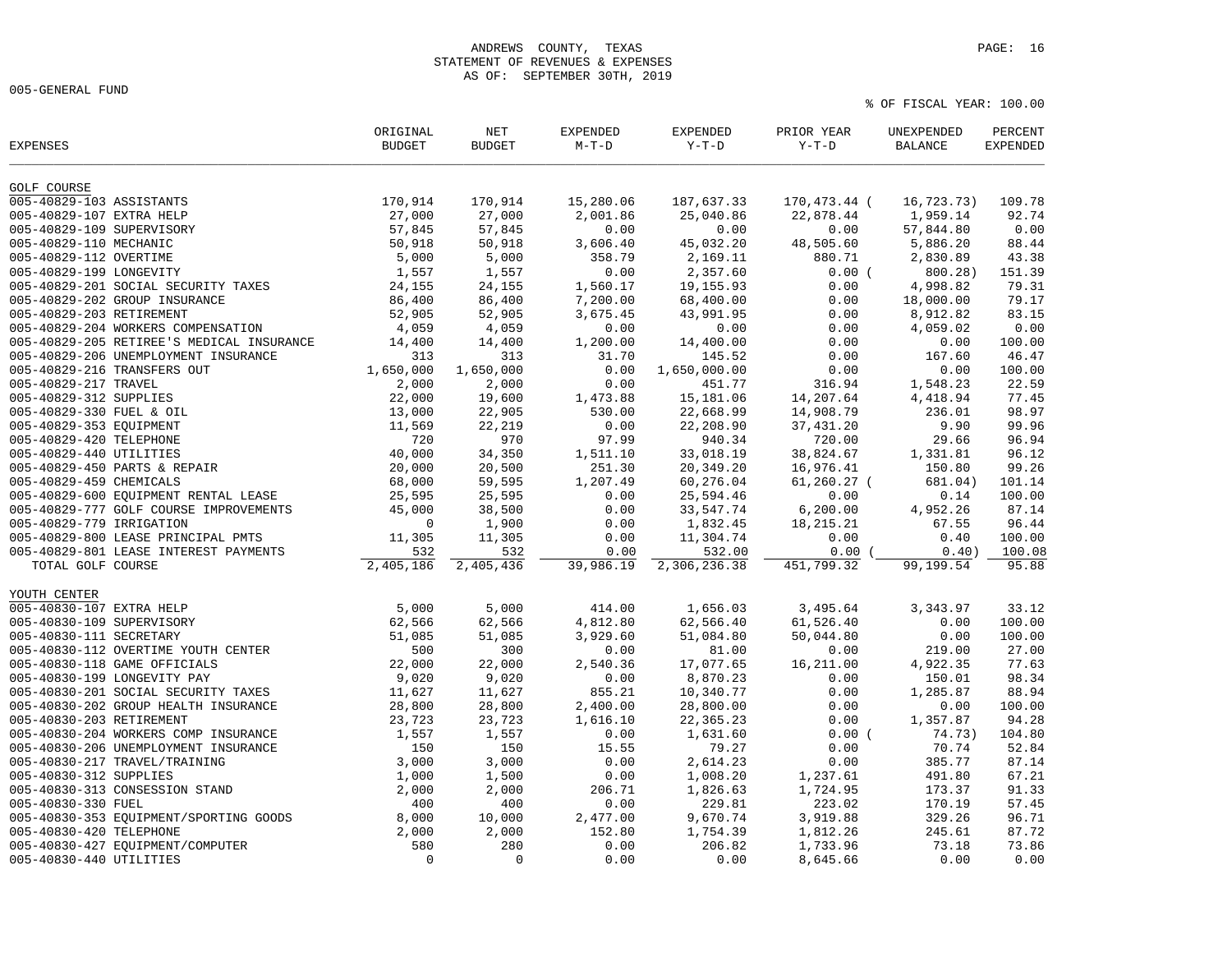# ANDREWS COUNTY, TEXAS **PAGE:** 17 STATEMENT OF REVENUES & EXPENSES AS OF: SEPTEMBER 30TH, 2019

005-GENERAL FUND

|                                           | ORIGINAL      | NET           | <b>EXPENDED</b> | <b>EXPENDED</b> | PRIOR YEAR  | UNEXPENDED     | PERCENT         |
|-------------------------------------------|---------------|---------------|-----------------|-----------------|-------------|----------------|-----------------|
| <b>EXPENSES</b>                           | <b>BUDGET</b> | <b>BUDGET</b> | $M-T-D$         | $Y-T-D$         | $Y-T-D$     | <b>BALANCE</b> | <b>EXPENDED</b> |
| 005-40830-450 MAINTENANCE & REPAIRS       | 7,620         | 5,620         | 418.98          | 5,249.22        | 1,354.45    | 370.78         | 93.40           |
| 005-40830-483 INSURANCE                   | 500           | 500           | 0.00            | 375.00          | 375.00      | 125.00         | 75.00           |
| 005-40830-600 OPERATING LEASES            | 600           | 600           | 0.00            | 0.00            | 0.00        | 600.00         | 0.00            |
| 005-40830-680 FACILITY RENT               | 15,000        | 15,000        | 0.00            | 11,335.00       | 0.00        | 3,665.00       | 75.57           |
| 005-40830-775 BUILDING IMPROVEMENTS       | $\Omega$      | $\Omega$      | 0.00            | 0.00            | 149.98      | 0.00           | 0.00            |
| TOTAL YOUTH CENTER                        | 256,728       | 256,728       | 19,839.11       | 238,823.02      | 152,454.61  | 17,905.04      | 93.03           |
| LINCOLN CENTER                            |               |               |                 |                 |             |                |                 |
| 005-40831-401 PROFESSIONAL SERVICES       | 150           | 150           | 17.00           | 114.00          | 80.00       | 36.00          | 76.00           |
| 005-40831-440 UTILITIES                   | 25,000        | 25,000        | 4,611.51        | 22, 423.07      | 25, 467.81  | 2,576.93       | 89.69           |
| 005-40831-450 REPAIRS/PLUMB./ELECT.       | 2,400         | 4,400         | 142.00          | 4,215.00        | 1,744.36    | 185.00         | 95.80           |
| 005-40831-777 IMPROVEMENTS                | 33,800        | 31,800        | 22, 248.17      | 25,919.17       | 0.00        | 5,880.83       | 81.51           |
| TOTAL LINCOLN CENTER                      | 61,350        | 61,350        | 27,018.68       | 52,671.24       | 27, 292. 17 | 8,678.76       | 85.85           |
| RODEO GROUNDS                             |               |               |                 |                 |             |                |                 |
| 005-40832-440 UTILITIES                   | 3,300         | 3,300         | 58.56           | 1,066.71        | 2,044.96    | 2,233.29       | 32.32           |
| 005-40832-450 REPAIRS/ELECT./PLUMB.       | 1,000         | 4,000         | 335.98          | 2,514.19        | 0.00        | 1,485.81       | 62.85           |
| TOTAL RODEO GROUNDS                       | 4,300         | 7,300         | 394.54          | 3,580.90        | 2,044.96    | 3,719.10       | 49.05           |
| AIRPORT                                   |               |               |                 |                 |             |                |                 |
| 005-40833-102 MANAGER                     | 58,469        | 58,469        | 4,497.60        | 58,468.80       | 57, 235.53  | 0.00           | 100.00          |
| 005-40833-107 EXTRA HELP                  | 8,010         | 8,010         | 63.15           | 707.28          | 509.47      | 7,302.72       | 8.83            |
| 005-40833-112 OVERTIME                    | 1,000         | 1,000         | 0.00            | 295.19          | 1,139.05    | 704.81         | 29.52           |
| 005-40833-199 LONGEVITY                   | 2,973         | 2,973         | 0.00            | 2,923.44        | 0.00        | 50.00          | 98.32           |
| 005-40833-201 SOCIAL SECURITY TAXES       | 5,486         | 5,486         | 323.87          | 4,473.86        | 0.00        | 1,011.92       | 81.55           |
| 005-40833-202 GROUP HEALTH INSURANCE      | 14,400        | 14,400        | 1,200.00        | 14,400.00       | 0.00        | 0.00           | 100.00          |
| 005-40833-203 RETIREMENT                  | 11,568        | 11,568        | 837.35          | 11,328.61       | 0.00        | 239.34         | 97.93           |
| 005-40833-204 WORKERS COMP INSURANCE      | 1,522         | 1,522         | 0.00            | 1,708.84        | 0.00(       | 187.22)        | 112.30          |
| 005-40833-206 UNEMPLOYMENT INSURANCE      | 70            | 70            | 6.78            | 35.05           | 0.00        | 35.35          | 49.79           |
| 005-40833-216 TRANSFER OUT                | 16,183        | 16,183        | 0.00            | 0.00            | 39,952.86   | 16,183.00      | 0.00            |
| 005-40833-217 TRAVEL                      | 3,750         | 3,750         | 0.00            | 444.51          | 1,254.46    | 3,305.49       | 11.85           |
| 005-40833-312 SUPPLIES                    | 5,000         | 7,176         | 595.97          | 7,122.35        | 5,014.25    | 53.65          | 99.25           |
| 005-40833-330 FUEL & OIL                  | 400,000       | 370,324       | 12,805.87       | 211,534.06      | 193,495.71  | 158,789.94     | 57.12           |
| 005-40833-420 TELEPHONE                   | 1,080         | 1,080         | 83.01           | 1,065.28        | 1,059.08    | 14.72          | 98.64           |
| 005-40833-440 UTILITIES                   | 20,000        | 18,551        | 380.77          | 12,642.14       | 14,249.67   | 5,908.86       | 68.15           |
| 005-40833-450 PARTS & REPAIRS             | 15,000        | 42,500        | 15,976.99       | 33,966.81       | 25, 316. 14 | 8,533.19       | 79.92           |
| 005-40833-775 AIRPORT IMPROVEMENTS        | 4,000         | 5,449         | 0.00            | 5,448.62        | 0.00        | 0.38           | 99.99           |
| 005-40833-780 TAX ON SALES                | 2,500         | 2,500         | 0.00            | 0.00            | 0.00        | 2,500.00       | 0.00            |
| 005-40833-781 CREDIT CARD PROCESSING FEE  | 2,000         | 2,000         | 0.00            | 0.00            | 520.54      | 2,000.00       | 0.00            |
| TOTAL AIRPORT                             | 573,011       | 573,011       | 36,771.36       | 366,564.84      | 339,746.76  | 206, 446.15    | 63.97           |
| GOLF PRO SHOP                             |               |               |                 |                 |             |                |                 |
| 005-40834-312 SUPPLIES                    | 5,000         | 5,000         | 154.71          | 3,778.13        | 2,405.63    | 1,221.87       | 75.56           |
| 005-40834-401 PROFESSIONAL SERVICES       | 40,881        | 49,179        | 3,406.75        | 49,178.50       | 40,881.00   | 0.50           | 100.00          |
| 005-40834-402 DAILY GREEN FEES COMMISSION | 40,000        | 40,554        | 5,016.11        | 40,553.90       | 37,784.07   | 0.10           | 100.00          |
| 005-40834-403 GOLF MBRSHIP COMM           | 10,000        | 9,446         | 40.00           | 8,885.00        | 9,217.34    | 561.00         | 94.06           |
| 005-40834-404 GC/CC FEE COMMISSION        | 4,000         | 4,000         | 0.00            | 3,586.00        | 4,252.00    | 414.00         | 89.65           |
| 005-40834-455 MAINTENANCE                 | 2,500         | 2,500         | 55.00           | 1,493.77        | 643.50      | 1,006.23       | 59.75           |
| 005-40834-775 BUILDING IMPROVEMENT        | 5,000         | 5,000         | 0.00            | 0.00            | 0.00        | 5,000.00       | 0.00            |
| TOTAL GOLF PRO SHOP                       | 107,381       | 115,679       | 8,672.57        | 107, 475.30     | 95, 183.54  | 8,203.70       | 92.91           |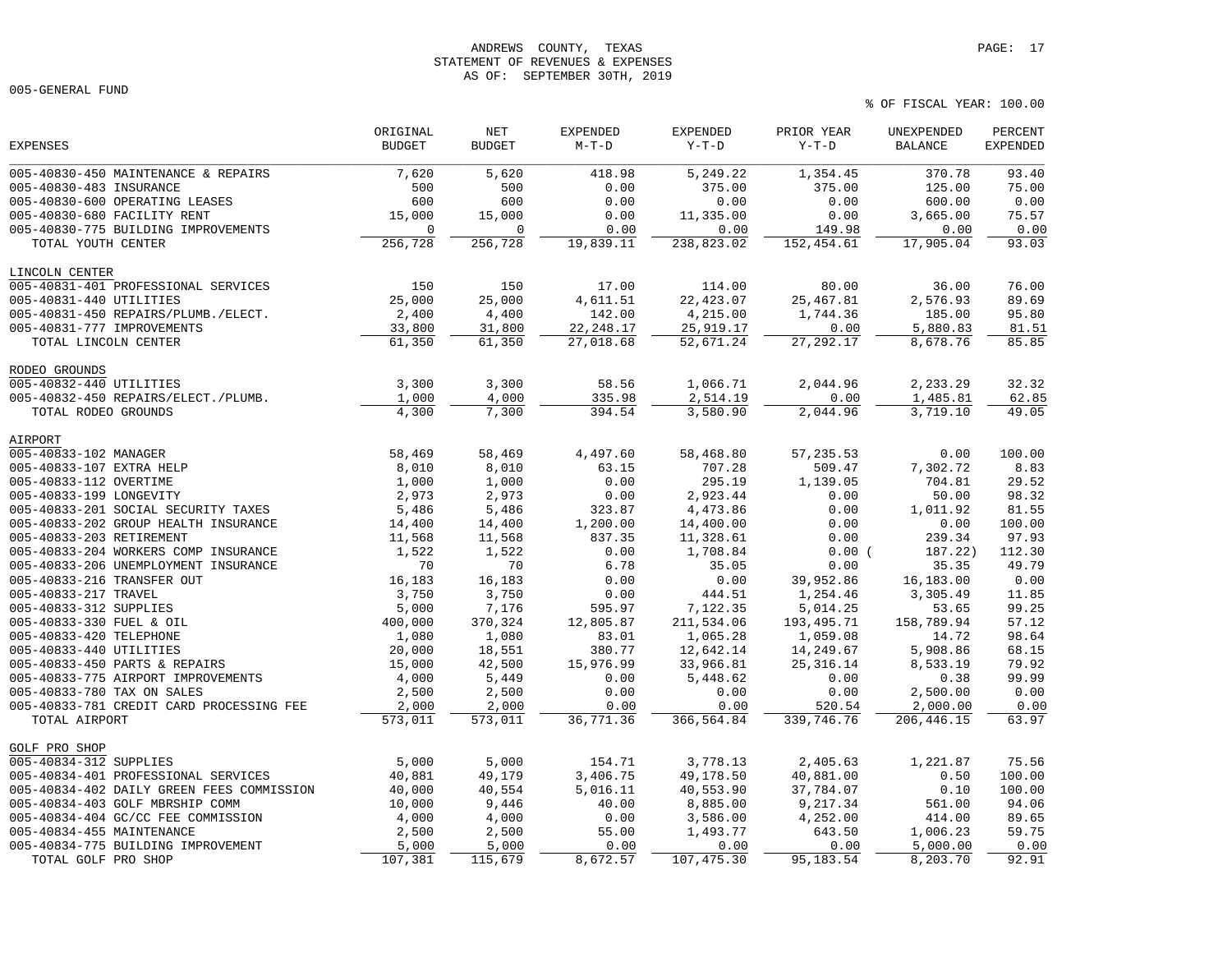005-GENERAL FUND

| POSSE BUILDING<br>005-40835-401 PROFESSIONAL SERVICES<br>100<br>63.15<br>140.15<br>60.00<br>93.43<br>150<br>9.85<br>2,400<br>2,400<br>1,706.21<br>1,799.05<br>693.79<br>71.09<br>005-40835-440 UTILITIES<br>193.17<br>005-40835-450 REPAIRS/ELECT./PLUMB.<br>1,200<br>1,200<br>0.00<br>896.79<br>253.78<br>303.21<br>74.73<br>3,700<br>3,750<br>73.15<br>256.32<br>2,743.15<br>2,112.83<br>1,006.85<br>TOTAL POSSE BUILDING<br>FLOREY PARK<br>005-40836-401 PROFESSIONAL SERVICES<br>2,500<br>225.98<br>2,431.95<br>2,146.65<br>68.05<br>97.28<br>2,500<br>33,800<br>33,800<br>3,726.49<br>24,839.11<br>17,362.62<br>8,960.89<br>73.49<br>005-40836-440 FLOREY PARK UTILITIES<br>005-40836-450 PARTS/ELECT/PLUMBING<br>10,000<br>10,000<br>502.37<br>5,294.23<br>5,501.63<br>52.94<br>4,705.77<br>46,300<br>46,300<br>4,454.84<br>32,565.29<br>25,010.90<br>13,734.71<br>70.34<br>TOTAL FLOREY PARK<br>COMPUTER<br>005-40837-102 SALARY - IT TECHICIAN<br>59,571<br>59,571<br>59,571.20<br>58,531.20<br>0.00<br>100.00<br>4,582.40<br>62,483<br>$61,443.20$ (<br>005-40837-103 COMPUTER ASSISTANT<br>62,483<br>5,000.70<br>62,677.50<br>194.30)<br>100.31<br>005-40837-199 LONGEVITY<br>6,687<br>6,687<br>0.00<br>6,587.23<br>0.00<br>98.50<br>100.00<br>005-40837-201 SOCIAL SECURITY TAXES<br>9,941<br>0.00<br>157.00<br>98.42<br>9,941<br>724.86<br>9,784.08<br>005-40837-202 GROUP HEALTH INSURANCE<br>28,800.00<br>0.00<br>0.00<br>100.00<br>28,800<br>28,800<br>2,400.00<br>005-40837-203 RETIREMENT<br>23,586<br>23,586<br>100.30<br>1,781.48<br>23,655.86<br>0.00(<br>70.27)<br>005-40837-204 WORKERS COMP INSURANCE<br>657<br>657<br>0.00<br>835.80<br>0.00(<br>179.13)<br>127.28<br>005-40837-206 UNEMPLOYMENT INSURANCE<br>129<br>129<br>17.22<br>0.00<br>52.68<br>59.05<br>75.96<br>005-40837-312 COMPUTER SUPPLIES<br>42.53<br>5,000<br>5,000<br>0.00<br>2,126.73<br>3,190.98<br>2,873.27<br>005-40837-315 COMPUTER MAINTENANCE<br>96.12<br>268,982<br>268,982<br>2,452.00<br>258,532.22<br>263,564.14<br>10,449.37<br>005-40837-353 COMPUTER EQUIPMENT<br>36,000<br>36,000<br>26,082.12<br>65,468.50<br>72.45<br>1,714.16<br>9,917.88<br>005-40837-401 COMPUTER PROFESSIONAL SERVICE<br>80,000<br>76,395.83<br>95.49<br>80,000<br>17,325.08<br>52,722.77<br>3,604.17<br>93.33<br>005-40837-420 TELEPHONE/CELL<br>2,351.80<br>2,389.77<br>168.20<br>2,520<br>2,520<br>195.98<br>005-40837-427 COMPUTER TRAINING<br>5,000<br>0.00<br>5,000.00<br>0.00<br>5,000<br>0.00<br>0.00<br>005-40837-450 COMPUTER PARTS & REPAIRS<br>10,500<br>10,500<br>0.00<br>1,806.64<br>10,248.53<br>8,693.36<br>17.21<br>37.12<br>005-40837-462 SOFTWARE LICENSING<br>57,236<br>57,236<br>395.51<br>21, 244.70<br>15,870.12<br>35,991.27<br>36,589.39<br>580, 527.67<br>88.35<br>TOTAL COMPUTER<br>657,091<br>657,091<br>533, 429.21<br>76,563.50<br>PARKS SPORTS COMPLEX<br>005-40838-312 SUPPLIES<br>3,000<br>3,000<br>69.04<br>724.22<br>3,767.64<br>2,275.78<br>24.14<br>005-40838-401 PROFESSIONAL SERV<br>100<br>250<br>25.50<br>171.00<br>120.00<br>79.00<br>68.40<br>005-40838-440 UTILITIES<br>50,000<br>50,000<br>60,086.82<br>5,835.68<br>88.33<br>2,315.76<br>44, 164. 32<br>005-40838-450 REPAIRS/ELECT/PLUMB<br>12,000<br>8,850<br>43.77<br>624.44<br>7,074.33<br>8,225.56<br>7.06<br>005-40838-777 IMPROVEMENTS<br>0.00<br>70,000<br>70,000<br>0.00<br>0.00<br>0.00<br>70,000.00<br>135,100<br>TOTAL PARKS SPORTS COMPLEX<br>132,100<br>2,454.07<br>45,683.98<br>71,048.79<br>86,416.02<br>34.58<br>SPORT COMPLEX BUILDING<br>005-40839-440 UTILITIES<br>2,500<br>2,500<br>183.61<br>1,888.17<br>1,991.10<br>611.83<br>75.53<br>2,500<br>2,500<br>183.61<br>1,888.17<br>1,991.10<br>611.83<br>75.53<br>TOTAL SPORT COMPLEX BUILDING<br>ACE ARENA<br>005-40841-102 ARENA MANAGER<br>56,534<br>52,186<br>52,185.60<br>47, 352. 25<br>0.80<br>100.00<br>0.00<br>005-40841-103 ACE ARENA/GROUNDSKEEPER<br>189,259<br>142,251<br>11,160.24<br>142,250.28<br>156,563.80<br>0.92<br>100.00<br>0.80<br>005-40841-107 ACE ARENA EXTRA HELP<br>17,181<br>0.00<br>0.00<br>4,758.07<br>0.00<br>$\mathbf{1}$<br>29,973<br>005-40841-112 OVERTIME<br>25,484<br>1,288.58<br>29,972.20<br>18,707.62<br>0.80<br>100.00<br>005-40841-199 LONGEVITY<br>0.77<br>99.92<br>1,968<br>1,022<br>0.00<br>1,021.70<br>0.00 | <b>EXPENSES</b> | ORIGINAL<br><b>BUDGET</b> | <b>NET</b><br><b>BUDGET</b> | <b>EXPENDED</b><br>$M-T-D$ | <b>EXPENDED</b><br>$Y-T-D$ | PRIOR YEAR<br>$Y-T-D$ | UNEXPENDED<br><b>BALANCE</b> | PERCENT<br><b>EXPENDED</b> |
|---------------------------------------------------------------------------------------------------------------------------------------------------------------------------------------------------------------------------------------------------------------------------------------------------------------------------------------------------------------------------------------------------------------------------------------------------------------------------------------------------------------------------------------------------------------------------------------------------------------------------------------------------------------------------------------------------------------------------------------------------------------------------------------------------------------------------------------------------------------------------------------------------------------------------------------------------------------------------------------------------------------------------------------------------------------------------------------------------------------------------------------------------------------------------------------------------------------------------------------------------------------------------------------------------------------------------------------------------------------------------------------------------------------------------------------------------------------------------------------------------------------------------------------------------------------------------------------------------------------------------------------------------------------------------------------------------------------------------------------------------------------------------------------------------------------------------------------------------------------------------------------------------------------------------------------------------------------------------------------------------------------------------------------------------------------------------------------------------------------------------------------------------------------------------------------------------------------------------------------------------------------------------------------------------------------------------------------------------------------------------------------------------------------------------------------------------------------------------------------------------------------------------------------------------------------------------------------------------------------------------------------------------------------------------------------------------------------------------------------------------------------------------------------------------------------------------------------------------------------------------------------------------------------------------------------------------------------------------------------------------------------------------------------------------------------------------------------------------------------------------------------------------------------------------------------------------------------------------------------------------------------------------------------------------------------------------------------------------------------------------------------------------------------------------------------------------------------------------------------------------------------------------------------------------------------------------------------------------------------------------------------------------------------------------------------------------------------------------------------------------------------------------------------------------------------------------------------------------------------------------------------------------------------------------------------------------------------------------------------------------------------------------------------------------------------------------------------------------------------------------------------------------------------------------------------------------------------------------------------------------------------------------------------------------------|-----------------|---------------------------|-----------------------------|----------------------------|----------------------------|-----------------------|------------------------------|----------------------------|
|                                                                                                                                                                                                                                                                                                                                                                                                                                                                                                                                                                                                                                                                                                                                                                                                                                                                                                                                                                                                                                                                                                                                                                                                                                                                                                                                                                                                                                                                                                                                                                                                                                                                                                                                                                                                                                                                                                                                                                                                                                                                                                                                                                                                                                                                                                                                                                                                                                                                                                                                                                                                                                                                                                                                                                                                                                                                                                                                                                                                                                                                                                                                                                                                                                                                                                                                                                                                                                                                                                                                                                                                                                                                                                                                                                                                                                                                                                                                                                                                                                                                                                                                                                                                                                                                                                         |                 |                           |                             |                            |                            |                       |                              |                            |
|                                                                                                                                                                                                                                                                                                                                                                                                                                                                                                                                                                                                                                                                                                                                                                                                                                                                                                                                                                                                                                                                                                                                                                                                                                                                                                                                                                                                                                                                                                                                                                                                                                                                                                                                                                                                                                                                                                                                                                                                                                                                                                                                                                                                                                                                                                                                                                                                                                                                                                                                                                                                                                                                                                                                                                                                                                                                                                                                                                                                                                                                                                                                                                                                                                                                                                                                                                                                                                                                                                                                                                                                                                                                                                                                                                                                                                                                                                                                                                                                                                                                                                                                                                                                                                                                                                         |                 |                           |                             |                            |                            |                       |                              |                            |
|                                                                                                                                                                                                                                                                                                                                                                                                                                                                                                                                                                                                                                                                                                                                                                                                                                                                                                                                                                                                                                                                                                                                                                                                                                                                                                                                                                                                                                                                                                                                                                                                                                                                                                                                                                                                                                                                                                                                                                                                                                                                                                                                                                                                                                                                                                                                                                                                                                                                                                                                                                                                                                                                                                                                                                                                                                                                                                                                                                                                                                                                                                                                                                                                                                                                                                                                                                                                                                                                                                                                                                                                                                                                                                                                                                                                                                                                                                                                                                                                                                                                                                                                                                                                                                                                                                         |                 |                           |                             |                            |                            |                       |                              |                            |
|                                                                                                                                                                                                                                                                                                                                                                                                                                                                                                                                                                                                                                                                                                                                                                                                                                                                                                                                                                                                                                                                                                                                                                                                                                                                                                                                                                                                                                                                                                                                                                                                                                                                                                                                                                                                                                                                                                                                                                                                                                                                                                                                                                                                                                                                                                                                                                                                                                                                                                                                                                                                                                                                                                                                                                                                                                                                                                                                                                                                                                                                                                                                                                                                                                                                                                                                                                                                                                                                                                                                                                                                                                                                                                                                                                                                                                                                                                                                                                                                                                                                                                                                                                                                                                                                                                         |                 |                           |                             |                            |                            |                       |                              |                            |
|                                                                                                                                                                                                                                                                                                                                                                                                                                                                                                                                                                                                                                                                                                                                                                                                                                                                                                                                                                                                                                                                                                                                                                                                                                                                                                                                                                                                                                                                                                                                                                                                                                                                                                                                                                                                                                                                                                                                                                                                                                                                                                                                                                                                                                                                                                                                                                                                                                                                                                                                                                                                                                                                                                                                                                                                                                                                                                                                                                                                                                                                                                                                                                                                                                                                                                                                                                                                                                                                                                                                                                                                                                                                                                                                                                                                                                                                                                                                                                                                                                                                                                                                                                                                                                                                                                         |                 |                           |                             |                            |                            |                       |                              |                            |
|                                                                                                                                                                                                                                                                                                                                                                                                                                                                                                                                                                                                                                                                                                                                                                                                                                                                                                                                                                                                                                                                                                                                                                                                                                                                                                                                                                                                                                                                                                                                                                                                                                                                                                                                                                                                                                                                                                                                                                                                                                                                                                                                                                                                                                                                                                                                                                                                                                                                                                                                                                                                                                                                                                                                                                                                                                                                                                                                                                                                                                                                                                                                                                                                                                                                                                                                                                                                                                                                                                                                                                                                                                                                                                                                                                                                                                                                                                                                                                                                                                                                                                                                                                                                                                                                                                         |                 |                           |                             |                            |                            |                       |                              |                            |
|                                                                                                                                                                                                                                                                                                                                                                                                                                                                                                                                                                                                                                                                                                                                                                                                                                                                                                                                                                                                                                                                                                                                                                                                                                                                                                                                                                                                                                                                                                                                                                                                                                                                                                                                                                                                                                                                                                                                                                                                                                                                                                                                                                                                                                                                                                                                                                                                                                                                                                                                                                                                                                                                                                                                                                                                                                                                                                                                                                                                                                                                                                                                                                                                                                                                                                                                                                                                                                                                                                                                                                                                                                                                                                                                                                                                                                                                                                                                                                                                                                                                                                                                                                                                                                                                                                         |                 |                           |                             |                            |                            |                       |                              |                            |
|                                                                                                                                                                                                                                                                                                                                                                                                                                                                                                                                                                                                                                                                                                                                                                                                                                                                                                                                                                                                                                                                                                                                                                                                                                                                                                                                                                                                                                                                                                                                                                                                                                                                                                                                                                                                                                                                                                                                                                                                                                                                                                                                                                                                                                                                                                                                                                                                                                                                                                                                                                                                                                                                                                                                                                                                                                                                                                                                                                                                                                                                                                                                                                                                                                                                                                                                                                                                                                                                                                                                                                                                                                                                                                                                                                                                                                                                                                                                                                                                                                                                                                                                                                                                                                                                                                         |                 |                           |                             |                            |                            |                       |                              |                            |
|                                                                                                                                                                                                                                                                                                                                                                                                                                                                                                                                                                                                                                                                                                                                                                                                                                                                                                                                                                                                                                                                                                                                                                                                                                                                                                                                                                                                                                                                                                                                                                                                                                                                                                                                                                                                                                                                                                                                                                                                                                                                                                                                                                                                                                                                                                                                                                                                                                                                                                                                                                                                                                                                                                                                                                                                                                                                                                                                                                                                                                                                                                                                                                                                                                                                                                                                                                                                                                                                                                                                                                                                                                                                                                                                                                                                                                                                                                                                                                                                                                                                                                                                                                                                                                                                                                         |                 |                           |                             |                            |                            |                       |                              |                            |
|                                                                                                                                                                                                                                                                                                                                                                                                                                                                                                                                                                                                                                                                                                                                                                                                                                                                                                                                                                                                                                                                                                                                                                                                                                                                                                                                                                                                                                                                                                                                                                                                                                                                                                                                                                                                                                                                                                                                                                                                                                                                                                                                                                                                                                                                                                                                                                                                                                                                                                                                                                                                                                                                                                                                                                                                                                                                                                                                                                                                                                                                                                                                                                                                                                                                                                                                                                                                                                                                                                                                                                                                                                                                                                                                                                                                                                                                                                                                                                                                                                                                                                                                                                                                                                                                                                         |                 |                           |                             |                            |                            |                       |                              |                            |
|                                                                                                                                                                                                                                                                                                                                                                                                                                                                                                                                                                                                                                                                                                                                                                                                                                                                                                                                                                                                                                                                                                                                                                                                                                                                                                                                                                                                                                                                                                                                                                                                                                                                                                                                                                                                                                                                                                                                                                                                                                                                                                                                                                                                                                                                                                                                                                                                                                                                                                                                                                                                                                                                                                                                                                                                                                                                                                                                                                                                                                                                                                                                                                                                                                                                                                                                                                                                                                                                                                                                                                                                                                                                                                                                                                                                                                                                                                                                                                                                                                                                                                                                                                                                                                                                                                         |                 |                           |                             |                            |                            |                       |                              |                            |
|                                                                                                                                                                                                                                                                                                                                                                                                                                                                                                                                                                                                                                                                                                                                                                                                                                                                                                                                                                                                                                                                                                                                                                                                                                                                                                                                                                                                                                                                                                                                                                                                                                                                                                                                                                                                                                                                                                                                                                                                                                                                                                                                                                                                                                                                                                                                                                                                                                                                                                                                                                                                                                                                                                                                                                                                                                                                                                                                                                                                                                                                                                                                                                                                                                                                                                                                                                                                                                                                                                                                                                                                                                                                                                                                                                                                                                                                                                                                                                                                                                                                                                                                                                                                                                                                                                         |                 |                           |                             |                            |                            |                       |                              |                            |
|                                                                                                                                                                                                                                                                                                                                                                                                                                                                                                                                                                                                                                                                                                                                                                                                                                                                                                                                                                                                                                                                                                                                                                                                                                                                                                                                                                                                                                                                                                                                                                                                                                                                                                                                                                                                                                                                                                                                                                                                                                                                                                                                                                                                                                                                                                                                                                                                                                                                                                                                                                                                                                                                                                                                                                                                                                                                                                                                                                                                                                                                                                                                                                                                                                                                                                                                                                                                                                                                                                                                                                                                                                                                                                                                                                                                                                                                                                                                                                                                                                                                                                                                                                                                                                                                                                         |                 |                           |                             |                            |                            |                       |                              |                            |
|                                                                                                                                                                                                                                                                                                                                                                                                                                                                                                                                                                                                                                                                                                                                                                                                                                                                                                                                                                                                                                                                                                                                                                                                                                                                                                                                                                                                                                                                                                                                                                                                                                                                                                                                                                                                                                                                                                                                                                                                                                                                                                                                                                                                                                                                                                                                                                                                                                                                                                                                                                                                                                                                                                                                                                                                                                                                                                                                                                                                                                                                                                                                                                                                                                                                                                                                                                                                                                                                                                                                                                                                                                                                                                                                                                                                                                                                                                                                                                                                                                                                                                                                                                                                                                                                                                         |                 |                           |                             |                            |                            |                       |                              |                            |
|                                                                                                                                                                                                                                                                                                                                                                                                                                                                                                                                                                                                                                                                                                                                                                                                                                                                                                                                                                                                                                                                                                                                                                                                                                                                                                                                                                                                                                                                                                                                                                                                                                                                                                                                                                                                                                                                                                                                                                                                                                                                                                                                                                                                                                                                                                                                                                                                                                                                                                                                                                                                                                                                                                                                                                                                                                                                                                                                                                                                                                                                                                                                                                                                                                                                                                                                                                                                                                                                                                                                                                                                                                                                                                                                                                                                                                                                                                                                                                                                                                                                                                                                                                                                                                                                                                         |                 |                           |                             |                            |                            |                       |                              |                            |
|                                                                                                                                                                                                                                                                                                                                                                                                                                                                                                                                                                                                                                                                                                                                                                                                                                                                                                                                                                                                                                                                                                                                                                                                                                                                                                                                                                                                                                                                                                                                                                                                                                                                                                                                                                                                                                                                                                                                                                                                                                                                                                                                                                                                                                                                                                                                                                                                                                                                                                                                                                                                                                                                                                                                                                                                                                                                                                                                                                                                                                                                                                                                                                                                                                                                                                                                                                                                                                                                                                                                                                                                                                                                                                                                                                                                                                                                                                                                                                                                                                                                                                                                                                                                                                                                                                         |                 |                           |                             |                            |                            |                       |                              |                            |
|                                                                                                                                                                                                                                                                                                                                                                                                                                                                                                                                                                                                                                                                                                                                                                                                                                                                                                                                                                                                                                                                                                                                                                                                                                                                                                                                                                                                                                                                                                                                                                                                                                                                                                                                                                                                                                                                                                                                                                                                                                                                                                                                                                                                                                                                                                                                                                                                                                                                                                                                                                                                                                                                                                                                                                                                                                                                                                                                                                                                                                                                                                                                                                                                                                                                                                                                                                                                                                                                                                                                                                                                                                                                                                                                                                                                                                                                                                                                                                                                                                                                                                                                                                                                                                                                                                         |                 |                           |                             |                            |                            |                       |                              |                            |
|                                                                                                                                                                                                                                                                                                                                                                                                                                                                                                                                                                                                                                                                                                                                                                                                                                                                                                                                                                                                                                                                                                                                                                                                                                                                                                                                                                                                                                                                                                                                                                                                                                                                                                                                                                                                                                                                                                                                                                                                                                                                                                                                                                                                                                                                                                                                                                                                                                                                                                                                                                                                                                                                                                                                                                                                                                                                                                                                                                                                                                                                                                                                                                                                                                                                                                                                                                                                                                                                                                                                                                                                                                                                                                                                                                                                                                                                                                                                                                                                                                                                                                                                                                                                                                                                                                         |                 |                           |                             |                            |                            |                       |                              |                            |
|                                                                                                                                                                                                                                                                                                                                                                                                                                                                                                                                                                                                                                                                                                                                                                                                                                                                                                                                                                                                                                                                                                                                                                                                                                                                                                                                                                                                                                                                                                                                                                                                                                                                                                                                                                                                                                                                                                                                                                                                                                                                                                                                                                                                                                                                                                                                                                                                                                                                                                                                                                                                                                                                                                                                                                                                                                                                                                                                                                                                                                                                                                                                                                                                                                                                                                                                                                                                                                                                                                                                                                                                                                                                                                                                                                                                                                                                                                                                                                                                                                                                                                                                                                                                                                                                                                         |                 |                           |                             |                            |                            |                       |                              |                            |
|                                                                                                                                                                                                                                                                                                                                                                                                                                                                                                                                                                                                                                                                                                                                                                                                                                                                                                                                                                                                                                                                                                                                                                                                                                                                                                                                                                                                                                                                                                                                                                                                                                                                                                                                                                                                                                                                                                                                                                                                                                                                                                                                                                                                                                                                                                                                                                                                                                                                                                                                                                                                                                                                                                                                                                                                                                                                                                                                                                                                                                                                                                                                                                                                                                                                                                                                                                                                                                                                                                                                                                                                                                                                                                                                                                                                                                                                                                                                                                                                                                                                                                                                                                                                                                                                                                         |                 |                           |                             |                            |                            |                       |                              |                            |
|                                                                                                                                                                                                                                                                                                                                                                                                                                                                                                                                                                                                                                                                                                                                                                                                                                                                                                                                                                                                                                                                                                                                                                                                                                                                                                                                                                                                                                                                                                                                                                                                                                                                                                                                                                                                                                                                                                                                                                                                                                                                                                                                                                                                                                                                                                                                                                                                                                                                                                                                                                                                                                                                                                                                                                                                                                                                                                                                                                                                                                                                                                                                                                                                                                                                                                                                                                                                                                                                                                                                                                                                                                                                                                                                                                                                                                                                                                                                                                                                                                                                                                                                                                                                                                                                                                         |                 |                           |                             |                            |                            |                       |                              |                            |
|                                                                                                                                                                                                                                                                                                                                                                                                                                                                                                                                                                                                                                                                                                                                                                                                                                                                                                                                                                                                                                                                                                                                                                                                                                                                                                                                                                                                                                                                                                                                                                                                                                                                                                                                                                                                                                                                                                                                                                                                                                                                                                                                                                                                                                                                                                                                                                                                                                                                                                                                                                                                                                                                                                                                                                                                                                                                                                                                                                                                                                                                                                                                                                                                                                                                                                                                                                                                                                                                                                                                                                                                                                                                                                                                                                                                                                                                                                                                                                                                                                                                                                                                                                                                                                                                                                         |                 |                           |                             |                            |                            |                       |                              |                            |
|                                                                                                                                                                                                                                                                                                                                                                                                                                                                                                                                                                                                                                                                                                                                                                                                                                                                                                                                                                                                                                                                                                                                                                                                                                                                                                                                                                                                                                                                                                                                                                                                                                                                                                                                                                                                                                                                                                                                                                                                                                                                                                                                                                                                                                                                                                                                                                                                                                                                                                                                                                                                                                                                                                                                                                                                                                                                                                                                                                                                                                                                                                                                                                                                                                                                                                                                                                                                                                                                                                                                                                                                                                                                                                                                                                                                                                                                                                                                                                                                                                                                                                                                                                                                                                                                                                         |                 |                           |                             |                            |                            |                       |                              |                            |
|                                                                                                                                                                                                                                                                                                                                                                                                                                                                                                                                                                                                                                                                                                                                                                                                                                                                                                                                                                                                                                                                                                                                                                                                                                                                                                                                                                                                                                                                                                                                                                                                                                                                                                                                                                                                                                                                                                                                                                                                                                                                                                                                                                                                                                                                                                                                                                                                                                                                                                                                                                                                                                                                                                                                                                                                                                                                                                                                                                                                                                                                                                                                                                                                                                                                                                                                                                                                                                                                                                                                                                                                                                                                                                                                                                                                                                                                                                                                                                                                                                                                                                                                                                                                                                                                                                         |                 |                           |                             |                            |                            |                       |                              |                            |
|                                                                                                                                                                                                                                                                                                                                                                                                                                                                                                                                                                                                                                                                                                                                                                                                                                                                                                                                                                                                                                                                                                                                                                                                                                                                                                                                                                                                                                                                                                                                                                                                                                                                                                                                                                                                                                                                                                                                                                                                                                                                                                                                                                                                                                                                                                                                                                                                                                                                                                                                                                                                                                                                                                                                                                                                                                                                                                                                                                                                                                                                                                                                                                                                                                                                                                                                                                                                                                                                                                                                                                                                                                                                                                                                                                                                                                                                                                                                                                                                                                                                                                                                                                                                                                                                                                         |                 |                           |                             |                            |                            |                       |                              |                            |
|                                                                                                                                                                                                                                                                                                                                                                                                                                                                                                                                                                                                                                                                                                                                                                                                                                                                                                                                                                                                                                                                                                                                                                                                                                                                                                                                                                                                                                                                                                                                                                                                                                                                                                                                                                                                                                                                                                                                                                                                                                                                                                                                                                                                                                                                                                                                                                                                                                                                                                                                                                                                                                                                                                                                                                                                                                                                                                                                                                                                                                                                                                                                                                                                                                                                                                                                                                                                                                                                                                                                                                                                                                                                                                                                                                                                                                                                                                                                                                                                                                                                                                                                                                                                                                                                                                         |                 |                           |                             |                            |                            |                       |                              |                            |
|                                                                                                                                                                                                                                                                                                                                                                                                                                                                                                                                                                                                                                                                                                                                                                                                                                                                                                                                                                                                                                                                                                                                                                                                                                                                                                                                                                                                                                                                                                                                                                                                                                                                                                                                                                                                                                                                                                                                                                                                                                                                                                                                                                                                                                                                                                                                                                                                                                                                                                                                                                                                                                                                                                                                                                                                                                                                                                                                                                                                                                                                                                                                                                                                                                                                                                                                                                                                                                                                                                                                                                                                                                                                                                                                                                                                                                                                                                                                                                                                                                                                                                                                                                                                                                                                                                         |                 |                           |                             |                            |                            |                       |                              |                            |
|                                                                                                                                                                                                                                                                                                                                                                                                                                                                                                                                                                                                                                                                                                                                                                                                                                                                                                                                                                                                                                                                                                                                                                                                                                                                                                                                                                                                                                                                                                                                                                                                                                                                                                                                                                                                                                                                                                                                                                                                                                                                                                                                                                                                                                                                                                                                                                                                                                                                                                                                                                                                                                                                                                                                                                                                                                                                                                                                                                                                                                                                                                                                                                                                                                                                                                                                                                                                                                                                                                                                                                                                                                                                                                                                                                                                                                                                                                                                                                                                                                                                                                                                                                                                                                                                                                         |                 |                           |                             |                            |                            |                       |                              |                            |
|                                                                                                                                                                                                                                                                                                                                                                                                                                                                                                                                                                                                                                                                                                                                                                                                                                                                                                                                                                                                                                                                                                                                                                                                                                                                                                                                                                                                                                                                                                                                                                                                                                                                                                                                                                                                                                                                                                                                                                                                                                                                                                                                                                                                                                                                                                                                                                                                                                                                                                                                                                                                                                                                                                                                                                                                                                                                                                                                                                                                                                                                                                                                                                                                                                                                                                                                                                                                                                                                                                                                                                                                                                                                                                                                                                                                                                                                                                                                                                                                                                                                                                                                                                                                                                                                                                         |                 |                           |                             |                            |                            |                       |                              |                            |
|                                                                                                                                                                                                                                                                                                                                                                                                                                                                                                                                                                                                                                                                                                                                                                                                                                                                                                                                                                                                                                                                                                                                                                                                                                                                                                                                                                                                                                                                                                                                                                                                                                                                                                                                                                                                                                                                                                                                                                                                                                                                                                                                                                                                                                                                                                                                                                                                                                                                                                                                                                                                                                                                                                                                                                                                                                                                                                                                                                                                                                                                                                                                                                                                                                                                                                                                                                                                                                                                                                                                                                                                                                                                                                                                                                                                                                                                                                                                                                                                                                                                                                                                                                                                                                                                                                         |                 |                           |                             |                            |                            |                       |                              |                            |
|                                                                                                                                                                                                                                                                                                                                                                                                                                                                                                                                                                                                                                                                                                                                                                                                                                                                                                                                                                                                                                                                                                                                                                                                                                                                                                                                                                                                                                                                                                                                                                                                                                                                                                                                                                                                                                                                                                                                                                                                                                                                                                                                                                                                                                                                                                                                                                                                                                                                                                                                                                                                                                                                                                                                                                                                                                                                                                                                                                                                                                                                                                                                                                                                                                                                                                                                                                                                                                                                                                                                                                                                                                                                                                                                                                                                                                                                                                                                                                                                                                                                                                                                                                                                                                                                                                         |                 |                           |                             |                            |                            |                       |                              |                            |
|                                                                                                                                                                                                                                                                                                                                                                                                                                                                                                                                                                                                                                                                                                                                                                                                                                                                                                                                                                                                                                                                                                                                                                                                                                                                                                                                                                                                                                                                                                                                                                                                                                                                                                                                                                                                                                                                                                                                                                                                                                                                                                                                                                                                                                                                                                                                                                                                                                                                                                                                                                                                                                                                                                                                                                                                                                                                                                                                                                                                                                                                                                                                                                                                                                                                                                                                                                                                                                                                                                                                                                                                                                                                                                                                                                                                                                                                                                                                                                                                                                                                                                                                                                                                                                                                                                         |                 |                           |                             |                            |                            |                       |                              |                            |
|                                                                                                                                                                                                                                                                                                                                                                                                                                                                                                                                                                                                                                                                                                                                                                                                                                                                                                                                                                                                                                                                                                                                                                                                                                                                                                                                                                                                                                                                                                                                                                                                                                                                                                                                                                                                                                                                                                                                                                                                                                                                                                                                                                                                                                                                                                                                                                                                                                                                                                                                                                                                                                                                                                                                                                                                                                                                                                                                                                                                                                                                                                                                                                                                                                                                                                                                                                                                                                                                                                                                                                                                                                                                                                                                                                                                                                                                                                                                                                                                                                                                                                                                                                                                                                                                                                         |                 |                           |                             |                            |                            |                       |                              |                            |
|                                                                                                                                                                                                                                                                                                                                                                                                                                                                                                                                                                                                                                                                                                                                                                                                                                                                                                                                                                                                                                                                                                                                                                                                                                                                                                                                                                                                                                                                                                                                                                                                                                                                                                                                                                                                                                                                                                                                                                                                                                                                                                                                                                                                                                                                                                                                                                                                                                                                                                                                                                                                                                                                                                                                                                                                                                                                                                                                                                                                                                                                                                                                                                                                                                                                                                                                                                                                                                                                                                                                                                                                                                                                                                                                                                                                                                                                                                                                                                                                                                                                                                                                                                                                                                                                                                         |                 |                           |                             |                            |                            |                       |                              |                            |
|                                                                                                                                                                                                                                                                                                                                                                                                                                                                                                                                                                                                                                                                                                                                                                                                                                                                                                                                                                                                                                                                                                                                                                                                                                                                                                                                                                                                                                                                                                                                                                                                                                                                                                                                                                                                                                                                                                                                                                                                                                                                                                                                                                                                                                                                                                                                                                                                                                                                                                                                                                                                                                                                                                                                                                                                                                                                                                                                                                                                                                                                                                                                                                                                                                                                                                                                                                                                                                                                                                                                                                                                                                                                                                                                                                                                                                                                                                                                                                                                                                                                                                                                                                                                                                                                                                         |                 |                           |                             |                            |                            |                       |                              |                            |
|                                                                                                                                                                                                                                                                                                                                                                                                                                                                                                                                                                                                                                                                                                                                                                                                                                                                                                                                                                                                                                                                                                                                                                                                                                                                                                                                                                                                                                                                                                                                                                                                                                                                                                                                                                                                                                                                                                                                                                                                                                                                                                                                                                                                                                                                                                                                                                                                                                                                                                                                                                                                                                                                                                                                                                                                                                                                                                                                                                                                                                                                                                                                                                                                                                                                                                                                                                                                                                                                                                                                                                                                                                                                                                                                                                                                                                                                                                                                                                                                                                                                                                                                                                                                                                                                                                         |                 |                           |                             |                            |                            |                       |                              |                            |
|                                                                                                                                                                                                                                                                                                                                                                                                                                                                                                                                                                                                                                                                                                                                                                                                                                                                                                                                                                                                                                                                                                                                                                                                                                                                                                                                                                                                                                                                                                                                                                                                                                                                                                                                                                                                                                                                                                                                                                                                                                                                                                                                                                                                                                                                                                                                                                                                                                                                                                                                                                                                                                                                                                                                                                                                                                                                                                                                                                                                                                                                                                                                                                                                                                                                                                                                                                                                                                                                                                                                                                                                                                                                                                                                                                                                                                                                                                                                                                                                                                                                                                                                                                                                                                                                                                         |                 |                           |                             |                            |                            |                       |                              |                            |
|                                                                                                                                                                                                                                                                                                                                                                                                                                                                                                                                                                                                                                                                                                                                                                                                                                                                                                                                                                                                                                                                                                                                                                                                                                                                                                                                                                                                                                                                                                                                                                                                                                                                                                                                                                                                                                                                                                                                                                                                                                                                                                                                                                                                                                                                                                                                                                                                                                                                                                                                                                                                                                                                                                                                                                                                                                                                                                                                                                                                                                                                                                                                                                                                                                                                                                                                                                                                                                                                                                                                                                                                                                                                                                                                                                                                                                                                                                                                                                                                                                                                                                                                                                                                                                                                                                         |                 |                           |                             |                            |                            |                       |                              |                            |
|                                                                                                                                                                                                                                                                                                                                                                                                                                                                                                                                                                                                                                                                                                                                                                                                                                                                                                                                                                                                                                                                                                                                                                                                                                                                                                                                                                                                                                                                                                                                                                                                                                                                                                                                                                                                                                                                                                                                                                                                                                                                                                                                                                                                                                                                                                                                                                                                                                                                                                                                                                                                                                                                                                                                                                                                                                                                                                                                                                                                                                                                                                                                                                                                                                                                                                                                                                                                                                                                                                                                                                                                                                                                                                                                                                                                                                                                                                                                                                                                                                                                                                                                                                                                                                                                                                         |                 |                           |                             |                            |                            |                       |                              |                            |
|                                                                                                                                                                                                                                                                                                                                                                                                                                                                                                                                                                                                                                                                                                                                                                                                                                                                                                                                                                                                                                                                                                                                                                                                                                                                                                                                                                                                                                                                                                                                                                                                                                                                                                                                                                                                                                                                                                                                                                                                                                                                                                                                                                                                                                                                                                                                                                                                                                                                                                                                                                                                                                                                                                                                                                                                                                                                                                                                                                                                                                                                                                                                                                                                                                                                                                                                                                                                                                                                                                                                                                                                                                                                                                                                                                                                                                                                                                                                                                                                                                                                                                                                                                                                                                                                                                         |                 |                           |                             |                            |                            |                       |                              |                            |
|                                                                                                                                                                                                                                                                                                                                                                                                                                                                                                                                                                                                                                                                                                                                                                                                                                                                                                                                                                                                                                                                                                                                                                                                                                                                                                                                                                                                                                                                                                                                                                                                                                                                                                                                                                                                                                                                                                                                                                                                                                                                                                                                                                                                                                                                                                                                                                                                                                                                                                                                                                                                                                                                                                                                                                                                                                                                                                                                                                                                                                                                                                                                                                                                                                                                                                                                                                                                                                                                                                                                                                                                                                                                                                                                                                                                                                                                                                                                                                                                                                                                                                                                                                                                                                                                                                         |                 |                           |                             |                            |                            |                       |                              |                            |
|                                                                                                                                                                                                                                                                                                                                                                                                                                                                                                                                                                                                                                                                                                                                                                                                                                                                                                                                                                                                                                                                                                                                                                                                                                                                                                                                                                                                                                                                                                                                                                                                                                                                                                                                                                                                                                                                                                                                                                                                                                                                                                                                                                                                                                                                                                                                                                                                                                                                                                                                                                                                                                                                                                                                                                                                                                                                                                                                                                                                                                                                                                                                                                                                                                                                                                                                                                                                                                                                                                                                                                                                                                                                                                                                                                                                                                                                                                                                                                                                                                                                                                                                                                                                                                                                                                         |                 |                           |                             |                            |                            |                       |                              |                            |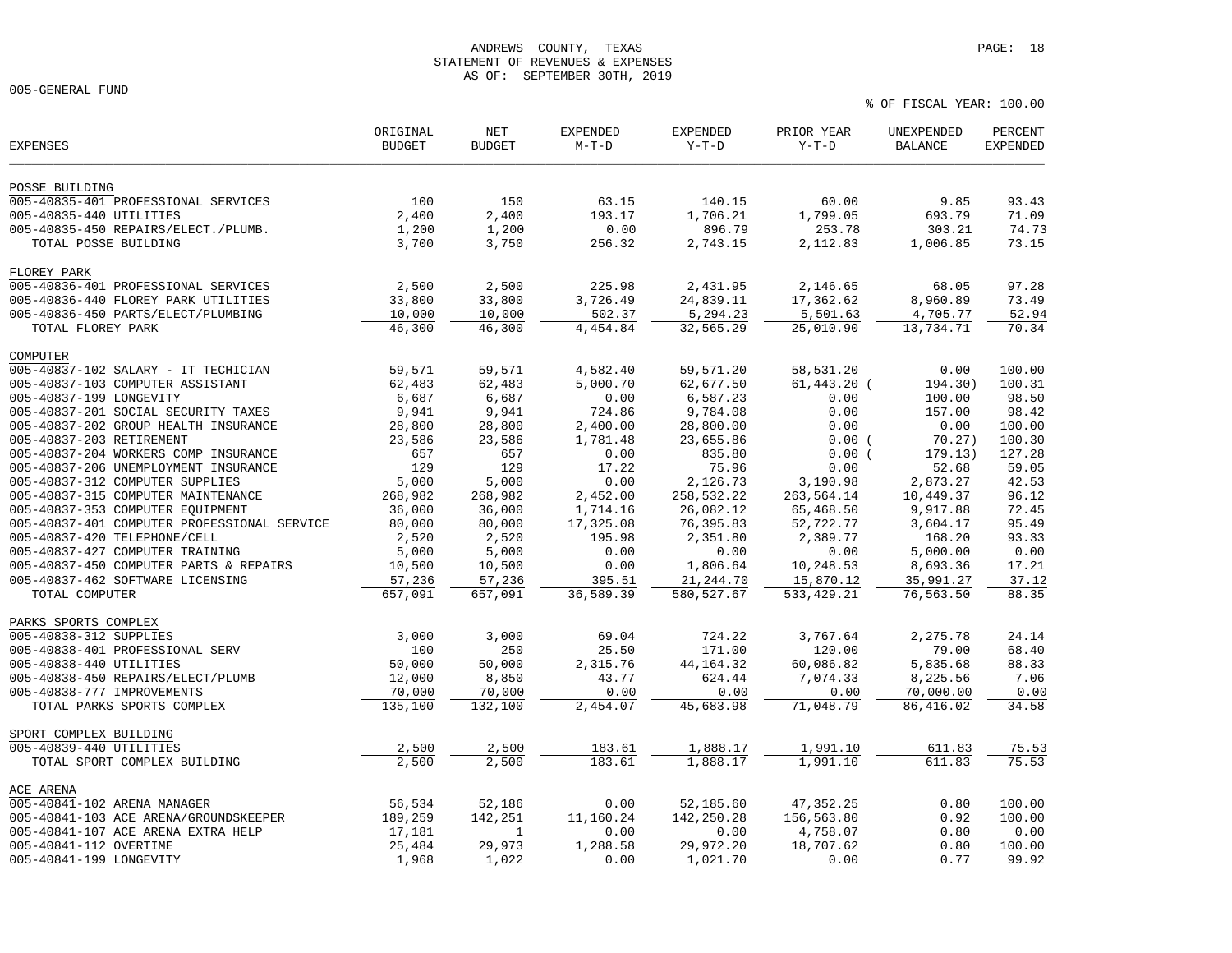## ANDREWS COUNTY, TEXAS **PAGE:** 19 STATEMENT OF REVENUES & EXPENSES AS OF: SEPTEMBER 30TH, 2019

005-GENERAL FUND

|                                           | ORIGINAL      | $\operatorname{NET}$ | <b>EXPENDED</b> | EXPENDED    | PRIOR YEAR   | UNEXPENDED     | PERCENT         |
|-------------------------------------------|---------------|----------------------|-----------------|-------------|--------------|----------------|-----------------|
| <b>EXPENSES</b>                           | <b>BUDGET</b> | <b>BUDGET</b>        | $M-T-D$         | $Y-T-D$     | $Y-T-D$      | <b>BALANCE</b> | <b>EXPENDED</b> |
| 005-40841-201 SOCIAL SECURITY TAXES       | 22,310        | 16,426               | 870.93          | 16,425.05   | 0.00         | 0.97           | 99.99           |
| 005-40841-202 GROUP HEALTH INSURANCE      | 72,000        | 72,000               | 3,600.00        | 56,400.00   | 0.00         | 15,600.00      | 78.33           |
| 005-40841-203 RETIREMENT                  | 53,165        | 46,165               | 2,285.59        | 40,975.51   | 0.00         | 5,189.83       | 88.76           |
| 005-40841-204 WORKERS COMP INSURANCE      | 8,135         | 5,574                | 0.00            | 5,574.00    | 0.00         | 0.35           | 99.99           |
| 005-40841-206 UNEMPLOYMENT INSURANCE      | 290           | 290                  | 24.20           | 125.26      | 0.00         | 165.05         | 43.15           |
| 005-40841-217 TRAVEL                      | 2,000         | 2,000                | 0.00            | 0.00        | 0.00         | 2,000.00       | 0.00            |
| 005-40841-312 SUPPLIES                    | 47,000        | 47,000               | 3,976.21        | 26,555.00   | 23,703.89    | 20,445.00      | 56.50           |
| 005-40841-330 FUEL/OIL                    | 6,000         | 5,500                | 666.57          | 5,480.79    | 5,226.42     | 19.21          | 99.65           |
| 005-40841-352 EQUIPMENT                   | 40,000        | 50,943               | 0.00            | 43,209.50   | 2,175.00     | 7,733.50       | 84.82           |
| 005-40841-401 PROFESSIONAL SERV           | 220           | 220                  | 0.00            | 220.00      | 165.00       | 0.00           | 100.00          |
| 005-40841-420 PHONE                       | 3,876         | 3,876                | 307.44          | 3,667.28    | 3,696.08     | 208.60         | 94.62           |
| 005-40841-430 ADVERTISING                 | 10,000        | 5,000                | 412.50          | 4,250.00    | 3,122.50     | 750.00         | 85.00           |
| 005-40841-440 UTILITIES                   | 81,000        | 72,394               | 7,325.47        | 69,655.43   | 79,391.97    | 2,738.57       | 96.22           |
| 005-40841-450 REPAIRS/MAINTENANCE         | 20,867        | 20,867               | 631.96          | 16,641.11   | 16,696.54    | 4,225.89       | 79.75           |
| 005-40841-777 IMPROVEMENTS                | $\mathbf 0$   | 89,600               | 38,950.00       | 38,950.00   | 79,458.68    | 50,650.00      | 43.47           |
| 005-40841-780 TAXES ON SALES ACE ARENA    | 2,160         | 2,160                | 734.13          | 2,548.14    | 2,080.62 (   | 388.14)        | 117.97          |
| TOTAL ACE ARENA                           | 659,451       | 665,450              | 72, 233.82      | 556,106.85  | 443,098.44   | 109,342.92     | 83.57           |
| COUNTY HEALTH DEPT.                       |               |                      |                 |             |              |                |                 |
| 005-40934-103 ASSISTANTS                  | 267,711       | 267,711              | 46,534.26       | 282,704.30  | 231,984.32 ( | 14,992.90)     | 105.60          |
| 005-40934-104 SALARY COUNTY PHC           | 134,459       | 134,459              | 0.00            | 110,345.69  | 143,580.16   | 24, 113. 31    | 82.07           |
| 005-40934-106 COUNTY TITLE V FEE SALARY   | 5,745         | 5,745                | 0.00            | 9,333.52    | 4,034.72 (   | 3,588.52)      | 162.46          |
| 005-40934-107 PART TIME                   | 10,783        | 10,783               | 1,551.20        | 15,671.27   | 12,842.15 (  | 4,887.87)      | 145.33          |
| 005-40934-108 COUNTY IMMUNIZATIONS SALARY | 10,756        | 10,756               | 1,536.80        | 23,831.82   | 22,491.46 (  | 13,075.82)     | 221.57          |
| 005-40934-109 COUNTY RLSS SALARY          | 35,378        | 35,378               | 0.00            | 2,449.42    | 19,036.74    | 32,928.58      | 6.92            |
| 005-40934-199 LONGEVITY                   | 25,392        | 25,392               | 0.00            | 28,660.81   | 0.00(        | 3, 268.74)     | 112.87          |
| 005-40934-201 SOCIAL SECURITY TAXES       | 50,768        | 50,768               | 3,567.49        | 46,997.06   | 0.00         | 3,771.05       | 92.57           |
| 005-40934-202 GROUP HEALTH INSURANCE      | 113,243       | 113,243              | 8,400.00        | 113, 321.45 | 0.00(        | 78.91)         | 100.07          |
| 005-40934-203 RETIREMENT                  | 121,774       | 121,774              | 9,110.64        | 120, 311.59 | 0.00         | 1,462.51       | 98.80           |
| 005-40934-204 WORKERS COMP INSURANCE      | 2,739         | 2,739                | 0.00            | 2,166.27    | 0.00         | 572.70         | 79.09           |
| 005-40934-205 RETIREES' HEALTH INSURANCE  | 28,800        | 28,800               | 2,400.00        | 25,200.00   | 0.00         | 3,600.00       | 87.50           |
| 005-40934-206 UNEMPLOYMENT INSURANCE      | 656           | 656                  | 77.98           | 355.94      | 0.00         | 300.00         | 54.26           |
| 005-40934-217 COUNTY TRAVEL               | 400           | 400                  | 0.00            | 341.42      | 491.62       | 58.58          | 85.36           |
| 005-40934-218 COUNTY PHC TRAVEL           | 1,500         | 2,324                | 15.00           | 2,266.72    | 1,046.48     | 57.36          | 97.53           |
| 005-40934-220 COUNTY TITLE V FEE TRAVEL   | 50            | 50                   | 0.00            | 1.56        | 0.29         | 48.44          | 3.12            |
| 005-40934-221 COUNTY IMMUNIZATIONS TRAVEL | 1,800         | 1,800                | 197.20          | 635.16      | 1,151.16     | 1,164.84       | 35.29           |
| 005-40934-222 COUNTY RLSS TRAVEL          | 3,250         | 5,206                | 0.00            | 4,381.42    | 3,449.19     | 824.50         | 84.16           |
| 005-40934-312 SUPPLIES                    | 4,679         | 6,679                | 58.84           | 5,350.83    | 3,372.65     | 1,328.36       | 80.11           |
| 005-40934-313 OFFICE SUPPLIES PHC         | 6,027         | 7,027                | 87.25           | 6,249.89    | 4,538.31     | 777.11         | 88.94           |
| 005-40934-315 OFFICE SUPPLIES TVFEE       | 61            | 97                   | 4.05            | 90.41       | 221.19       | 6.80           | 93.00           |
| 005-40934-316 OFFICE SUPPLIES IMM         | 1,169         | 2,069                | 92.74           | 1,918.26    | 1,195.10     | 150.74         | 92.71           |
| 005-40934-317 PROGRAM PROMO               | 500           | 499                  | 0.00            | 499.30      | 95.96        | 0.00           | 100.00          |
| 005-40934-391 MEDICAL SUPPLIES            | 26,440        | 29,440               | 1,745.37        | 26,503.01   | 18,766.25    | 2,936.99       | 90.02           |
| 005-40934-392 MEDICATION COUNTY PHC       | 53,000        | 43,800               | 1,150.27        | 34, 168. 10 | 33,485.66    | 9,631.90       | 78.01           |
| 005-40934-393 MEDICATION COUNTY           | 3,000         | 3,000                | 0.00            | 1,467.41    | 2,017.31     | 1,532.59       | 48.91           |
| 005-40934-396 MED SUPPLIES TVFEE          | 380           | 380                  | 1.21            | 62.01       | 337.93       | 317.99         | 16.32           |
| 005-40934-397 MED SUPPLIES IMM            | 2,320         | 2,320                | 82.14           | 653.06      | 823.57       | 1,666.94       | 28.15           |
| 005-40934-398 MED SUPPLIES PHC            | 26,860        | 34,860               | 2,410.68        | 31,930.71   | 26, 239. 29  | 2,929.29       | 91.60           |
| 005-40934-401 PROFESSIONAL COUNTY PHC     | 31,000        | 45,000               | 5,444.57        | 41,706.98   | 24,553.20    | 3,293.02       | 92.68           |
| 005-40934-402 PROFESSIONAL COUNTY ONLY    | 11,600        | 11,600               | 1,362.30        | 7,382.76    | 5,961.84     | 4,217.24       | 63.64           |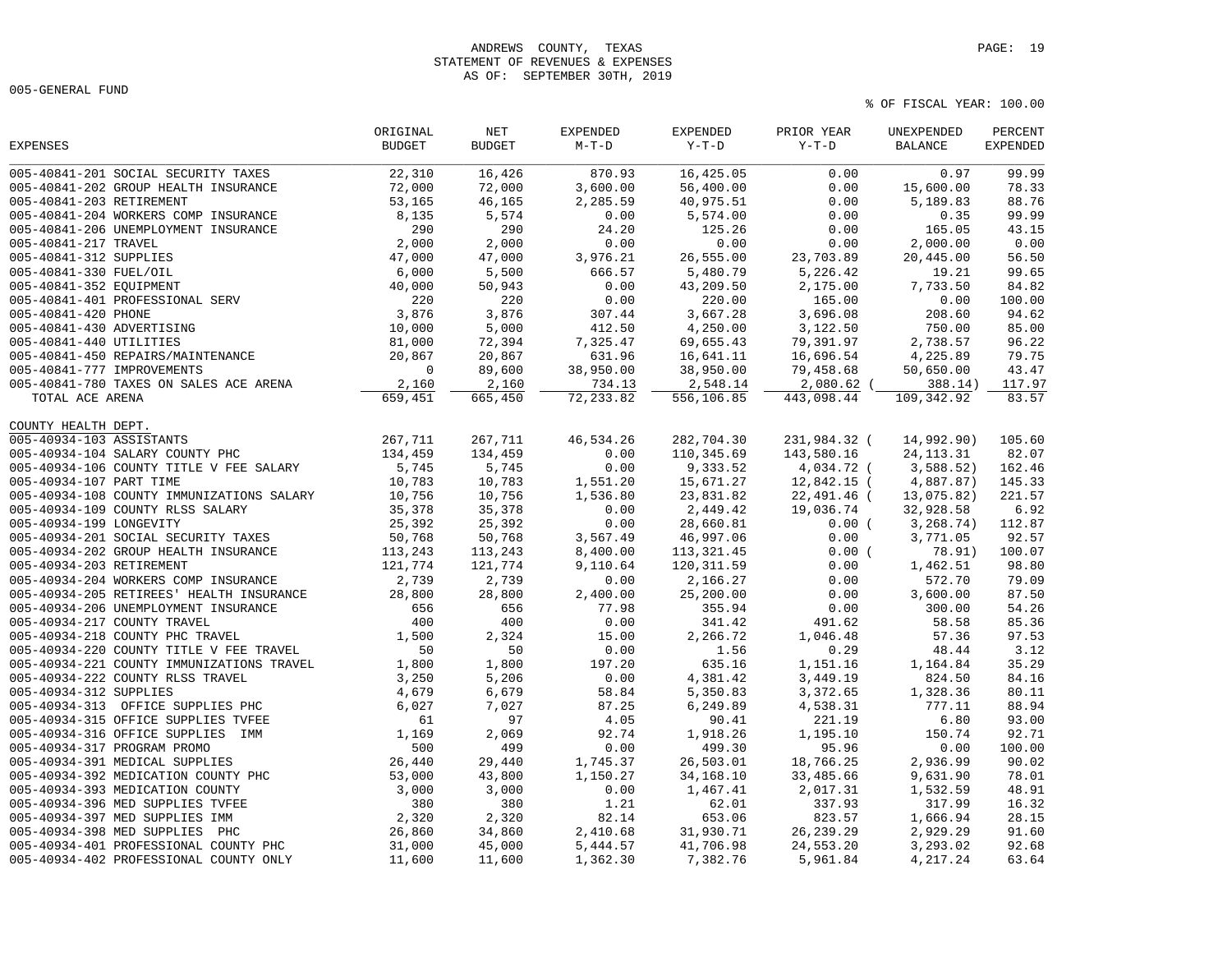# ANDREWS COUNTY, TEXAS **PAGE:** 20 STATEMENT OF REVENUES & EXPENSES AS OF: SEPTEMBER 30TH, 2019

005-GENERAL FUND

| <b>EXPENSES</b>                              | ORIGINAL<br><b>BUDGET</b> | NET<br><b>BUDGET</b> | <b>EXPENDED</b><br>$M-T-D$ | EXPENDED<br>$Y-T-D$ | PRIOR YEAR<br>$Y-T-D$ | UNEXPENDED<br><b>BALANCE</b> | PERCENT<br><b>EXPENDED</b> |
|----------------------------------------------|---------------------------|----------------------|----------------------------|---------------------|-----------------------|------------------------------|----------------------------|
| 005-40934-403 COUNTY TITLE V FEE PROFESSIONA | 7,400                     | 13,900               | 1,708.43                   | 13,899.87           | 218.33                | 0.13                         | 100.00                     |
| 005-40934-407 HEALTH IMM PROFESSION SERV.    | 3,600                     | 3,600                | 0.00                       | 148.57              | 1,413.81              | 3,451.43                     | 4.13                       |
| 005-40934-408 COUNTY PHC LAB/XRAY            | 52,500                    | 22,484               | 2,150.37                   | 20,873.86           | 32,749.55             | 1,610.63                     | 92.84                      |
| 005-40934-410 COUNTY ONLY LAB/XRAY           | 3,000                     | 4,000                | 174.00                     | 3,260.00            | 2,024.50              | 740.00                       | 81.50                      |
| 005-40934-420 TELEPHONE                      | 3,420                     | 3,420                | 283.02                     | 3,318.85            | 3,273.97              | 100.79                       | 97.05                      |
| 005-40934-448 PARTS & REP COUNTY             | 2,050                     | 2,050                | 0.00                       | 30.67               | 0.00                  | 2,019.33                     | 1.50                       |
| 005-40934-449 PARTS & REPAIRS PHC            | 2,450                     | 2,045                | 0.00                       | 36.04               | 0.00                  | 2,008.96                     | 1.76                       |
| 005-40934-450 PARTS & REPAIRS TTL V          | 25                        | 25                   | 0.00                       | 0.77                | 608.06                | 24.23                        | 3.08                       |
| 005-40934-451 PARTS & REPAIRS IMM            | 475                       | 475                  | 0.00                       | 9.20                | 0.00                  | 465.80                       | 1.94                       |
| 005-40934-452 EQ MAINT COUNTY                | 948                       | 948                  | 0.00                       | 702.20              | 1,329.72              | 246.28                       | 74.03                      |
| 005-40934-453 EO MAINT PHC                   | 2,074                     | 673                  | 0.00                       | 60.00               | 1,459.35              | 613.00                       | 8.92                       |
| 005-40934-454 EQ MAINT TITLE V               | 21                        | $\mathbf 0$          | 0.00                       | 0.00                | 22.33                 | 0.00                         | 0.00                       |
| 005-40934-455 EQ MAINT IMM                   | 402                       | 129                  | 0.00                       | 0.00                | 272.92                | 129.00                       | 0.00                       |
| 005-40934-482 ERRORS & OMMISS INC COUNTY     | 2,817                     | 2,817                | 0.00                       | 1,262.87            | 908.10                | 1,554.13                     | 44.83                      |
| 005-40934-483 ERRORS & OMISS INS PHC         | 4,052                     | 4,052                | 0.00                       | 1,886.10            | 1,496.29              | 2,165.90                     | 46.55                      |
| 005-40934-484 ERRORS & OMMISS INS TTL V      | 77                        | 77                   | 0.00                       | 48.08               | 60.93                 | 28.92                        | 62.44                      |
| 005-40934-485 ERRORS & OMMISS INV IMM        | 928                       | 928                  | 0.00                       | 463.95              | 375.68                | 464.05                       | 49.99                      |
| 005-40934-486 CONTRACT LABOR                 | 15,498                    | 15,498               | 2,093.88                   | 15,498.00           | 13,339.33             | 0.00                         | 100.00                     |
| 005-40934-487 CONTRACT TV FEE                | $\mathbf{1}$              | $\mathbf{1}$         | 1.00                       | 1.00                | 0.00                  | 0.00                         | 100.00                     |
| 005-40934-489 CONTRACT PHC                   | 18,101                    | 18,101               | 705.12                     | 18,101.00           | 20,260.67             | 0.00                         | 100.00                     |
| 005-40934-490 EHR COUNTY                     | 20,500                    | 27,500               | 745.01                     | 25,652.58           | 33, 332.49            | 1,847.42                     | 93.28                      |
| 005-40934-491 EHR PHC                        | 24,500                    | 17,500               | 864.84                     | 13, 171. 13         | 10,000.15             | 4,328.87                     | 75.26                      |
| 005-40934-492 EHR TITLE V                    | 250                       | 250                  | 0.00                       | 205.94              | 193.31                | 44.06                        | 82.38                      |
| 005-40934-493 EHR IMM                        | 4,750                     | 4,750                | 469.82                     | 2,917.81            | 1,581.32              | 1,832.19                     | 61.43                      |
| 005-40934-600 OPERATING LEASES               | 1,150                     | 1,144                | 675.00                     | 1,529.75            | 0.00(                 | 385.42)                      | 133.68                     |
| 005-40934-601 PHC OPERATING LEASES           | $\mathbf 0$               | 1,771                | 0.00                       | 1,364.62            | 0.00                  | 406.38                       | 77.05                      |
| 005-40934-602 TITLE V OPERATING LEASES       | $\mathbf 0$               | 22                   | 0.00                       | 22.33               | 0.00                  | 0.00                         | 100.00                     |
| 005-40934-603 IMMUNIZATION OPERATING LEASES  | $\Omega$                  | 313                  | 0.00                       | 312.62              | 0.00                  | 0.05                         | 99.98                      |
| TOTAL COUNTY HEALTH DEPT.                    | 1,153,230                 | 1,153,230            | 95,700.48                  | 1,071,735.96        | 686,637.36            | 81,494.21                    | 92.93                      |
| MENTAL HEALTH DEPT.                          |                           |                      |                            |                     |                       |                              |                            |
| 005-40935-312 SUPPLIES                       | 500                       | 500                  | 0.00                       | 143.03              | 456.22                | 356.97                       | 28.61                      |
| 005-40935-413 COUNTY COMMITMENT FEES         | 5,000                     | 7,820                | 0.00                       | 6,618.00            | 3,857.00              | 1,202.00                     | 84.63                      |
| 005-40935-420 PHONE                          | 2,200                     | 2,096                | 182.46                     | 2,095.19            | 2,083.58              | 0.81                         | 99.96                      |
| TOTAL MENTAL HEALTH DEPT.                    | 7,700                     | 10,416               | 182.46                     | 8,856.22            | 6,396.80              | 1,559.78                     | 85.03                      |
| CHILD PROTECTIVE SERVICES                    |                           |                      |                            |                     |                       |                              |                            |
| 005-40936-415 RAPE CRISIS/CHILD ADVOCACY     | 56,000                    | 56,000               | 0.00                       | 56,000.00           | 56,000.00             | 0.00                         | 100.00                     |
| 005-40936-427 TRAINING                       | 2,000                     | 2,000                | 0.00                       | 802.48              | 0.00                  | 1,197.52                     | 40.12                      |
| TOTAL CHILD PROTECTIVE SERVICES              | 58,000                    | 58,000               | 0.00                       | 56,802.48           | 56,000.00             | 1,197.52                     | 97.94                      |
| SANITARIAN                                   |                           |                      |                            |                     |                       |                              |                            |
| 005-40938-103 Salary                         | 77,355                    | 77,355               | 6,010.41                   | 78,075.22           | 74,620.80 (           | 720.02)                      | 100.93                     |
| 005-40938-199 LONGEVITY                      | 1,081                     | 1,081                | 0.00                       | 1,031.40            | 0.00                  | 50.00                        | 95.38                      |
| 005-40938-201 SOCIAL SECURITY TAXES          | 6,047                     | 6,047                | 424.22                     | 5,630.36            | 0.00                  | 416.21                       | 93.12                      |
| 005-40938-202 GROUP HEALTH INSURANCE         | 14,400                    | 14,400               | 1,200.00                   | 14,400.00           | 0.00                  | 0.00                         | 100.00                     |
| 005-40938-203 RETIREMENT                     | 14,469                    | 14,469               | 1,103.51                   | 14,378.52           | 0.00                  | 90.82                        | 99.37                      |
| 005-40938-204 WORKERS COMP INSURANCE         | 400                       | 400                  | 0.00                       | 371.96              | 0.00                  | 28.17                        | 92.96                      |
| 005-40938-206 UNEMPLOYMENT INSURANCE         | 78                        | 78                   | 9.02                       | 43.97               | 0.00                  | 34.41                        | 56.10                      |
| 005-40938-217 TRAVEL                         | 3,000                     | 3,000                | 0.00                       | 394.25              | 2,437.33              | 2,605.75                     | 13.14                      |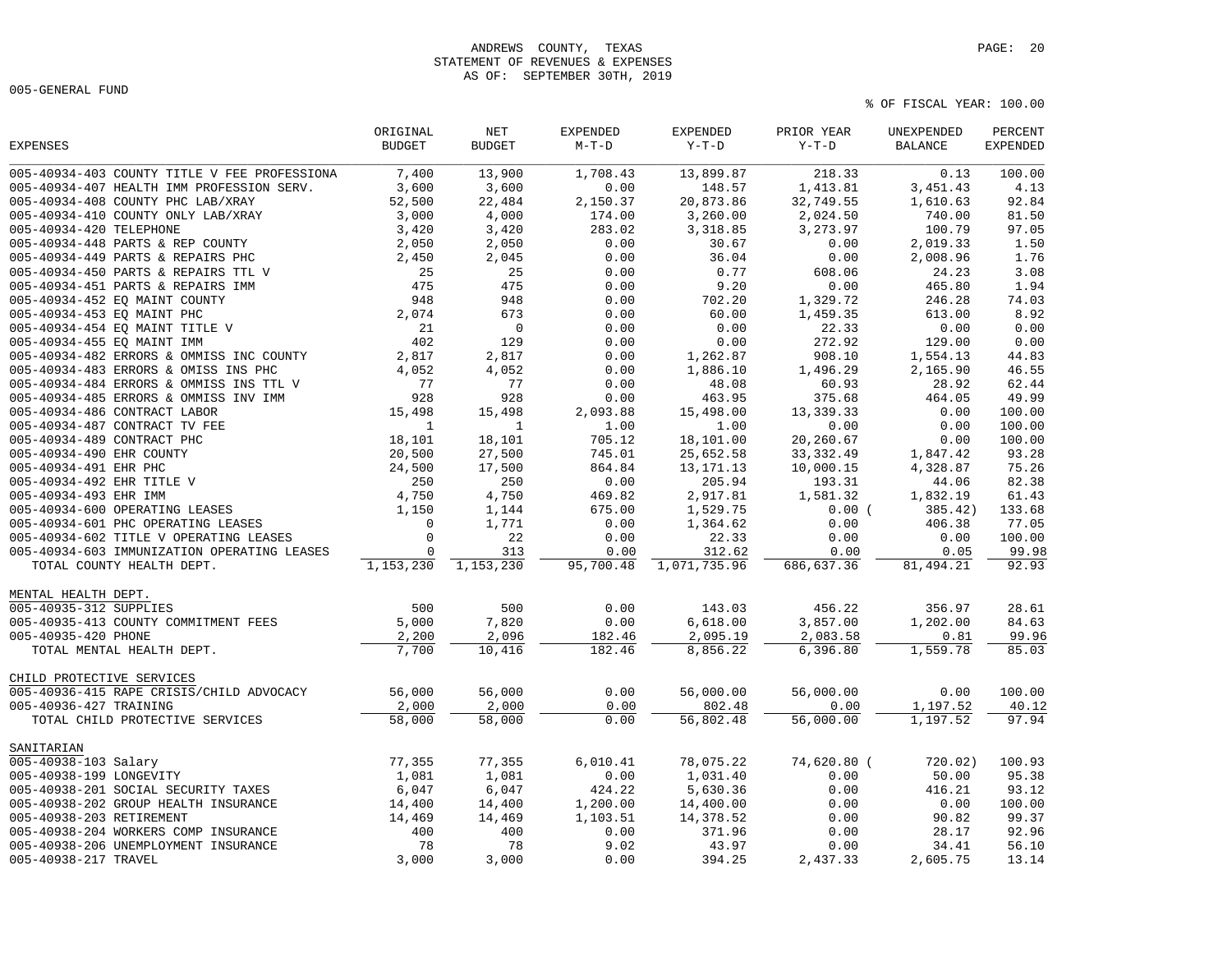## ANDREWS COUNTY, TEXAS **PAGE:** 21 STATEMENT OF REVENUES & EXPENSES AS OF: SEPTEMBER 30TH, 2019

005-GENERAL FUND

|                                              | ORIGINAL       | NET            | <b>EXPENDED</b> | <b>EXPENDED</b> | PRIOR YEAR   | UNEXPENDED     | PERCENT         |
|----------------------------------------------|----------------|----------------|-----------------|-----------------|--------------|----------------|-----------------|
| <b>EXPENSES</b>                              | <b>BUDGET</b>  | <b>BUDGET</b>  | $M-T-D$         | $Y-T-D$         | $Y-T-D$      | <b>BALANCE</b> | <b>EXPENDED</b> |
| 005-40938-312 SUPPLIES                       | 1,500          | 1,500          | 143.95          | 932.54          | 669.54       | 567.46         | 62.17           |
| 005-40938-330 FUEL/OIL                       | 1,500          | 1,500          | 91.55           | 1,178.91        | 927.95       | 321.09         | 78.59           |
| 005-40938-354 VEHICLES                       | 40,000         | 40,000         | 0.00            | 39,873.26       | 0.00         | 126.74         | 99.68           |
| 005-40938-420 CELLULAR TELEPHONE             | 1,180          | 1,180          | 37.99           | 455.88          | 935.88       | 724.12         | 38.63           |
| 005-40938-450 PARTS - REPAIRS                | 1,500          | 1,500          | 0.00            | 0.00            | 25.96        | 1,500.00       | 0.00            |
| 005-40938-462 LICENSE FEE                    | 320            | 320            | 0.00            | 0.00            | 110.00       | 320.00         | 0.00            |
| TOTAL SANITARIAN                             | 162,831        | 162,831        | 9,020.65        | 156,766.27      | 79,727.46    | 6,064.75       | 96.28           |
| PROGRAM INCOME                               |                |                |                 |                 |              |                |                 |
| PROGRAM INCOME/COPC                          |                |                |                 |                 |              |                |                 |
| 005-40944-408 LAB/MED SUPPLIES/MEDICATION    | 0              | 0              | 0.00            | 0.00            | 10,880.01    | 0.00           | 0.00            |
| TOTAL PROGRAM INCOME/COPC                    | $\overline{0}$ | $\overline{0}$ | 0.00            | 0.00            | 10,880.01    | 0.00           | 0.00            |
| PROGRAM INCOME/HEALTH DEP                    |                |                |                 |                 |              |                |                 |
| 005-40945-217 TRAVEL COUNTY RLSS             | 14,231         | 2,831          | 0.00            | 2,831.07        | 14,231.11    | 0.00           | 100.00          |
| 005-40945-312 SUPPLIES                       | 314            | 314            | 0.00            | 314.11          | 314.11       | 0.00           | 100.00          |
| 005-40945-313 PHC OFFICE SUPPLIES            | 500            | 500            | 0.00            | 500.03          | 500.03       | 0.00           | 100.00          |
| 005-40945-315 FEE OFFICE SUPPLIES            | 15             | 15             | 0.00            | 15.04           | 15.04        | 0.00           | 100.00          |
| 005-40945-316 IMM. OFFICE SUPPLIES           | 110            | 113            | 0.00            | 112.54          | 110.06       | 0.00           | 100.00          |
| 005-40945-317 IMM PROG PROMO                 | 19             | 19             | 0.00            | 18.93           | 18.93        | 0.00           | 100.00          |
| 005-40945-391 MEDICAL SUPPLIES               | 200            | 200            | 0.00            | 200.00          | 200.00       | 0.00           | 100.00          |
| 005-40945-396 TV FEE MEDICAL SUPPLIES        | 50             | 17             | 0.00            | 16.62           | 50.00        | 0.00           | 100.00          |
| 005-40945-397 IMMUN. MEDICAL SUPPLIES        | 144            | 144            | 0.00            | 143.61          | 143.61       | 0.00           | 100.00          |
| 005-40945-398 PHC MEDICAL SUPPLIES           | 500            | 500            | 0.00            | 500.00          | 500.00       | 0.00           | 100.00          |
| 005-40945-401 COUNTY PHC PROFESSIONAL        | 18,909         | 24,086         | 5,000.00        | 24,086.05       | 18,875.27    | 0.00           | 100.00          |
| 005-40945-402 COUNTY ONLY PROFESSIONAL       | 546            | 369            | 0.00            | 368.54          | 546.05       | 0.00           | 100.00          |
| 005-40945-403 COUNTY TITLE V FEE PROFESSIONA | 5              | 4              | 0.00            | 4.19            | 5.30         | 0.00           | 100.00          |
| 005-40945-408 COUNTY PHC LAB/XRAY            | 8,331          | 14,763         | 1,569.06        | 14,763.29       | 8,331.22 (   | 0.02)          | 100.00          |
| TOTAL PROGRAM INCOME/HEALTH DEP              | 43,874         | 43,874         | 6,569.06        | 43,874.02       | 43,840.73 (  | 0.02)          | 100.00          |
| HEALTH IMMUNIZATION PROGR                    |                |                |                 |                 |              |                |                 |
| 005-40946-103 IMMUNIZATION SALARY PROGRAM IN | $\mathbf 0$    | $\mathbf 0$    | 0.00            | 0.00            | 996.88       | 0.00           | 0.00            |
| 005-40946-217 IMMUNAZATION TRAVEL            | $\Omega$       | $\mathbf 0$    | 0.00            | 0.00            | 1,618.42     | 0.00           | 0.00            |
| 005-40946-317 PROGRAM PROMO                  | $\mathbf 0$    | $\mathbf 0$    | 0.00            | 0.00            | 386.05       | 0.00           | 0.00            |
| 005-40946-391 IMMUNIZATION PI/SUPPLIES       | $\Omega$       | $\mathbf 0$    | 0.00            | 0.00            | 1,494.08     | 0.00           | 0.00            |
| 005-40946-401 IMMUNIZATION PROFESSION SERV   | $\mathbf 0$    | $\Omega$       | 0.00            | 0.00            | 810.01       | 0.00           | 0.00            |
| 005-40946-493 EHR IMM                        | $\mathsf 0$    | $\Omega$       | 0.00            | 0.00            | 721.59       | 0.00           | 0.00            |
| TOTAL HEALTH IMMUNIZATION PROGR              | $\Omega$       | $\Omega$       | 0.00            | 0.00            | 6,027.03     | 0.00           | 0.00            |
| EXTENSION SERVICE                            |                |                |                 |                 |              |                |                 |
| 005-41039-105 SECRETARIES                    | 51,085         | 51,085         | 3,929.60        | 51,084.80       | 50,044.80    | 0.00           | 100.00          |
| 005-41039-114 COUNTY AG. AGENT               | 15,000         | 15,000         | 1,250.00        | 15,000.00       | 875.07       | 0.00           | 100.00          |
| 005-41039-116 COUNTY FCH AGENT               | 15,000         | 15,000         | 1,250.00        | 15,000.00       | 13,000.08    | 0.12           | 100.00          |
| 005-41039-197 AUTO ALLOWANCE                 | 4,000          | 4,000          | 333.34          | 4,000.08        | $4,000.08$ ( | 0.08)          | 100.00          |
| 005-41039-199 LONGEVITY                      | 1,512          | 1,512          | 0.00            | 1,462.26        | 0.00         | 50.00          | 96.69           |
| 005-41039-201 SOCIAL SECURITY TAXES          | 6,721          | 6,721          | 511.88          | 6,436.60        | 0.00         | 284.26         | 95.77           |
| 005-41039-202 GROUP HEALTH INSURANCE         | 14,400         | 14,400         | 1,200.00        | 14,400.00       | 0.00         | 0.00           | 100.00          |
| 005-41039-203 RETIREMENT                     | 16,200         | 16,200         | 721.46          | 9,529.38        | 0.00         | 6,670.28       | 58.82           |
| 005-41039-204 WORKERS COMP INSURANCE         | 357            | 357            | 0.00            | 74.64           | 0.00         | 282.55         | 20.90           |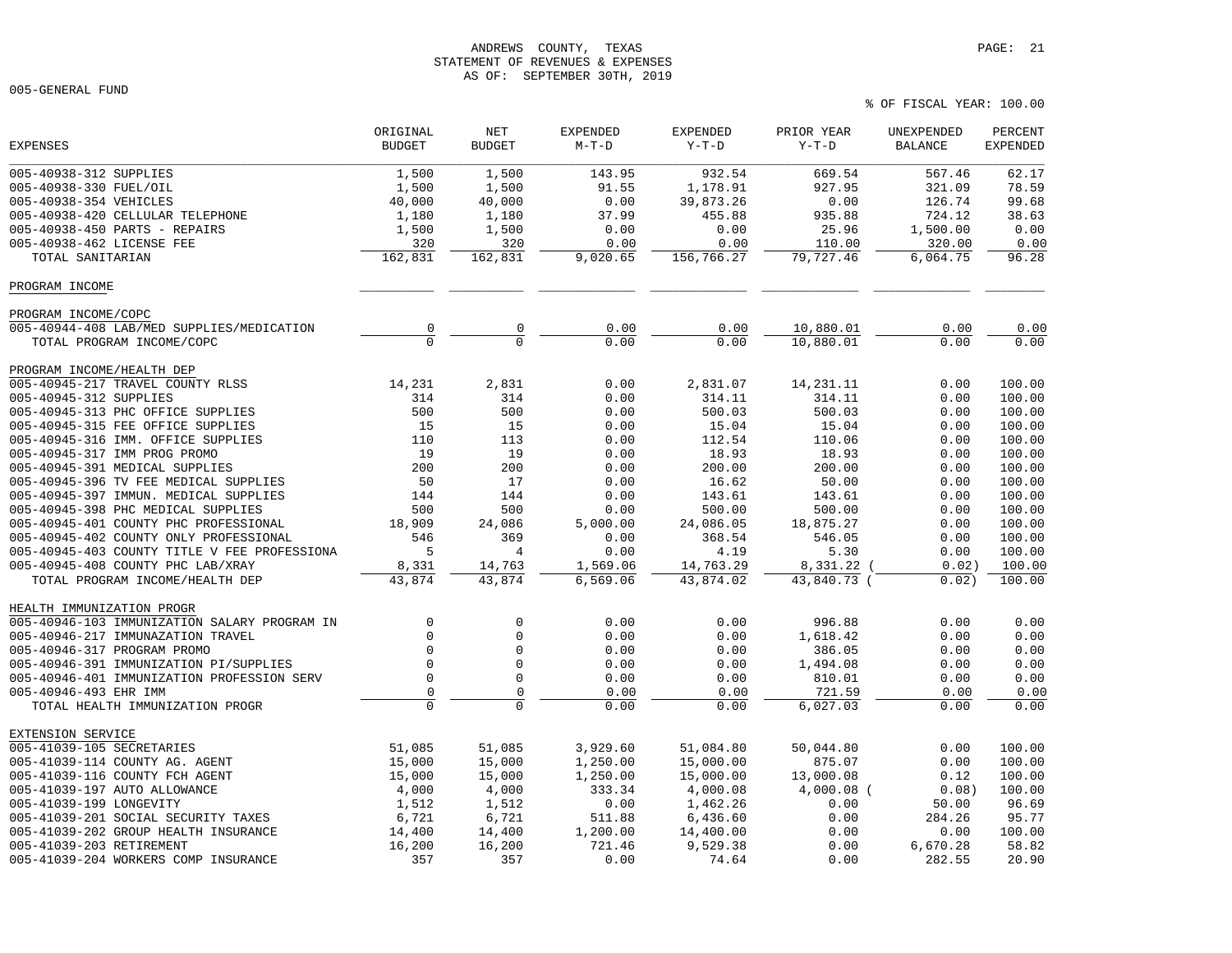## ANDREWS COUNTY, TEXAS **PAGE:** 22 STATEMENT OF REVENUES & EXPENSES AS OF: SEPTEMBER 30TH, 2019

005-GENERAL FUND

% OF FISCAL YEAR: 100.00

| <b>EXPENSES</b>                        | ORIGINAL<br><b>BUDGET</b> | NET<br><b>BUDGET</b>             | <b>EXPENDED</b><br>$M-T-D$    | EXPENDED<br>$Y-T-D$ | PRIOR YEAR<br>$Y-T-D$                                                                                       | UNEXPENDED<br><b>BALANCE</b>  | PERCENT<br><b>EXPENDED</b> |
|----------------------------------------|---------------------------|----------------------------------|-------------------------------|---------------------|-------------------------------------------------------------------------------------------------------------|-------------------------------|----------------------------|
| 005-41039-206 UNEMPLOYMENT INSURANCE   | 87                        | 87                               | 10.33                         | 48.41               | 0.00                                                                                                        | 38.13                         | 55.94                      |
| 005-41039-216 TRANSFER OUT             | 250,000                   | 250,000                          | 0.00                          | 0.00                | 0.00                                                                                                        | 250,000.00                    | 0.00                       |
| 005-41039-217 TRAVEL/COUNTY AG. AGENT  | 4,000                     | 5,065                            | 265.76                        | 4,852.54            | 135.49                                                                                                      | 212.46                        | 95.81                      |
| 005-41039-218 TRAVEL/COUNTY FCH AGENT  | 3,000                     | 3,000                            | 138.04                        | 2,743.54            | 4,203.57                                                                                                    | 256.46                        | 91.45                      |
| 005-41039-312 SUPPLIES                 | 5,480                     | 7,390                            | 707.08                        | 7,130.67            | 7,425.47                                                                                                    | 259.33                        | 96.49                      |
| 005-41039-316 4H EXP. COUNTY AGENT     | 1,000                     | 500                              | 0.00                          | 283.76              | 1,188.54                                                                                                    | 216.24                        | 56.75                      |
| 005-41039-317 4H EXP. HOME ECONOMIST   | 500                       | 500                              | 0.00                          | 466.84              | 455.62                                                                                                      | 33.16                         | 93.37                      |
| 005-41039-330 MOTOR FUEL               | 3,000                     | 5,065                            | 350.69                        | 4,946.11            | 391.76                                                                                                      | 118.89                        | 97.65                      |
| 005-41039-352 EOUIPMENT                | 500                       | 500                              | 0.00                          | 314.86              | 1,769.56                                                                                                    | 185.14                        | 62.97                      |
| 005-41039-357 SHOOTING RANGE           | 5,000                     | 2,870                            | 0.00                          | 2,326.72            | 1,251.20                                                                                                    | 543.28                        | 81.07                      |
| 005-41039-440 UTILITIES                | 15,000                    | 15,000                           | 425.87                        | 10,909.91           | 11,905.63                                                                                                   | 4,090.09                      | 72.73                      |
| 005-41039-450 AUTO MAINTENANCE         | 1,500                     | 1,000                            | 0.00                          | 699.19              | 2,242.90                                                                                                    | 300.81                        | 69.92                      |
| 005-41039-452 EQUIPMENT MAINTENANCE    | 750                       | 250                              | 0.00                          | 0.00                | 0.00                                                                                                        | 250.00                        | 0.00                       |
| 005-41039-481 4-H DUES SUPPLEMENT      | 100                       | 100                              | 0.00                          | 0.00                | 0.00                                                                                                        | 100.00                        | 0.00                       |
| 005-41039-492 BUILDING REPAIRS & MAINT | 2,500                     | 1,941                            | 221.97                        | 1,508.52            | 1,440.15                                                                                                    | 432.48                        | 77.72                      |
| 005-41039-600 OPERATING LEASES         | 2,520                     | 1,669                            | 0.00                          | 1,668.50            | 0.00                                                                                                        | 0.50                          | 99.97                      |
| 005-41039-777 IMPROVEMENT              | 5,000                     | 5,000                            | 0.00                          | 1,433.00            | 0.00                                                                                                        | 3,567.00                      | 28.66                      |
| TOTAL EXTENSION SERVICE                | 424,211                   | 424,211                          | 11,316.02                     | 156,320.33          | 100,329.92                                                                                                  | 267,891.10                    | 36.85                      |
| FIRE MARSHALL/EM                       |                           |                                  |                               |                     |                                                                                                             |                               |                            |
| 005-41045-102 FIRE MARSHALL            | 59,821                    | 59,821                           | 4,432.00                      | 39,888.00           | 0.00                                                                                                        | 19,932.80                     | 66.68                      |
| 005-41045-112 OVERTIME                 | 1,500                     | 1,500                            | 0.00                          | 0.00                | 0.00                                                                                                        | 1,500.00                      | 0.00                       |
| 005-41045-201 SOCIAL SECURITY TAXES    | 4,691                     | 4,691                            | 325.66                        | 2,934.76            | 0.00                                                                                                        | 1,756.28                      | 62.56                      |
| 005-41045-202 GROUP INSURANCE          | 14,400                    | 14,400                           | 1,200.00                      | 10,800.00           | 0.00                                                                                                        | 3,600.00                      | 75.00                      |
| 005-41045-203 RETIREMENT               | 11,124                    | 11,124                           | 813.72                        | 7,323.48            | 0.00                                                                                                        | 3,800.11                      | 65.84                      |
| 005-41045-204 WORKERS COMPENSATION     | 1,499                     | 1,499                            | 0.00                          | 1,121.36            | 0.00                                                                                                        | 377.15                        | 74.83                      |
| 005-41045-206 UNEMPLOYMENT INS         | 61                        | 61                               | 6.65                          | 35.99               | 0.00                                                                                                        | 25.33                         | 58.69                      |
| 005-41045-217 TRAVEL/TRAINING          | 7,500                     | 6,500                            | 0.00                          | 1,120.01            | 0.00                                                                                                        | 5,379.99                      | 17.23                      |
| 005-41045-312 SUPPLIES                 | 7,000                     | 7,000                            | 0.00                          | 4,021.25            | 0.00                                                                                                        | 2,978.75                      | 57.45                      |
| 005-41045-330 FUEL & OIL               | 8,000                     | 8,000                            | 467.02                        | 3, 363. 78          | 0.00                                                                                                        | 4,636.22                      | 42.05                      |
| 005-41045-353 EQUIPMENT/FURN           | 2,500                     | 3,500                            | 0.00                          | 3,305.11            | 0.00                                                                                                        | 194.89                        | 94.43                      |
| 005-41045-401 PROFESSIONAL FEES        | 3,000                     | 3,000                            | 275.00                        | 2,262.50            | 0.00                                                                                                        | 737.50                        | 75.42                      |
| 005-41045-412 INVESTIGATION EXP        | 1,000                     | 1,000                            | 0.00                          | 0.00                | 0.00                                                                                                        | 1,000.00                      | 0.00                       |
| 005-41045-420 TELEPHONE                | 2,000                     | 2,000                            | 132.94                        | 1,079.03            | 0.00                                                                                                        | 920.97                        | 53.95                      |
| 005-41045-452 EQUIPMENT MAINTENANCE    | 500                       | 500                              | 0.00                          | 0.00                | 0.00                                                                                                        | 500.00                        | 0.00                       |
| 005-41045-454 AUTO MAINTENANCE         | 3,500                     | 3,500                            | 0.00                          | 1,747.85            | 0.00                                                                                                        | 1,752.15                      | 49.94                      |
| TOTAL FIRE MARSHALL/EM                 | 128,095                   | 128,095                          | 7,652.99                      | 79,003.12           | 0.00                                                                                                        | 49,092.14                     | 61.68                      |
| TOTAL EXPENDITURES                     | 33,357,488<br>==========  | 33, 363, 487<br><b>EEEEEEEEE</b> | 6,605,492.90<br>============= | =============       | 30, 759, 197.06 13, 948, 486.25<br>=============                                                            | 2,604,289.64<br>============= | 92.19<br><b>Concert</b>    |
| REVENUES OVER/(UNDER) EXPENDITURES     |                           |                                  |                               |                     | $(10, 013, 807)$ $(10, 013, 807)$ $(6, 274, 480.59)$ $(6, 690, 835.26)$ $8, 265, 587.89$ $(3, 322, 971.64)$ |                               |                            |

\*\*\* END OF REPORT \*\*\*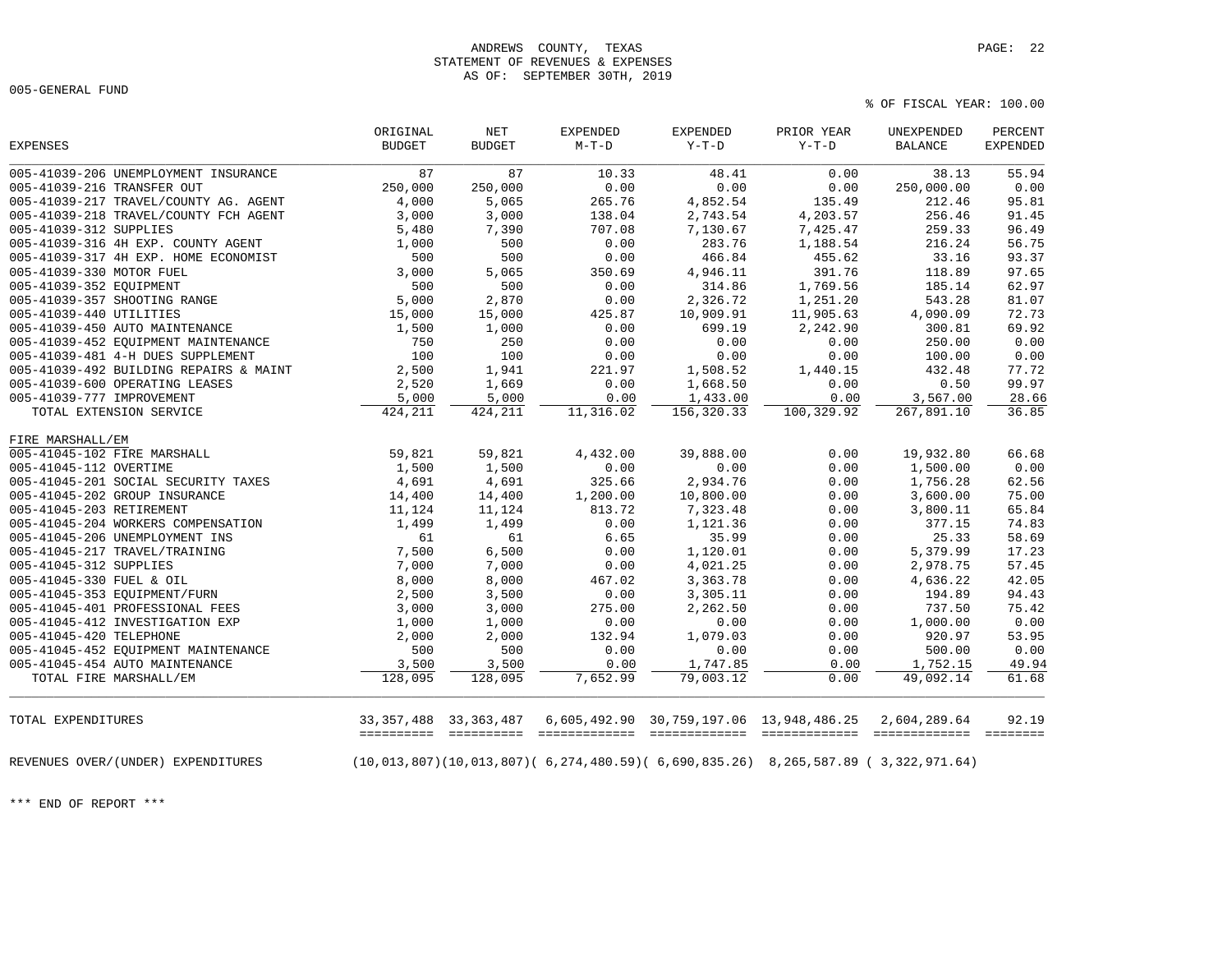008-ANDREWS COUNTY TRUST FUND

| <b>ASSETS</b><br>$=$ $=$ $=$ $=$ $=$<br>008-1010-000 CASH ANDREWS TRUST ACCT<br>122,939.45<br>008-1060-000 TEXSTAR INVESTMENTS<br>315,440.04<br>008-1070-063 DUE FROM COUNTY CLERK<br>31.00<br>008-1080-500 DUE FROM OTHER INDIV<br>30.00<br>438,440.49<br>TOTAL ASSETS<br>438,440.49<br>==============<br>LIABILITIES<br>===========<br>101,210.30<br>008-2020-000 ACCOUNTS PAYABLE<br>008-2031-000 BUILDING DEPOSITS<br>35,635.00<br>008-2032-000 CASH BONDS<br>95,755.50<br>008-2033-001 ADULT PROB RESTITUTION<br>22,672.76<br>008-2033-002 JUV PROB RESTITUTION<br>580.00<br>008-2034-000 UNCLAIMED MONEY<br>11,856.35<br>008-2041-000 JP 1 TRUST FUNDS<br>675.00<br>008-2042-000 JP 2 TRUST FUNDS<br>397.65<br>34.65<br>008-2043-000 COUNTY CLERK TRUST FUNDS<br>008-2044-000 DISTRICT CLERK TRUST FUNDS<br>371.50<br>008-2044-100 DISTRICK CLERK UNID'D RECEIPTS<br>1,615.24<br>008-2046-000 ADULT PROBATION TRUST FUNDS<br>52,110.16<br>008-2047-000 JUVENILE PROB TRUST FUNDS<br>4,980.00<br>008-2048-000 HEALTH DEPT/SAN TRUST FUNDS<br>60.00)<br>008-2049-000 TAX A/C TRUST FUNDS<br>1,656.45<br>008-2050-108 TEXSTAR INTEREST<br>545.12<br>008-2070-000 DUE TO OTHERS<br>108,404.81<br>TOTAL LIABILITIES<br>438,440.49<br>EQUITY |                                             |  |  |  |
|----------------------------------------------------------------------------------------------------------------------------------------------------------------------------------------------------------------------------------------------------------------------------------------------------------------------------------------------------------------------------------------------------------------------------------------------------------------------------------------------------------------------------------------------------------------------------------------------------------------------------------------------------------------------------------------------------------------------------------------------------------------------------------------------------------------------------------------------------------------------------------------------------------------------------------------------------------------------------------------------------------------------------------------------------------------------------------------------------------------------------------------------------------------------------------------------------------------------------------------------|---------------------------------------------|--|--|--|
|                                                                                                                                                                                                                                                                                                                                                                                                                                                                                                                                                                                                                                                                                                                                                                                                                                                                                                                                                                                                                                                                                                                                                                                                                                              |                                             |  |  |  |
|                                                                                                                                                                                                                                                                                                                                                                                                                                                                                                                                                                                                                                                                                                                                                                                                                                                                                                                                                                                                                                                                                                                                                                                                                                              |                                             |  |  |  |
|                                                                                                                                                                                                                                                                                                                                                                                                                                                                                                                                                                                                                                                                                                                                                                                                                                                                                                                                                                                                                                                                                                                                                                                                                                              |                                             |  |  |  |
|                                                                                                                                                                                                                                                                                                                                                                                                                                                                                                                                                                                                                                                                                                                                                                                                                                                                                                                                                                                                                                                                                                                                                                                                                                              |                                             |  |  |  |
|                                                                                                                                                                                                                                                                                                                                                                                                                                                                                                                                                                                                                                                                                                                                                                                                                                                                                                                                                                                                                                                                                                                                                                                                                                              |                                             |  |  |  |
|                                                                                                                                                                                                                                                                                                                                                                                                                                                                                                                                                                                                                                                                                                                                                                                                                                                                                                                                                                                                                                                                                                                                                                                                                                              |                                             |  |  |  |
|                                                                                                                                                                                                                                                                                                                                                                                                                                                                                                                                                                                                                                                                                                                                                                                                                                                                                                                                                                                                                                                                                                                                                                                                                                              |                                             |  |  |  |
|                                                                                                                                                                                                                                                                                                                                                                                                                                                                                                                                                                                                                                                                                                                                                                                                                                                                                                                                                                                                                                                                                                                                                                                                                                              |                                             |  |  |  |
|                                                                                                                                                                                                                                                                                                                                                                                                                                                                                                                                                                                                                                                                                                                                                                                                                                                                                                                                                                                                                                                                                                                                                                                                                                              |                                             |  |  |  |
|                                                                                                                                                                                                                                                                                                                                                                                                                                                                                                                                                                                                                                                                                                                                                                                                                                                                                                                                                                                                                                                                                                                                                                                                                                              |                                             |  |  |  |
|                                                                                                                                                                                                                                                                                                                                                                                                                                                                                                                                                                                                                                                                                                                                                                                                                                                                                                                                                                                                                                                                                                                                                                                                                                              |                                             |  |  |  |
|                                                                                                                                                                                                                                                                                                                                                                                                                                                                                                                                                                                                                                                                                                                                                                                                                                                                                                                                                                                                                                                                                                                                                                                                                                              |                                             |  |  |  |
|                                                                                                                                                                                                                                                                                                                                                                                                                                                                                                                                                                                                                                                                                                                                                                                                                                                                                                                                                                                                                                                                                                                                                                                                                                              |                                             |  |  |  |
|                                                                                                                                                                                                                                                                                                                                                                                                                                                                                                                                                                                                                                                                                                                                                                                                                                                                                                                                                                                                                                                                                                                                                                                                                                              |                                             |  |  |  |
|                                                                                                                                                                                                                                                                                                                                                                                                                                                                                                                                                                                                                                                                                                                                                                                                                                                                                                                                                                                                                                                                                                                                                                                                                                              |                                             |  |  |  |
|                                                                                                                                                                                                                                                                                                                                                                                                                                                                                                                                                                                                                                                                                                                                                                                                                                                                                                                                                                                                                                                                                                                                                                                                                                              |                                             |  |  |  |
|                                                                                                                                                                                                                                                                                                                                                                                                                                                                                                                                                                                                                                                                                                                                                                                                                                                                                                                                                                                                                                                                                                                                                                                                                                              |                                             |  |  |  |
|                                                                                                                                                                                                                                                                                                                                                                                                                                                                                                                                                                                                                                                                                                                                                                                                                                                                                                                                                                                                                                                                                                                                                                                                                                              |                                             |  |  |  |
|                                                                                                                                                                                                                                                                                                                                                                                                                                                                                                                                                                                                                                                                                                                                                                                                                                                                                                                                                                                                                                                                                                                                                                                                                                              |                                             |  |  |  |
|                                                                                                                                                                                                                                                                                                                                                                                                                                                                                                                                                                                                                                                                                                                                                                                                                                                                                                                                                                                                                                                                                                                                                                                                                                              |                                             |  |  |  |
|                                                                                                                                                                                                                                                                                                                                                                                                                                                                                                                                                                                                                                                                                                                                                                                                                                                                                                                                                                                                                                                                                                                                                                                                                                              |                                             |  |  |  |
|                                                                                                                                                                                                                                                                                                                                                                                                                                                                                                                                                                                                                                                                                                                                                                                                                                                                                                                                                                                                                                                                                                                                                                                                                                              |                                             |  |  |  |
|                                                                                                                                                                                                                                                                                                                                                                                                                                                                                                                                                                                                                                                                                                                                                                                                                                                                                                                                                                                                                                                                                                                                                                                                                                              |                                             |  |  |  |
|                                                                                                                                                                                                                                                                                                                                                                                                                                                                                                                                                                                                                                                                                                                                                                                                                                                                                                                                                                                                                                                                                                                                                                                                                                              |                                             |  |  |  |
|                                                                                                                                                                                                                                                                                                                                                                                                                                                                                                                                                                                                                                                                                                                                                                                                                                                                                                                                                                                                                                                                                                                                                                                                                                              |                                             |  |  |  |
|                                                                                                                                                                                                                                                                                                                                                                                                                                                                                                                                                                                                                                                                                                                                                                                                                                                                                                                                                                                                                                                                                                                                                                                                                                              |                                             |  |  |  |
|                                                                                                                                                                                                                                                                                                                                                                                                                                                                                                                                                                                                                                                                                                                                                                                                                                                                                                                                                                                                                                                                                                                                                                                                                                              |                                             |  |  |  |
|                                                                                                                                                                                                                                                                                                                                                                                                                                                                                                                                                                                                                                                                                                                                                                                                                                                                                                                                                                                                                                                                                                                                                                                                                                              |                                             |  |  |  |
|                                                                                                                                                                                                                                                                                                                                                                                                                                                                                                                                                                                                                                                                                                                                                                                                                                                                                                                                                                                                                                                                                                                                                                                                                                              |                                             |  |  |  |
|                                                                                                                                                                                                                                                                                                                                                                                                                                                                                                                                                                                                                                                                                                                                                                                                                                                                                                                                                                                                                                                                                                                                                                                                                                              |                                             |  |  |  |
|                                                                                                                                                                                                                                                                                                                                                                                                                                                                                                                                                                                                                                                                                                                                                                                                                                                                                                                                                                                                                                                                                                                                                                                                                                              | $\equiv \equiv \equiv \equiv \equiv \equiv$ |  |  |  |
|                                                                                                                                                                                                                                                                                                                                                                                                                                                                                                                                                                                                                                                                                                                                                                                                                                                                                                                                                                                                                                                                                                                                                                                                                                              |                                             |  |  |  |
| 438,440.49<br>TOTAL LIABILITIES, EOUITY & REV.OVER/(UNDER) EXP.                                                                                                                                                                                                                                                                                                                                                                                                                                                                                                                                                                                                                                                                                                                                                                                                                                                                                                                                                                                                                                                                                                                                                                              |                                             |  |  |  |

==============

\*\*\* END OF REPORT \*\*\*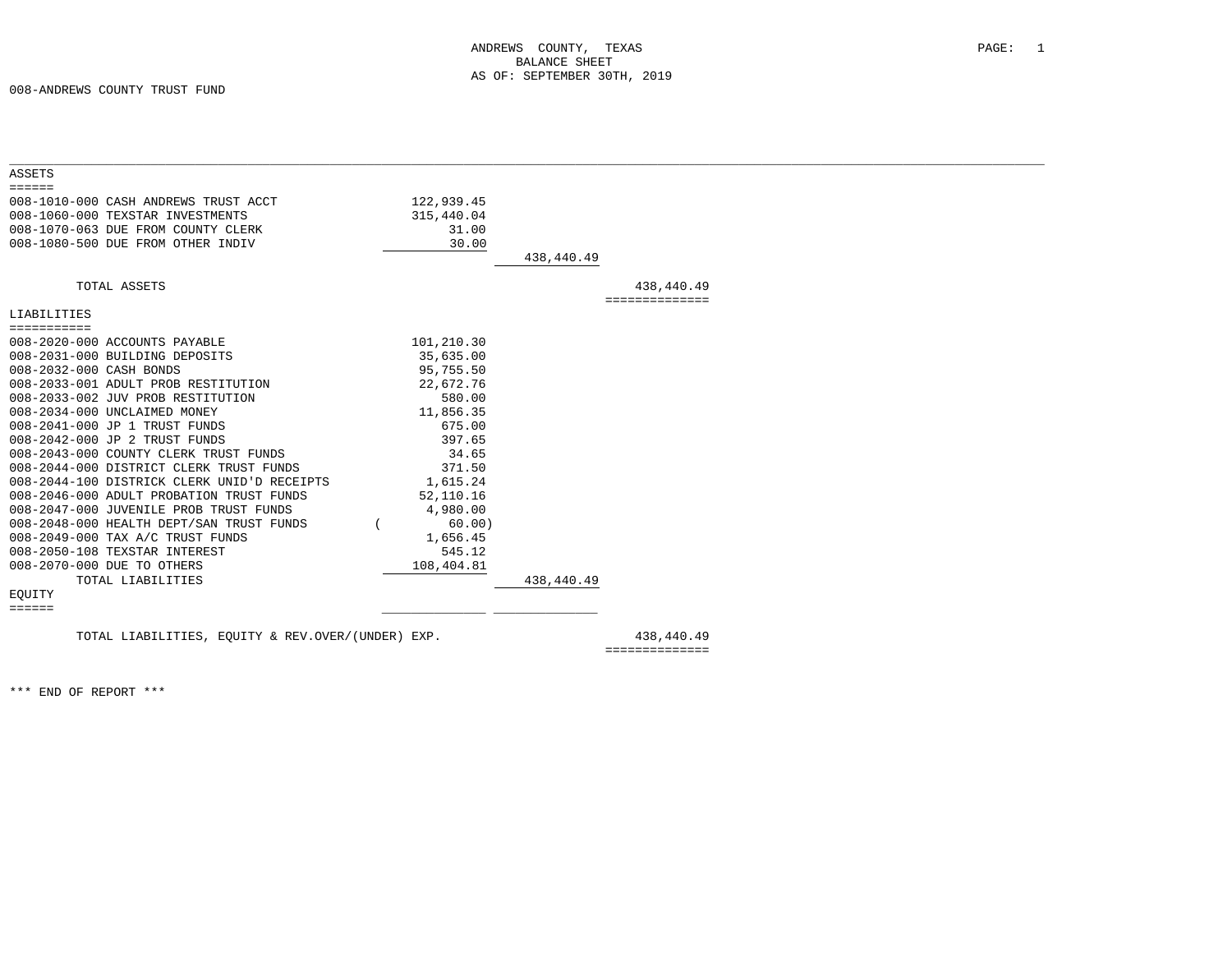010-ANDREWS CO. FEXIBLE SPEND

| 16,978.35                                         |                                                                           |           |                |  |
|---------------------------------------------------|---------------------------------------------------------------------------|-----------|----------------|--|
|                                                   | 16,978.35                                                                 |           |                |  |
|                                                   |                                                                           | 16,978.35 |                |  |
|                                                   |                                                                           |           |                |  |
|                                                   |                                                                           |           |                |  |
|                                                   |                                                                           |           |                |  |
|                                                   |                                                                           |           |                |  |
|                                                   |                                                                           |           |                |  |
|                                                   |                                                                           |           |                |  |
|                                                   |                                                                           |           |                |  |
|                                                   |                                                                           |           |                |  |
|                                                   |                                                                           |           |                |  |
|                                                   |                                                                           |           |                |  |
|                                                   |                                                                           |           |                |  |
|                                                   |                                                                           |           |                |  |
|                                                   |                                                                           |           |                |  |
|                                                   |                                                                           |           |                |  |
|                                                   |                                                                           |           |                |  |
| TOTAL LIABILITIES, EQUITY & REV.OVER/(UNDER) EXP. |                                                                           | 16,978.35 |                |  |
|                                                   |                                                                           |           |                |  |
|                                                   | 10,566.83<br>1,029.90)<br>9,536.93<br>44,893.65<br>37, 452.23<br>7,441.42 | 16,978.35 | ============== |  |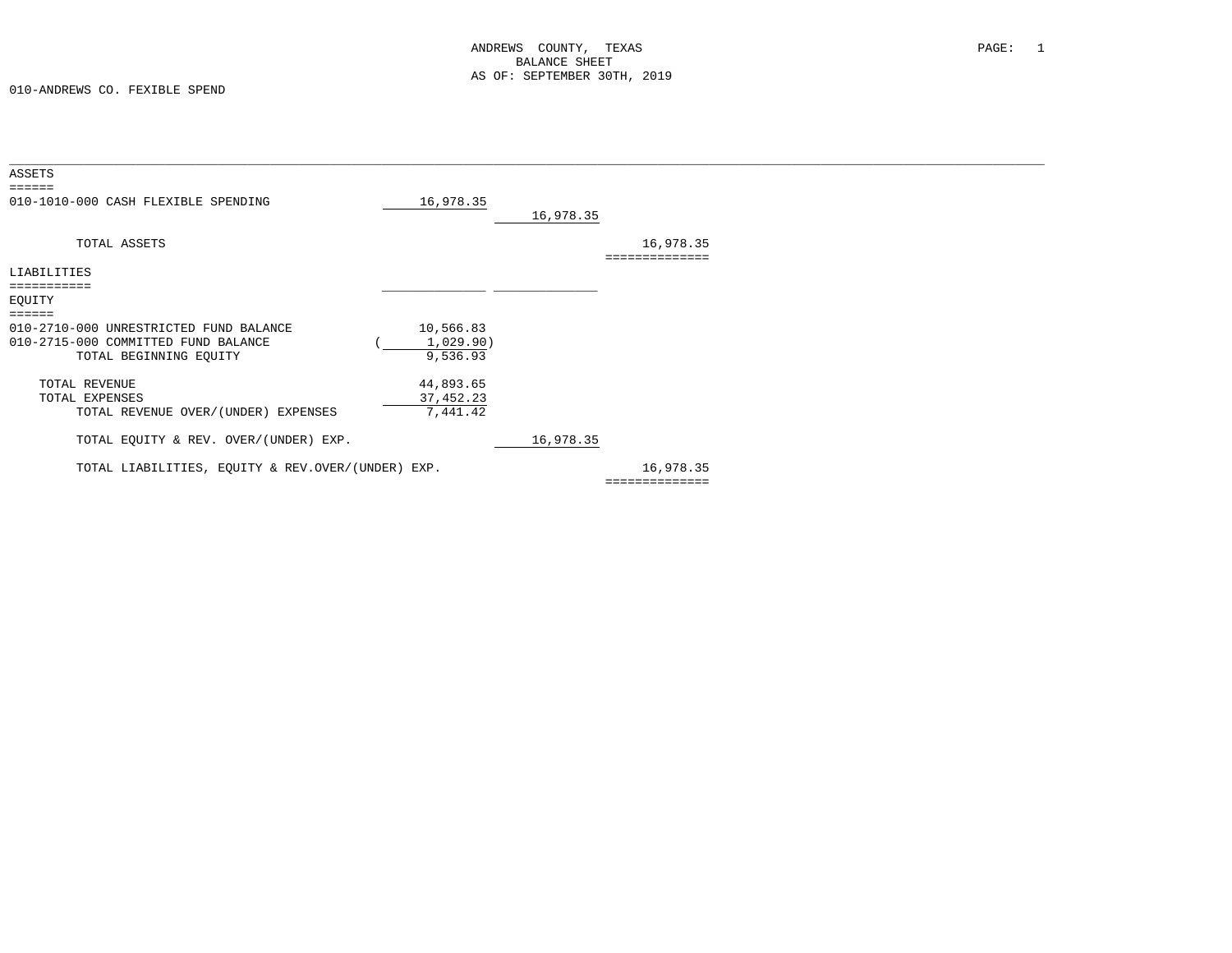010-ANDREWS CO. FEXIBLE SPEND

|                                              |                           |                      |                     |                     |                       | % OF FISCAL YEAR: 100.00 |                     |
|----------------------------------------------|---------------------------|----------------------|---------------------|---------------------|-----------------------|--------------------------|---------------------|
| REVENUES                                     | ORIGINAL<br><b>BUDGET</b> | NET<br><b>BUDGET</b> | RECEIPTS<br>$M-T-D$ | RECEIPTS<br>$Y-T-D$ | PRIOR YEAR<br>$Y-T-D$ | UNCOLLECTED<br>BALANCE   | PERCENT<br>RECEIVED |
| 010-30340-950 EMPLOYEE DEPOSITS              | 45,000                    | 45,000               | 3,737.83            | 44,750.66           | 42,427.29             | 249.34                   | 99.45               |
| 010-30360-101 FLEXIBLE SPENDING FUND INTERER | 75                        | 75                   | 0.00                | 142.99              | 119.37 <sub>0</sub>   | 67.99)                   | 190.65              |

TOTAL REVENUES 45,075 45,075 3,737.83 44,893.65 42,546.66 181.35 99.60 ========== ========== ============= ============= ============= ============= ========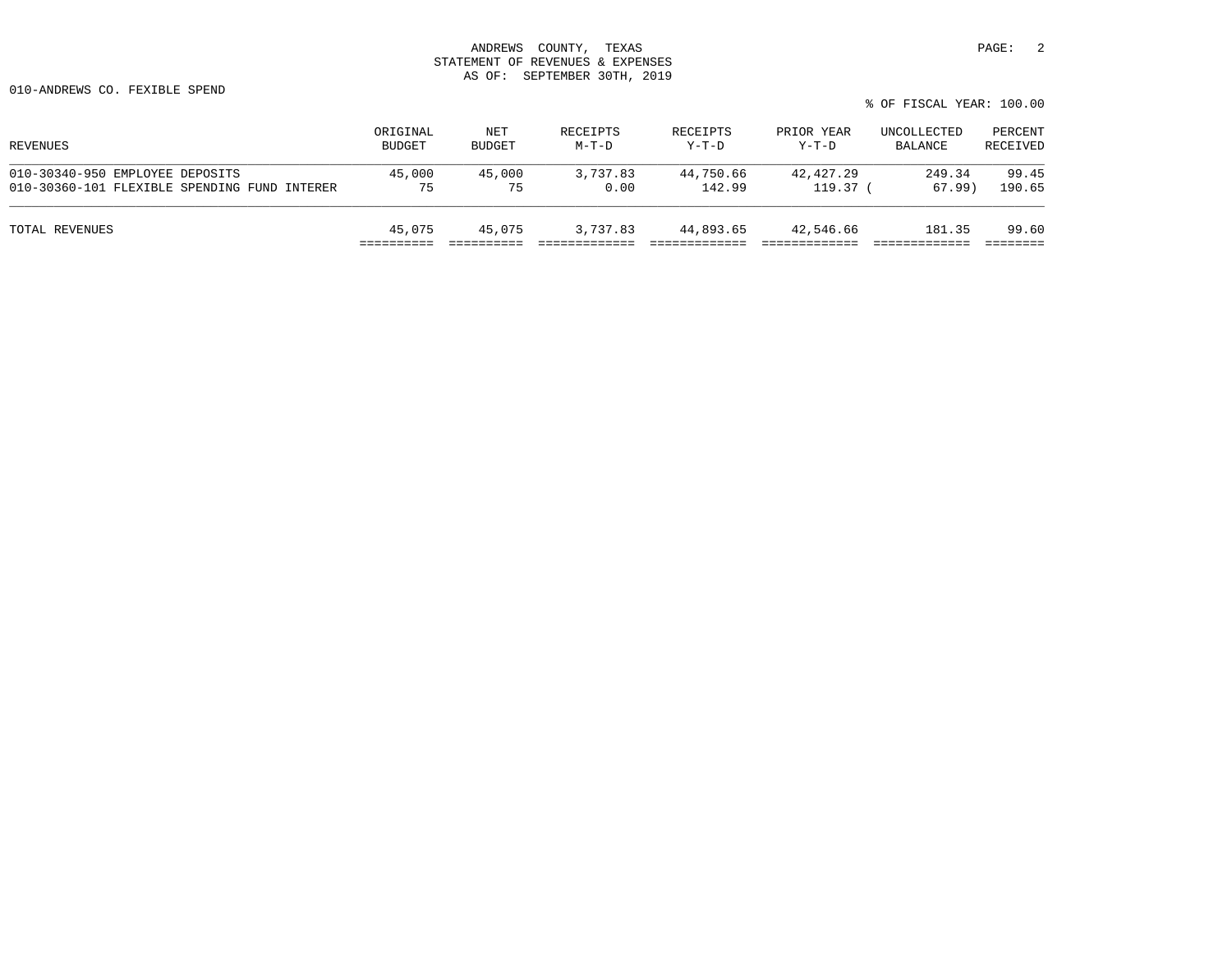010-ANDREWS CO. FEXIBLE SPEND

| <b>EXPENSES</b>                                                              | ORIGINAL<br><b>BUDGET</b> | NET<br><b>BUDGET</b> | EXPENDED<br>$M-T-D$ | EXPENDED<br>$Y-T-D$ | PRIOR YEAR<br>$Y-T-D$ | UNEXPENDED<br>BALANCE | PERCENT<br>EXPENDED |
|------------------------------------------------------------------------------|---------------------------|----------------------|---------------------|---------------------|-----------------------|-----------------------|---------------------|
| EXPENDITURES                                                                 |                           | $\Omega$             |                     |                     |                       |                       |                     |
| 010-41000-200 MEDICAL FUNDNG<br>010-41000-202 EMPLOYEE REIMBURSEMENT EXPENSE | $\mathbf 0$<br>45,000     | 45,000               | 0.00<br>1,142.27    | 0.00<br>37,452.23   | 2,000.00<br>41,576.56 | 0.00<br>7,547.77      | 0.00<br>83.23       |
| TOTAL EXPENDITURES                                                           | 45,000                    | 45,000               | 1,142.27            | 37, 452.23          | 43,576.56             | 7,547.77              | 83.23               |
| TOTAL EXPENDITURES                                                           | 45,000                    | 45,000               | 1,142.27            | 37,452.23           | 43,576.56             | 7,547.77              | 83.23               |
| REVENUES OVER/(UNDER)<br>EXPENDITURES                                        | 75                        | 75                   | 2,595.56            | 7,441.42 (          | 1,029,90              | 7,366.42)             |                     |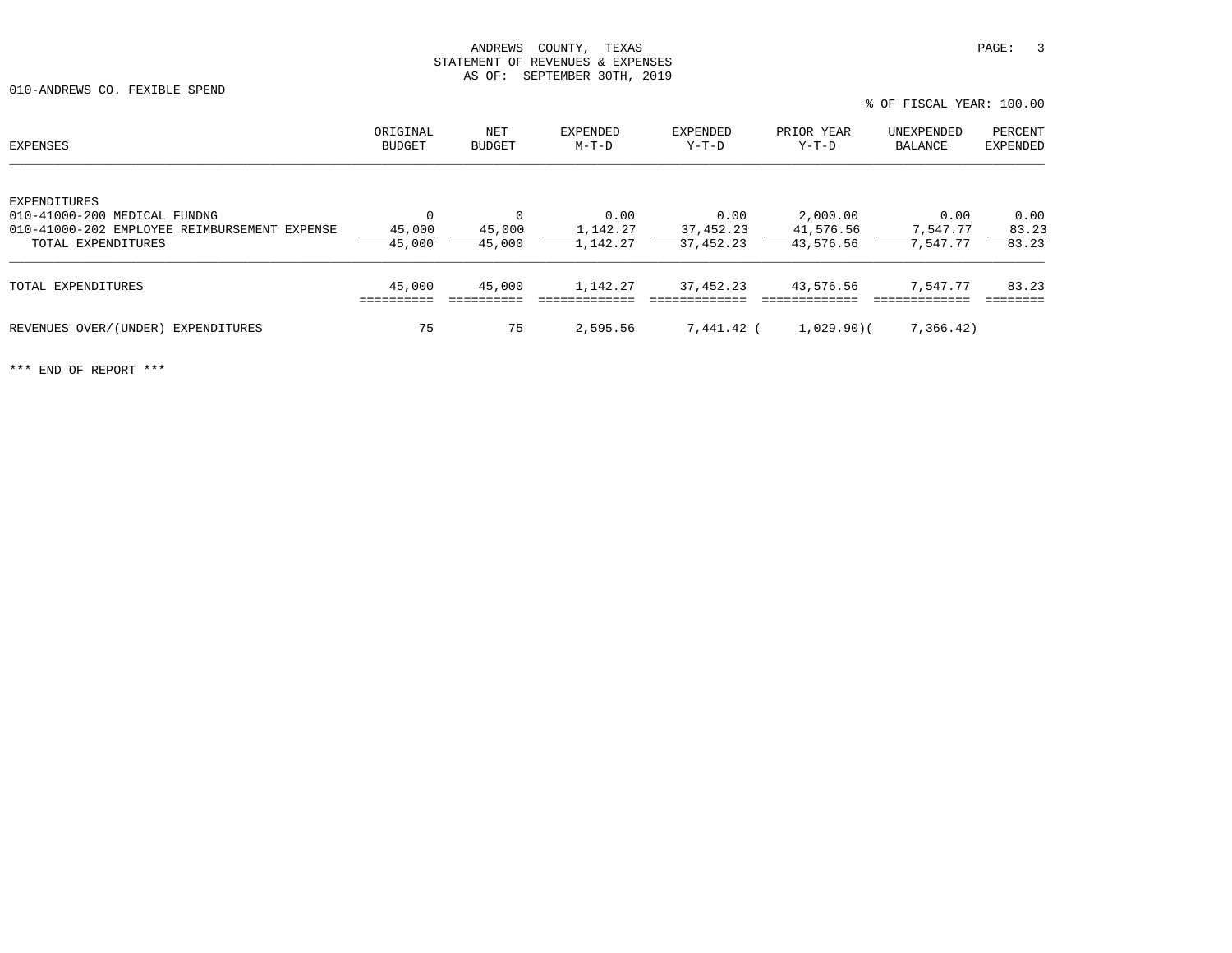#### 011-FAMILY PROTECTION

| ASSETS                                                        |                      |          |                            |  |
|---------------------------------------------------------------|----------------------|----------|----------------------------|--|
| ======<br>011-1010-000 CASH FAMILY PROTECTION                 | 2,258.10             | 2,258.10 |                            |  |
| TOTAL ASSETS                                                  |                      |          | 2,258.10<br>============== |  |
| LIABILITIES                                                   |                      |          |                            |  |
| ===========                                                   |                      |          |                            |  |
| 011-2020-000 ACCOUNTS PAYABLE<br>TOTAL LIABILITIES<br>EQUITY  | 634.22               | 634.22   |                            |  |
| ======                                                        |                      |          |                            |  |
| 011-2715-000 COMMITTED FUND BALANCE<br>TOTAL BEGINNING EQUITY | 1,571.01<br>1,571.01 |          |                            |  |
| TOTAL REVENUE                                                 | 2,260.36             |          |                            |  |
| TOTAL EXPENSES                                                | 2,207.49             |          |                            |  |
| TOTAL REVENUE OVER/(UNDER) EXPENSES                           | 52.87                |          |                            |  |
| TOTAL EQUITY & REV. OVER/(UNDER) EXP.                         |                      | 1,623.88 |                            |  |
| TOTAL LIABILITIES, EQUITY & REV.OVER/(UNDER) EXP.             |                      |          | 2,258.10                   |  |
|                                                               |                      |          | ==============             |  |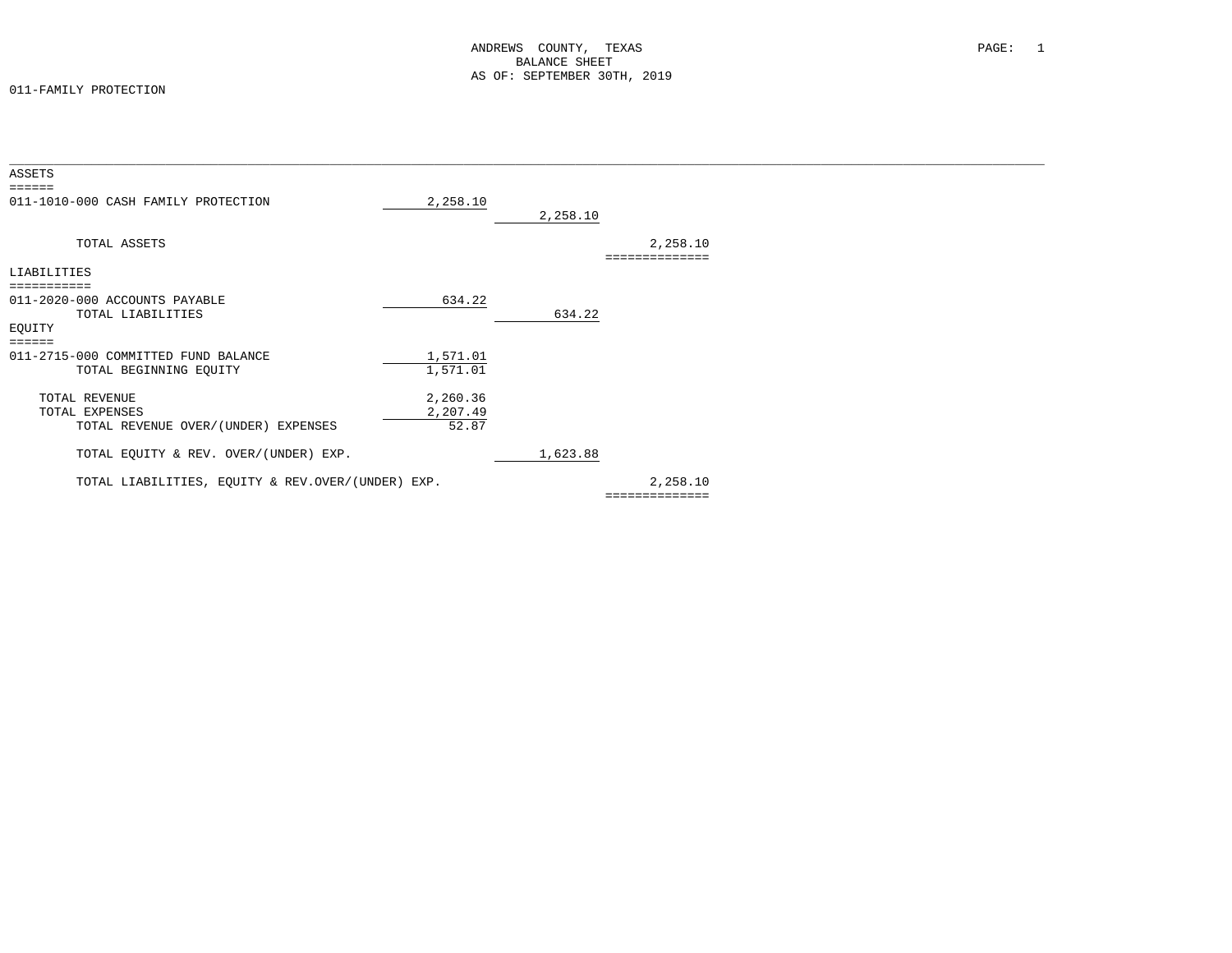011-FAMILY PROTECTION

| REVENUES                                  | ORIGINAL<br><b>BUDGET</b> | NET<br><b>BUDGET</b> | RECEIPTS<br>$M-T-D$ | RECEIPTS<br>$Y-T-D$ | PRIOR YEAR<br>$Y-T-D$ | UNCOLLECTED<br>BALANCE | PERCENT<br>RECEIVED |
|-------------------------------------------|---------------------------|----------------------|---------------------|---------------------|-----------------------|------------------------|---------------------|
| 011-30340-102 FAMILY PROTECTION CIVIL-CAC | 750                       | 750                  | 65.01               | 584.63              | 939.24                | 165.37                 | 77.95               |
| 011-30360-101 BANK INTEREST               | 25                        | 25                   | 0.00                | 52.87               | $27.93$ (             | 27.87)                 | 211.48              |
| 011-30370-102 FAMILY VIOLENCE-CRIMINAL    | 1,500                     | $\perp$ ,500         | 157.38              | 1,622.86            | $1,406.39$ (          | 122.86)                | 108.19              |
| TOTAL REVENUES                            | 2,275                     | 2,275                | 222.39              | 2,260.36            | 2,373.56              | 14.64                  | 99.36               |
|                                           |                           |                      |                     |                     |                       |                        |                     |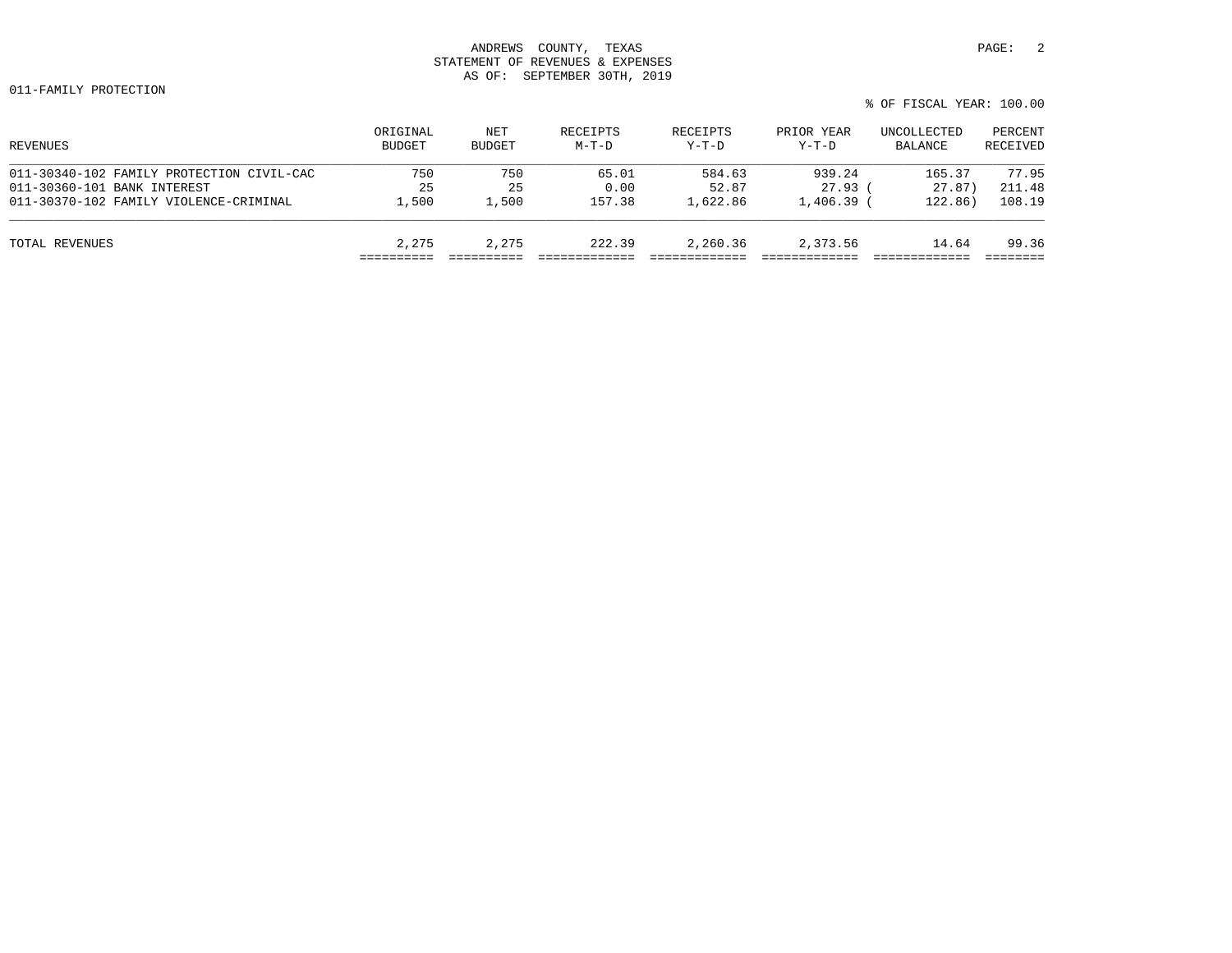% OF FISCAL YEAR: 100.00

| EXPENSES                            | ORIGINAL<br>BUDGET | NET<br>BUDGET  | EXPENDED<br>M-T-D | EXPENDED<br>$Y-T-D$ | PRIOR YEAR<br>Y-T-D | UNEXPENDED<br>BALANCE | PERCENT<br>EXPENDED |
|-------------------------------------|--------------------|----------------|-------------------|---------------------|---------------------|-----------------------|---------------------|
| FAMILY PROTECTION                   |                    |                |                   |                     |                     |                       |                     |
| 011-41100-401 SAFE PLACE            | 1,500              | 1,500          | 491.11            | 1,622.86            | 1,406.39 (          | 122.86)               | 108.19              |
| 011-41100-402 CHILD ADVOCACY CENTER | 775                | 775            | 143.11            | 584.63              | 939.24              | 190.37                | 75.44               |
| TOTAL FAMILY PROTECTION             | 2,275              | 2,275          | 634.22            | 2,207.49            | 2,345.63            | 67.51                 | 97.03               |
| TOTAL EXPENDITURES                  | 2,275              | 2,275          | 634.22            | 2,207.49            | 2,345.63            | 67.51                 | 97.03               |
|                                     |                    |                |                   |                     |                     |                       |                     |
| REVENUES OVER/(UNDER) EXPENDITURES  | $\mathbf 0$        | $\overline{0}$ | 411.83)           | 52.87               | 27.93(              | 52.87)                |                     |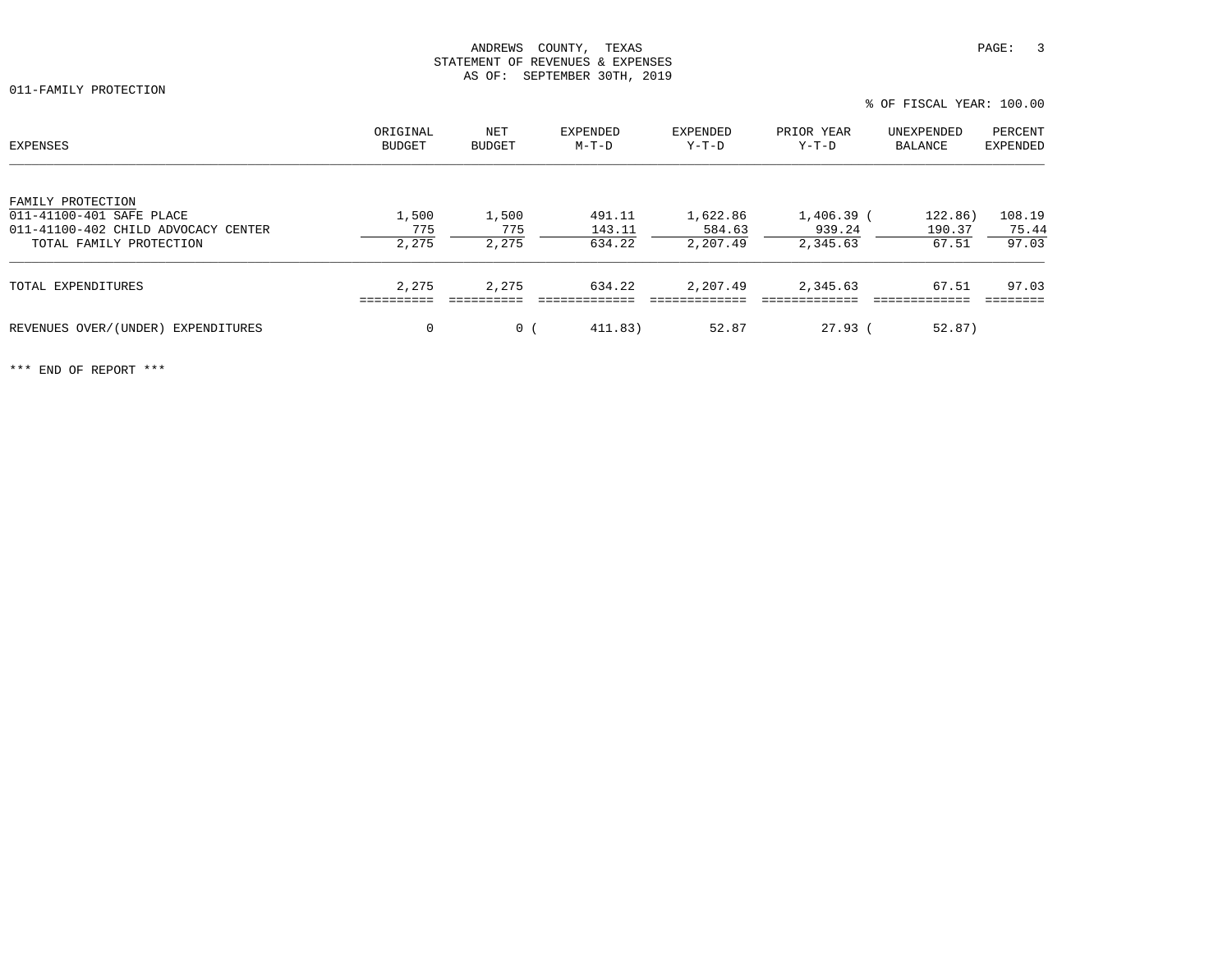| ASSETS                                                                      |               |       |                |  |
|-----------------------------------------------------------------------------|---------------|-------|----------------|--|
| 012-1010-000 CASH ADULT LITERACY                                            | 19.03         | 19.03 |                |  |
| TOTAL ASSETS                                                                |               |       | 19.03          |  |
| LIABILITIES                                                                 |               |       |                |  |
| ==========                                                                  |               |       |                |  |
| EQUITY                                                                      |               |       |                |  |
| ======                                                                      |               |       |                |  |
| 012-2715-000 COMMITTED FUND BALANCE<br>012-2720-000 MONTHLY CLOSING ACCOUNT | 18.43<br>0.09 |       |                |  |
| TOTAL BEGINNING EQUITY                                                      | 18.52         |       |                |  |
| TOTAL REVENUE                                                               | 0.51          |       |                |  |
| TOTAL REVENUE OVER/(UNDER) EXPENSES                                         | 0.51          |       |                |  |
| TOTAL EQUITY & REV. OVER/(UNDER) EXP.                                       |               | 19.03 |                |  |
| TOTAL LIABILITIES, EQUITY & REV.OVER/(UNDER) EXP.                           |               |       | 19.03          |  |
|                                                                             |               |       | ============== |  |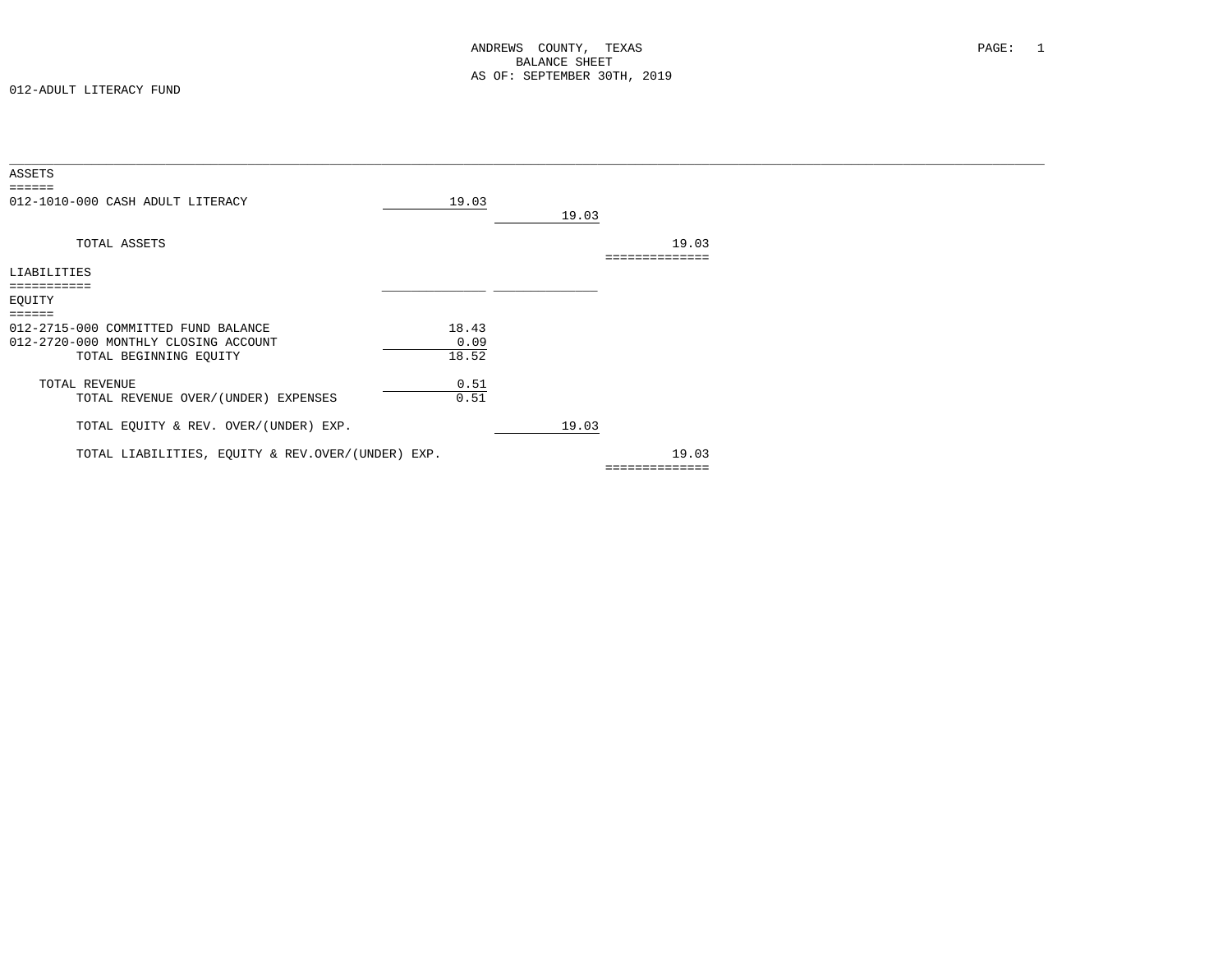012-ADULT LITERACY FUND

|                             |                           |                      |                     |                     |                       | % OF FISCAL YEAR: 100.00 |                     |
|-----------------------------|---------------------------|----------------------|---------------------|---------------------|-----------------------|--------------------------|---------------------|
| REVENUES                    | ORIGINAL<br><b>BUDGET</b> | NET<br><b>BUDGET</b> | RECEIPTS<br>$M-T-D$ | RECEIPTS<br>$Y-T-D$ | PRIOR YEAR<br>$Y-T-D$ | UNCOLLECTED<br>BALANCE   | PERCENT<br>RECEIVED |
| 012-30360-101 BANK INTEREST | 0                         |                      | 0.00                | 0.51                | 0.09                  | 0.51)                    | 0.00                |
| TOTAL REVENUES              | $\Omega$                  |                      | 0.00                | 0.51                | 0.09                  | 0.51)                    | 0.00                |

 $.00$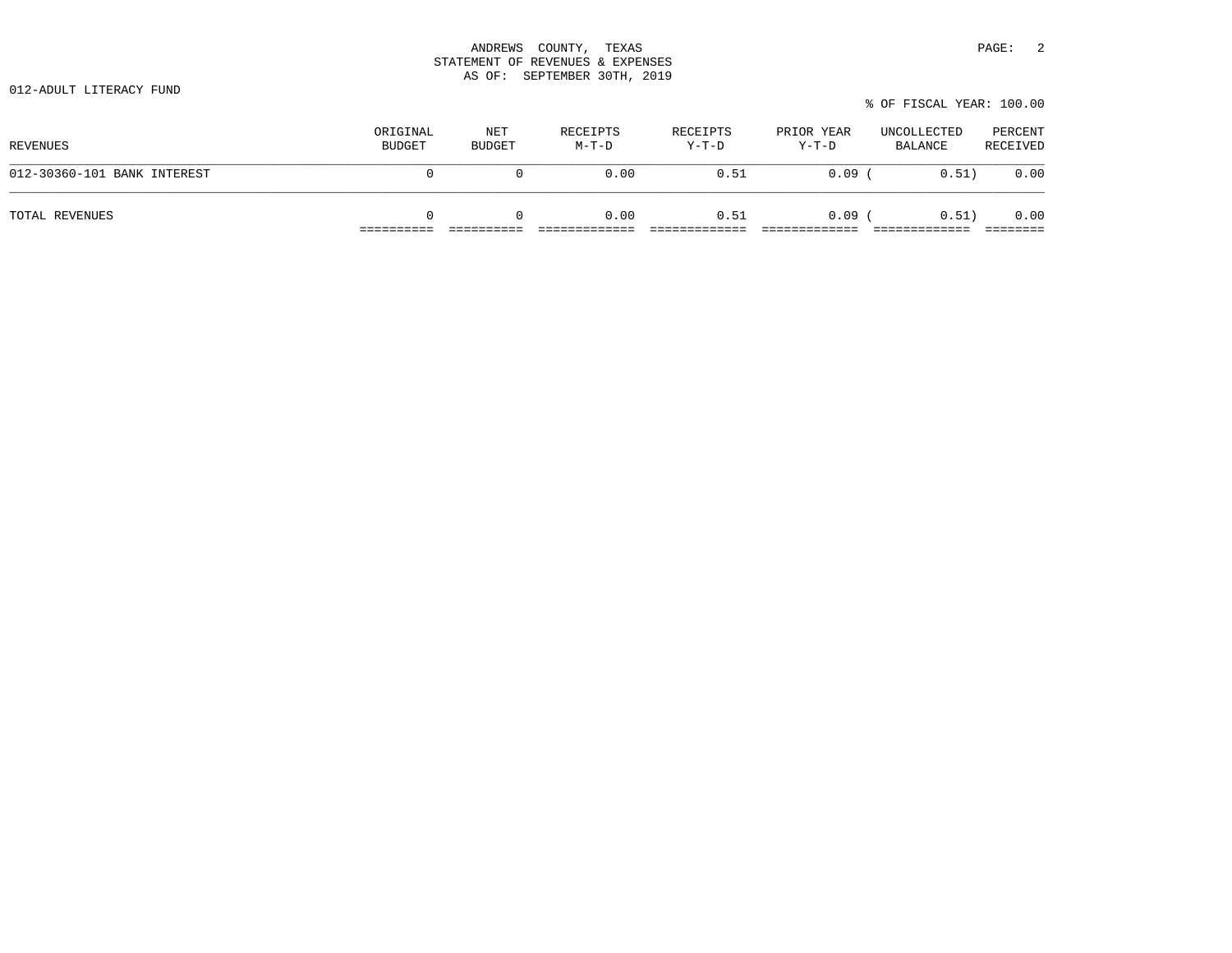| PAGE: |  |
|-------|--|
|-------|--|

|                                    |                           |               |                     |                     |                       | % OF FISCAL YEAR: 100.00     |                            |
|------------------------------------|---------------------------|---------------|---------------------|---------------------|-----------------------|------------------------------|----------------------------|
| EXPENSES                           | ORIGINAL<br><b>BUDGET</b> | NET<br>BUDGET | EXPENDED<br>$M-T-D$ | EXPENDED<br>$Y-T-D$ | PRIOR YEAR<br>$Y-T-D$ | UNEXPENDED<br><b>BALANCE</b> | PERCENT<br><b>EXPENDED</b> |
|                                    |                           |               |                     |                     |                       |                              |                            |
|                                    |                           |               |                     |                     |                       |                              |                            |
| REVENUES OVER/(UNDER) EXPENDITURES | 0                         | $\mathbf{0}$  | 0.00                | 0.51                | 0.09                  | 0.51)                        |                            |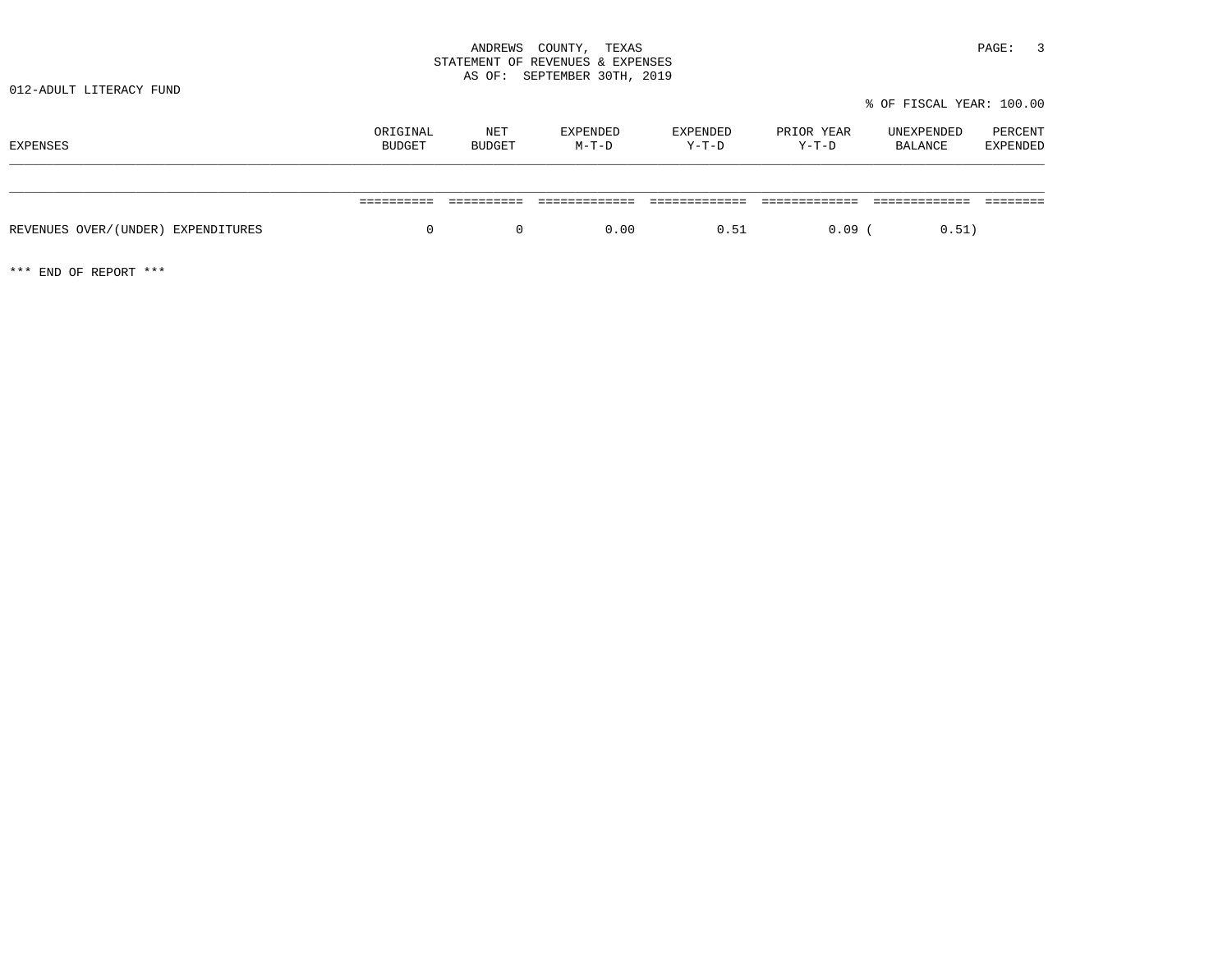| 2,721.36                                          | 2,721.36         |             |  |
|---------------------------------------------------|------------------|-------------|--|
|                                                   |                  | 2,721.36    |  |
|                                                   |                  |             |  |
|                                                   |                  |             |  |
|                                                   |                  |             |  |
|                                                   |                  |             |  |
| 2,398.26                                          |                  |             |  |
| 2,398.26                                          |                  |             |  |
|                                                   |                  |             |  |
|                                                   |                  |             |  |
|                                                   |                  |             |  |
|                                                   | 2,721.36         |             |  |
| TOTAL LIABILITIES, EQUITY & REV.OVER/(UNDER) EXP. |                  | 2,721.36    |  |
|                                                   |                  | =========== |  |
|                                                   | 323.10<br>323.10 |             |  |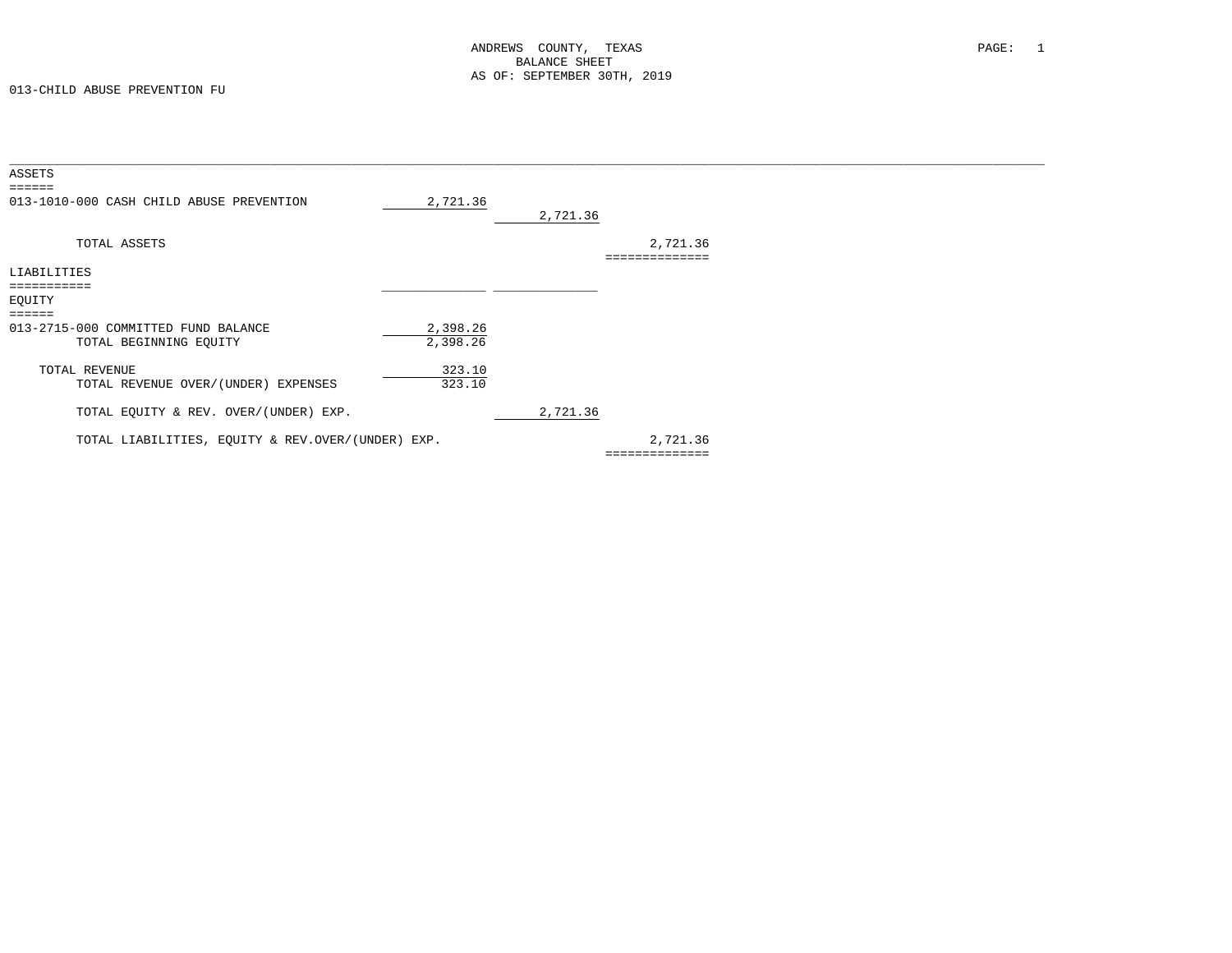013-CHILD ABUSE PREVENTION FU

| REVENUES                                  | ORIGINAL<br><b>BUDGET</b> | NET<br><b>BUDGET</b> | RECEIPTS<br>$M-T-D$ | RECEIPTS<br>Y-T-D | PRIOR YEAR<br>Y-T-D | UNCOLLECTED<br>BALANCE | PERCENT<br>RECEIVED |
|-------------------------------------------|---------------------------|----------------------|---------------------|-------------------|---------------------|------------------------|---------------------|
| 013-30360-101 BANK INTEREST               | 20                        | 20                   | 0.00                | 70.10             | 30.24               | 50.10                  | 350.50              |
| 013-30370-102 CHILD ABUSE PREVENTION FUND | 50                        | 50                   | 100.94              | 253.00            | 178.07 (            | 203.00                 | 506.00              |
| TOTAL REVENUES                            | 70                        | 70                   | 100.94              | 323.10            | $208.31$ (          | 253.10                 | 461.57              |
|                                           |                           |                      |                     |                   |                     |                        |                     |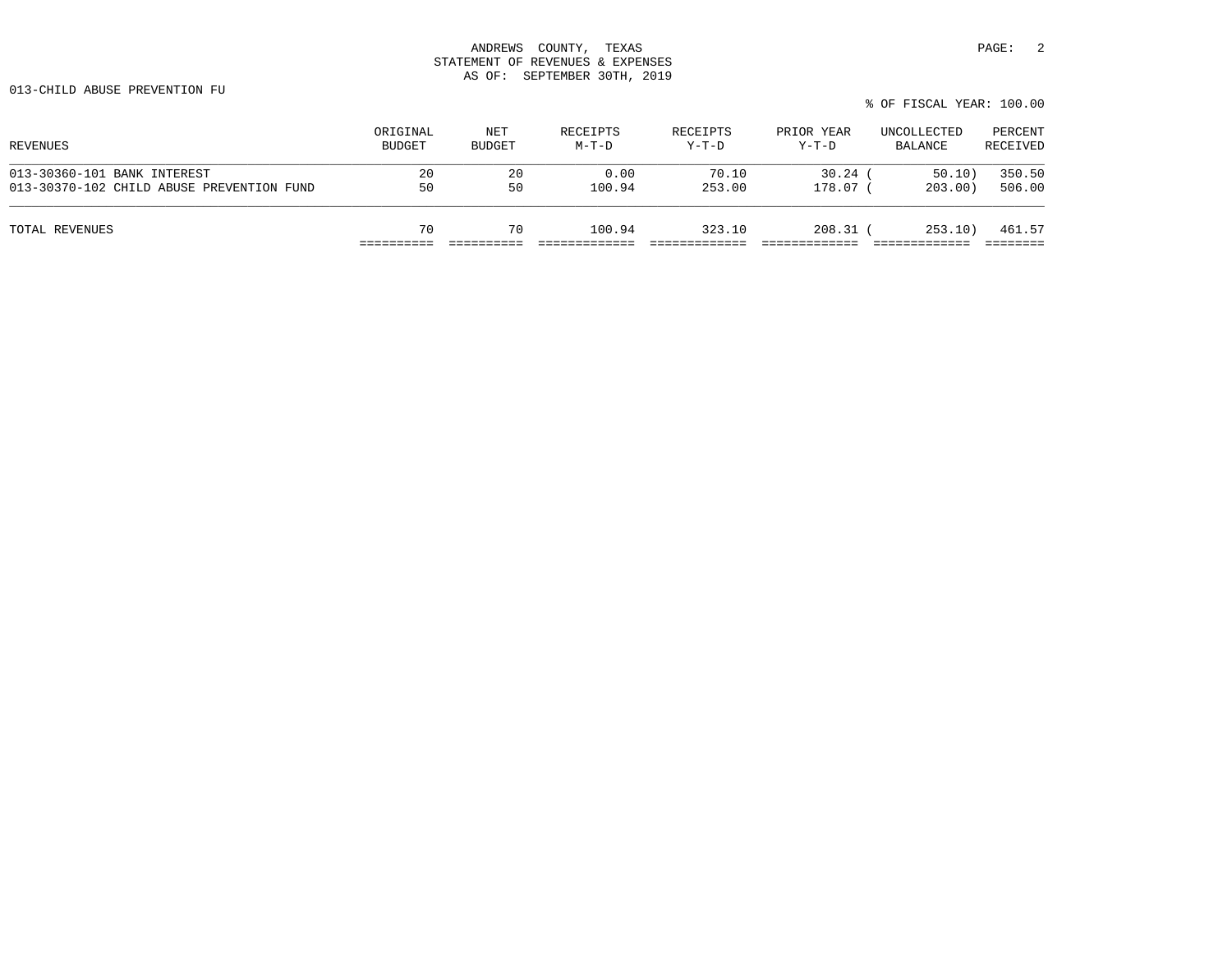013-CHILD ABUSE PREVENTION FU

| <b>EXPENSES</b>                                                              | ORIGINAL<br>BUDGET | NET<br><b>BUDGET</b> | EXPENDED<br>$M-T-D$ | EXPENDED<br>$Y-T-D$ | PRIOR YEAR<br>$Y-T-D$ | UNEXPENDED<br>BALANCE | PERCENT<br>EXPENDED |
|------------------------------------------------------------------------------|--------------------|----------------------|---------------------|---------------------|-----------------------|-----------------------|---------------------|
| CHILD ABUSE SUPPLIES<br>013-41300-312 SUPPLIES<br>TOTAL CHILD ABUSE SUPPLIES | 70<br>70           | 70<br>70             | 0.00<br>0.00        | 0.00<br>0.00        | 0.00<br>0.00          | 70.00<br>70.00        | 0.00<br>0.00        |
| TOTAL EXPENDITURES                                                           | 70                 | 70                   | 0.00                | 0.00                | 0.00                  | 70.00                 | 0.00                |
| REVENUES OVER/(UNDER) EXPENDITURES                                           | 0                  | $\Omega$             | 100.94              | 323.10              | $208.31$ (            | 323.10)               |                     |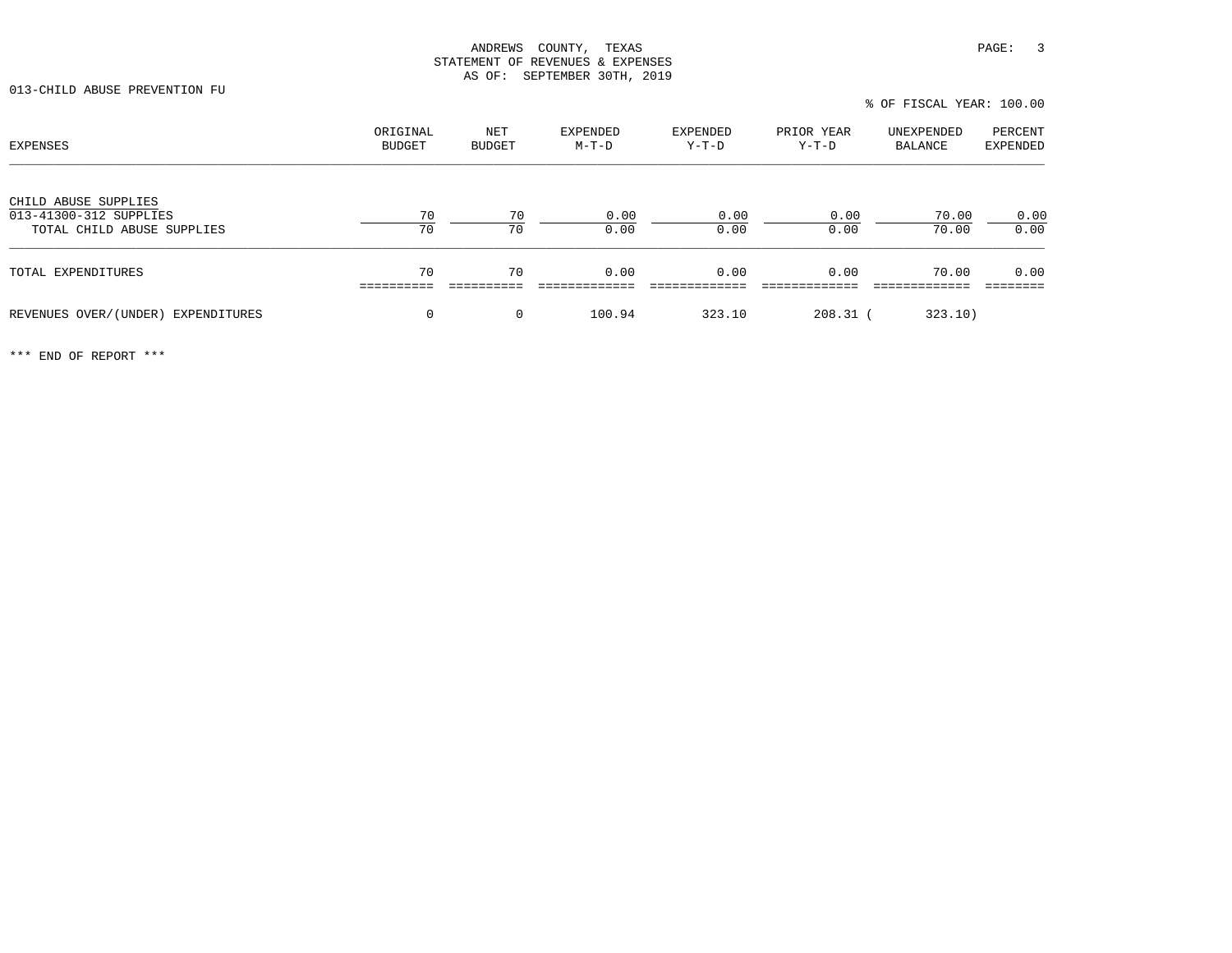| ASSETS                                            |              |            |                |  |
|---------------------------------------------------|--------------|------------|----------------|--|
| ======                                            |              |            |                |  |
| 015-1010-000 CASH CAPITAL IMPROVEMENT             | 1,916.15     |            |                |  |
| 015-1030-000 TEXPOOL CAPITAL IMPROV               | 613,542.64   |            |                |  |
| 015-1310-400 DUE FROM STATE                       | 4,480.56     |            |                |  |
|                                                   |              | 619,939.35 |                |  |
| TOTAL ASSETS                                      |              |            | 619,939.35     |  |
|                                                   |              |            | -------------- |  |
| LIABILITIES                                       |              |            |                |  |
| ===========                                       |              |            |                |  |
| EQUITY                                            |              |            |                |  |
| ======                                            |              |            |                |  |
| 015-2719-000 ASSIGNED FUND BALANCE                | 606,403.02   |            |                |  |
| TOTAL BEGINNING EQUITY                            | 606,403.02   |            |                |  |
| TOTAL REVENUE                                     | 2,369,986.77 |            |                |  |
| TOTAL EXPENSES                                    | 2,356,450.44 |            |                |  |
| TOTAL REVENUE OVER/(UNDER) EXPENSES               | 13,536.33    |            |                |  |
| TOTAL EQUITY & REV. OVER/(UNDER) EXP.             |              | 619,939.35 |                |  |
|                                                   |              |            |                |  |
| TOTAL LIABILITIES, EQUITY & REV.OVER/(UNDER) EXP. |              |            | 619,939.35     |  |
|                                                   |              |            | ============== |  |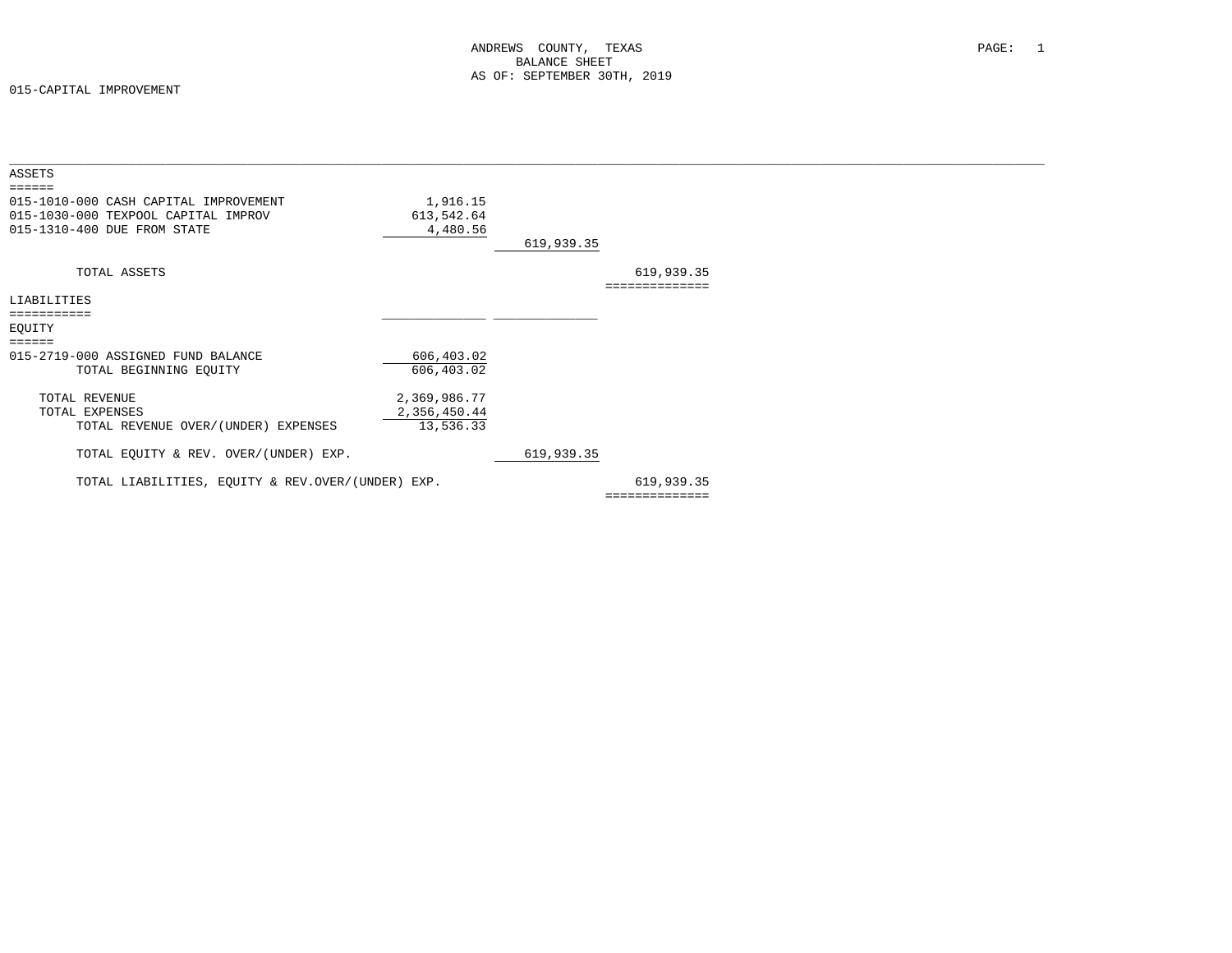|                                |                    |                      |                     |                     |                     | % OF FISCAL YEAR: 100.00 |                     |  |
|--------------------------------|--------------------|----------------------|---------------------|---------------------|---------------------|--------------------------|---------------------|--|
| REVENUES                       | ORIGINAL<br>BUDGET | NET<br><b>BUDGET</b> | RECEIPTS<br>$M-T-D$ | RECEIPTS<br>$Y-T-D$ | PRIOR YEAR<br>Y-T-D | UNCOLLECTED<br>BALANCE   | PERCENT<br>RECEIVED |  |
| 015-30340-951 TRANSFER IN      | 2,426,055          | 2,597,880            | 149,100.00          | 2,355,080.00        | 23,770.00           | 242,800.00               | 90.65               |  |
| BANK INTEREST<br>015-30360-101 |                    |                      | 0.00                | 2,328.50            | 74.60 (             | 2,323.50) 6,570.00       |                     |  |
| 015-30360-108 TXPOOL INTEREST  | 8,500              | 8,500                | 833.15              | 12,578.27           | $9.615.18$ (        | 4,078.27)                | 147.98              |  |
| TOTAL REVENUES                 | 2,434,560          | 2,606,385            | 149,933.15          | 2,369,986.77        | 33,459.78           | 236,398.23               | 90.93               |  |
|                                |                    |                      |                     |                     |                     |                          |                     |  |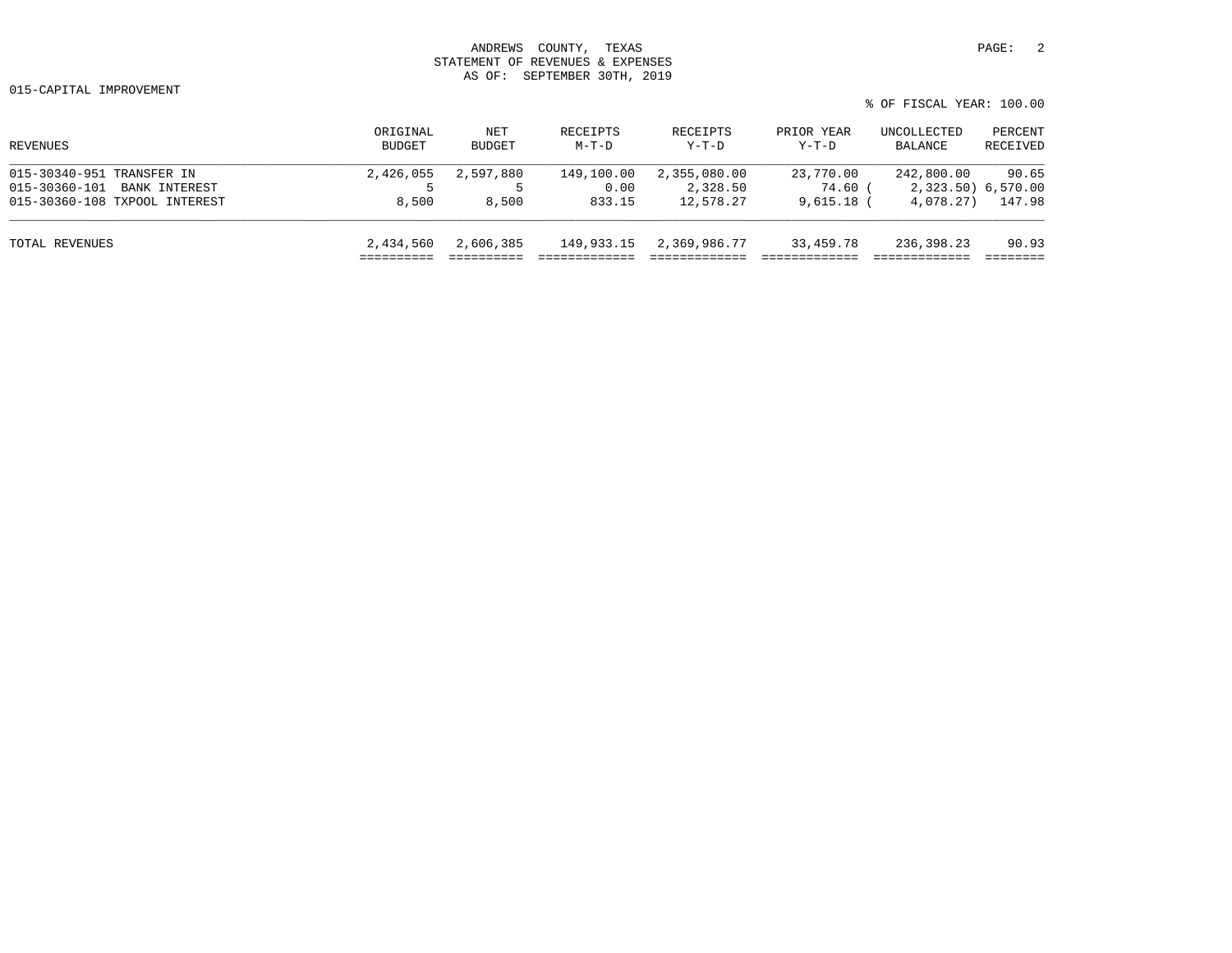015-CAPITAL IMPROVEMENT

 ORIGINAL NET EXPENDED EXPENDED PRIOR YEAR UNEXPENDED PERCENTEXPENSES BUDGET BUDGET M-T-D Y-T-D Y-T-D BALANCE EXPENDEDCAPITAL IMPROVEMENT 015-41500-355 CIVIC/TAC REMODEL 0 0 0.00 0.90 70,937.10 0.00 0.00 015-41500-356 COURTHOUSE DOORS 49,000 48,900 0.00 47,200.00 0.00 1,700.00 96.52 015-41500-357 ACE ARENA 500,000 500,100 0.00 500,100.00 0.00 0.00 100.00 015-41500-402 AIRPORT MATCH GRANT 175,500 175,500 175,500 0.00 136,061.44 183,182.00 39,438.56 77.53<br>015-41500-495 SHOOTING RANGE 250,000 250,000 0.00 0.00 0.00 0.00 250,000.00 0.00 015-41500-495 SHOOTING RANGE  $\begin{array}{cccccccc} 250,000 & 250,000 & 250,000 & 0.00 & 0.00 & 0.00 & 0.00 & 250,000.00 & 0.00 & 0.00 & 0.00 & 0.00 & 0.00 & 0.00 & 0.00 & 0.00 & 0.00 & 0.00 & 0.00 & 0.00 & 0.00 & 0.00 & 0.00 & 0.00 & 0.00 & 0.00 & 0.00 & 0.00 &$ 015-41500-772 GOLF COURSE  $1,650,000$   $1,679,925$   $0.00$   $1,673,089.00$   $0.00$   $0.00$   $0.00$   $0.00$   $0.836.00$   $99.59$  TOTAL CAPITAL IMPROVEMENT 2,624,500 2,654,425 0.00 2,356,450.44 254,119.10 297,974.56 88.77 TOTAL EXPENDITURES 2,624,500 2,654,425 0.00 2,356,450.44 254,119.10 297,974.56 88.77 ========== ========== ============= ============= ============= ============= ======== REVENUES OVER/(UNDER) EXPENDITURES ( 189,940)( 48,040) 149,933.15 13,536.33 ( 220,659.32)( 61,576.33)

\*\*\* END OF REPORT \*\*\*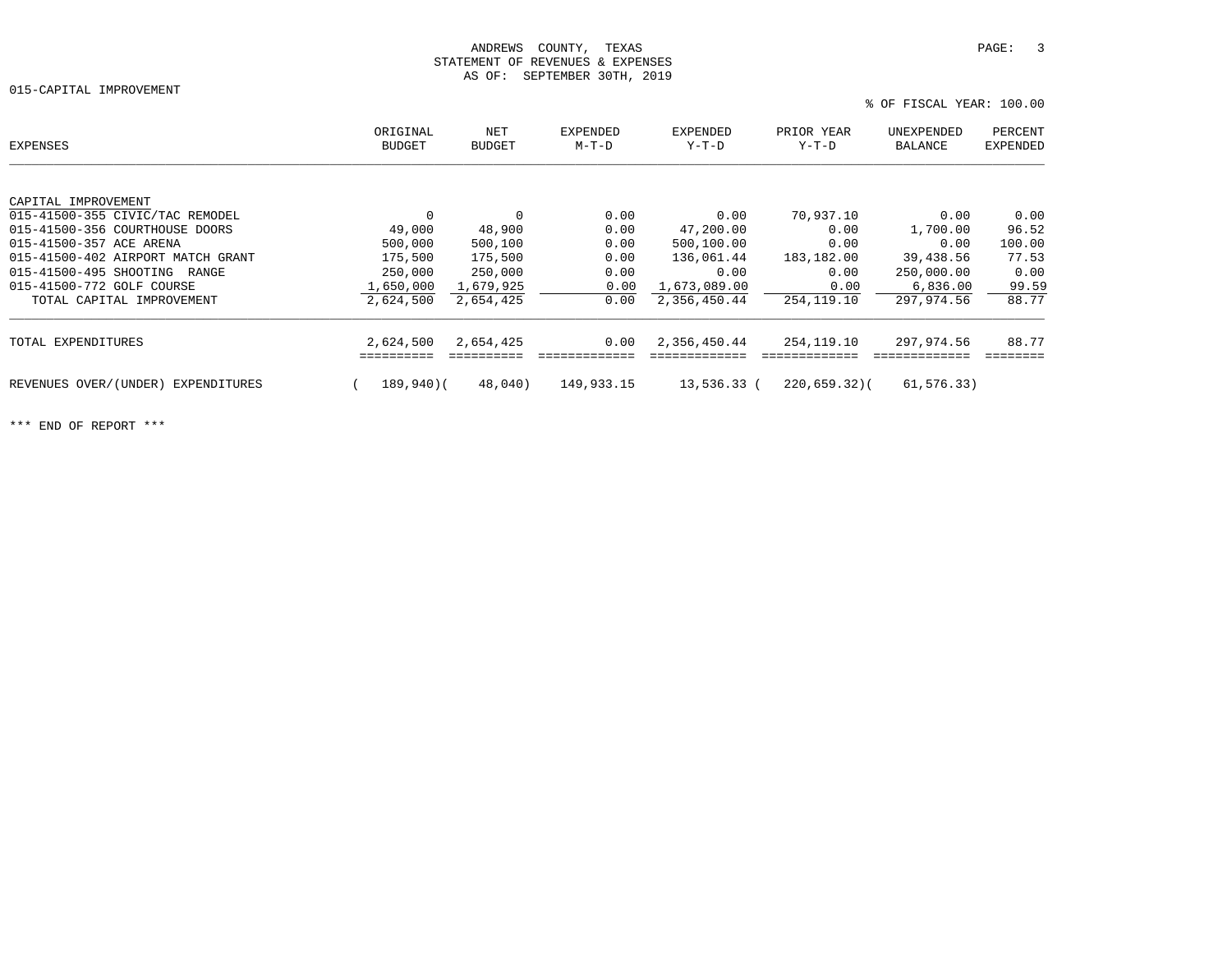| ASSETS                                                                                        |                                  |           |                             |  |
|-----------------------------------------------------------------------------------------------|----------------------------------|-----------|-----------------------------|--|
| 016-1010-000 ECONOMIC DEVELOPMENT<br>016-1060-000 ECON. DEV. TX STAR INVESTMENTS              | 106.73<br>29,776.59              | 29,883.32 |                             |  |
| TOTAL ASSETS                                                                                  |                                  |           | 29,883.32<br>============== |  |
| LIABILITIES                                                                                   |                                  |           |                             |  |
| ===========<br>EQUITY<br>======                                                               |                                  |           |                             |  |
| 016-2715-000 COMMITTED FUND BALANCE<br>016-2720-000 MONTHLY CLOSING<br>TOTAL BEGINNING EQUITY | 28,727.03<br>475.05<br>29,202.08 |           |                             |  |
| TOTAL REVENUE<br>TOTAL REVENUE OVER/(UNDER) EXPENSES                                          | 681.24<br>681.24                 |           |                             |  |
| TOTAL EQUITY & REV. OVER/(UNDER) EXP.                                                         |                                  | 29,883.32 |                             |  |
| TOTAL LIABILITIES, EQUITY & REV.OVER/(UNDER) EXP.                                             |                                  |           | 29,883.32<br>============== |  |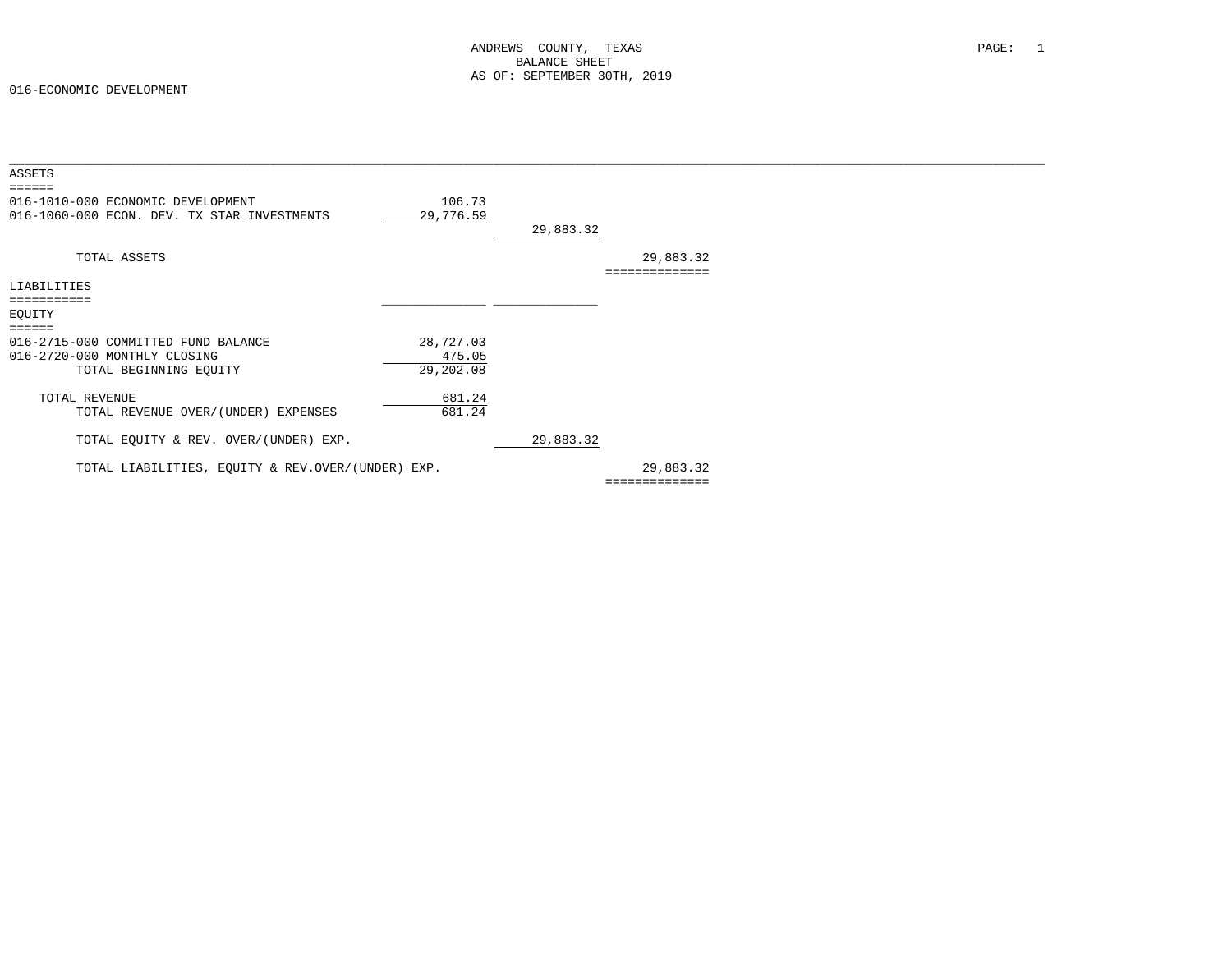|                                |                           |                      |                   |                     |                       | % OF FISCAL YEAR: 100.00 |                     |
|--------------------------------|---------------------------|----------------------|-------------------|---------------------|-----------------------|--------------------------|---------------------|
| REVENUES                       | ORIGINAL<br><b>BUDGET</b> | NET<br><b>BUDGET</b> | RECEIPTS<br>M-T-D | RECEIPTS<br>$Y-T-D$ | PRIOR YEAR<br>$Y-T-D$ | UNCOLLECTED<br>BALANCE   | PERCENT<br>RECEIVED |
| 016-30360-101 BANK INTEREST    | 20                        | 20                   | 0.00              | 2.19                | 19.28                 | 17.81                    | 10.95               |
| 016-30360-108 TX STAR INTEREST | 400                       | 400                  | 51.46             | 679.05              | 455.77 (              | 279.05)                  | 169.76              |
|                                |                           |                      |                   |                     |                       |                          |                     |

TOTAL REVENUES 420 420 51.46 681.24 475.05 ( 261.24) 162.20 ========== ========== ============= ============= ============= ============= ========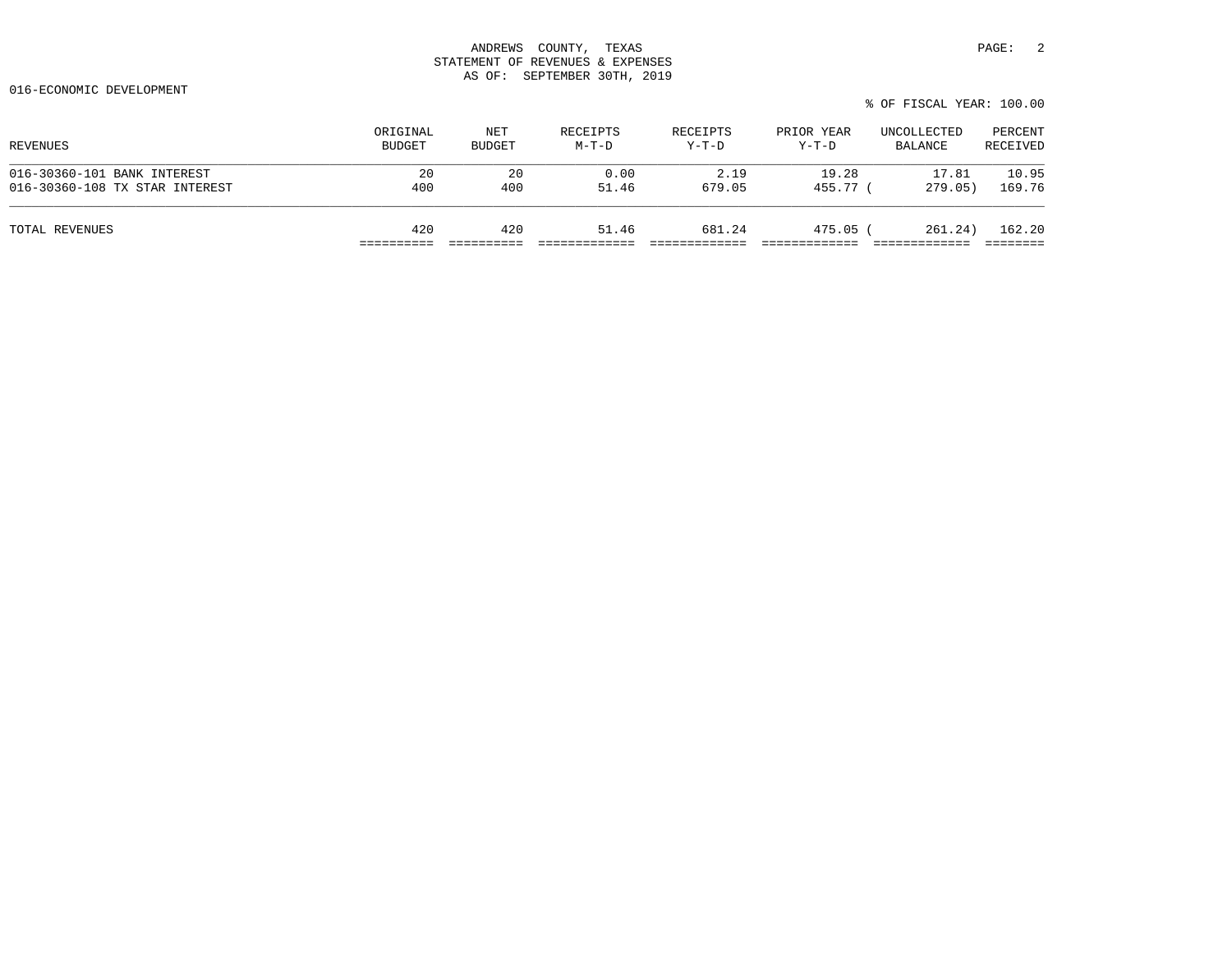016-ECONOMIC DEVELOPMENT

% OF FISCAL YEAR: 100.00

| EXPENSES                                                                                    | ORIGINAL<br><b>BUDGET</b> | NET<br><b>BUDGET</b> | <b>EXPENDED</b><br>$M-T-D$ | EXPENDED<br>$Y-T-D$ | PRIOR YEAR<br>Y-T-D | UNEXPENDED<br>BALANCE  | PERCENT<br><b>EXPENDED</b> |
|---------------------------------------------------------------------------------------------|---------------------------|----------------------|----------------------------|---------------------|---------------------|------------------------|----------------------------|
| ECONOMIC DEVELOPMENT<br>016-41600-501 ECON. DEV./GENERAL FUND<br>TOTAL ECONOMIC DEVELOPMENT | 29,500<br>29,500          | 29,500<br>29,500     | 0.00<br>0.00               | 0.00<br>0.00        | 0.00<br>0.00        | 29,500.00<br>29,500.00 | 0.00<br>0.00               |
| TOTAL EXPENDITURES                                                                          | 29,500                    | 29,500               | 0.00                       | 0.00                | 0.00                | 29,500.00              | 0.00                       |
| REVENUES OVER/(UNDER) EXPENDITURES                                                          | 29,080(                   | 29,080)              | 51.46                      | 681.24              | $475.05$ (          | 29,761.24)             |                            |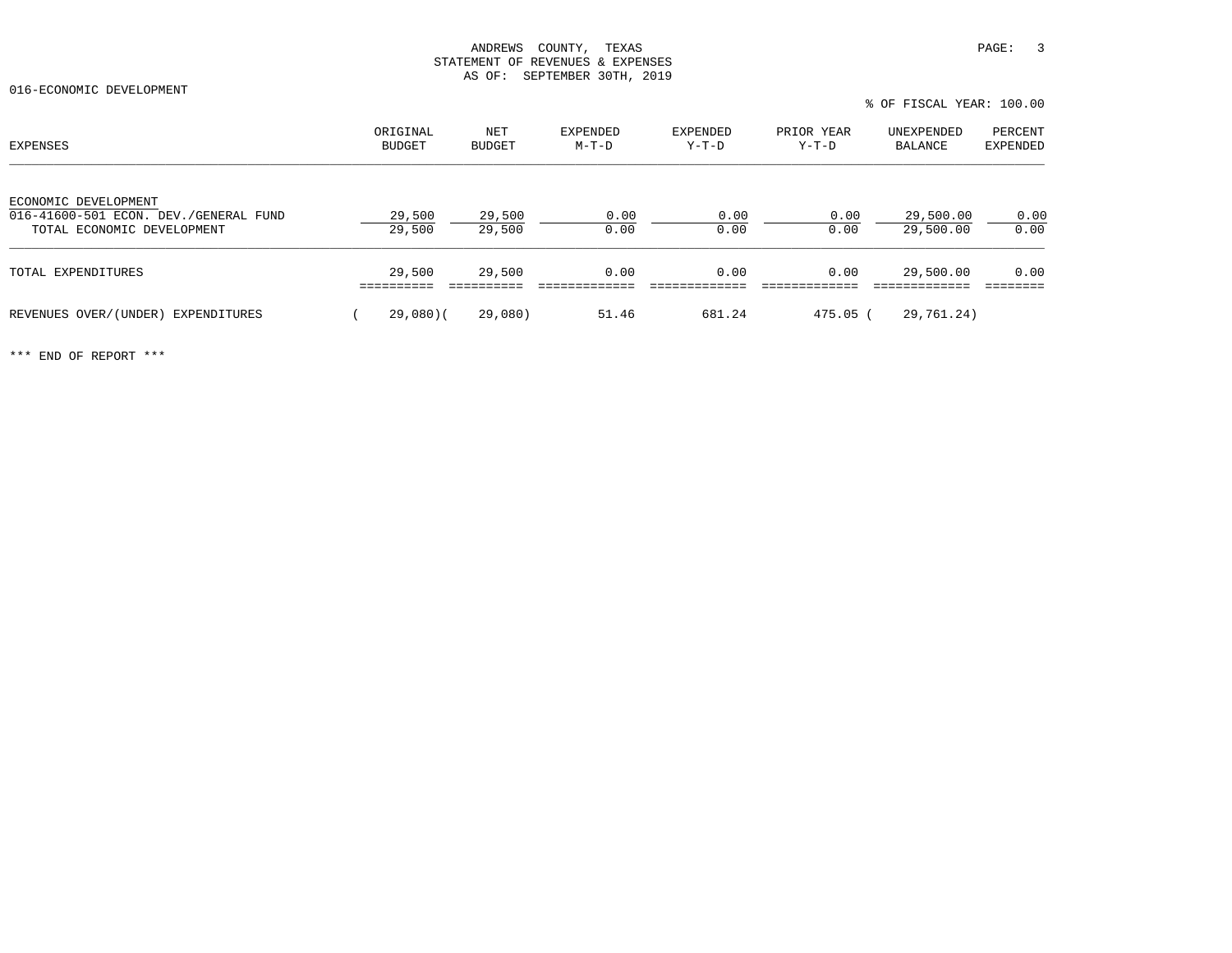017-WCS SER 2010 DEBT SINKING

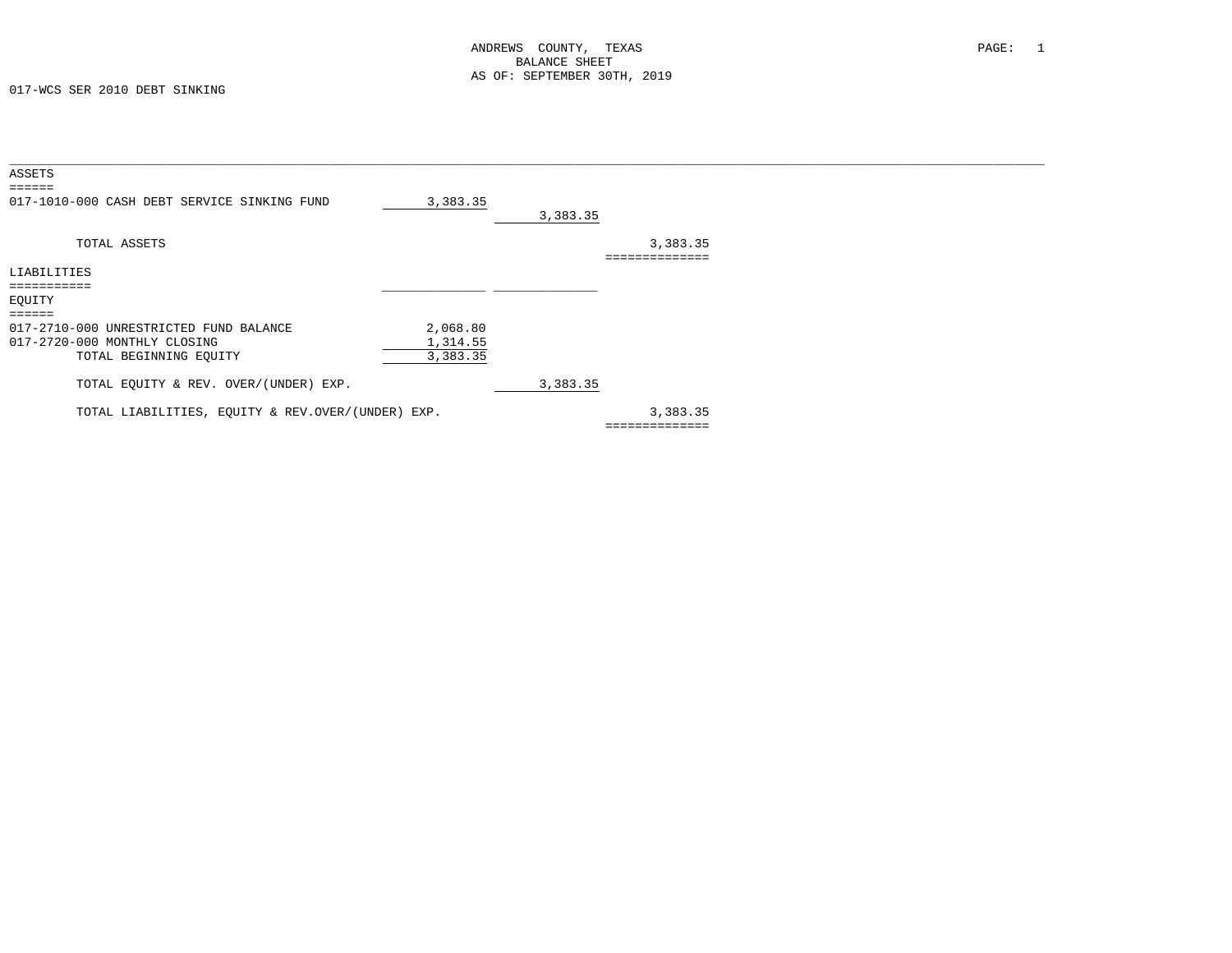017-WCS SER 2010 DEBT SINKING

| ORIGINAL<br>BUDGET | NET<br>BUDGET | RECEIPTS<br>$M-T-D$ | RECEIPTS<br>$Y-T-D$ | PRIOR YEAR<br>$Y-T-D$ | UNCOLLECTED<br>BALANCE | PERCENT<br>RECEIVED |
|--------------------|---------------|---------------------|---------------------|-----------------------|------------------------|---------------------|
|                    |               | 0.00                | 0.00                | 300.00                | 0.00                   | 0.00                |
|                    |               | 0.00                | 0.00                | 20.94                 | 5.00                   | 0.00                |
| 0                  |               | 0.00                | 0.00                | 993.61                | 0.00                   | 0.00                |
|                    |               | 0.00                | 0.00                | 1,314.55              | 5.00                   | 0.00                |
|                    |               |                     |                     |                       |                        |                     |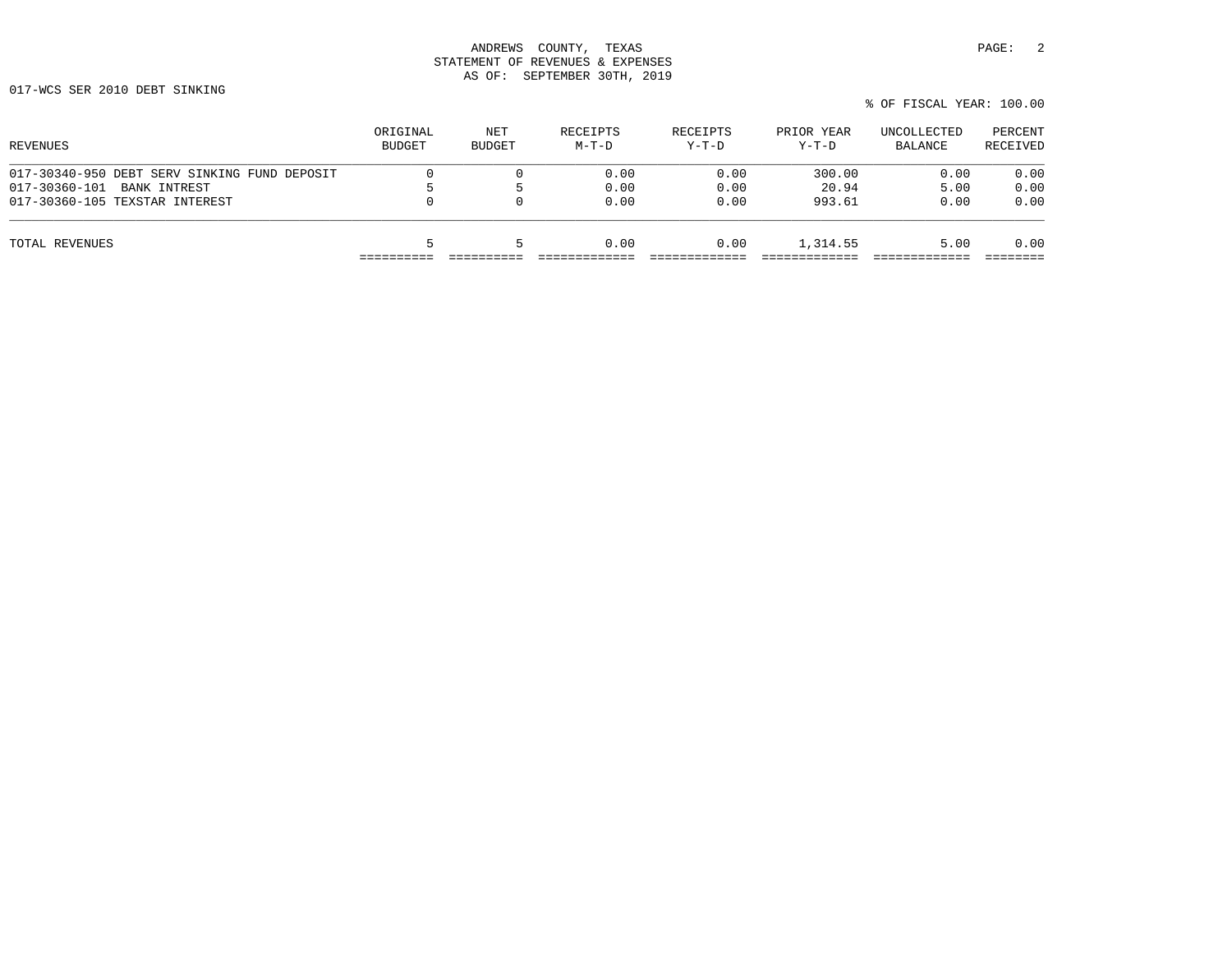017-WCS SER 2010 DEBT SINKING

% OF FISCAL YEAR: 100.00

| EXPENSES                           | ORIGINAL<br>BUDGET | NET<br><b>BUDGET</b> | EXPENDED<br>$M-T-D$ | EXPENDED<br>Y-T-D | PRIOR YEAR<br>$Y-T-D$ | UNEXPENDED<br>BALANCE | PERCENT<br><b>EXPENDED</b> |
|------------------------------------|--------------------|----------------------|---------------------|-------------------|-----------------------|-----------------------|----------------------------|
| EXP DEPT SERV SINKING              |                    |                      |                     |                   |                       |                       |                            |
|                                    |                    |                      |                     |                   |                       |                       |                            |
| REVENUES OVER/(UNDER) EXPENDITURES | 5                  | 5                    | 0.00                | 0.00              | 1,314.55              | 5.00                  |                            |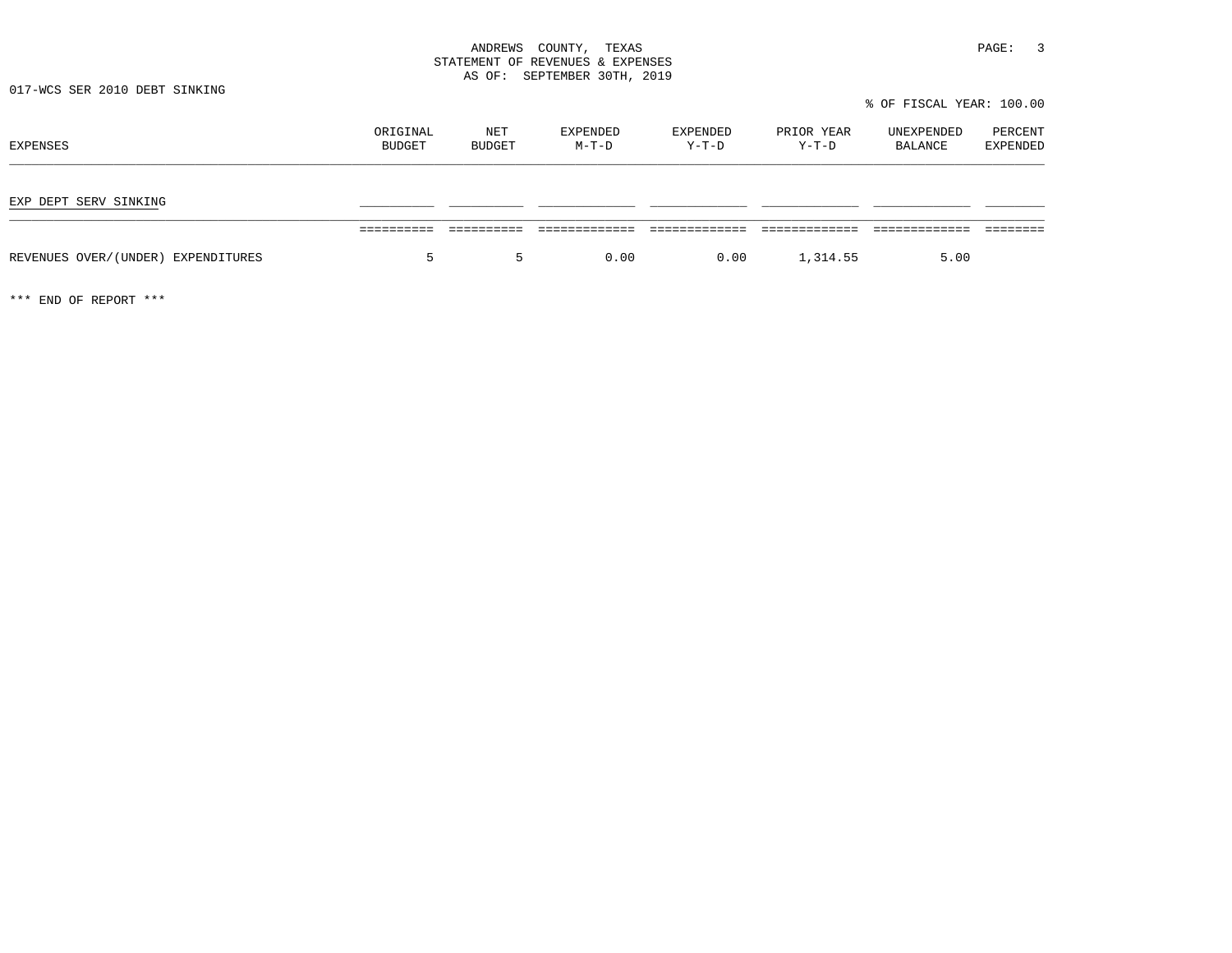| ASSETS                                                                                                                                           |                                          |              |                |  |
|--------------------------------------------------------------------------------------------------------------------------------------------------|------------------------------------------|--------------|----------------|--|
| $= = = = = = =$<br>018-1010-000 CASH ANDREWS EMPLOYEE TRUST<br>018-1030-000 ANDREWS EMPLOYEE TRUST TXPOOL<br>018-1030-107 TEXAS CLASS INVESTMENT | 192,120.96<br>3,608,066.75<br>995,143.07 |              |                |  |
|                                                                                                                                                  |                                          | 4,795,330.78 |                |  |
| TOTAL ASSETS                                                                                                                                     |                                          |              | 4,795,330.78   |  |
| LIABILITIES                                                                                                                                      |                                          |              |                |  |
|                                                                                                                                                  |                                          |              |                |  |
| 018-2020-000 ACCOUNTS PAYABLE                                                                                                                    | 85,759.56                                |              |                |  |
| TOTAL LIABILITIES                                                                                                                                |                                          | 85,759.56    |                |  |
| EQUITY                                                                                                                                           |                                          |              |                |  |
| $\equiv \equiv \equiv \equiv \equiv \equiv$                                                                                                      |                                          |              |                |  |
| 018-2710-000 UNRESTRICTED FUND BALANCE<br>TOTAL BEGINNING EQUITY                                                                                 | 4,763,686.34<br>4,763,686.34             |              |                |  |
|                                                                                                                                                  |                                          |              |                |  |
| TOTAL REVENUE                                                                                                                                    | 3,401,044.45                             |              |                |  |
| TOTAL EXPENSES                                                                                                                                   | 3, 455, 159.57                           |              |                |  |
| TOTAL REVENUE OVER/(UNDER) EXPENSES                                                                                                              | 54, 115.12)                              |              |                |  |
|                                                                                                                                                  |                                          |              |                |  |
| TOTAL EQUITY & REV. OVER/(UNDER) EXP.                                                                                                            |                                          | 4,709,571.22 |                |  |
|                                                                                                                                                  |                                          |              |                |  |
| TOTAL LIABILITIES, EQUITY & REV.OVER/(UNDER) EXP.                                                                                                |                                          |              | 4,795,330.78   |  |
|                                                                                                                                                  |                                          |              | ============== |  |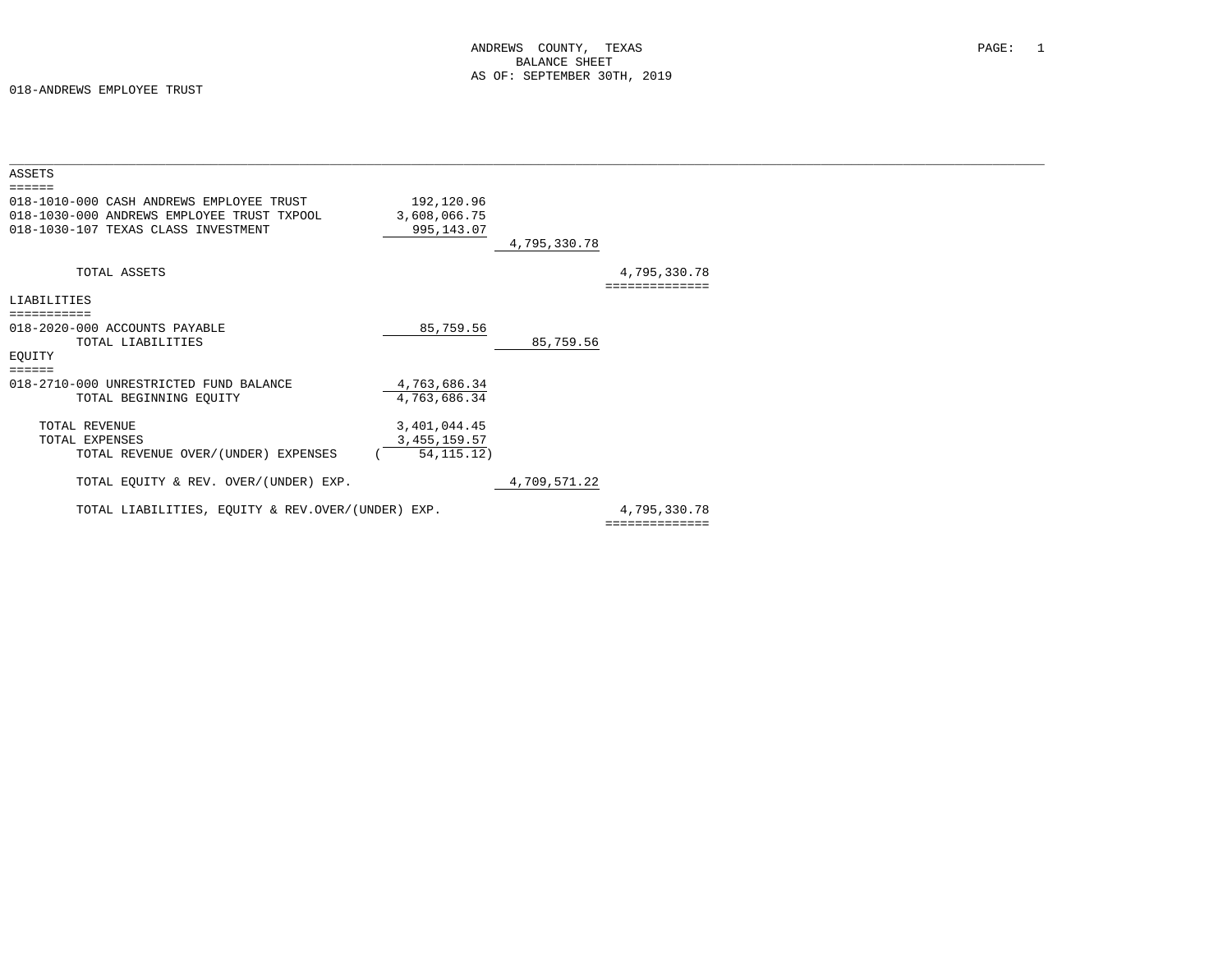018-ANDREWS EMPLOYEE TRUST

```
 % OF FISCAL YEAR: 100.00
```

| REVENUES                                  | ORIGINAL<br><b>BUDGET</b> | NET<br><b>BUDGET</b> | RECEIPTS<br>M-T-D | RECEIPTS<br>Y-T-D | PRIOR YEAR<br>Y-T-D | UNCOLLECTED<br>BALANCE | PERCENT<br>RECEIVED |
|-------------------------------------------|---------------------------|----------------------|-------------------|-------------------|---------------------|------------------------|---------------------|
| 018-30340-100 COUNTY GR INSURANCE FUNDING | 2,694,000                 | 2,694,000            | 207,600.00        | 2,498,700.00      | 2,979,000.00        | 195,300.00             | 92.75               |
| 018-30340-200 EMPLOYEE GR HLTH CONTR      | 338,025                   | 338,025              | 29,737.66         | 347,713.60        | 335,729.85 (        | 9,688.60)              | 102.87              |
| 018-30340-300 RETIREE HLTH INS RECEIPTS   | 30,000                    | 30,000               | 2,645.23          | 43,026.63         | 38,643.82 (         | 13,026.63)             | 143.42              |
| 018-30340-400 EXCESS STOP LOSS REIMB      | $\Omega$                  | 408,253              | 144,819.07        | 408,252.90        | 1,065,987.76        | 0.10                   | 100.00              |
| 018-30340-950 CASH PREMIUMS DEPOSIT       | $\Omega$                  | $\Omega$             | 0.00              | 2,164.18          | $5.892.21$ (        | 2,164.18)              | 0.00                |
| 018-30360-101 AET BANK INT                | 300                       | 300                  | 0.00              | 5,804.14          | $3.135.77$ (        | 5,504.14) 1,934.71     |                     |
| 018-30360-105 TEXPOOL INTEREST INCOME     | 64,000                    | 64,000               | 5, 153.61         | 71,077.77         | 46,923.80 (         | 7,077,77)              | 111.06              |
| 018-30360-109 TX CLASS<br><b>TNT</b>      | 21,375                    | 21,375               | 1,801.66          | 24, 305. 23       | 17,470.02 (         | 2,930,23)              | 113.71              |
| TOTAL REVENUES                            | 3,147,700                 | 3,555,953            | 391,757.23        | 3,401,044.45      | 4,492,783.23        | 154,908.55             | 95.64               |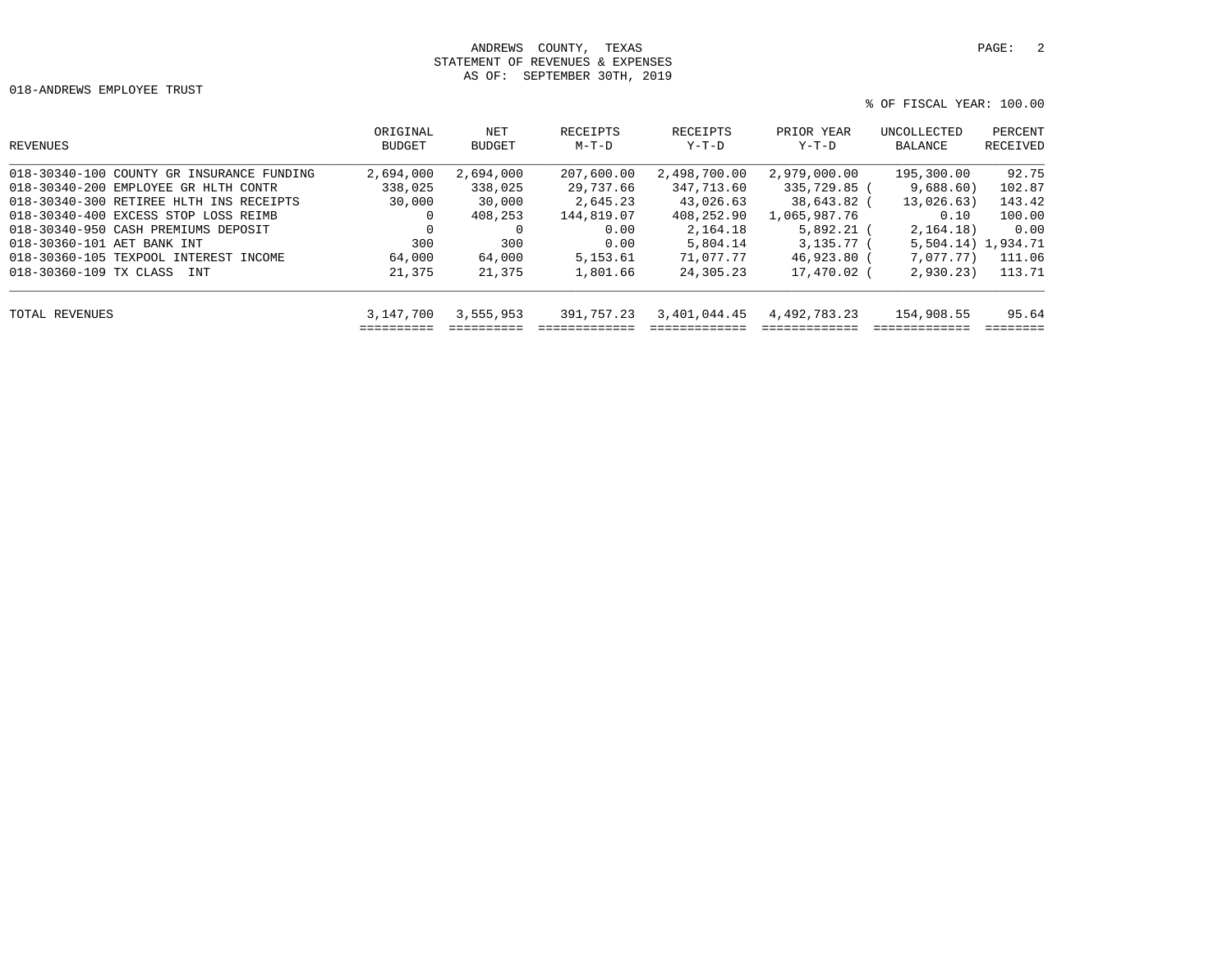018-ANDREWS EMPLOYEE TRUST

% OF FISCAL YEAR: 100.00

| EXPENSES                                                                                                                              | ORIGINAL<br><b>BUDGET</b>         | NET<br><b>BUDGET</b>              | EXPENDED<br>$M-T-D$                   | EXPENDED<br>Y-T-D                          | PRIOR YEAR<br>$Y-T-D$                      | UNEXPENDED<br>BALANCE                | PERCENT<br><b>EXPENDED</b> |
|---------------------------------------------------------------------------------------------------------------------------------------|-----------------------------------|-----------------------------------|---------------------------------------|--------------------------------------------|--------------------------------------------|--------------------------------------|----------------------------|
| ANDREWS EMPLOYEE TRUST<br>018-41800-201 STOP LOSS PREMIUMS<br>018-41800-202 INSURANCE CLAIMS PAID OUT<br>TOTAL ANDREWS EMPLOYEE TRUST | 924,000<br>2,373,156<br>3,297,156 | 997,000<br>2,958,409<br>3,955,409 | 85,759.56<br>213,509.04<br>299,268.60 | 994,309.57<br>2,460,850.00<br>3,455,159.57 | 901,568.07<br>2,182,716.88<br>3,084,284.95 | 2,690.43<br>497,559.00<br>500,249.43 | 99.73<br>83.18<br>87.35    |
| TOTAL EXPENDITURES                                                                                                                    | 3,297,156                         | 3,955,409                         | 299,268.60                            | 3,455,159.57                               | 3,084,284.95                               | 500,249.43                           | 87.35                      |
| REVENUES OVER/(UNDER)<br>EXPENDITURES                                                                                                 | 149,456)(                         | 399,456)                          | 92,488.63 (                           | 54, 115, 12)                               | 1,408,498.28 (                             | 345,340.88)                          |                            |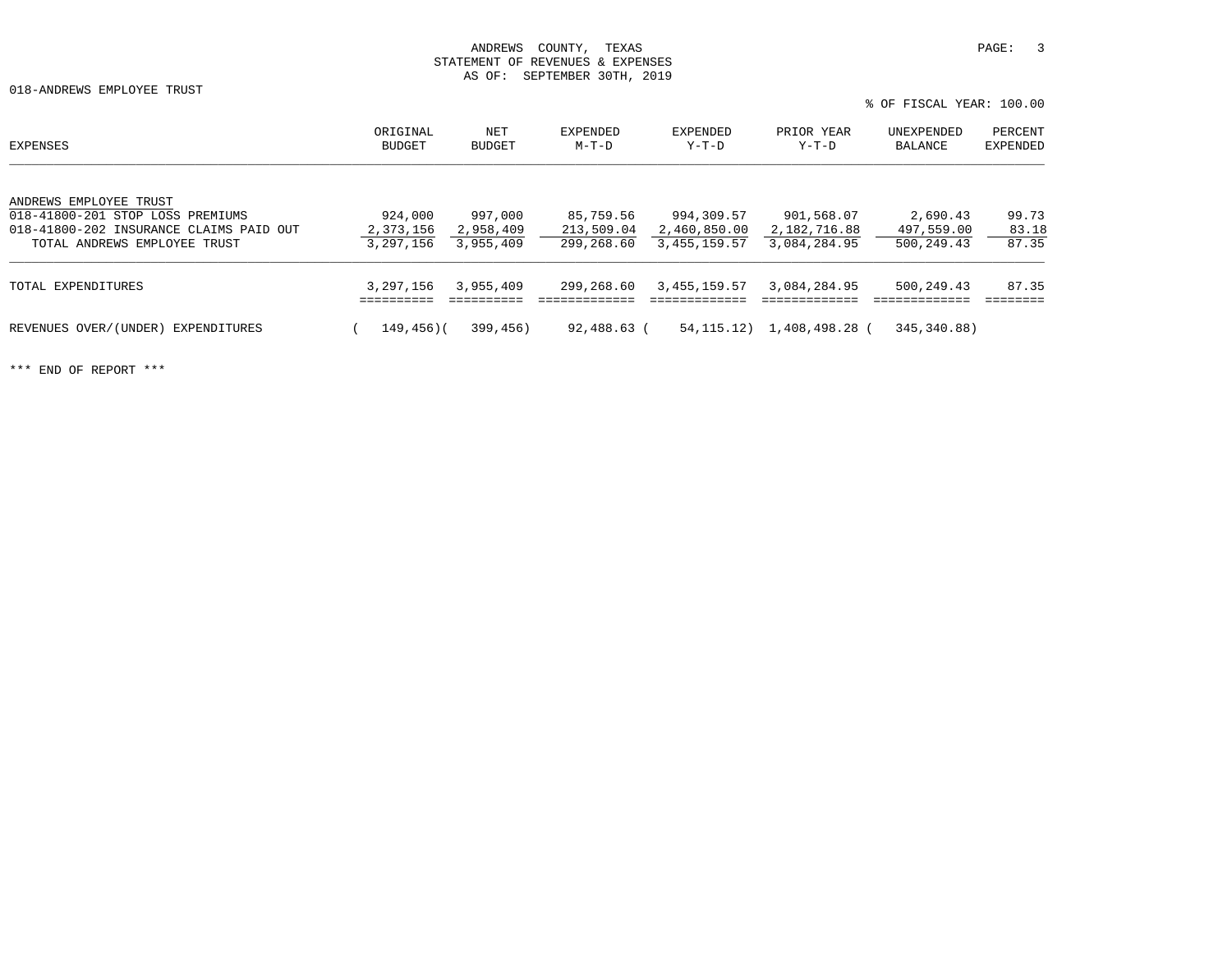019-CHAPTER 19

| ASSETS                                            |          |                |  |
|---------------------------------------------------|----------|----------------|--|
| $=$ $=$ $=$ $=$ $=$                               |          |                |  |
| 019-1010-000 CASH CHAPTER 19                      | 204.46   |                |  |
|                                                   |          | 204.46         |  |
|                                                   |          |                |  |
| TOTAL ASSETS                                      |          | 204.46         |  |
|                                                   |          |                |  |
| LIABILITIES                                       |          |                |  |
|                                                   |          |                |  |
| 019-2020-000 ACCOUNTS PAYABLE                     | 37.99    |                |  |
| 019-2070-005 DUE TO GENERAL FUND                  | 242.45   |                |  |
| TOTAL LIABILITIES                                 |          | 280.44         |  |
| EQUITY                                            |          |                |  |
| $=$ $=$ $=$ $=$ $=$                               |          |                |  |
| 019-2715-000 COMMITTED FUND BALANCE               | 66.06)   |                |  |
| $019 - 2720 - 000$<br>UNRESERVED FUND BALANCE     | 66.06    |                |  |
|                                                   |          |                |  |
| TOTAL REVENUE                                     | 1,437.67 |                |  |
| TOTAL EXPENSES                                    | 1,513.65 |                |  |
| TOTAL REVENUE OVER/(UNDER) EXPENSES               | 75.98)   |                |  |
|                                                   |          |                |  |
| TOTAL EQUITY & REV. OVER/(UNDER) EXP.             |          | 75.98)         |  |
|                                                   |          |                |  |
| TOTAL LIABILITIES, EQUITY & REV.OVER/(UNDER) EXP. |          | 204.46         |  |
|                                                   |          | ============== |  |
|                                                   |          |                |  |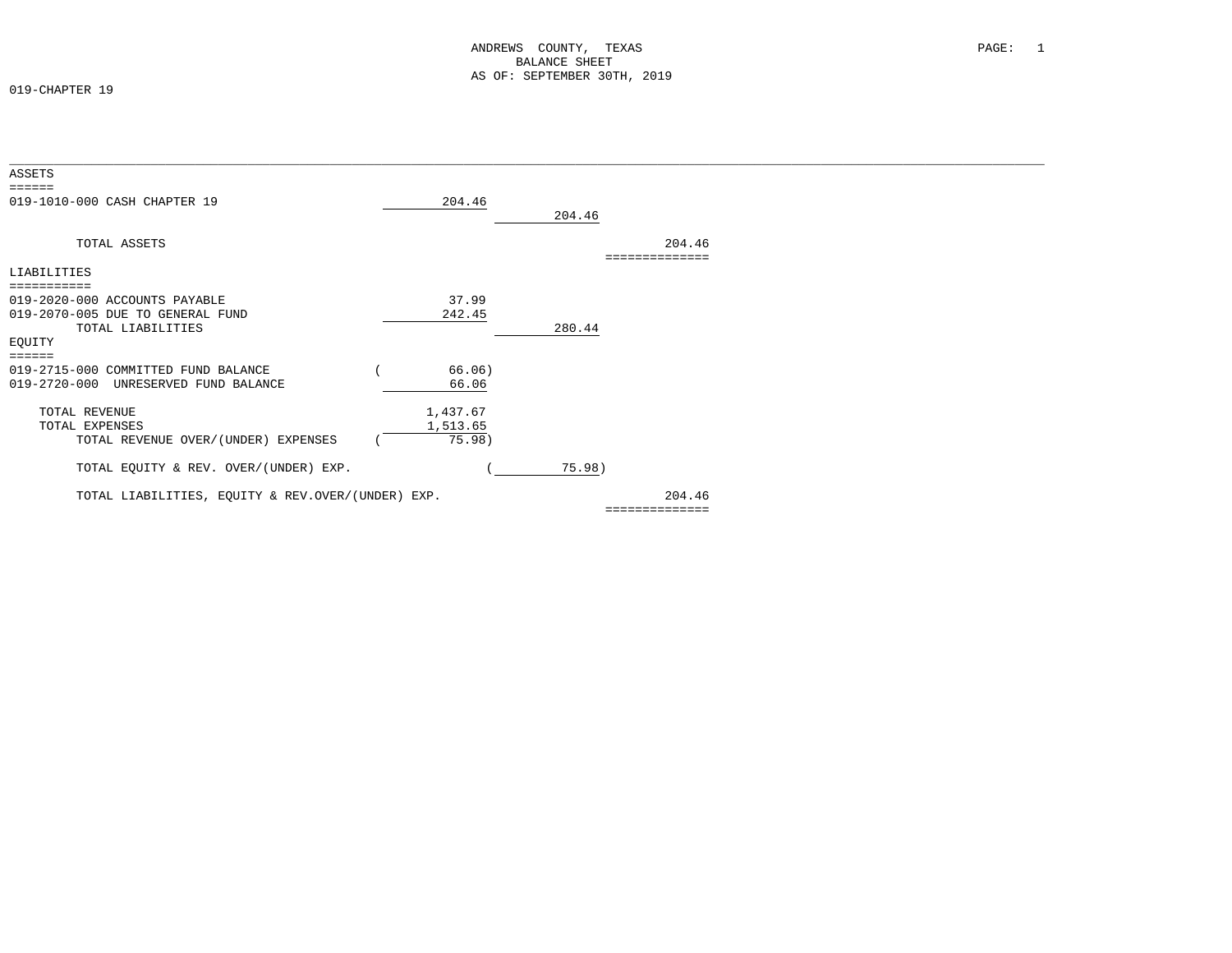| 3700777<br>ANDREWS          | PAGE<br>TEXAS<br>'OUNTY                                                                                                                      |  |
|-----------------------------|----------------------------------------------------------------------------------------------------------------------------------------------|--|
| STATEMENT<br>OF.            | REVENUES &<br>EXPENSES                                                                                                                       |  |
| OF:<br>$\overline{2}$<br>טב | 30mu<br>SEPTEMBER<br>2019<br>the contract of the contract of the contract of the contract of the contract of the contract of the contract of |  |

019-CHAPTER 19

|                                    |                           |                      |                     |                     |                       | 0 UL 11UUILLI 11LIILI TUU OU |                     |
|------------------------------------|---------------------------|----------------------|---------------------|---------------------|-----------------------|------------------------------|---------------------|
| REVENUES                           | ORIGINAL<br><b>BUDGET</b> | NET<br><b>BUDGET</b> | RECEIPTS<br>$M-T-D$ | RECEIPTS<br>$Y-T-D$ | PRIOR YEAR<br>$Y-T-D$ | UNCOLLECTED<br>BALANCE       | PERCENT<br>RECEIVED |
| 019-30340-950 STATE REIMBURSEMENTS | 2,750                     | 2,750                | 0.00                | 1,437.67            | 1,520.72              | 1,312.33                     | 52.28               |
| TOTAL REVENUES                     | 2,750                     | 2,750                | 0.00                | 1,437.67            | 1,520.72              | 1,312.33                     | 52.28               |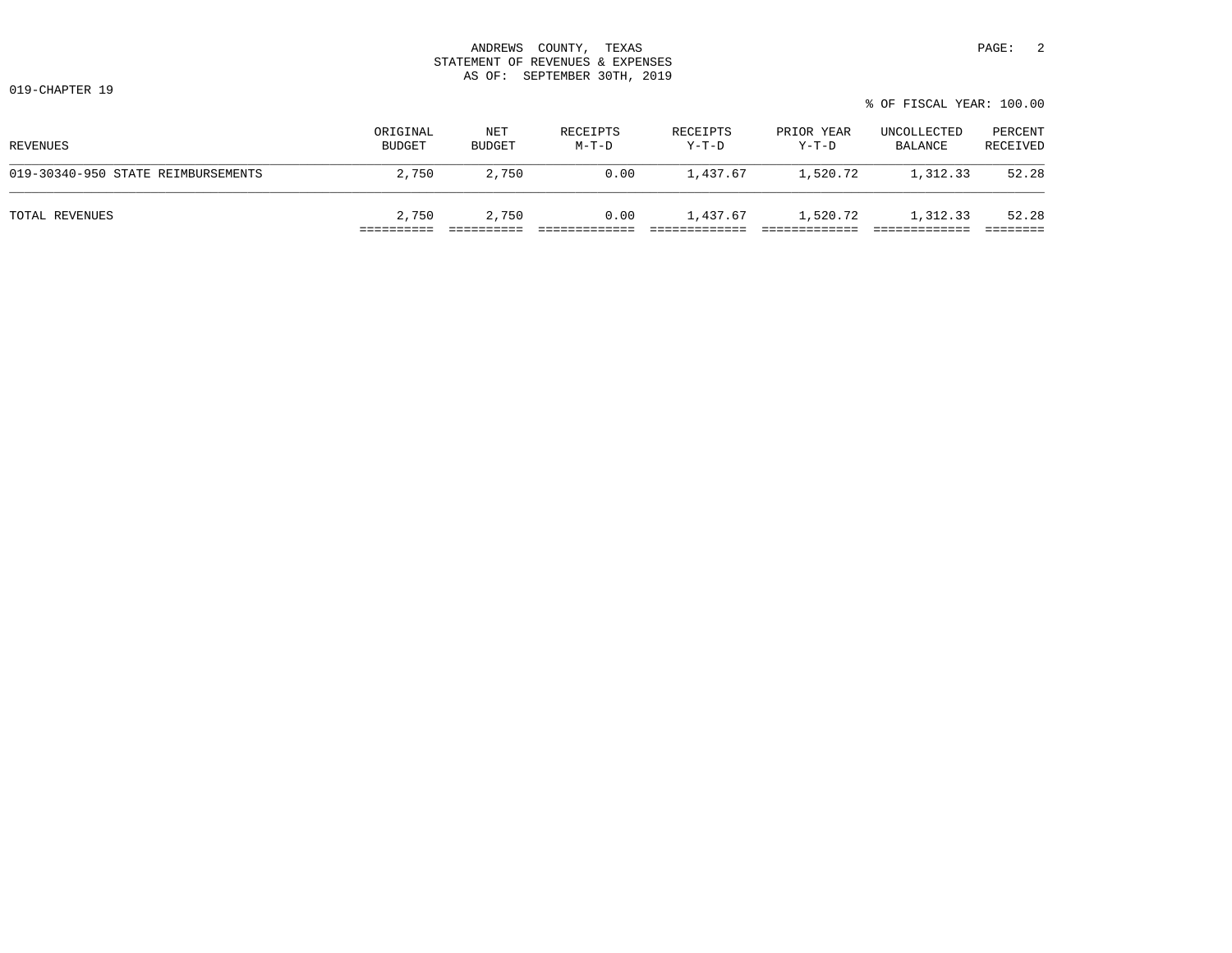019-CHAPTER 19

| EXPENSES                           | ORIGINAL<br><b>BUDGET</b> | NET<br>BUDGET  | EXPENDED<br>$M-T-D$ | EXPENDED<br>$Y-T-D$ | PRIOR YEAR<br>$Y-T-D$ | UNEXPENDED<br>BALANCE | PERCENT<br><b>EXPENDED</b> |
|------------------------------------|---------------------------|----------------|---------------------|---------------------|-----------------------|-----------------------|----------------------------|
| CHAPTER 19 FUND                    |                           |                |                     |                     |                       |                       |                            |
| 019-41900-217 TRAVEL               | 2,500                     | 2,500          | 0.00                | 1,057.77            | 1,102.83              | 1,442.23              | 42.31                      |
| 019-41900-312 SUPPLIES/EOUIPMENT   | 250                       | 250            | 37.99               | 455.88              | 351.83                | 205.88)               | 182.35                     |
| TOTAL CHAPTER 19 FUND              | 2,750                     | 2,750          | 37.99               | 1,513.65            | 1,454.66              | 1,236.35              | 55.04                      |
| TOTAL EXPENDITURES                 | 2,750                     | 2,750          | 37.99               | 1,513.65            | 1,454.66              | 1,236.35              | 55.04                      |
|                                    |                           |                |                     |                     |                       |                       |                            |
| REVENUES OVER/(UNDER) EXPENDITURES | 0                         | 0 <sup>1</sup> | $37.99$ )(          | 75.98)              | 66.06                 | 75.98                 |                            |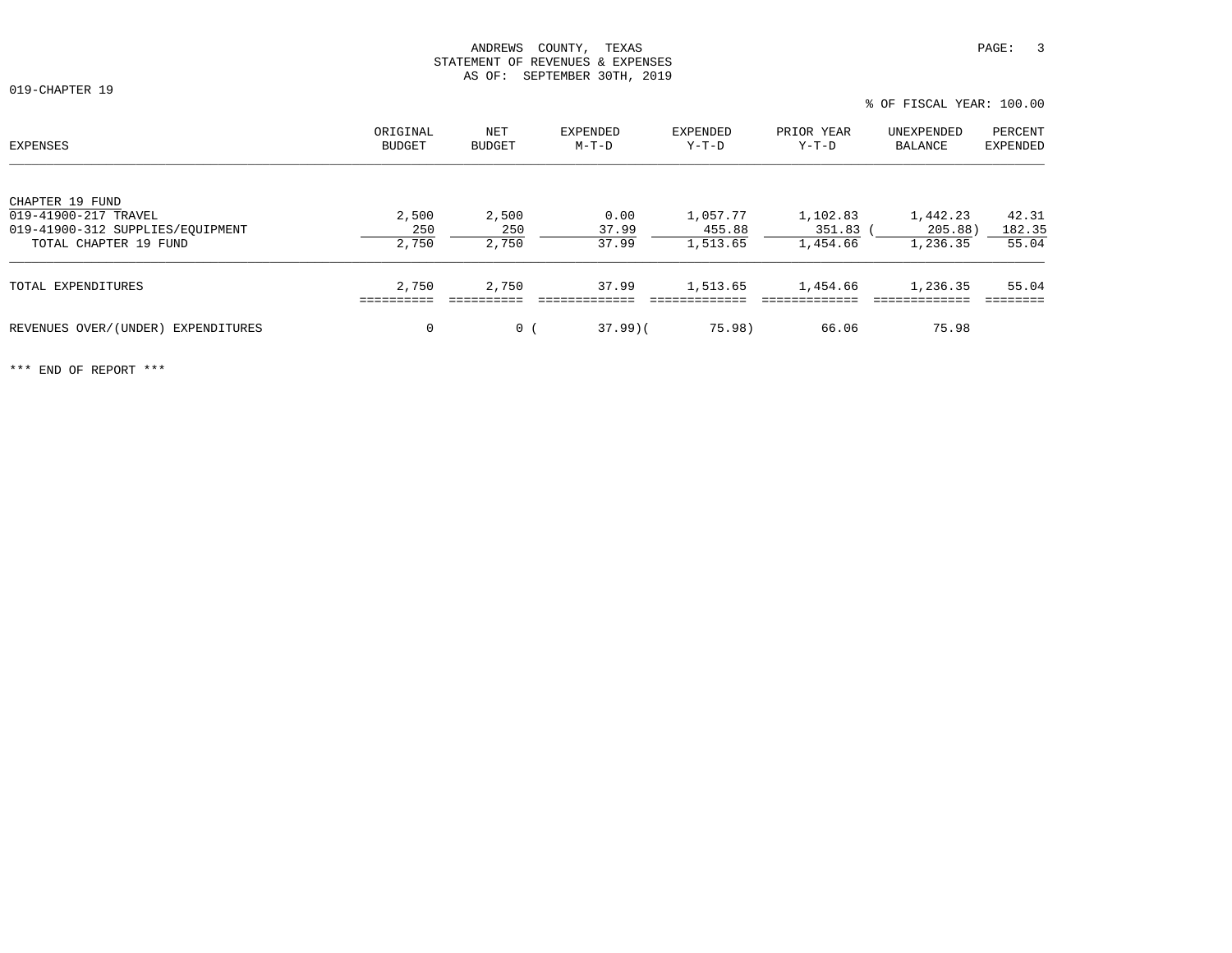020-PAYROLL ACCOUNT FUND

| ASSETS                             |                                                   |             |          |                |  |
|------------------------------------|---------------------------------------------------|-------------|----------|----------------|--|
| $=$ = = = = =                      |                                                   |             |          |                |  |
| 020-1001-000 CASH                  |                                                   | 350,944.83  |          |                |  |
| 020-1310-001 DUE FROM PRECT 1      |                                                   | 7,507.39)   |          |                |  |
| 020-1310-002 DUE FROM PRECT 2      |                                                   | 7,669.14)   |          |                |  |
| 020-1310-003 DUE FROM PRECT 3      |                                                   | 10,529.46)  |          |                |  |
| 020-1310-004 DUE FROM PRECT 4      |                                                   | 12,196.08)  |          |                |  |
| 020-1310-005 DUE FROM GENERAL FUND |                                                   | 312,042.76) |          |                |  |
|                                    |                                                   |             | 1,000.00 |                |  |
|                                    |                                                   |             |          |                |  |
| TOTAL ASSETS                       |                                                   |             |          | 1,000.00       |  |
|                                    |                                                   |             |          | ============== |  |
| LIABILITIES                        |                                                   |             |          |                |  |
| ===========                        |                                                   |             |          |                |  |
| 020-2070-005 DUE TO GENERAL FUND   |                                                   | 1,000.00    |          |                |  |
| TOTAL LIABILITIES                  |                                                   |             | 1,000.00 |                |  |
| EQUITY                             |                                                   |             |          |                |  |
| $= 2222222$                        |                                                   |             |          |                |  |
|                                    |                                                   |             |          |                |  |
|                                    | TOTAL LIABILITIES, EQUITY & REV.OVER/(UNDER) EXP. |             |          | 1,000.00       |  |
|                                    |                                                   |             |          | ============== |  |
|                                    |                                                   |             |          |                |  |
|                                    |                                                   |             |          |                |  |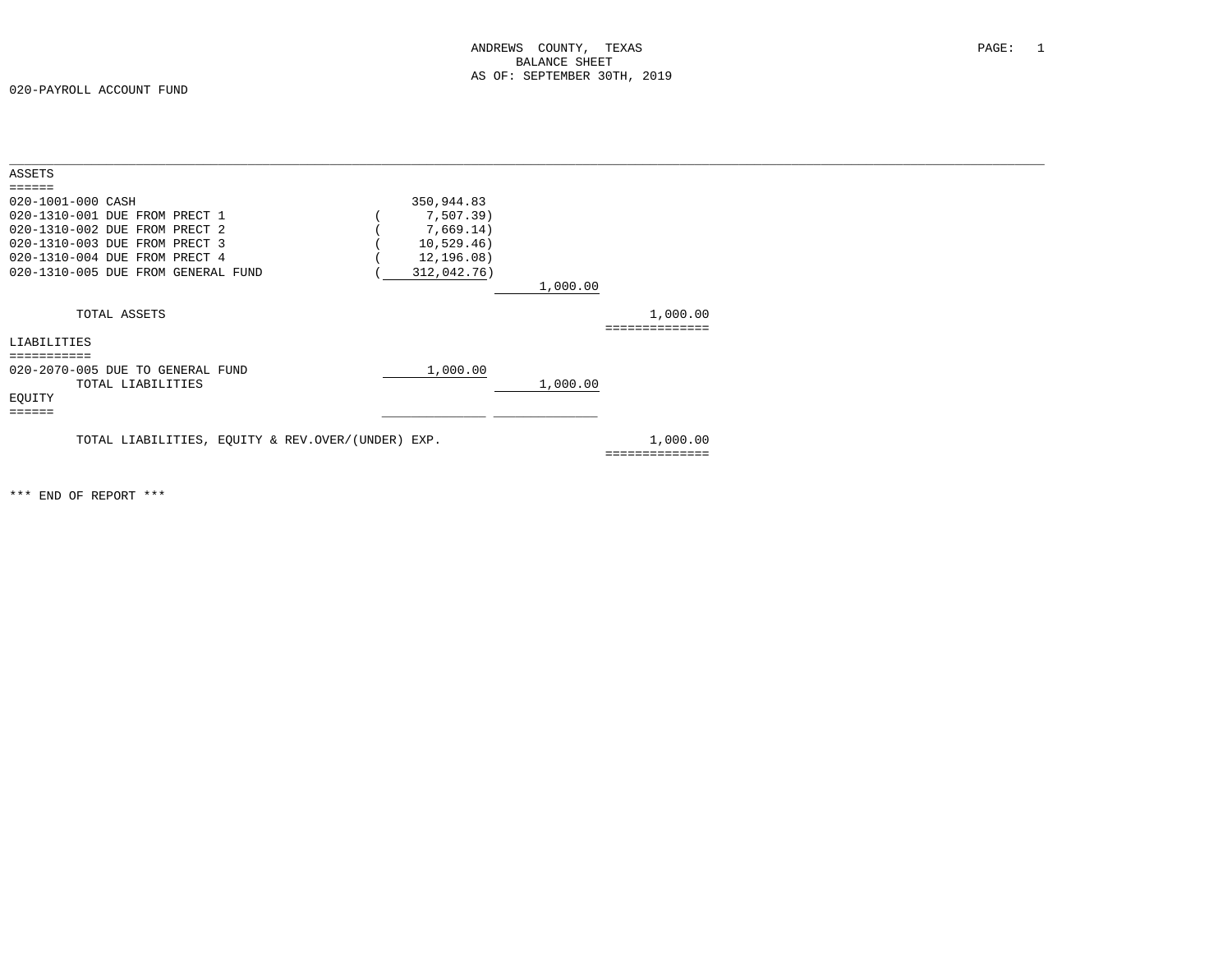| ASSETS                                            |           |             |                |  |
|---------------------------------------------------|-----------|-------------|----------------|--|
|                                                   |           |             |                |  |
| 021-1010-000 SHERIFF STATE<br>FORFEITURE FUND     | 9,161.39  |             |                |  |
| 021-1030-000 TXPOOL SHERIFF ST FORF               | 35,769.24 |             |                |  |
| 021-1040-001 PETTY CASH                           | 1,000.00  |             |                |  |
|                                                   |           | 45,930.63   |                |  |
|                                                   |           |             |                |  |
| TOTAL ASSETS                                      |           |             | 45,930.63      |  |
|                                                   |           |             | ============== |  |
| LIABILITIES                                       |           |             |                |  |
|                                                   |           |             |                |  |
| 021-2020-000 ACCOUNTS PAYABLE                     | 1,688.20  |             |                |  |
| TOTAL LIABILITIES                                 |           | 1,688.20    |                |  |
| EQUITY                                            |           |             |                |  |
| ======                                            |           |             |                |  |
| 021-2715-000 COMMITTED FUND BALANCE               | 39,808.52 |             |                |  |
| TOTAL BEGINNING EQUITY                            | 39,808.52 |             |                |  |
|                                                   |           |             |                |  |
| TOTAL REVENUE                                     | 7,423.38  |             |                |  |
| TOTAL EXPENSES                                    | 2,989.47  |             |                |  |
| TOTAL REVENUE OVER/(UNDER) EXPENSES               | 4,433.91  |             |                |  |
|                                                   |           |             |                |  |
| TOTAL EQUITY & REV. OVER/(UNDER) EXP.             |           | 44, 242. 43 |                |  |
|                                                   |           |             |                |  |
| TOTAL LIABILITIES, EQUITY & REV.OVER/(UNDER) EXP. |           |             | 45,930.63      |  |
|                                                   |           |             | ============== |  |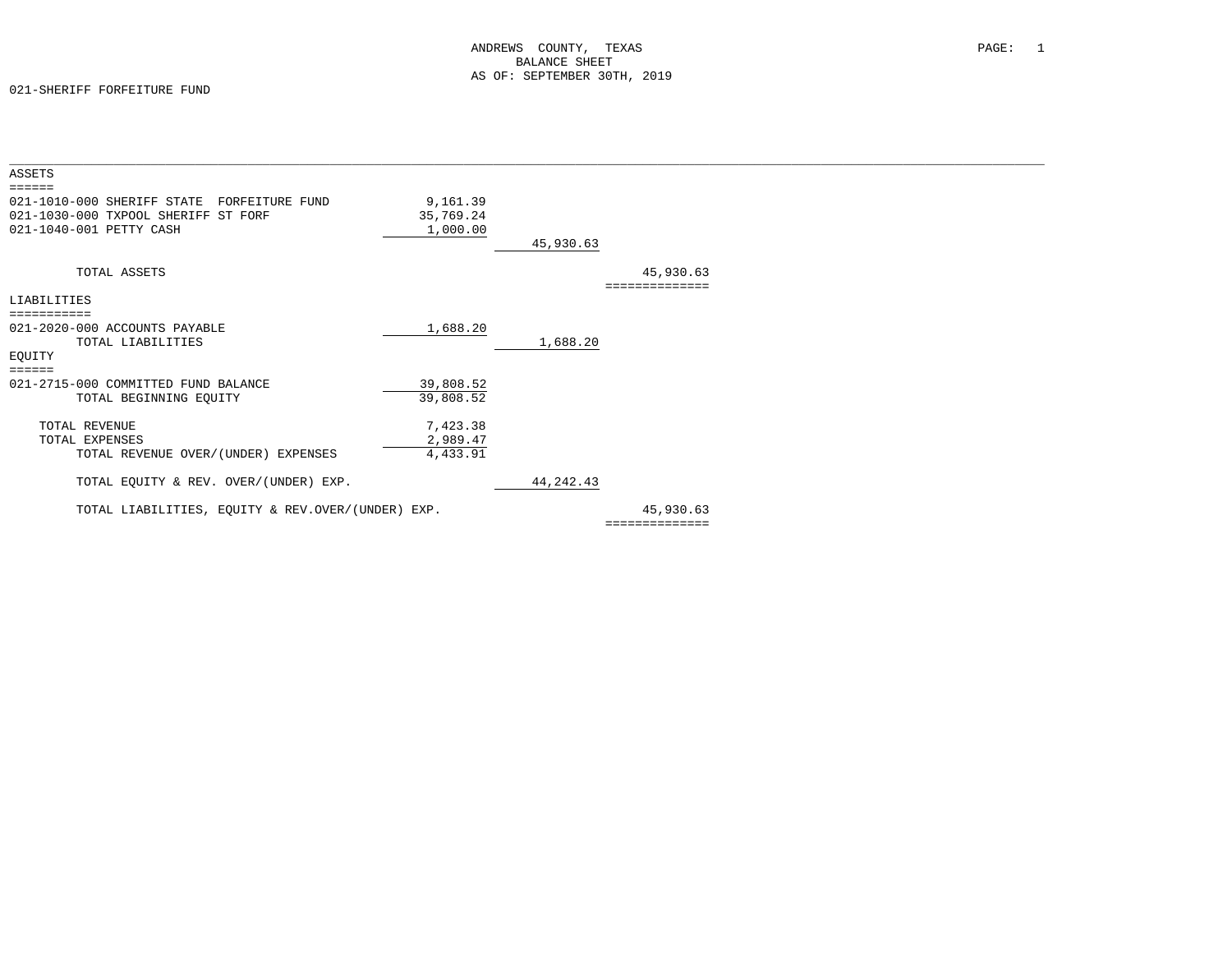| REVENUES                                     | ORIGINAL<br><b>BUDGET</b> | NET<br><b>BUDGET</b> | RECEIPTS<br>$M-T-D$ | RECEIPTS<br>$Y-T-D$ | PRIOR YEAR<br>$Y-T-D$ | UNCOLLECTED<br>BALANCE | PERCENT<br>RECEIVED |
|----------------------------------------------|---------------------------|----------------------|---------------------|---------------------|-----------------------|------------------------|---------------------|
| 021-30340-200 STATE FORFIETURE FUNDS (CA)    |                           |                      | 0.00                | 5,922.70            | 0.00                  | 5,922,70)              | 0.00                |
| 021-30360-101 SHERIFF FORFITURE FUND INTERES | 450                       | 450                  | 0.00                | 731.44              | $572.59$ (            | 281.44)                | 162.54              |
| 021-30360-105 TEXPOOL INTEREST               | 0                         | $\Omega$             | 59.74               | 769.24              | 0.00                  | 769.24)                | 0.00                |
| TOTAL REVENUES                               | 450                       | 450                  | 59.74               | 7,423.38            | 572.59 (              | 6,973.38) 1,649.64     |                     |
|                                              |                           |                      |                     |                     |                       |                        |                     |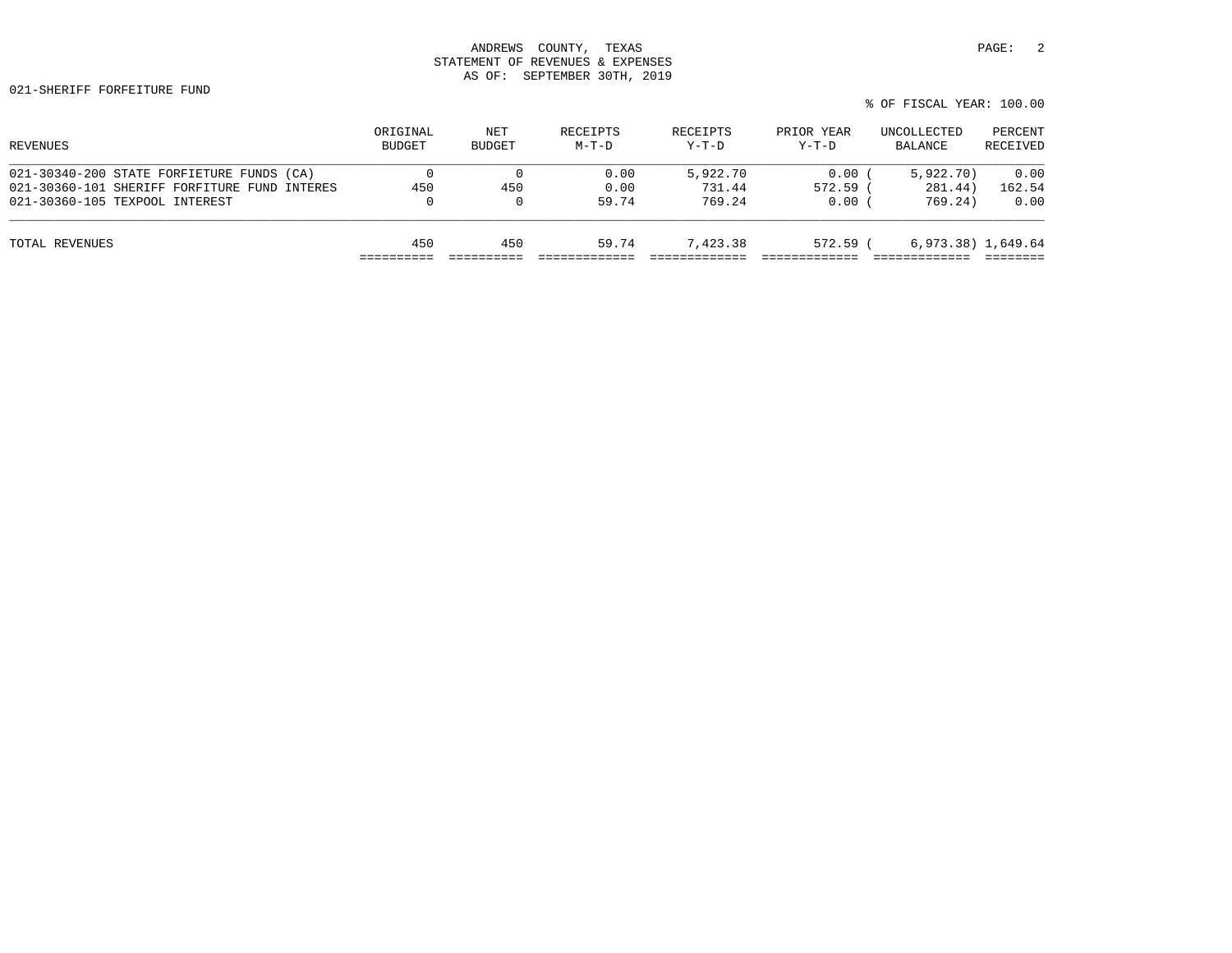021-SHERIFF FORFEITURE FUND

% OF FISCAL YEAR: 100.00

| EXPENSES                              | ORIGINAL<br><b>BUDGET</b> | NET<br><b>BUDGET</b> | <b>EXPENDED</b><br>M-T-D | EXPENDED<br>$Y-T-D$ | PRIOR YEAR<br>Y-T-D | UNEXPENDED<br>BALANCE | PERCENT<br>EXPENDED |
|---------------------------------------|---------------------------|----------------------|--------------------------|---------------------|---------------------|-----------------------|---------------------|
|                                       |                           |                      |                          |                     |                     |                       |                     |
| SHERIFF FORFIETURE FUND               |                           |                      |                          |                     |                     |                       |                     |
| 021-42100-217 TRAVEL                  | 5,000                     | 5,000                | 0.00                     | 0.00                | 0.00                | 5,000.00              | 0.00                |
| 021-42100-312 SUPPLIES                | 5,000                     | 5,000                | 0.00                     | 777.35              | 0.00                | 4,222.65              | 15.55               |
| 021-42100-353 OTHER EOUIPMENT         | 10,000                    | 10,000               | 0.00                     | 1,688.20            | 0.00                | 8,311.80              | 16.88               |
| 021-42100-412 INVESTIGATION EXPENSE   | 5,000                     | 5,000                | 0.00                     | 0.00                | 0.00                | 5,000.00              | 0.00                |
| 021-42100-413 INFORMANT EXPENSE       | 5,000                     | 5,000                | 0.00                     | 0.00                | 0.00                | 5,000.00              | 0.00                |
| 021-42100-427 TRAINING                | 5,000                     | 5,000                | 0.00                     | 523.92              | 0.00                | 4,476.08              | 10.48               |
| TOTAL SHERIFF FORFIETURE FUND         | 35,000                    | 35,000               | 0.00                     | 2,989.47            | 0.00                | 32,010.53             | 8.54                |
| TOTAL EXPENDITURES                    | 35,000                    | 35,000               | 0.00                     | 2,989.47            | 0.00                | 32,010.53             | 8.54                |
| REVENUES OVER/(UNDER)<br>EXPENDITURES | $34,550$ )(               | 34,550)              | 59.74                    | 4,433.91            | $572.59$ (          | 38,983.91)            |                     |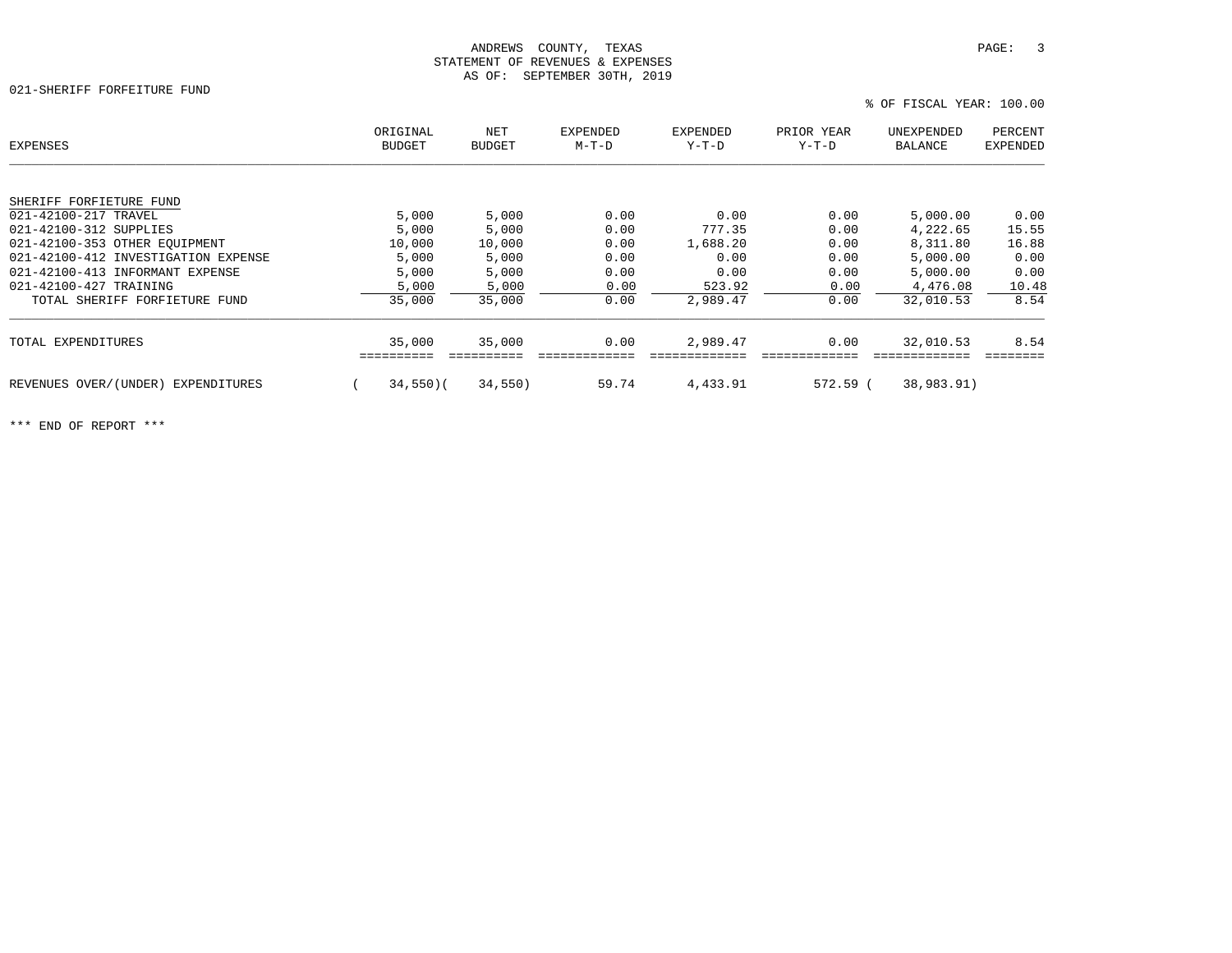| 1,287.47                                          | 1,287.47 |          |                |  |
|---------------------------------------------------|----------|----------|----------------|--|
|                                                   |          | 1,287.47 |                |  |
|                                                   |          |          |                |  |
| 33.99                                             | 33.99    |          |                |  |
| 2,017.68<br>2,017.68                              |          |          |                |  |
| 1,642.19<br>2,406.39<br>764.20)                   |          |          |                |  |
|                                                   | 1,253.48 |          |                |  |
| TOTAL LIABILITIES, EQUITY & REV.OVER/(UNDER) EXP. |          | 1,287.47 |                |  |
|                                                   |          |          | ============== |  |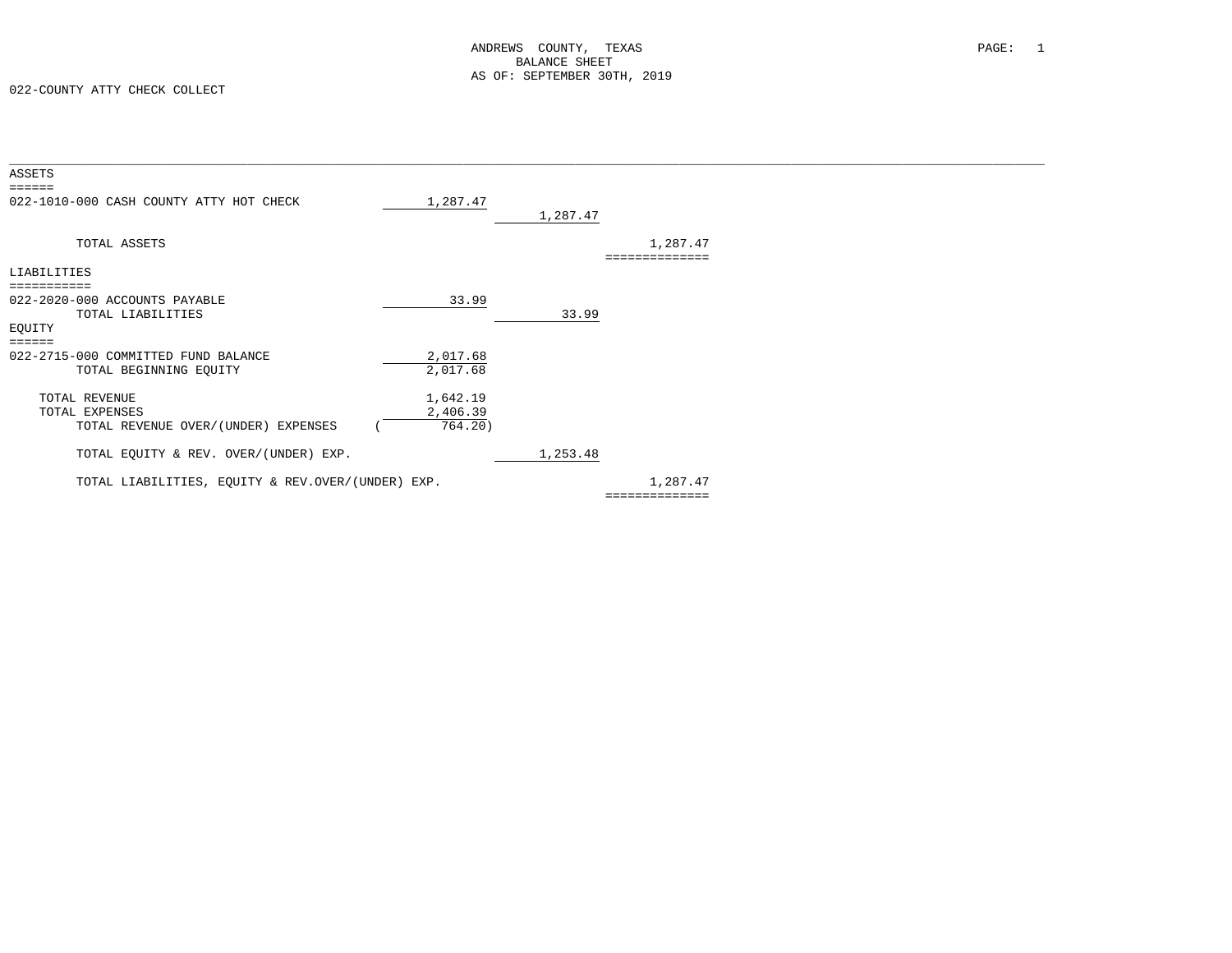022-COUNTY ATTY CHECK COLLECT

| REVENUES                     | ORIGINAL      | NET      | RECEIPTS | RECEIPTS | PRIOR YEAR   | UNCOLLECTED | PERCENT  |
|------------------------------|---------------|----------|----------|----------|--------------|-------------|----------|
|                              | <b>BUDGET</b> | BUDGET   | $M-T-D$  | Y-T-D    | Y-T-D        | BALANCE     | RECEIVED |
| 022-30340-950 FEES COLLECTED | 1,000         | 1,000    | 180.00   | 1,600.00 | $2.656.47$ ( | 600.00)     | 160.00   |
| 022-30360-101 INTEREST       | 0             | $\Omega$ | 0.00     | 42.19    | $24.52$ (    | 42.19       | 0.00     |
| TOTAL REVENUES               | 1,000         | 1,000    | 180.00   | 1,642.19 | 2,680.99 (   | 642.19      | 164.22   |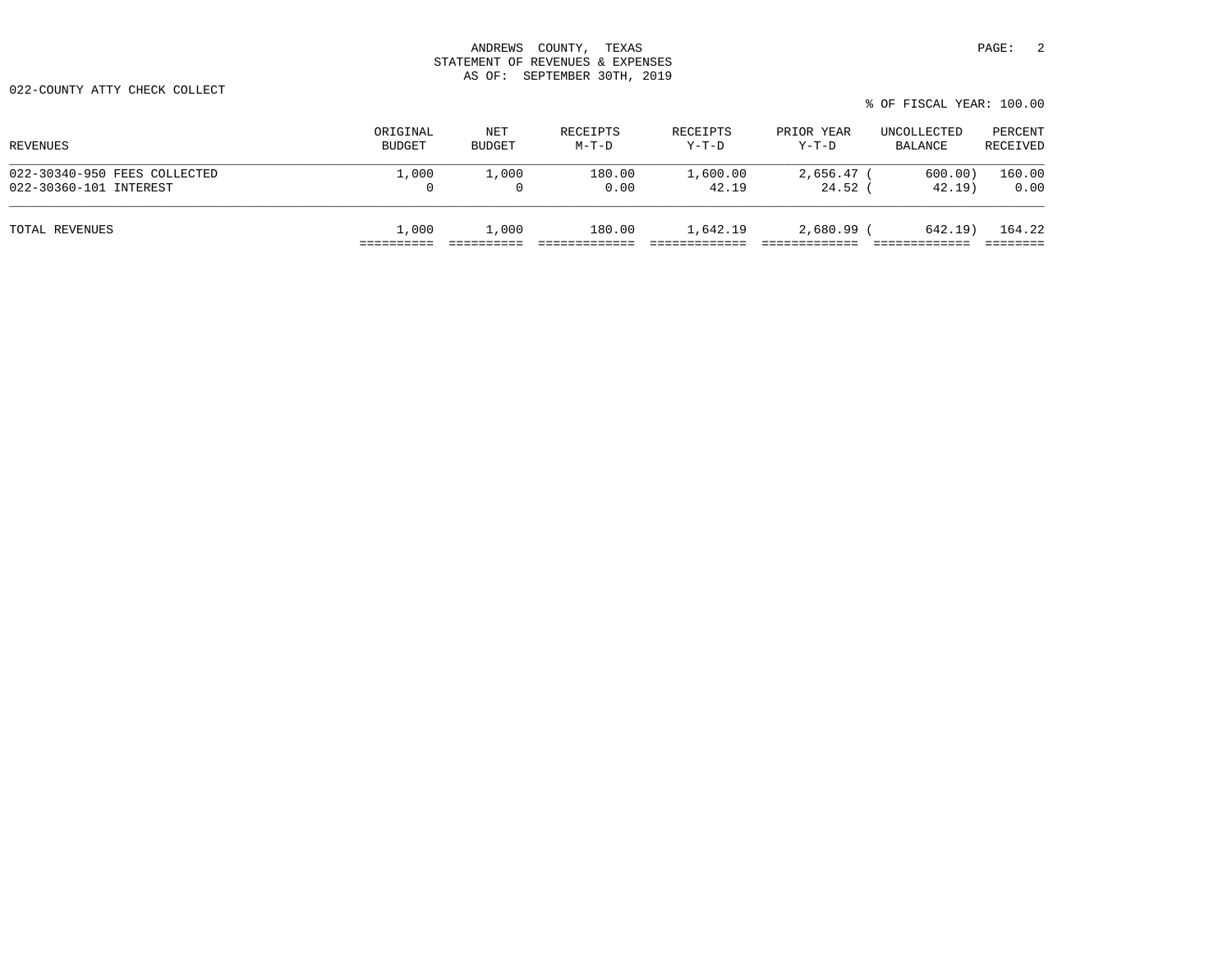022-COUNTY ATTY CHECK COLLECT

% OF FISCAL YEAR: 100.00

| EXPENSES                            | ORIGINAL<br>BUDGET | NET<br><b>BUDGET</b> | EXPENDED<br>$M-T-D$ | <b>EXPENDED</b><br>Y-T-D | PRIOR YEAR<br>Y-T-D | UNEXPENDED<br>BALANCE | PERCENT<br><b>EXPENDED</b> |
|-------------------------------------|--------------------|----------------------|---------------------|--------------------------|---------------------|-----------------------|----------------------------|
|                                     |                    |                      |                     |                          |                     |                       |                            |
| COUNTY ATTY CHECK COLLECT           |                    |                      |                     |                          |                     |                       |                            |
| 022-42200-101 SALARY                | 650                | 650                  | 0.00                | 476.67                   | 461.80              | 173.33                | 73.33                      |
| 022-42200-201 SOCIAL SECURITY TAXES | 50                 | 50                   | 0.00                | 0.00                     | 35.33               | 50.00                 | 0.00                       |
| 022-42200-217 TRAVEL                | 382                | 382                  | 0.00                | 39.67                    | 0.00                | 342.33                | 10.38                      |
| 022-42200-312 SUPPLIES              | 2,000              | 2,000                | 33.99               | 1,890.05                 | 2,167.42            | 109.95                | 94.50                      |
| TOTAL COUNTY ATTY CHECK COLLECT     | 3,082              | 3,082                | 33.99               | 2,406.39                 | 2,664.55            | 675.61                | 78.08                      |
| TOTAL EXPENDITURES                  | 3,082              | 3,082                | 33.99               | 2,406.39                 | 2,664.55            | 675.61                | 78.08                      |
|                                     |                    |                      |                     |                          |                     |                       |                            |
| REVENUES OVER/(UNDER) EXPENDITURES  | 2,082(             | 2,082)               | 146.01 (            | 764.20)                  | $16.44$ (           | 1,317.80)             |                            |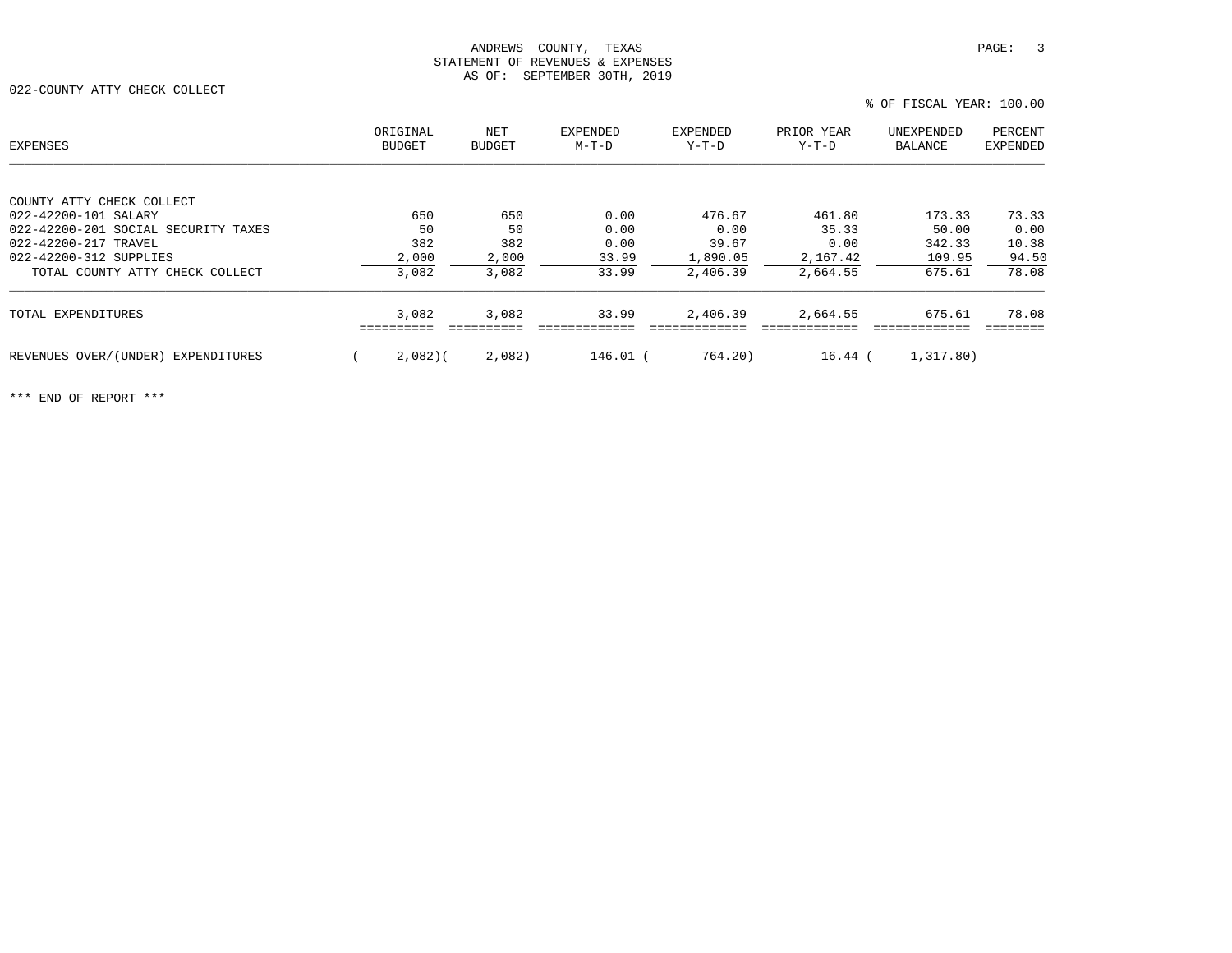| ASSETS<br>======                                                                |                           |            |                              |  |
|---------------------------------------------------------------------------------|---------------------------|------------|------------------------------|--|
| 023-1010-000 CASH CO CLERK REC MNGT<br>023-1030-000 TXPOOL CO CLERK RECORD MNGT | 59,633.44<br>336, 383. 24 | 396,016.68 |                              |  |
| TOTAL ASSETS                                                                    |                           |            | 396,016.68<br>============== |  |
| LIABILITIES                                                                     |                           |            |                              |  |
| ===========                                                                     |                           |            |                              |  |
| EQUITY                                                                          |                           |            |                              |  |
| $=$ $=$ $=$ $=$ $=$                                                             |                           |            |                              |  |
| 023-2715-000 COMMITTED FUND BALANCE                                             | 335, 416.05               |            |                              |  |
| TOTAL BEGINNING EQUITY                                                          | 335, 416.05               |            |                              |  |
| TOTAL REVENUE                                                                   | 62,750.61                 |            |                              |  |
| TOTAL EXPENSES                                                                  | 2,149.98                  |            |                              |  |
| TOTAL REVENUE OVER/(UNDER) EXPENSES                                             | 60,600.63                 |            |                              |  |
| TOTAL EQUITY & REV. OVER/(UNDER) EXP.                                           |                           | 396,016.68 |                              |  |
| TOTAL LIABILITIES, EQUITY & REV.OVER/(UNDER) EXP.                               |                           |            | 396,016.68                   |  |
|                                                                                 |                           |            | ==============               |  |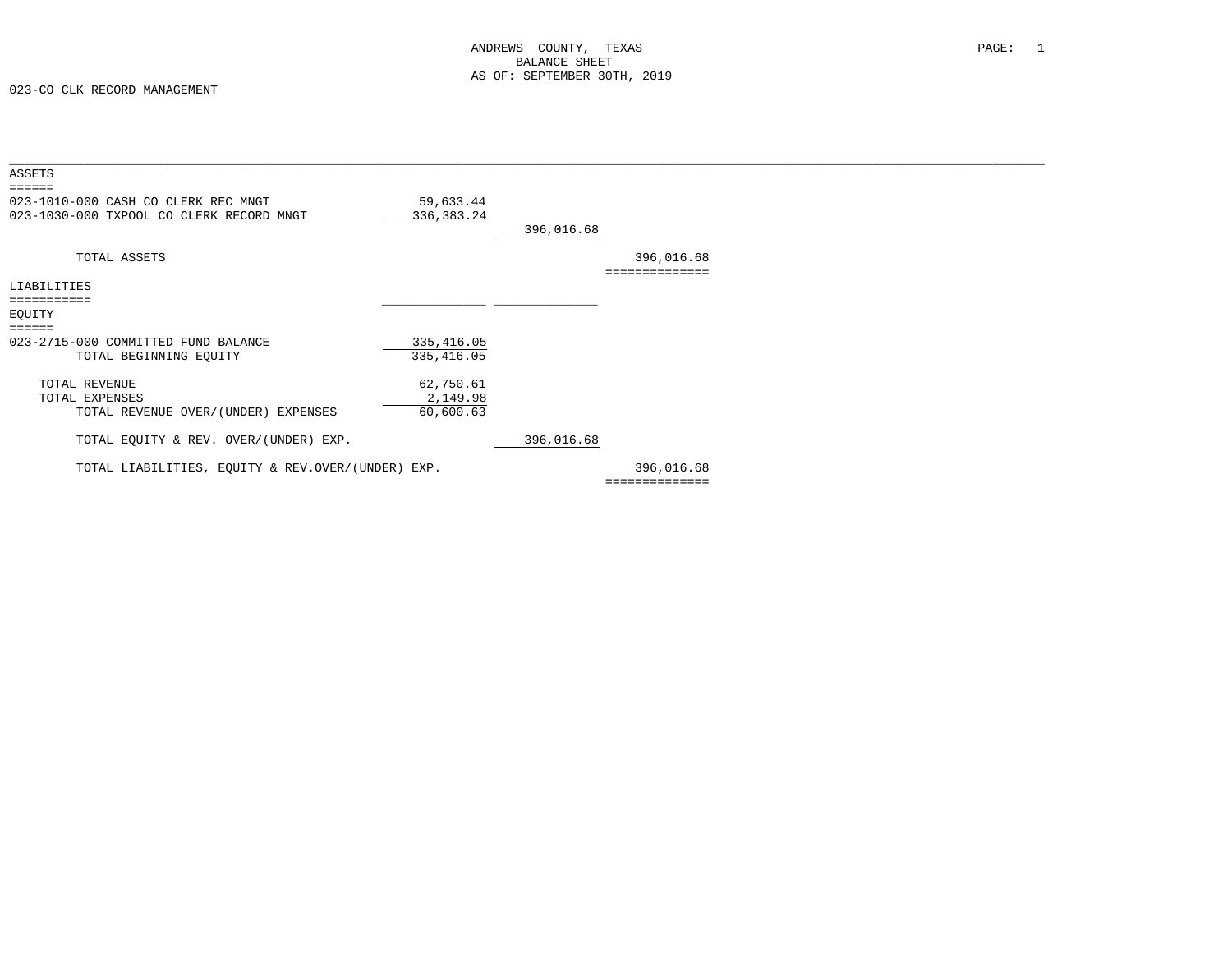| REVENUES                           | ORIGINAL<br><b>BUDGET</b> | NET<br><b>BUDGET</b> | RECEIPTS<br>$M-T-D$ | RECEIPTS<br>$Y-T-D$ | PRIOR YEAR<br>Y-T-D | UNCOLLECTED<br>BALANCE | PERCENT<br>RECEIVED |
|------------------------------------|---------------------------|----------------------|---------------------|---------------------|---------------------|------------------------|---------------------|
| 023-30340-401 CC RECORDS MNGT FEES | 50,000                    | 50,000               | 3,949.24            | 54,038.94           | 56,974.93 (         | 4,038.94)              | 108.08              |
| 023-30360-101 INTEREST             | 600                       | 600                  | 0.00                | 896.41              | 641.11 (            | 296.41)                | 149.40              |
| 023-30360-105 TEXPOOL INTEREST     | 3,300                     | 3,300                | 561.80              | 7,815.26            | $4,235.89$ (        | 4,515.26)              | 236.83              |
| TOTAL REVENUES                     | 53,900                    | 53,900               | 4,511.04            | 62,750.61           | 61,851.93 (         | 8,850.61)              | 116.42              |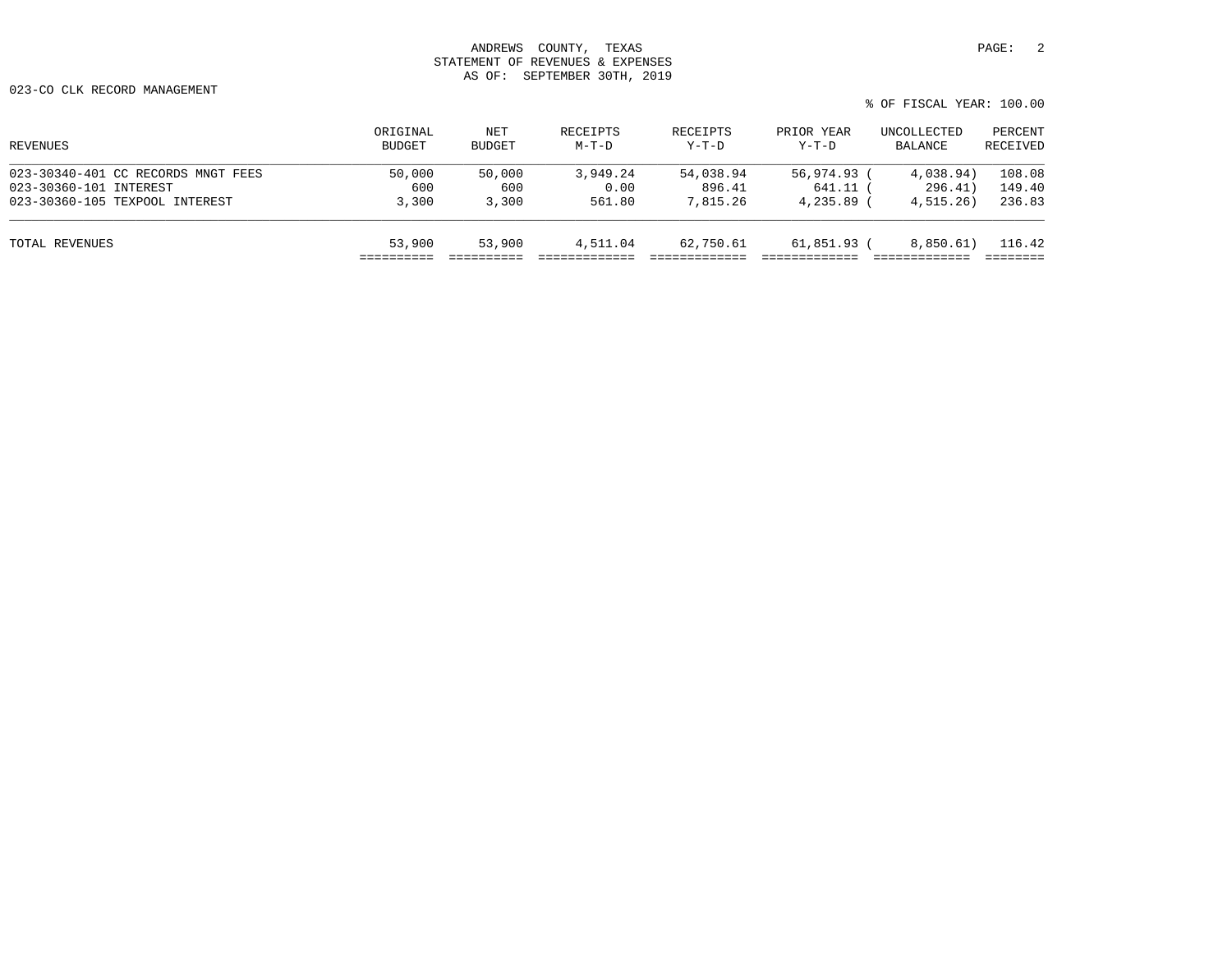023-CO CLK RECORD MANAGEMENT

 ORIGINAL NET EXPENDED EXPENDED PRIOR YEAR UNEXPENDED PERCENTPERCENT EXPENSES BUDGET BUDGET M-T-D Y-T-D Y-T-D BALANCE EXPENDEDCOUNTY CLERK RECORD MANAG  $\overline{023-42300-107}$  SALARY  $\overline{023-42300-107}$  SALARY  $\overline{0.00}$   $\overline{0.00}$   $\overline{0.00}$   $\overline{0.00}$   $\overline{0.00}$   $\overline{0.00}$   $\overline{0.00}$   $\overline{0.00}$   $\overline{0.00}$   $\overline{0.00}$   $\overline{0.00}$   $\overline{0.00}$   $\overline{0.00}$   $\overline{0.00$ 023-42300-312 SUPPLIES 10,000 10,000 0.00 75.98 4,862.03 9,924.02 0.76 023-42300-401 RECORD MANAGEMENT/DOC 74,000 74,000 0.00 2,074.00 14,612.50 71,926.00 2.80 023-42300-465 EQUIPMENT RENTAL & SERVICE  $\frac{3,315}{97,315}$   $\frac{3,315}{97,315}$   $\frac{3,315}{97,315}$   $\frac{0.00}{0.00}$   $\frac{0.00}{2,149.98}$   $\frac{3,311.76}{24,182.09}$   $\frac{3,315.00}{95,165.02}$   $\frac{0.00}{2.21}$ TOTAL COUNTY CLERK RECORD MANAG 97,315 97,315 0.00 2,149.98 24,182.09 95,165.02 2.21 TOTAL EXPENDITURES 97,315 97,315 0.00 2,149.98 24,182.09 95,165.02 2.21 ========== ========== ============= ============= ============= ============= ========

REVENUES OVER/(UNDER) EXPENDITURES ( 43,415)( 43,415) 4,511.04 60,600.63 37,669.84 ( 104,015.63)

\*\*\* END OF REPORT \*\*\*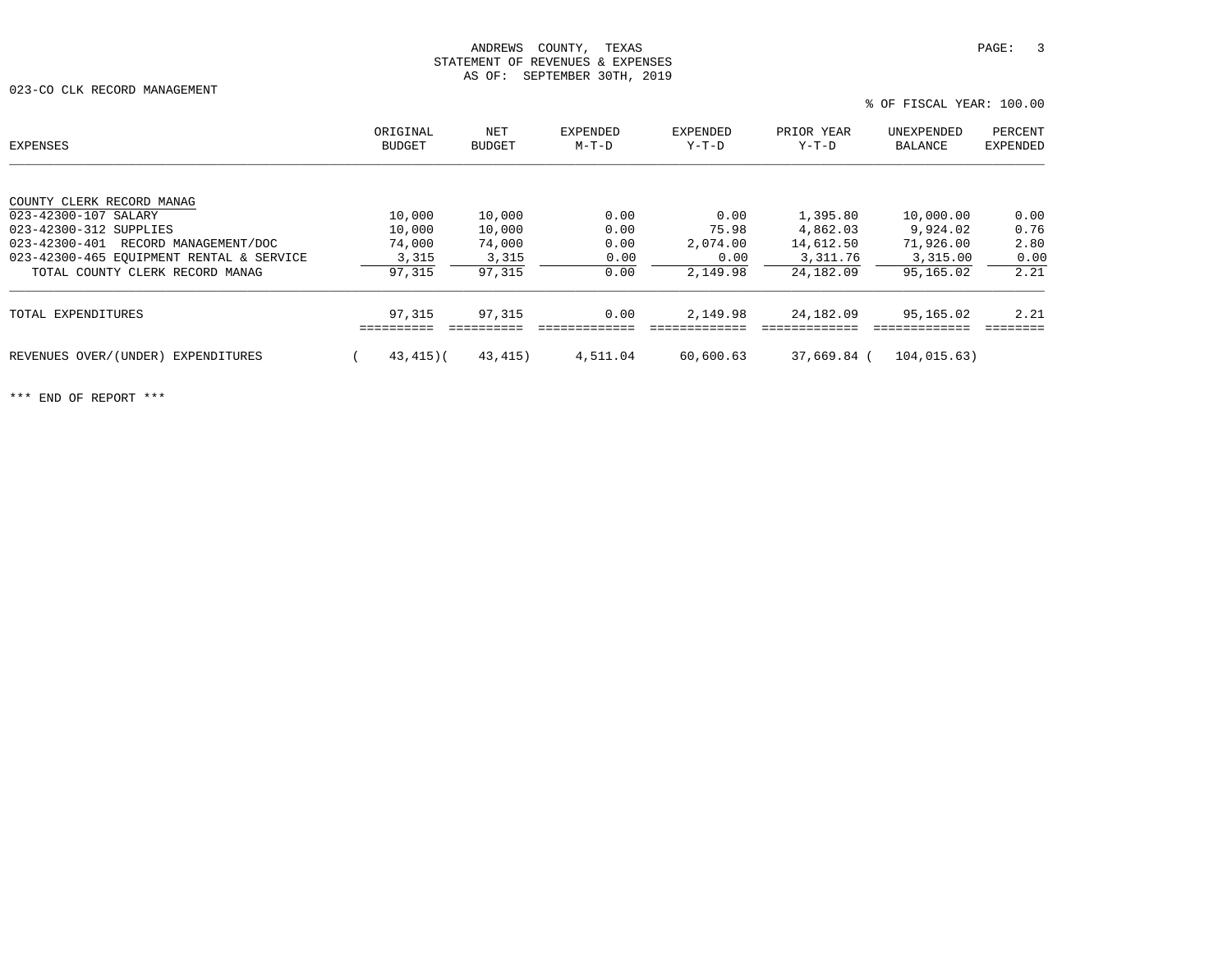| ASSETS                                                                                        |                       |           |                           |  |
|-----------------------------------------------------------------------------------------------|-----------------------|-----------|---------------------------|--|
| $=$ $=$ $=$ $=$ $=$<br>024-1010-000 CASH DIST CLK REC MNGT<br>024-1030-000 TXPOOL DC REC MGMT | 5,388.13<br>20,439.56 | 25,827.69 |                           |  |
| TOTAL ASSETS                                                                                  |                       |           | 25,827.69<br>============ |  |
| LIABILITIES                                                                                   |                       |           |                           |  |
| ===========                                                                                   |                       |           |                           |  |
| EQUITY                                                                                        |                       |           |                           |  |
| ======                                                                                        |                       |           |                           |  |
| 024-2715-000 COMMITTED FUND BALANCE                                                           | 23,518.03             |           |                           |  |
| TOTAL BEGINNING EQUITY                                                                        | 23,518.03             |           |                           |  |
| TOTAL REVENUE                                                                                 | 4,678.60              |           |                           |  |
| TOTAL EXPENSES                                                                                | 2,368.94              |           |                           |  |
| TOTAL REVENUE OVER/(UNDER) EXPENSES                                                           | 2,309.66              |           |                           |  |
| TOTAL EQUITY & REV. OVER/(UNDER) EXP.                                                         |                       | 25,827.69 |                           |  |
| TOTAL LIABILITIES, EQUITY & REV.OVER/(UNDER) EXP.                                             |                       |           | 25,827.69                 |  |
|                                                                                               |                       |           | ==============            |  |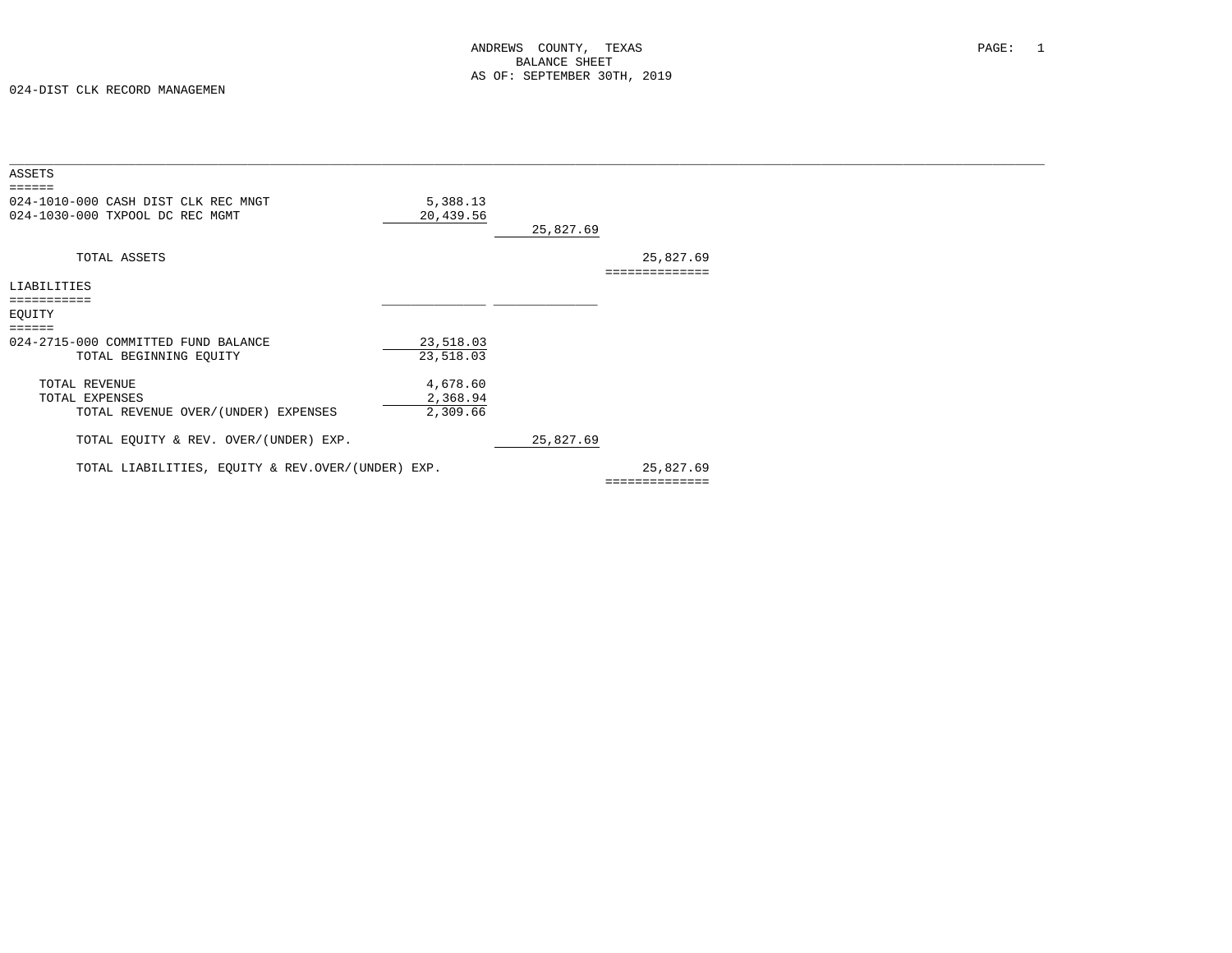| REVENUES                                 | ORIGINAL<br><b>BUDGET</b> | NET<br><b>BUDGET</b> | RECEIPTS<br>$M-T-D$ | RECEIPTS<br>$Y-T-D$ | PRIOR YEAR<br>$Y-T-D$ | UNCOLLECTED<br>BALANCE | PERCENT<br>RECEIVED |
|------------------------------------------|---------------------------|----------------------|---------------------|---------------------|-----------------------|------------------------|---------------------|
| 024-30340-950 RECORD MANAGEMENT FEES     | 3.250                     | 3,250                | 335.00              | 4,080.00            | 3,405.00              | 830.00)                | 125.54              |
| 024-30360-101 RECORD MANAGEMENT INTEREST | 150                       | 150                  | 0.00                | 159.04              | 417.64 (              | 9.04)                  | 106.03              |
| 024-30360-105 TEXPOOL INTEREST           | 0                         | $\Omega$             | 34.14               | 439.56              | 0.00                  | 439.56)                | 0.00                |
| TOTAL REVENUES                           | 3,400                     | 3,400                | 369.14              | 4,678.60            | $3,822.64$ (          | 1,278.60)              | 137.61              |
|                                          |                           |                      |                     |                     |                       |                        |                     |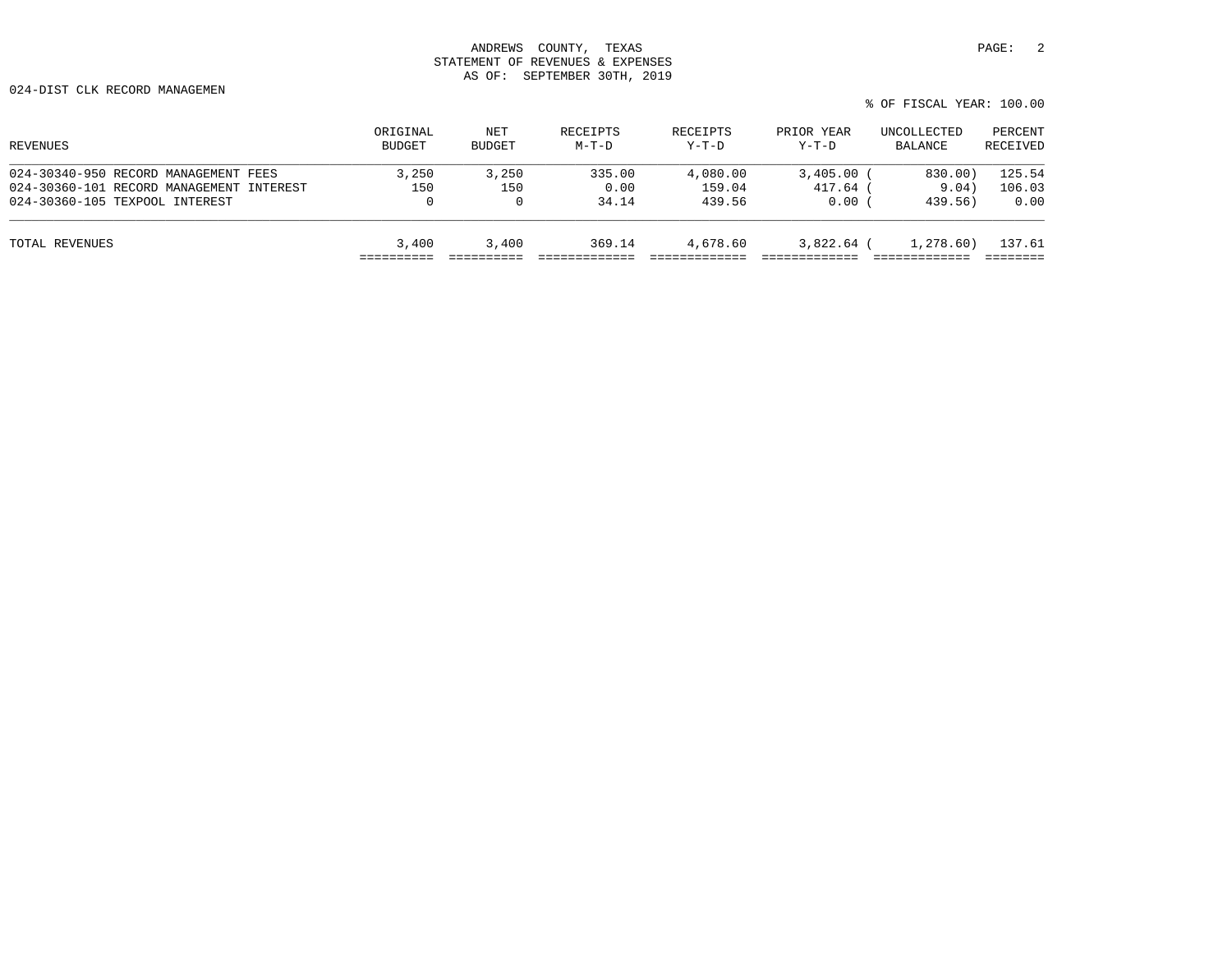024-DIST CLK RECORD MANAGEMEN

| <b>EXPENSES</b>                    | ORIGINAL<br>BUDGET | NET<br>BUDGET | EXPENDED<br>$M-T-D$ | EXPENDED<br>Y-T-D | PRIOR YEAR<br>$Y-T-D$ | UNEXPENDED<br>BALANCE | PERCENT<br><b>EXPENDED</b> |
|------------------------------------|--------------------|---------------|---------------------|-------------------|-----------------------|-----------------------|----------------------------|
| DISTRICT CLERK RECORD MAN          |                    |               |                     |                   |                       |                       |                            |
| 024-42400-312 SUPPLIES             | 0                  | 646           | 0.00                | 645.45            | 2,596.82              | 0.55                  | 99.91                      |
| 024-42400-352 EOUIPMENT            |                    | 1,724         | 0.00                | 1,723.49          | 11,706.84             | 0.51                  | 99.97                      |
| TOTAL DISTRICT CLERK RECORD MAN    | 0                  | 2,370         | 0.00                | 2,368.94          | 14,303.66             | 1.06                  | 99.96                      |
| TOTAL EXPENDITURES                 | 0                  | 2,370         | 0.00                | 2,368.94          | 14,303.66             | 1.06                  | 99.96                      |
| REVENUES OVER/(UNDER) EXPENDITURES | 3,400              | 1,030         | 369.14              | $2,309.66$ (      | $10,481,02$ (         | 1,279.66)             |                            |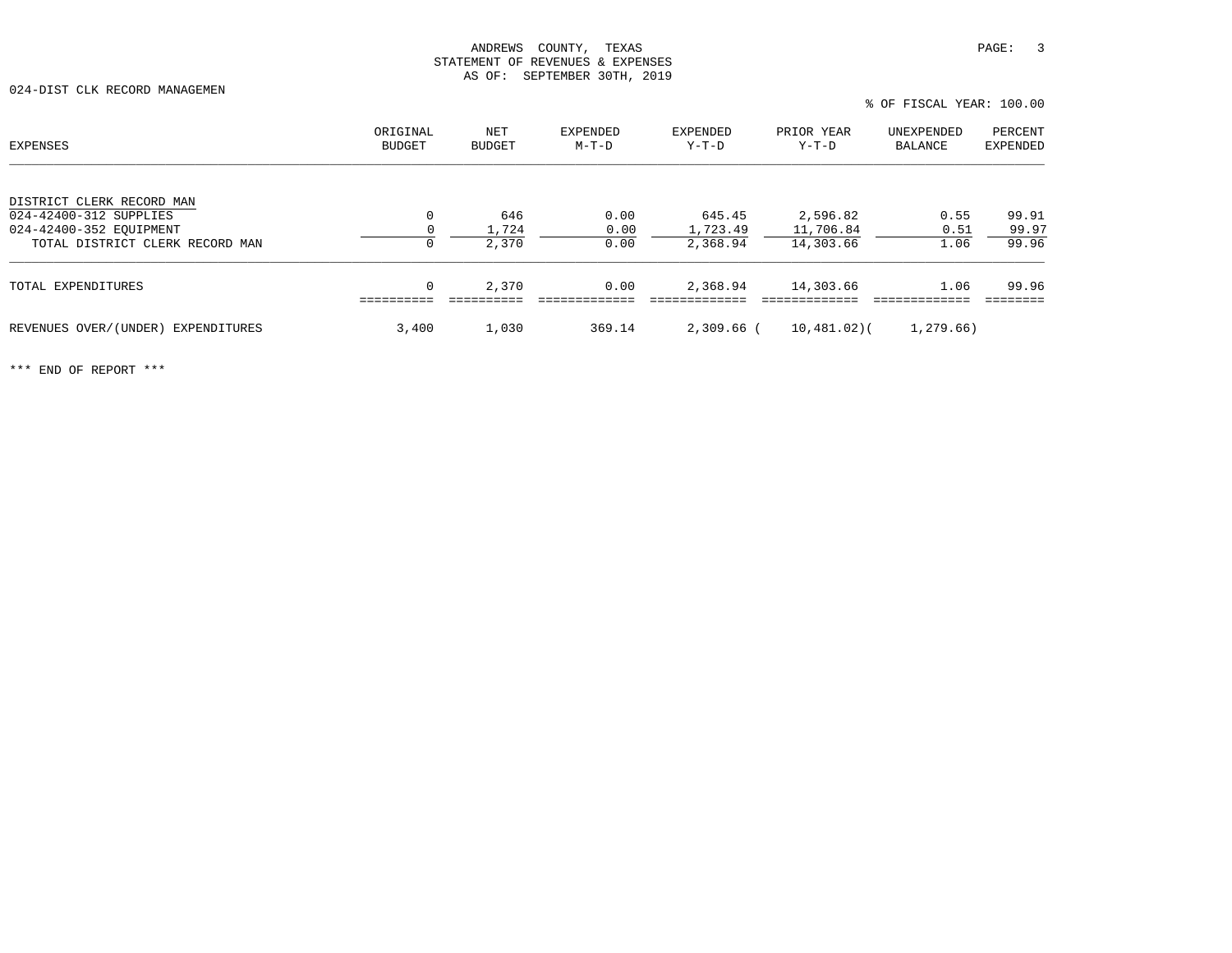| ASSETS<br>$=$ $=$ $=$ $=$ $=$                                                      |                        |           |                |  |
|------------------------------------------------------------------------------------|------------------------|-----------|----------------|--|
| 025-1010-000 CASH CO CLK SECURITY FUND<br>025-1030-000 TXPOOL CO CLERK CH SECURITY | 9,334.27<br>68,721.80  | 78,056.07 |                |  |
| TOTAL ASSETS                                                                       |                        |           | 78,056.07      |  |
| LIABILITIES<br>-----------<br>EQUITY                                               |                        |           |                |  |
| ------                                                                             |                        |           |                |  |
| 025-2715-000 COMMITTED FUND BALANCE<br>TOTAL BEGINNING EQUITY                      | 70,229.26<br>70,229.26 |           |                |  |
| TOTAL REVENUE<br>TOTAL REVENUE OVER/(UNDER) EXPENSES                               | 7,826.81<br>7,826.81   |           |                |  |
| TOTAL EQUITY & REV. OVER/(UNDER) EXP.                                              |                        | 78,056.07 |                |  |
| TOTAL LIABILITIES, EQUITY & REV.OVER/(UNDER) EXP.                                  |                        |           | 78,056.07      |  |
|                                                                                    |                        |           | ============== |  |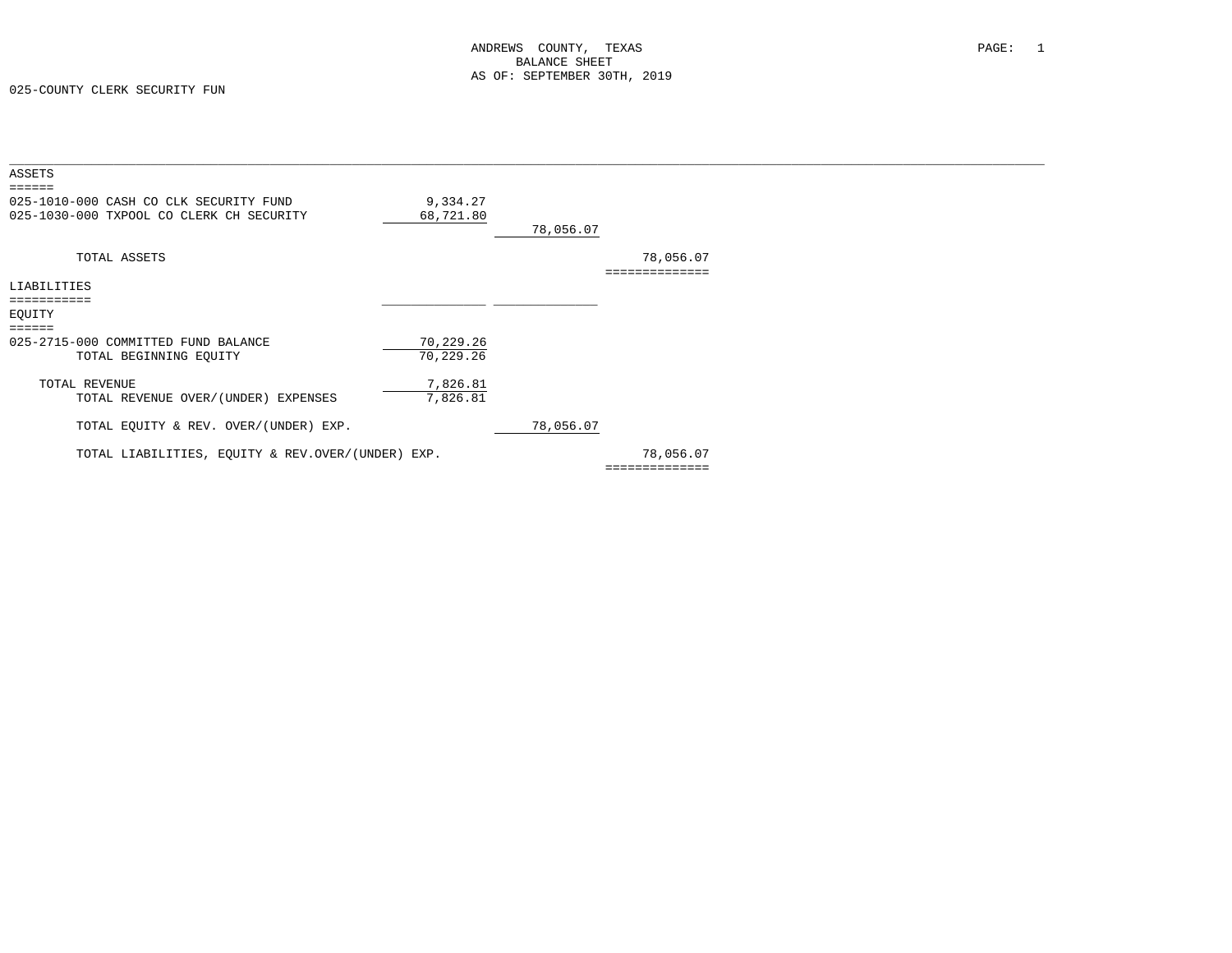| REVENUES                                     | ORIGINAL<br><b>BUDGET</b> | NET<br>BUDGET | RECEIPTS<br>$M-T-D$ | RECEIPTS<br>$Y-T-D$ | PRIOR YEAR<br>$Y-T-D$ | UNCOLLECTED<br>BALANCE | PERCENT<br>RECEIVED |
|----------------------------------------------|---------------------------|---------------|---------------------|---------------------|-----------------------|------------------------|---------------------|
| 025-30340-950 COURTHOUSE SECURITY FEES       | 6.000                     | 6.000         | 434.70              | 6,048.18            | 6, 286, 37            | 48.18)                 | 100.80              |
| 025-30360-101 CO CLERK SECURITY FUND INTERES | 175                       | 175           | 0.00                | 205.04              | 220.33                | 30.04)                 | 117.17              |
| 025-30360-105 TEXPOOL INTEREST               | 660                       | 660           | 114.77              | 1,573.59            | $776.39$ (            | 913.59                 | 238.42              |
| TOTAL REVENUES                               | 6,835                     | 6,835         | 549.47              | 7,826.81            | 7,283.09 (            | 991.81)                | 114.51              |
|                                              |                           |               |                     |                     |                       |                        |                     |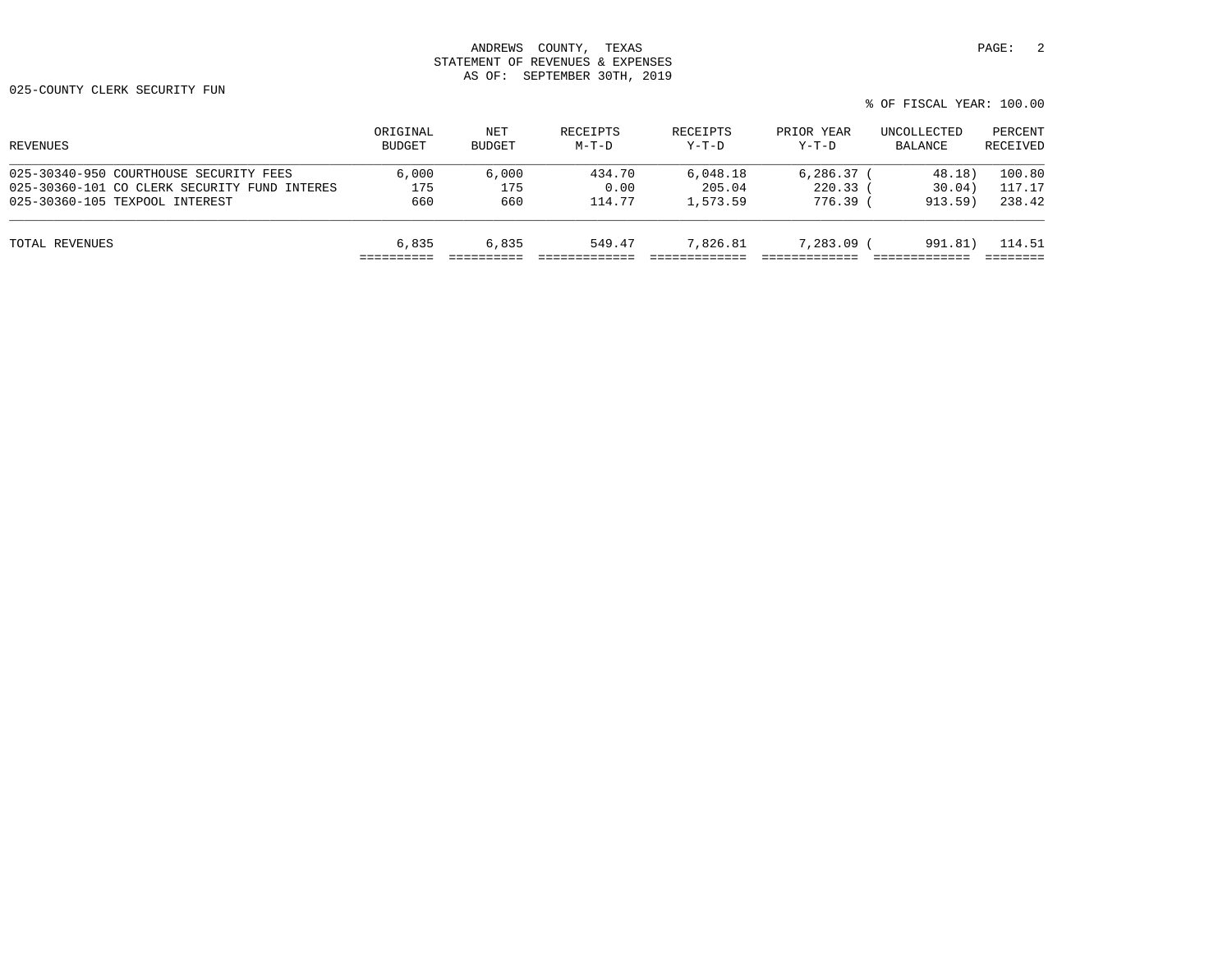025-COUNTY CLERK SECURITY FUN

% OF FISCAL YEAR: 100.00

| EXPENSES                           | ORIGINAL<br>BUDGET | NET<br>BUDGET | EXPENDED<br>$M-T-D$ | EXPENDED<br>Y-T-D | PRIOR YEAR<br>Y-T-D | UNEXPENDED<br>BALANCE | PERCENT<br>EXPENDED |
|------------------------------------|--------------------|---------------|---------------------|-------------------|---------------------|-----------------------|---------------------|
| COUNTY CLERK COURTHOUSE S          |                    |               |                     |                   |                     |                       |                     |
| REVENUES OVER/(UNDER) EXPENDITURES | 6,835              | 6,835         | 549.47              | 7,826.81          | 7,283.09 (          | 991.81)               |                     |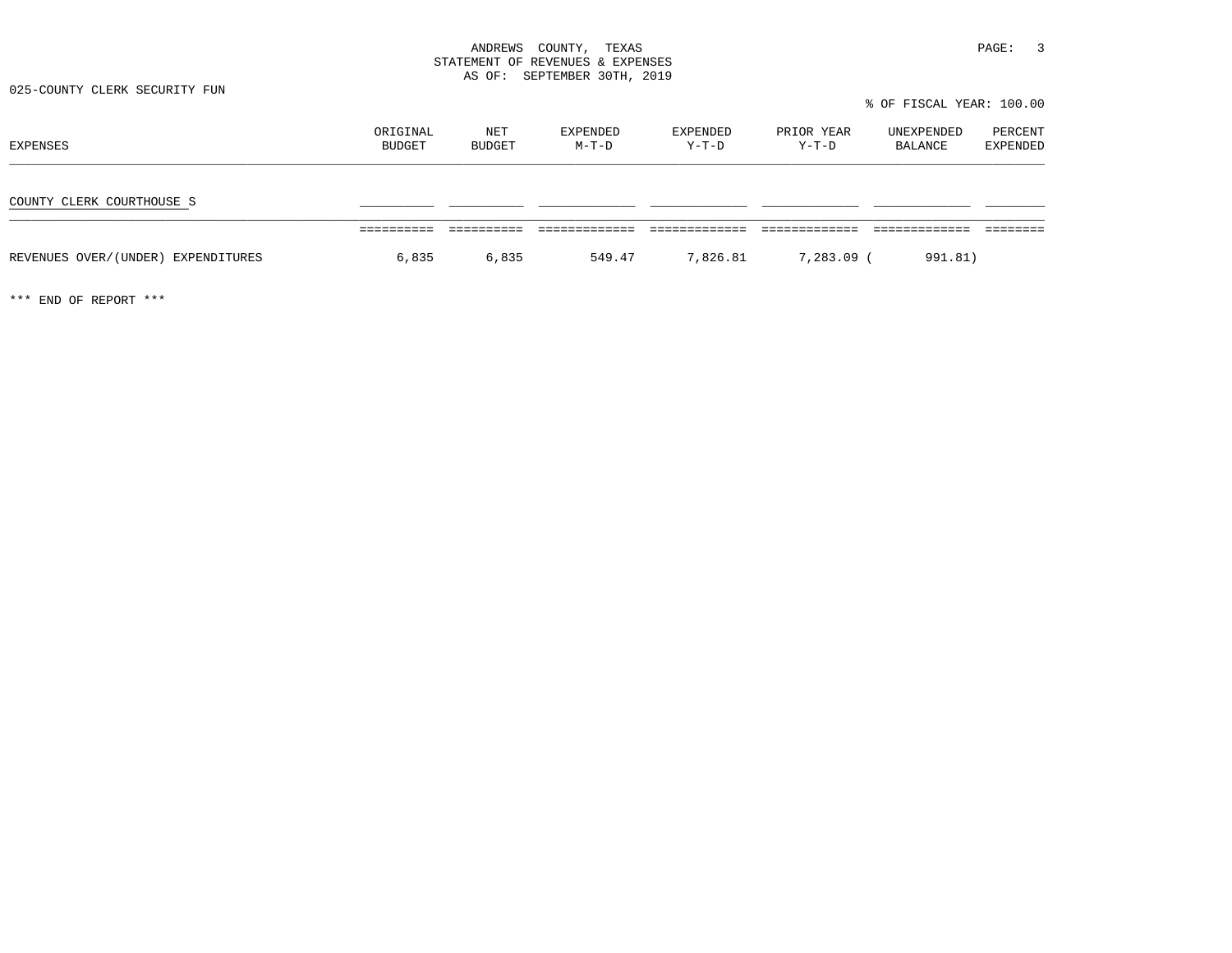| ASSETS<br>======                                  |           |           |                |
|---------------------------------------------------|-----------|-----------|----------------|
| 026-1010-000 CASH DIST CLERK SECURITY FUND        | 4,488.60  |           |                |
| 026-1030-000 TXPOOL DC SECURITY FUND              | 15,329.67 | 19,818.27 |                |
|                                                   |           |           |                |
| TOTAL ASSETS                                      |           |           | 19,818.27      |
| LIABILITIES                                       |           |           |                |
| ===========<br>EOUITY                             |           |           |                |
|                                                   |           |           |                |
| 026-2715-000 COMMITTED FUND BALANCE               | 17,548.81 |           |                |
| TOTAL BEGINNING EQUITY                            | 17,548.81 |           |                |
| TOTAL REVENUE                                     | 2,269.46  |           |                |
| TOTAL REVENUE OVER/(UNDER) EXPENSES               | 2,269.46  |           |                |
| TOTAL EQUITY & REV. OVER/(UNDER) EXP.             |           | 19,818.27 |                |
| TOTAL LIABILITIES, EQUITY & REV.OVER/(UNDER) EXP. |           |           | 19,818.27      |
|                                                   |           |           | ============== |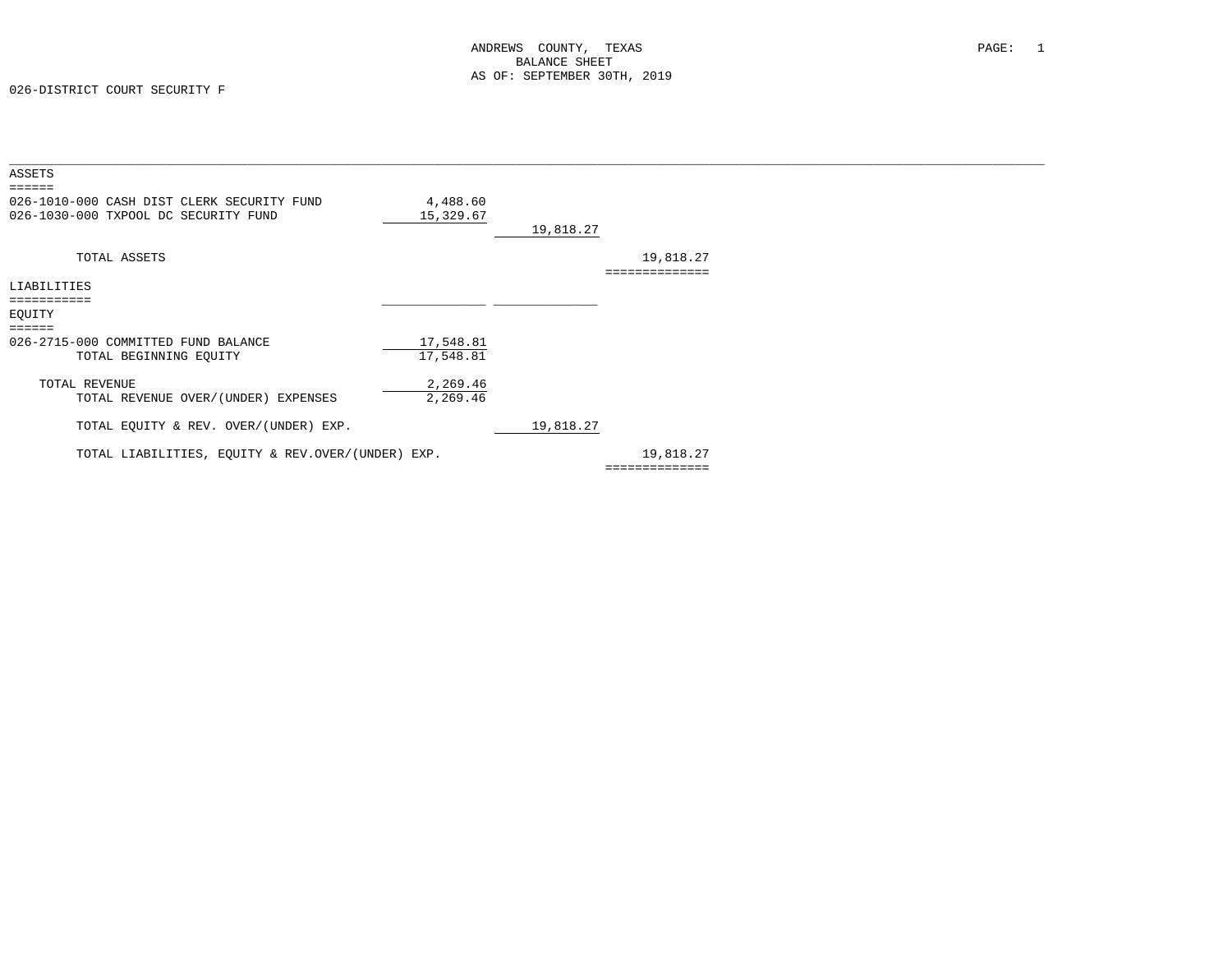| REVENUES                                     | ORIGINAL      | NET      | RECEIPTS | RECEIPTS | PRIOR YEAR | UNCOLLECTED | PERCENT  |
|----------------------------------------------|---------------|----------|----------|----------|------------|-------------|----------|
|                                              | <b>BUDGET</b> | BUDGET   | $M-T-D$  | $Y-T-D$  | $Y-T-D$    | BALANCE     | RECEIVED |
| 026-30340-950 COURTHOUSE SECURITY FEES       | 1,700         | 1,700    | 155.71   | 1,810.12 | 1,671.91   | 110.12)     | 106.48   |
| 026-30360-101 DISTRICT COURT SECURITY FUND I | 165           | 165      | 0.00     | 129.67   | 222.43     | 35.33       | 78.59    |
| 026-30360-105 TEXPOOL INTEREST               | 0             | $\Omega$ | 25.60    | 329.67   | 0.00       | 329.67)     | 0.00     |
| TOTAL REVENUES                               | 1,865         | 1,865    | 181.31   | 2,269.46 | 1,894.34 ( | 404.46)     | 121.69   |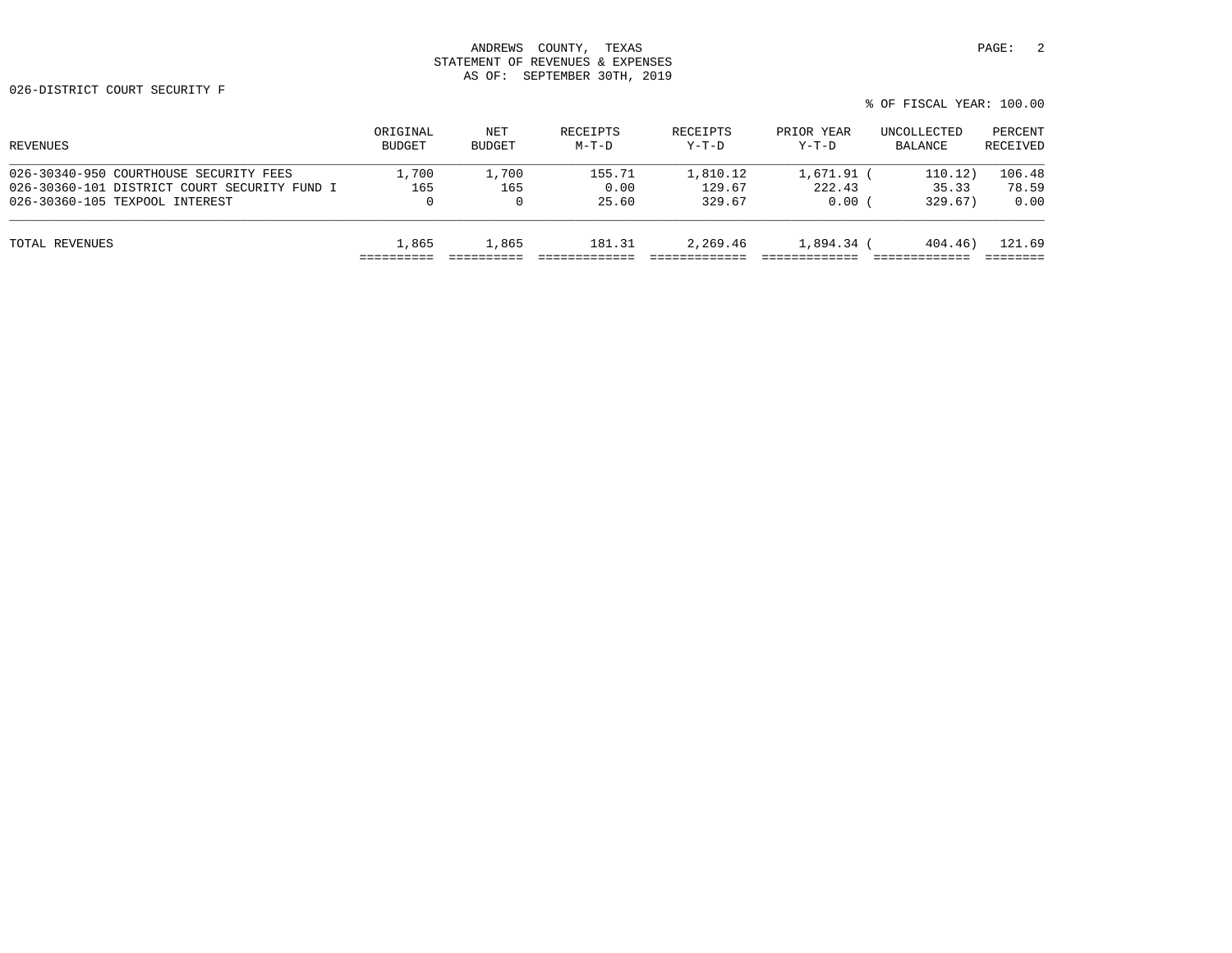026-DISTRICT COURT SECURITY F

% OF FISCAL YEAR: 100.00

| EXPENSES                           | ORIGINAL<br>BUDGET | NET<br>BUDGET | EXPENDED<br>$M-T-D$ | EXPENDED<br>$Y-T-D$ | PRIOR YEAR<br>Y-T-D | UNEXPENDED<br>BALANCE | PERCENT<br>EXPENDED |
|------------------------------------|--------------------|---------------|---------------------|---------------------|---------------------|-----------------------|---------------------|
| DISTRICT COURT SECURITY F          |                    |               |                     |                     |                     |                       |                     |
| REVENUES OVER/(UNDER) EXPENDITURES | 1,865              | 1,865         | 181.31              | 2,269.46            | 1,894.34 (          | 404.46)               |                     |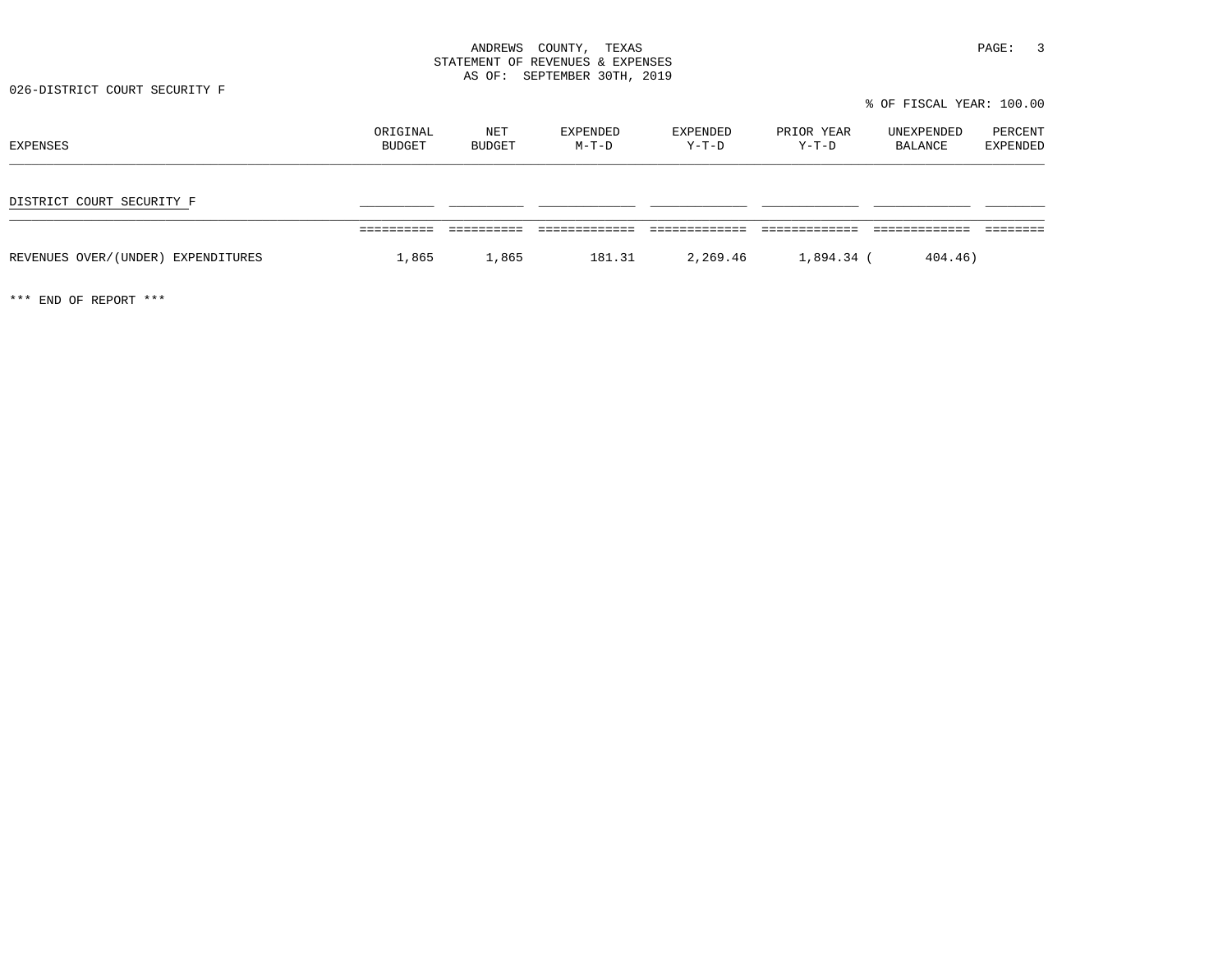027-911 PSAP FUND

| ASSETS                                            |           |           |                |  |
|---------------------------------------------------|-----------|-----------|----------------|--|
| $=$ $=$ $=$ $=$ $=$                               |           |           |                |  |
| 027-1030-000 TXPOOL 911 PSAP                      | 23,748.48 |           |                |  |
|                                                   |           | 23,748.48 |                |  |
|                                                   |           |           |                |  |
| TOTAL ASSETS                                      |           |           | 23,748.48      |  |
|                                                   |           |           | -------------- |  |
| LIABILITIES                                       |           |           |                |  |
|                                                   |           |           |                |  |
| EQUITY                                            |           |           |                |  |
| ======                                            |           |           |                |  |
| 027-2715-000 COMMITTED FUND BALANCE               | 28,500.39 |           |                |  |
| TOTAL BEGINNING EQUITY                            | 28,500.39 |           |                |  |
|                                                   |           |           |                |  |
| TOTAL REVENUE                                     | 4,495.13  |           |                |  |
| TOTAL EXPENSES                                    | 9,247.04  |           |                |  |
|                                                   |           |           |                |  |
| TOTAL REVENUE OVER/(UNDER) EXPENSES               | 4,751.91) |           |                |  |
|                                                   |           |           |                |  |
| TOTAL EQUITY & REV. OVER/(UNDER) EXP.             |           | 23,748.48 |                |  |
|                                                   |           |           |                |  |
| TOTAL LIABILITIES, EQUITY & REV.OVER/(UNDER) EXP. |           |           | 23,748.48      |  |
|                                                   |           |           | ============== |  |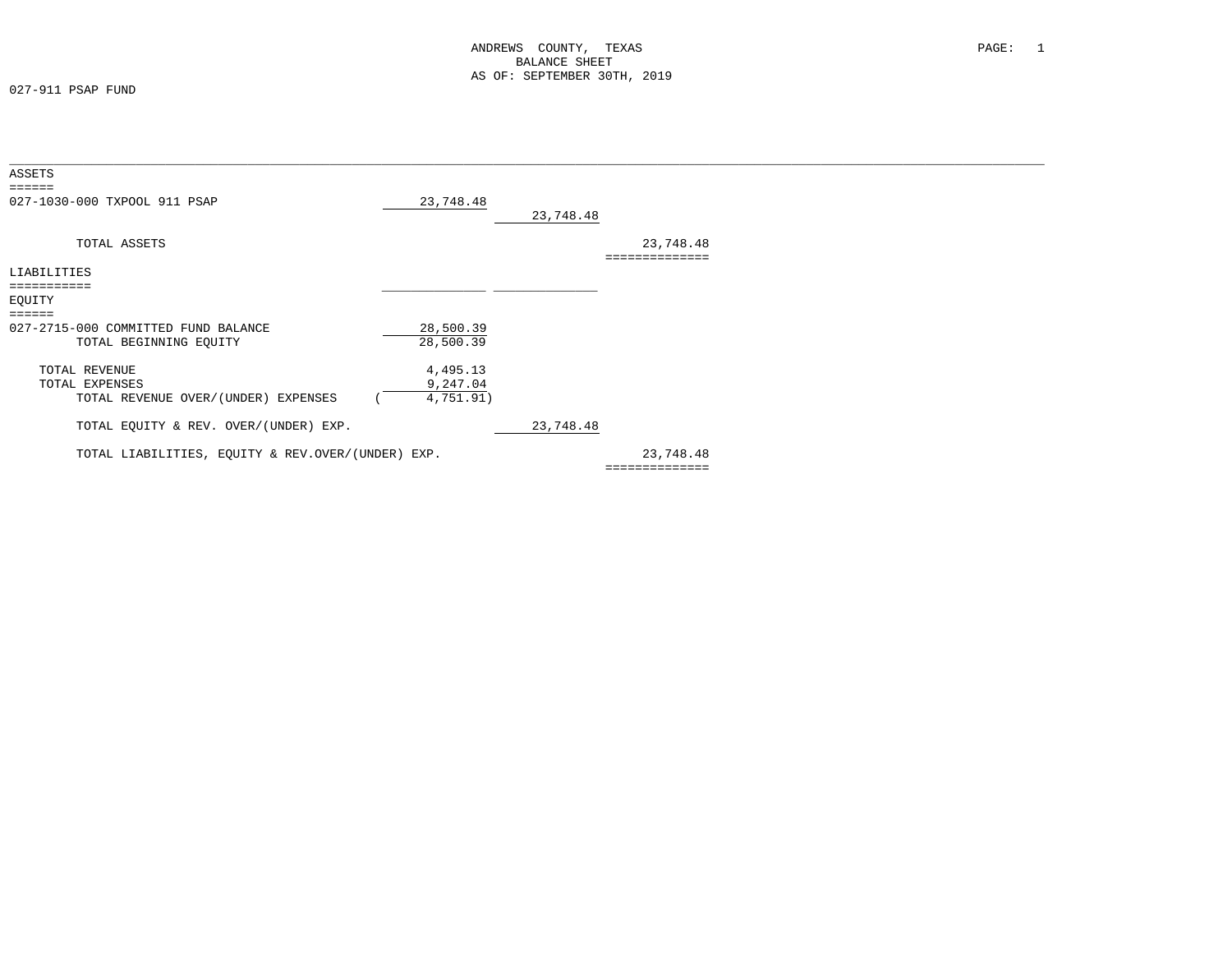027-911 PSAP FUND

| % OF FISCAL YEAR: 100.00 |
|--------------------------|
|--------------------------|

| REVENUES                             | ORIGINAL<br><b>BUDGET</b> | NET<br>BUDGET | RECEIPTS<br>$M-T-D$ | RECEIPTS<br>$Y-T-D$ | PRIOR YEAR<br>$Y-T-D$ | UNCOLLECTED<br>BALANCE | PERCENT<br>RECEIVED |
|--------------------------------------|---------------------------|---------------|---------------------|---------------------|-----------------------|------------------------|---------------------|
| 027-30340-950 911 PSAP               | 0                         | 3,780         | 0.00                | 3,779.69            | 6.536.25              | 0.31                   | 99.99               |
| 027-30360-101 911 PSAP FUND INTEREST | 0                         | 155           | 0.00                | 154.55              | 375.80                | 0.45                   | 99.71               |
| 027-30360-105 TEXPOOL INTEREST       | 0                         | 522           | 39.66               | 560.89              | 0.00                  | 38.89                  | 107.45              |
| TOTAL REVENUES                       | 0                         | 4,457         | 39.66               | 4,495.13            | $6,912.05$ (          | 38.13)                 | 100.86              |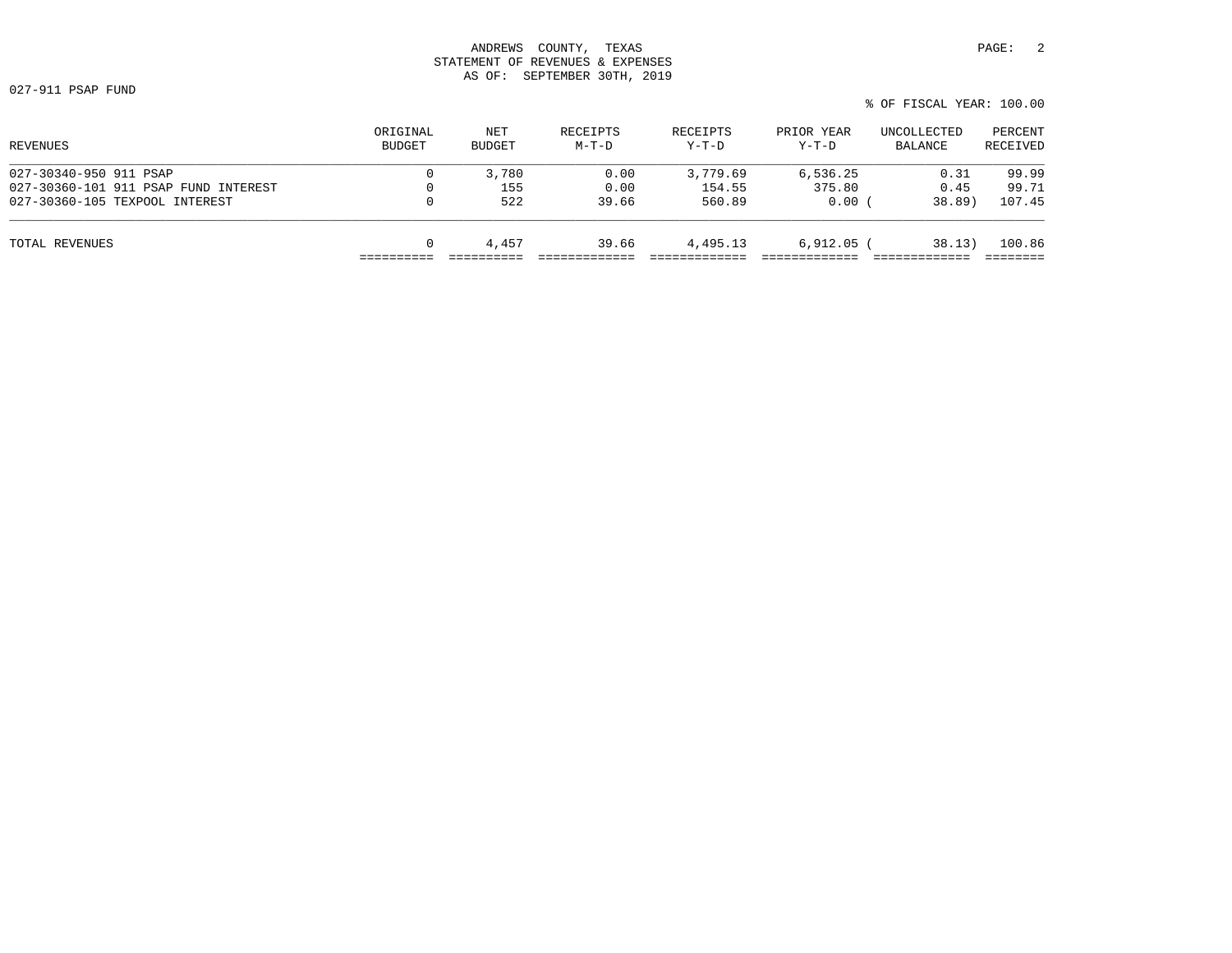027-911 PSAP FUND

% OF FISCAL YEAR: 100.00

| EXPENSES                            | ORIGINAL<br><b>BUDGET</b> | NET<br><b>BUDGET</b> | EXPENDED<br>$M-T-D$ | EXPENDED<br>Y-T-D | PRIOR YEAR<br>Y-T-D | UNEXPENDED<br>BALANCE | PERCENT<br>EXPENDED |
|-------------------------------------|---------------------------|----------------------|---------------------|-------------------|---------------------|-----------------------|---------------------|
|                                     |                           |                      |                     |                   |                     |                       |                     |
| SHERIFF DEPT/ 911 FUND              |                           |                      |                     |                   |                     |                       |                     |
| 027-42700-217 TRAVEL                | 0                         | 2,433                | 0.00                | 2,432.73          | 0.00                | 0.27                  | 99.99               |
| 027-42700-312 SUPPLIES              | 0                         | 4,912                | 0.00                | 4,910.61          | 7,292.89            | 1.39                  | 99.97               |
| 027-42700-352 EOUIPMENT             | 0                         | 504                  | 0.00                | 503.70            | 246.38              | 0.30                  | 99.94               |
| 027-42700-401 PROFESSIONAL SERVICES |                           | 1,400                | 0.00                | 1,400.00          | 0.00                | 0.00                  | 100.00              |
| TOTAL SHERIFF DEPT/ 911 FUND        | $\mathbf 0$               | 9,249                | 0.00                | 9,247.04          | 7,539.27            | 1.96                  | 99.98               |
| TOTAL EXPENDITURES                  | 0                         | 9,249                | 0.00                | 9,247.04          | 7,539.27            | 1.96                  | 99.98               |
|                                     |                           |                      |                     |                   |                     |                       |                     |
| REVENUES OVER/(UNDER) EXPENDITURES  | 0 <sub>1</sub>            | 4,792)               | $39.66$ (           | 4,751.91(         | $627.22$ )(         | $40.09$ )             |                     |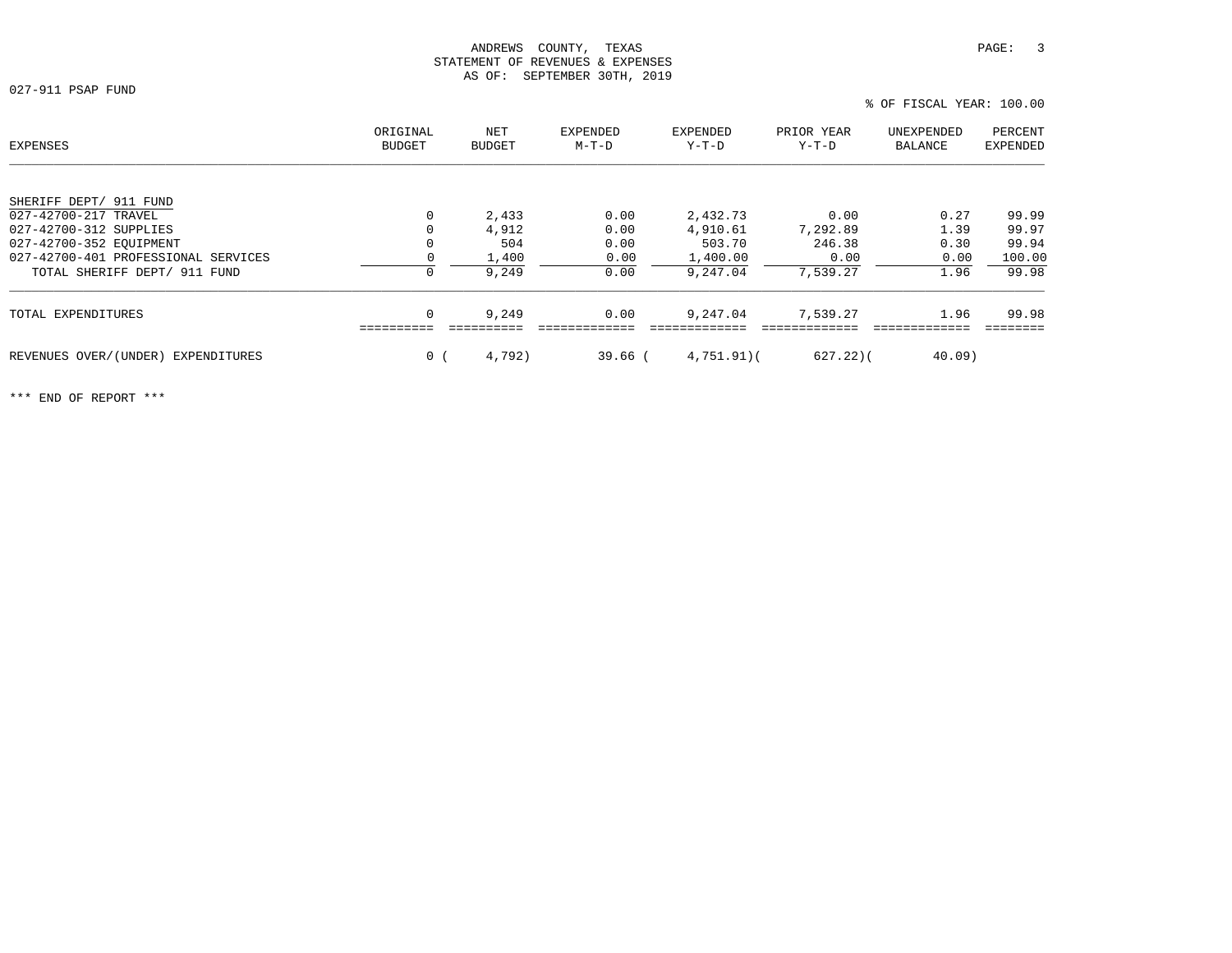| ASSETS                                            |          |          |                |  |
|---------------------------------------------------|----------|----------|----------------|--|
| $=$ $=$ $=$ $=$ $=$                               |          |          |                |  |
| 028-1010-000 CASH HISTORICAL COMMISSION           | 4,116.87 | 4,116.87 |                |  |
|                                                   |          |          |                |  |
| TOTAL ASSETS                                      |          |          | 4,116.87       |  |
|                                                   |          |          |                |  |
| LIABILITIES                                       |          |          |                |  |
| ===========                                       |          |          |                |  |
| EQUITY                                            |          |          |                |  |
| $=$ $=$ $=$ $=$ $=$                               |          |          |                |  |
| 028-2715-000 COMMITTED FUND BALANCE               | 4,647.10 |          |                |  |
| TOTAL BEGINNING EQUITY                            | 4,647.10 |          |                |  |
| TOTAL REVENUE                                     | 129.77   |          |                |  |
| TOTAL EXPENSES                                    | 660.00   |          |                |  |
|                                                   |          |          |                |  |
| TOTAL REVENUE OVER/(UNDER) EXPENSES               | 530.23)  |          |                |  |
| TOTAL EQUITY & REV. OVER/(UNDER) EXP.             |          | 4,116.87 |                |  |
|                                                   |          |          |                |  |
| TOTAL LIABILITIES, EQUITY & REV.OVER/(UNDER) EXP. |          |          | 4,116.87       |  |
|                                                   |          |          | ============== |  |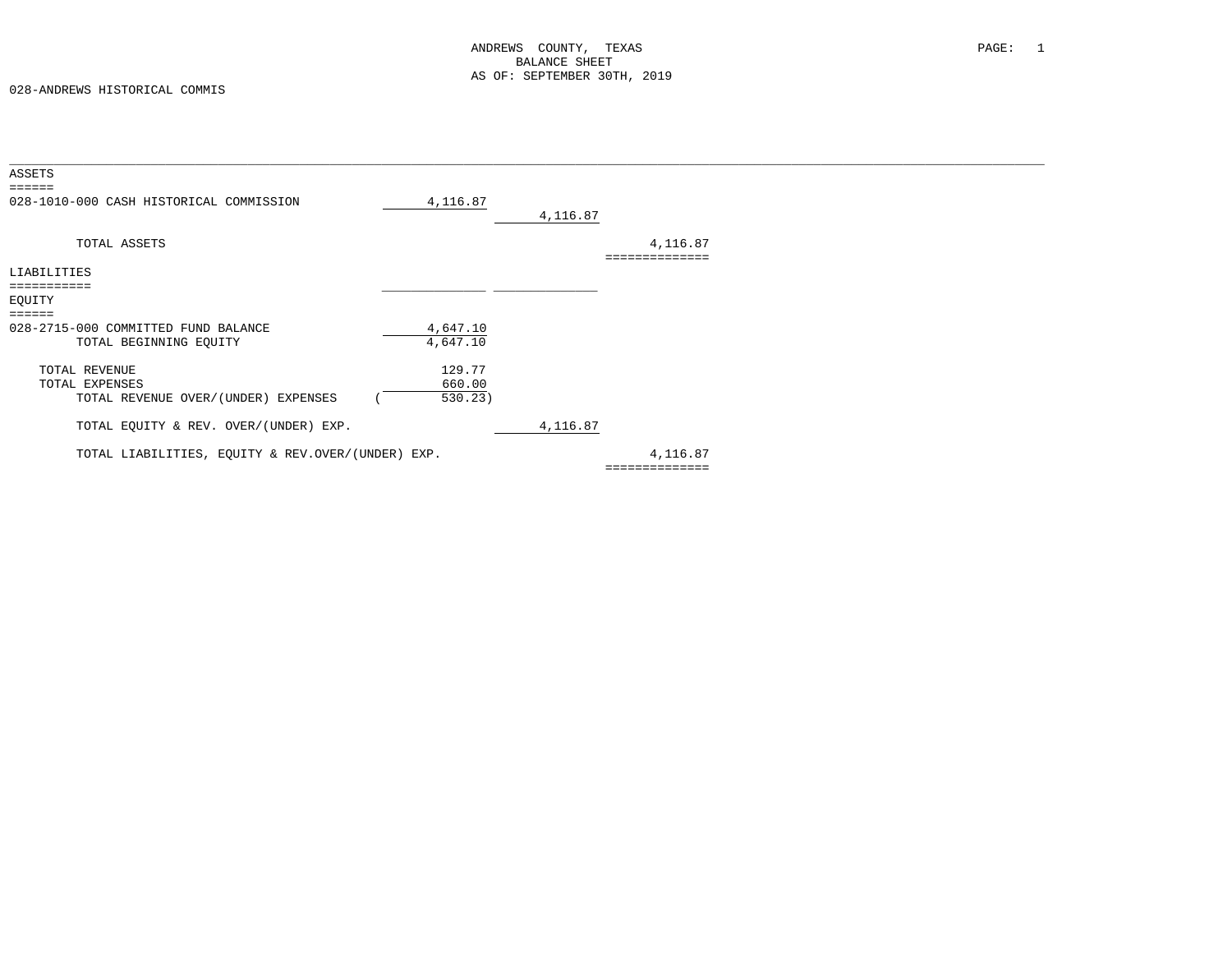028-ANDREWS HISTORICAL COMMIS

|                                              |                           |                      |                   |                   |                     | % OF FISCAL YEAR: 100.00 |                     |
|----------------------------------------------|---------------------------|----------------------|-------------------|-------------------|---------------------|--------------------------|---------------------|
| REVENUES                                     | ORIGINAL<br><b>BUDGET</b> | NET<br><b>BUDGET</b> | RECEIPTS<br>M-T-D | RECEIPTS<br>Y-T-D | PRIOR YEAR<br>Y-T-D | UNCOLLECTED<br>BALANCE   | PERCENT<br>RECEIVED |
| 028-30360-101 HISTORICAL COMMISSION INTEREST | 210                       | 210                  | 0.00              | 129.77            | 210.82              | 80.23                    | 61.80               |
| TOTAL REVENUES                               | 210                       | 210                  | 0.00              | 129.77            | 210.82              | 80.23                    | 61.80               |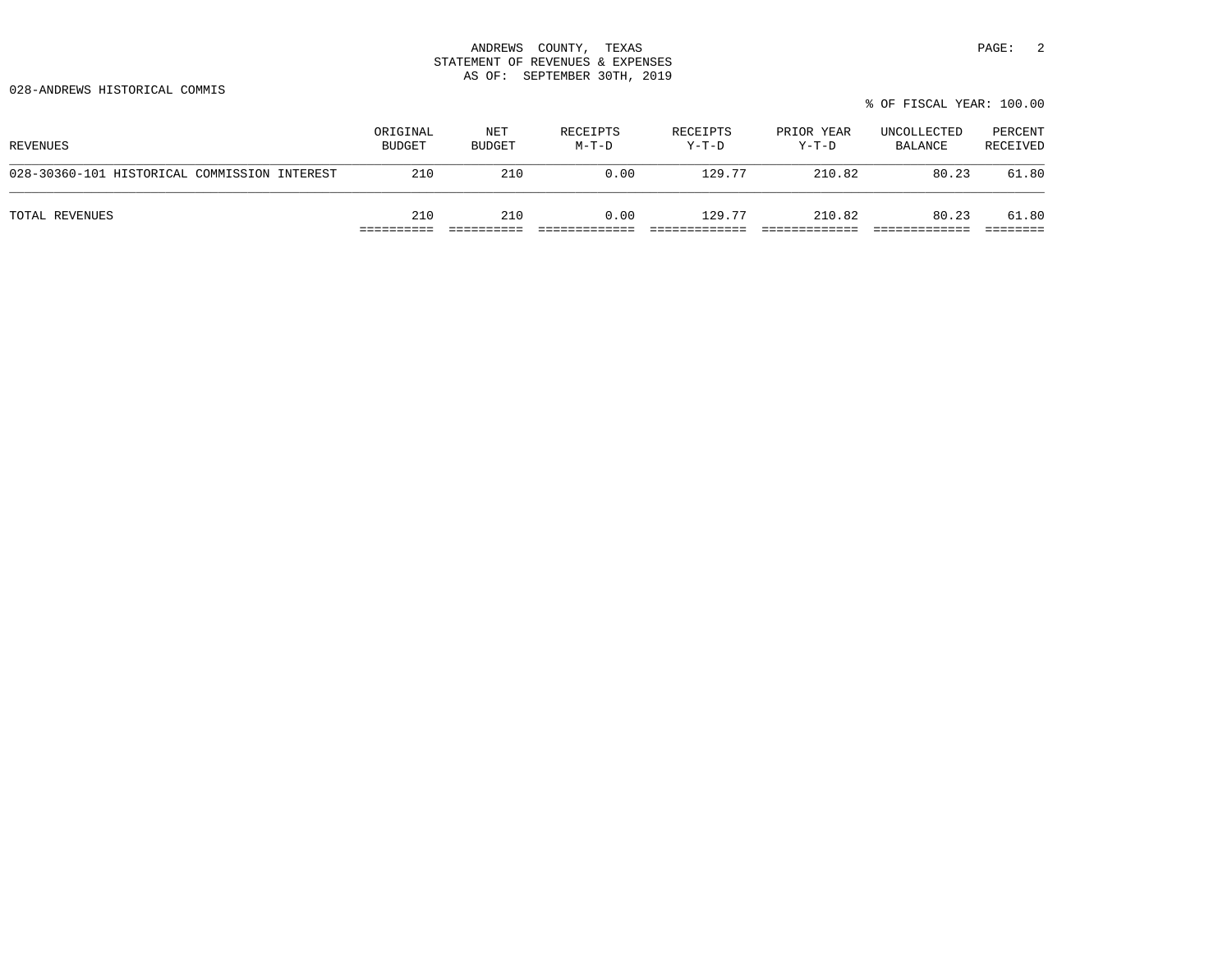028-ANDREWS HISTORICAL COMMIS

| EXPENSES                              | ORIGINAL<br>BUDGET | NET<br><b>BUDGET</b> | EXPENDED<br>M-T-D | EXPENDED<br>Y-T-D | PRIOR YEAR<br>Y-T-D | UNEXPENDED<br>BALANCE | PERCENT<br><b>EXPENDED</b> |
|---------------------------------------|--------------------|----------------------|-------------------|-------------------|---------------------|-----------------------|----------------------------|
| ANDREWS HISTORICAL COMMIS             |                    |                      |                   |                   |                     |                       |                            |
| 028-42800-217 TRAVEL                  | 700                | 700                  | 0.00              | 0.00              | 0.00                | 700.00                | 0.00                       |
| 028-42800-312 SUPPLIES                | 2,100              | 2,100                | 0.00              | 660.00            | 1,237.50            | 1,440.00              | 31.43                      |
| TOTAL ANDREWS HISTORICAL COMMIS       | 2,800              | 2,800                | 0.00              | 660.00            | 1,237.50            | 2,140.00              | 23.57                      |
| TOTAL EXPENDITURES                    | 2,800              | 2,800                | 0.00              | 660.00            | 1,237.50            | 2,140.00              | 23.57                      |
| REVENUES OVER/(UNDER)<br>EXPENDITURES | 2,590(             | 2,590)               | 0.00(             | $530.23$ (        | $1,026.68$ (        | 2,059.77)             |                            |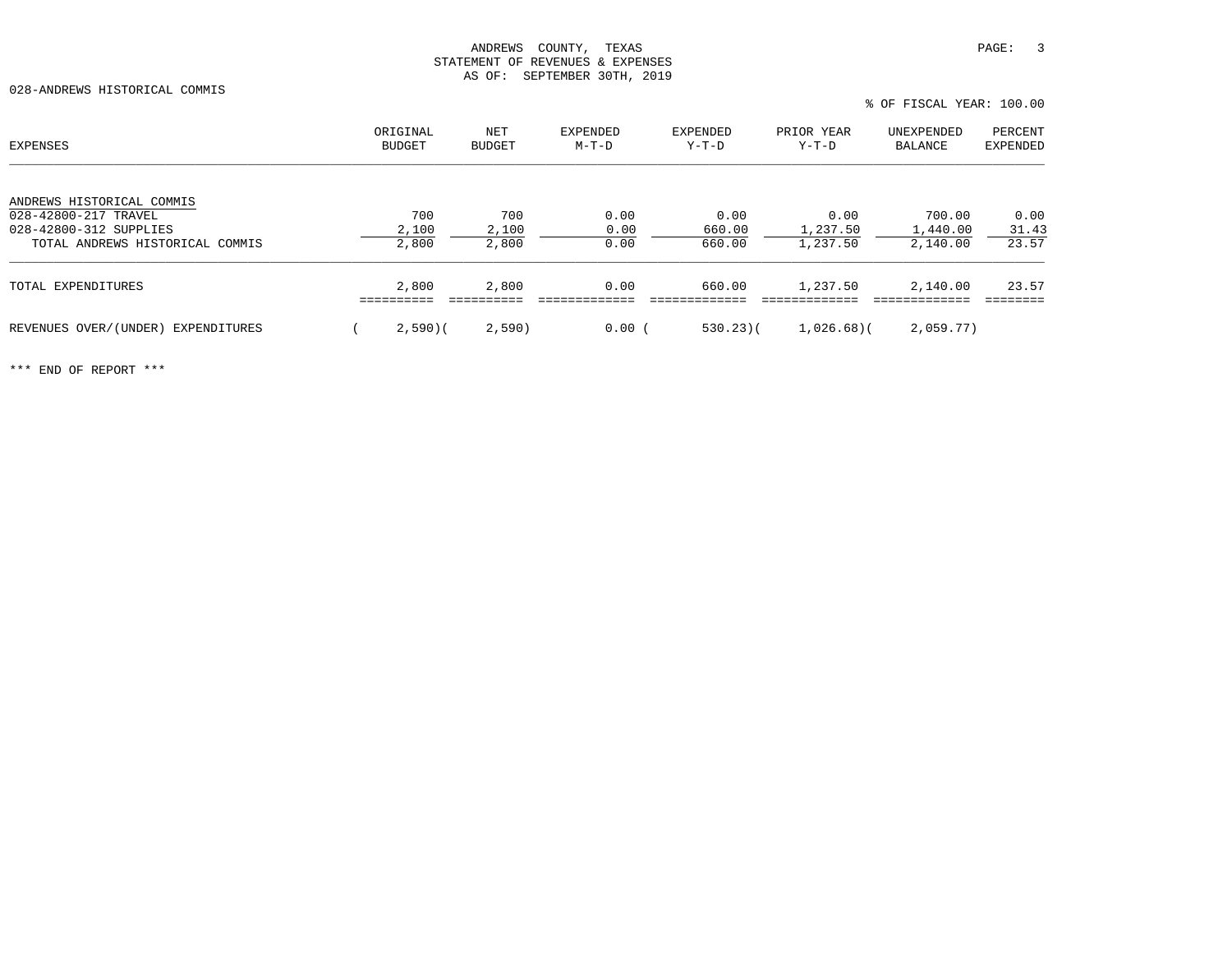| ASSETS                                            |           |           |                |  |
|---------------------------------------------------|-----------|-----------|----------------|--|
| 029-1010-000 CRIMINAL RECORD MANAGEMENT           | 7,207.51  |           |                |  |
| 029-1030-000 TXPOOL CRIMINAL RECORD MNGT          | 85,380.35 |           |                |  |
|                                                   |           | 92,587.86 |                |  |
|                                                   |           |           |                |  |
| TOTAL ASSETS                                      |           |           | 92,587.86      |  |
|                                                   |           |           |                |  |
| LIABILITIES                                       |           |           |                |  |
|                                                   |           |           |                |  |
| EQUITY                                            |           |           |                |  |
| ======                                            |           |           |                |  |
| 029-2715-000 COMMITTED FUND BALANCE               | 85,594.06 |           |                |  |
| TOTAL BEGINNING EQUITY                            | 85,594.06 |           |                |  |
| TOTAL REVENUE                                     | 6,993.80  |           |                |  |
| TOTAL REVENUE OVER/(UNDER) EXPENSES               | 6,993.80  |           |                |  |
|                                                   |           |           |                |  |
| TOTAL EQUITY & REV. OVER/(UNDER) EXP.             |           | 92,587.86 |                |  |
|                                                   |           |           |                |  |
| TOTAL LIABILITIES, EQUITY & REV.OVER/(UNDER) EXP. |           |           | 92,587.86      |  |
|                                                   |           |           | ============== |  |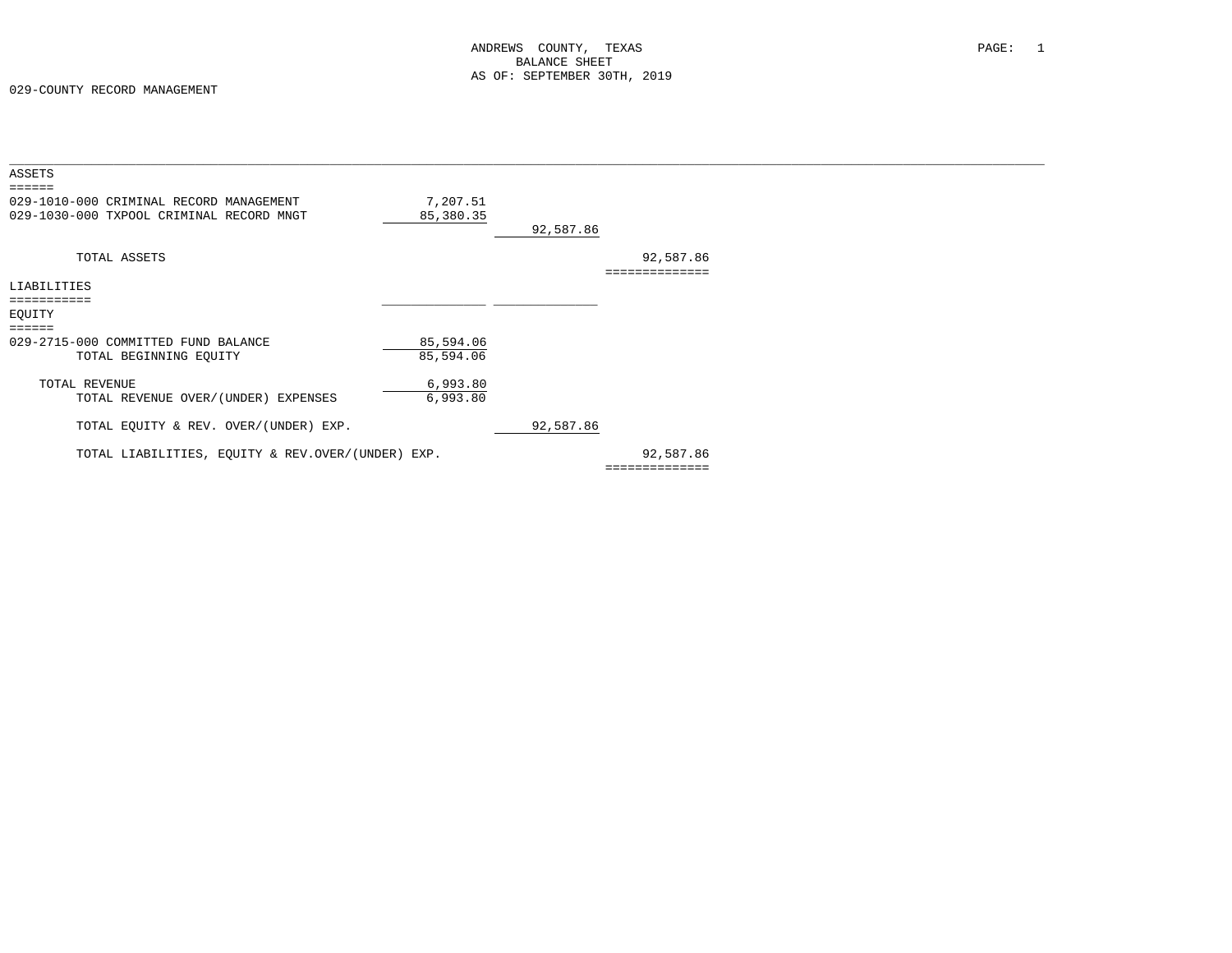029-COUNTY RECORD MANAGEMENT

| ORIGINAL<br>BUDGET | NET<br>BUDGET | RECEIPTS<br>$M-T-D$ | RECEIPTS<br>$Y-T-D$ | PRIOR YEAR<br>$Y-T-D$ | UNCOLLECTED<br>BALANCE | PERCENT<br>RECEIVED |
|--------------------|---------------|---------------------|---------------------|-----------------------|------------------------|---------------------|
| 5,000              | 5,000         | 264.27              | 4,866.67            | 5,301.81              | 133.33                 | 97.33               |
| 250                | 250           | 0.00                | 157.36              | 259.28                | 92.64                  | 62.94               |
| 780                | 780           | 142.60              | 1,969.77            | 964.40                | 1,189.77)              | 252.53              |
| 6.030              | 6.030         | 406.87              |                     |                       | 963.80)                | 115.98              |
|                    |               |                     |                     |                       | 6,993.80               | $6,525.49$ (        |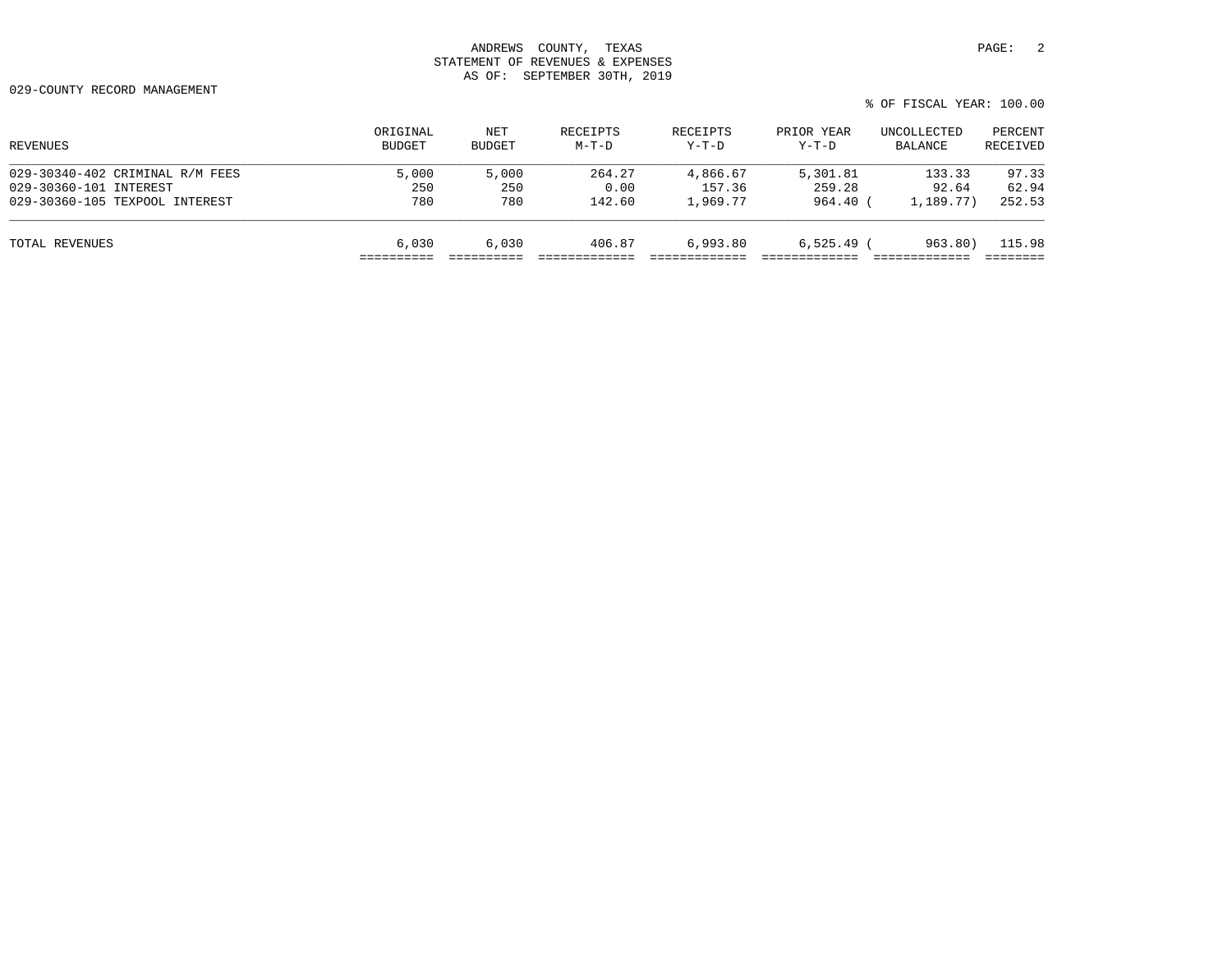029-COUNTY RECORD MANAGEMENT

% OF FISCAL YEAR: 100.00

| EXPENSES                           | ORIGINAL<br>BUDGET | NET<br>BUDGET | EXPENDED<br>M-T-D | EXPENDED<br>Y-T-D | PRIOR YEAR<br>Y-T-D | UNEXPENDED<br>BALANCE | PERCENT<br>EXPENDED |
|------------------------------------|--------------------|---------------|-------------------|-------------------|---------------------|-----------------------|---------------------|
| COUNTY CLERK CRIMINAL REC          |                    |               |                   |                   |                     |                       |                     |
|                                    |                    |               |                   |                   |                     |                       |                     |
| REVENUES OVER/(UNDER) EXPENDITURES | 6,030              | 6,030         | 406.87            | 6,993.80          | $6,525.49$ (        | 963.80)               |                     |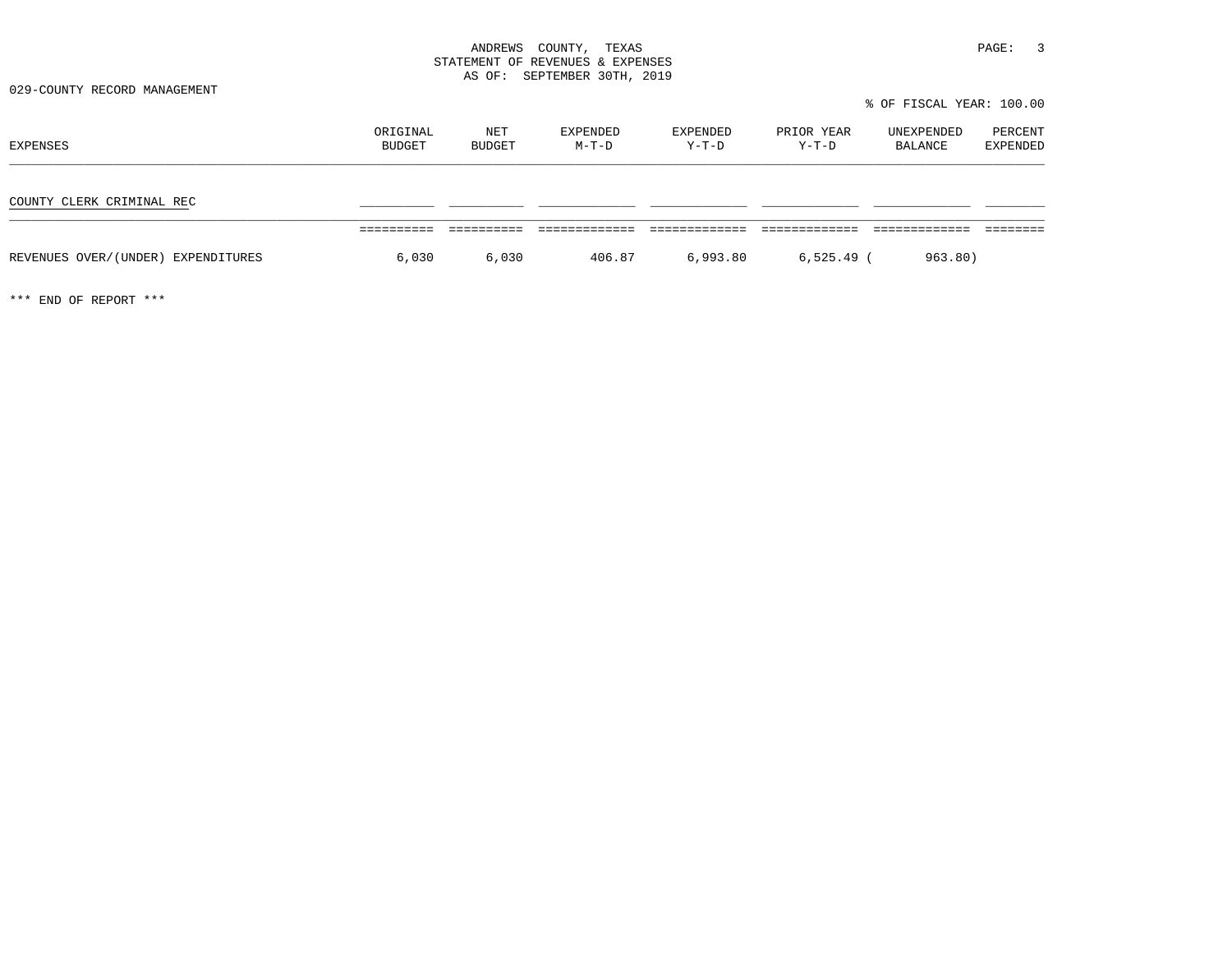| ASSETS<br>------                                  |         |        |                        |  |
|---------------------------------------------------|---------|--------|------------------------|--|
| 030-1010-000 CASH JP TRUANCY COURT COST           | 200.00  | 200.00 |                        |  |
| TOTAL ASSETS                                      |         |        | 200.00<br>============ |  |
| LIABILITIES                                       |         |        |                        |  |
|                                                   |         |        |                        |  |
| EQUITY                                            |         |        |                        |  |
| ======                                            |         |        |                        |  |
| 030-2710-000 UNRESERVED FUND BALANCE              | 306.00  |        |                        |  |
| 030-2715-000 COMMITTED FUND BALANCE               | 50.00   |        |                        |  |
| 030-2720-000 MONTHLY CLOSING ACCOUNT              | 306.00) |        |                        |  |
| TOTAL BEGINNING EQUITY                            | 50.00   |        |                        |  |
| TOTAL REVENUE                                     | 150.00  |        |                        |  |
| TOTAL REVENUE OVER/(UNDER) EXPENSES               | 150.00  |        |                        |  |
|                                                   |         |        |                        |  |
| TOTAL EQUITY & REV. OVER/(UNDER) EXP.             |         | 200.00 |                        |  |
| TOTAL LIABILITIES, EQUITY & REV.OVER/(UNDER) EXP. |         |        | 200.00                 |  |
|                                                   |         |        | ==============         |  |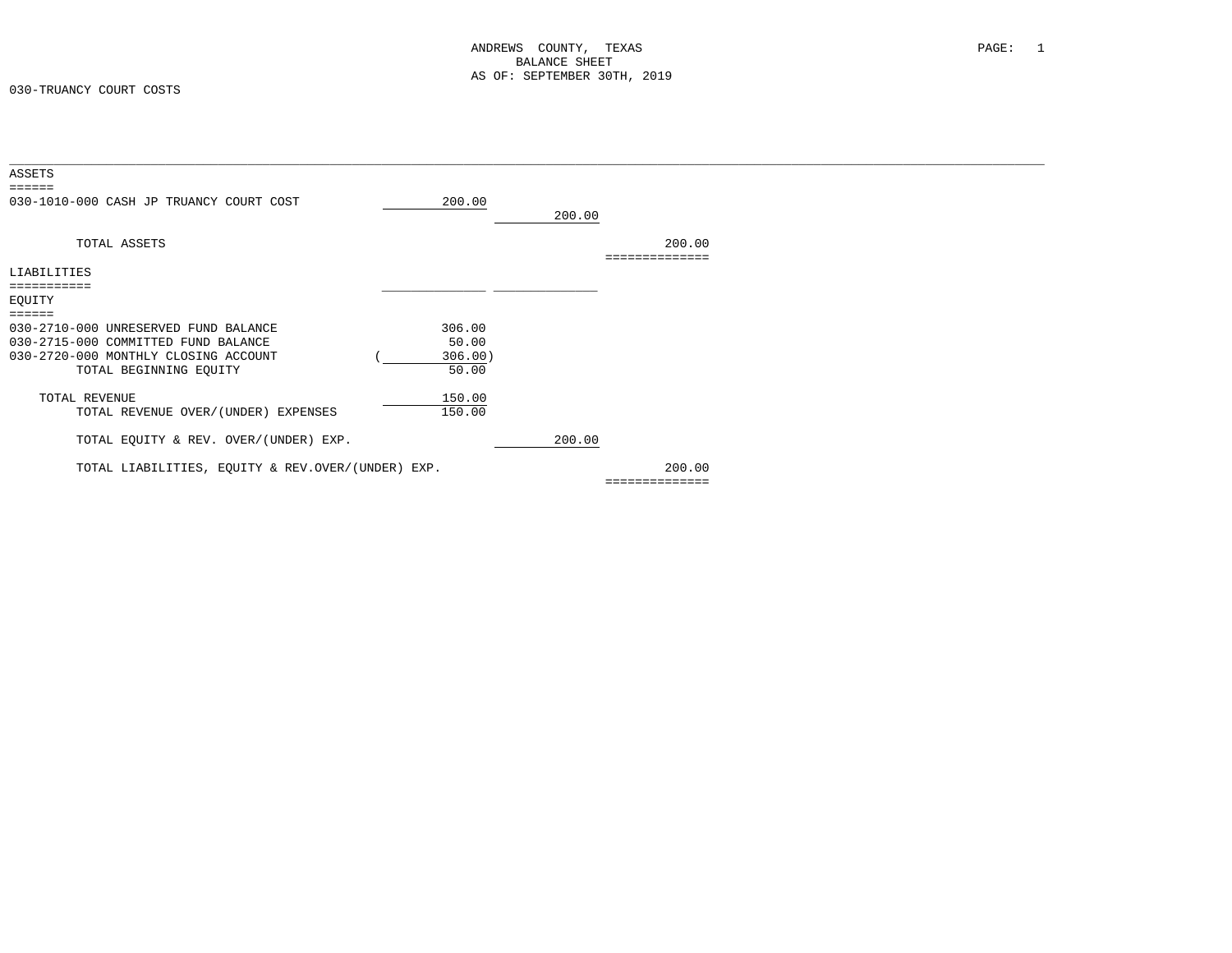030-TRUANCY COURT COSTS

|  |  | % OF FISCAL YEAR: 100.00 |  |
|--|--|--------------------------|--|
|  |  |                          |  |

| REVENUES                         | ORIGINAL<br><b>BUDGET</b> | NET<br>BUDGET | RECEIPTS<br>M-T-D | RECEIPTS<br>Y-T-D | PRIOR YEAR<br>Y-T-D | UNCOLLECTED<br>BALANCE | PERCENT<br>RECEIVED |
|----------------------------------|---------------------------|---------------|-------------------|-------------------|---------------------|------------------------|---------------------|
| 030-30340-402 TRUANCY COURT COST | 0                         | $\Omega$      | 0.00              | 150.00            | 50.00               | 150.00)                | 0.00                |
| TOTAL REVENUES                   |                           | $\Omega$      | 0.00              | 150.00            | 50.00               | 150.00)                | 0.00                |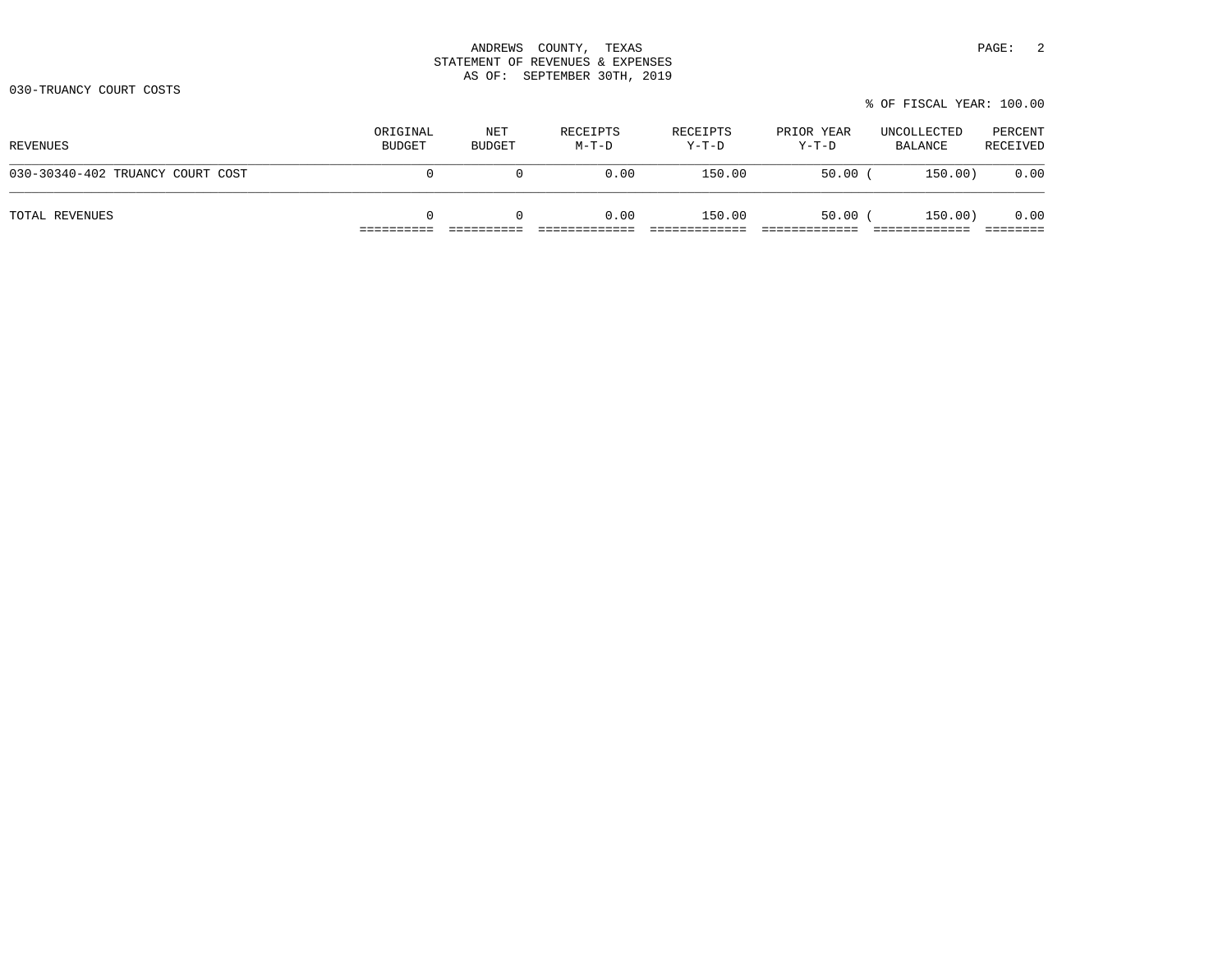030-TRUANCY COURT COSTS

 % OF FISCAL YEAR: 100.00ORIGINAL NET EXPENDED EXPENDED PRIOR YEAR UNEXPENDED PERCENT<br>BUDGET BUDGET M-T-D Y-T-D Y-T-D BALANCE EXPENDED JP TRUANCY COURT COST \_\_\_\_\_\_\_\_\_\_ \_\_\_\_\_\_\_\_\_\_ \_\_\_\_\_\_\_\_\_\_\_\_\_ \_\_\_\_\_\_\_\_\_\_\_\_\_ \_\_\_\_\_\_\_\_\_\_\_\_\_ \_\_\_\_\_\_\_\_\_\_\_\_\_ \_\_\_\_\_\_\_\_ ========== ========== ============= ============= ============= ============= ======== REVENUES OVER/(UNDER) EXPENDITURES  $0$  0 0 0.00 150.00 50.00 (150.00)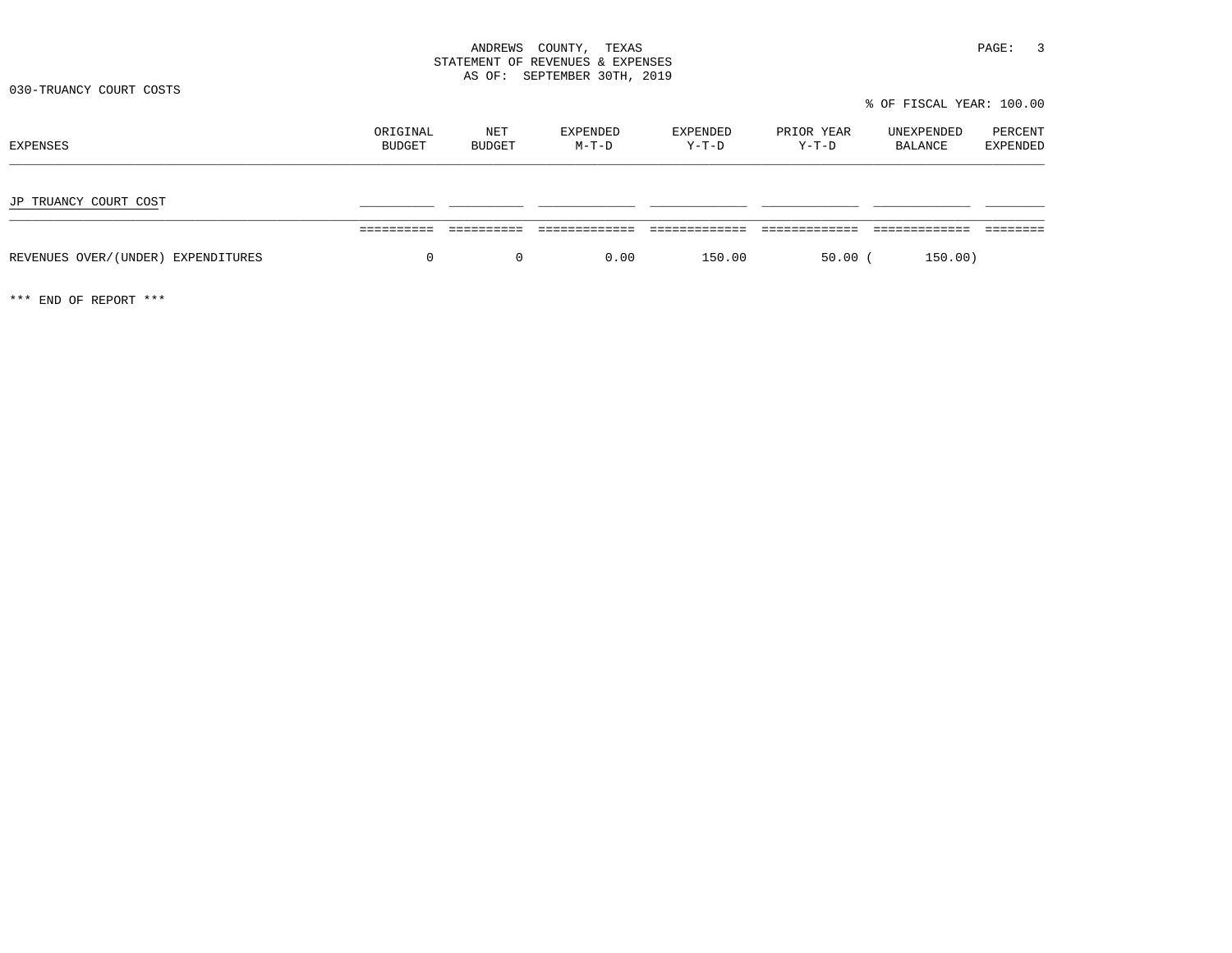031-FIRE DEPARTMENT

| ASSETS                                                        |                          |            |                              |  |
|---------------------------------------------------------------|--------------------------|------------|------------------------------|--|
| 031-1010-000 FIRE DEPARTMENT<br>031-1030-000 TXPOOL FIRE DEPT | 14,048.31<br>125,743.07  |            |                              |  |
|                                                               |                          | 139,791.38 |                              |  |
| TOTAL ASSETS                                                  |                          |            | 139,791.38<br>============== |  |
| LIABILITIES                                                   |                          |            |                              |  |
| ===========                                                   |                          |            |                              |  |
| EQUITY                                                        |                          |            |                              |  |
| $=$ $=$ $=$ $=$ $=$                                           |                          |            |                              |  |
| 031-2715-000 COMMITTED FUND BALANCE                           | 109,268.67               |            |                              |  |
| 031-2720-000 FIRE DEPARTMENT MONTHLY CLOSIN                   | 94,907.27                |            |                              |  |
| TOTAL BEGINNING EQUITY                                        | 204, 175.94              |            |                              |  |
| TOTAL REVENUE                                                 | 73,104.62                |            |                              |  |
| TOTAL EXPENSES                                                |                          |            |                              |  |
| TOTAL REVENUE OVER/(UNDER) EXPENSES                           | 137,489.18<br>64,384.56) |            |                              |  |
|                                                               |                          |            |                              |  |
| TOTAL EQUITY & REV. OVER/(UNDER) EXP.                         |                          | 139,791.38 |                              |  |
| TOTAL LIABILITIES, EQUITY & REV.OVER/(UNDER) EXP.             |                          |            | 139,791.38                   |  |
|                                                               |                          |            | ==============               |  |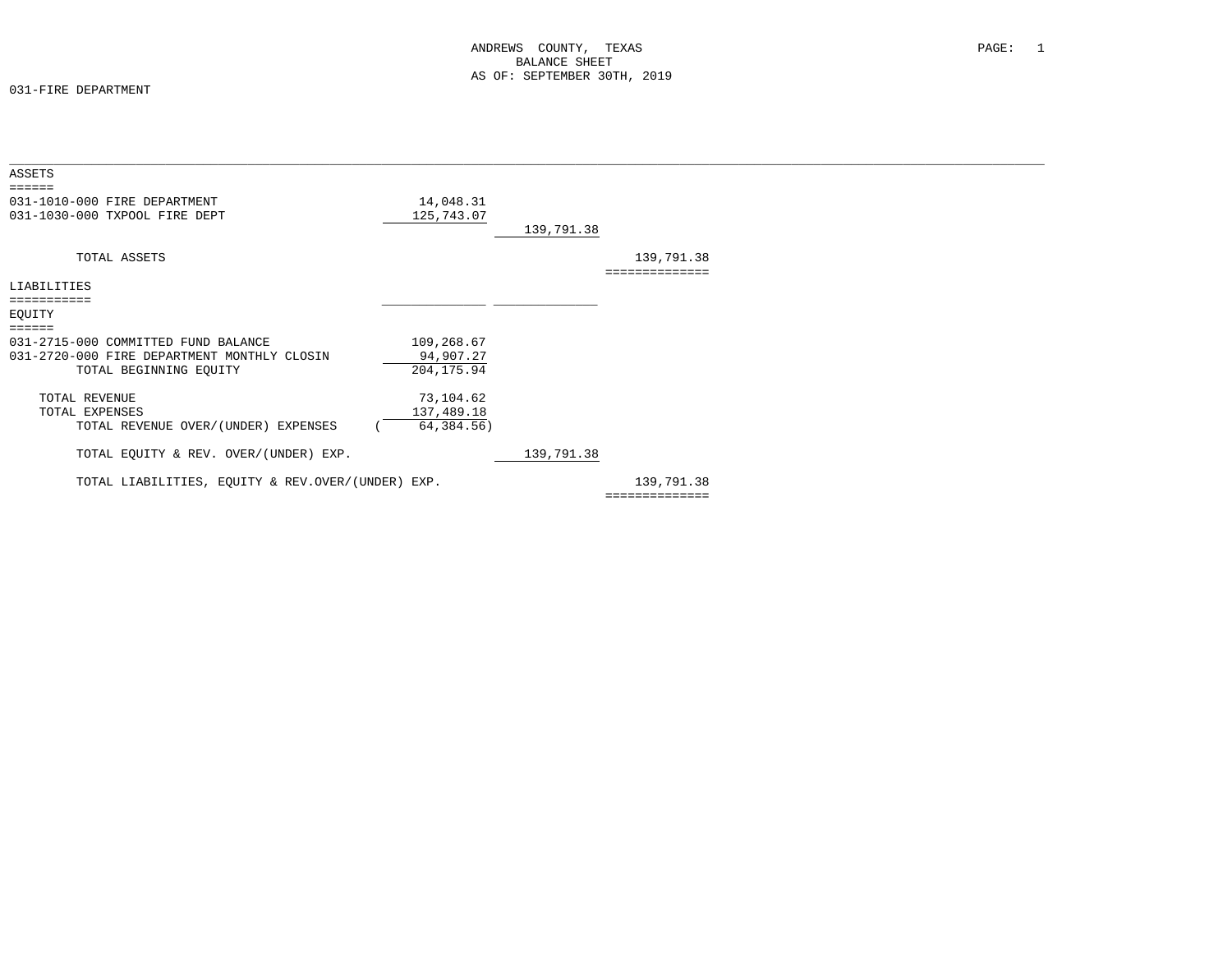| REVENUES                                    | ORIGINAL<br><b>BUDGET</b> | NET<br>BUDGET | RECEIPTS<br>$M-T-D$ | RECEIPTS<br>$Y-T-D$ | PRIOR YEAR<br>$Y-T-D$ | UNCOLLECTED<br>BALANCE | PERCENT<br>RECEIVED |
|---------------------------------------------|---------------------------|---------------|---------------------|---------------------|-----------------------|------------------------|---------------------|
| 031-30340-202 FIRE DEPARTMENT DONATIONS FOR | 60,000                    | 60,000        | 0.00                | 69,325.00           | 115,000.00 (          | 9,325.00               | 115.54              |
| 031-30360-101 BANK<br>INTEREST              | 30                        | 30            | 0.00                | 407.83              | 418.58 (              |                        | 377.83) 1,359.43    |
| 031-30360-105 TEXPOOL INTEREST              | 1,500                     | 1,500         | 210.01              | 3,371.79            | 1,654.71 (            | 1,871.79)              | 224.79              |
| TOTAL REVENUES                              | 61,530                    | 61,530        | 210.01              | 73,104.62           | 117,073.29 (          | 11,574.62)             | 118.81              |
|                                             |                           |               |                     |                     |                       |                        |                     |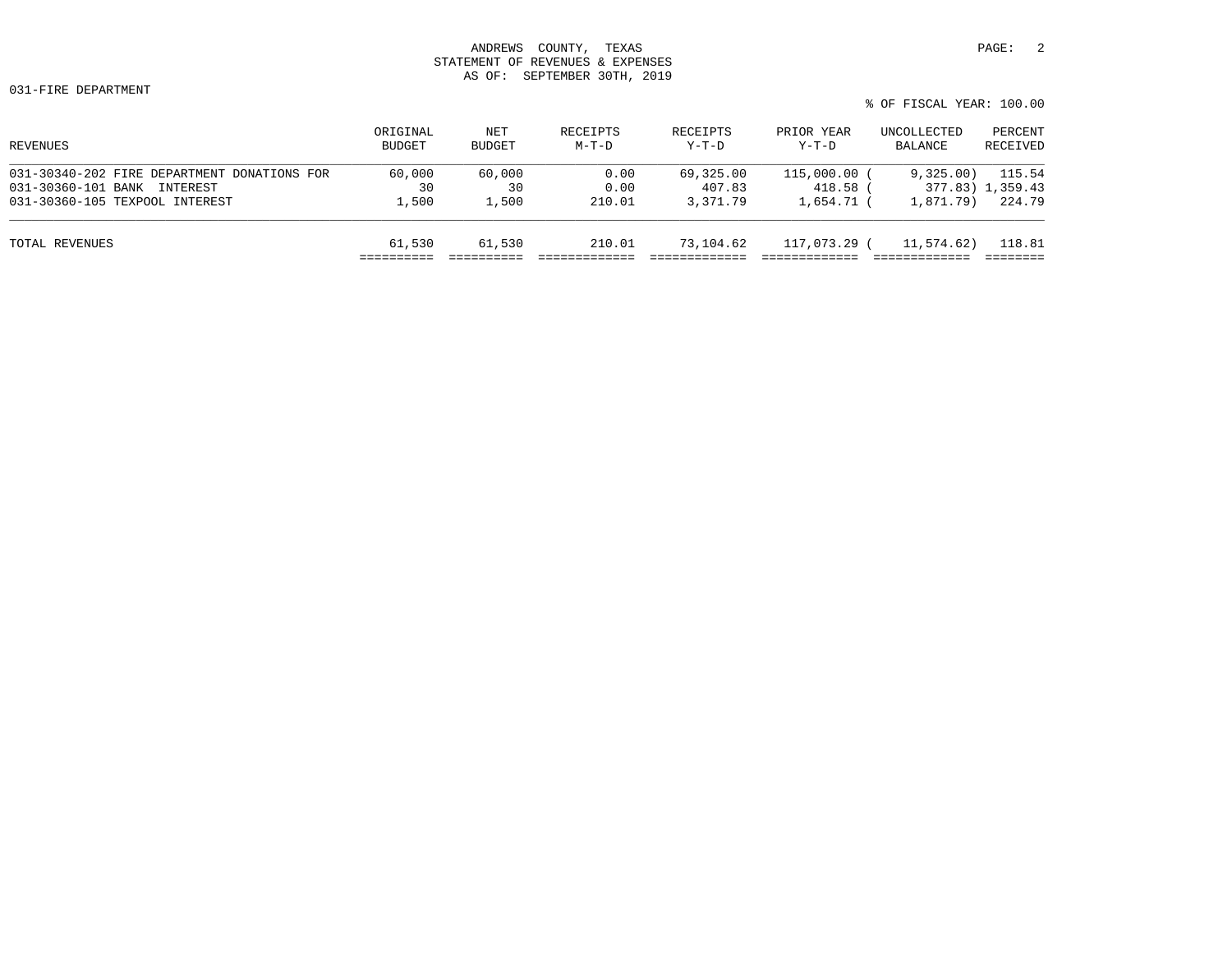031-FIRE DEPARTMENT

|                                         |                           |                      |                     |                   |                       | % OF FISCAL YEAR: 100.00 |                            |  |
|-----------------------------------------|---------------------------|----------------------|---------------------|-------------------|-----------------------|--------------------------|----------------------------|--|
| EXPENSES                                | ORIGINAL<br><b>BUDGET</b> | NET<br><b>BUDGET</b> | EXPENDED<br>$M-T-D$ | EXPENDED<br>Y-T-D | PRIOR YEAR<br>$Y-T-D$ | UNEXPENDED<br>BALANCE    | PERCENT<br><b>EXPENDED</b> |  |
| FIRE DEPARTMENT                         |                           |                      |                     |                   |                       |                          |                            |  |
| 031-43100-217 TRAINING/TRAVEL           | 5,000                     | 2,000                | 0.00                | 572.80            | 0.00                  | 1,427.20                 | 28.64                      |  |
| 031-43100-312 Supplies                  | 6,530                     | 1,530                | 0.00                | 22.00             | 1,385.00              | 1,508.00                 | 1.44                       |  |
| 031-43100-353 FIRE DEPARTMENT EOUIPMENT | 50,000                    | 136,895              | 25, 115.49          | 136,894.38        | 20,781.02             | 0.62                     | 100.00                     |  |
| TOTAL FIRE DEPARTMENT                   | 61,530                    | 140,425              | 25, 115.49          | 137,489.18        | 22,166.02             | 2,935.82                 | 97.91                      |  |
| TOTAL EXPENDITURES                      | 61,530                    | 140,425              | 25, 115, 49         | 137,489.18        | 22,166.02             | 2,935.82                 | 97.91                      |  |
|                                         |                           |                      |                     |                   |                       |                          |                            |  |
| REVENUES OVER/(UNDER)<br>EXPENDITURES   | 0 <sub>1</sub>            | 78,895)(             | $24,905.48$ (       | 64,384.56)        | 94,907.27 (           | 14,510.44)               |                            |  |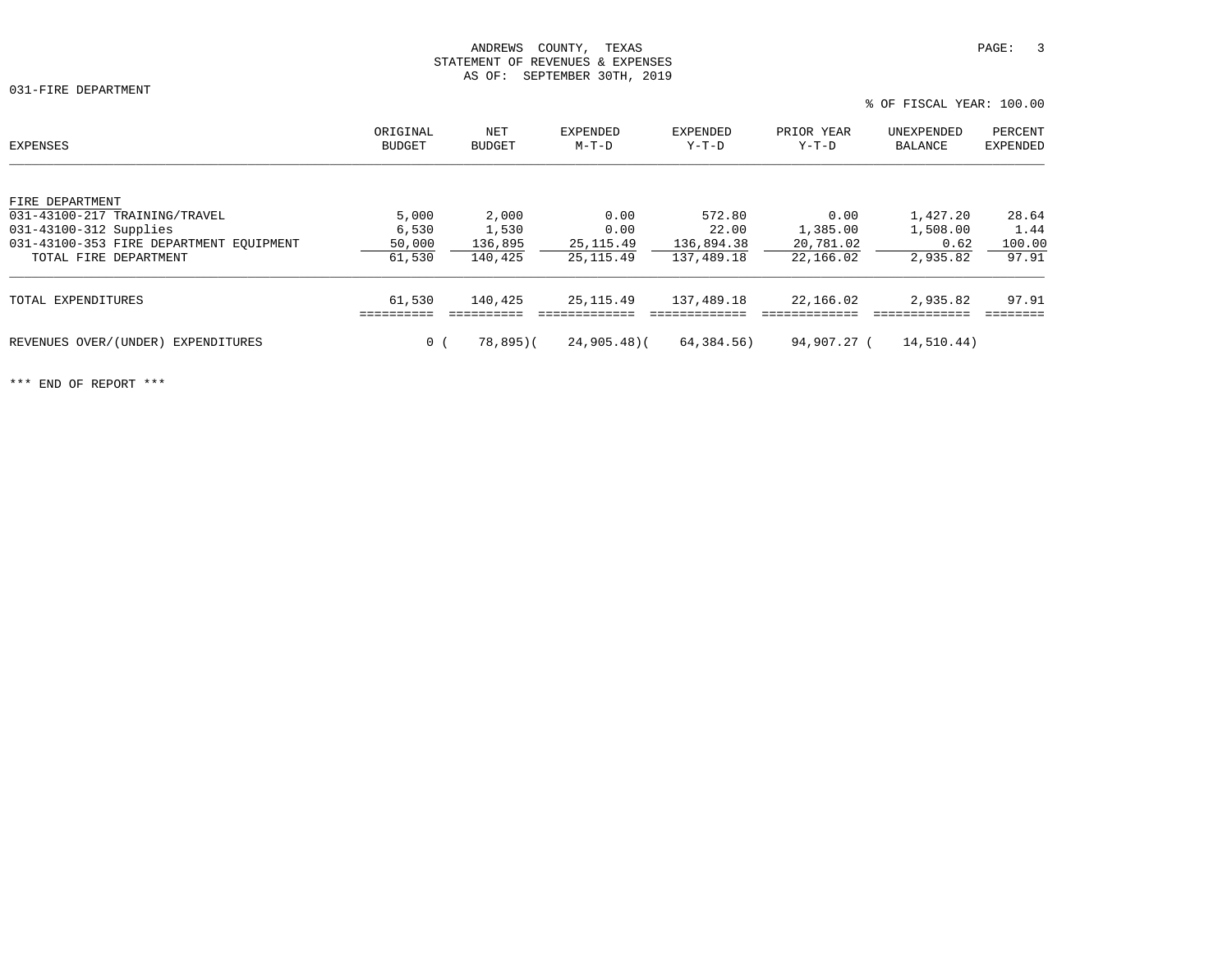| ASSETS                                            |        |        |                |  |
|---------------------------------------------------|--------|--------|----------------|--|
| ======                                            |        |        |                |  |
| 032-1010-000 CASH LIBRARY DONATION                | 373.25 |        |                |  |
|                                                   |        | 373.25 |                |  |
|                                                   |        |        |                |  |
| TOTAL ASSETS                                      |        |        | 373.25         |  |
|                                                   |        |        |                |  |
|                                                   |        |        | ============== |  |
| LIABILITIES                                       |        |        |                |  |
| ===========                                       |        |        |                |  |
| EQUITY                                            |        |        |                |  |
| $=$ $=$ $=$ $=$ $=$                               |        |        |                |  |
| 032-2715-000 COMMITTED FUND BALANCE               | 69.92  |        |                |  |
| TOTAL BEGINNING EQUITY                            | 69.92  |        |                |  |
|                                                   |        |        |                |  |
|                                                   |        |        |                |  |
| TOTAL REVENUE                                     | 303.33 |        |                |  |
| TOTAL REVENUE OVER/(UNDER) EXPENSES               | 303.33 |        |                |  |
|                                                   |        |        |                |  |
| TOTAL EQUITY & REV. OVER/(UNDER) EXP.             |        | 373.25 |                |  |
|                                                   |        |        |                |  |
| TOTAL LIABILITIES, EQUITY & REV.OVER/(UNDER) EXP. |        |        | 373.25         |  |
|                                                   |        |        | ============== |  |
|                                                   |        |        |                |  |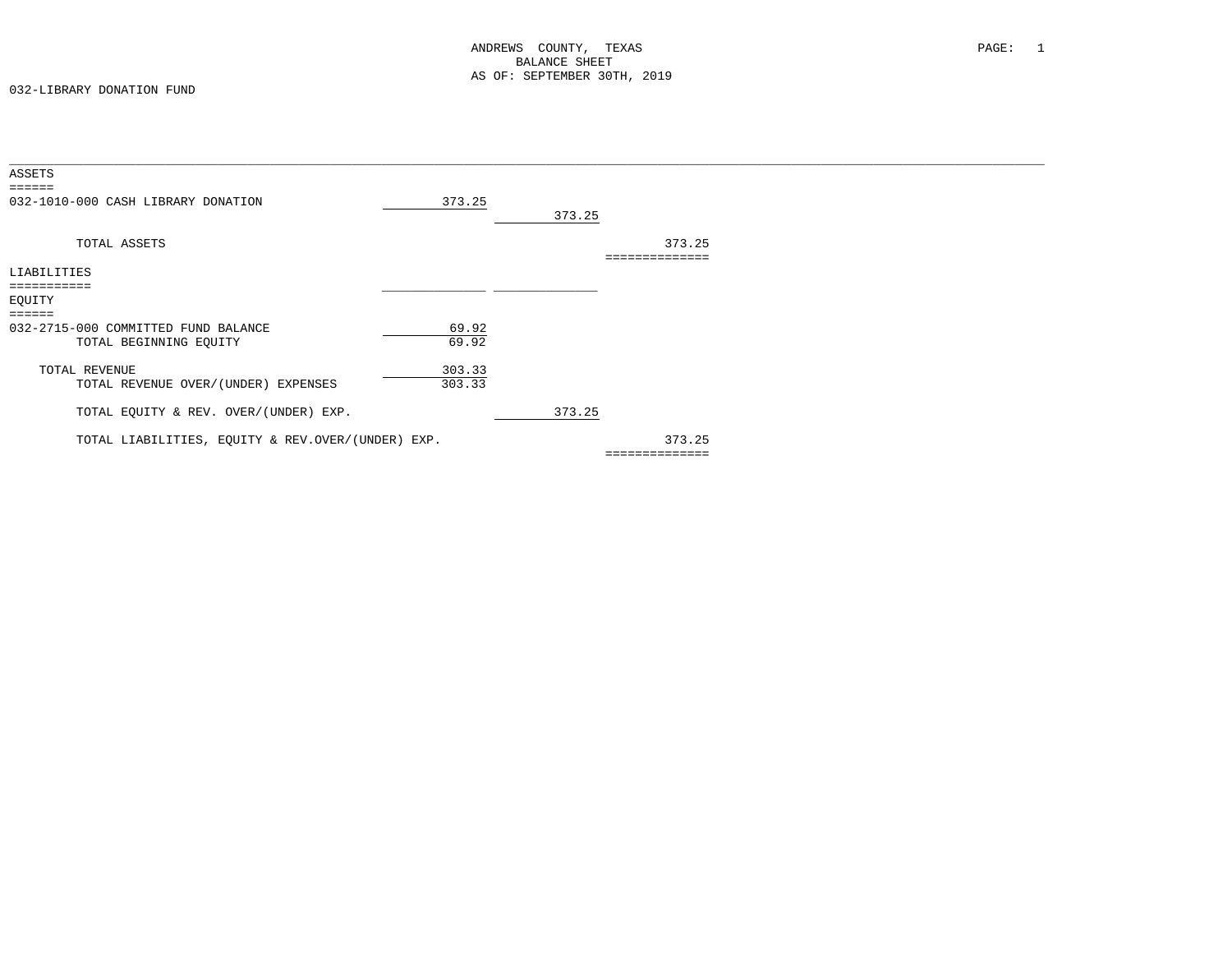|                                     |          |               |          |          |            | % OF FISCAL YEAR: 100.00 |          |
|-------------------------------------|----------|---------------|----------|----------|------------|--------------------------|----------|
| REVENUES                            | ORIGINAL | NET           | RECEIPTS | RECEIPTS | PRIOR YEAR | UNCOLLECTED              | PERCENT  |
|                                     | BUDGET   | <b>BUDGET</b> | $M-T-D$  | Y-T-D    | Y-T-D      | BALANCE                  | RECEIVED |
| 032-30340-950 DONATIONS             | 450      | 450           | 200.00   | 300.00   | 390.00     | 150.00                   | 66.67    |
| 032-30360-101 LIBRARY FUND INTEREST | 0        |               | 0.00     | 3.33     | 3.81       | 3.33)                    | 0.00     |
| TOTAL REVENUES                      | 450      | 450           | 200.00   | 303.33   | 393.81     | 146.67                   | 67.41    |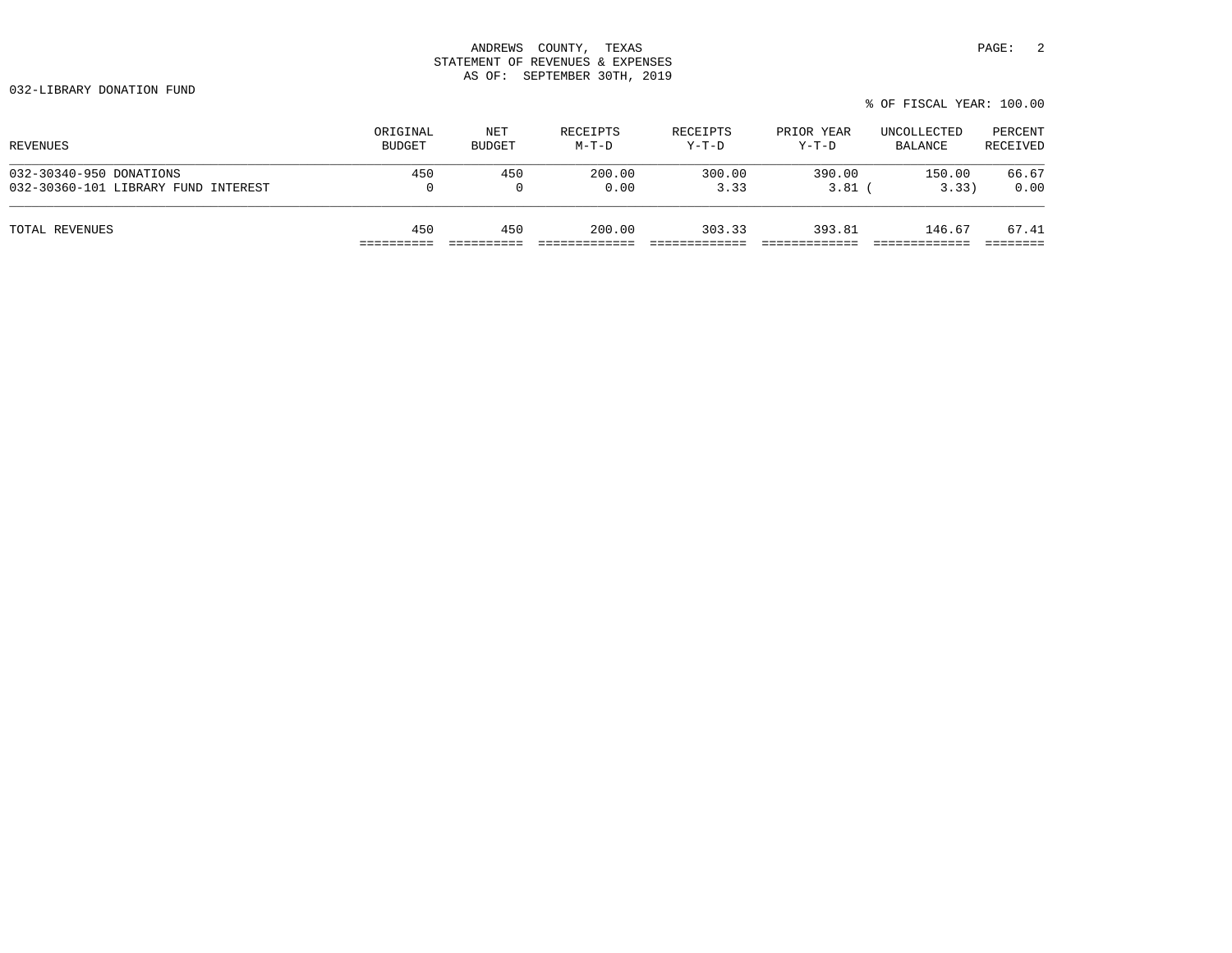| EXPENSES                                        | ORIGINAL<br>BUDGET | NET<br>BUDGET | EXPENDED<br>$M-T-D$ | EXPENDED<br>$Y-T-D$ | PRIOR YEAR<br>$Y-T-D$ | UNEXPENDED<br>BALANCE | PERCENT<br>EXPENDED |
|-------------------------------------------------|--------------------|---------------|---------------------|---------------------|-----------------------|-----------------------|---------------------|
| LIBRARY DONATION FUND<br>032-43200-312 SUPPLIES | 520                | 520           | 0.00                | 0.00                | 237.35                | 520.00                | 0.00                |
| 032-43200-438 OTHER MATERIALS                   |                    |               | 0.00                | 0.00                | 390.00                | 0.00                  | 0.00                |
| TOTAL LIBRARY DONATION FUND                     | 520                | 520           | 0.00                | 0.00                | 627.35                | 520.00                | 0.00                |
| TOTAL EXPENDITURES                              | 520                | 520           | 0.00                | 0.00                | 627.35                | 520.00                | 0.00                |
| REVENUES OVER/(UNDER)<br>EXPENDITURES           | 70(                | 70)           | 200.00              | $303.33$ (          | $233.54$ )(           | 373.33)               |                     |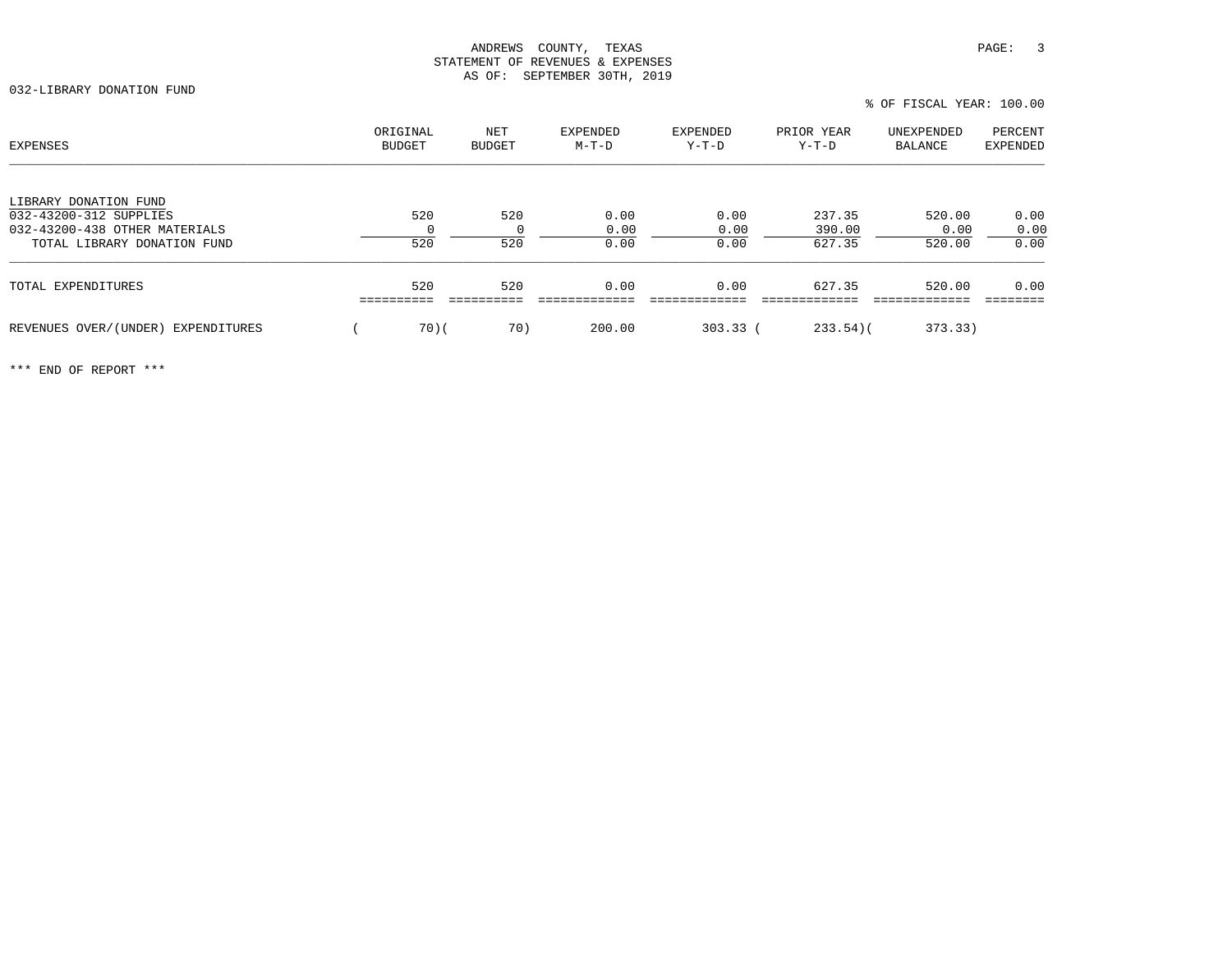| ASSETS                                            |          |          |          |  |
|---------------------------------------------------|----------|----------|----------|--|
| $=$ $=$ $=$ $=$ $=$                               |          |          |          |  |
| 033-1010-000 WCS BOND                             | 6,698.65 |          |          |  |
|                                                   |          | 6,698.65 |          |  |
|                                                   |          |          |          |  |
| TOTAL ASSETS                                      |          |          | 6,698.65 |  |
|                                                   |          |          |          |  |
| LIABILITIES                                       |          |          |          |  |
|                                                   |          |          |          |  |
| EQUITY                                            |          |          |          |  |
| ======                                            |          |          |          |  |
| 033-2718-000 RESTRICTED FUND BALANCE              | 3,600.18 |          |          |  |
| TOTAL BEGINNING EQUITY                            | 3,600.18 |          |          |  |
|                                                   |          |          |          |  |
| TOTAL REVENUE                                     | 3,098.47 |          |          |  |
| TOTAL REVENUE OVER/(UNDER) EXPENSES               | 3,098.47 |          |          |  |
|                                                   |          |          |          |  |
| TOTAL EQUITY & REV. OVER/(UNDER) EXP.             |          | 6,698.65 |          |  |
|                                                   |          |          |          |  |
| TOTAL LIABILITIES, EQUITY & REV.OVER/(UNDER) EXP. |          |          | 6,698.65 |  |
|                                                   |          |          |          |  |
|                                                   |          |          |          |  |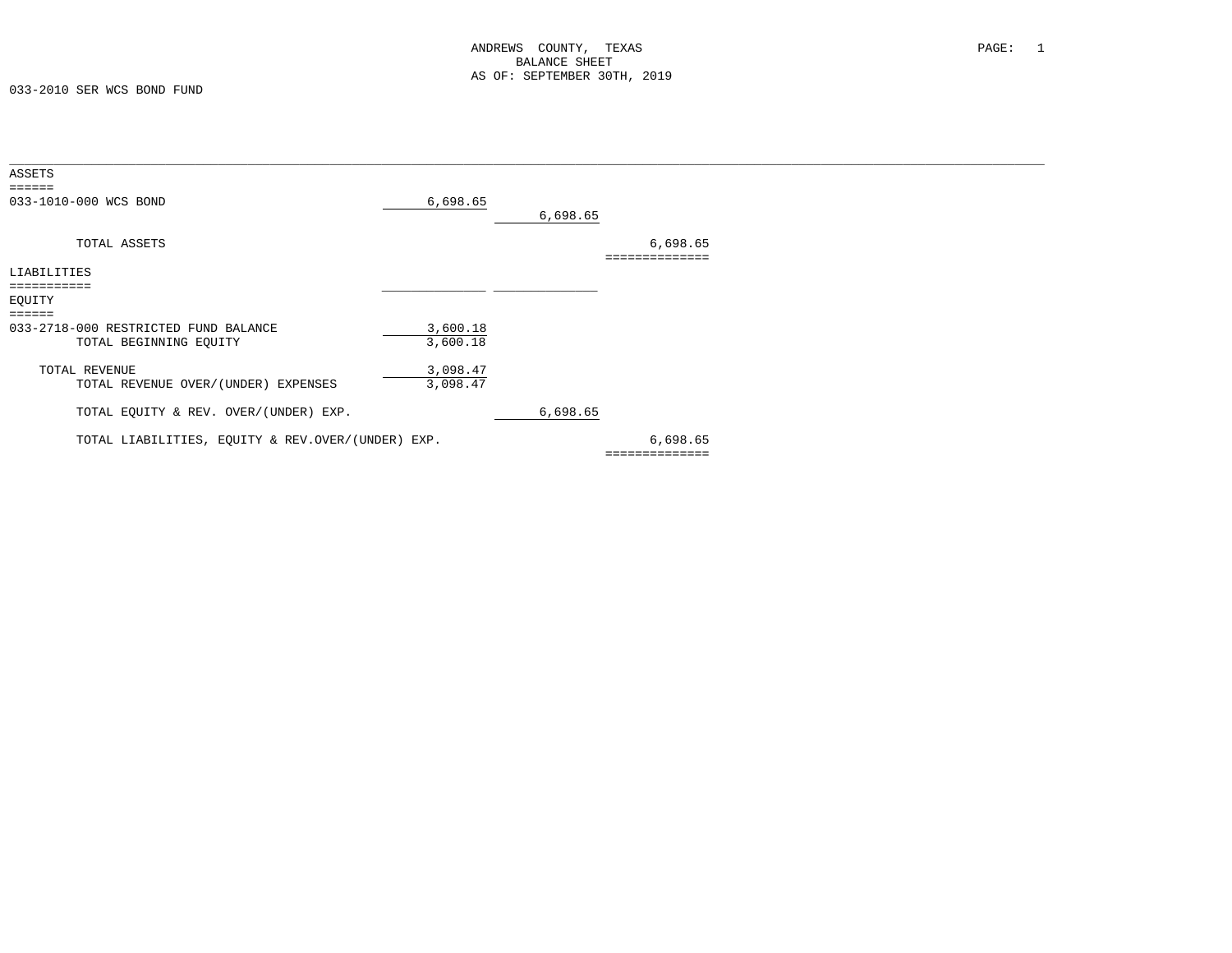|                                                                |                    |               |                     |                     |                       | % OF FISCAL YEAR: 100.00 |                          |
|----------------------------------------------------------------|--------------------|---------------|---------------------|---------------------|-----------------------|--------------------------|--------------------------|
| REVENUES                                                       | ORIGINAL<br>BUDGET | NET<br>BUDGET | RECEIPTS<br>$M-T-D$ | RECEIPTS<br>$Y-T-D$ | PRIOR YEAR<br>$Y-T-D$ | UNCOLLECTED<br>BALANCE   | PERCENT<br>RECEIVED      |
| 033-30360-101 BANK INTEREST<br>033-30390-001 DEFEASEMENT REIMB | 10<br>0            | 10            | 0.00<br>0.00        | 178.67<br>2,919.80  | 47.39 (<br>0.00(      | 2,919,80)                | 168.67) 1,786.70<br>0.00 |
| TOTAL REVENUES                                                 | 10                 | 10            | 0.00                | 3,098.47            | 47.39 (               | 3,088.47)                | 984.70                   |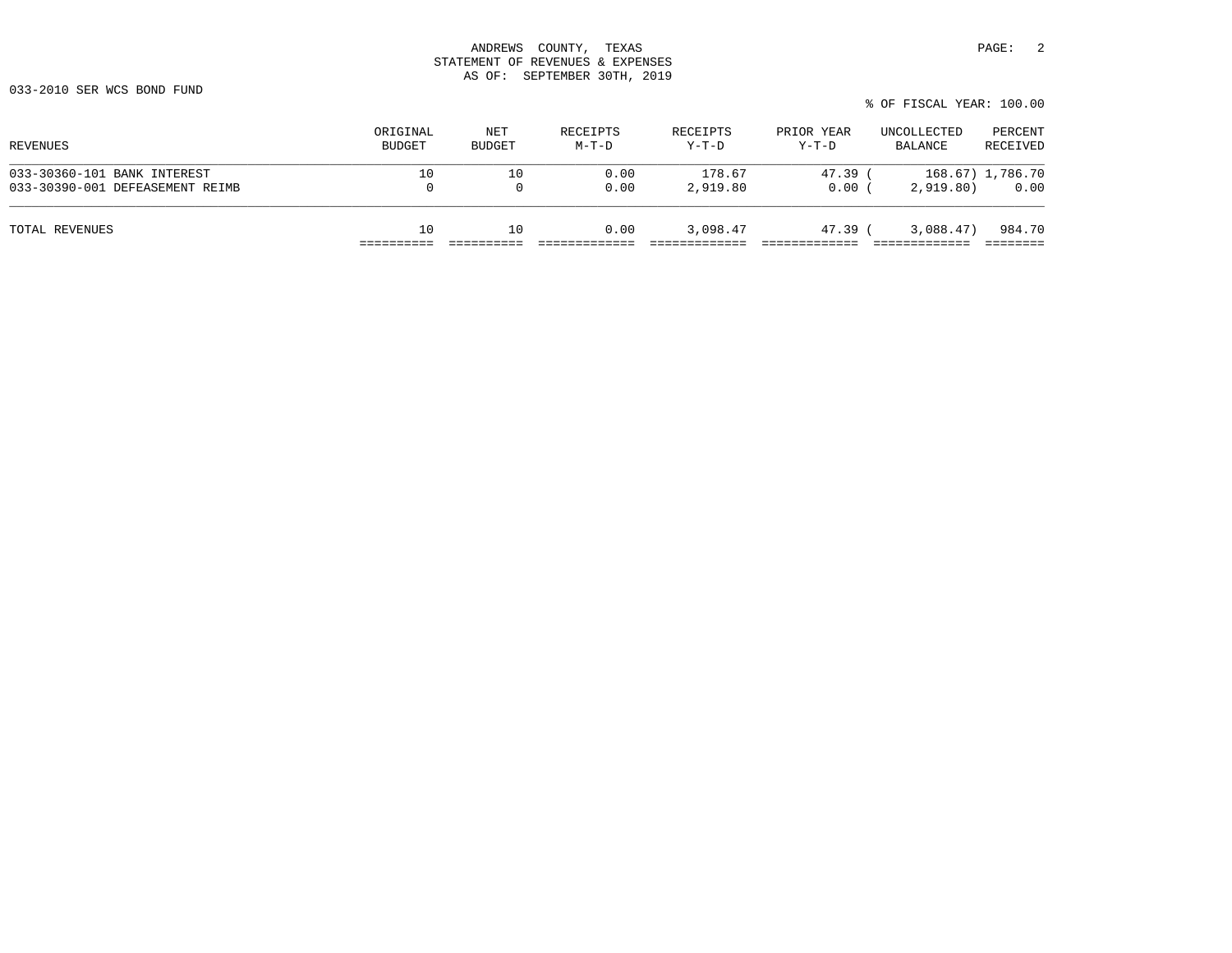% OF FISCAL YEAR: 100.00

| EXPENSES                                                              | ORIGINAL<br><b>BUDGET</b> | NET<br>BUDGET | EXPENDED<br>M-T-D | EXPENDED<br>Y-T-D | PRIOR YEAR<br>Y-T-D | UNEXPENDED<br>BALANCE | PERCENT<br>EXPENDED |
|-----------------------------------------------------------------------|---------------------------|---------------|-------------------|-------------------|---------------------|-----------------------|---------------------|
| EXP ELECTION<br>033-43300-401 PROFESSIONAL SERV<br>TOTAL EXP ELECTION |                           | $\Omega$<br>0 | 0.00<br>0.00      | 0.00<br>0.00      | 241.29<br>241.29    | 0.00<br>0.00          | 0.00<br>0.00        |
| TOTAL EXPENDITURES                                                    | $\Omega$                  | $\mathbf 0$   | 0.00              | 0.00              | 241.29              | 0.00                  | 0.00                |
| REVENUES OVER/(UNDER)<br>EXPENDITURES                                 | 10                        | 10            | 0.00              | $3,098.47$ (      | $193.90$ (          | 3,088.47)             |                     |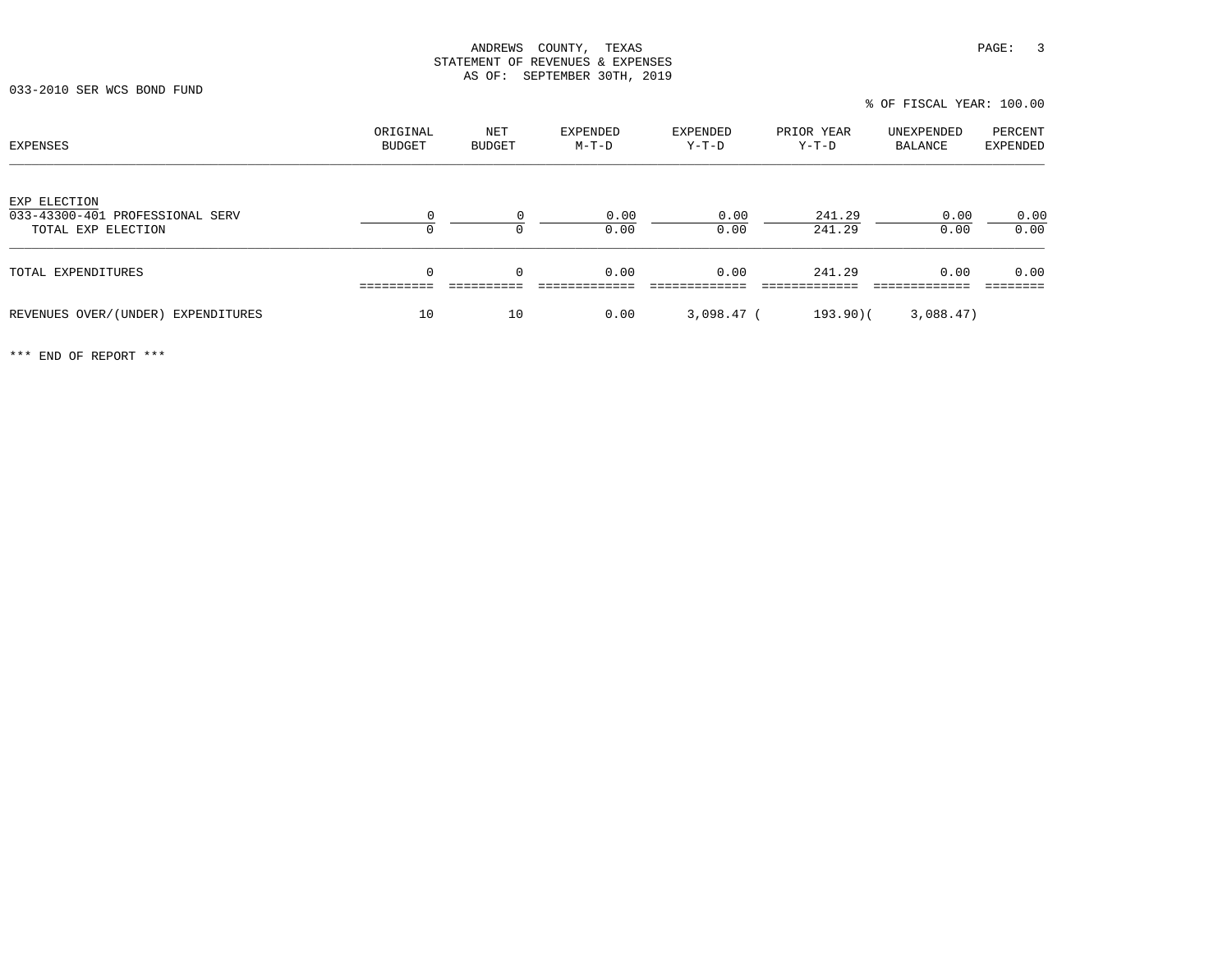034-J.P. COURTHOUSE SECURITY

| ASSETS                                            |            |             |                |  |
|---------------------------------------------------|------------|-------------|----------------|--|
|                                                   |            |             |                |  |
| 034-1010-000 JUSTICE PEACE COURTHOUSE SECUR       | 14,292.21  |             |                |  |
| 034-1030-000 TXPOOL JP CH SECURITY                | 192,046.20 |             |                |  |
|                                                   |            | 206,338.41  |                |  |
|                                                   |            |             |                |  |
| TOTAL ASSETS                                      |            |             | 206, 338.41    |  |
|                                                   |            |             | ============== |  |
| LIABILITIES                                       |            |             |                |  |
|                                                   |            |             |                |  |
| 034-2020-000 JP SECURITY ACCOUNTS PAYABLE         | 75.98      |             |                |  |
| TOTAL LIABILITIES                                 |            | 75.98       |                |  |
| EQUITY                                            |            |             |                |  |
| ======                                            |            |             |                |  |
| 034-2715-000 COMMITTED FUND BALANCE               | 189,848.24 |             |                |  |
| TOTAL BEGINNING EQUITY                            | 189,848.24 |             |                |  |
|                                                   |            |             |                |  |
| TOTAL REVENUE                                     | 23,837.23  |             |                |  |
| TOTAL EXPENSES                                    | 7,423.04   |             |                |  |
| TOTAL REVENUE OVER/(UNDER) EXPENSES               | 16, 414.19 |             |                |  |
|                                                   |            |             |                |  |
| TOTAL EQUITY & REV. OVER/(UNDER) EXP.             |            | 206, 262.43 |                |  |
|                                                   |            |             |                |  |
| TOTAL LIABILITIES, EQUITY & REV.OVER/(UNDER) EXP. |            |             | 206,338.41     |  |
|                                                   |            |             | .              |  |
|                                                   |            |             |                |  |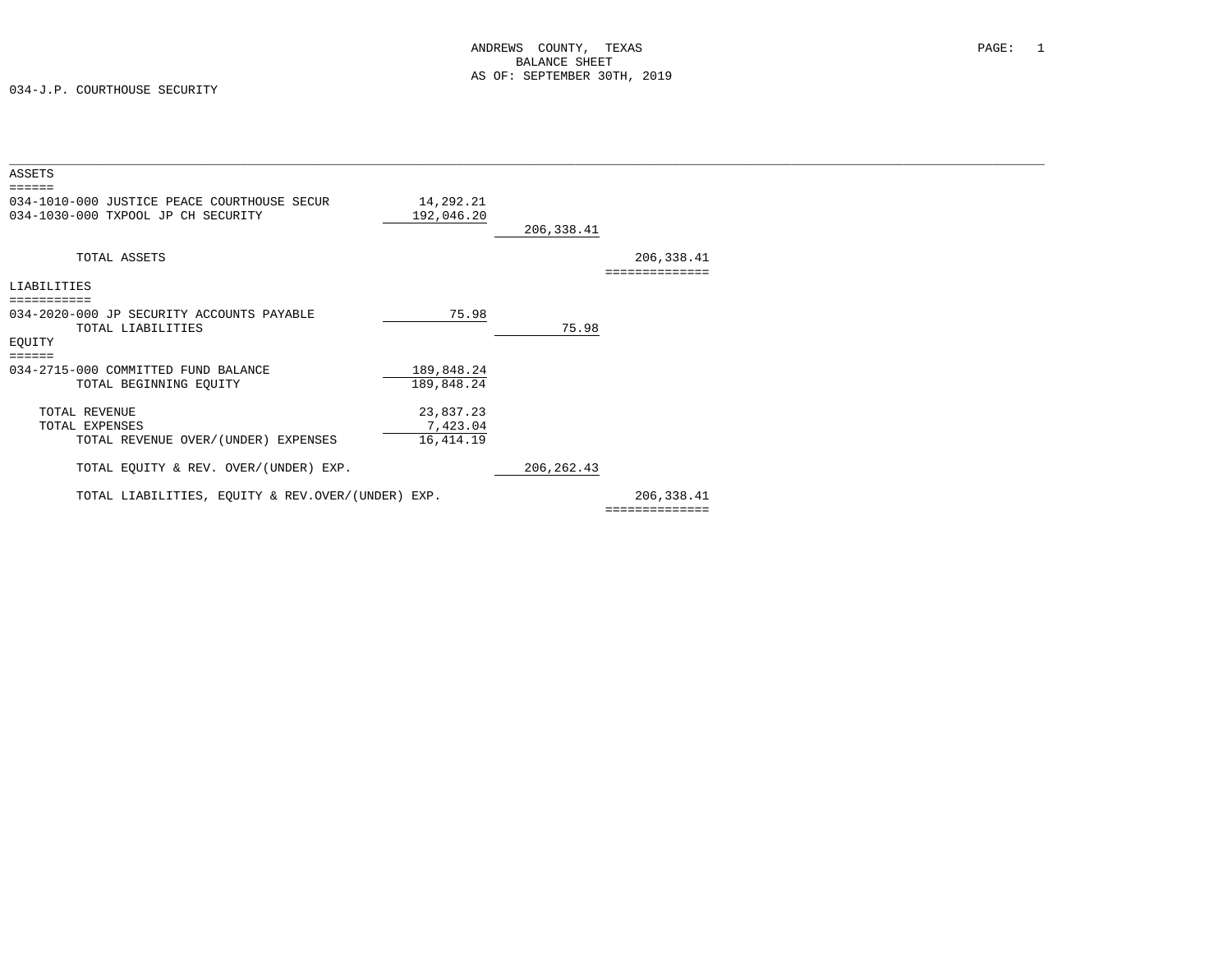| REVENUES                                    | ORIGINAL<br><b>BUDGET</b> | NET<br>BUDGET | RECEIPTS<br>$M-T-D$ | RECEIPTS<br>$Y-T-D$ | PRIOR YEAR<br>$Y-T-D$ | UNCOLLECTED<br>BALANCE | PERCENT<br>RECEIVED |
|---------------------------------------------|---------------------------|---------------|---------------------|---------------------|-----------------------|------------------------|---------------------|
| 034-30340-301 JUSTICE COURT TECHNOLOGY FUND | 8,200                     | 8,200         | 938.66              | 9,564.71            | 9,373,80              | 1,364.71)              | 116.64              |
| 034-30340-950 COURTHOUSE SECURITY FEES      | 9,000                     | 9,000         | 938.70              | 9,561.72            | $9,380.81$ (          | 561.72)                | 106.24              |
| 034-30360-101 JP COURT SECURITY INTEREST    | 125                       | 125           | 0.00                | 244.73              | $239.90$ (            | 119.73)                | 195.78              |
| 034-30360-105 TEXPOOL INTEREST              | 2,160                     | 2,160         | 320.74              | 4,466.07            | $2.522.60$ (          | 2,306,07               | 206.76              |
| TOTAL REVENUES                              | 19,485                    | 19,485        | 2,198.10            | 23,837.23           | 21,517.11 (           | 4,352.23)              | 122.34              |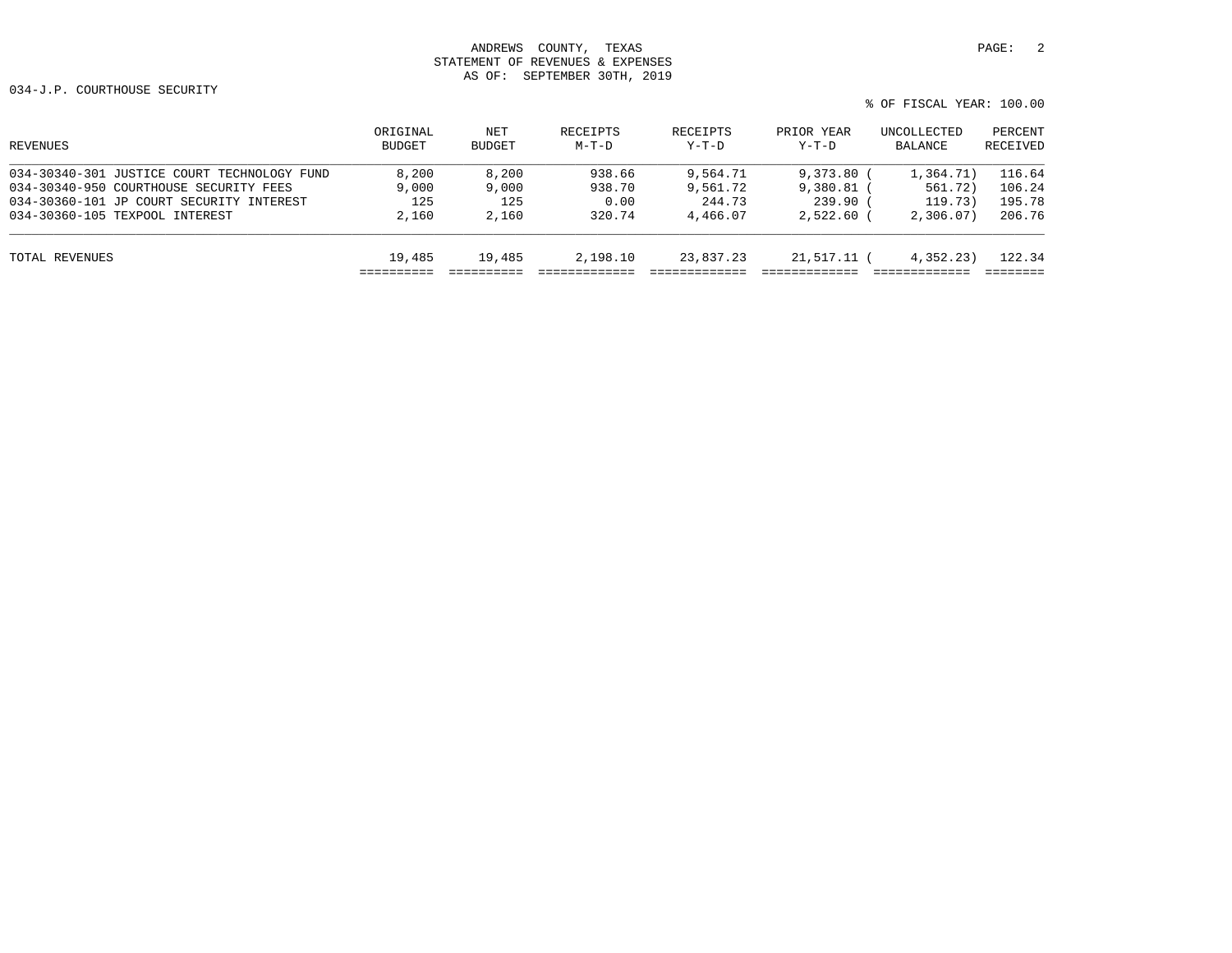034-J.P. COURTHOUSE SECURITY

| EXPENSES                                                       | ORIGINAL<br>BUDGET    | NET<br><b>BUDGET</b> | <b>EXPENDED</b><br>$M-T-D$ | EXPENDED<br>Y-T-D | PRIOR YEAR<br>Y-T-D  | UNEXPENDED<br>BALANCE | PERCENT<br><b>EXPENDED</b> |
|----------------------------------------------------------------|-----------------------|----------------------|----------------------------|-------------------|----------------------|-----------------------|----------------------------|
| JUSTICE OF PEACE COURTHOU                                      |                       |                      |                            |                   |                      |                       |                            |
| 034-43400-312 SUPPLIES<br>034-43400-412 JP TECHNOLOGY EXPENSES | $\mathbf 0$<br>19,485 | $\Omega$<br>19,485   | 0.00<br>195.98             | 75.98<br>7,347.06 | $0.00$ (<br>6,656.29 | 75.98)<br>12,137.70   | 0.00<br>37.71              |
| TOTAL JUSTICE OF PEACE COURTHOU                                | 19,485                | 19,485               | 195.98                     | 7,423.04          | 6,656.29             | 12,061.72             | 38.10                      |
| TOTAL EXPENDITURES                                             | 19,485                | 19,485               | 195.98                     | 7,423.04          | 6,656.29             | 12,061.72             | 38.10                      |
| REVENUES OVER/(UNDER)<br>EXPENDITURES                          | 0                     | 0                    | 2,002.12                   | 16,414.19         | 14,860.82 (          | 16,413.95)            |                            |

% OF FISCAL YEAR: 100.00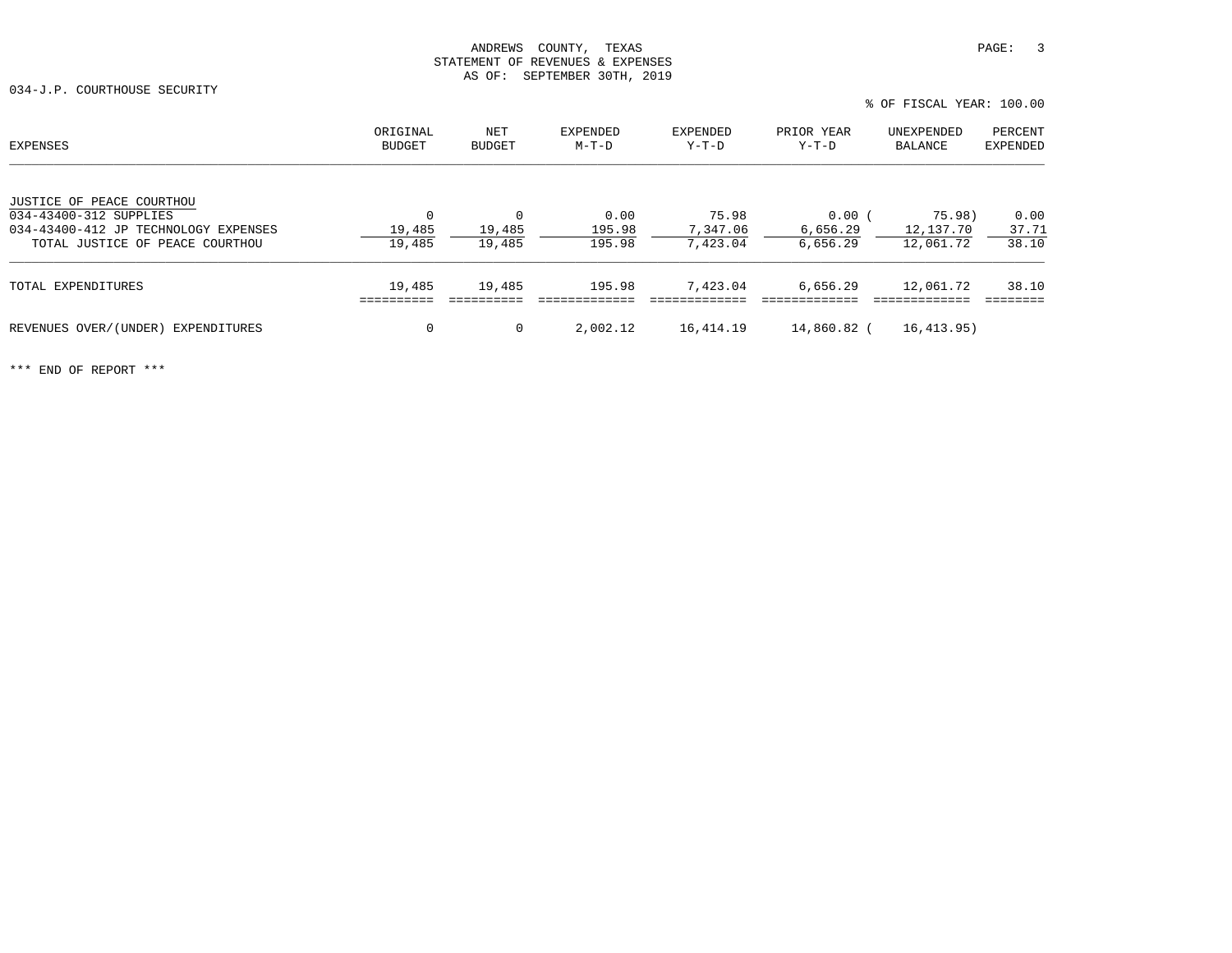| ASSETS                                                                                       |                                |           |                             |
|----------------------------------------------------------------------------------------------|--------------------------------|-----------|-----------------------------|
| ======<br>035-1010-000 CASH JUVENILE DELINQUENCY PREV<br>035-1030-000 TXPOOL JUV DELINQ PREV | 4,510.59<br>19,417.57          | 23,928.16 |                             |
| TOTAL ASSETS                                                                                 |                                |           | 23,928.16<br>============== |
| LIABILITIES                                                                                  |                                |           |                             |
| ===========<br>EQUITY                                                                        |                                |           |                             |
| ======<br>035-2715-000 COMMITTED FUND BALANCE<br>TOTAL BEGINNING EQUITY                      | 21,469.98<br>21,469.98         |           |                             |
| TOTAL REVENUE<br>TOTAL EXPENSES<br>TOTAL REVENUE OVER/(UNDER) EXPENSES                       | 2,568.16<br>109.98<br>2,458.18 |           |                             |
| TOTAL EQUITY & REV. OVER/(UNDER) EXP.                                                        |                                | 23,928.16 |                             |
| TOTAL LIABILITIES, EQUITY & REV.OVER/(UNDER) EXP.                                            |                                |           | 23,928.16                   |
|                                                                                              |                                |           | ==============              |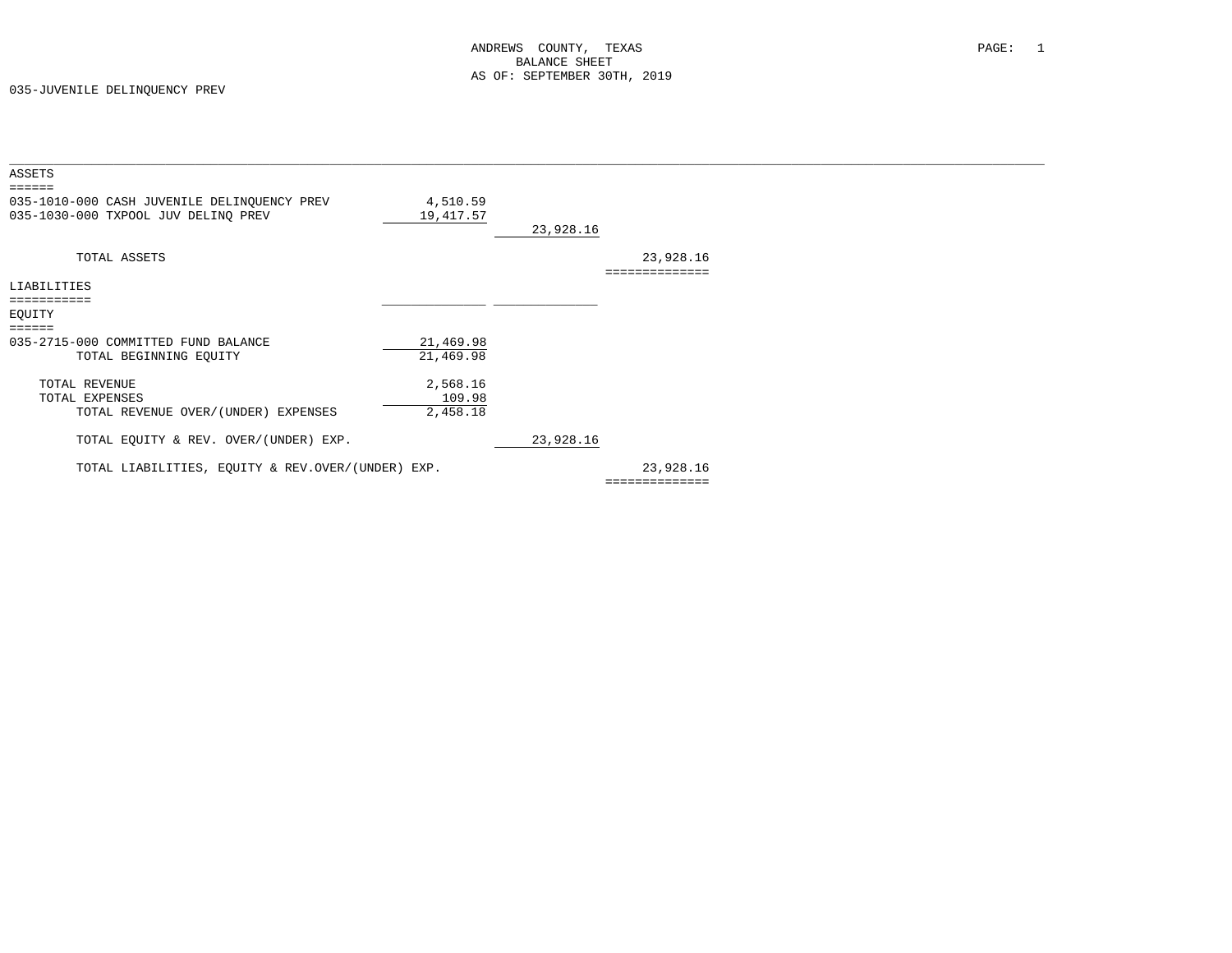| REVENUES                               | ORIGINAL      | NET          | RECEIPTS | RECEIPTS | PRIOR YEAR | UNCOLLECTED | PERCENT  |
|----------------------------------------|---------------|--------------|----------|----------|------------|-------------|----------|
|                                        | <b>BUDGET</b> | BUDGET       | $M-T-D$  | $Y-T-D$  | $Y-T-D$    | BALANCE     | RECEIVED |
| 035-30340-910 JUVENILE PROBATION FEES  | 1,800         | 1,800        | 180.00   | 2,010.00 | 1,885.00   | 210.00)     | 111.67   |
| 035-30360-101 JUV DELING PREV BANK INT | 150           | 150          | 0.00     | 140.59   | 275.51     | 9.41        | 93.73    |
| 035-30360-105 TEXPOOL INTEREST         | 0             | $\mathbf{0}$ | 32.43    | 417.57   | 0.00       | 417.57)     | 0.00     |
| TOTAL REVENUES                         | 1,950         | 1,950        | 212.43   | 2,568.16 | 2,160.51   | 618.16)     | 131.70   |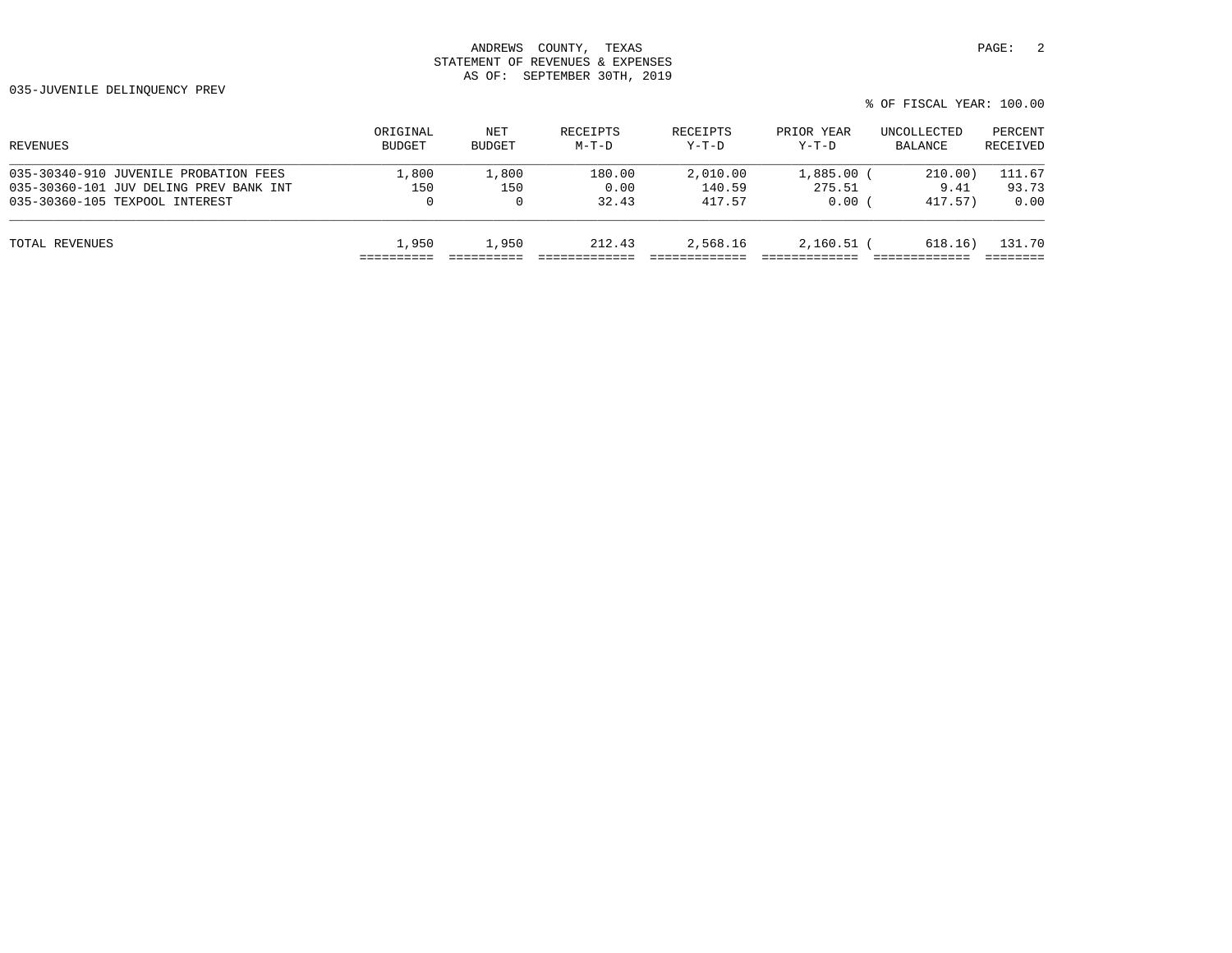035-JUVENILE DELINQUENCY PREV

| EXPENSES                                                                 | ORIGINAL<br><b>BUDGET</b> | NET<br><b>BUDGET</b> | EXPENDED<br>$M-T-D$ | EXPENDED<br>$Y-T-D$ | PRIOR YEAR<br>$Y-T-D$ | UNEXPENDED<br>BALANCE | PERCENT<br>EXPENDED |
|--------------------------------------------------------------------------|---------------------------|----------------------|---------------------|---------------------|-----------------------|-----------------------|---------------------|
| EXP DELIQUENCY PREVENTIO<br>035-43500-450 JUVENILE DELINOUENCY PREVENTIO | 600                       | 600                  | 0.00                | 109.98              | 136.85                | 490.02                | 18.33               |
| TOTAL EXP DELIOUENCY PREVENTIO                                           | 600                       | 600                  | 0.00                | 109.98              | 136.85                | 490.02                | 18.33               |
| TOTAL EXPENDITURES                                                       | 600                       | 600                  | 0.00                | 109.98              | 136.85                | 490.02                | 18.33               |
| REVENUES OVER/(UNDER) EXPENDITURES                                       | 1,350                     | 1,350                | 212.43              | 2,458.18            | 2,023.66 (            | 1, 108.18)            |                     |

% OF FISCAL YEAR: 100.00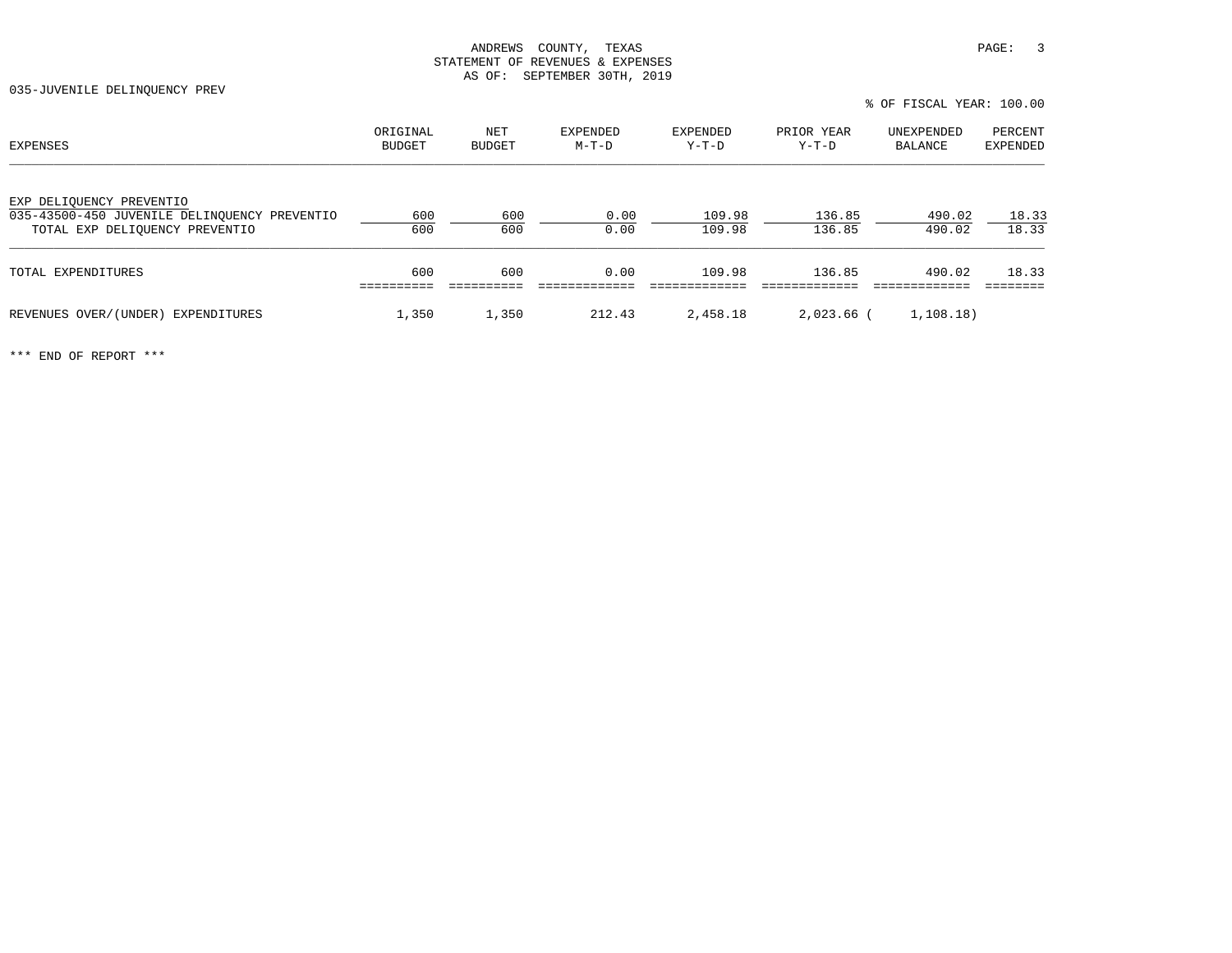| ASSETS                                            |           |            |                |  |
|---------------------------------------------------|-----------|------------|----------------|--|
| 036-1010-000 JUDICIAL EFFICIENCY FUND CASH        | 2,887.18  |            |                |  |
| 036-1030-000 TXPOOL JUDICIAL EFF FUND             | 14,307.64 |            |                |  |
|                                                   |           | 17,194.82  |                |  |
| TOTAL ASSETS                                      |           |            | 17,194.82      |  |
|                                                   |           |            |                |  |
| LIABILITIES                                       |           |            |                |  |
| ===========                                       |           |            |                |  |
| EOUITY                                            |           |            |                |  |
| $=$ $=$ $=$ $=$ $=$                               |           |            |                |  |
| 036-2715-000 COMMITTED FUND BALANCE               | 16,096.16 |            |                |  |
| TOTAL BEGINNING EQUITY                            | 16,096.16 |            |                |  |
| TOTAL REVENUE                                     | 1,098.66  |            |                |  |
| TOTAL REVENUE OVER/(UNDER) EXPENSES               | 1,098.66  |            |                |  |
|                                                   |           |            |                |  |
| TOTAL EQUITY & REV. OVER/(UNDER) EXP.             |           | 17, 194.82 |                |  |
| TOTAL LIABILITIES, EQUITY & REV.OVER/(UNDER) EXP. |           |            | 17,194.82      |  |
|                                                   |           |            | ============== |  |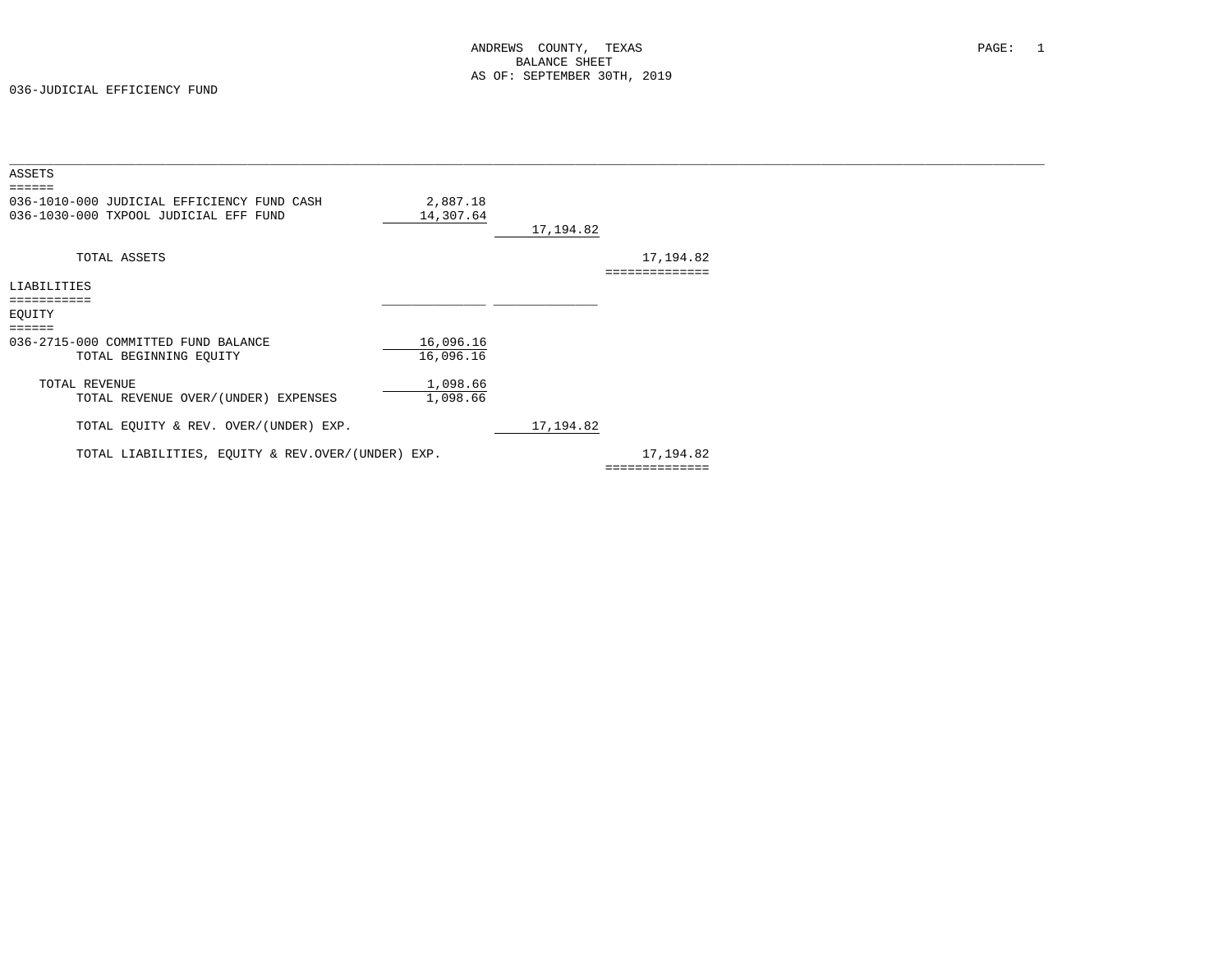| ORIGINAL<br><b>BUDGET</b> | NET<br><b>BUDGET</b> | RECEIPTS<br>$M-T-D$ | RECEIPTS<br>$Y-T-D$ | PRIOR YEAR<br>$Y-T-D$ | UNCOLLECTED<br>BALANCE | PERCENT<br>RECEIVED |
|---------------------------|----------------------|---------------------|---------------------|-----------------------|------------------------|---------------------|
| 725                       | 725                  | 59.34               | 690.15              | 704.59                | 34.85                  | 95.19               |
| 125                       | 125                  | 0.00                | 100.87              | 207.51                | 24.13                  | 80.70               |
| 0                         | $\Omega$             | 23.90               | 307.64              | 0.00                  | 307.64)                | 0.00                |
| 850                       | 850                  | 83.24               | 1,098.66            |                       | 248.66)                | 129.25              |
|                           |                      |                     |                     |                       |                        | 912.10              |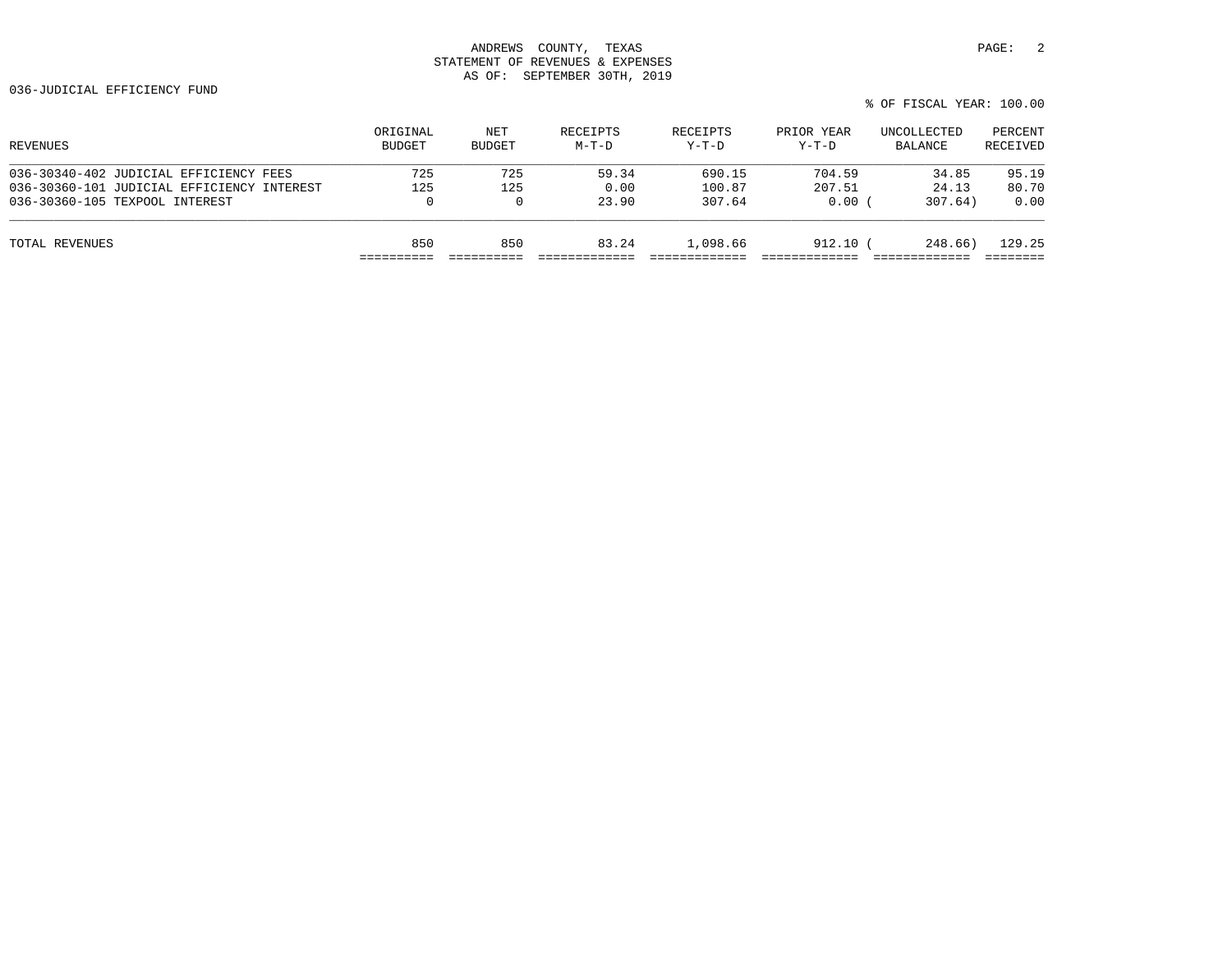036-JUDICIAL EFFICIENCY FUND

| EXPENSES                                                                          | ORIGINAL<br>BUDGET | NET<br>BUDGET  | EXPENDED<br>$M-T-D$ | EXPENDED<br>Y-T-D | PRIOR YEAR<br>Y-T-D | UNEXPENDED<br>BALANCE | PERCENT<br>EXPENDED |
|-----------------------------------------------------------------------------------|--------------------|----------------|---------------------|-------------------|---------------------|-----------------------|---------------------|
| JUDICAL EFFICIENCY<br>036-43600-217 TRAVEL & TRAINING<br>TOTAL JUDICAL EFFICIENCY | 1,000<br>1,000     | 1,000<br>1,000 | 0.00<br>0.00        | 0.00<br>0.00      | 0.00<br>0.00        | 1,000.00<br>1,000.00  | 0.00<br>0.00        |
| TOTAL EXPENDITURES                                                                | 1,000              | 1,000          | 0.00                | 0.00              | 0.00                | 1,000.00              | 0.00                |
| REVENUES OVER/(UNDER)<br>EXPENDITURES                                             | $150)$ (           | 150)           | 83.24               | 1,098.66          | 912.10              | 1,248.66)             |                     |

% OF FISCAL YEAR: 100.00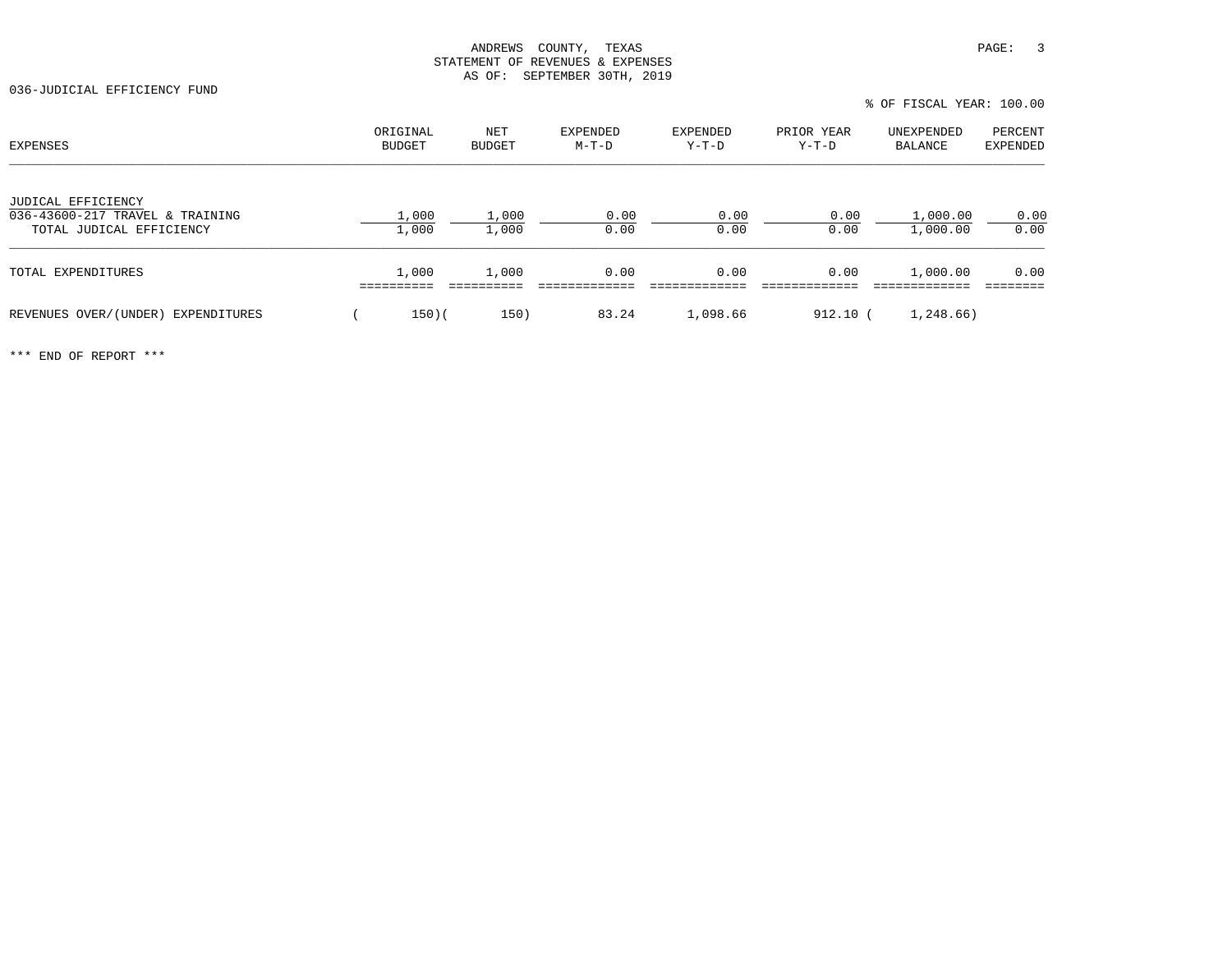| ASSETS<br>$\qquad \qquad \equiv \equiv \equiv \equiv \equiv \equiv$ |                       |          |                |  |
|---------------------------------------------------------------------|-----------------------|----------|----------------|--|
| 037-1010-000 CHRISTMAS DECORATION FUND                              | 2,479.50              | 2,479.50 |                |  |
| TOTAL ASSETS                                                        |                       |          | 2,479.50       |  |
| LIABILITIES                                                         |                       |          |                |  |
| ===========                                                         |                       |          |                |  |
| EQUITY                                                              |                       |          |                |  |
| $=$ $=$ $=$ $=$ $=$                                                 |                       |          |                |  |
| 037-2715-000 COMMITTED FUND BALANCE<br>TOTAL BEGINNING EQUITY       | 6, 163.68<br>6,163.68 |          |                |  |
| TOTAL REVENUE                                                       | 835.30                |          |                |  |
| TOTAL EXPENSES                                                      | 4,519.48              |          |                |  |
| TOTAL REVENUE OVER/(UNDER) EXPENSES                                 | 3,684.18)             |          |                |  |
| TOTAL EQUITY & REV. OVER/(UNDER) EXP.                               |                       | 2,479.50 |                |  |
| TOTAL LIABILITIES, EQUITY & REV.OVER/(UNDER) EXP.                   |                       |          | 2,479.50       |  |
|                                                                     |                       |          | ============== |  |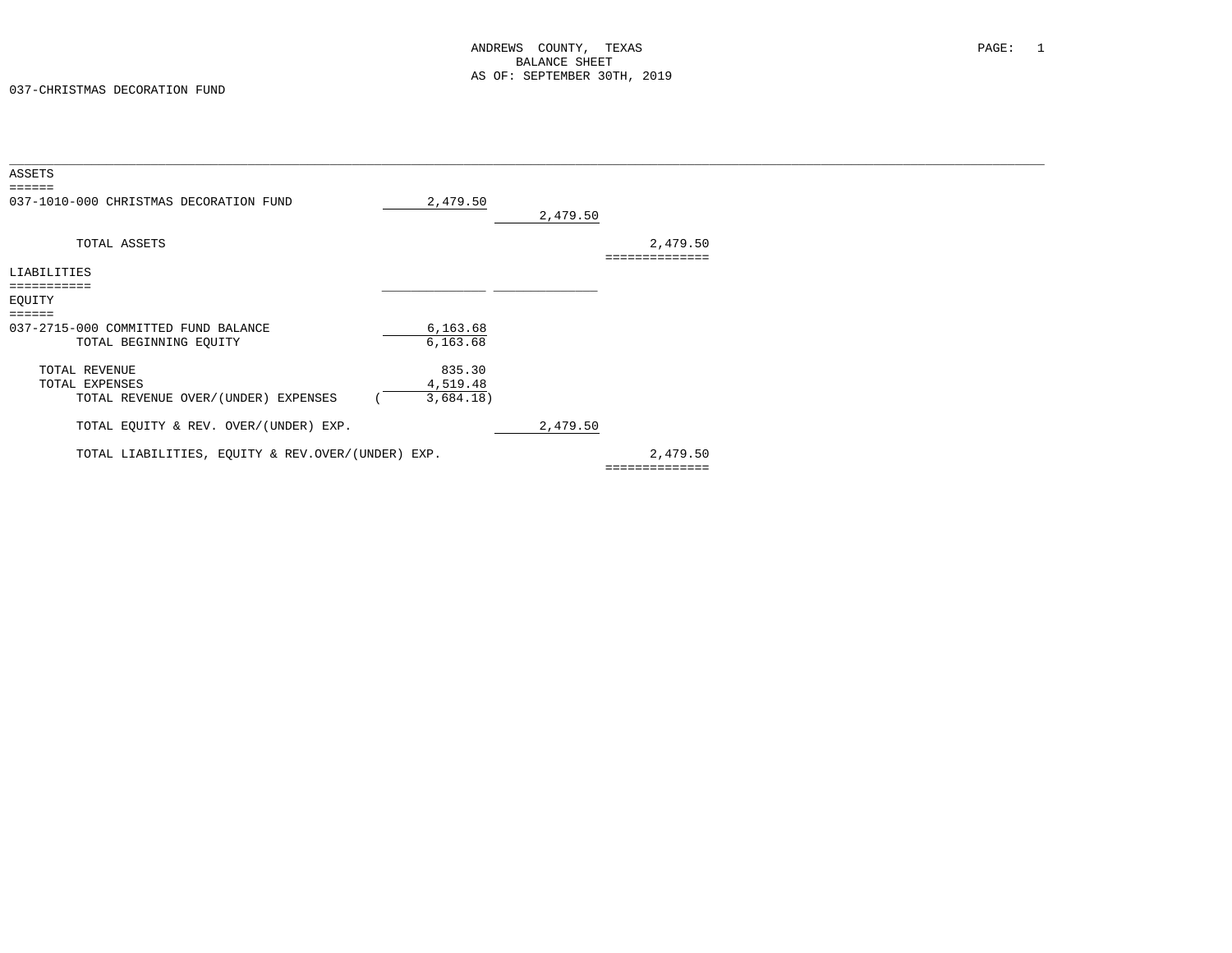037-CHRISTMAS DECORATION FUND

| REVENUES                         | ORIGINAL      | NET           | RECEIPTS | RECEIPTS | PRIOR YEAR | UNCOLLECTED | PERCENT  |
|----------------------------------|---------------|---------------|----------|----------|------------|-------------|----------|
|                                  | <b>BUDGET</b> | <b>BUDGET</b> | $M-T-D$  | Y-T-D    | Y-T-D      | BALANCE     | RECEIVED |
| 037-30360-101 CHRISTMAS INTEREST | $\Omega$      | 750           | 0.00     | 85.30    | 71.78      | 85.30)      | 0.00     |
| 037-30370-409 TRANSFER IN        | 750           |               | 0.00     | 750.00   | 750.00     | 0.00        | 100.00   |
| TOTAL REVENUES                   | 750           | 750           | 0.00     | 835.30   | 821.78     | 85.30)      | 111.37   |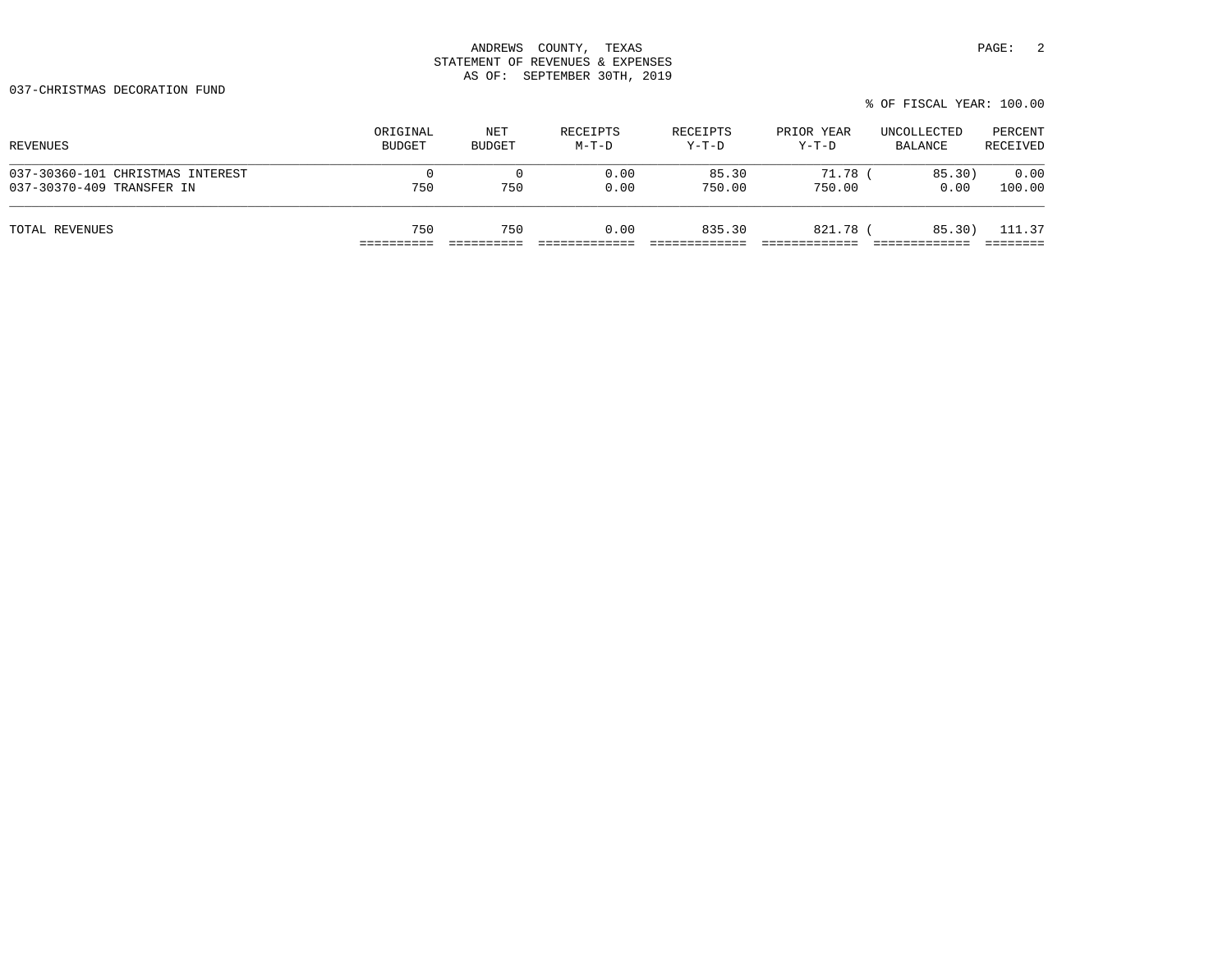037-CHRISTMAS DECORATION FUND

| <b>EXPENSES</b>                                           | ORIGINAL<br><b>BUDGET</b> | NET<br><b>BUDGET</b> | EXPENDED<br>$M-T-D$ | EXPENDED<br>$Y-T-D$  | PRIOR YEAR<br>$Y-T-D$ | UNEXPENDED<br>BALANCE | PERCENT<br><b>EXPENDED</b> |
|-----------------------------------------------------------|---------------------------|----------------------|---------------------|----------------------|-----------------------|-----------------------|----------------------------|
| CHRISTMAS DECORATION FUND                                 |                           |                      |                     |                      |                       |                       |                            |
| 037-43700-312 SUPPLIES<br>TOTAL CHRISTMAS DECORATION FUND | 6,892<br>6,892            | 6,892<br>6,892       | 0.00<br>0.00        | 4,519.48<br>4,519.48 | 0.00<br>0.00          | 2,372.52<br>2,372.52  | 65.58<br>65.58             |
| TOTAL EXPENDITURES                                        | 6,892                     | 6,892                | 0.00                | 4,519.48             | 0.00                  | 2,372.52              | 65.58                      |
| REVENUES OVER/(UNDER) EXPENDITURES                        | $6,142$ )(                | 6,142)               | 0.00(               | 3,684.18)            | 821.78 (              | 2,457.82)             |                            |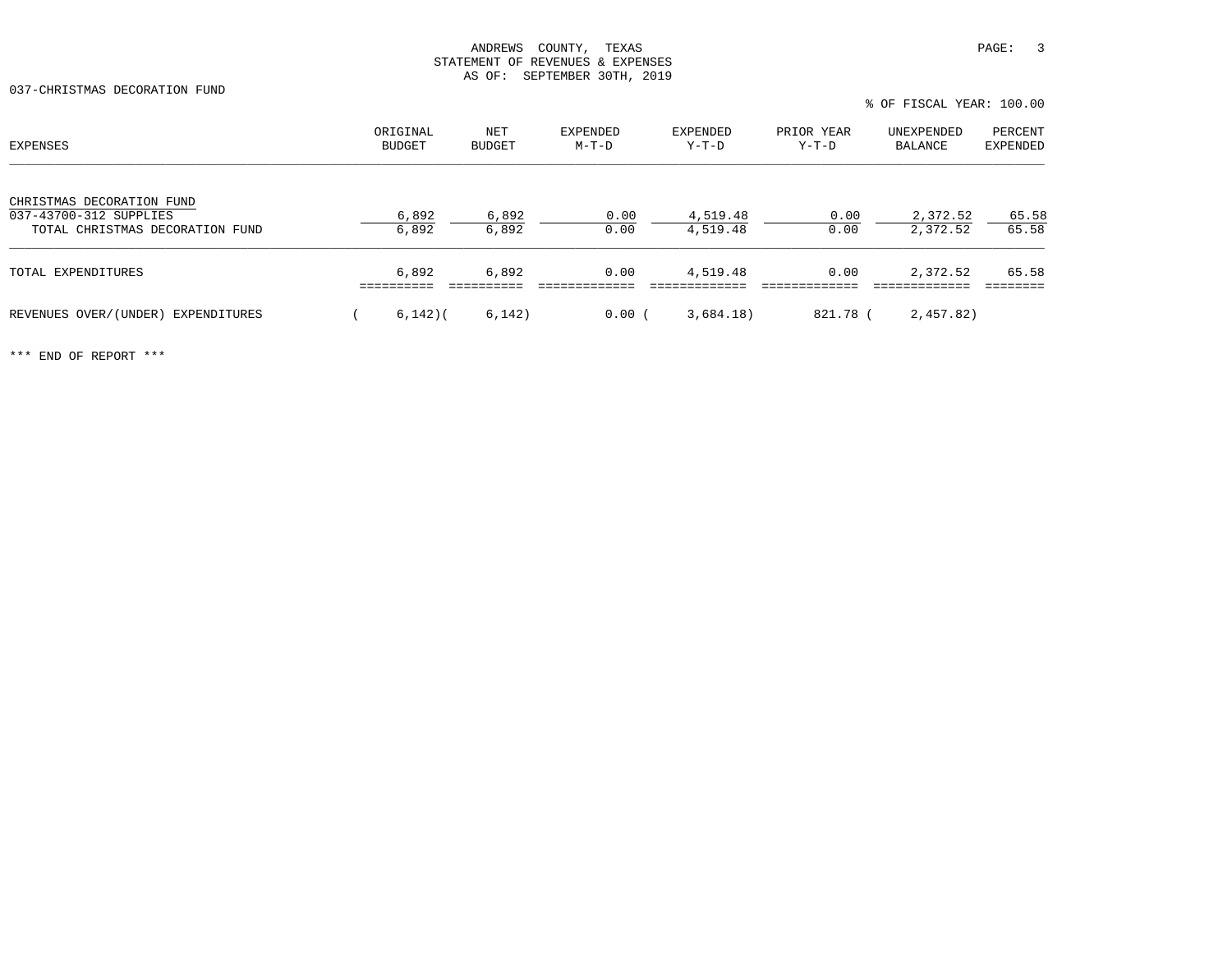| ASSETS<br>$\qquad \qquad \equiv \equiv \equiv \equiv \equiv \equiv$                     |                              |            |                |  |
|-----------------------------------------------------------------------------------------|------------------------------|------------|----------------|--|
| 038-1010-000 COUNTY CLERK RECORDS ARCHIVE F<br>038-1030-000 TXPOOL CO CLK REC. ARCHIVES | 57,155.60<br>244,083.58      | 301,239.18 |                |  |
| TOTAL ASSETS                                                                            |                              |            | 301,239.18     |  |
| LIABILITIES                                                                             |                              |            |                |  |
| .<br>EQUITY                                                                             |                              |            |                |  |
| $=$ = = = = =<br>038-2715-000 COMMITTED FUND BALANCE<br>TOTAL BEGINNING EQUITY          | 241, 163. 15<br>241, 163. 15 |            |                |  |
| TOTAL REVENUE<br>TOTAL REVENUE OVER/(UNDER) EXPENSES                                    | 60,076.03<br>60,076.03       |            |                |  |
| TOTAL EQUITY & REV. OVER/(UNDER) EXP.                                                   |                              | 301,239.18 |                |  |
| TOTAL LIABILITIES, EQUITY & REV.OVER/(UNDER) EXP.                                       |                              |            | 301,239.18     |  |
|                                                                                         |                              |            | ============== |  |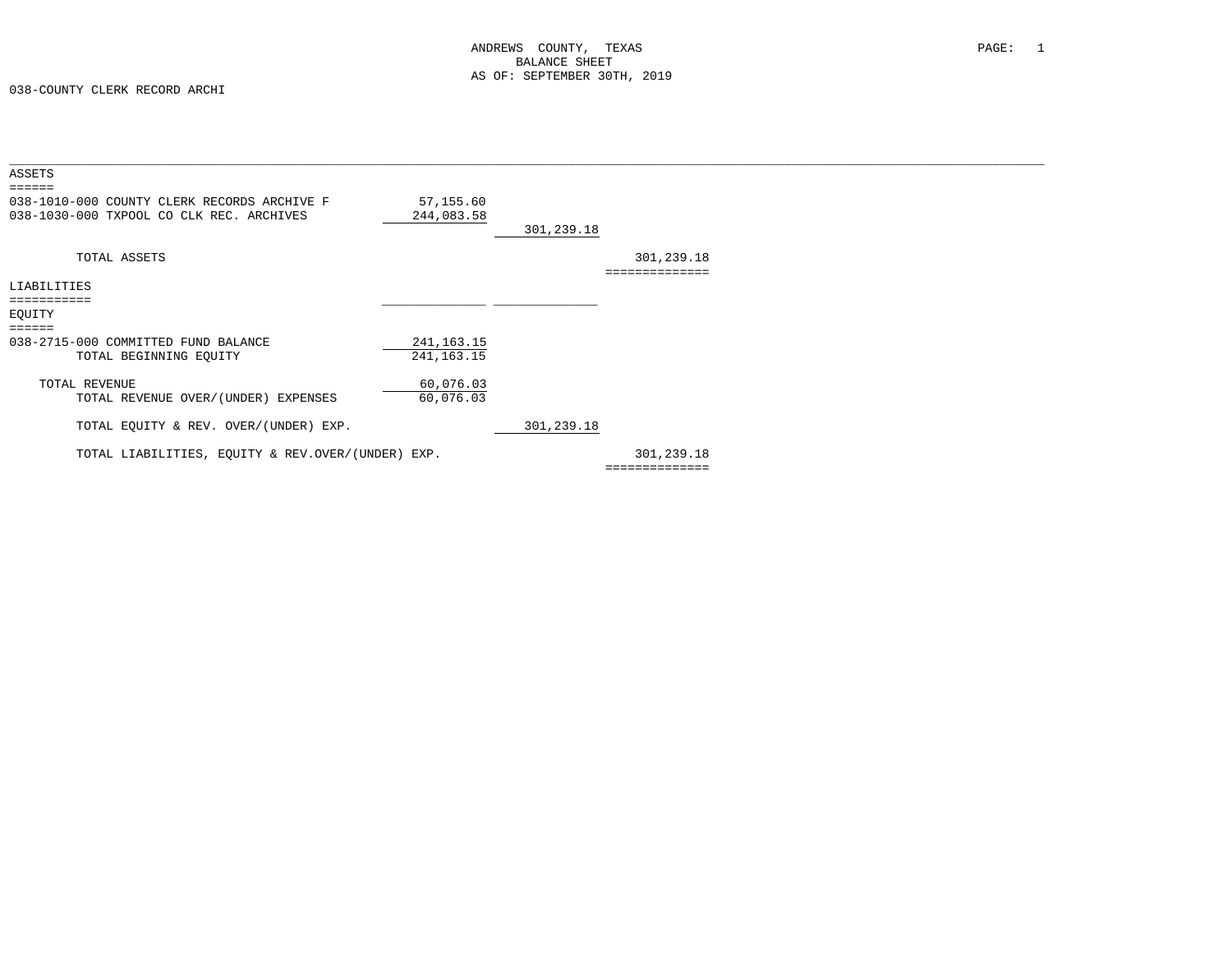038-COUNTY CLERK RECORD ARCHI

| ORIGINAL<br>BUDGET | NET<br><b>BUDGET</b> | RECEIPTS<br>$M-T-D$ | RECEIPTS<br>Y-T-D | PRIOR YEAR<br>$Y-T-D$ | UNCOLLECTED<br>BALANCE | PERCENT<br>RECEIVED                                |
|--------------------|----------------------|---------------------|-------------------|-----------------------|------------------------|----------------------------------------------------|
| 45,000             | 45,000               | 3,899.26            | 53,583.56         |                       | 8,583.56)              | 119.07                                             |
| 400                | 400                  | 0.00                | 830.84            |                       | 430.84)                | 207.71                                             |
| 3,500              | 3,500                | 407.65              | 5,661.63          |                       | 2,161.63)              | 161.76                                             |
| 48,900             | 48,900               | 4,306.91            | 60,076.03         |                       | 11,176.03)             | 122.85                                             |
|                    |                      |                     |                   |                       |                        | 56,511.85<br>404.58 (<br>2,678.33 (<br>59,594.76 ( |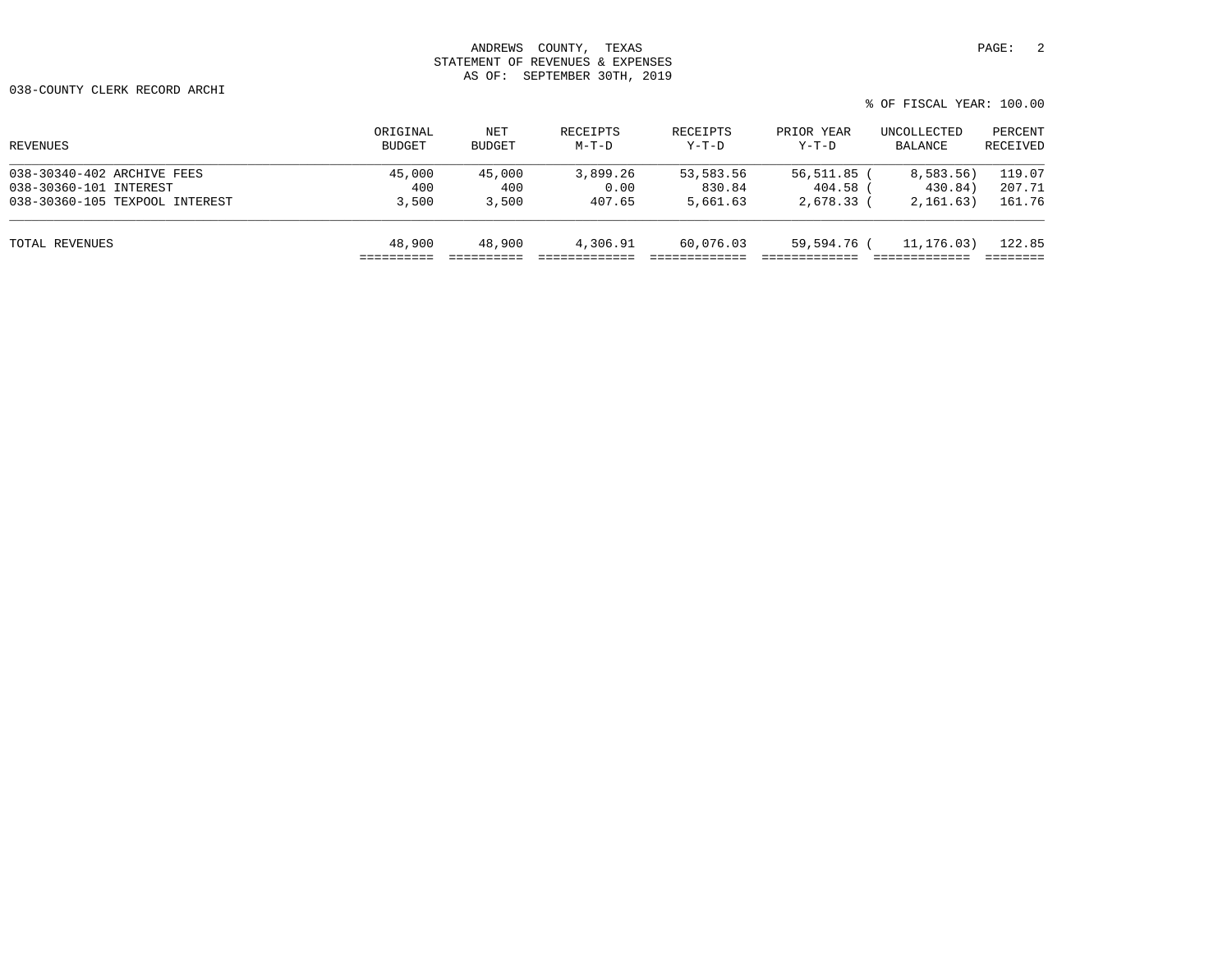038-COUNTY CLERK RECORD ARCHI

| EXPENSES                                                                         | ORIGINAL<br><b>BUDGET</b> | NET<br><b>BUDGET</b> | EXPENDED<br>M-T-D | EXPENDED<br>Y-T-D | PRIOR YEAR<br>Y-T-D | UNEXPENDED<br>BALANCE | PERCENT<br>EXPENDED |
|----------------------------------------------------------------------------------|---------------------------|----------------------|-------------------|-------------------|---------------------|-----------------------|---------------------|
| EXP CO CLK REC ARCHIVE<br>038-43800-312 SUPPLIES<br>TOTAL EXP CO CLK REC ARCHIVE | 5,000<br>5,000            | 5,000<br>5,000       | 0.00<br>0.00      | 0.00<br>0.00      | 0.00<br>0.00        | 5,000.00<br>5,000.00  | 0.00<br>0.00        |
|                                                                                  |                           |                      |                   |                   |                     |                       |                     |
| TOTAL EXPENDITURES                                                               | 5,000                     | 5,000                | 0.00              | 0.00              | 0.00                | 5,000.00              | 0.00                |
| REVENUES OVER/(UNDER)<br>EXPENDITURES                                            | 43,900                    | 43,900               | 4,306.91          | 60,076.03         | 59,594.76 (         | 16,176.03)            |                     |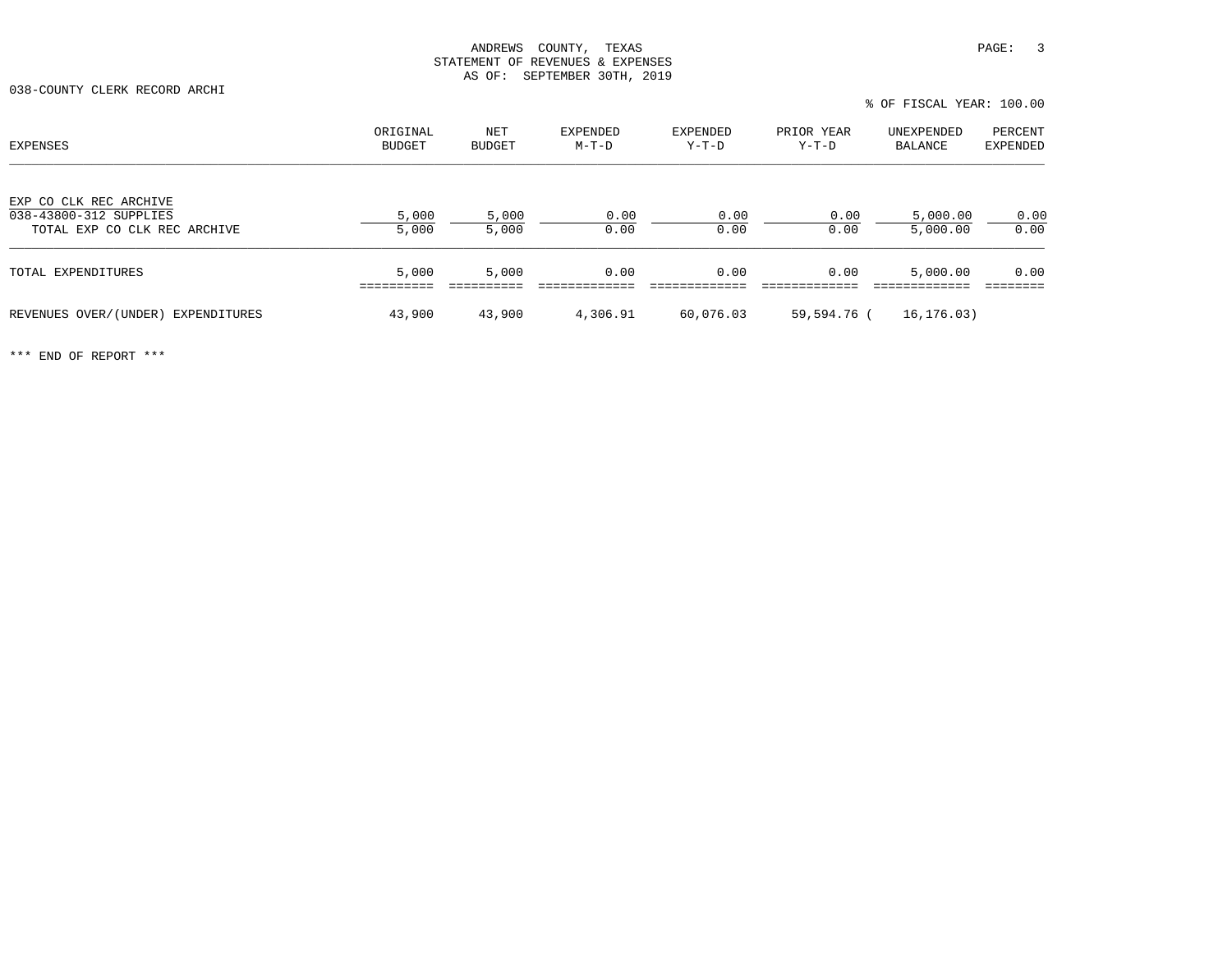| ASSETS                                                                    |                         |            |                              |
|---------------------------------------------------------------------------|-------------------------|------------|------------------------------|
| ======                                                                    |                         |            |                              |
| 039-1010-000 WCS-COUNTY PORTION<br>039-1030-000 TXPOOL WCS-COUNTY PORTION | 26,527.24<br>157,252.27 | 183,779.51 |                              |
| TOTAL ASSETS                                                              |                         |            | 183,779.51<br>============== |
| LIABILITIES                                                               |                         |            |                              |
| :=========                                                                |                         |            |                              |
| EQUITY                                                                    |                         |            |                              |
| ======                                                                    |                         |            |                              |
| 039-2715-000 COMMITTED FUND BALANCE                                       | 645,479.67              |            |                              |
| TOTAL BEGINNING EQUITY                                                    | 645, 479.67             |            |                              |
| TOTAL REVENUE                                                             | 229,446.50              |            |                              |
| TOTAL EXPENSES                                                            | 691,146.66              |            |                              |
| TOTAL REVENUE OVER/(UNDER) EXPENSES                                       | 461,700.16)             |            |                              |
|                                                                           |                         |            |                              |
| TOTAL EQUITY & REV. OVER/(UNDER) EXP.                                     |                         | 183,779.51 |                              |
|                                                                           |                         |            |                              |
| TOTAL LIABILITIES, EQUITY & REV.OVER/(UNDER) EXP.                         |                         |            | 183,779.51                   |
|                                                                           |                         |            | ==============               |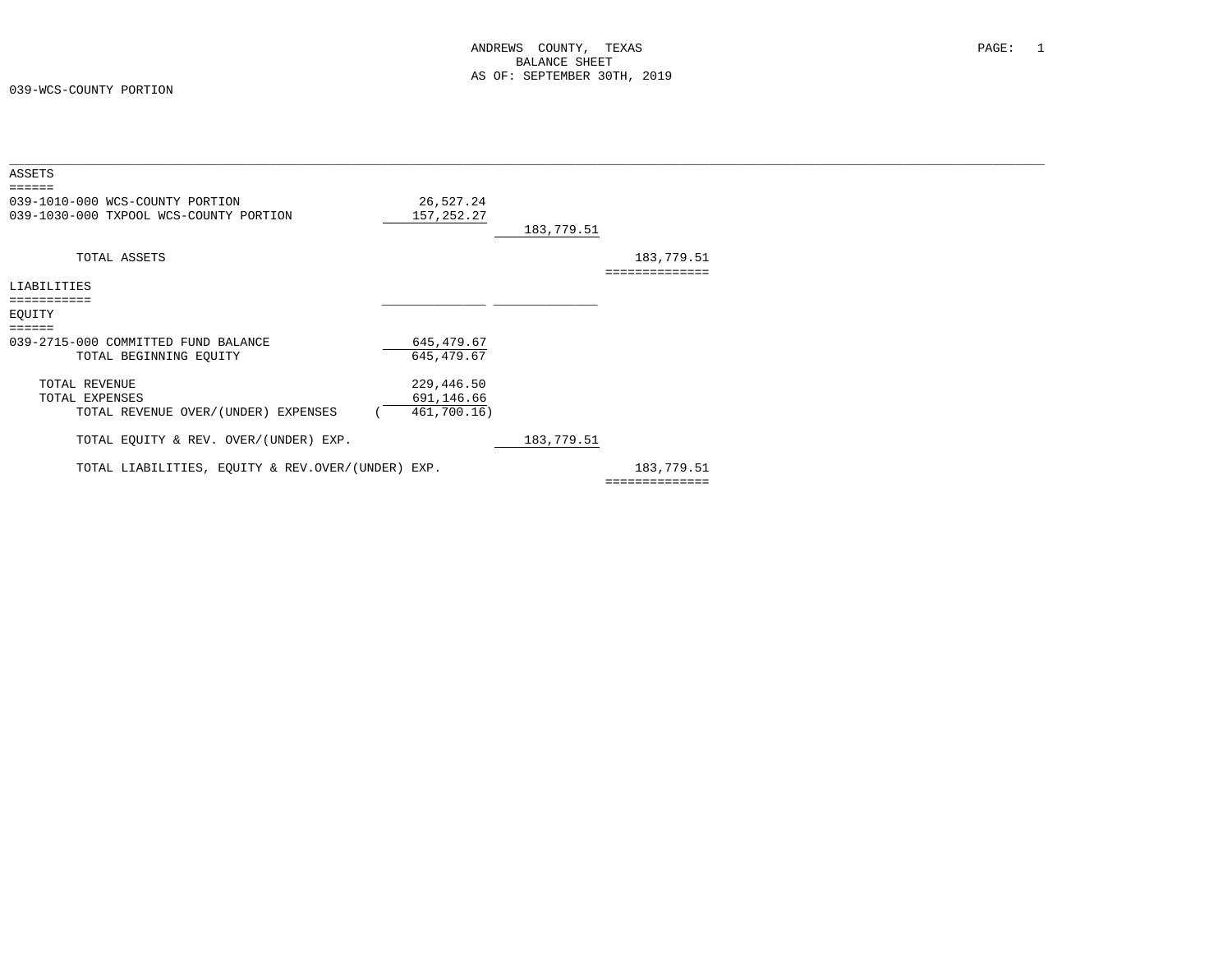| REVENUES                                 | ORIGINAL<br>BUDGET | NET<br><b>BUDGET</b> | RECEIPTS<br>$M-T-D$ | RECEIPTS<br>$Y-T-D$ | PRIOR YEAR<br>Y-T-D | UNCOLLECTED<br>BALANCE | PERCENT<br>RECEIVED |
|------------------------------------------|--------------------|----------------------|---------------------|---------------------|---------------------|------------------------|---------------------|
| 039-30340-111 WCS COMPACT CO PORTION 10% | 157,300            | 157,300              | 26,527.24           | 218,653.30          | 181,522.68 (        | 61, 353.30)            | 139.00              |
| 039-30360-101 WCS CO PORTION BANK INT    |                    | $\Omega$             | 0.00                | 238.64              | 0.00                | 238.64)                | 0.00                |
| 039-30360-105 TEXPOOL INTEREST           | 4,000              | 4,000                | 262.63              | 10,554.56           | 8,643.85 (          | 6.554.56)              | 263.86              |
| TOTAL REVENUES                           | 161,300            | 161,300              | 26,789.87           | 229,446.50          | 190,166.53 (        | 68,146.50)             | 142.25              |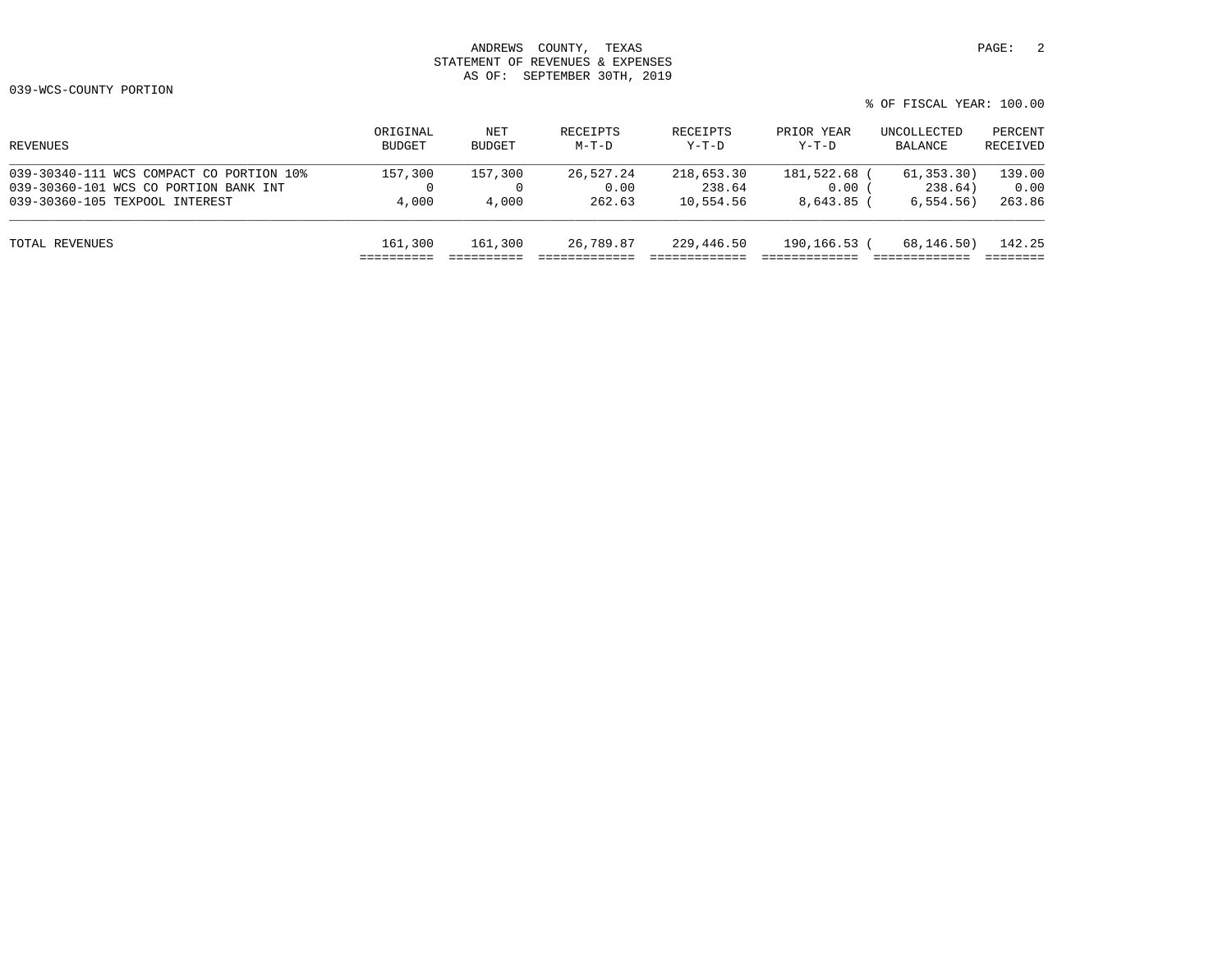039-WCS-COUNTY PORTION

% OF FISCAL YEAR: 100.00

| EXPENSES                             | ORIGINAL<br><b>BUDGET</b> | NET<br><b>BUDGET</b> | EXPENDED<br>$M-T-D$ | <b>EXPENDED</b><br>Y-T-D | PRIOR YEAR<br>Y-T-D | UNEXPENDED<br>BALANCE | PERCENT<br><b>EXPENDED</b> |
|--------------------------------------|---------------------------|----------------------|---------------------|--------------------------|---------------------|-----------------------|----------------------------|
|                                      |                           |                      |                     |                          |                     |                       |                            |
| FUNDED DEPREC/CAPIMPV                |                           |                      |                     |                          |                     |                       |                            |
| 039-43900-216 TRANSFER OUT           | 526,055                   | 555,980              | 0.00                | 555,980.00               | 0.00                | 0.00                  | 100.00                     |
| 039-43900-314 AIRMED CARE MEMBERSHIP | 74,500                    | 74,500               | 0.00                | 73,945.00                | 73,945.00           | 555.00                | 99.26                      |
| 039-43900-775 COUNTY IMPROVEMENTS    | 0                         | 53,672               | 12,850.20           | 46,221.66                | 0.00                | 7,450.68              | 86.12                      |
| 039-43900-776 FIREWORKS              | 15,000                    | 15,000               | 0.00                | 15,000.00                | 0.00                | 0.00                  | 100.00                     |
| TOTAL FUNDED DEPREC/CAPIMPV          | 615,555                   | 699,152              | 12,850.20           | 691,146.66               | 73,945.00           | 8,005.68              | 98.85                      |
| TOTAL EXPENDITURES                   | 615,555                   | 699,152              | 12,850.20           | 691,146.66               | 73,945.00           | 8,005.68              | 98.85                      |
|                                      |                           |                      |                     |                          |                     |                       |                            |
| REVENUES OVER/(UNDER) EXPENDITURES   | 454,255)(                 | 537,852)             | 13,939.67 (         | 461,700.16)              | 116,221.53 (        | 76,152.18)            |                            |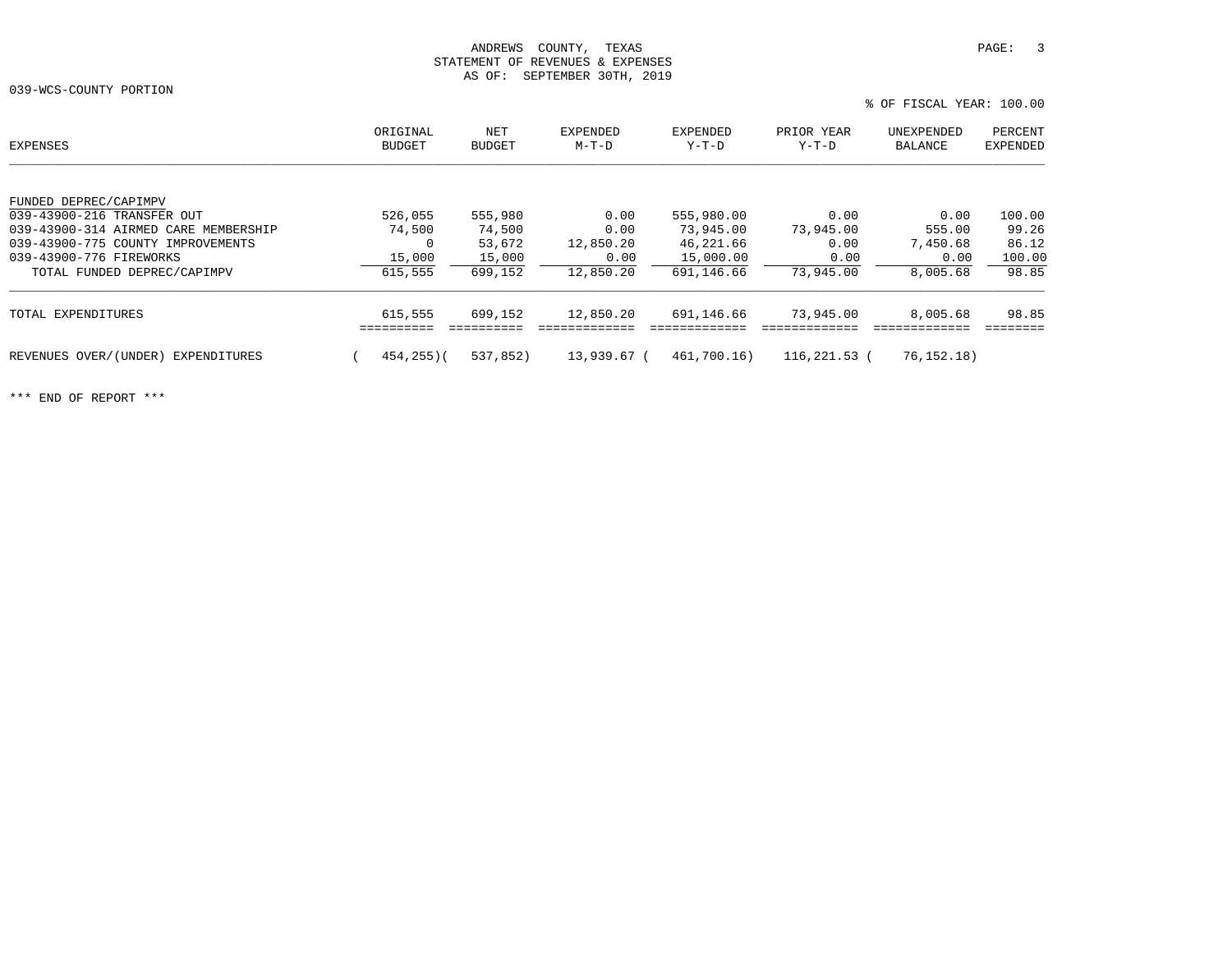| ASSETS<br>$=$ $=$ $=$ $=$ $=$                                                        |                        |           |                             |  |
|--------------------------------------------------------------------------------------|------------------------|-----------|-----------------------------|--|
| 040-1010-000 CASH DIST COURT RECORD ARCHIVE<br>040-1030-000 TXPOOL DC RECORD ARCHIVE | 6,832.88<br>28,615.39  | 35,448.27 |                             |  |
| TOTAL ASSETS                                                                         |                        |           | 35,448.27                   |  |
| LIABILITIES<br>===========                                                           |                        |           |                             |  |
| EQUITY<br>$=$ =====                                                                  |                        |           |                             |  |
| 040-2715-000 COMMITTED FUND BALANCE<br>TOTAL BEGINNING EQUITY                        | 29,883.55<br>29,883.55 |           |                             |  |
| TOTAL REVENUE<br>TOTAL REVENUE OVER/(UNDER) EXPENSES                                 | 5,564.72<br>5,564.72   |           |                             |  |
| TOTAL EQUITY & REV. OVER/(UNDER) EXP.                                                |                        | 35,448.27 |                             |  |
| TOTAL LIABILITIES, EOUITY & REV.OVER/(UNDER) EXP.                                    |                        |           | 35,448.27<br>============== |  |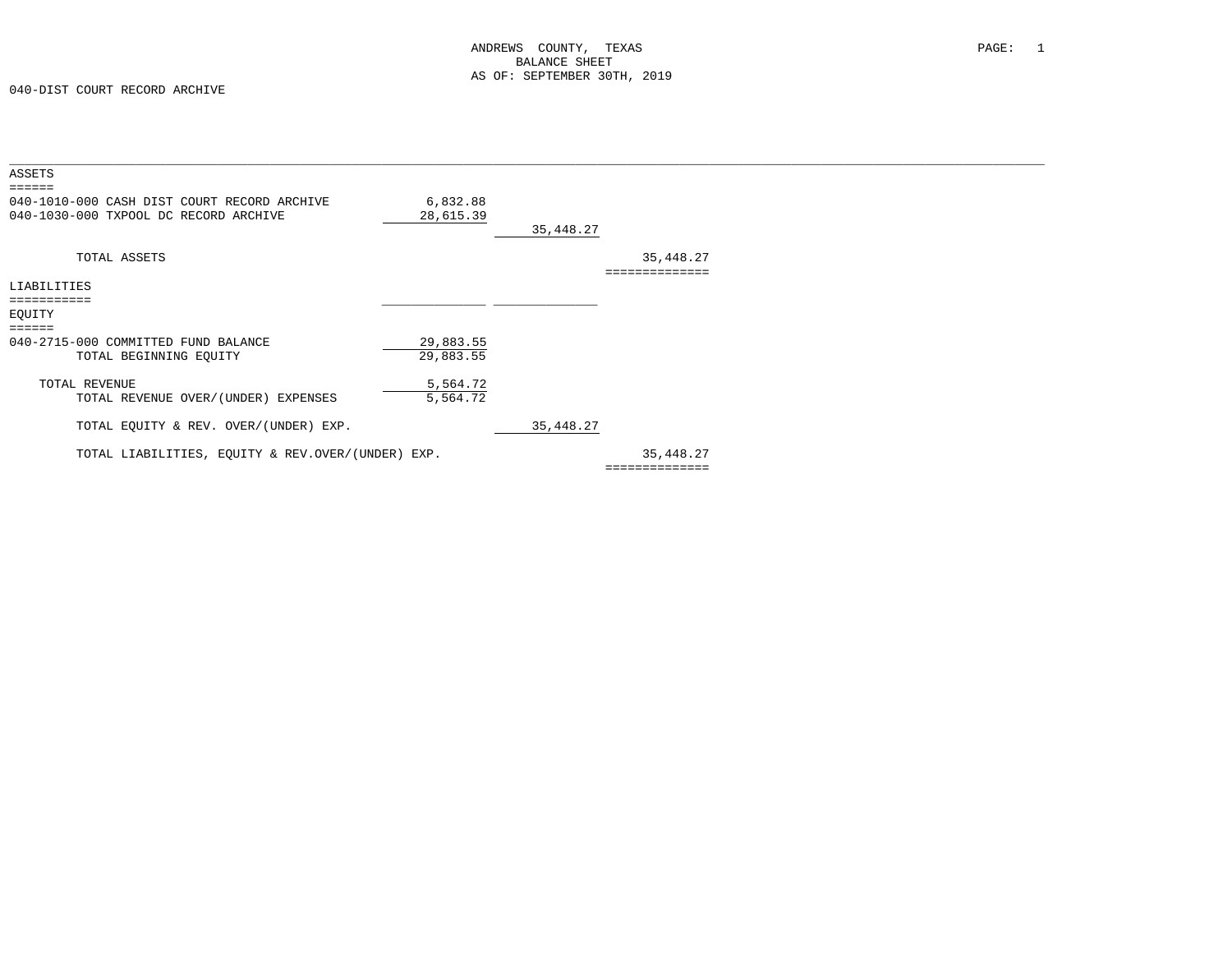040-DIST COURT RECORD ARCHIVE

| REVENUES                                     | ORIGINAL<br>BUDGET | NET<br>BUDGET | RECEIPTS<br>$M-T-D$ | RECEIPTS<br>$Y-T-D$ | PRIOR YEAR<br>Y-T-D | UNCOLLECTED<br>BALANCE | PERCENT<br>RECEIVED |
|----------------------------------------------|--------------------|---------------|---------------------|---------------------|---------------------|------------------------|---------------------|
| 040-30340-301 CCLERK TECHNOLOGY FEE          | 600                | 600           | 35.73               | 669.54              | 622.58              | 69.54)                 | 111.59              |
| 040-30340-302 DIST CLERK TECHNOLOGY FEE      | 275                | 275           | 12.57               | 184.87              | 265.42              | 90.13                  | 67.23               |
| 040-30360-101 BANK INTEREST                  | 275                | 275           | 0.00                | 179.92              | 372.78              | 95.08                  | 65.43               |
| 040-30360-105 TEXPOOL INTEREST               |                    | $\Omega$      | 47.79               | 615.39              | 0.00                | 615.39)                | 0.00                |
| 040-30370-303 DIST CLERK RECORDS ARCHIVE FEE | 3,000              | 3,000         | 310.00              | 3,915.00            | $3.375.00$ (        | 915.00)                | 130.50              |
| TOTAL REVENUES                               | 4,150              | 4,150         | 406.09              | 5,564.72            | 4,635.78 (          | 1,414.72)              | 134.09              |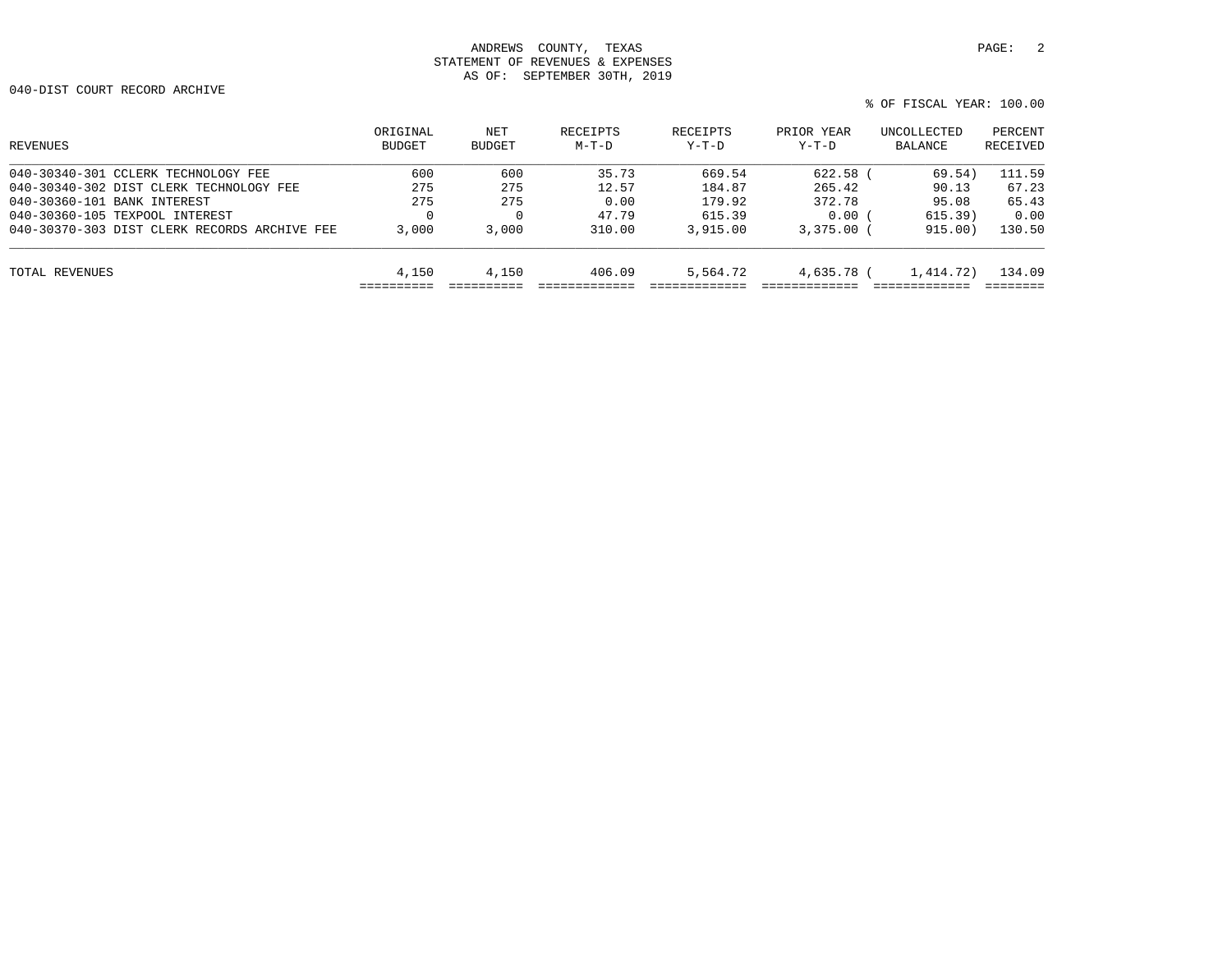040-DIST COURT RECORD ARCHIVE

% OF FISCAL YEAR: 100.00

| EXPENSES                           | ORIGINAL<br>BUDGET | NET<br>BUDGET | EXPENDED<br>$M-T-D$ | EXPENDED<br>Y-T-D | PRIOR YEAR<br>Y-T-D | UNEXPENDED<br>BALANCE | PERCENT<br>EXPENDED |
|------------------------------------|--------------------|---------------|---------------------|-------------------|---------------------|-----------------------|---------------------|
| DIST COURT RECORDS ARCHIV          |                    |               |                     |                   |                     |                       |                     |
| REVENUES OVER/(UNDER) EXPENDITURES | 4,150              | 4,150         | 406.09              | 5,564.72          | 4,635.78 (          | 1,414.72)             |                     |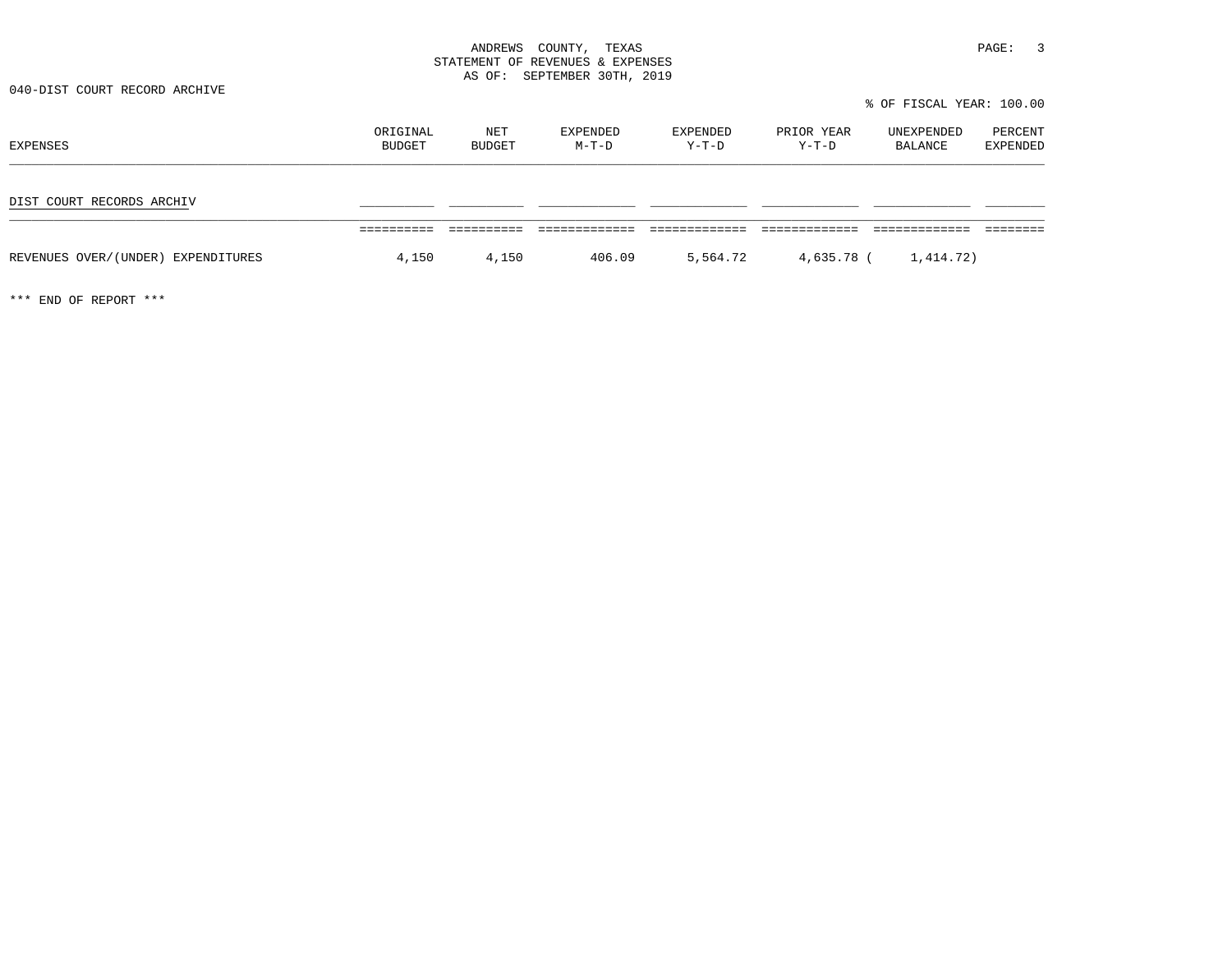| 50.79      |                                                                                             |                |                         |  |
|------------|---------------------------------------------------------------------------------------------|----------------|-------------------------|--|
|            |                                                                                             |                |                         |  |
|            |                                                                                             |                |                         |  |
|            |                                                                                             | 50.79          |                         |  |
|            |                                                                                             |                |                         |  |
|            |                                                                                             |                |                         |  |
|            |                                                                                             |                |                         |  |
|            |                                                                                             |                |                         |  |
|            |                                                                                             |                |                         |  |
| 738,885.10 |                                                                                             |                |                         |  |
| 738,885.10 |                                                                                             |                |                         |  |
|            |                                                                                             |                |                         |  |
|            |                                                                                             |                |                         |  |
|            |                                                                                             |                |                         |  |
|            |                                                                                             |                |                         |  |
|            |                                                                                             |                |                         |  |
|            |                                                                                             |                |                         |  |
|            |                                                                                             |                |                         |  |
|            |                                                                                             |                |                         |  |
|            |                                                                                             |                |                         |  |
|            | 3,580.33<br>742, 414.64<br>738,834.31)<br>TOTAL LIABILITIES, EQUITY & REV.OVER/(UNDER) EXP. | 50.79<br>50.79 | 50.79<br>============== |  |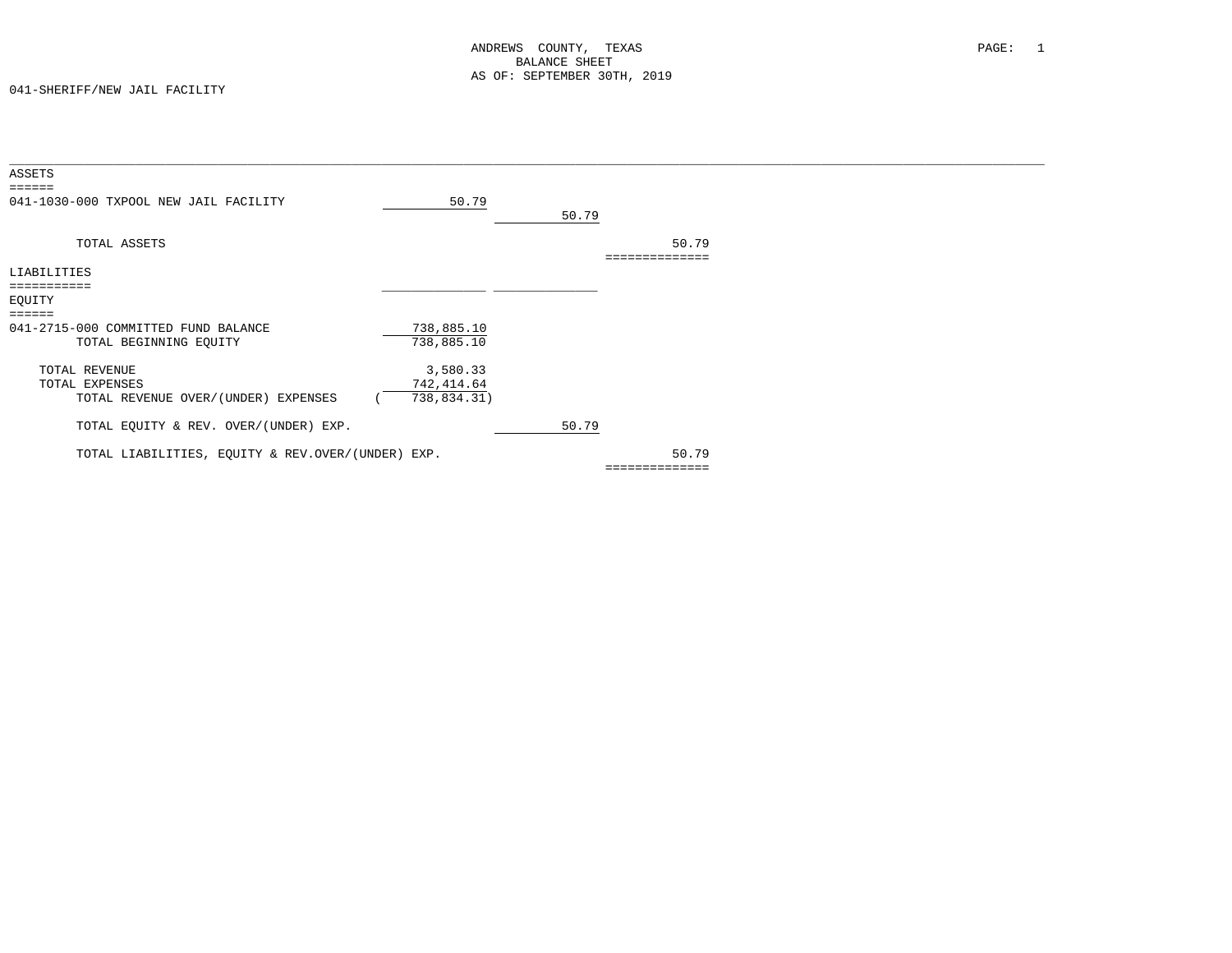| ORIGINAL<br><b>BUDGET</b> | NET<br><b>BUDGET</b> | RECEIPTS<br>$M-T-D$ | RECEIPTS<br>$Y-T-D$ | PRIOR YEAR<br>Y-T-D | UNCOLLECTED<br>BALANCE | PERCENT<br>RECEIVED |
|---------------------------|----------------------|---------------------|---------------------|---------------------|------------------------|---------------------|
| 10,000                    | 10,000               | 0.08                | 3,580.33            | 23,847.08           | 6,419.67               | 35.80               |
| 0                         |                      | 0.00                | 0.00                | 400,000.00          | 0.00                   | 0.00                |
| $\mathbf 0$               |                      | 0.00                | 0.00                | 2.75                | 0.00                   | 0.00                |
| 10,000                    | 10,000               | 0.08                | 3,580.33            | 423,849.83          | 6,419.67               | 35.80               |
|                           |                      |                     |                     |                     |                        |                     |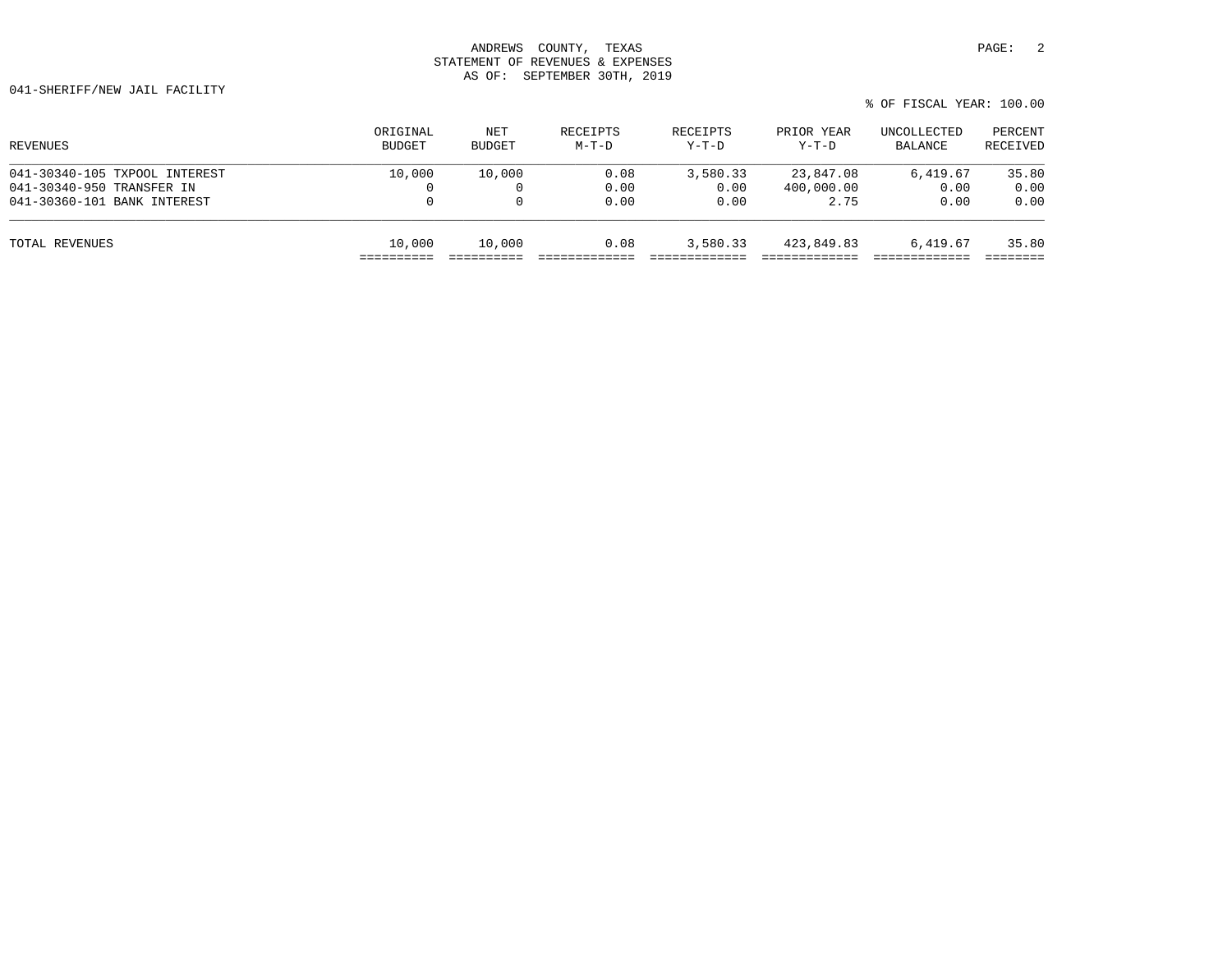041-SHERIFF/NEW JAIL FACILITY

| EXPENSES                                                                                                                         | ORIGINAL<br>BUDGET | NET<br>BUDGET      | <b>EXPENDED</b><br>$M-T-D$ | EXPENDED<br>$Y-T-D$              | PRIOR YEAR<br>Y-T-D                  | UNEXPENDED<br>BALANCE             | PERCENT<br>EXPENDED    |
|----------------------------------------------------------------------------------------------------------------------------------|--------------------|--------------------|----------------------------|----------------------------------|--------------------------------------|-----------------------------------|------------------------|
| SHERIFF/NEW JAIL FACILIT<br>041-44100-216 TRANSFERS OUT<br>041-44100-401 PROFESSIONAL SERVICES<br>TOTAL SHERIFF/NEW JAIL FACILIT | 987,828<br>987,828 | 987,828<br>987,828 | 0.00<br>0.00<br>0.00       | 742,414.64<br>0.00<br>742,414.64 | 0.00<br>1,230,793.00<br>1,230,793.00 | 245, 413.36<br>0.00<br>245,413.36 | 75.16<br>0.00<br>75.16 |
| TOTAL EXPENDITURES                                                                                                               | 987,828            | 987,828            | 0.00                       | 742,414.64                       | 1,230,793.00                         | 245,413.36                        | 75.16                  |
| REVENUES OVER/(UNDER) EXPENDITURES                                                                                               | 977,828)(          | 977,828)           | $0.08$ (                   | $738,834.31$ (                   | 806,943.17)(                         | 238,993.69)                       |                        |

% OF FISCAL YEAR: 100.00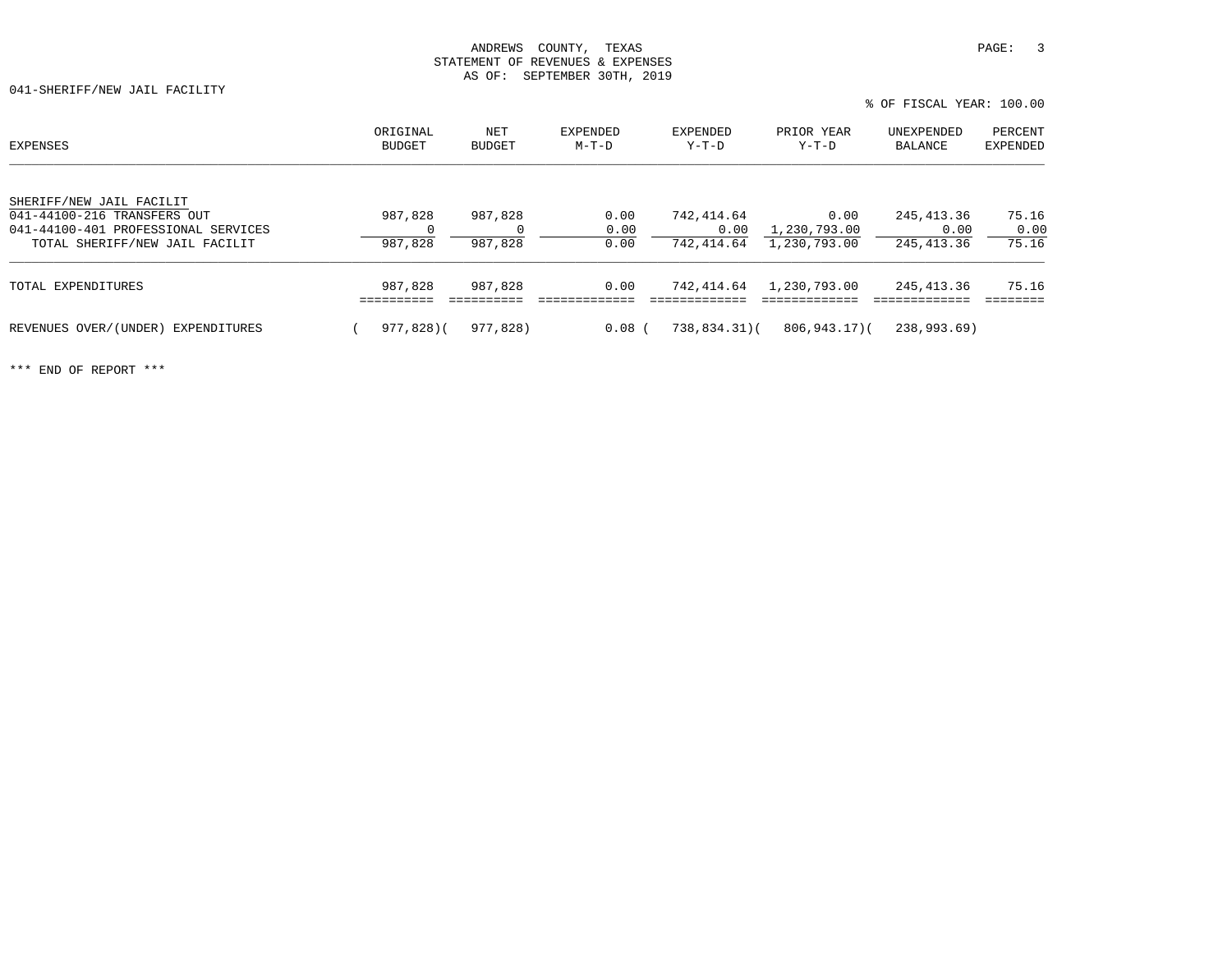| ASSETS                                                                                      |                        |           |                |  |
|---------------------------------------------------------------------------------------------|------------------------|-----------|----------------|--|
| ======<br>042-1010-000 CASH DC/CC RECORDS PRESERV.<br>042-1030-000 TXPOOL DC/CC REC PRESERV | 8,253.02<br>27,542.60  | 35,795.62 |                |  |
| TOTAL ASSETS                                                                                |                        |           | 35,795.62      |  |
| LIABILITIES                                                                                 |                        |           |                |  |
| ===========                                                                                 |                        |           |                |  |
| EOUITY                                                                                      |                        |           |                |  |
| $=$ $=$ $=$ $=$ $=$<br>042-2715-000 COMMITTED FUND BALANCE<br>TOTAL BEGINNING EQUITY        | 29,536.94<br>29,536.94 |           |                |  |
| TOTAL REVENUE<br>TOTAL REVENUE OVER/(UNDER) EXPENSES                                        | 6,258.68<br>6,258.68   |           |                |  |
| TOTAL EQUITY & REV. OVER/(UNDER) EXP.                                                       |                        | 35,795.62 |                |  |
| TOTAL LIABILITIES, EQUITY & REV.OVER/(UNDER) EXP.                                           |                        |           | 35,795.62      |  |
|                                                                                             |                        |           | ============== |  |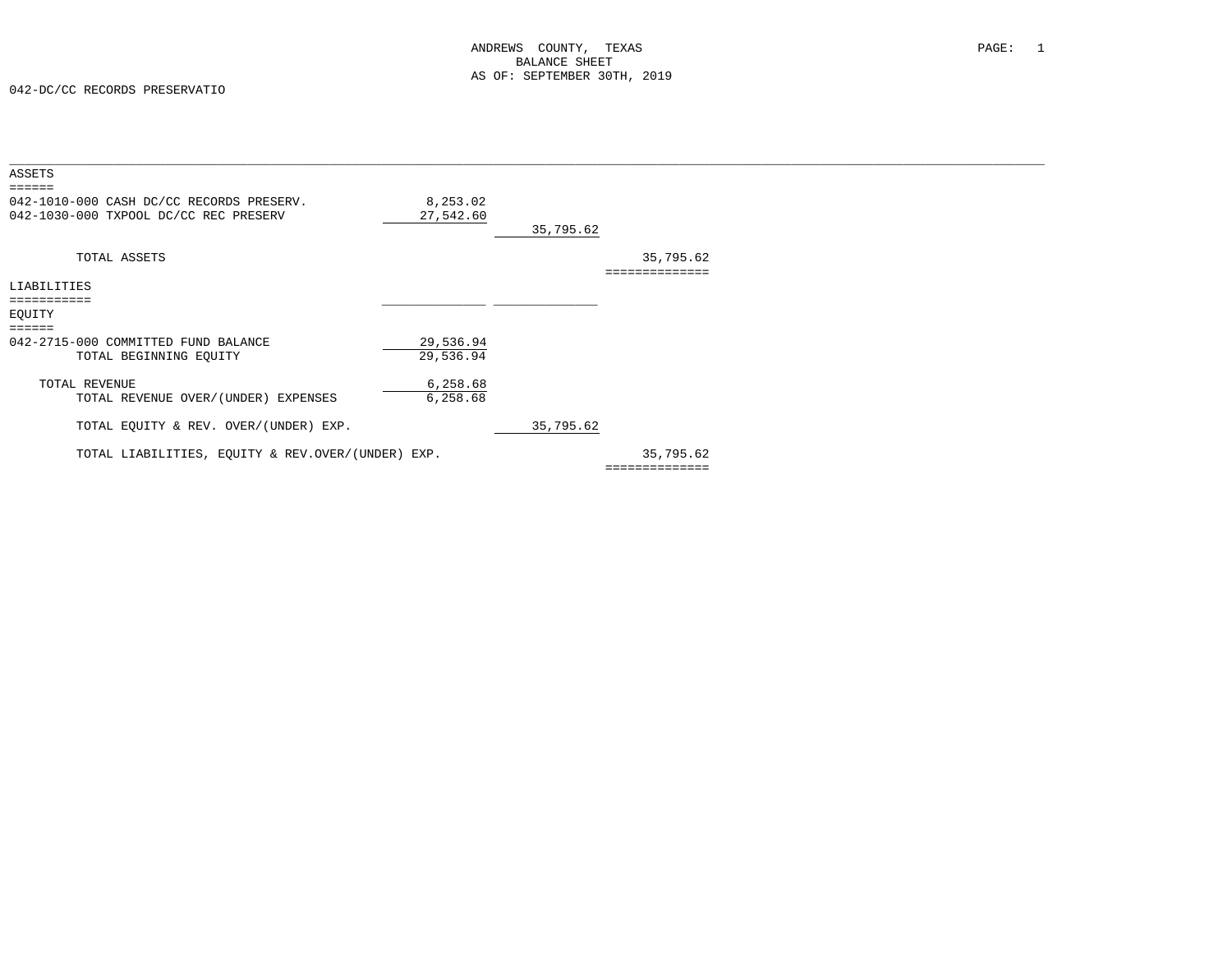042-DC/CC RECORDS PRESERVATIO

| REVENUES                                   | ORIGINAL<br>BUDGET | NET<br>BUDGET | RECEIPTS<br>$M-T-D$ | RECEIPTS<br>$Y-T-D$ | PRIOR YEAR<br>$Y-T-D$ | UNCOLLECTED<br>BALANCE | PERCENT<br>RECEIVED |
|--------------------------------------------|--------------------|---------------|---------------------|---------------------|-----------------------|------------------------|---------------------|
| 042-30340-402 COUNTY CLERK COURT RECORDS   | 1,750              | 1,750         | 211.00              | 2,344.00            | 1,965.00              | 594.00)                | 133.94              |
| 042-30360-101 BANK INTEREST                | 300                | 300           | 0.00                | 202.08              | 365.69                | 97.92                  | 67.36               |
| 042-30360-105 TEXPOOL INTEREST             |                    |               | 46.00               | 542.60              | 0.00                  | 542.60)                | 0.00                |
| 042-30370-403 DISTRICT CLERK COURT RECORDS | 2,000              | 2,000         | 290.00              | 3,170.00            | 2.650.00              | 1, 170, 00)            | 158.50              |
| TOTAL REVENUES                             | 4,050              | 4,050         | 547.00              | 6,258.68            | 4,980.69 (            | 2,208,68               | 154.54              |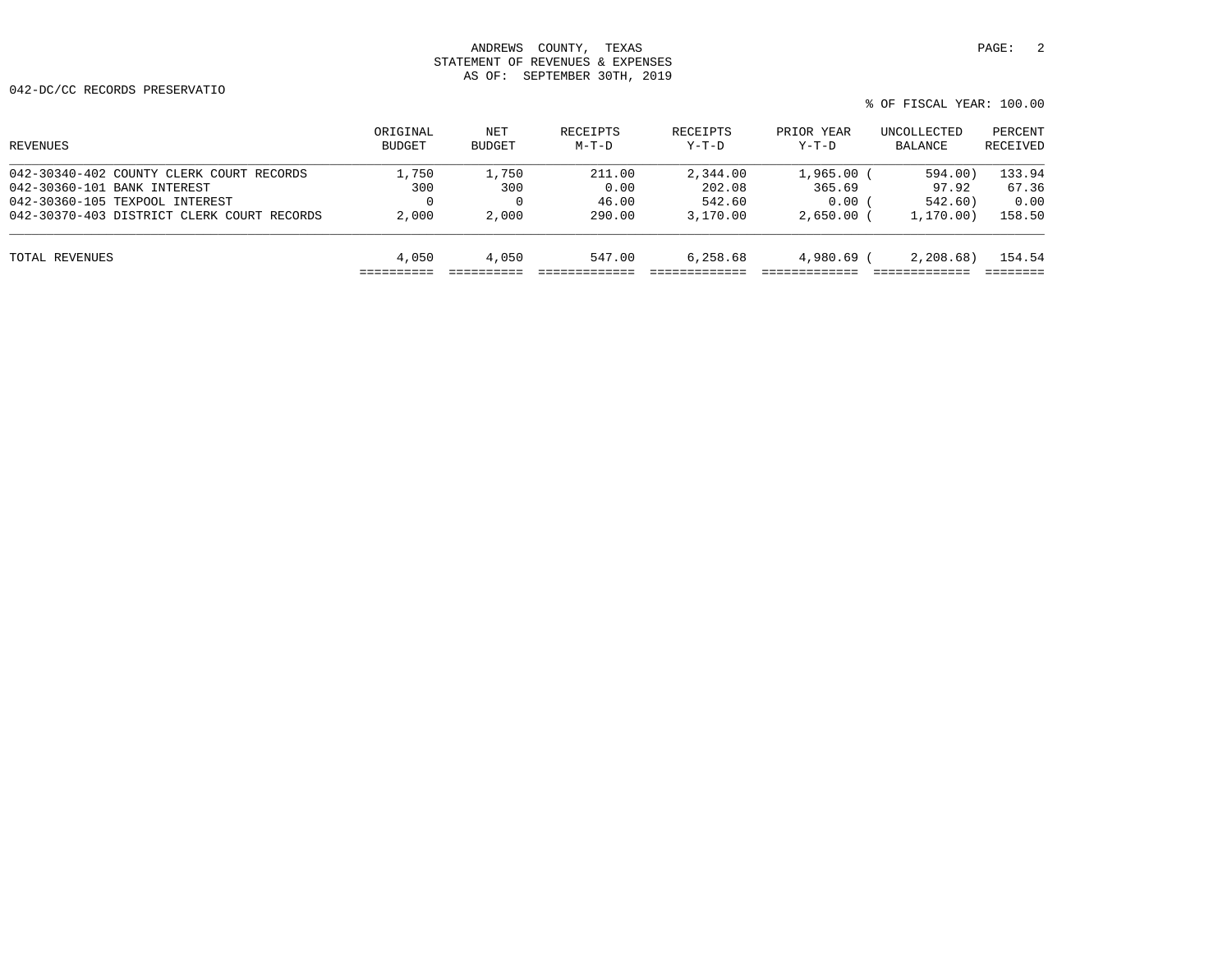042-DC/CC RECORDS PRESERVATIO

% OF FISCAL YEAR: 100.00

| EXPENSES                           | ORIGINAL<br>BUDGET | NET<br>BUDGET | EXPENDED<br>$M-T-D$ | EXPENDED<br>Y-T-D | PRIOR YEAR<br>$Y-T-D$ | UNEXPENDED<br>BALANCE | PERCENT<br>EXPENDED |
|------------------------------------|--------------------|---------------|---------------------|-------------------|-----------------------|-----------------------|---------------------|
| EXP SUPPLIES                       |                    |               |                     |                   |                       |                       |                     |
| REVENUES OVER/(UNDER) EXPENDITURES | 4,050              | 4,050         | 547.00              | 6,258.68          | 4,980.69 (            | 2, 208.68)            |                     |
|                                    |                    |               |                     |                   |                       |                       |                     |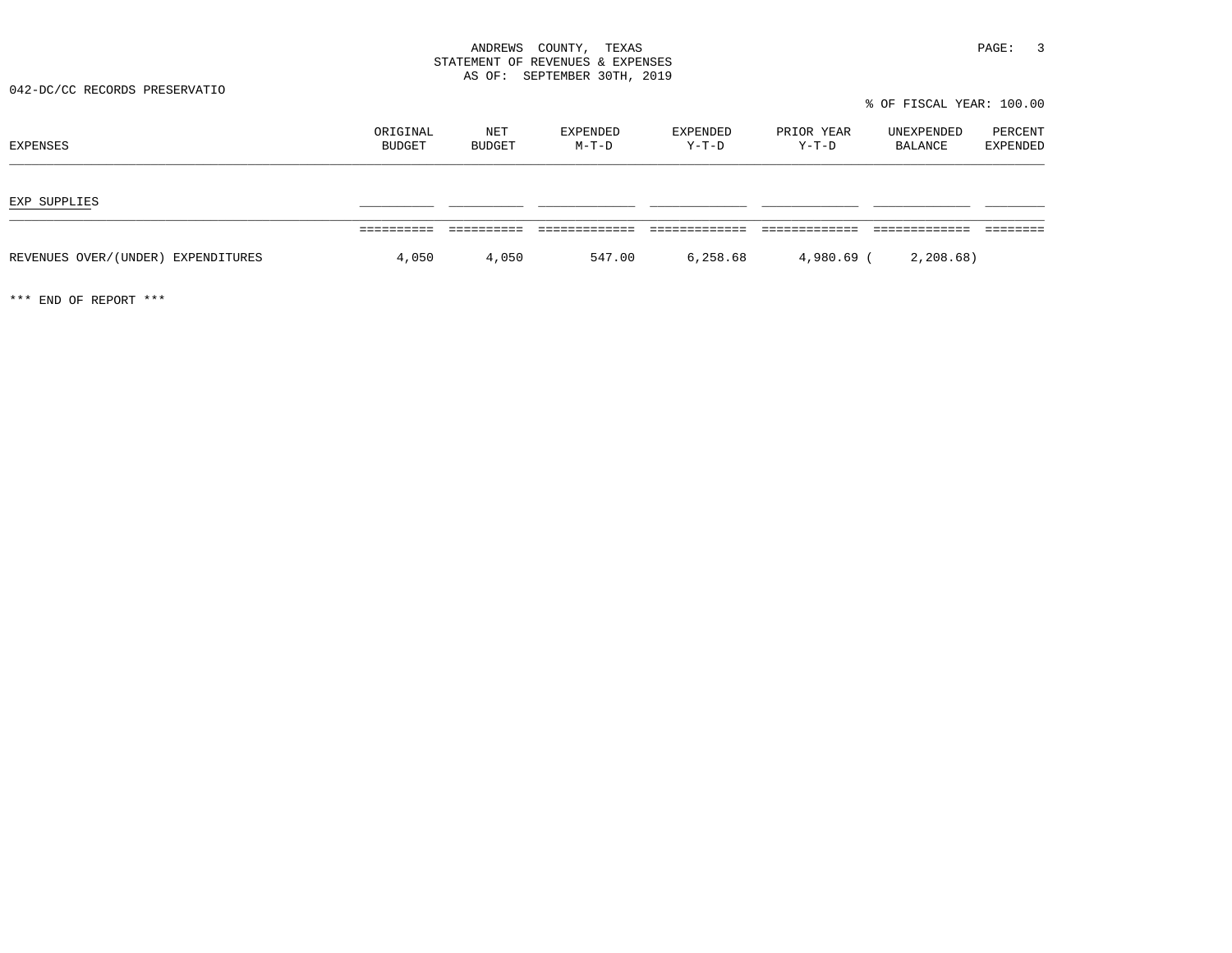| ASSETS<br>$=$ = = = = =                                                                                                |                                                  |           |                             |  |
|------------------------------------------------------------------------------------------------------------------------|--------------------------------------------------|-----------|-----------------------------|--|
| 043-1010-000 PRE TRIAL INTERVENTION                                                                                    | 70,899.68                                        | 70,899.68 |                             |  |
| TOTAL ASSETS                                                                                                           |                                                  |           | 70,899.68<br>:============  |  |
| LIABILITIES                                                                                                            |                                                  |           |                             |  |
|                                                                                                                        |                                                  |           |                             |  |
| EQUITY                                                                                                                 |                                                  |           |                             |  |
| $=$ $=$ $=$ $=$ $=$                                                                                                    |                                                  |           |                             |  |
| 043-2715-000 COMMITTED FUND BALANCE<br>TOTAL BEGINNING EQUITY<br>TOTAL EXPENSES<br>TOTAL REVENUE OVER/(UNDER) EXPENSES | 73,047.37<br>73,047.37<br>2,147.69<br>2, 147.69) |           |                             |  |
| TOTAL EQUITY & REV. OVER/(UNDER) EXP.                                                                                  |                                                  | 70,899.68 |                             |  |
| TOTAL LIABILITIES, EQUITY & REV.OVER/(UNDER) EXP.                                                                      |                                                  |           | 70,899.68<br>============== |  |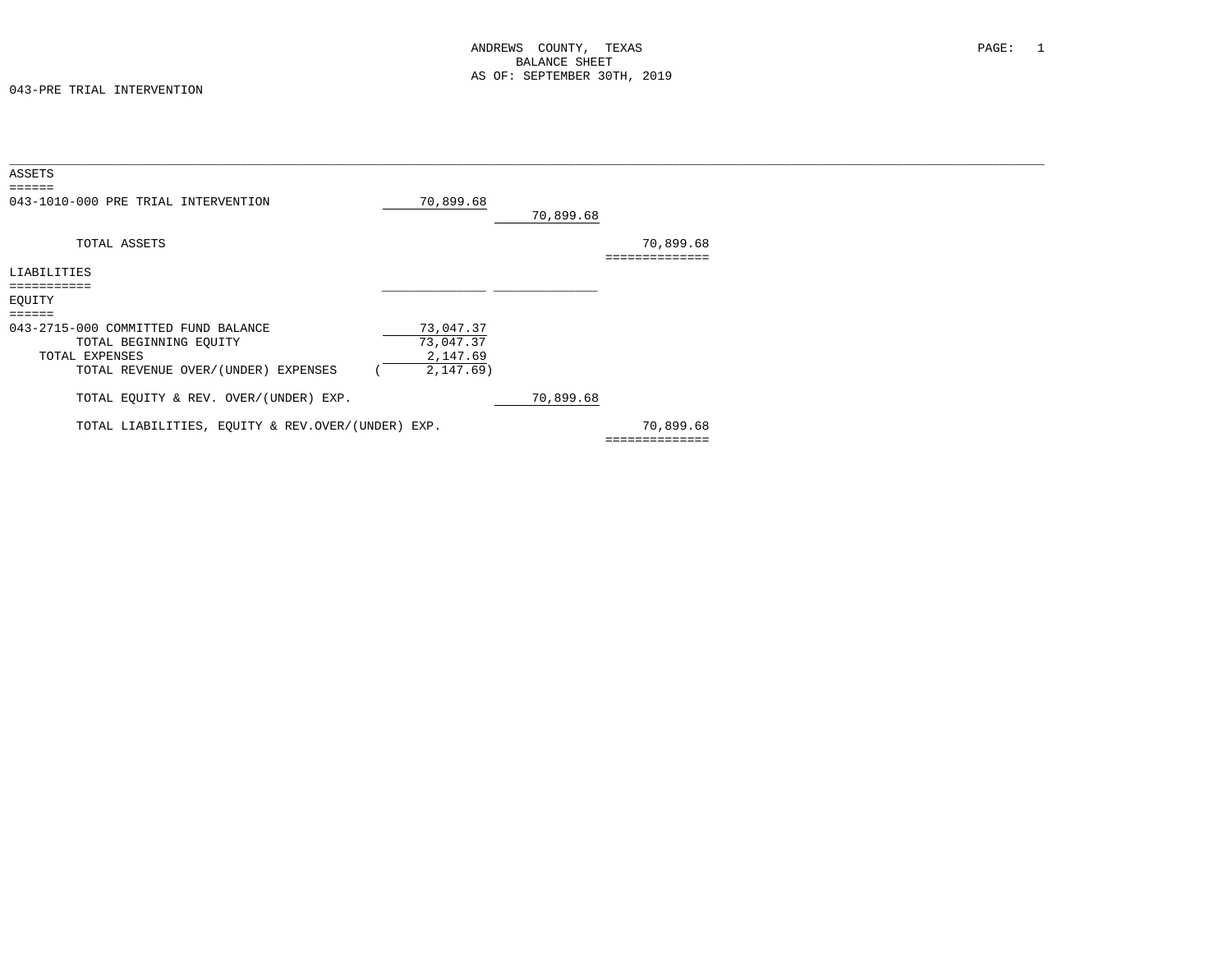043-PRE TRIAL INTERVENTION

|  | % OF FISCAL YEAR: 100.00 |  |
|--|--------------------------|--|
|  |                          |  |

| REVENUES                               | ORIGINAL      | NET           | RECEIPTS | RECEIPTS | PRIOR YEAR | UNCOLLECTED | PERCENT  |
|----------------------------------------|---------------|---------------|----------|----------|------------|-------------|----------|
|                                        | <b>BUDGET</b> | <b>BUDGET</b> | $M-T-D$  | Y-T-D    | Y-T-D      | BALANCE     | RECEIVED |
| 043-30340-950 PRE TRIAL DIVERSION FEES | 0             | 750           | 0.00     | 0.00     | 1,000.00   | 0.00        | 0.00     |
| 043-30360-101 INTEREST                 | 750           |               | 0.00     | 0.00     | 952.99     | 750.00      | 0.00     |
| TOTAL REVENUES                         | 750           | 750           | 0.00     | 0.00     | 1,952.99   | 750.00      | 0.00     |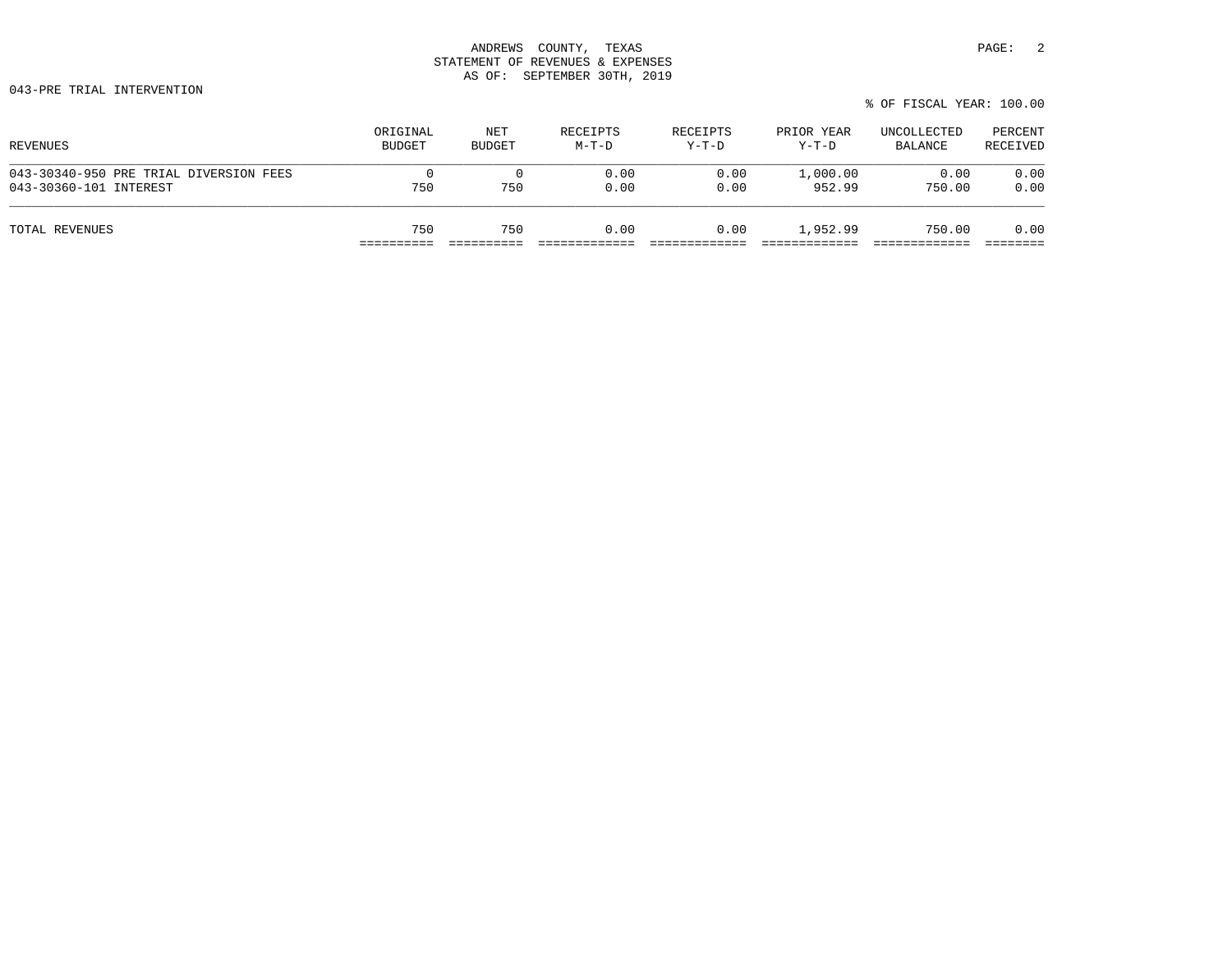043-PRE TRIAL INTERVENTION

% OF FISCAL YEAR: 100.00

| <b>EXPENSES</b>                                      | ORIGINAL<br>BUDGET | NET<br><b>BUDGET</b> | <b>EXPENDED</b><br>$M-T-D$ | <b>EXPENDED</b><br>$Y-T-D$ | PRIOR YEAR<br>$Y-T-D$ | UNEXPENDED<br>BALANCE | PERCENT<br><b>EXPENDED</b> |
|------------------------------------------------------|--------------------|----------------------|----------------------------|----------------------------|-----------------------|-----------------------|----------------------------|
| SUPPLIES<br>043-44300-312 SUPPLIES<br>TOTAL SUPPLIES | $\Omega$<br>0      | 2,148<br>2,148       | 0.00<br>0.00               | 2,147.69<br>2,147.69       | 0.00<br>0.00          | 0.31<br>0.31          | 99.99<br>99.99             |
| TOTAL EXPENDITURES                                   | 0                  | 2,148                | 0.00                       | 2,147.69                   | 0.00                  | 0.31                  | 99.99                      |
| REVENUES OVER/(UNDER) EXPENDITURES                   | 750                | 1,398)               | 0.00(                      | 2,147.69)                  | 1,952.99              | 749.69                |                            |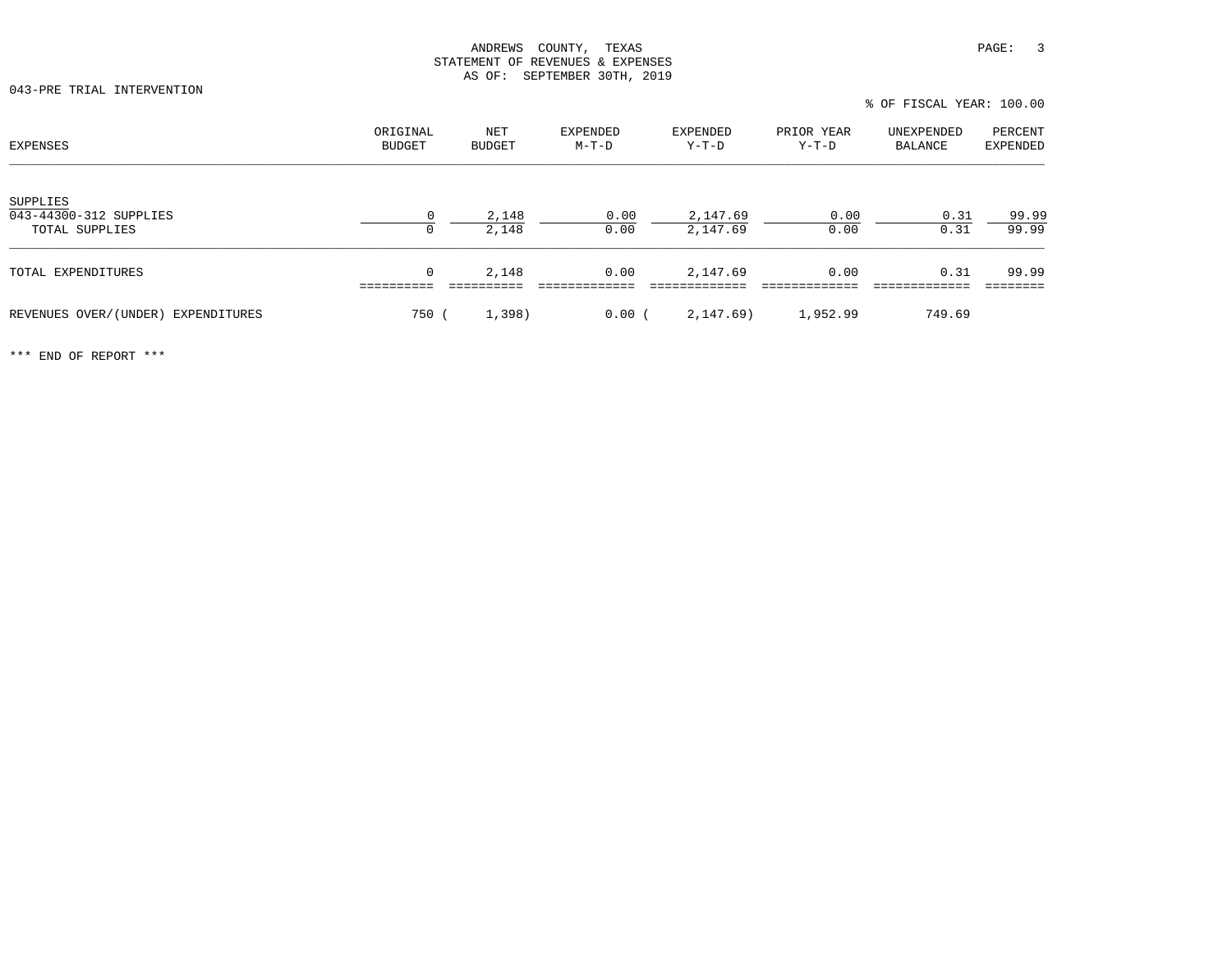| ASSETS                                            |           |           |                |  |
|---------------------------------------------------|-----------|-----------|----------------|--|
| ======                                            |           |           |                |  |
| 044-1010-000 SHERIFF FEDERAL FORFITURE            | 1,827.15  |           |                |  |
| 044-1030-000 TEXPOOL SHERIFF FED FORF             | 40,879.11 |           |                |  |
|                                                   |           | 42,706.26 |                |  |
|                                                   |           |           |                |  |
|                                                   |           |           |                |  |
| TOTAL ASSETS                                      |           |           | 42,706.26      |  |
|                                                   |           |           | ============== |  |
| LIABILITIES                                       |           |           |                |  |
| ===========                                       |           |           |                |  |
| EQUITY                                            |           |           |                |  |
| $=$ = = = = =                                     |           |           |                |  |
| 044-2715-000 COMMITTED FUND BALANCE               | 42,667.45 |           |                |  |
|                                                   | 42,667.45 |           |                |  |
| TOTAL BEGINNING EQUITY                            |           |           |                |  |
|                                                   |           |           |                |  |
| TOTAL REVENUE                                     | 1,038.81  |           |                |  |
| TOTAL EXPENSES                                    | 1,000.00  |           |                |  |
| TOTAL REVENUE OVER/(UNDER) EXPENSES               | 38.81     |           |                |  |
|                                                   |           |           |                |  |
| TOTAL EQUITY & REV. OVER/(UNDER) EXP.             |           | 42,706.26 |                |  |
| TOTAL LIABILITIES, EQUITY & REV.OVER/(UNDER) EXP. |           |           | 42,706.26      |  |
|                                                   |           |           | ============== |  |
|                                                   |           |           |                |  |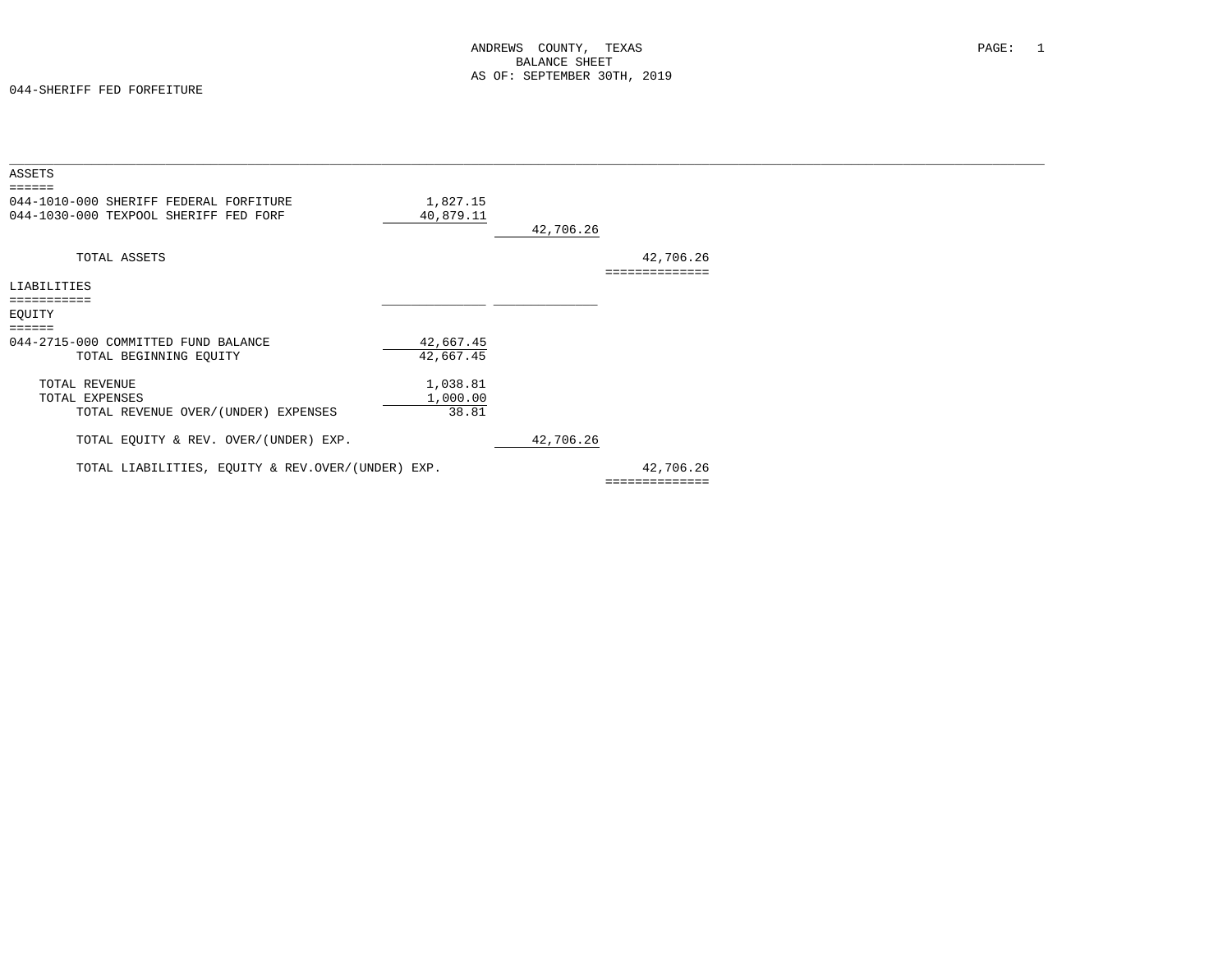| REVENUES                       | ORIGINAL      | NET           | RECEIPTS | RECEIPTS | PRIOR YEAR | UNCOLLECTED | PERCENT  |
|--------------------------------|---------------|---------------|----------|----------|------------|-------------|----------|
|                                | <b>BUDGET</b> | <b>BUDGET</b> | $M-T-D$  | $Y-T-D$  | $Y-T-D$    | BALANCE     | RECEIVED |
| 044-30360-101 BANK INTEREST    | 500           | 500           | 0.00     | 159.70   | 557.51     | 340.30      | 31.94    |
| 044-30360-105 TEXPOOL INTEREST | $\mathbf{0}$  |               | 68.27    | 879.11   | 0.00       | 879.11)     | 0.00     |
| TOTAL REVENUES                 | 500           | 500           | 68.27    | 1,038.81 | $557.51$ ( | 538.81)     | 207.76   |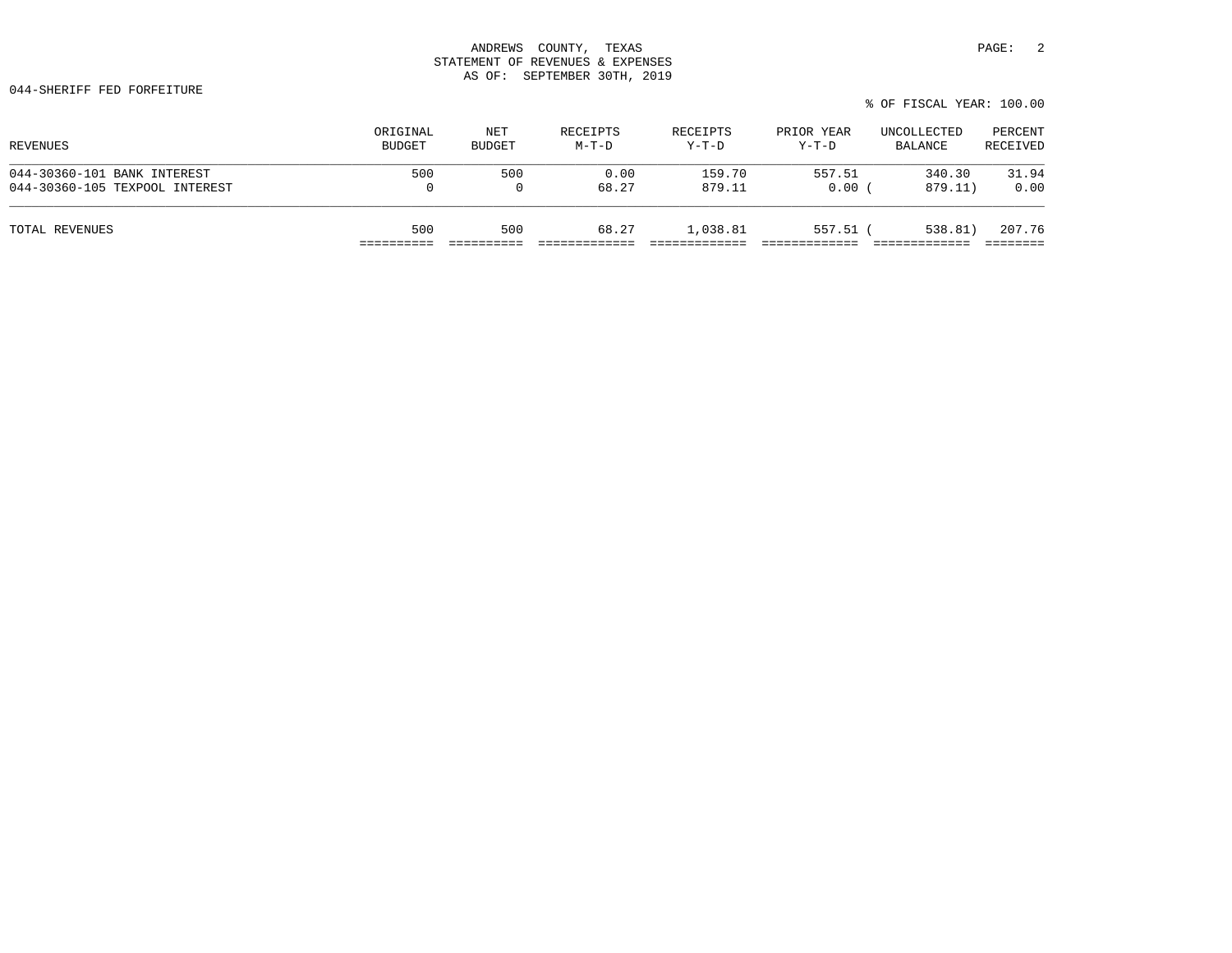044-SHERIFF FED FORFEITURE

 ORIGINAL NET EXPENDED EXPENDED PRIOR YEAR UNEXPENDED PERCENTPERCENT EXPENSES BUDGET BUDGET M-T-D Y-T-D Y-T-D BALANCE EXPENDEDEXP SHERIFF FED FORFIETU 044-44400-217 TRAVEL/TRAINING 5,000 5,000 0.00 1,000.00 0.00 4,000.00 20.00 044-44400-312 SUPPLIES 5,000 5,000 0.00 0.00 0.00 5,000.00 0.00 044-44400-353 EQUIPMENT 15,000 15,000 0.00 0.00 0.00 15,000.00 0.00 044-44400-412 INVESTIGATION EXPENSE  $10,000$   $10,000$  0.00 0.00 0.00 0.00 0.00 0.00 0.00 TOTAL EXP SHERIFF FED FORFIETU 35,000 35,000 35,000 0.00 1,000.00 0.00 34,000.00 2.86 TOTAL EXPENDITURES 35,000 35,000 0.00 1,000.00 0.00 34,000.00 2.86 ========== ========== ============= ============= ============= ============= ======== REVENUES OVER/(UNDER) EXPENDITURES ( 34,500)( 34,500) 68.27 38.81 557.51 ( 34,538.81)

\*\*\* END OF REPORT \*\*\*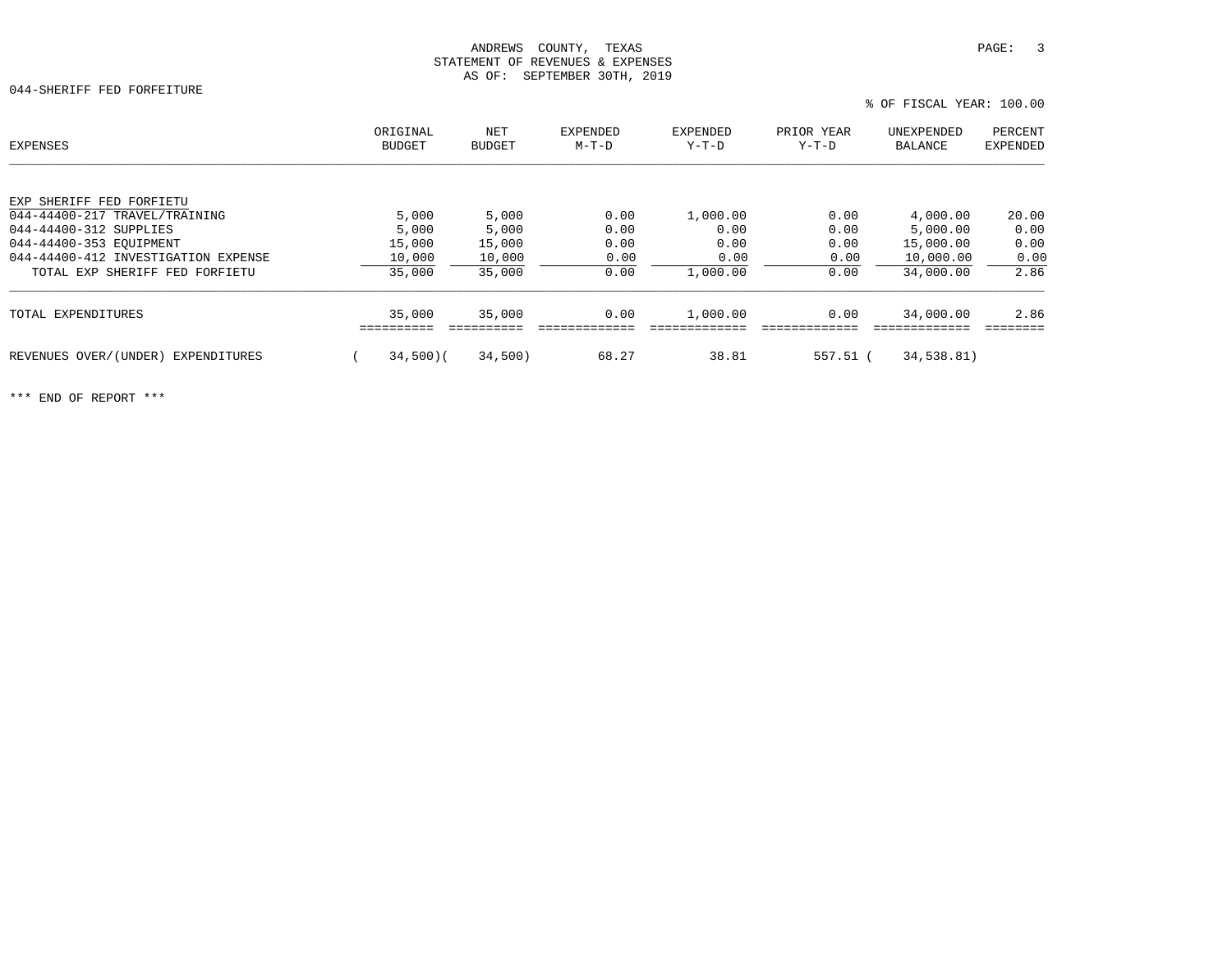#### 045-SHERIFF DONATIONS

| 2,234.22 |                                                                                        |           |                |  |
|----------|----------------------------------------------------------------------------------------|-----------|----------------|--|
| 9,197.81 |                                                                                        |           |                |  |
|          |                                                                                        |           |                |  |
|          |                                                                                        | 11,432.03 |                |  |
|          |                                                                                        |           |                |  |
|          |                                                                                        |           |                |  |
|          |                                                                                        |           |                |  |
|          |                                                                                        |           |                |  |
|          |                                                                                        |           |                |  |
|          |                                                                                        |           |                |  |
|          |                                                                                        |           |                |  |
|          |                                                                                        |           |                |  |
| 279.52   |                                                                                        |           |                |  |
|          |                                                                                        |           |                |  |
|          | 11,432.03                                                                              |           |                |  |
|          |                                                                                        | 11,432.03 |                |  |
|          |                                                                                        |           |                |  |
|          | 11, 152.51<br>11,152.51<br>279.52<br>TOTAL LIABILITIES, EQUITY & REV.OVER/(UNDER) EXP. | 11,432.03 | ============== |  |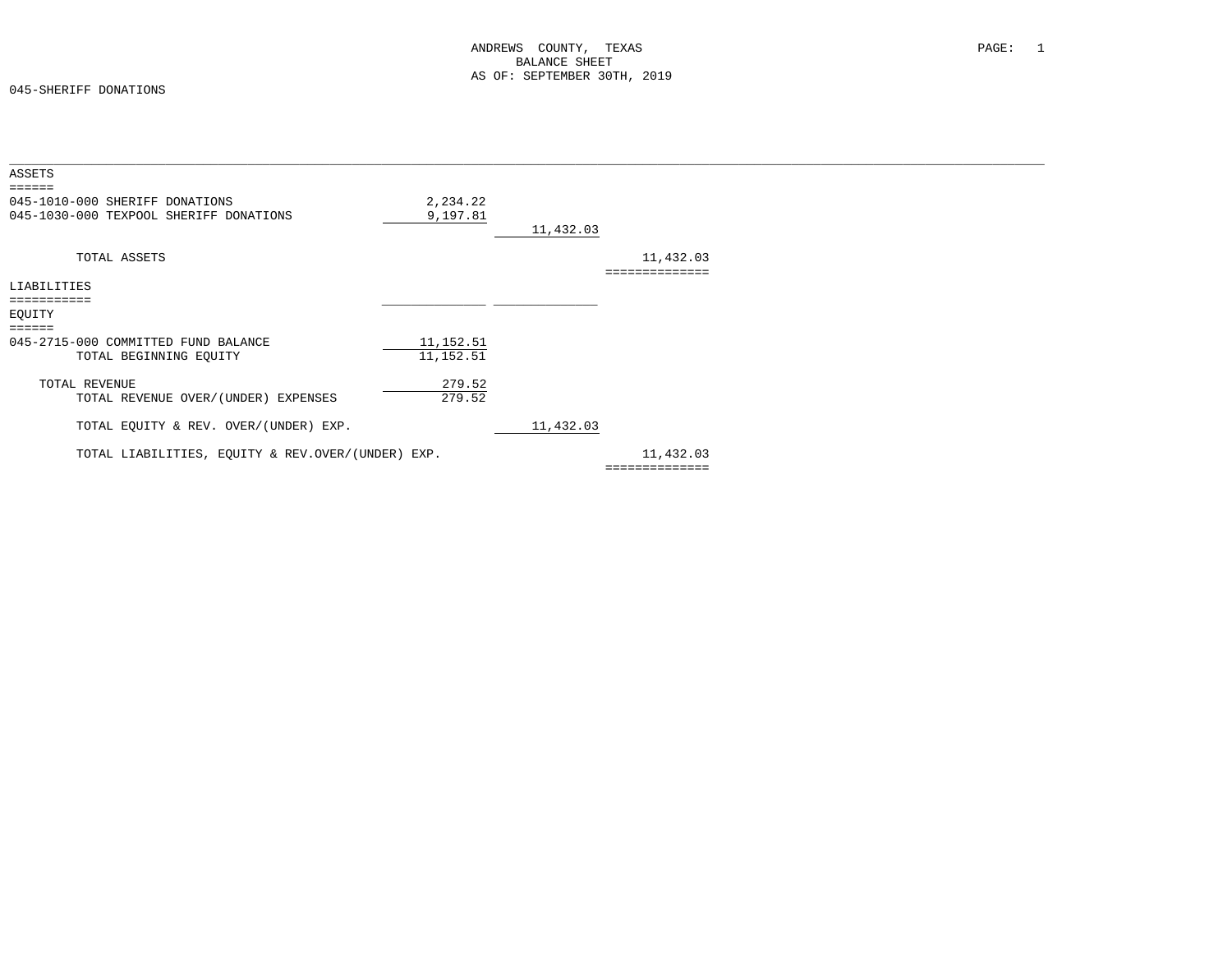|       |          |            |  |             | % OF FISCAL YEAR: 100.00 |
|-------|----------|------------|--|-------------|--------------------------|
| EIPTS | RECEIPTS | PRIOR YEAR |  | UNCOLLECTED | PERCENT                  |

| REVENUES                       | ORIGINAL<br><b>BUDGET</b> | NET<br><b>BUDGET</b> | RECEIPTS<br>$M-T-D$ | RECEIPTS<br>$Y-T-D$ | PRIOR YEAR<br>$Y-T-D$ | UNCOLLECTED<br>BALANCE | PERCENT<br>RECEIVED |
|--------------------------------|---------------------------|----------------------|---------------------|---------------------|-----------------------|------------------------|---------------------|
| 045-30340-950 DONATIONS        |                           |                      | 0.00                | 0.00                | 4,000.00              | 0.00                   | 0.00                |
| 045-30360-101 INTEREST         | 150                       | 150                  | 0.00                | 81.71               | 144.96                | 68.29                  | 54.47               |
| 045-30360-105 TEXPOOL INTEREST | 0                         | $\Omega$             | 15.36               | 197.81              | 0.00                  | 197.81)                | 0.00                |
| TOTAL REVENUES                 | 150                       | 150                  | 15.36               | 279.52              | 4,144.96              | 129.52)                | 186.35              |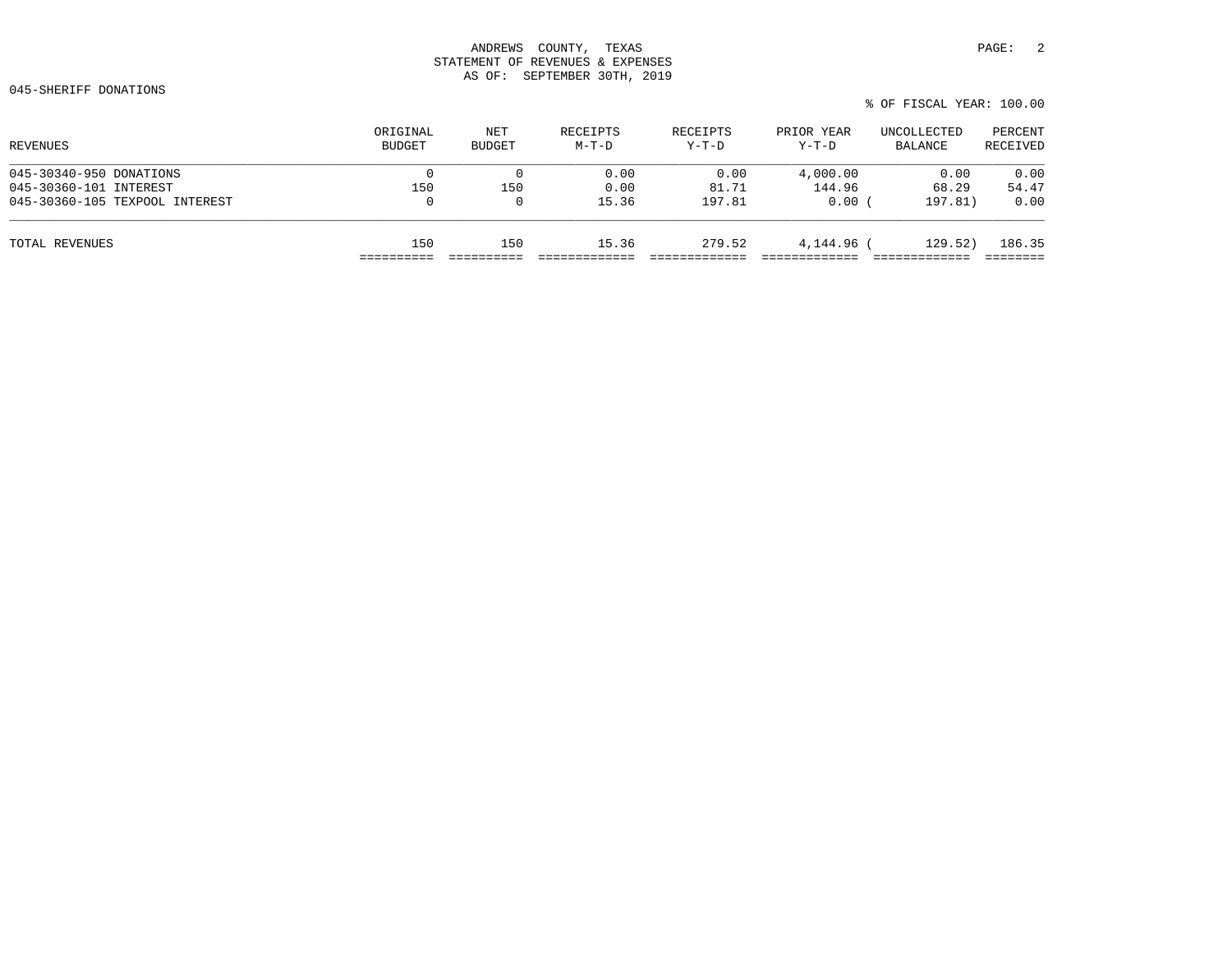045-SHERIFF DONATIONS

% OF FISCAL YEAR: 100.00

| <b>EXPENSES</b>                                       | ORIGINAL<br>BUDGET | NET<br><b>BUDGET</b> | <b>EXPENDED</b><br>$M-T-D$ | EXPENDED<br>$Y-T-D$ | PRIOR YEAR<br>$Y-T-D$ | UNEXPENDED<br>BALANCE | PERCENT<br><b>EXPENDED</b> |
|-------------------------------------------------------|--------------------|----------------------|----------------------------|---------------------|-----------------------|-----------------------|----------------------------|
| EXP SHERIFF DONATION                                  |                    |                      |                            |                     |                       |                       |                            |
| 045-44500-353 EQUIPMENT<br>TOTAL EXP SHERIFF DONATION | 7,000<br>7,000     | 7,000<br>7,000       | 0.00<br>0.00               | 0.00<br>0.00        | 0.00<br>0.00          | 7,000.00<br>7,000.00  | 0.00<br>0.00               |
| TOTAL EXPENDITURES                                    | 7,000              | 7,000                | 0.00                       | 0.00                | 0.00                  | 7,000.00              | 0.00                       |
| REVENUES OVER/(UNDER) EXPENDITURES                    | 6,850(             | 6,850)               | 15.36                      | 279.52              | 4,144.96 (            | 7,129.52)             |                            |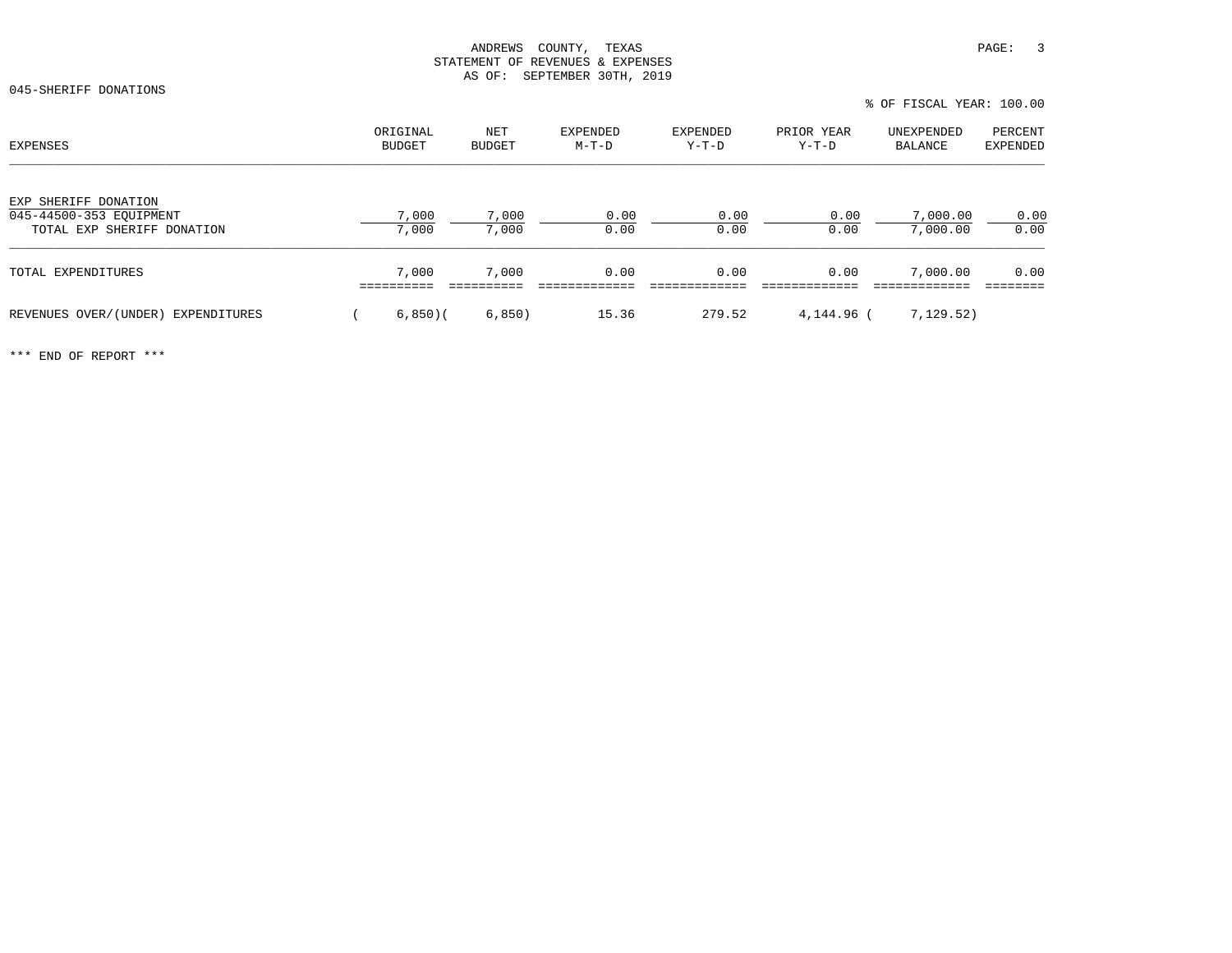046-FIRE TRUCK

| ASSETS<br>$=$ $=$ $=$ $=$ $=$                                  |                          |            |                              |  |
|----------------------------------------------------------------|--------------------------|------------|------------------------------|--|
| 046-1030-000 TEXPOOL FIRE TRUCK                                | 176,469.04               | 176,469.04 |                              |  |
| TOTAL ASSETS                                                   |                          |            | 176,469.04                   |  |
| LIABILITIES                                                    |                          |            |                              |  |
| ===========<br>EQUITY<br>======                                |                          |            |                              |  |
| 046-2720-000 MONTHLY CLOSING ACCOUNT<br>TOTAL BEGINNING EQUITY | 65,212.85<br>65,212.85   |            |                              |  |
| TOTAL REVENUE<br>TOTAL REVENUE OVER/(UNDER) EXPENSES           | 111,256.19<br>111,256.19 |            |                              |  |
| TOTAL EQUITY & REV. OVER/(UNDER) EXP.                          |                          | 176,469.04 |                              |  |
| TOTAL LIABILITIES, EQUITY & REV.OVER/(UNDER) EXP.              |                          |            | 176,469.04<br>============== |  |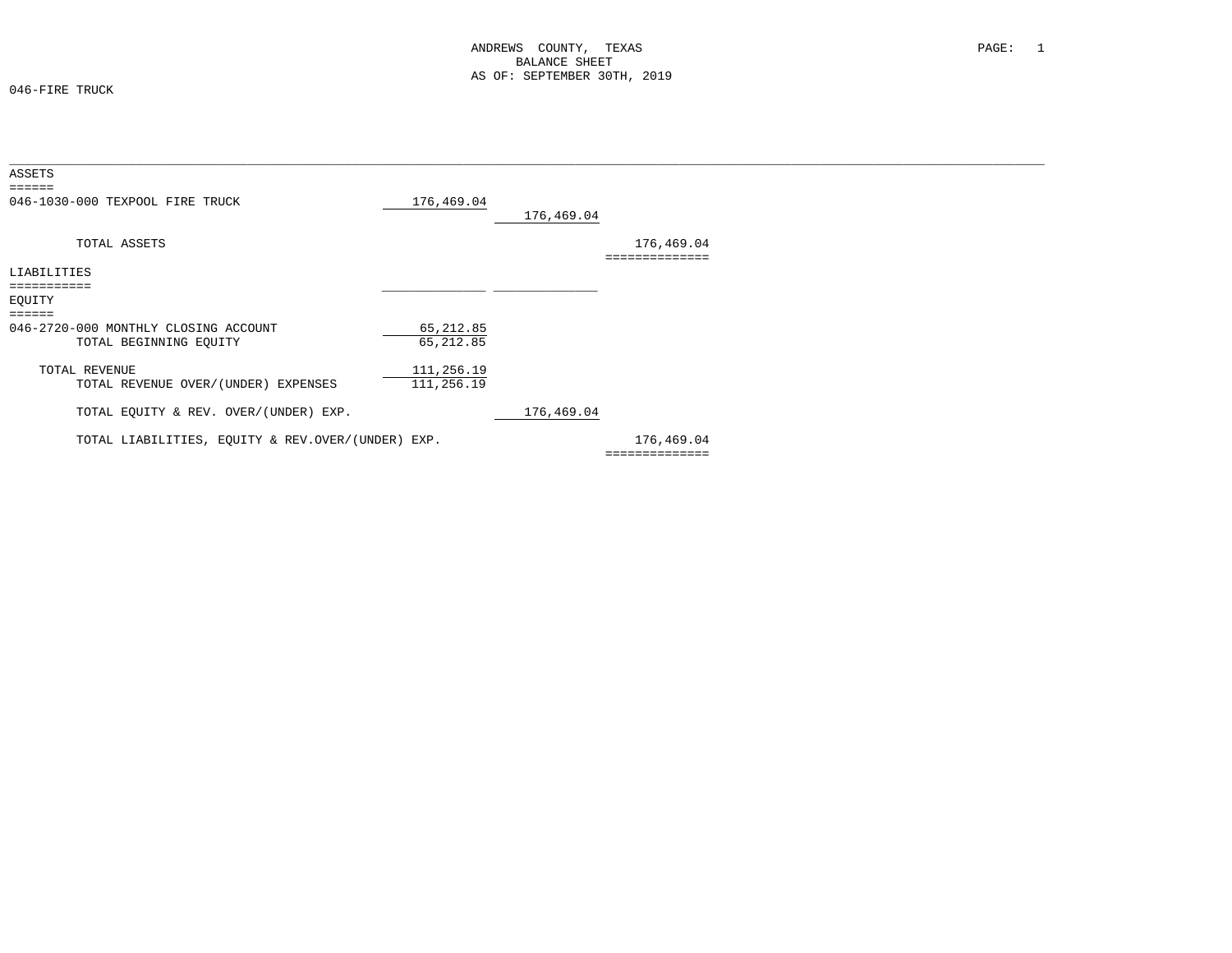046-FIRE TRUCK

| REVENUES                              | ORIGINAL      | NET           | RECEIPTS   | RECEIPTS   | PRIOR YEAR  | UNCOLLECTED          | PERCENT  |
|---------------------------------------|---------------|---------------|------------|------------|-------------|----------------------|----------|
|                                       | <b>BUDGET</b> | <b>BUDGET</b> | $M-T-D$    | $Y-T-D$    | $Y-T-D$     | BALANCE              | RECEIVED |
| 046-30360-105 TEXPOOL INTEREST INCOME | 500           | 500           | 294.72     | 1,741.19   | 212.85      | 1,241.19             | 348.24   |
| 046-30360-951 TRANSFER IN             |               | 0             | 109,515.00 | 109,515.00 | 65,000.00 ( | 109, 515.00)         | 0.00     |
| TOTAL REVENUES                        | 500           | 500           | 109,809.72 | 111,256.19 | 65,212.85 ( | 110,756.19) 2,251.24 |          |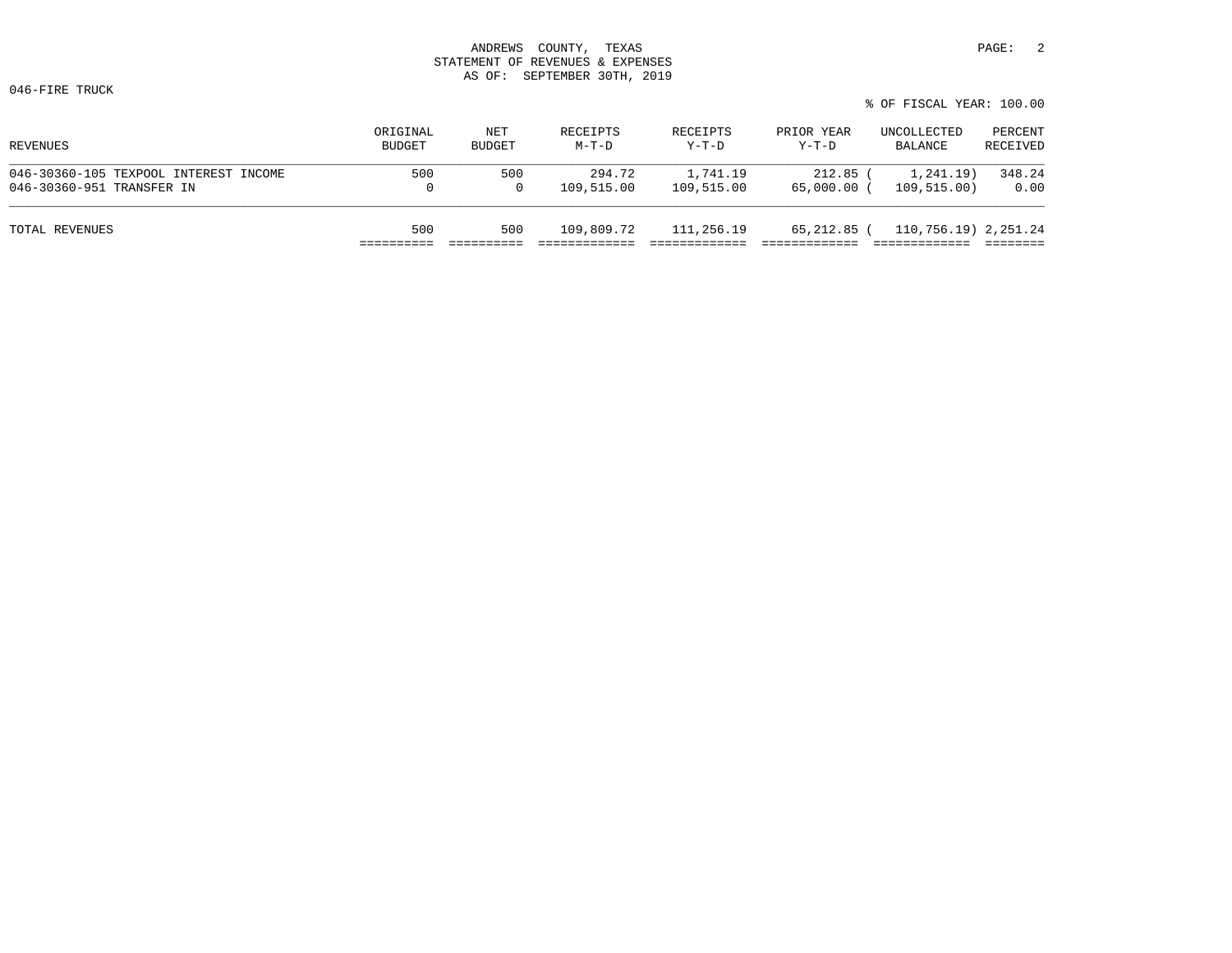046-FIRE TRUCK

|                                                               |                    |                  |                   |                     |                       | 0 OF FIOCAL IDAR TOO.OO |                     |  |
|---------------------------------------------------------------|--------------------|------------------|-------------------|---------------------|-----------------------|-------------------------|---------------------|--|
| EXPENSES                                                      | ORIGINAL<br>BUDGET | NET<br>BUDGET    | EXPENDED<br>M-T-D | EXPENDED<br>$Y-T-D$ | PRIOR YEAR<br>$Y-T-D$ | UNEXPENDED<br>BALANCE   | PERCENT<br>EXPENDED |  |
| FIRE TRUCK<br>046-44600-216 TRANSFERS OUT<br>TOTAL FIRE TRUCK | 65,500<br>65,500   | 65,500<br>65,500 | 0.00<br>0.00      | 0.00<br>0.00        | 0.00<br>0.00          | 65,500.00<br>65,500.00  | 0.00<br>0.00        |  |
| TOTAL EXPENDITURES                                            | 65,500             | 65,500           | 0.00              | 0.00                | 0.00                  | 65,500.00               | 0.00                |  |
| REVENUES OVER/(UNDER) EXPENDITURES                            | 65,000)(           | 65,000)          | 109,809.72        | 111,256.19          | 65,212.85 (           | 176, 256.19             |                     |  |

\*\*\* END OF REPORT \*\*\*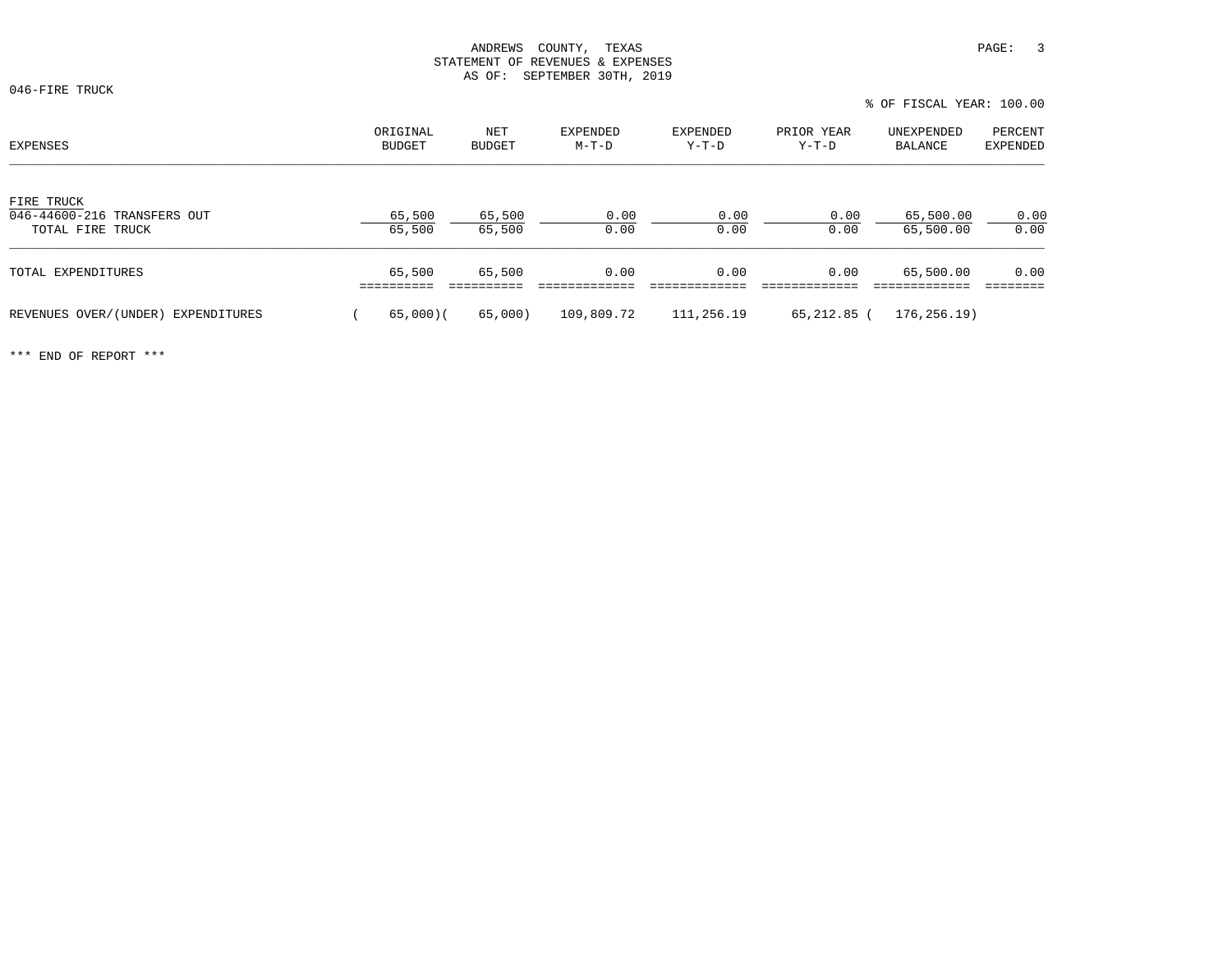047-LEGACY FUND

| ASSETS<br>======                                                                                                   |                                            |              |                                |  |
|--------------------------------------------------------------------------------------------------------------------|--------------------------------------------|--------------|--------------------------------|--|
| 047-1010-000 LEGACY FUND<br>047-1030-000 TEXPOOL/LEGACY FUND                                                       | 238,745.15<br>7,154,619.67                 | 7,393,364.82 |                                |  |
| TOTAL ASSETS                                                                                                       |                                            |              | 7,393,364.82                   |  |
| LIABILITIES                                                                                                        |                                            |              |                                |  |
| EQUITY                                                                                                             |                                            |              |                                |  |
| $=$ =====<br>047-2715-000 COMMITTED FUND BALANCE<br>047-2720-000 MONTHLY CLOSING ACCOUNT<br>TOTAL BEGINNING EQUITY | 5,492,075.03<br>815,585.72<br>6,307,660.75 |              |                                |  |
| TOTAL REVENUE<br>TOTAL EXPENSES<br>TOTAL REVENUE OVER/(UNDER) EXPENSES                                             | 1,388,343.85<br>302,639.78<br>1,085,704.07 |              |                                |  |
| TOTAL EQUITY & REV. OVER/(UNDER) EXP.                                                                              |                                            | 7,393,364.82 |                                |  |
| TOTAL LIABILITIES, EQUITY & REV.OVER/(UNDER) EXP.                                                                  |                                            |              | 7,393,364.82<br>============== |  |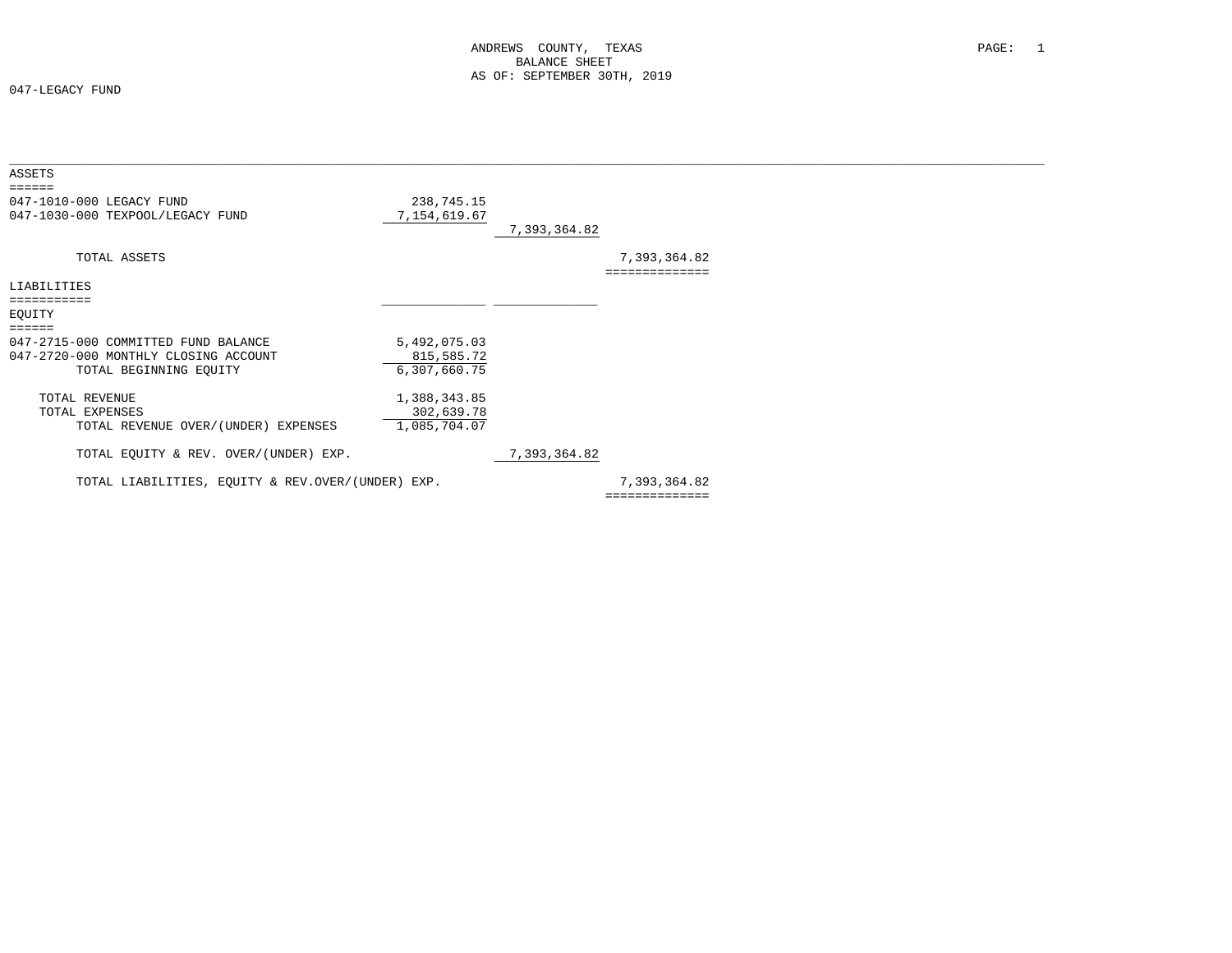047-LEGACY FUND

| REVENUES                              | ORIGINAL<br>BUDGET | NET<br>BUDGET | RECEIPTS<br>$M-T-D$ | RECEIPTS<br>$Y-T-D$ | PRIOR YEAR<br>$Y-T-D$ | UNCOLLECTED<br>BALANCE | PERCENT<br>RECEIVED |
|---------------------------------------|--------------------|---------------|---------------------|---------------------|-----------------------|------------------------|---------------------|
| 047-30340-111 WCS LEGACY PORTION 90%  | 670,700            | 670,700       | 238,745.15          | 1,228,429.74        | 894, 254, 11 (        | 557,729.74)            | 183.16              |
| 047-30360-101 BANK INTEREST           |                    |               | 0.00                | 1,595.81            | $1,031.13$ (          | 1,595.81)              | 0.00                |
| 047-30360-105 TEXPOOL INTEREST INCOME | 55,000             | 55,000        | 12,789.70           | 158,318.30          | 86,327.12 (           | 103,318.30)            | 287.85              |
| TOTAL REVENUES                        | 725,700            | 725,700       | 251,534.85          | 1,388,343.85        | 981,612.36 (          | 662,643.85)            | 191.31              |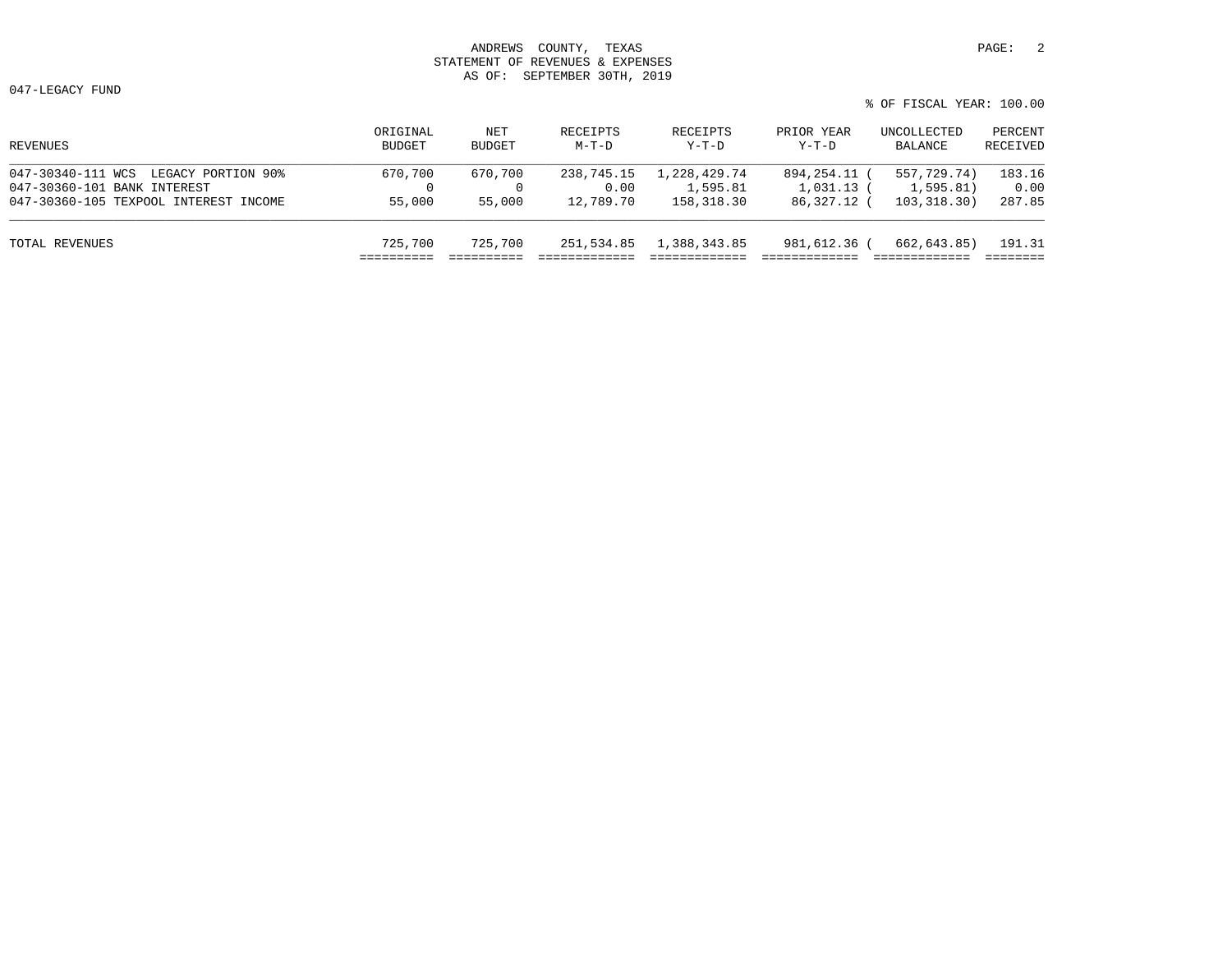047-LEGACY FUND

% OF FISCAL YEAR: 100.00

| EXPENSES                                    | ORIGINAL<br><b>BUDGET</b> | NET<br><b>BUDGET</b> | EXPENDED<br>M-T-D | EXPENDED<br>Y-T-D | PRIOR YEAR<br>Y-T-D | UNEXPENDED<br>BALANCE      | PERCENT<br><b>EXPENDED</b> |
|---------------------------------------------|---------------------------|----------------------|-------------------|-------------------|---------------------|----------------------------|----------------------------|
|                                             |                           |                      |                   |                   |                     |                            |                            |
| LEGACY FUND                                 |                           |                      |                   |                   |                     |                            |                            |
| 047-44700-312 FOOD PANTRY                   | 735,000                   | 735,000              | 0.00              | 0.00              | 0.00                | 735,000.00                 | 0.00                       |
| 047-44700-314 4 H SHOOTING PAVILION         | $\Omega$                  | $\Omega$             | 0.00              | 0.00              | 51,236.32           | 0.00                       | 0.00                       |
| 047-44700-315 CHAMBER BUILDING/PAVING       | 80,210                    | 80,210               | 0.00              | 80,209.68         | 96,790.32           | 0.32                       | 100.00                     |
| 047-44700-316 VETERANS PGM/MESOUITE BURNERS | 3,000                     | 4,900                | 0.00              | 3,400.00          | 3,000.00            | 1,500.00                   | 69.39                      |
| 047-44700-317 BASEBALL/SOFTBALL FIELDS RENO | $\Omega$                  | 1,500,000            | 10,111.10         | 81,251.10         | 0.00                | 1,418,748.90               | 5.42                       |
| 047-44700-318 ABTC PROJECTS                 | $\Omega$                  | 4,500                | 0.00              | 4,500.00          | 0.00                | 0.00                       | 100.00                     |
| 047-44700-320 LEGACY PARK PROJECT           | $\mathbf 0$               | 1,997,573            | 0.00              | 13,150.00         | 0.00                | 1,984,423.00               | 0.66                       |
| 047-44700-322 ANDREWS CHRISTMAS PROJ        | $\mathbf 0$               | 150,000              | 120,129.00        | 120,129.00        | 0.00                | 29,871.00                  | 80.09                      |
| 047-44700-776 FIREWORKS                     | 15,000                    | 15,000               | 0.00              | 0.00              | 15,000.00           | 15,000.00                  | 0.00                       |
| TOTAL LEGACY FUND                           | 833,210                   | 4,487,183            | 130,240.10        | 302,639.78        | 166,026.64          | 4, 184, 543. 22            | 6.74                       |
| TOTAL EXPENDITURES                          | 833,210                   | 4,487,183            | 130,240.10        | 302,639.78        | 166,026.64          | 4, 184, 543. 22            | 6.74                       |
| REVENUES OVER/(UNDER) EXPENDITURES          |                           | 107,510(3,761,483)   | 121,294.75        | 1,085,704.07      |                     | 815,585.72 ( 4,847,187.07) |                            |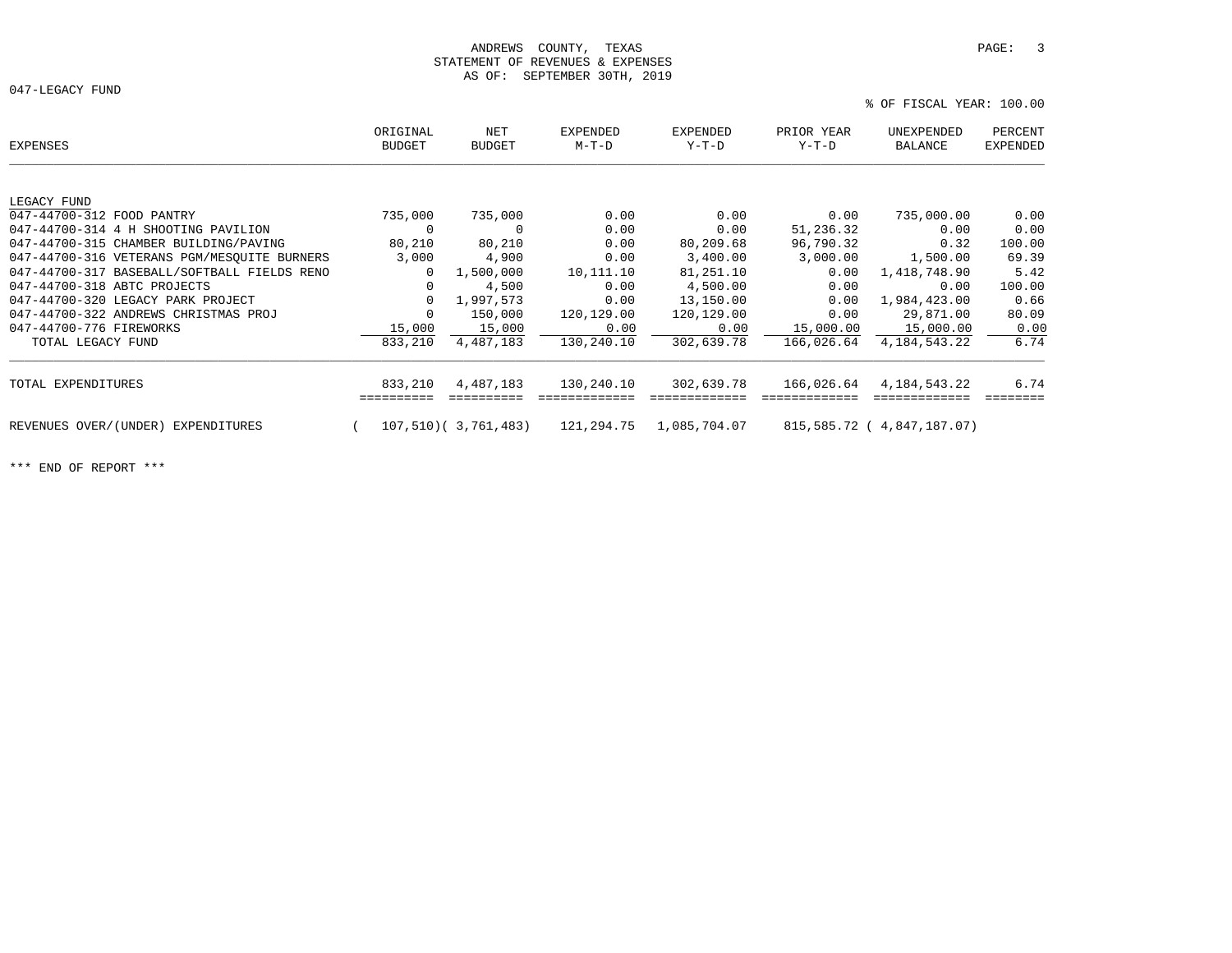051-JAIL DESIGNATED FUNDS

| ASSETS          |                                                   |            |            |                |  |  |
|-----------------|---------------------------------------------------|------------|------------|----------------|--|--|
| ======          |                                                   |            |            |                |  |  |
|                 | 051-1010-000 CASH JAIL DESIGNATED FUND            | 122,681.42 |            |                |  |  |
|                 |                                                   |            | 122,681.42 |                |  |  |
|                 | TOTAL ASSETS                                      |            |            | 122,681.42     |  |  |
|                 |                                                   |            |            | ============== |  |  |
| LIABILITIES     |                                                   |            |            |                |  |  |
| ===========     |                                                   |            |            |                |  |  |
|                 | 051-2070-000 DUE TO OTHERS                        | 122,681.42 |            |                |  |  |
|                 | TOTAL LIABILITIES                                 |            | 122,681.42 |                |  |  |
| EQUITY          |                                                   |            |            |                |  |  |
| $= = = = = = =$ |                                                   |            |            |                |  |  |
|                 |                                                   |            |            |                |  |  |
|                 | TOTAL LIABILITIES, EQUITY & REV.OVER/(UNDER) EXP. |            |            | 122,681.42     |  |  |
|                 |                                                   |            |            |                |  |  |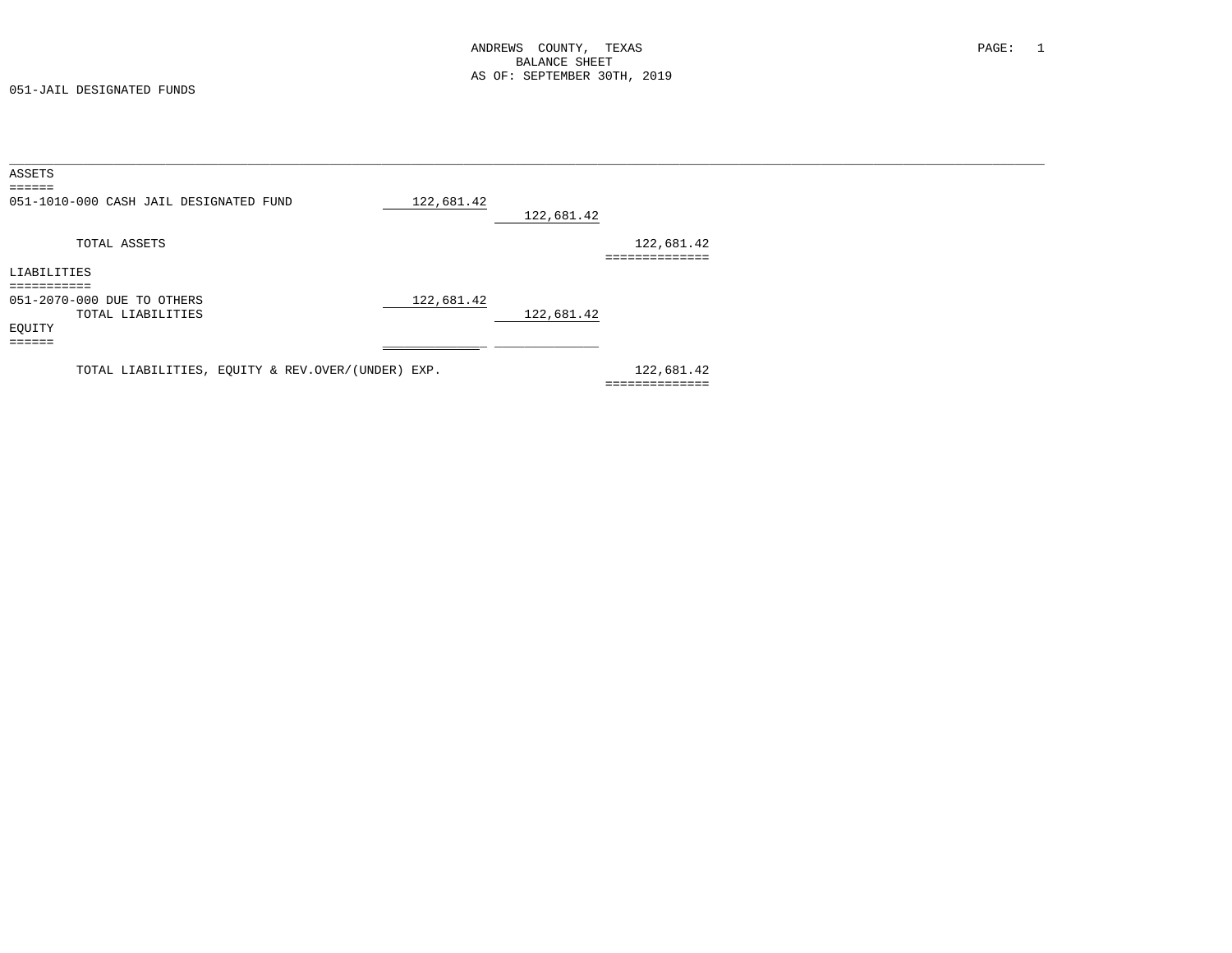| ANDREWS<br>COUNTY,<br>the contract of the contract of the contract of the contract of the contract of the contract of the contract of | TEXAS                | PAGE: |  |
|---------------------------------------------------------------------------------------------------------------------------------------|----------------------|-------|--|
| STATEMENT OF REVENUES & EXPENSES                                                                                                      |                      |       |  |
| AS OF:                                                                                                                                | SEPTEMBER 30TH, 2019 |       |  |

| <b>REVENUES</b> | ORIGINAL<br><b>BUDGET</b> | NET<br><b>BUDGET</b> | <b>RECEIPTS</b><br>$M-T-D$ | RECEIPTS<br>$Y-T-D$ | PRIOR YEAR<br>Y-T-D | UNCOLLECTED<br>BALANCE | PERCENT<br>RECEIVED |
|-----------------|---------------------------|----------------------|----------------------------|---------------------|---------------------|------------------------|---------------------|
|                 |                           |                      |                            |                     |                     |                        |                     |

========== ========== ============= ============= ============= ============= ========

% OF FISCAL YEAR: 100.00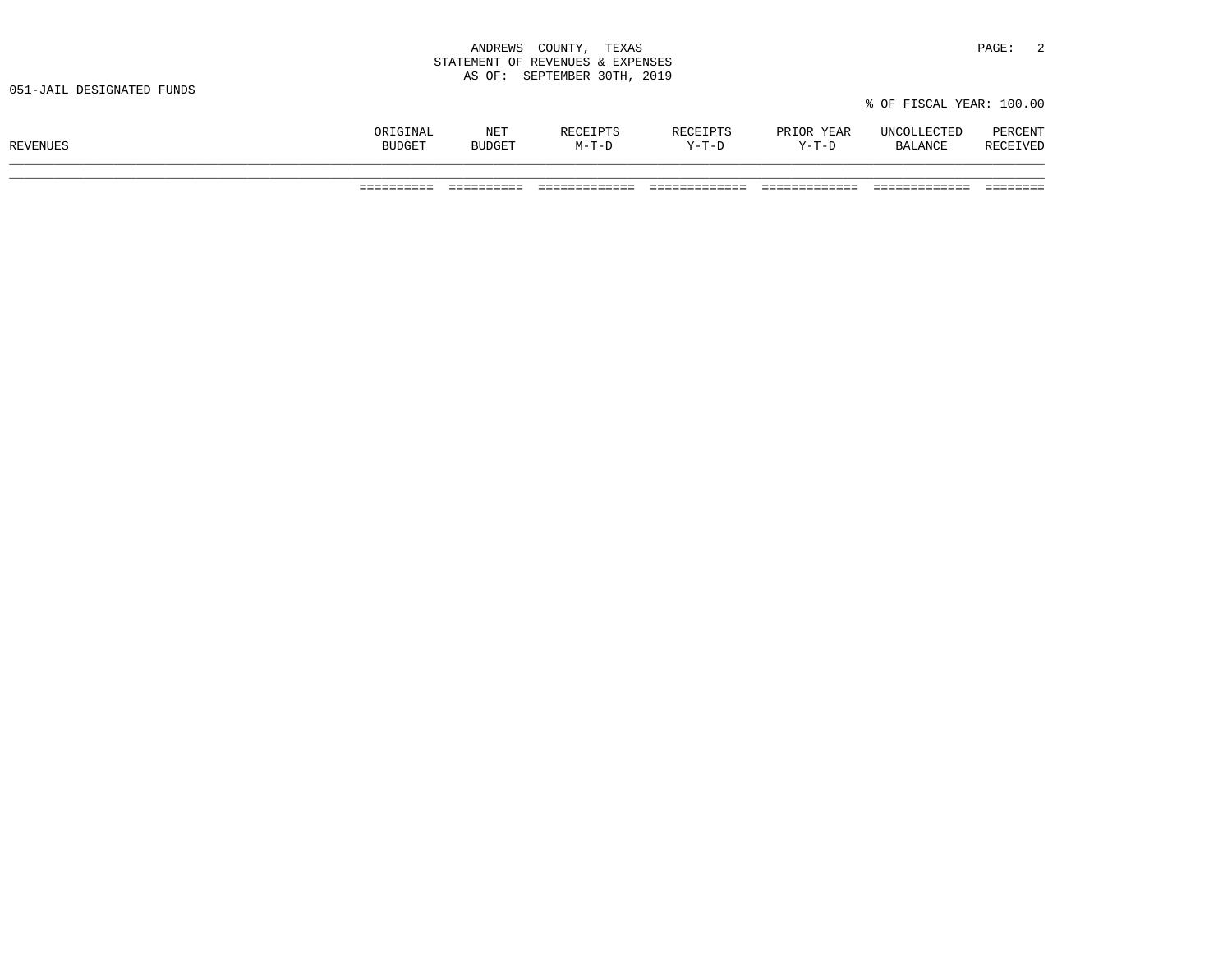| COUNTY<br>ANDREWS                  | PAGE<br>TEXAS |  |
|------------------------------------|---------------|--|
| STATEMENT OF REVENUES & EXPENSES   |               |  |
| SEPTEMBER<br>OF:<br>$\overline{2}$ | 2019<br>30TH  |  |

|  | % OF FISCAL YEAR: 100.00 |  |  |  |
|--|--------------------------|--|--|--|
|--|--------------------------|--|--|--|

| EXPENSES | ORIGINAL      | NET           | EXPENDED | EXPENDED | PRIOR YEAR | UNEXPENDED | PERCENT         |
|----------|---------------|---------------|----------|----------|------------|------------|-----------------|
|          | <b>BUDGET</b> | <b>BUDGET</b> | $M-T-D$  | Y-T-D    | $Y-T-D$    | BALANCE    | <b>EXPENDED</b> |
|          |               |               |          |          |            |            |                 |

#### JAIL DESIGNATED FUND \_\_\_\_\_\_\_\_\_\_ \_\_\_\_\_\_\_\_\_\_ \_\_\_\_\_\_\_\_\_\_\_\_\_ \_\_\_\_\_\_\_\_\_\_\_\_\_ \_\_\_\_\_\_\_\_\_\_\_\_\_ \_\_\_\_\_\_\_\_\_\_\_\_\_ \_\_\_\_\_\_\_\_

========== ========== ============= ============= ============= ============= ========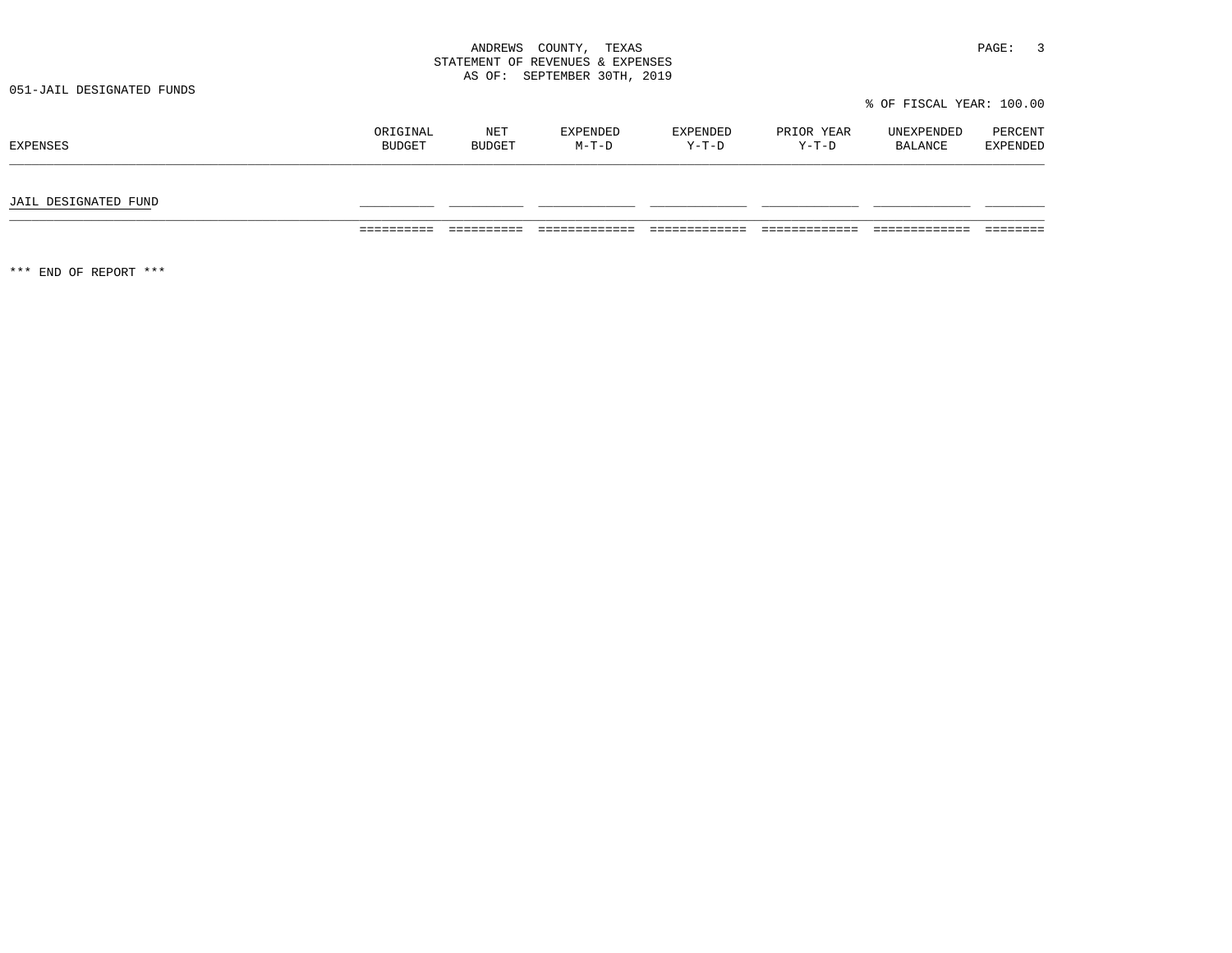| ASSETS        |  |                |  |
|---------------|--|----------------|--|
| eesses:       |  |                |  |
|               |  | ============== |  |
| LIABILITIES   |  |                |  |
| ===========   |  |                |  |
| EQUITY        |  |                |  |
| <b>EEEEEE</b> |  |                |  |
|               |  | ============== |  |
|               |  |                |  |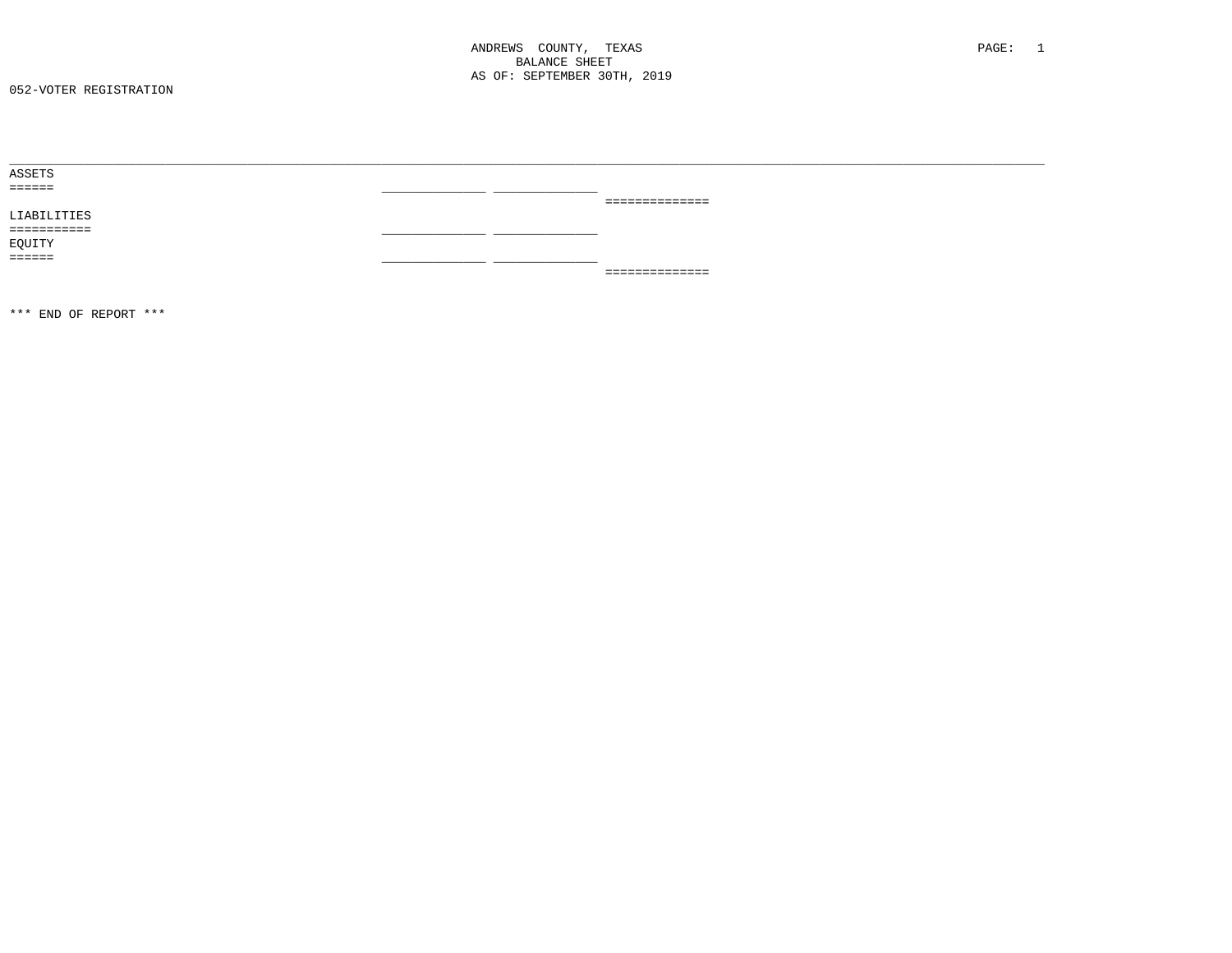053-TAX A/C CASH ACCOUNT

| ASSETS                             |         |                |
|------------------------------------|---------|----------------|
| $=$ $=$ $=$ $=$ $=$                |         |                |
| 053-1010-000 CASH TAX ACCOUNT      | 922.45) |                |
| 053-1310-005 DUE FROM GENERAL FUND | 922.45  |                |
|                                    |         | ============== |
| LIABILITIES                        |         |                |
| ----------                         |         |                |
| EQUITY                             |         |                |
| $=$ $=$ $=$ $=$ $=$                |         |                |
|                                    |         | ============== |
|                                    |         |                |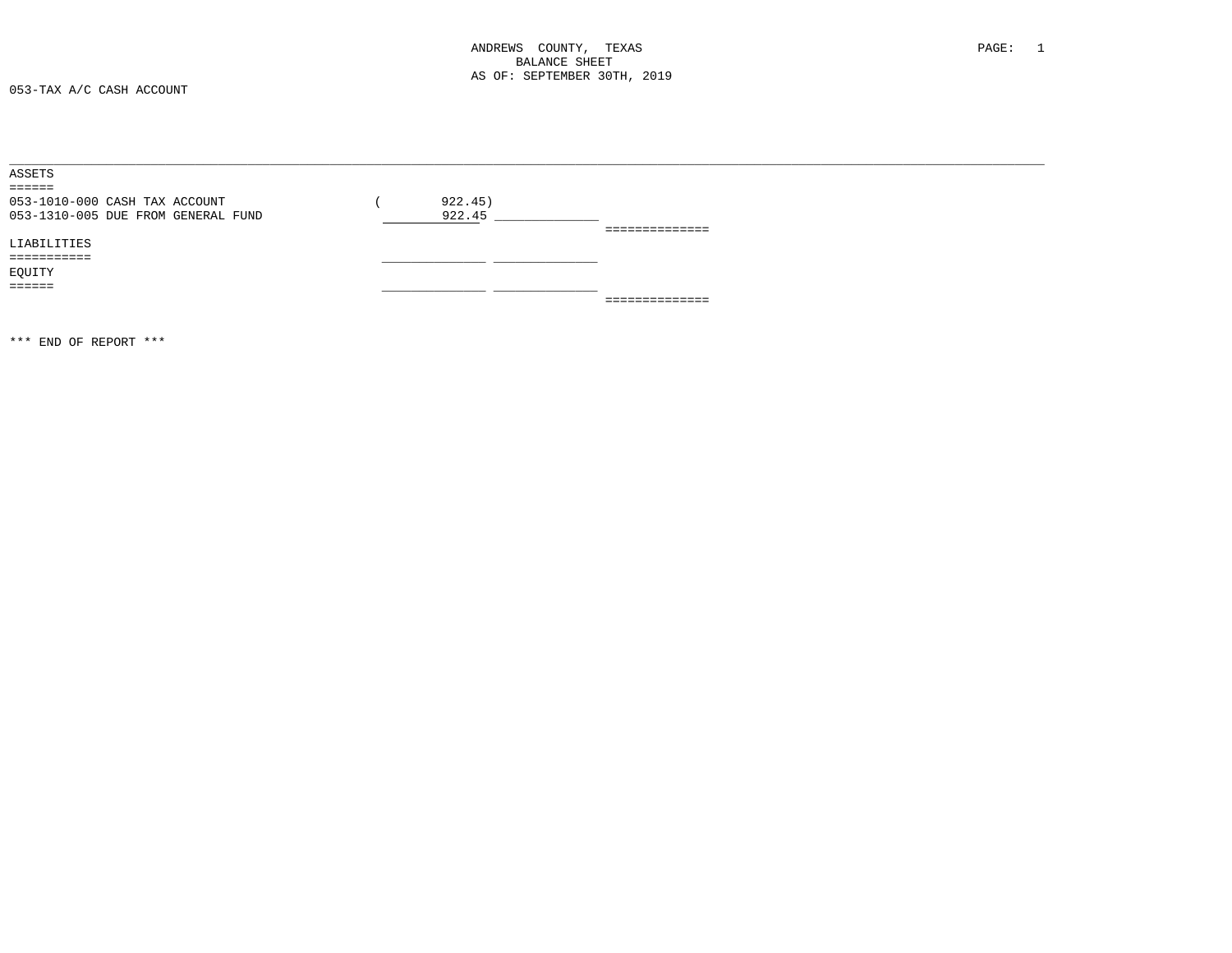055-DISTRICT CLERK COST DEPOS

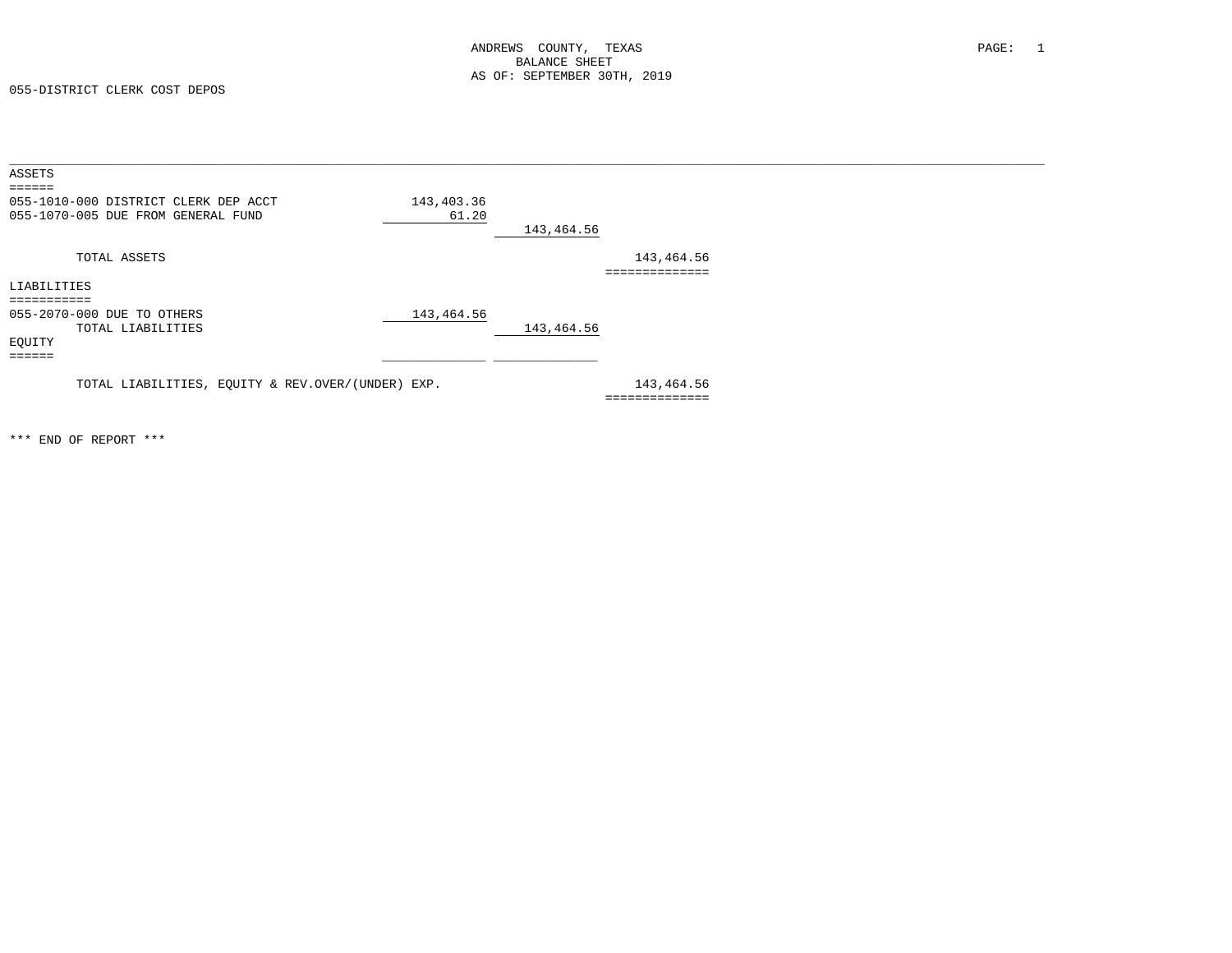056-DISTRICT CLERK TRUST ACCO

| ASSETS                                            |            |                              |  |
|---------------------------------------------------|------------|------------------------------|--|
| ======                                            |            |                              |  |
| 056-1010-000 CASH DISTRICT CLERK TRUST ACCT       | 181,443.06 | 181,443.06                   |  |
| TOTAL ASSETS                                      |            | 181,443.06<br>============== |  |
| LIABILITIES                                       |            |                              |  |
|                                                   |            |                              |  |
| 056-2070-000 DUE TO OTHERS                        | 181,443.06 |                              |  |
| TOTAL LIABILITIES                                 |            | 181,443.06                   |  |
| EQUITY                                            |            |                              |  |
| ======                                            |            |                              |  |
| TOTAL LIABILITIES, EQUITY & REV.OVER/(UNDER) EXP. |            | 181,443.06<br>============== |  |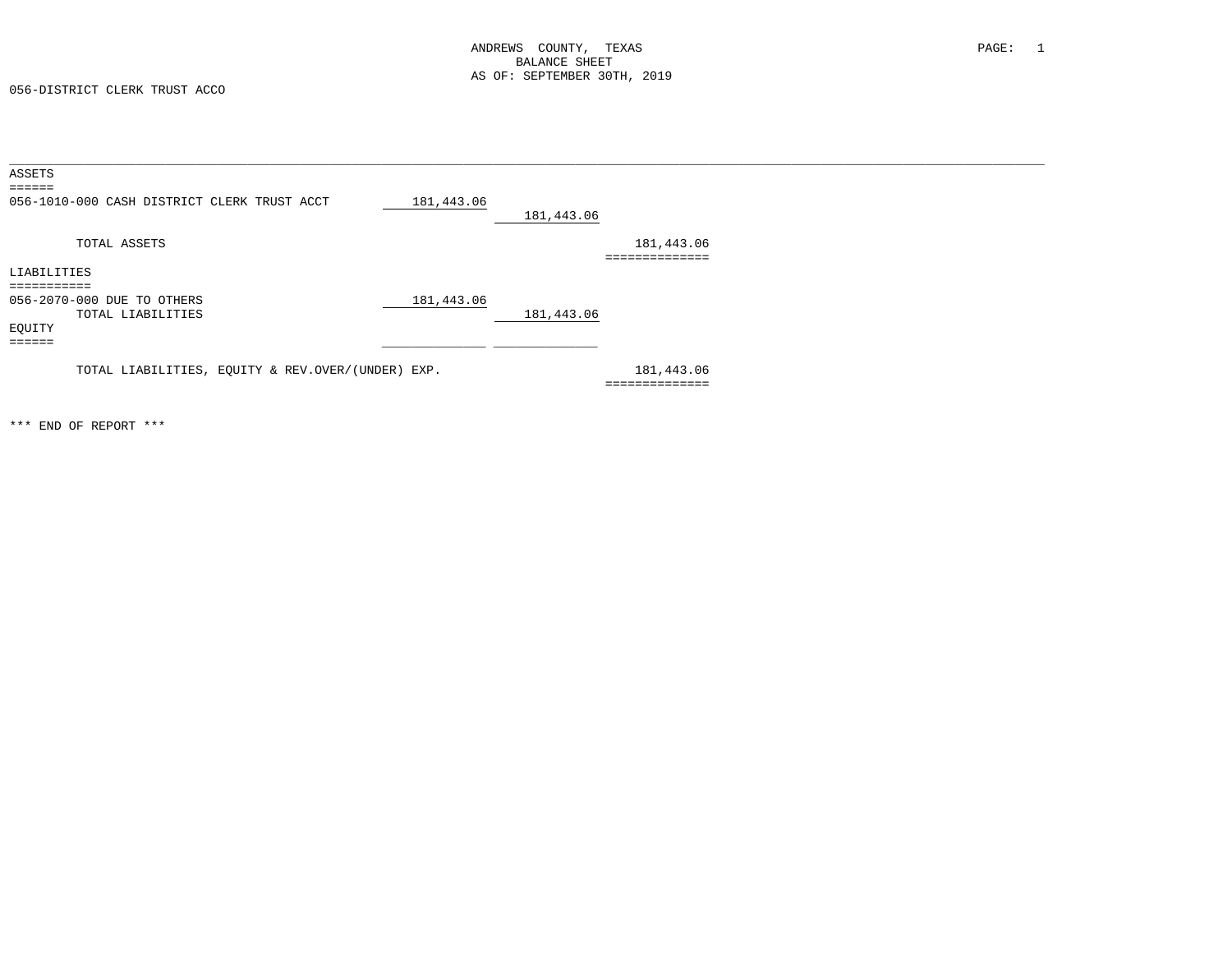057-TAX A/C VEHICLE TAX ESCRO

| ASSETS<br>======                                  |            |            |                           |  |
|---------------------------------------------------|------------|------------|---------------------------|--|
| 057-1010-000 CASH VEHICLE INVENTORY TAX           | 150,246.45 | 150,246.45 |                           |  |
| TOTAL ASSETS                                      |            |            | 150,246.45<br>=========== |  |
| LIABILITIES                                       |            |            |                           |  |
|                                                   |            |            |                           |  |
| 057-2070-000 DUE TO OTHERS<br>TOTAL LIABILITIES   | 148,565.57 | 148,565.57 |                           |  |
| EQUITY                                            |            |            |                           |  |
| ======                                            |            |            |                           |  |
| TOTAL REVENUE                                     | 3,622.84   |            |                           |  |
| TOTAL EXPENSES                                    | 1,941.96   |            |                           |  |
| TOTAL REVENUE OVER/(UNDER) EXPENSES               | 1,680.88   |            |                           |  |
| TOTAL EQUITY & REV. OVER/(UNDER) EXP.             |            | 1,680.88   |                           |  |
| TOTAL LIABILITIES, EQUITY & REV.OVER/(UNDER) EXP. |            |            | 150,246.45                |  |
|                                                   |            |            |                           |  |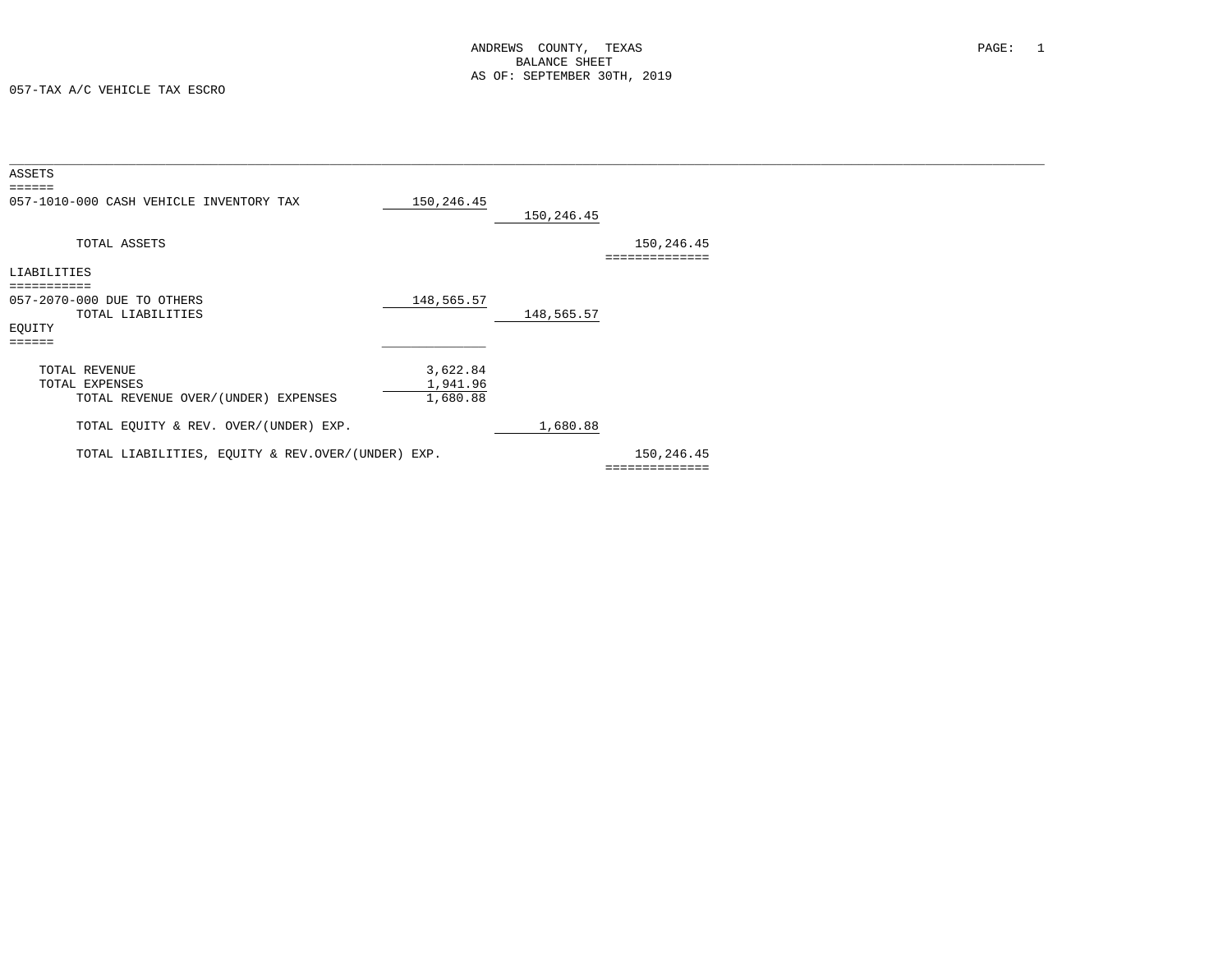057-TAX A/C VEHICLE TAX ESCRO

| % OF FISCAL YEAR: 100.00 |  |
|--------------------------|--|
|--------------------------|--|

| REVENUES                               | ORIGINAL<br><b>BUDGET</b> | NET<br>BUDGET | RECEIPTS<br>M-T-D | RECEIPTS<br>$Y-T-D$ | PRIOR YEAR<br>$Y-T-D$ | UNCOLLECTED<br>BALANCE | PERCENT<br>RECEIVED |
|----------------------------------------|---------------------------|---------------|-------------------|---------------------|-----------------------|------------------------|---------------------|
| 057-30360-101 BANK DEPOSITORY INTEREST |                           | 3,623         | 0.00              | 3,622.84            | 0.00                  | 0.16                   | 100.00              |
| TOTAL REVENUES                         |                           | 3,623         | 0.00              | 3,622.84            | 0.00                  | 0.16                   | 100.00              |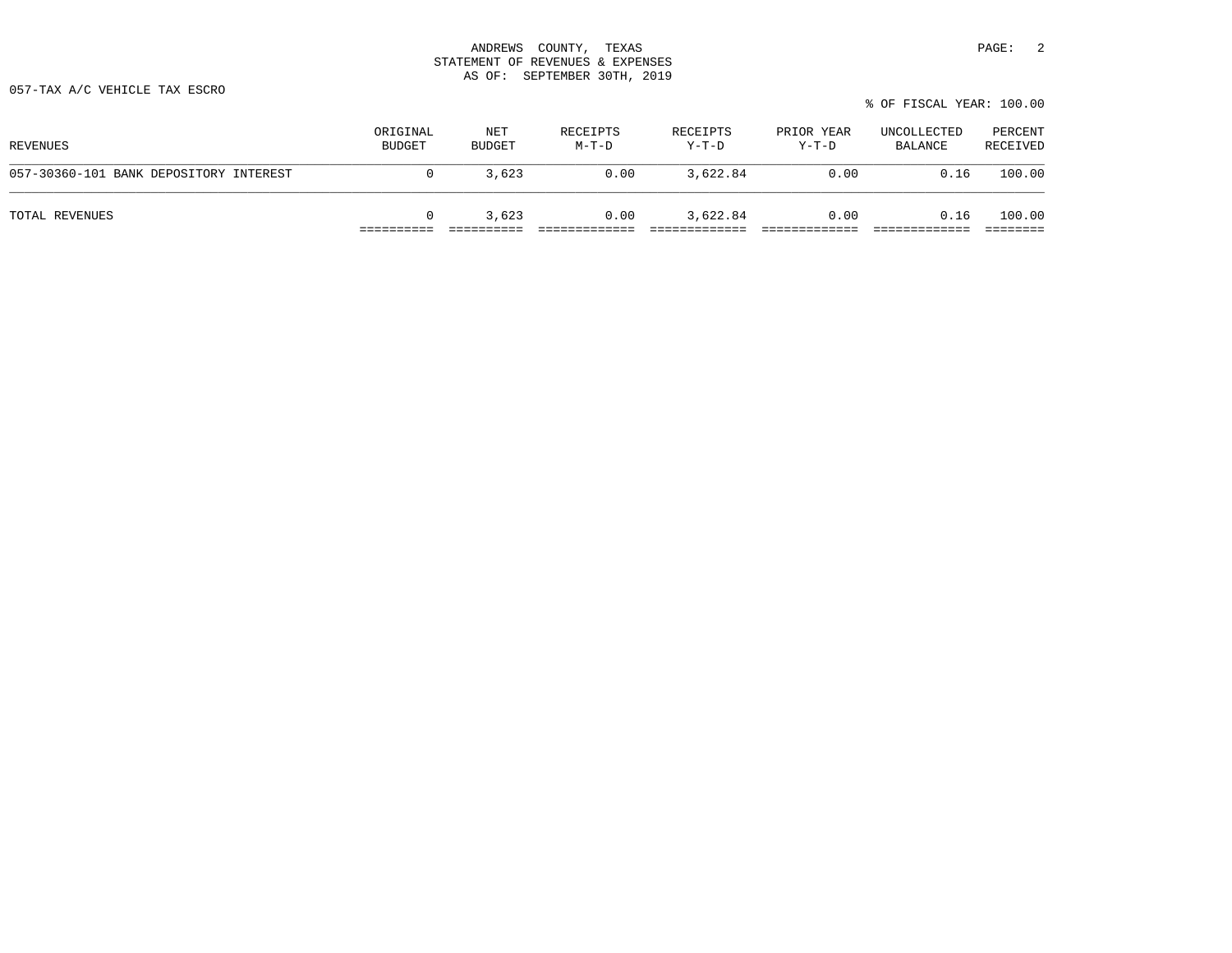| % OF FISCAL YEAR: 100.00 |
|--------------------------|
|--------------------------|

| EXPENSES                                                                              | ORIGINAL<br>BUDGET | NET<br><b>BUDGET</b> | EXPENDED<br>$M-T-D$ | EXPENDED<br>Y-T-D    | PRIOR YEAR<br>Y-T-D | UNEXPENDED<br>BALANCE | PERCENT<br>EXPENDED |
|---------------------------------------------------------------------------------------|--------------------|----------------------|---------------------|----------------------|---------------------|-----------------------|---------------------|
| EXPENSES TAC VIT ACCOUNT<br>057-45700-353 EOUIPMENT<br>TOTAL EXPENSES TAC VIT ACCOUNT | $\Omega$<br>0      | 3,623<br>3,623       | 0.00<br>0.00        | 1,941.96<br>1,941.96 | 0.00<br>0.00        | 1,681.04<br>1,681.04  | 53.60<br>53.60      |
| TOTAL EXPENDITURES                                                                    | 0                  | 3,623                | 0.00                | 1,941.96             | 0.00                | 1,681.04              | 53.60               |
| REVENUES OVER/(UNDER) EXPENDITURES                                                    | 0                  | $\Omega$             | 0.00                | 1,680.88             | 0.00(               | 1,680.88)             |                     |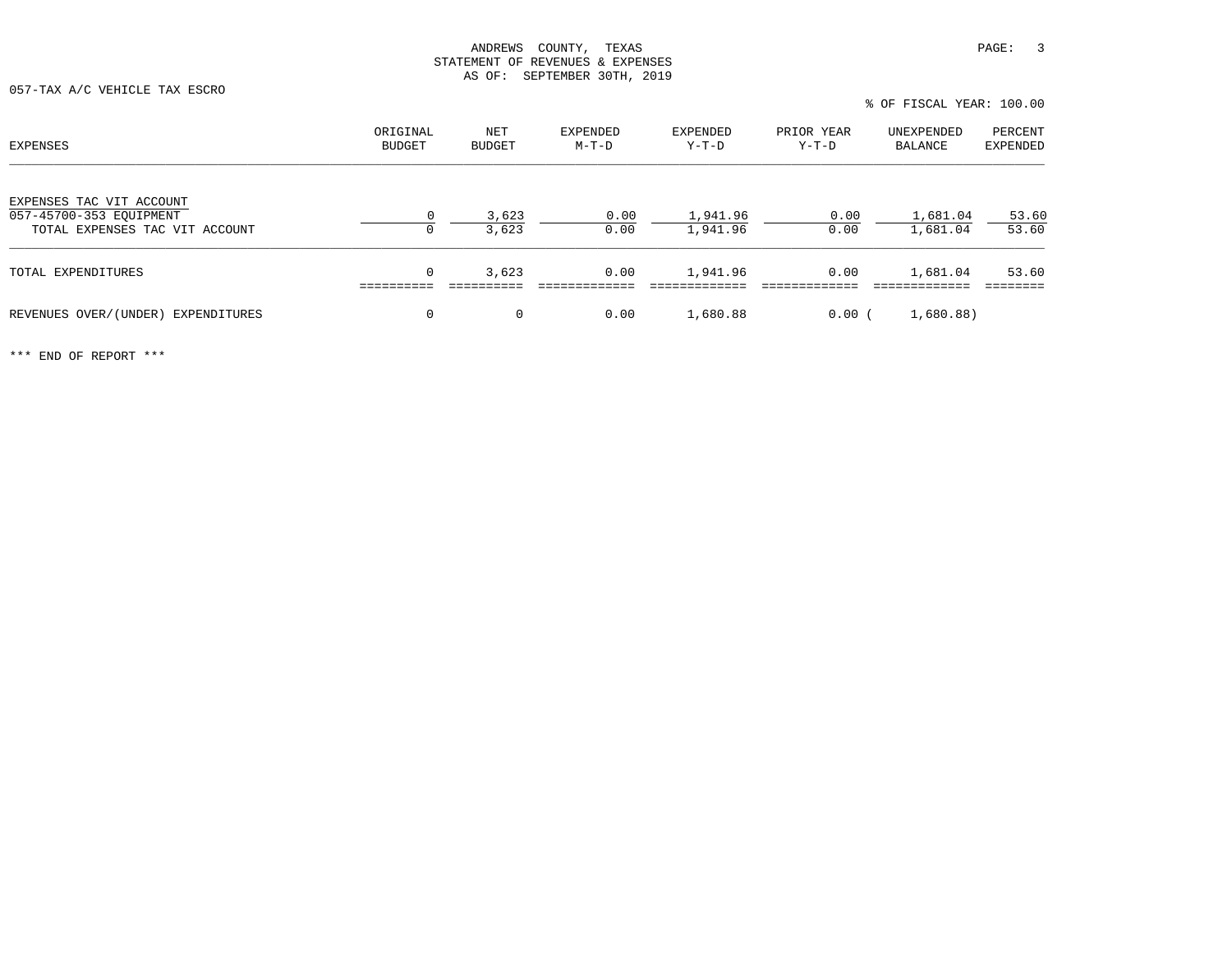| ASSETS<br>$=$ $=$ $=$ $=$ $=$                                 |                      |          |                            |  |
|---------------------------------------------------------------|----------------------|----------|----------------------------|--|
| 058-1010-000 CASH SHERIFF SIEZED MONEY                        | 9,061.97             | 9,061.97 |                            |  |
| TOTAL ASSETS                                                  |                      |          | 9,061.97<br>:============= |  |
| LIABILITIES                                                   |                      |          |                            |  |
| ===========                                                   |                      |          |                            |  |
| EQUITY                                                        |                      |          |                            |  |
| $\qquad \qquad \equiv \equiv \equiv \equiv \equiv \equiv$     |                      |          |                            |  |
| 058-2715-000 COMMITTED FUND BALANCE<br>TOTAL BEGINNING EQUITY | 5,341.91<br>5,341.91 |          |                            |  |
| TOTAL REVENUE                                                 | 12,981.06            |          |                            |  |
| TOTAL EXPENSES                                                | 9,261.00             |          |                            |  |
| TOTAL REVENUE OVER/(UNDER) EXPENSES                           | 3,720.06             |          |                            |  |
| TOTAL EQUITY & REV. OVER/(UNDER) EXP.                         |                      | 9,061.97 |                            |  |
| TOTAL LIABILITIES, EQUITY & REV.OVER/(UNDER) EXP.             |                      |          | 9,061.97                   |  |
|                                                               |                      |          | ==============             |  |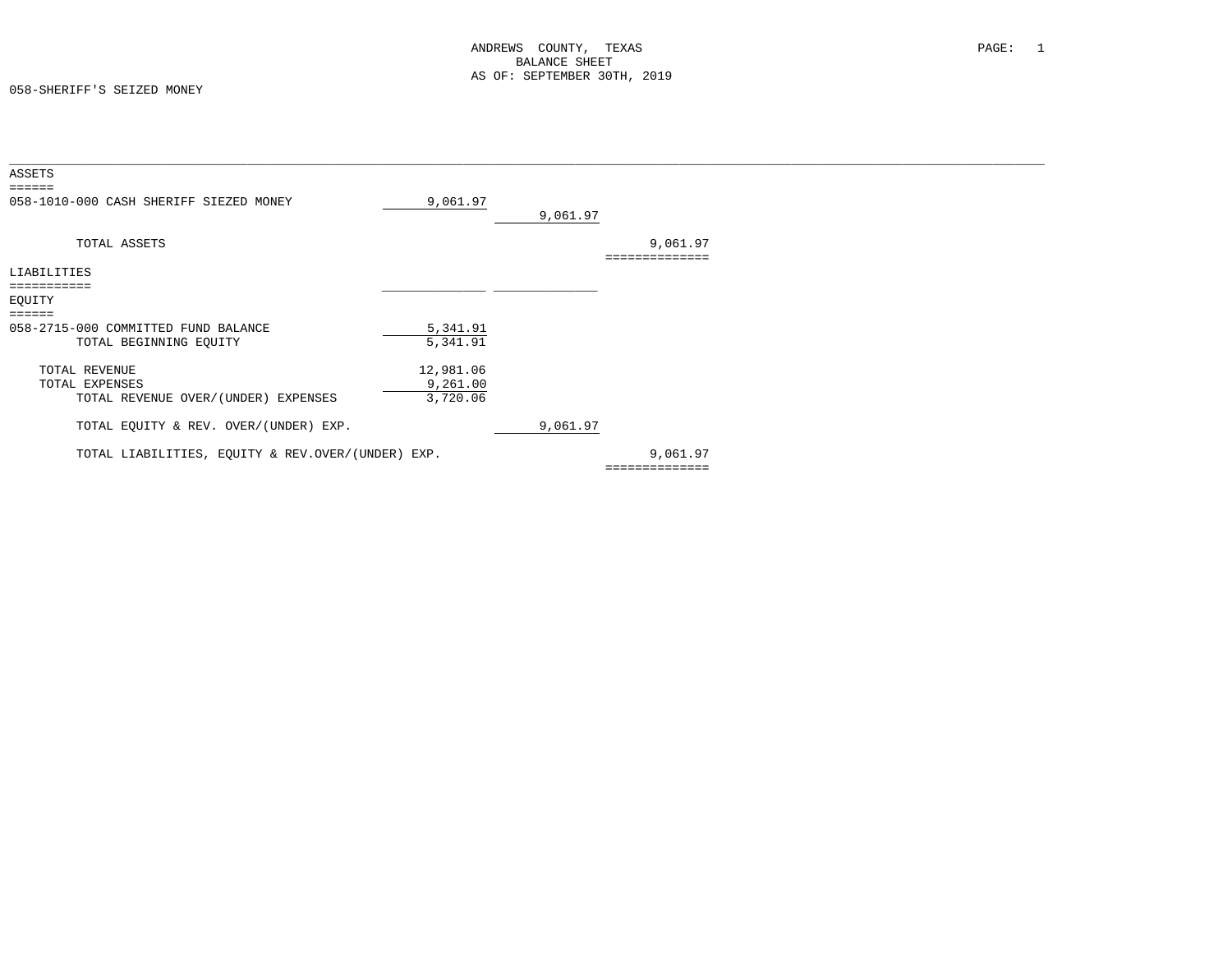058-SHERIFF'S SEIZED MONEY

|                                          |          |               |          |           |            | % OF FISCAL YEAR: 100.00 |          |
|------------------------------------------|----------|---------------|----------|-----------|------------|--------------------------|----------|
| REVENUES                                 | ORIGINAL | NET           | RECEIPTS | RECEIPTS  | PRIOR YEAR | UNCOLLECTED              | PERCENT  |
|                                          | BUDGET   | <b>BUDGET</b> | $M-T-D$  | Y-T-D     | Y-T-D      | BALANCE                  | RECEIVED |
| 058-30360-101 SEIZED MONIES INTEREST     | 80       | 80            | 0.00     | 0.00      | 0.00       | 80.00                    | 0.00     |
| 058-30390-010 SHERIFF DEPT SEIZED MONIES | 0        | 12,981        | 0.00     | 12,981.06 | 0.00       | 0.06)                    | 100.00   |
| TOTAL REVENUES                           | 80       | 13,061        | 0.00     | 12,981.06 | 0.00       | 79.94                    | 99.39    |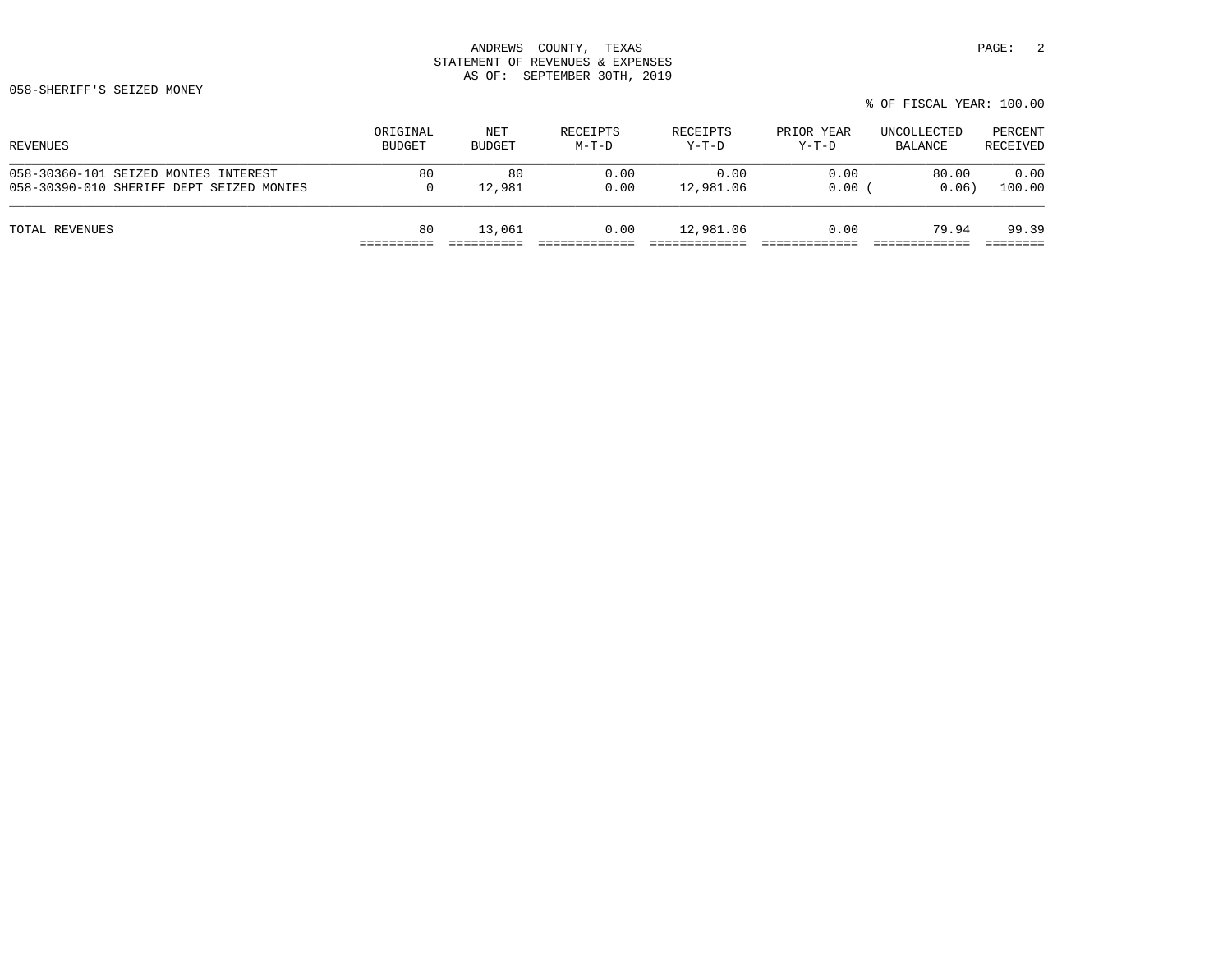058-SHERIFF'S SEIZED MONEY

| EXPENSES                                                                                   | ORIGINAL<br><b>BUDGET</b> | NET<br><b>BUDGET</b> | EXPENDED<br>$M-T-D$ | EXPENDED<br>Y-T-D    | PRIOR YEAR<br>$Y-T-D$ | UNEXPENDED<br>BALANCE | PERCENT<br><b>EXPENDED</b> |
|--------------------------------------------------------------------------------------------|---------------------------|----------------------|---------------------|----------------------|-----------------------|-----------------------|----------------------------|
| EXP SEIZED MONIES<br>058-45800-793 DISTRIBUTION JUDGMENT MONIES<br>TOTAL EXP SEIZED MONIES | 5,388<br>5,388            | 18,369<br>18,369     | 0.00<br>0.00        | 9,261.00<br>9,261.00 | 0.00<br>0.00          | 9,108.35<br>9,108.35  | 50.42<br>50.42             |
| TOTAL EXPENDITURES                                                                         | 5,388                     | 18,369               | 0.00                | 9,261.00             | 0.00                  | 9,108.35              | 50.42                      |
| REVENUES OVER/(UNDER)<br>EXPENDITURES                                                      | $5,308$ ) (               | 5,308)               | 0.00                | 3,720.06             | $0.00$ (              | 9,028.41)             |                            |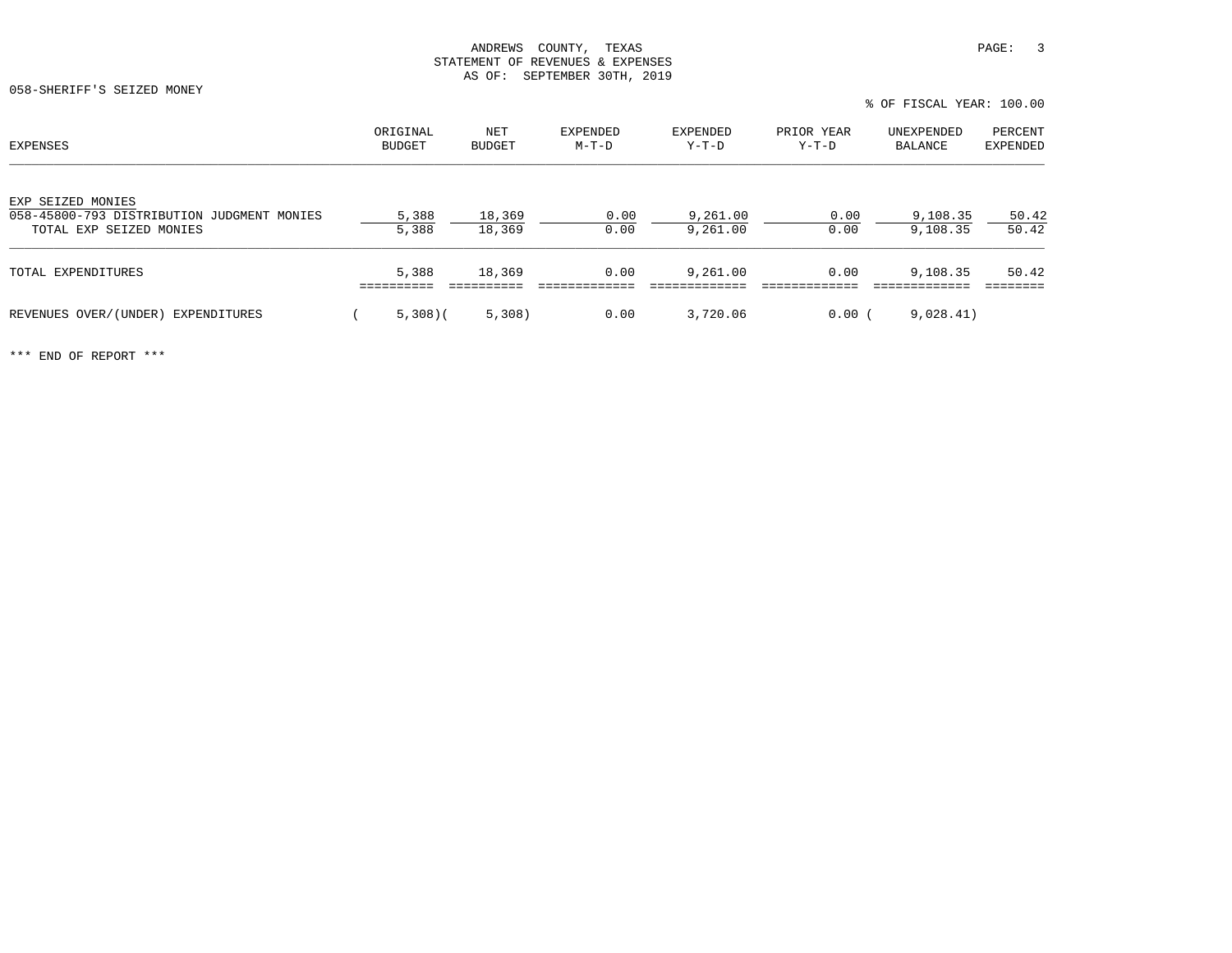059-SHERIFF'S ABANDONED VEHIC

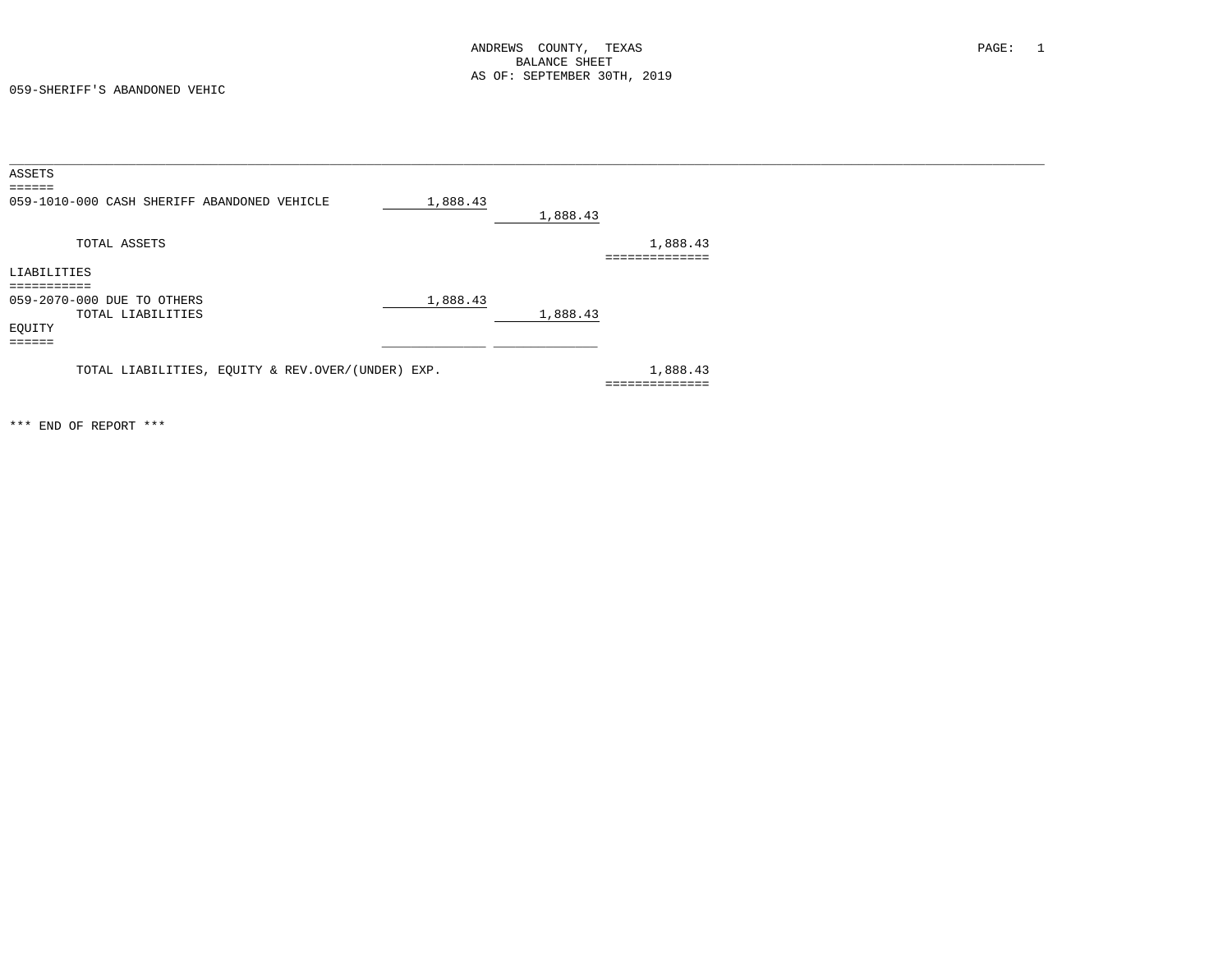061-JAIL & INMATE TRUST FUND

| ASSETS                                                                                    |                                     |
|-------------------------------------------------------------------------------------------|-------------------------------------|
| $\equiv \equiv \equiv \equiv \equiv \equiv$<br>061-1010-000 CASH JAIL & INMATE TRUST ACCT | 1,404.71<br>1,404.71                |
| TOTAL ASSETS                                                                              | 1,404.71<br>. = = = = = = = = = = = |
| LIABILITIES                                                                               |                                     |
| :=========                                                                                |                                     |
| 061-2070-000 DUE TO OTHERS                                                                | 1,404.71                            |
| TOTAL LIABILITIES<br>EQUITY<br>======                                                     | 1,404.71                            |
| TOTAL LIABILITIES, EQUITY & REV.OVER/(UNDER) EXP.                                         | 1,404.71<br>==============          |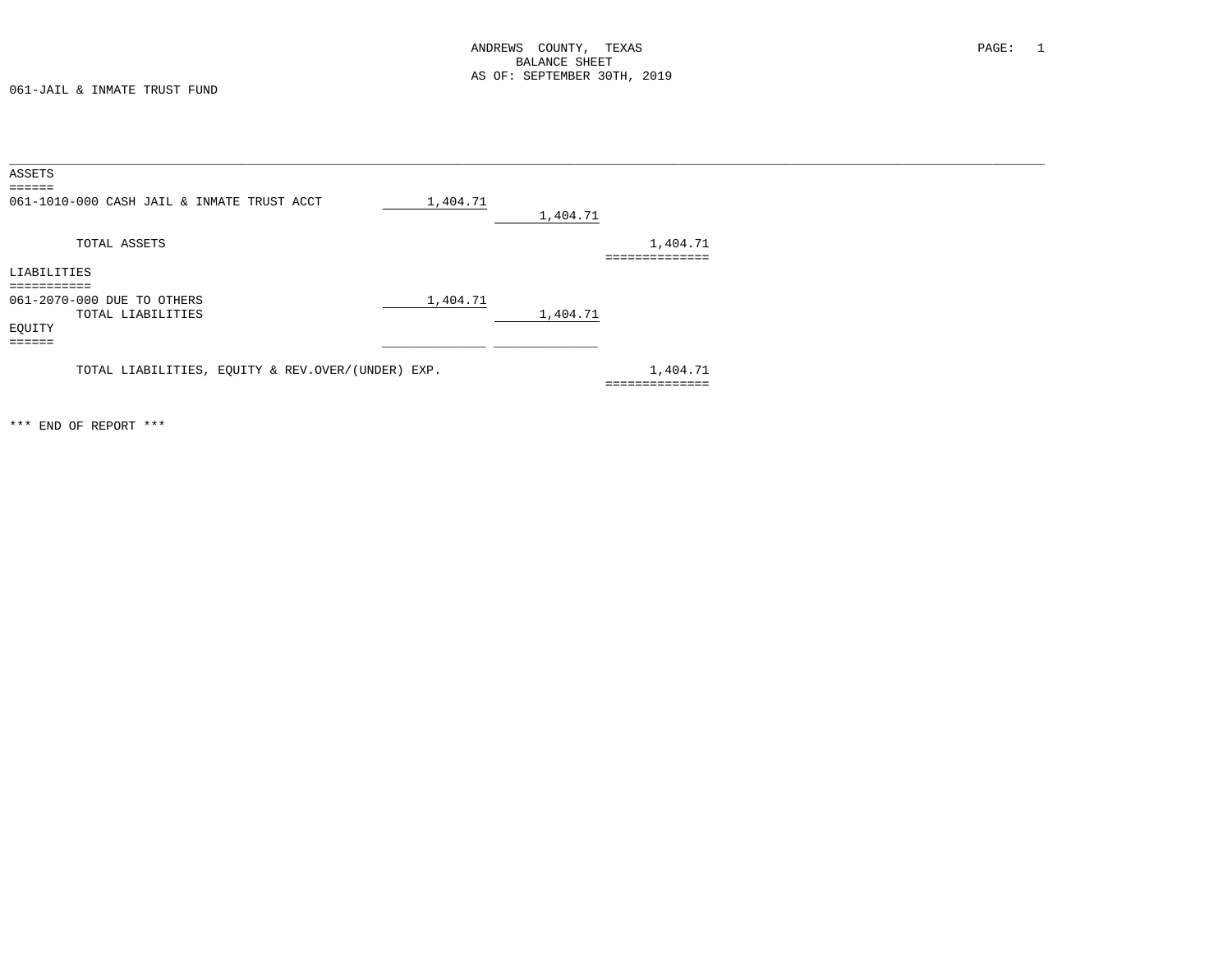| ASSETS            |                |
|-------------------|----------------|
| $=$ = = = = = $=$ |                |
|                   | ============== |
| LIABILITIES       |                |
| ===========       |                |
| EQUITY            |                |
| <b>EEEEEE</b>     |                |
|                   | ============== |
|                   |                |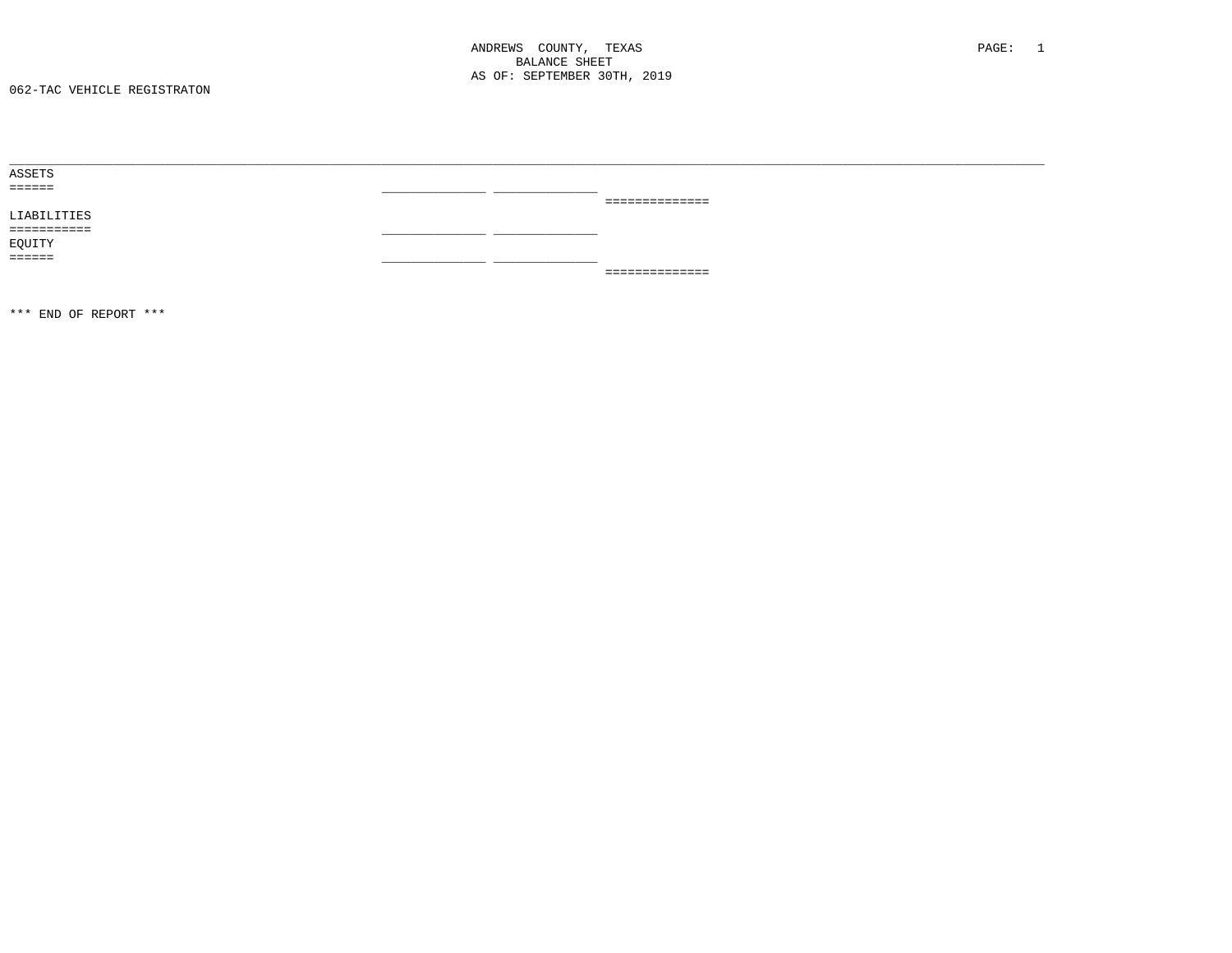063-COUNTY CLERK CASH ACCOUNT

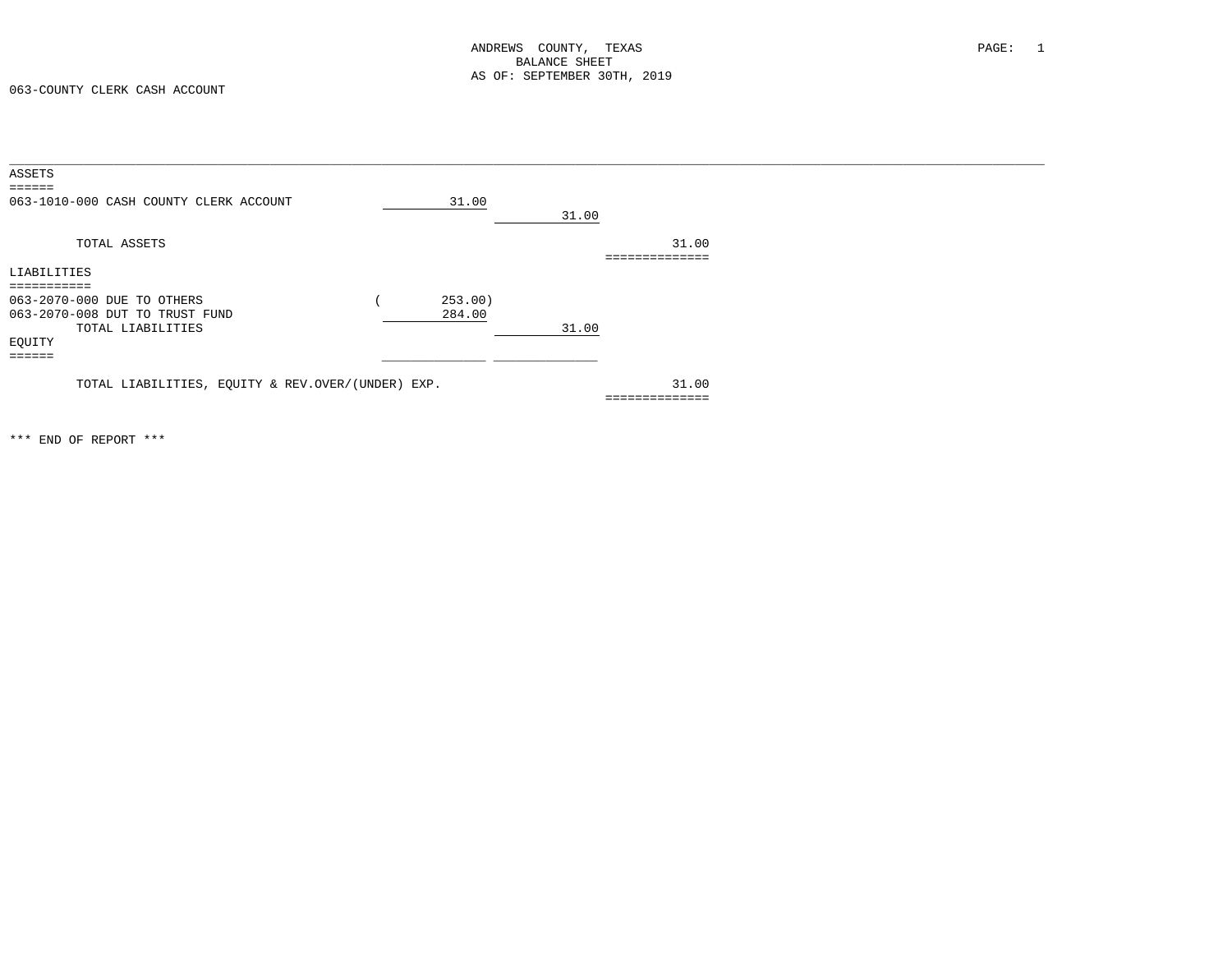064-CO ATTY FORFEITURE FUND

| ASSETS                                            |           |           |           |
|---------------------------------------------------|-----------|-----------|-----------|
| $=$ = = = = =                                     |           |           |           |
| 064-1010-000 CO ATTY FORFIETURE FUND              | 17,954.61 |           |           |
|                                                   |           | 17,954.61 |           |
| TOTAL ASSETS                                      |           |           | 17,954.61 |
|                                                   |           |           |           |
| LIABILITIES                                       |           |           |           |
| . = = = = = = = =                                 |           |           |           |
| 064-2070-000 DUE TO OTHERS                        | 17,954.61 |           |           |
| TOTAL LIABILITIES                                 |           | 17,954.61 |           |
| EQUITY                                            |           |           |           |
| ======                                            |           |           |           |
|                                                   |           |           |           |
| TOTAL LIABILITIES, EQUITY & REV.OVER/(UNDER) EXP. |           |           | 17,954.61 |
|                                                   |           |           | .         |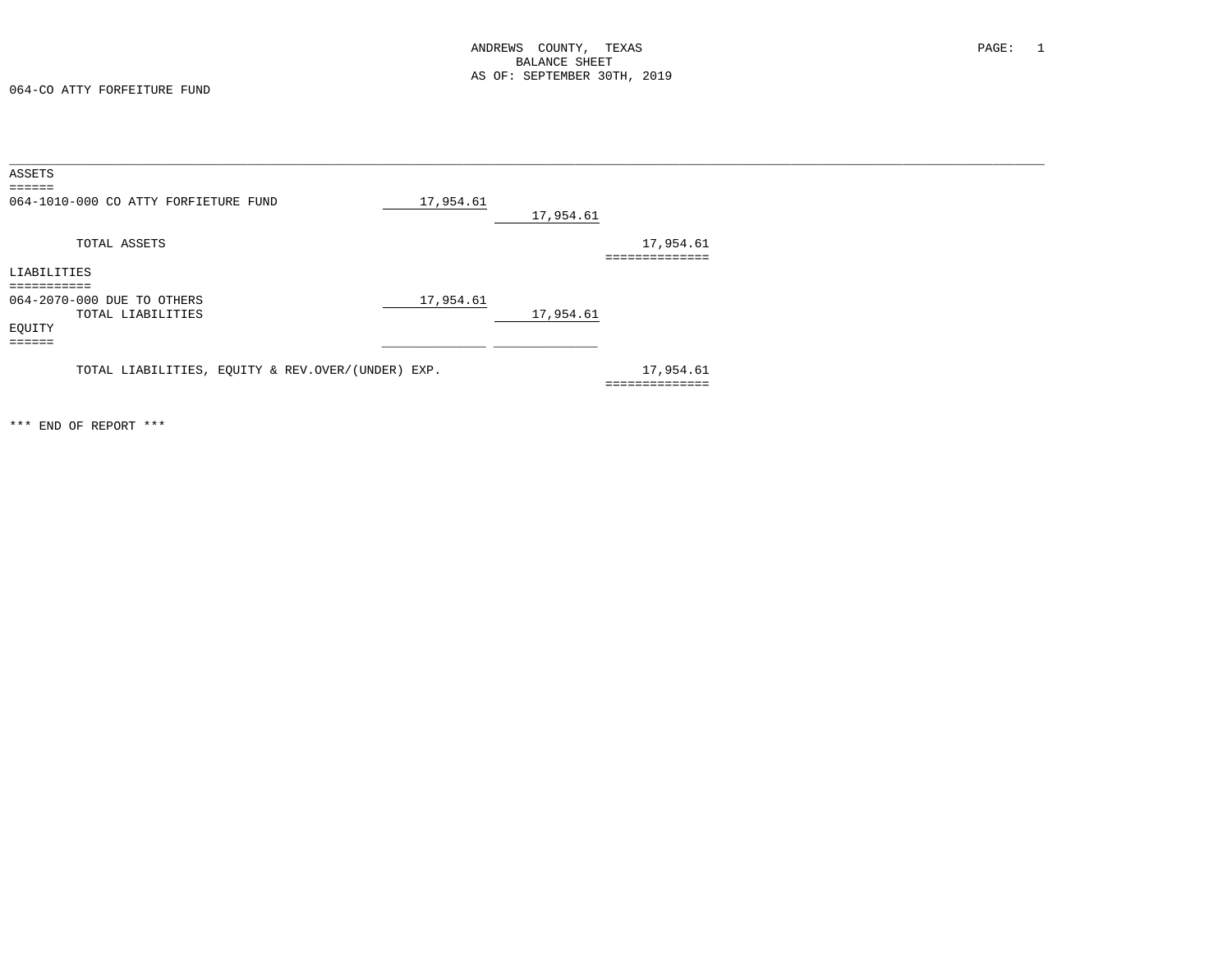| ASSETS                                                    |           |            |             |  |
|-----------------------------------------------------------|-----------|------------|-------------|--|
| $\qquad \qquad \equiv \equiv \equiv \equiv \equiv \equiv$ |           |            |             |  |
| 068-1010-000 SCAAP CASH                                   | 31,434.42 |            |             |  |
|                                                           |           | 31, 434.42 |             |  |
|                                                           |           |            |             |  |
| TOTAL ASSETS                                              |           |            | 31,434.42   |  |
|                                                           |           |            |             |  |
| LIABILITIES                                               |           |            |             |  |
| ===========                                               |           |            |             |  |
| EQUITY                                                    |           |            |             |  |
| $=$ $=$ $=$ $=$ $=$                                       |           |            |             |  |
| 068-2718-000 RESTRICTED FUND BALANCE                      | 22,591.42 |            |             |  |
| TOTAL BEGINNING EQUITY                                    | 22,591.42 |            |             |  |
|                                                           |           |            |             |  |
| TOTAL REVENUE                                             | 8,843.00  |            |             |  |
| TOTAL REVENUE OVER/(UNDER) EXPENSES                       | 8,843.00  |            |             |  |
|                                                           |           |            |             |  |
| TOTAL EQUITY & REV. OVER/(UNDER) EXP.                     |           | 31,434.42  |             |  |
|                                                           |           |            |             |  |
| TOTAL LIABILITIES, EQUITY & REV.OVER/(UNDER) EXP.         |           |            | 31,434.42   |  |
|                                                           |           |            | =========== |  |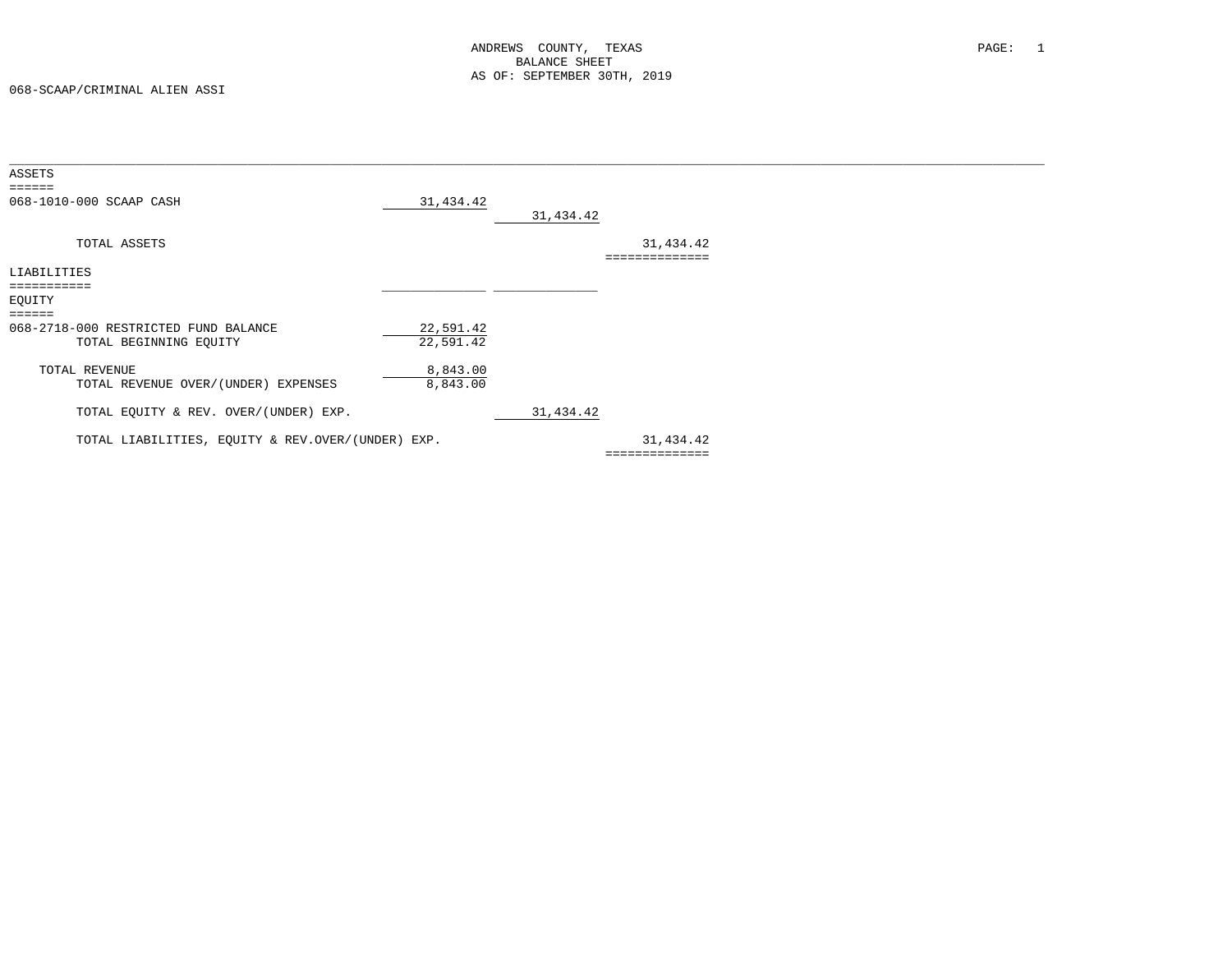| REVENUES                                   | ORIGINAL<br><b>BUDGET</b> | NET<br>BUDGET | RECEIPTS<br>M-T-D | RECEIPTS<br>$Y-T-D$ | PRIOR YEAR<br>$Y-T-D$ | UNCOLLECTED<br>BALANCE | PERCENT<br>RECEIVED |
|--------------------------------------------|---------------------------|---------------|-------------------|---------------------|-----------------------|------------------------|---------------------|
| 068-30333-000 SCAAP/CRIMINAL ALIEN ASSIST. | 3,000                     | 3,000         | 0.00              | 8,843.00            | $0.00$ (              | 5,843.00)              | 294.77              |
| TOTAL REVENUES                             | 3,000                     | 3,000         | 0.00              | 8,843.00            | $0.00$ (              | 5,843.00               | 294.77              |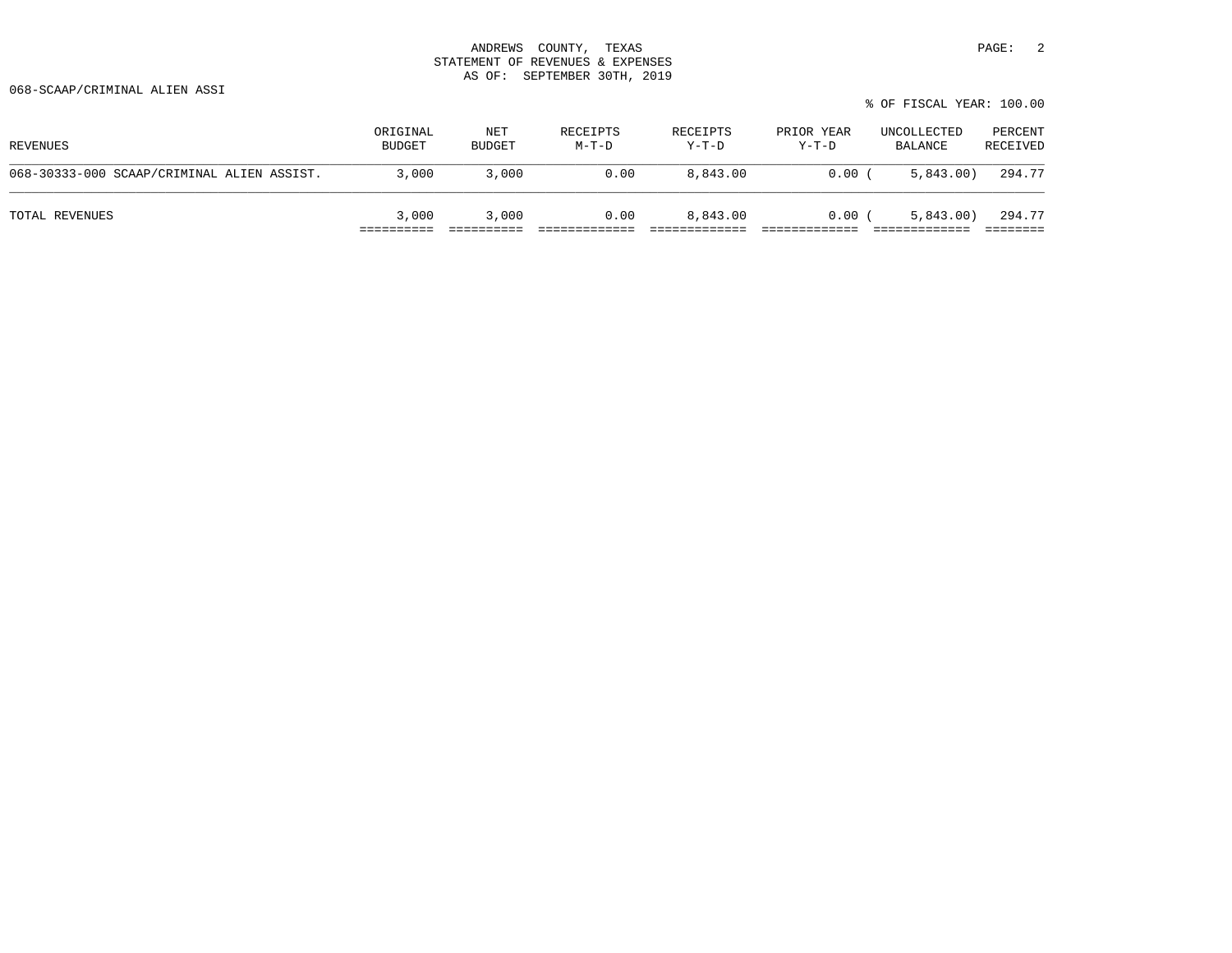068-SCAAP/CRIMINAL ALIEN ASSI

| EXPENSES                                                                                       | ORIGINAL<br>BUDGET | NET<br><b>BUDGET</b> | <b>EXPENDED</b><br>M-T-D | <b>EXPENDED</b><br>Y-T-D | PRIOR YEAR<br>Y-T-D | UNEXPENDED<br>BALANCE  | PERCENT<br>EXPENDED |
|------------------------------------------------------------------------------------------------|--------------------|----------------------|--------------------------|--------------------------|---------------------|------------------------|---------------------|
| SCAAP/CRIMINAL ASSISTAT P<br>068-46800-315 SCAAP/TECHNOLOGY<br>TOTAL SCAAP/CRIMINAL ASSISTAT P | 22,591<br>22,591   | 22,591<br>22,591     | 0.00<br>0.00             | 0.00<br>0.00             | 0.00<br>0.00        | 22,591.42<br>22,591.42 | 0.00<br>0.00        |
| TOTAL EXPENDITURES                                                                             | 22,591             | 22,591               | 0.00                     | 0.00                     | 0.00                | 22,591.42              | 0.00                |
| REVENUES OVER/(UNDER) EXPENDITURES                                                             | $19,591$ (         | 19,591)              | 0.00                     | 8,843.00                 | 0.00                | 28,434.42)             |                     |

% OF FISCAL YEAR: 100.00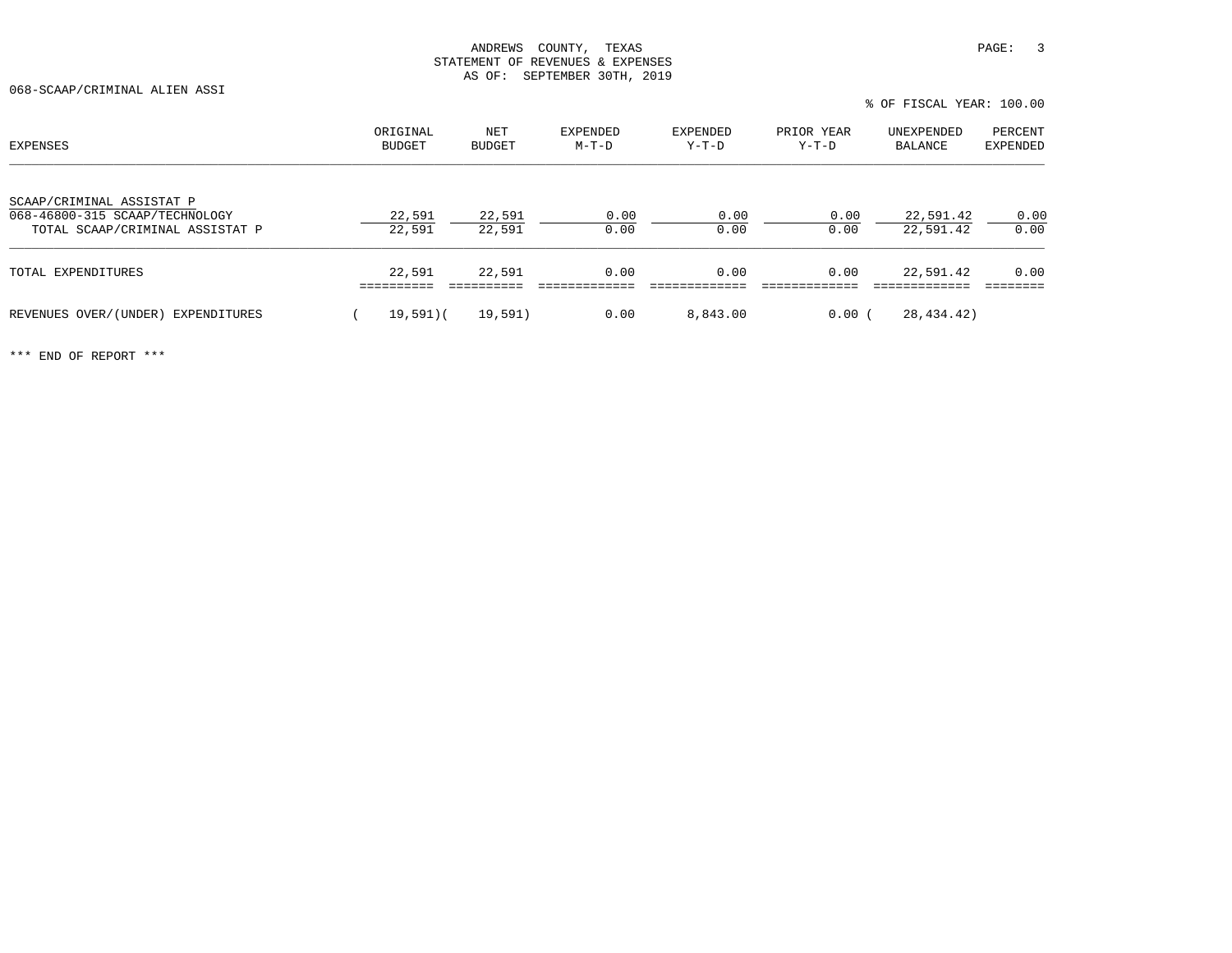070-OFFICE OF PUBLIC HEALTH/O

| <b>ASSETS</b>                                                                       |                                   |          |                            |  |
|-------------------------------------------------------------------------------------|-----------------------------------|----------|----------------------------|--|
| 070-1010-000 RLSS/LPHS<br>070-1310-400 DUE FROM STATE                               | 1,497.05)<br>4,027.29             | 2,530.24 |                            |  |
| TOTAL ASSETS                                                                        |                                   |          | 2,530.24<br>============== |  |
| LIABILITIES                                                                         |                                   |          |                            |  |
| -----------<br>EQUITY                                                               |                                   |          |                            |  |
| 070-2718-000 RESTRICTED FUND BALANCE<br>070-2720-000 CUMULATIVE REVENUES LESS EXPEN | 271.24)<br>271.24                 |          |                            |  |
| TOTAL REVENUE<br>(WILL CLOSE TO FUND BAL.)<br>TOTAL REVENUE OVER/(UNDER) EXPENSES   | 4,027.29<br>1,497.05)<br>2,530.24 |          |                            |  |
| TOTAL EQUITY & REV. OVER/(UNDER) EXP.                                               |                                   | 2,530.24 |                            |  |
| TOTAL LIABILITIES, EQUITY & REV.OVER/(UNDER) EXP.                                   |                                   |          | 2,530.24                   |  |
|                                                                                     |                                   |          | ==============             |  |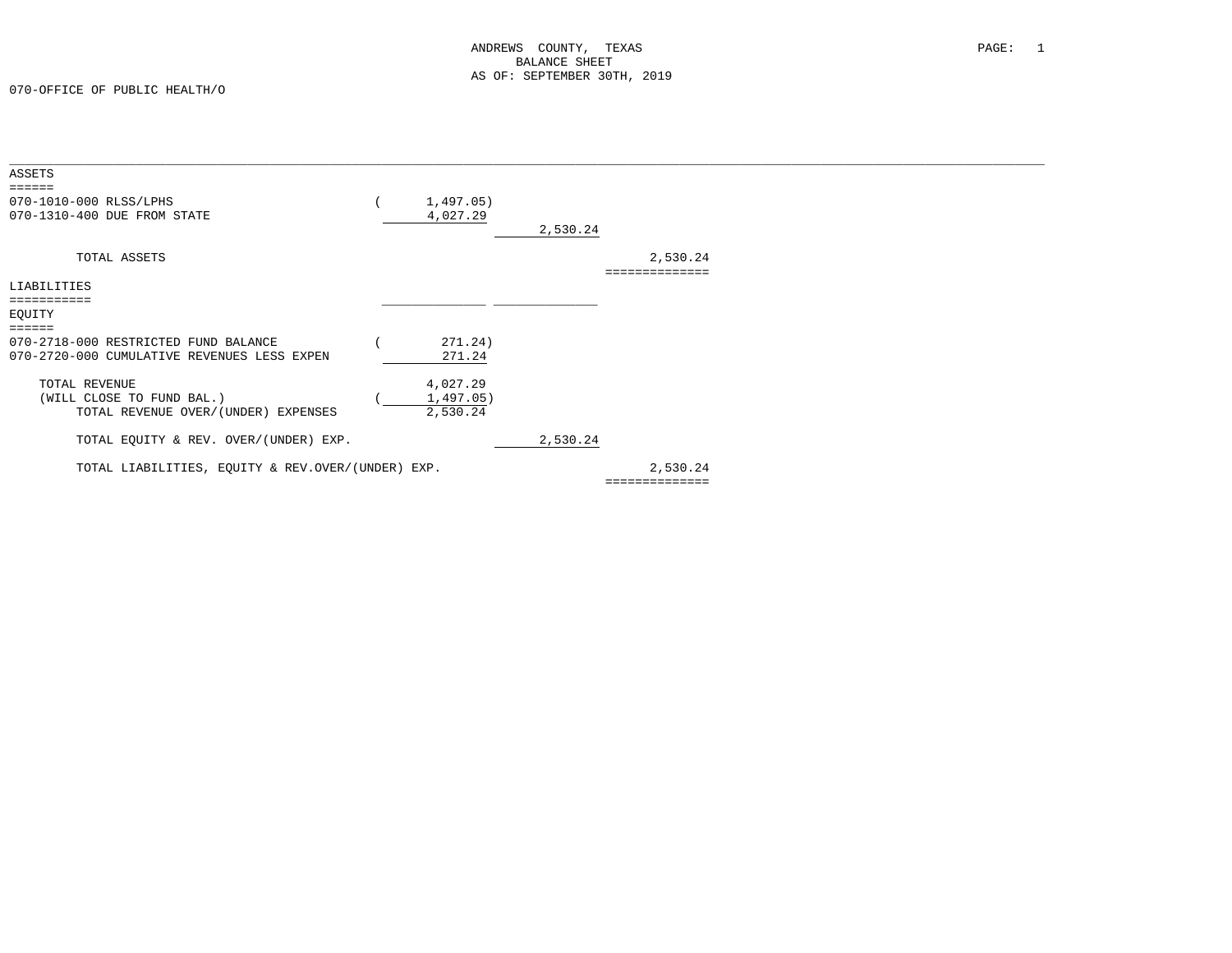|                                              |                           |                      |                     |                     |                       | % OF FISCAL YEAR: 08.33 |                     |
|----------------------------------------------|---------------------------|----------------------|---------------------|---------------------|-----------------------|-------------------------|---------------------|
| REVENUES                                     | ORIGINAL<br><b>BUDGET</b> | NET<br><b>BUDGET</b> | RECEIPTS<br>$M-T-D$ | RECEIPTS<br>$Y-T-D$ | PRIOR YEAR<br>$Y-T-D$ | UNCOLLECTED<br>BALANCE  | PERCENT<br>RECEIVED |
| 070-30346-000 RLSS/LPHS OFFICE OF PUBLIC HEA | 31,217                    | 31,217               | 4,027.29            | 4,027.29            | 0.00                  | 27,189.71               | 12.90               |

 $33$ 

TOTAL REVENUES 31,217 31,217 4,027.29 4,027.29 0.00 27,189.71 12.90 ========== ========== ============= ============= ============= ============= ========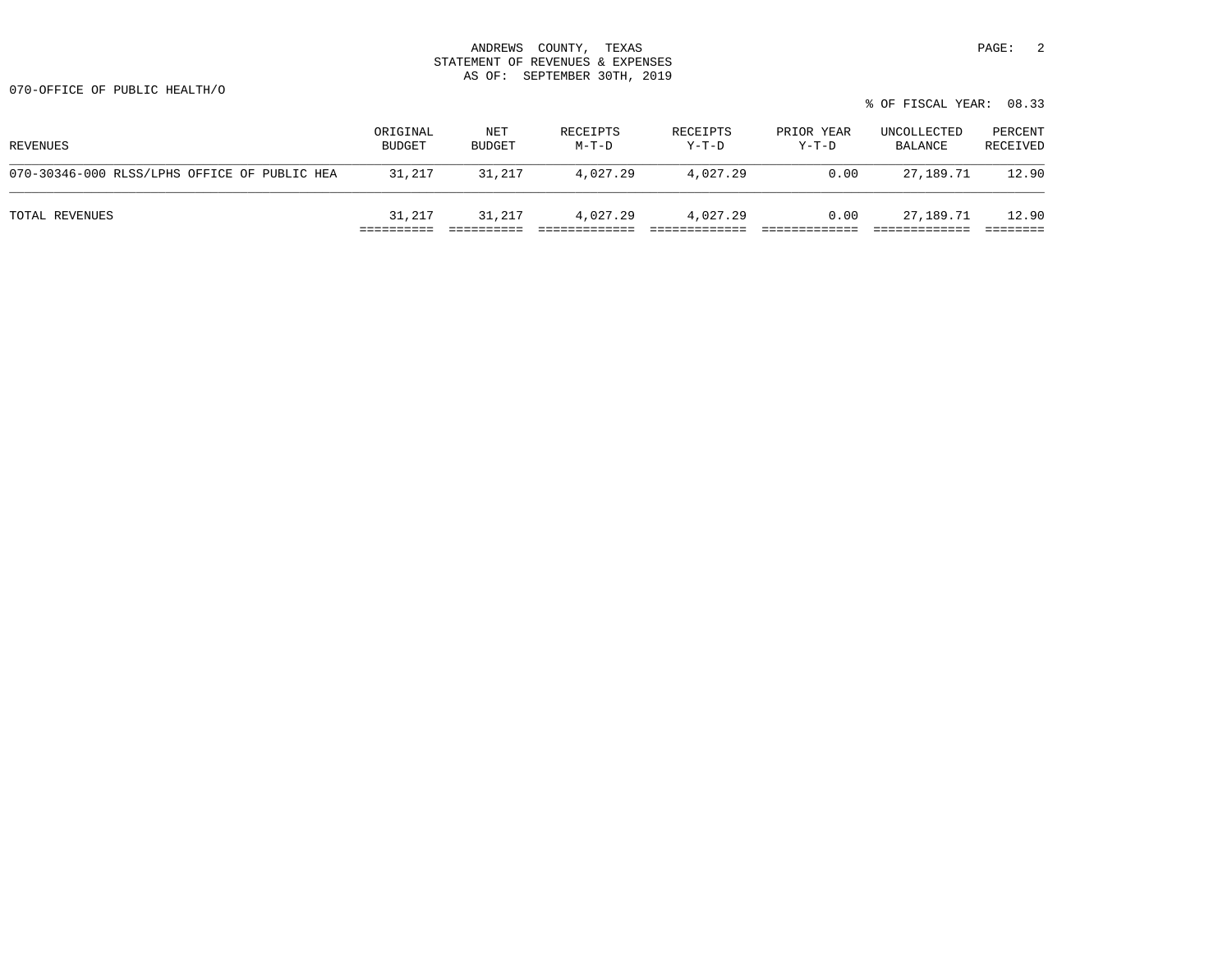% OF FISCAL YEAR: 08.33

070-OFFICE OF PUBLIC HEALTH/O

| EXPENSES                                                                               | ORIGINAL<br>BUDGET | NET<br>BUDGET    | EXPENDED<br>M-T-D | EXPENDED<br>Y-T-D | PRIOR YEAR<br>Y-T-D | UNEXPENDED<br>BALANCE  | PERCENT<br>EXPENDED |
|----------------------------------------------------------------------------------------|--------------------|------------------|-------------------|-------------------|---------------------|------------------------|---------------------|
| OFFICE OF PUBLIC HEALTH P<br>070-40942-103 SALARIES<br>TOTAL OFFICE OF PUBLIC HEALTH P | 31,217<br>31,217   | 31,217<br>31,217 | 0.00<br>0.00      | 0.00<br>0.00      | 0.00<br>0.00        | 31,217.00<br>31,217.00 | 0.00<br>0.00        |
| TOTAL EXPENDITURES                                                                     | 31,217             | 31,217           | 0.00              | 0.00              | 0.00                | 31,217.00              | 0.00                |
| REVENUES OVER/(UNDER) EXPENDITURES                                                     | 0                  | $\mathbf{0}$     | 4,027.29          | 4,027.29          | 0.00                | 4,027.29)              |                     |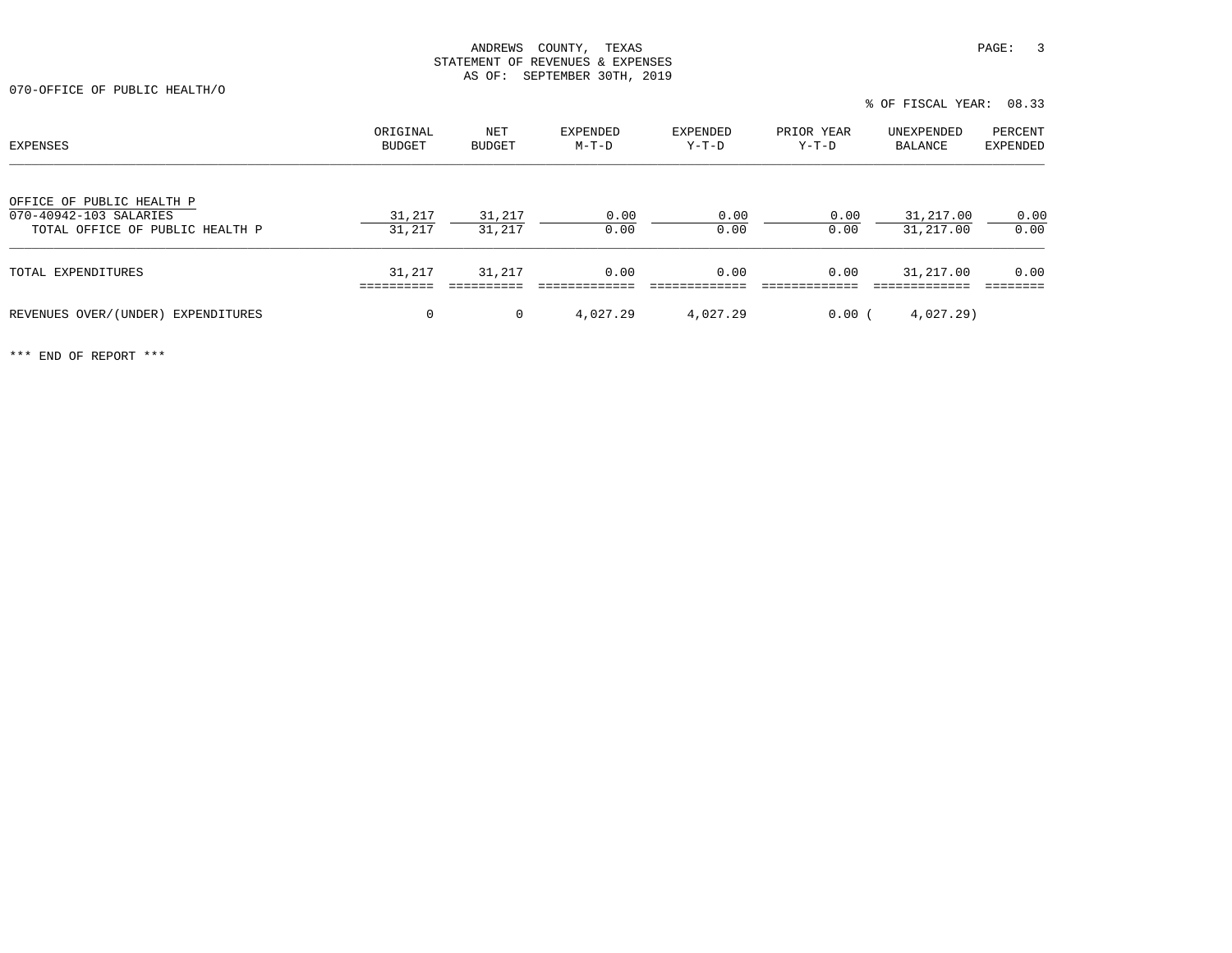| ============== |                                                                                                                 |
|----------------|-----------------------------------------------------------------------------------------------------------------|
|                |                                                                                                                 |
|                |                                                                                                                 |
|                |                                                                                                                 |
| __________     |                                                                                                                 |
| ============== |                                                                                                                 |
|                | the contract of the contract of the contract of the contract of the contract of the contract of the contract of |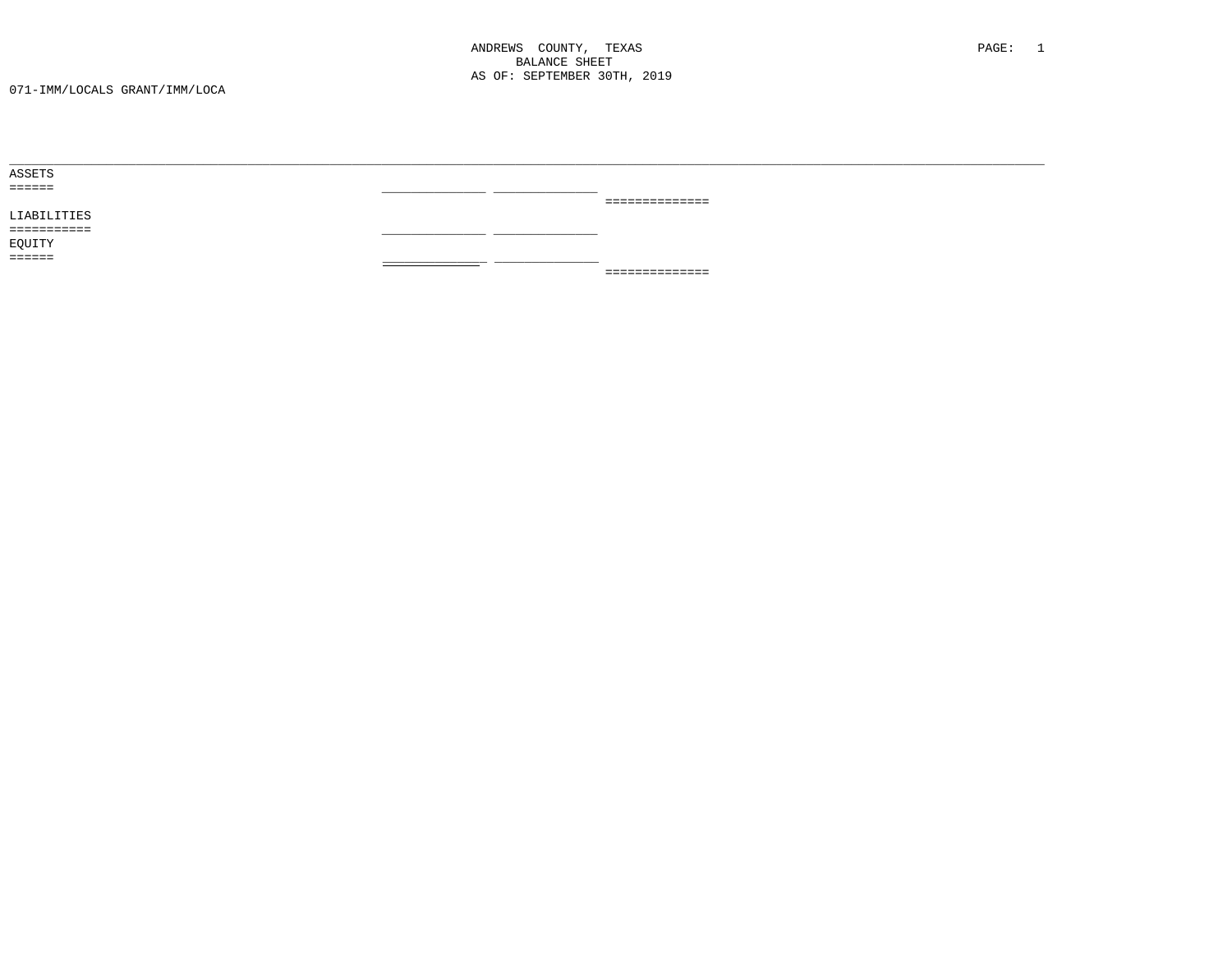071-IMM/LOCALS GRANT/IMM/LOCA

| % OF FISCAL YEAR: 08.33 |  |
|-------------------------|--|
|-------------------------|--|

| REVENUES                        | ORIGINAL<br><b>BUDGET</b> | NET<br>BUDGET | RECEIPTS<br>M-T-D | RECEIPTS<br>$Y-T-D$ | PRIOR YEAR<br>$Y-T-D$ | UNCOLLECTED<br>BALANCE | PERCENT<br>RECEIVED |
|---------------------------------|---------------------------|---------------|-------------------|---------------------|-----------------------|------------------------|---------------------|
| 071-30333-340 INMM/LOCALS GRANT | 114,731                   | 114,731       | 0.00              | 0.00                | 0.00                  | 114,731.00             | 0.00                |
| TOTAL REVENUES                  | 114,731                   | 114,731       | 0.00              | 0.00                | 0.00                  | 114,731.00             | 0.00                |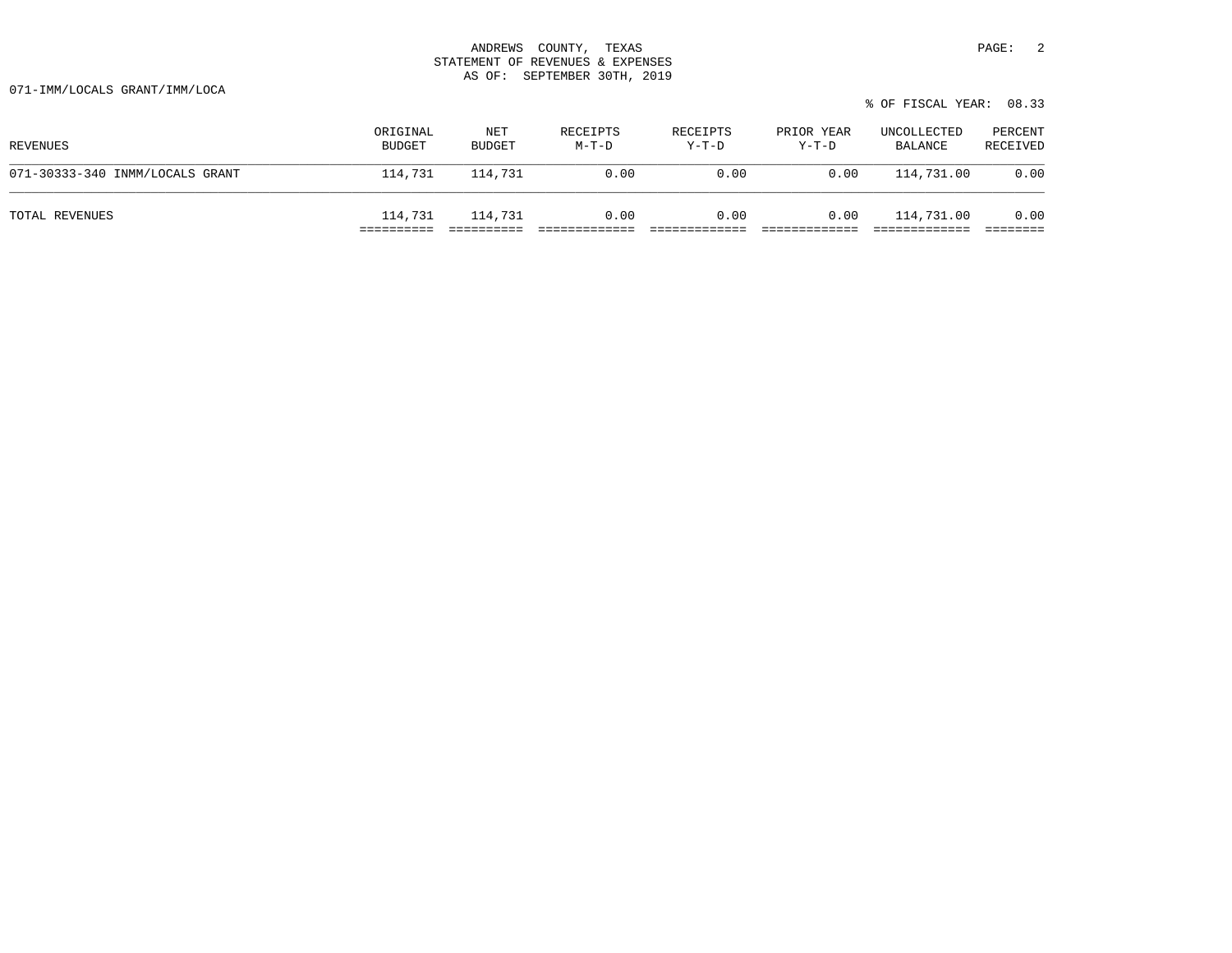071-IMM/LOCALS GRANT/IMM/LOCA

| EXPENSES                                                                                              | ORIGINAL<br>BUDGET          | NET<br>BUDGET               | EXPENDED<br>M-T-D    | EXPENDED<br>$Y-T-D$  | PRIOR YEAR<br>Y-T-D  | UNEXPENDED<br>BALANCE                | PERCENT<br>EXPENDED  |
|-------------------------------------------------------------------------------------------------------|-----------------------------|-----------------------------|----------------------|----------------------|----------------------|--------------------------------------|----------------------|
| IMM/ LOCALS GRANT<br>071-47100-103 SALARY<br>071-47100-207 FRINGE BENEFITS<br>TOTAL IMM/ LOCALS GRANT | 84,731<br>30,000<br>114,731 | 84,731<br>30,000<br>114,731 | 0.00<br>0.00<br>0.00 | 0.00<br>0.00<br>0.00 | 0.00<br>0.00<br>0.00 | 84,731.00<br>30,000.00<br>114,731.00 | 0.00<br>0.00<br>0.00 |
| TOTAL EXPENDITURES                                                                                    | 114,731                     | 114,731                     | 0.00                 | 0.00                 | 0.00                 | 114,731.00                           | 0.00                 |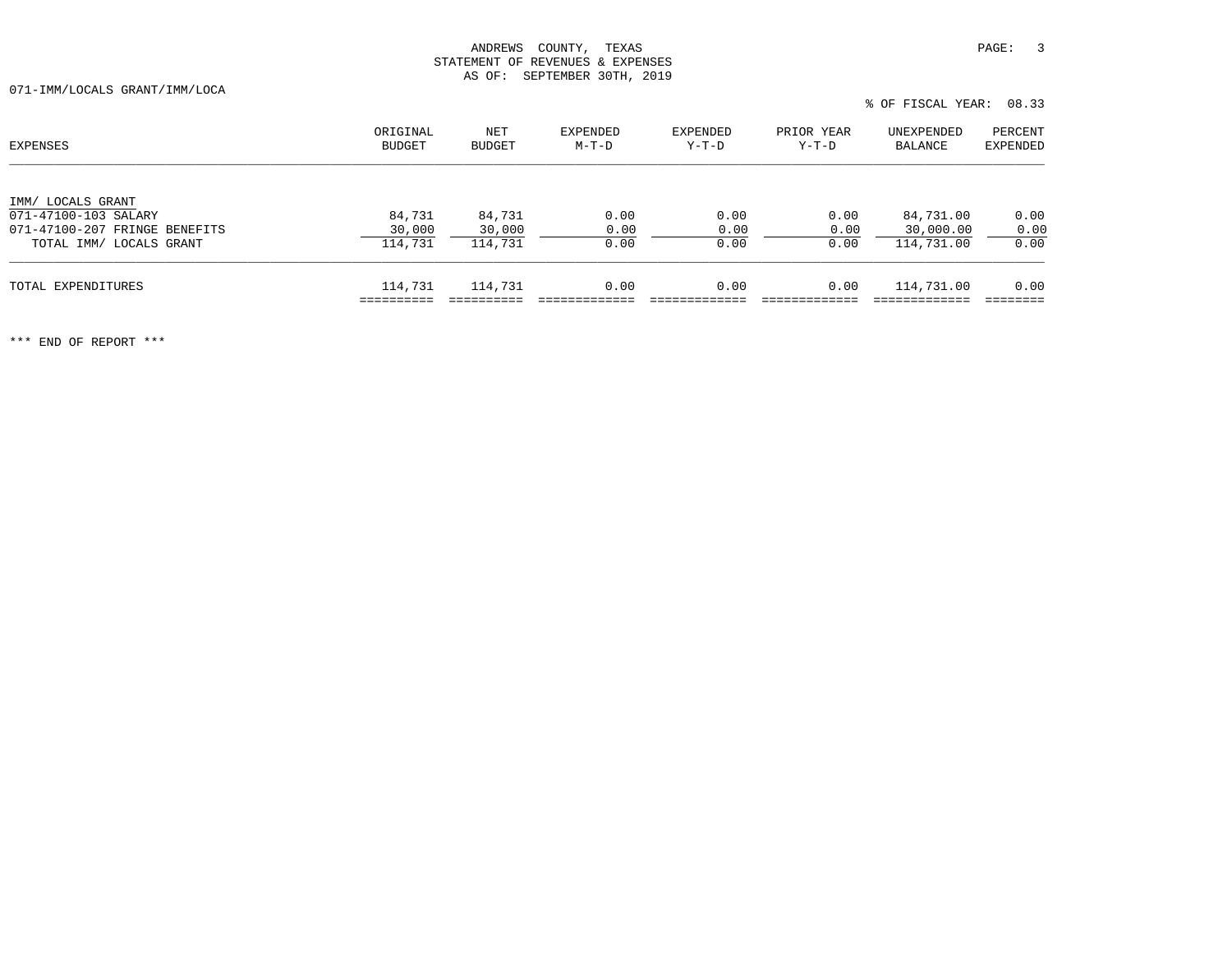072-JUV PROB GRANT A

| ASSETS<br>======                                                                                                               |                                              |             |                             |  |
|--------------------------------------------------------------------------------------------------------------------------------|----------------------------------------------|-------------|-----------------------------|--|
| 072-1010-000 GRANT A CASH                                                                                                      | 28,162.30                                    | 28,162.30   |                             |  |
| TOTAL ASSETS                                                                                                                   |                                              |             | 28,162.30<br>============== |  |
| LIABILITIES                                                                                                                    |                                              |             |                             |  |
| 072-2070-005 DUE TO GENERAL FUND<br>TOTAL LIABILITIES<br>EQUITY                                                                | 1,692.54                                     | 1,692.54    |                             |  |
| $=$ = = = = =<br>072-2718-000 RESTRICTED FUND BALANCE<br>072-2720-000 Cumulative Revenues Less Expen<br>TOTAL BEGINNING EQUITY | 46.43<br>0.36)<br>46.07                      |             |                             |  |
| TOTAL REVENUE<br>TOTAL EXPENSES<br>(WILL CLOSE TO FUND BAL.)<br>TOTAL REVENUE OVER/(UNDER) EXPENSES                            | 28,888.00<br>2,599.61<br>135.30<br>26,423.69 |             |                             |  |
| TOTAL EQUITY & REV. OVER/(UNDER) EXP.                                                                                          |                                              | 26, 469. 76 |                             |  |
| TOTAL LIABILITIES, EQUITY & REV.OVER/(UNDER) EXP.                                                                              |                                              |             | 28,162.30                   |  |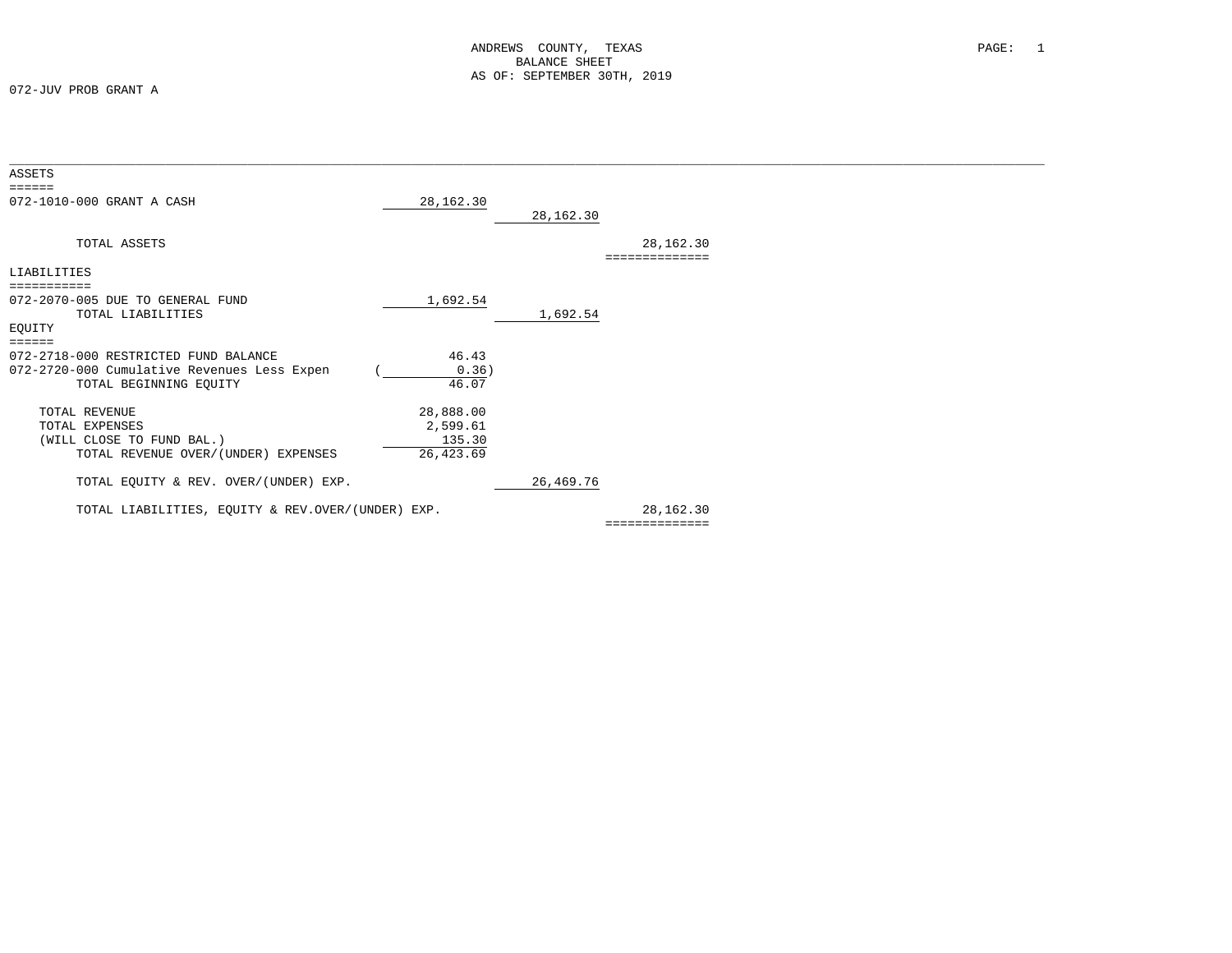| 3700777<br>ANDREWS          | PAGE<br>TEXAS<br>'OUNTY   |  |
|-----------------------------|---------------------------|--|
| STATEMENT<br>OF.            | REVENUES &<br>EXPENSES    |  |
| OF:<br>$\overline{2}$<br>טב | 30mu<br>SEPTEMBER<br>2019 |  |

072-JUV PROB GRANT A

|                                              |                           |               |                     |                     |                       | % OF FISCAL YEAR:      | 08.33               |
|----------------------------------------------|---------------------------|---------------|---------------------|---------------------|-----------------------|------------------------|---------------------|
| REVENUES                                     | ORIGINAL<br><b>BUDGET</b> | NET<br>BUDGET | RECEIPTS<br>$M-T-D$ | RECEIPTS<br>$Y-T-D$ | PRIOR YEAR<br>$Y-T-D$ | UNCOLLECTED<br>BALANCE | PERCENT<br>RECEIVED |
| 072-30333-303 JUV PROB GRANT A STATE FUNDING | 171,677                   | 201,377       | 28,888.00           | 28,888.00           | 2,417.52              | 172,489.00             | 14.35               |
| TOTAL REVENUES                               | 171,677                   | 201,377       | 28,888.00           | 28,888.00           | 2,417.52              | 172,489.00             | 14.35               |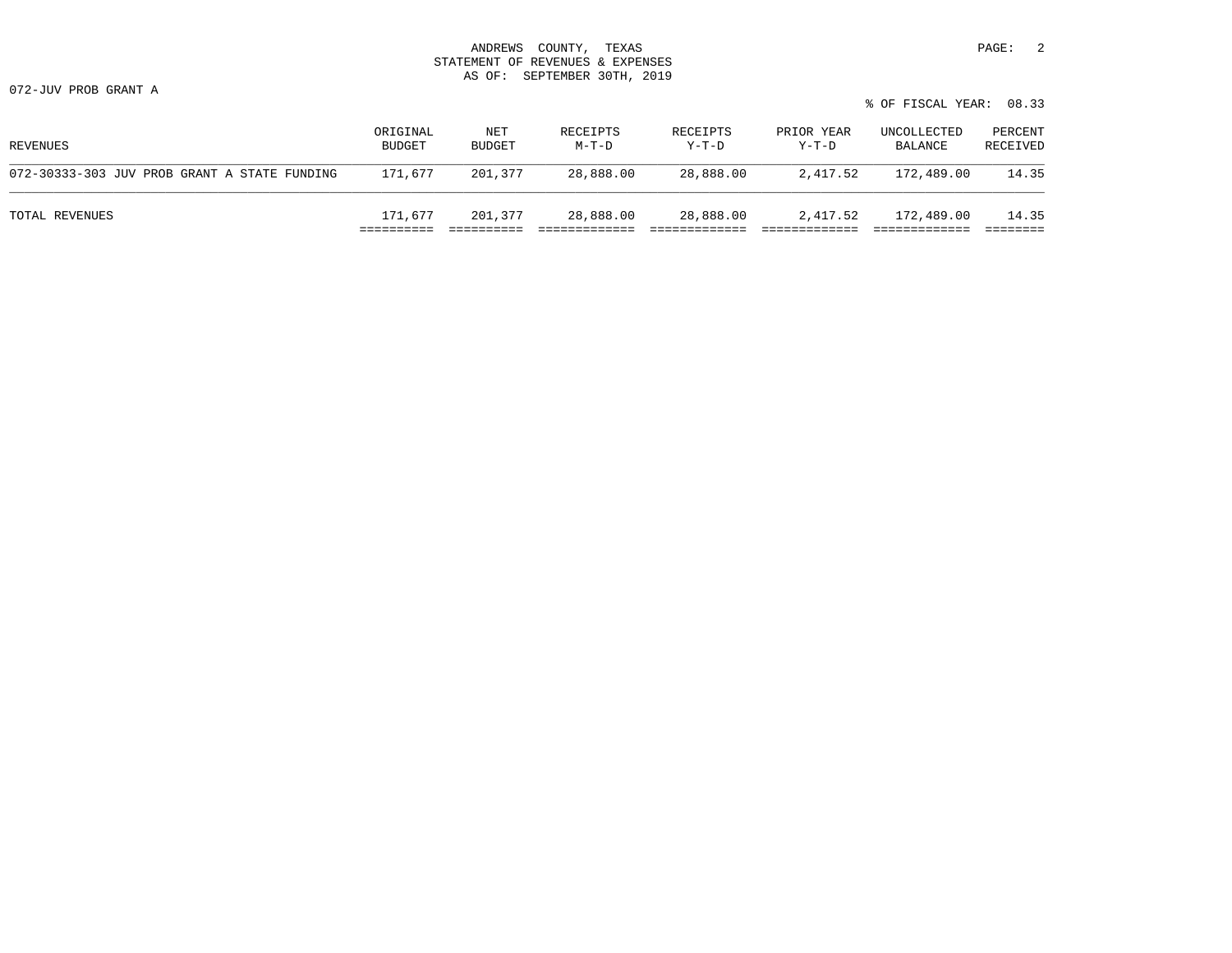072-JUV PROB GRANT A

| <b>EXPENSES</b>                              | ORIGINAL<br><b>BUDGET</b> | NET<br><b>BUDGET</b> | <b>EXPENDED</b><br>$M-T-D$ | EXPENDED<br>$Y-T-D$       | PRIOR YEAR<br>$Y-T-D$     | UNEXPENDED<br><b>BALANCE</b> | PERCENT<br><b>EXPENDED</b> |
|----------------------------------------------|---------------------------|----------------------|----------------------------|---------------------------|---------------------------|------------------------------|----------------------------|
|                                              |                           |                      |                            |                           |                           |                              |                            |
| GRANT A BASIC SUPERVISION                    |                           |                      |                            |                           |                           |                              |                            |
| 072-47200-101 COURT INTAKE-SAL & FR STAFF    | $\Omega$                  | $\Omega$             | 137.50                     | 137.50                    | 0.00(                     | 137.50)                      | 0.00                       |
| 072-47200-201 SOCIAL SECURITY TAXES          | $\Omega$                  | $\Omega$             | 10.52                      | 10.52                     | 0.00(                     | 10.52)                       | 0.00                       |
| 072-47200-203 RETIREMENT                     | $\Omega$                  | $\mathbf 0$          | 26.57                      | 26.57                     | 0.00(                     | 26.57)                       | 0.00                       |
| 072-47200-217 COURT INTAKE-TRAVEL TRAINING   | 1,500                     | 453                  | 0.00                       | 0.00                      | 228.26                    | 453.26                       | 0.00                       |
| 072-47200-218 DIR SUPV-TRAVEL TRAIN-OFFICER  | 6.000                     | 6,728                | 0.00                       | 0.00                      | 0.00                      | 6,727.98                     | 0.00                       |
| 072-47200-311 YTH SERV-OPER-EM&UA            | $\mathbf 0$               | $\mathbf 0$          | 0.00                       | 0.00                      | 496.72                    | 0.00                         | 0.00                       |
| 072-47200-312 COURT INTAKE-OP EXP SUPPLIES   | 11,250                    | 12,450               | 134.68                     | 134.68                    | 0.00                      | 12, 315.32                   | 1.08                       |
| 072-47200-454 DIRECT SUPV-OPERATING-AUTO     | 6,100                     | 4,200                | 0.00                       | 0.00(                     | 111.22)                   | 4,200.00                     | 0.00                       |
| 072-47200-455 BASIC SUPV-YTH SRV OPERATING   | 3,699                     | $\mathbf 0$          | 0.00                       | 0.00                      | 0.00                      | 0.00                         | 0.00                       |
| 072-47200-900 YOUTH SERVCES OPER EM & UA     | $\mathbf 0$               | 5,275                | 0.00                       | 0.00                      | 0.00                      | 5,275.25                     | 0.00                       |
| TOTAL GRANT A BASIC SUPERVISION              | 28,549                    | 29,106               | 309.27                     | 309.27                    | 613.76                    | 28,797.22                    | 1.06                       |
| GRANT A COMM PGMS                            |                           |                      |                            |                           |                           |                              |                            |
| 072-47600-102 YTH SRV-SALARY-OFFICER         | 24,945                    | 19,266               | 1,803.75                   | 1,803.75                  | 1,803.76                  | 17,462.25                    | 9.36                       |
| 072-47600-201 SOCIAL SECURITY TAXES          | $\mathbf 0$               | $\Omega$             | 137.99                     | 137.99                    | 0.00(                     | 137.99)                      | 0.00                       |
| 072-47600-202 YTH SVC-FRINGES-OFFICER        | 6,441                     | 5,440                | 0.00                       | 0.00                      | 0.00                      | 5,440.00                     | 0.00                       |
| 072-47600-203 RETIREMENT                     | $\mathbf 0$               | O                    | 348.60                     | 348.60                    | 0.00                      | 348.60)                      | 0.00                       |
| TOTAL GRANT A COMM PGMS                      | 31,386                    | 24,706               | 2,290.34                   | 2,290.34                  | 1,803.76                  | 22, 415.66                   | 9.27                       |
| GRANT A PRE & POST ADJ                       |                           |                      |                            |                           |                           |                              |                            |
| 072-47500-409 PRE/ POST DET- RES PGMS/SVC OP | $\mathbf 0$               | 8,000                | 0.00                       | 0.00                      | 0.00                      | 8,000.00                     | 0.00                       |
| 072-47500-810 DETENTION-EXTERNAL             | 15,000                    | 7,826                | 0.00                       | 0.00                      | 0.00                      | 7,825.51                     | 0.00                       |
| 072-47500-811 DETENTION-INTER COUNTY         | 15,000                    | 28,960               | 0.00                       | 0.00                      | 0.00                      | 28,960.00                    | 0.00                       |
| 072-47500-813 POST ADJ-NON SEC-INTR CNTY PL  | $\mathbf 0$               | 13,500               | 0.00                       | 0.00                      | 0.00                      | 13,500.00                    | 0.00                       |
| 072-47500-814 POST ADJ-SECURE-EXT PLCMT      | 47,205                    | 13,776               | 0.00                       | 0.00                      | 0.00                      | 13,776.00                    | 0.00                       |
| 072-47500-815 POST ADJ-SECURE-INTER CNTY PL  | $\Omega$                  | 52,665               | 0.00                       | 0.00                      | 0.00                      | 52,665.10                    | 0.00                       |
| TOTAL GRANT A PRE & POST ADJ                 | 77,205                    | 124,727              | 0.00                       | 0.00                      | 0.00                      | 124,726.61                   | 0.00                       |
| GRANT A COMMITMENT DIV                       |                           |                      |                            |                           |                           |                              |                            |
| 072-47900-814 CDIV-POST ADJ-SECURE-EXTERNAL  | 7.744                     | $\Omega$             | 0.00                       | 0.00                      | 0.00                      | 0.00                         | 0.00                       |
| 072-47900-815 CDIV-POST ADJ-SEC-INTER CNTY   | $\mathbf 0$               | 7,744                | 0.00                       | 0.00                      | 0.00                      | 7,744.00                     | 0.00                       |
| TOTAL GRANT A COMMITMENT DIV                 | 7.744                     | 7.744                | 0.00                       | 0.00                      | 0.00                      | 7,744.00                     | 0.00                       |
| GRANT A MENTAL HEALTH                        |                           |                      |                            |                           |                           |                              |                            |
| 072-46500-816 MH-RES PLCMT-EXTERNAL          | 26,793                    | 15,094               | 0.00                       | 0.00                      | 0.00                      | 15,093.90                    | 0.00                       |
| TOTAL GRANT A MENTAL HEALTH                  | 26,793                    | 15,094               | 0.00                       | 0.00                      | 0.00                      | 15,093.90                    | 0.00                       |
|                                              |                           |                      |                            |                           |                           |                              |                            |
| TOTAL EXPENDITURES                           | 171,677<br>==========     | 201,377              | 2,599.61<br>=============  | 2,599.61<br>============= | 2,417.52<br>============= | 198,777.39<br>=============  | 1.29<br>$=$ = = = = = = =  |
| REVENUES OVER/(UNDER) EXPENDITURES           | $\mathbf 0$               | $\mathbf 0$          | 26, 288.39                 | 26, 288.39                | 0.00                      | 26, 288.39)                  |                            |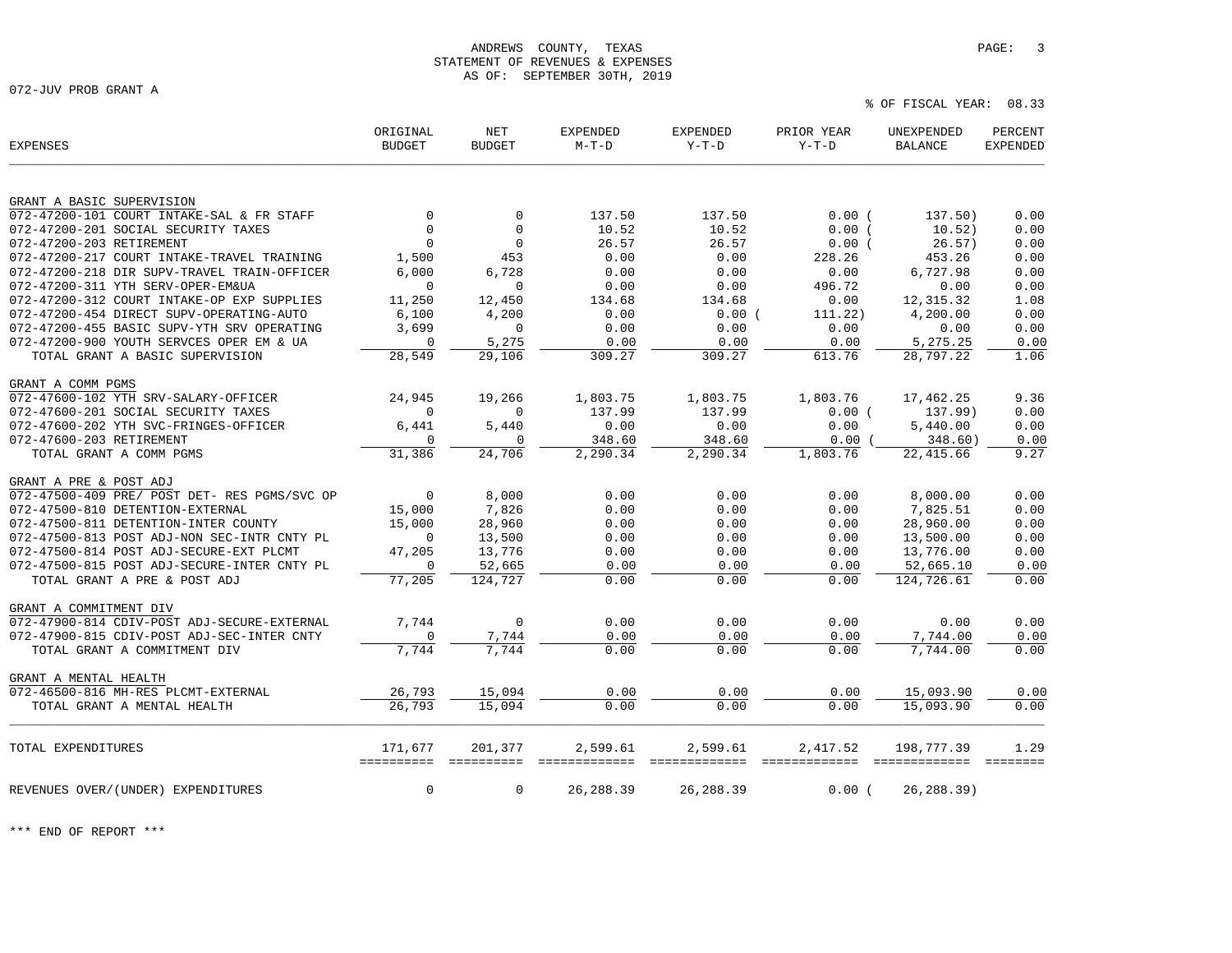| ASSETS                                            |             |        |              |  |
|---------------------------------------------------|-------------|--------|--------------|--|
| ======                                            |             |        |              |  |
| 073-1010-000 TITLE V FEE                          | 826.87      |        |              |  |
|                                                   |             | 826.87 |              |  |
| TOTAL ASSETS                                      |             |        | 826.87       |  |
|                                                   |             |        |              |  |
| LIABILITIES                                       |             |        |              |  |
|                                                   |             |        |              |  |
| 073-2070-005 DUE TO GENERAL FUND                  | 882.87      |        |              |  |
| TOTAL LIABILITIES                                 |             | 882.87 |              |  |
| EQUITY                                            |             |        |              |  |
|                                                   |             |        |              |  |
|                                                   |             |        |              |  |
| 073-2718-000 RESTRICTED FUND BALANCE              | 16,336.05   |        |              |  |
| 073-2720-000 Cumulative Revenues Less Expen       | 16, 336.05) |        |              |  |
| (WILL CLOSE TO FUND BAL.)                         | 56.00)      |        |              |  |
| TOTAL REVENUE OVER/(UNDER) EXPENSES               | 56.00)      |        |              |  |
|                                                   |             |        |              |  |
|                                                   |             |        |              |  |
| TOTAL EQUITY & REV. OVER/(UNDER) EXP.             |             | 56.00) |              |  |
|                                                   |             |        |              |  |
| TOTAL LIABILITIES, EQUITY & REV.OVER/(UNDER) EXP. |             |        | 826.87       |  |
|                                                   |             |        | ============ |  |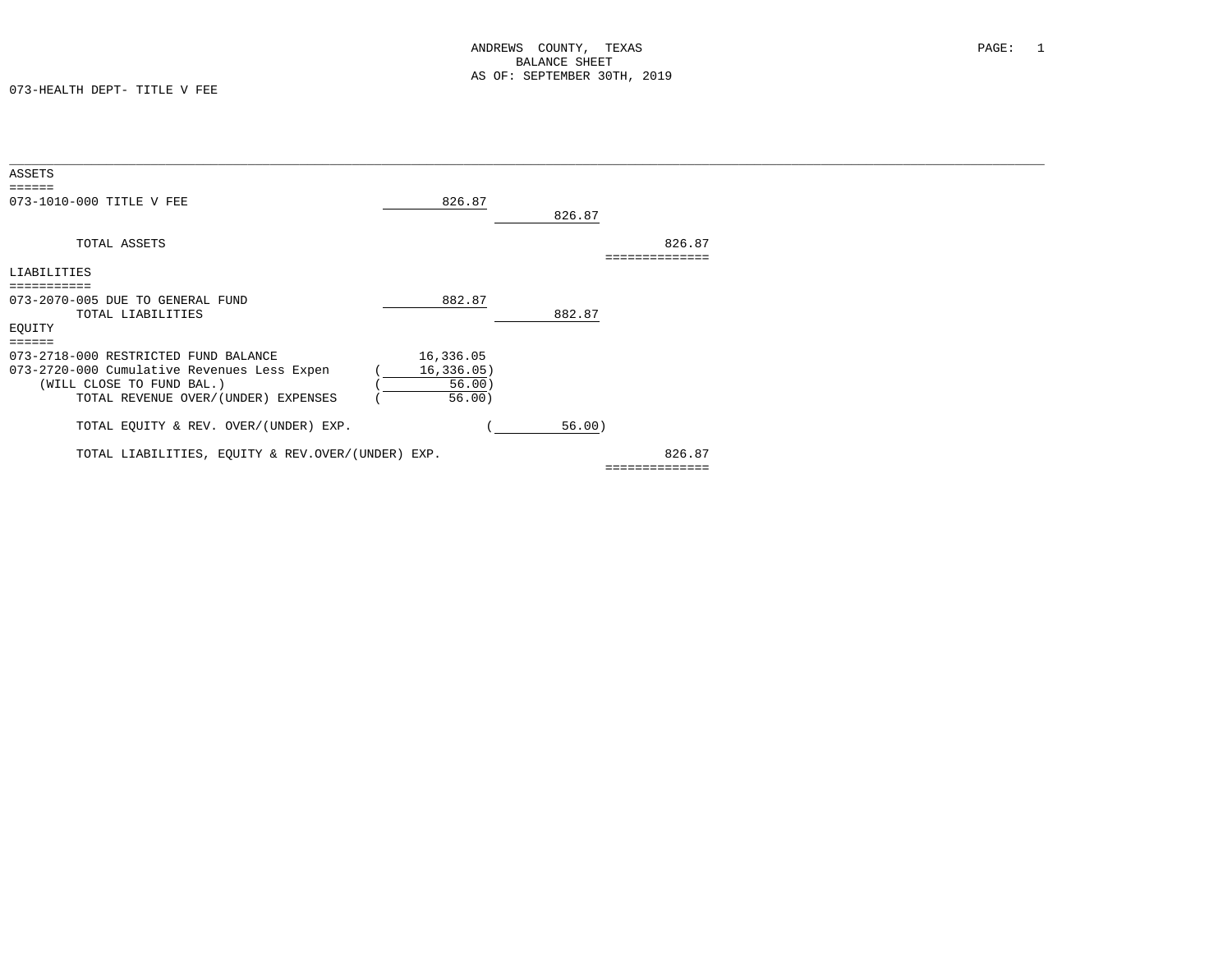|                                   |                    |               |                     |                     |                     | % OF FISCAL YEAR: 08.33 |                     |
|-----------------------------------|--------------------|---------------|---------------------|---------------------|---------------------|-------------------------|---------------------|
| REVENUES                          | ORIGINAL<br>BUDGET | NET<br>BUDGET | RECEIPTS<br>$M-T-D$ | RECEIPTS<br>$Y-T-D$ | PRIOR YEAR<br>Y-T-D | UNCOLLECTED<br>BALANCE  | PERCENT<br>RECEIVED |
| 073-30333-320 CHS/TV CHILD HEALTH | 18,665             | 18,665        | 0.00                | 0.00                | 1,367.68            | 18,665.00               | 0.00                |
|                                   |                    |               |                     |                     |                     |                         |                     |

TOTAL REVENUES 18,665 18,665 0.00 0.00 1,367.68 18,665.00 0.00 ========== ========== ============= ============= ============= ============= ========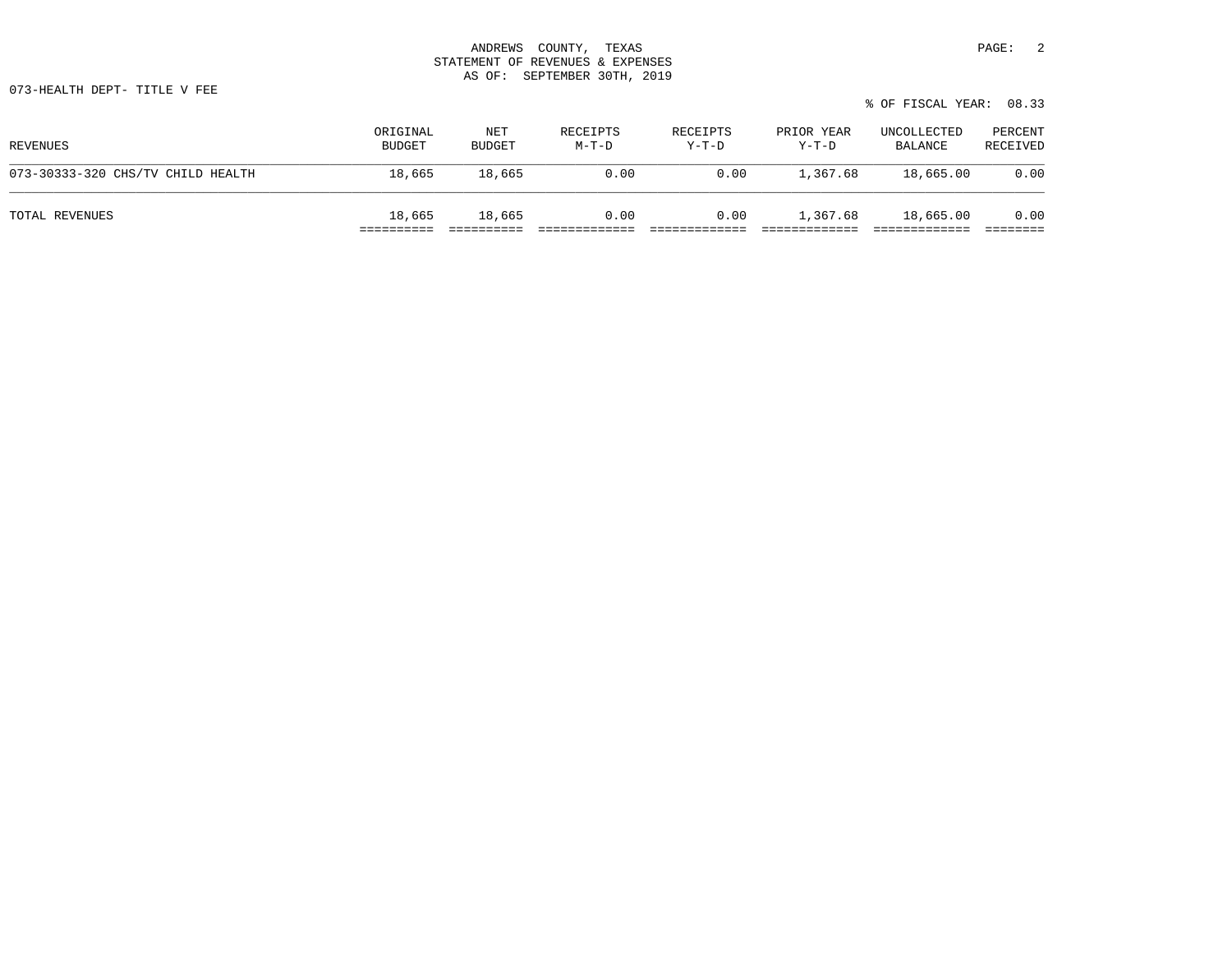073-HEALTH DEPT- TITLE V FEE

| EXPENSES                                                                               | ORIGINAL        | NET             | EXPENDED     | EXPENDED     | PRIOR YEAR       | UNEXPENDED            | PERCENT         |
|----------------------------------------------------------------------------------------|-----------------|-----------------|--------------|--------------|------------------|-----------------------|-----------------|
|                                                                                        | <b>BUDGET</b>   | BUDGET          | M-T-D        | $Y-T-D$      | Y-T-D            | BALANCE               | <b>EXPENDED</b> |
| ACFH/FEE<br>HEALTH DEPT<br>073-40940-103 SALARY<br>073-40940-401 PROFESSIONAL SERVICES | 2,000<br>16,665 | 2,000<br>16,665 | 0.00<br>0.00 | 0.00<br>0.00 | 0.00<br>1,177.00 | 2,000.00<br>16,665.00 | 0.00<br>0.00    |
| TOTAL HEALTH DEPT                                                                      | 18,665          | 18,665          | 0.00         | 0.00         | 1,177.00         | 18,665.00             | 0.00            |
| TOTAL EXPENDITURES                                                                     | 18,665          | 18,665          | 0.00         | 0.00         | 1,177.00         | 18,665.00             | 0.00            |
| REVENUES OVER/(UNDER) EXPENDITURES                                                     | $\mathbf 0$     | $\mathbf 0$     | 0.00         | 0.00         | 190.68           | 0.00                  |                 |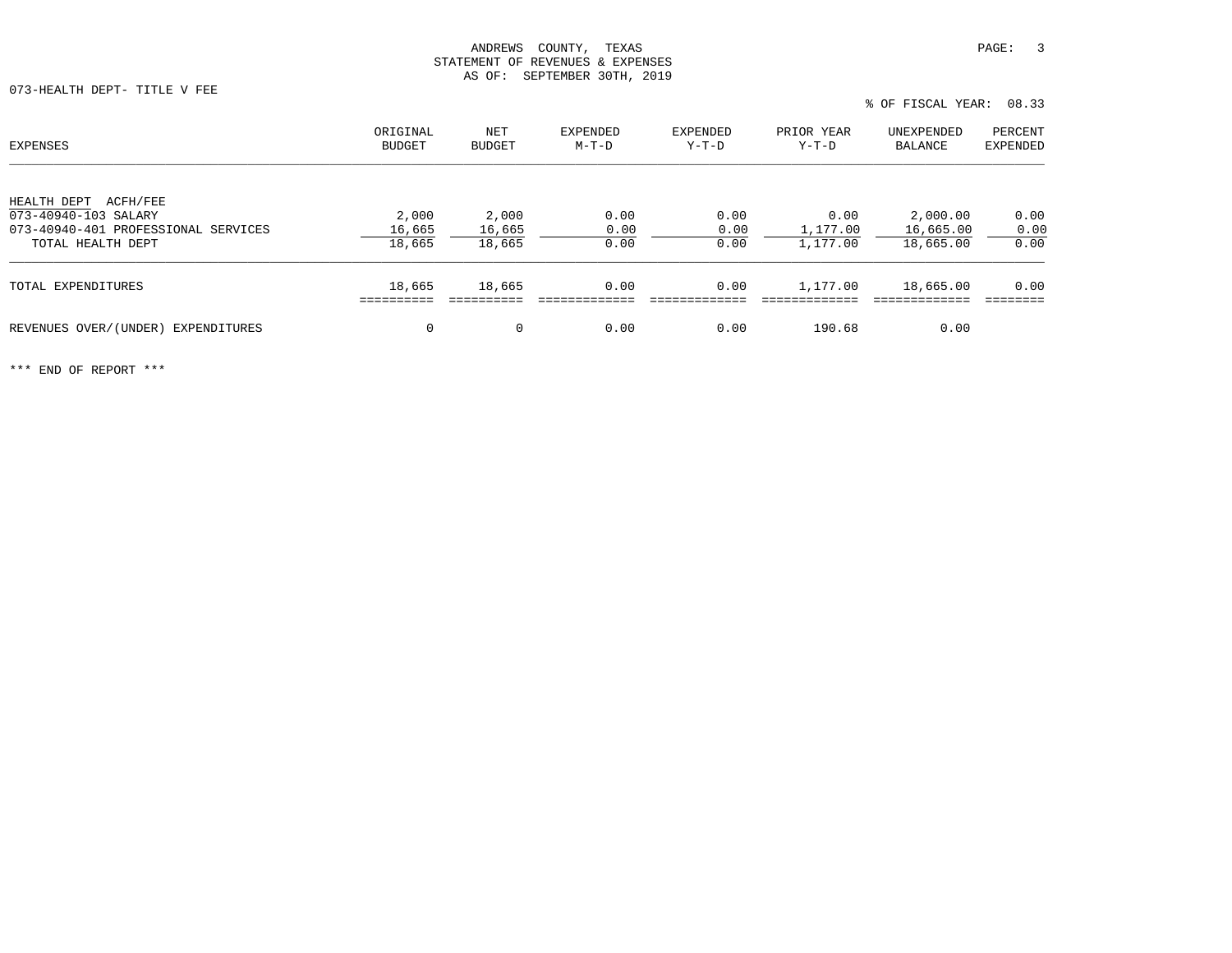ANDREWS COUNTY, TEXAS **BALANCE SHEET** AS OF: SEPTEMBER 30TH, 2019

 $074 - PHC$ 

| ______ |                 |
|--------|-----------------|
|        | _______________ |
|        |                 |
| __     |                 |
|        |                 |
|        |                 |
|        | ==============  |
|        |                 |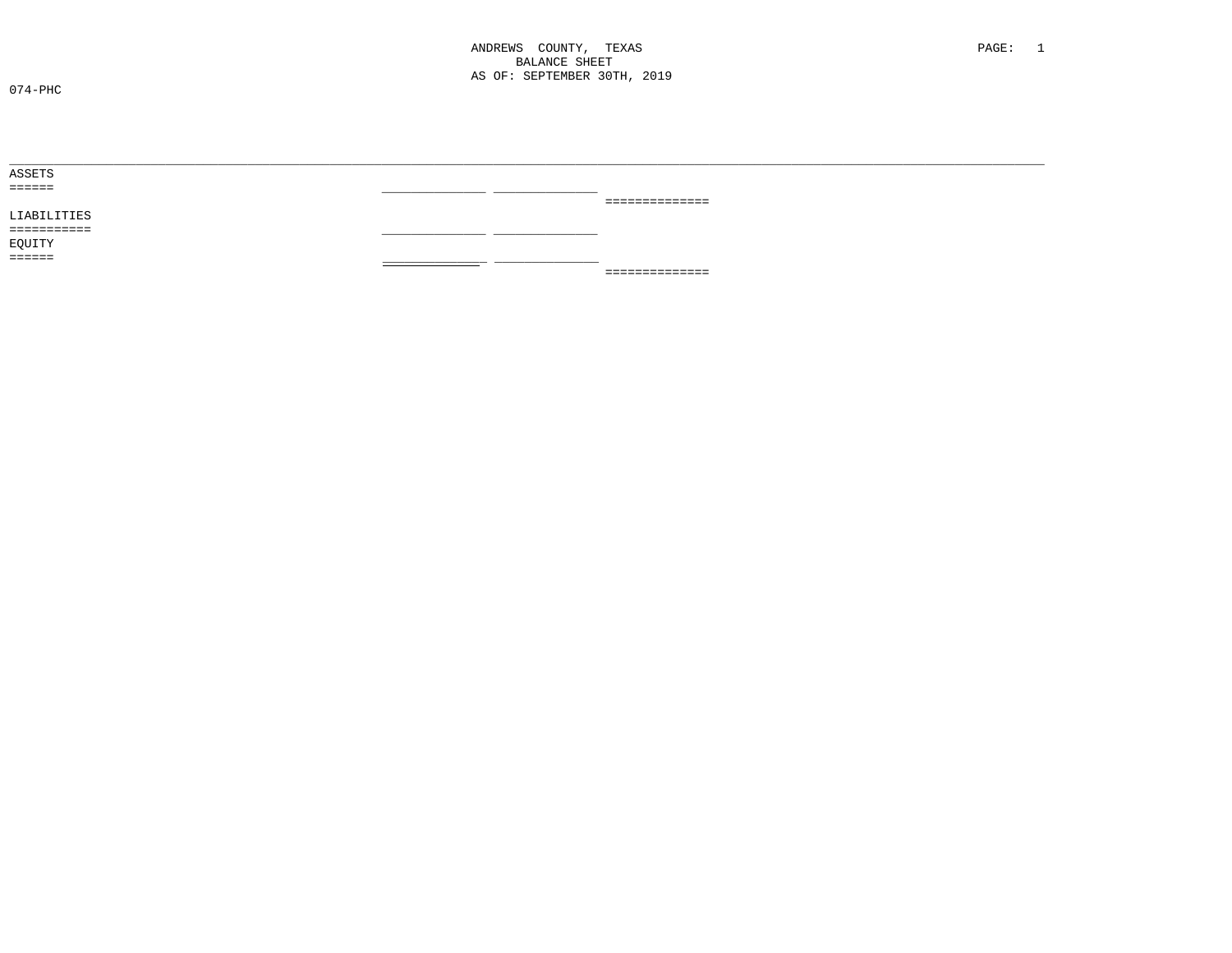074-PHC

| REVENUES                              | ORIGINAL<br>BUDGET | NET<br>BUDGET | RECEIPTS<br>M-T-D | RECEIPTS<br>Y-T-D | PRIOR YEAR<br>Y-T-D | UNCOLLECTED<br>BALANCE | PERCENT<br>RECEIVED |
|---------------------------------------|--------------------|---------------|-------------------|-------------------|---------------------|------------------------|---------------------|
| 074-30333-340 PHC PRIMARY HEALTH CARE | 101,965            | 117,995       | 0.00              | 0.00              | 0.00                | 117,995.00             | 0.00                |
| TOTAL REVENUES                        | 101,965            | 117,995       | 0.00              | 0.00              | 0.00                | 117,995.00             | 0.00                |

% OF FISCAL YEAR: 08.33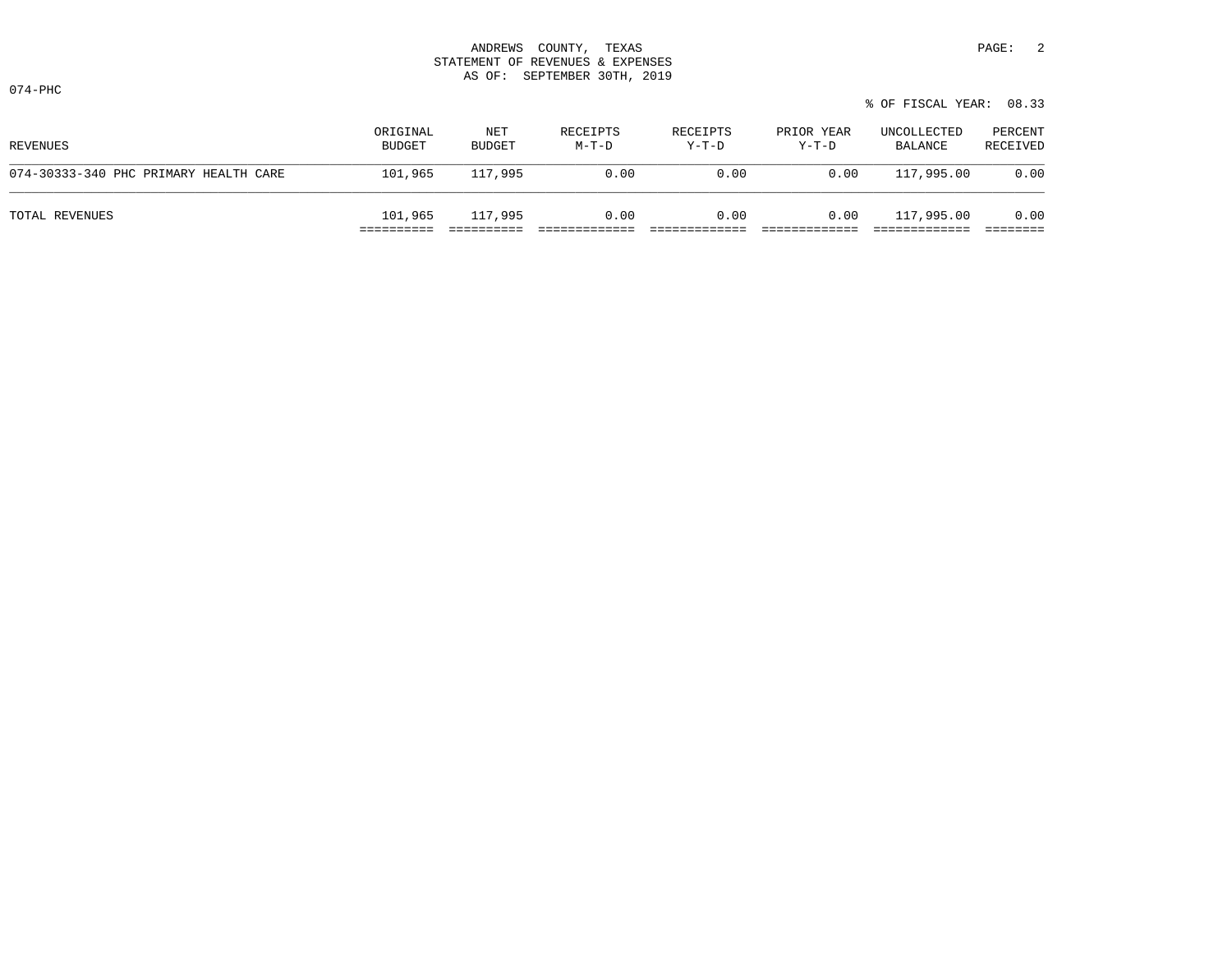074-PHC

|                                                                                          |                    |                      |                   |                   |                     | % OF FISCAL YEAR: 08.33  |                     |  |
|------------------------------------------------------------------------------------------|--------------------|----------------------|-------------------|-------------------|---------------------|--------------------------|---------------------|--|
| EXPENSES                                                                                 | ORIGINAL<br>BUDGET | NET<br><b>BUDGET</b> | EXPENDED<br>M-T-D | EXPENDED<br>Y-T-D | PRIOR YEAR<br>Y-T-D | UNEXPENDED<br>BALANCE    | PERCENT<br>EXPENDED |  |
| OFFICE OF PUBLIC HEALTH P<br>074-40942-103 PHC SALARY<br>TOTAL OFFICE OF PUBLIC HEALTH P | 101,965<br>101,965 | 117,995<br>117,995   | 0.00<br>0.00      | 0.00<br>0.00      | 0.00<br>0.00        | 117,995.00<br>117,995.00 | 0.00<br>0.00        |  |
| TOTAL EXPENDITURES                                                                       | 101,965            | 117,995              | 0.00              | 0.00              | 0.00                | 117,995.00               | 0.00                |  |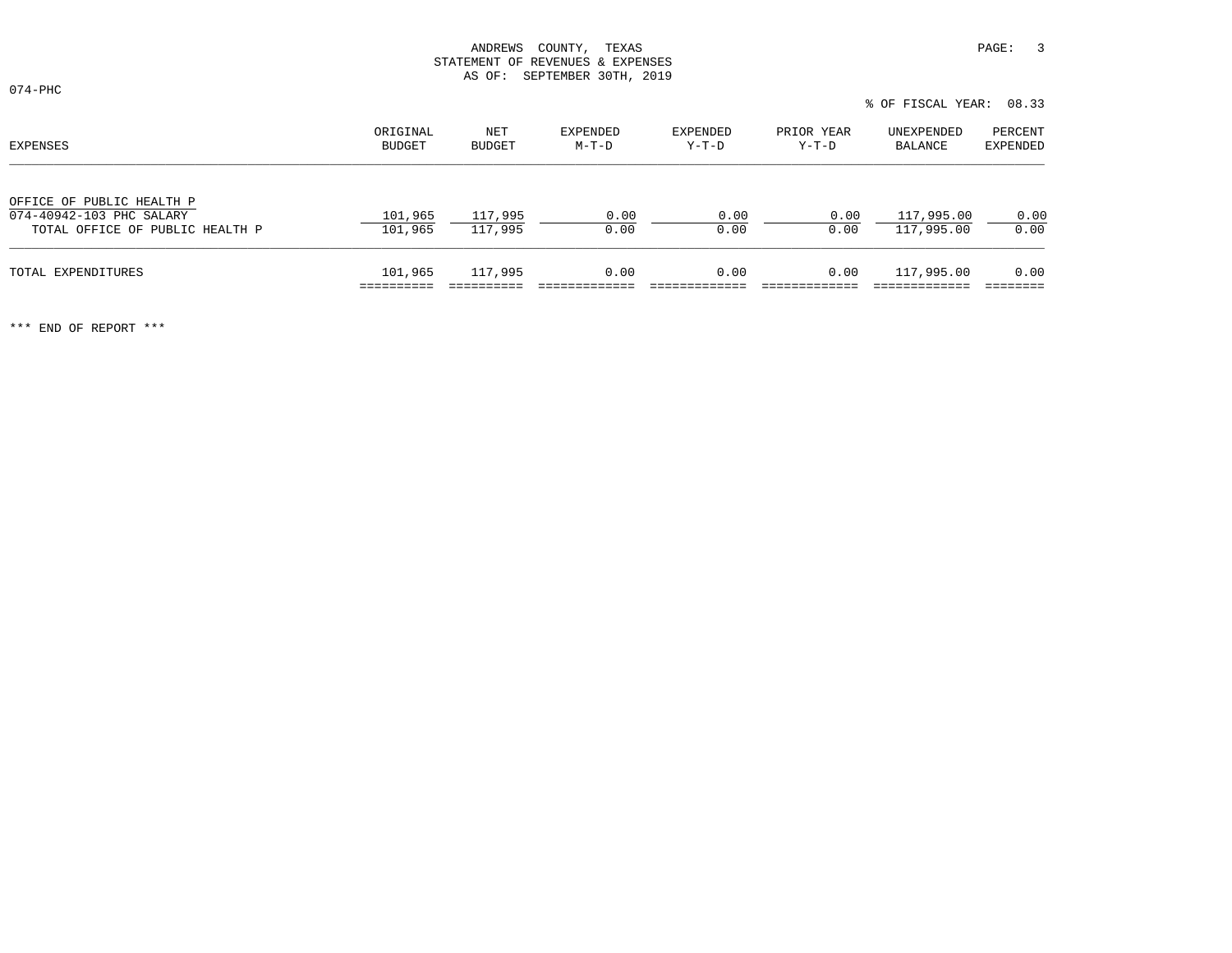| ASSETS                                      |          |                 |  |
|---------------------------------------------|----------|-----------------|--|
| $=$ $=$ $=$ $=$ $=$                         |          |                 |  |
|                                             |          | --------------  |  |
| LIABILITIES                                 |          |                 |  |
| ===========                                 |          |                 |  |
| EQUITY                                      |          |                 |  |
| $=$ $=$ $=$ $=$ $=$                         |          |                 |  |
| 077-2718-000 RESTRICTED FUND BALANCE        | 0.48     |                 |  |
| 077-2720-000 Cumulative Revenues Less Expen | 0.48)    |                 |  |
| TOTAL REVENUE                               | 1,242.13 |                 |  |
| TOTAL EXPENSES                              | 1,242.13 |                 |  |
|                                             |          | --------------- |  |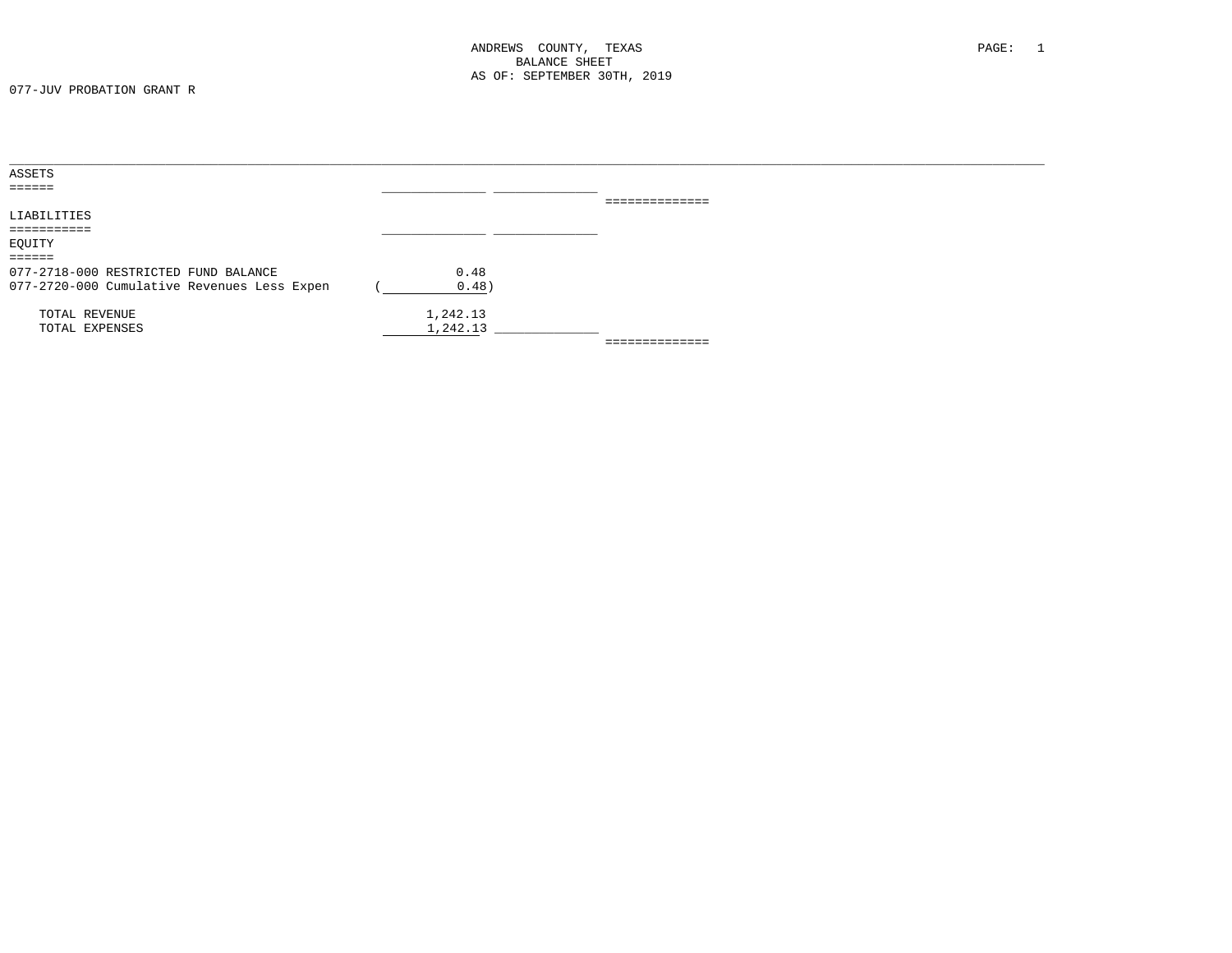077-JUV PROBATION GRANT R

|                                     |                           |               |                   |                   |                       | % OF FISCAL YEAR: 08.33 |                     |
|-------------------------------------|---------------------------|---------------|-------------------|-------------------|-----------------------|-------------------------|---------------------|
| REVENUES                            | ORIGINAL<br><b>BUDGET</b> | NET<br>BUDGET | RECEIPTS<br>M-T-D | RECEIPTS<br>Y-T-D | PRIOR YEAR<br>$Y-T-D$ | UNCOLLECTED<br>BALANCE  | PERCENT<br>RECEIVED |
| 077-30333-303 GRANT R STATE FUNDING | 7,371                     | 7.371         | 1,242.13          | 1,242.13          | 1,562.78              | 6,128.87                | 16.85               |
| TOTAL REVENUES                      | 7,371                     | 7,371         | 1,242.13          | 1,242.13          | 1,562.78              | 6,128.87                | 16.85               |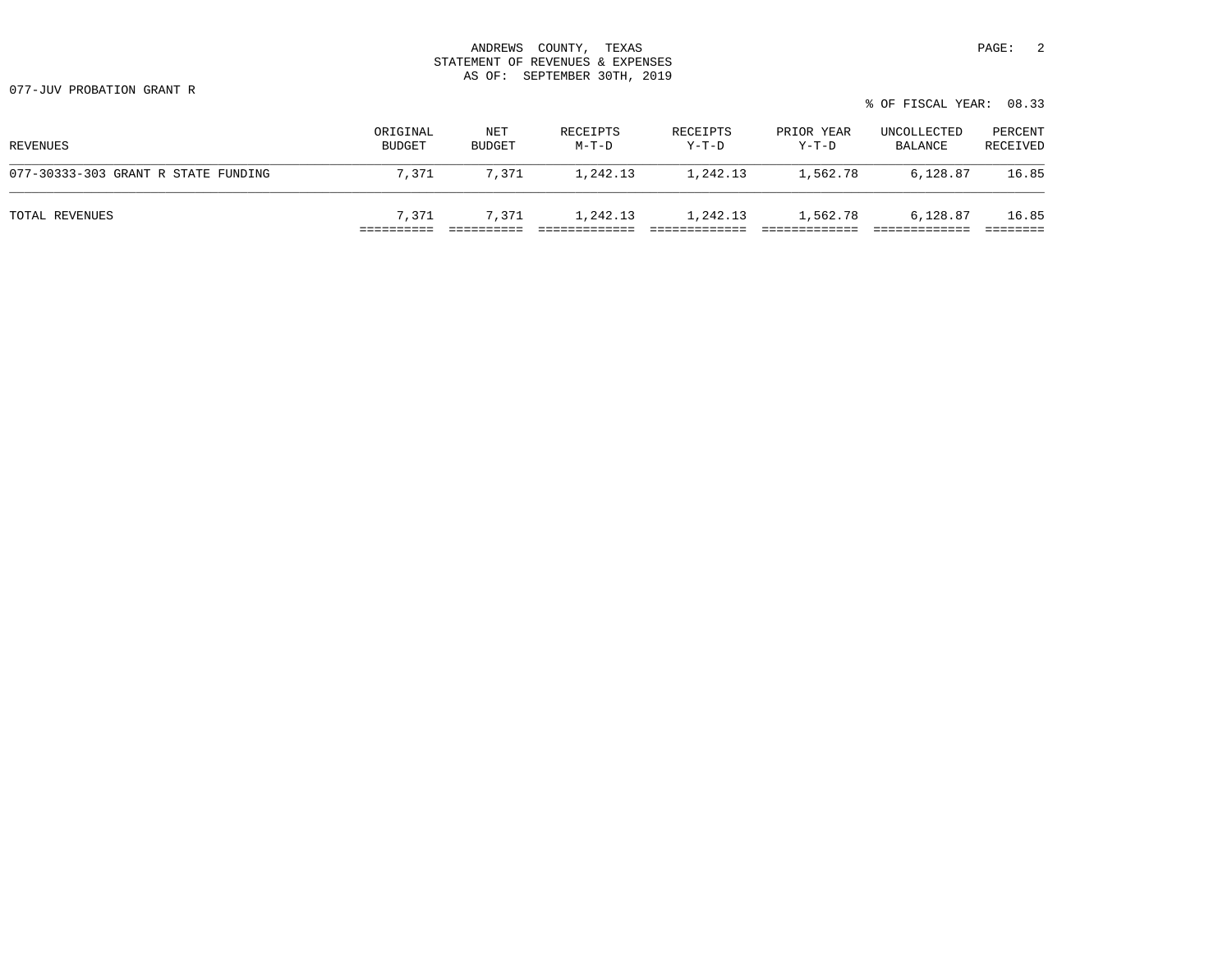077-JUV PROBATION GRANT R

% OF FISCAL YEAR: 08.33

| EXPENSES                                     | ORIGINAL<br><b>BUDGET</b> | NET<br><b>BUDGET</b> | EXPENDED<br>$M-T-D$ | EXPENDED<br>Y-T-D | PRIOR YEAR<br>Y-T-D | UNEXPENDED<br>BALANCE | PERCENT<br>EXPENDED |
|----------------------------------------------|---------------------------|----------------------|---------------------|-------------------|---------------------|-----------------------|---------------------|
| GRANT R REGIONALIZATION                      |                           |                      |                     |                   |                     |                       |                     |
| 077-47700-312 REG-YTH SVC-OP-PACT            | 0                         | 1,563                | 1,242.13            | 1,242.13          | 1,562.78            | 320.65                | 79.48               |
| 077-47700-410 REG-YTH SRV-OP EXP-CNSLING     | 4,308                     | 4,308                | 0.00                | 0.00              | 0.00                | 4,308.22              | 0.00                |
| 077-47700-411 REG-MH ASSESSMENTS-OPERATING   | 1,500                     | 1,500                | 0.00                | 0.00              | 0.00                | 1,500.00              | 0.00                |
| 077-47700-805 EXTERNAL CONTRACTS TELE COUNSE | 1,563                     |                      | 0.00                | 0.00              | 0.00                | 0.00                  | 0.00                |
| TOTAL GRANT R REGIONALIZATION                | 7,371                     | 7,371                | 1,242.13            | 1,242.13          | 1,562.78            | 6.128.87              | 16.85               |
| TOTAL EXPENDITURES                           | 7,371                     | 7.371                | 1,242.13            | 1,242.13          | 1,562.78            | 6,128.87              | 16.85               |
|                                              |                           |                      |                     |                   |                     |                       |                     |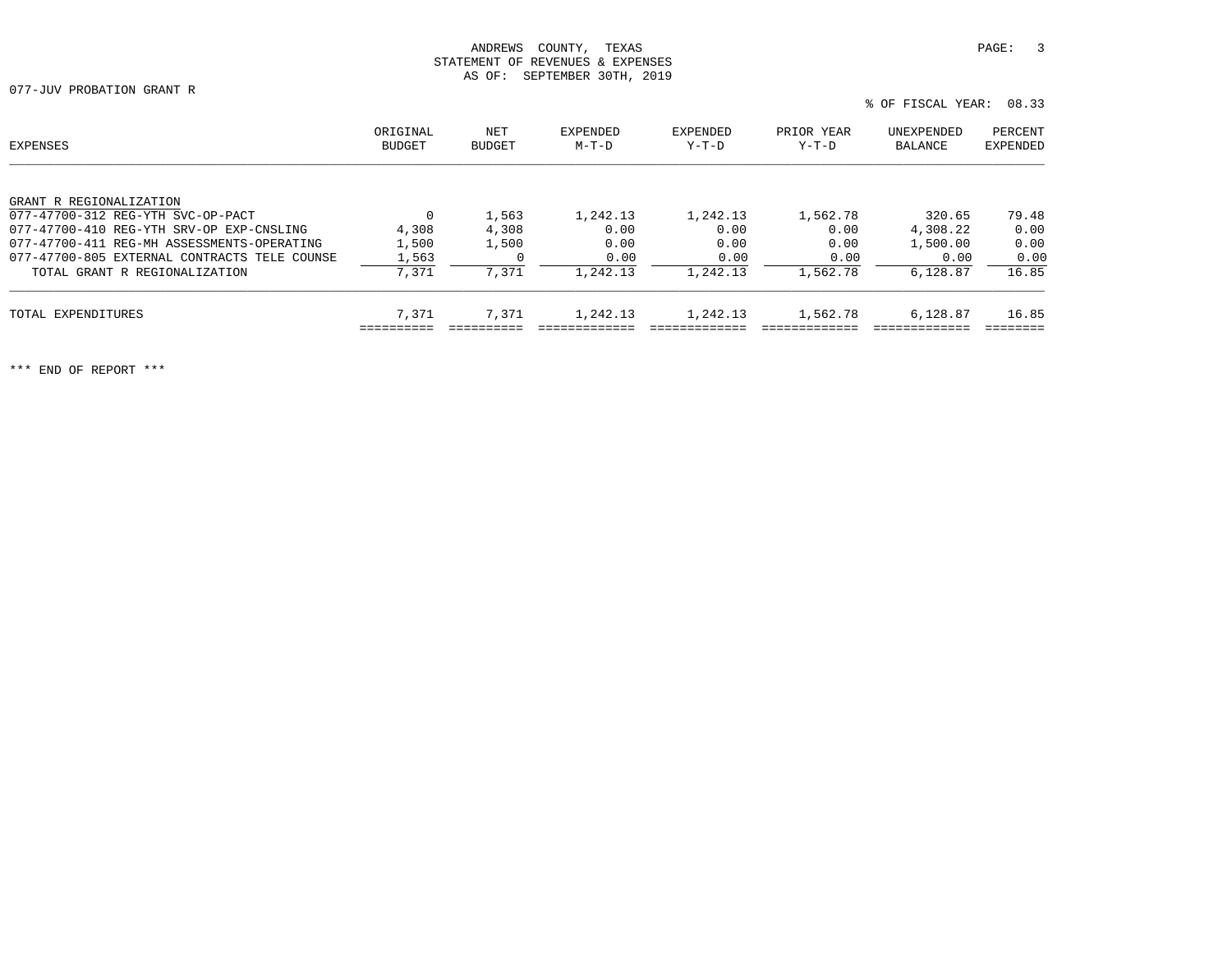078-TJPC E/ TITLE 4

| ASSETS                                            |           |           |                |
|---------------------------------------------------|-----------|-----------|----------------|
| 078-1010-000 CASH TITLE 4                         | 17,487.99 | 17,487.99 |                |
| TOTAL ASSETS                                      |           |           | 17,487.99      |
| LIABILITIES                                       |           |           |                |
| ===========                                       |           |           |                |
| EQUITY                                            |           |           |                |
| ======                                            |           |           |                |
| 078-2718-000 RESTRICTED FUND BALANCE              | 17,103.00 |           |                |
| TOTAL BEGINNING EQUITY                            | 17,103.00 |           |                |
| (WILL CLOSE TO FUND BAL.)                         | 384.99    |           |                |
| TOTAL REVENUE OVER/(UNDER) EXPENSES               | 384.99    |           |                |
| TOTAL EQUITY & REV. OVER/(UNDER) EXP.             |           | 17,487.99 |                |
| TOTAL LIABILITIES, EQUITY & REV.OVER/(UNDER) EXP. |           |           | 17,487.99      |
|                                                   |           |           | ============== |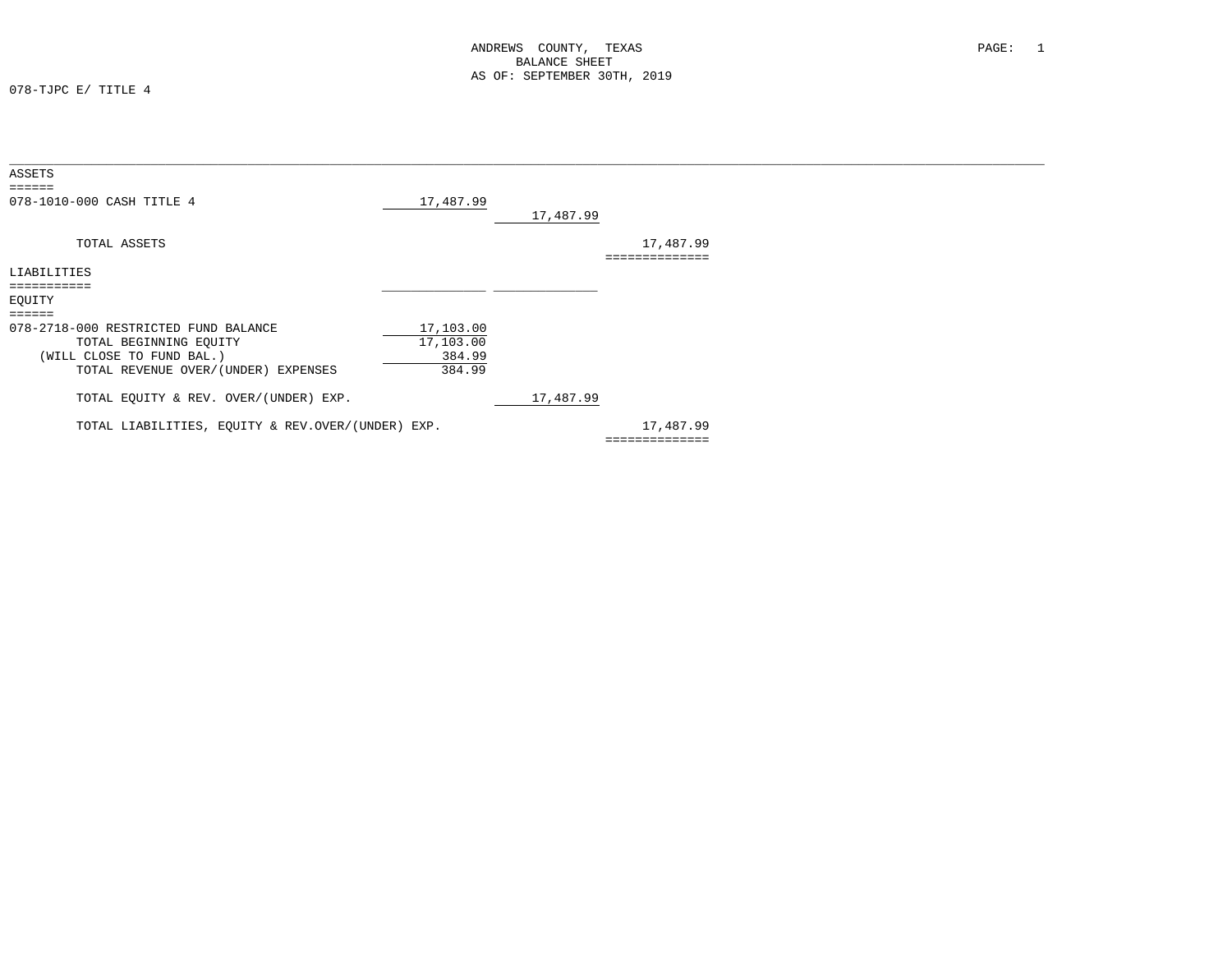|                     | STATEMENT OF REVENUES & EXPENSES |                      |                   |                   |                     |                         |                     |
|---------------------|----------------------------------|----------------------|-------------------|-------------------|---------------------|-------------------------|---------------------|
| 078-TJPC E/ TITLE 4 |                                  |                      |                   |                   |                     | % OF FISCAL YEAR: 08.33 |                     |
| REVENUES            | ORIGINAL<br>BUDGET               | NET<br><b>BUDGET</b> | RECEIPTS<br>M-T-D | RECEIPTS<br>Y-T-D | PRIOR YEAR<br>Y-T-D | UNCOLLECTED<br>BALANCE  | PERCENT<br>RECEIVED |
|                     |                                  |                      |                   |                   |                     |                         |                     |

========== ========== ============= ============= ============= ============= ========

ANDREWS COUNTY, TEXAS **PAGE:** 2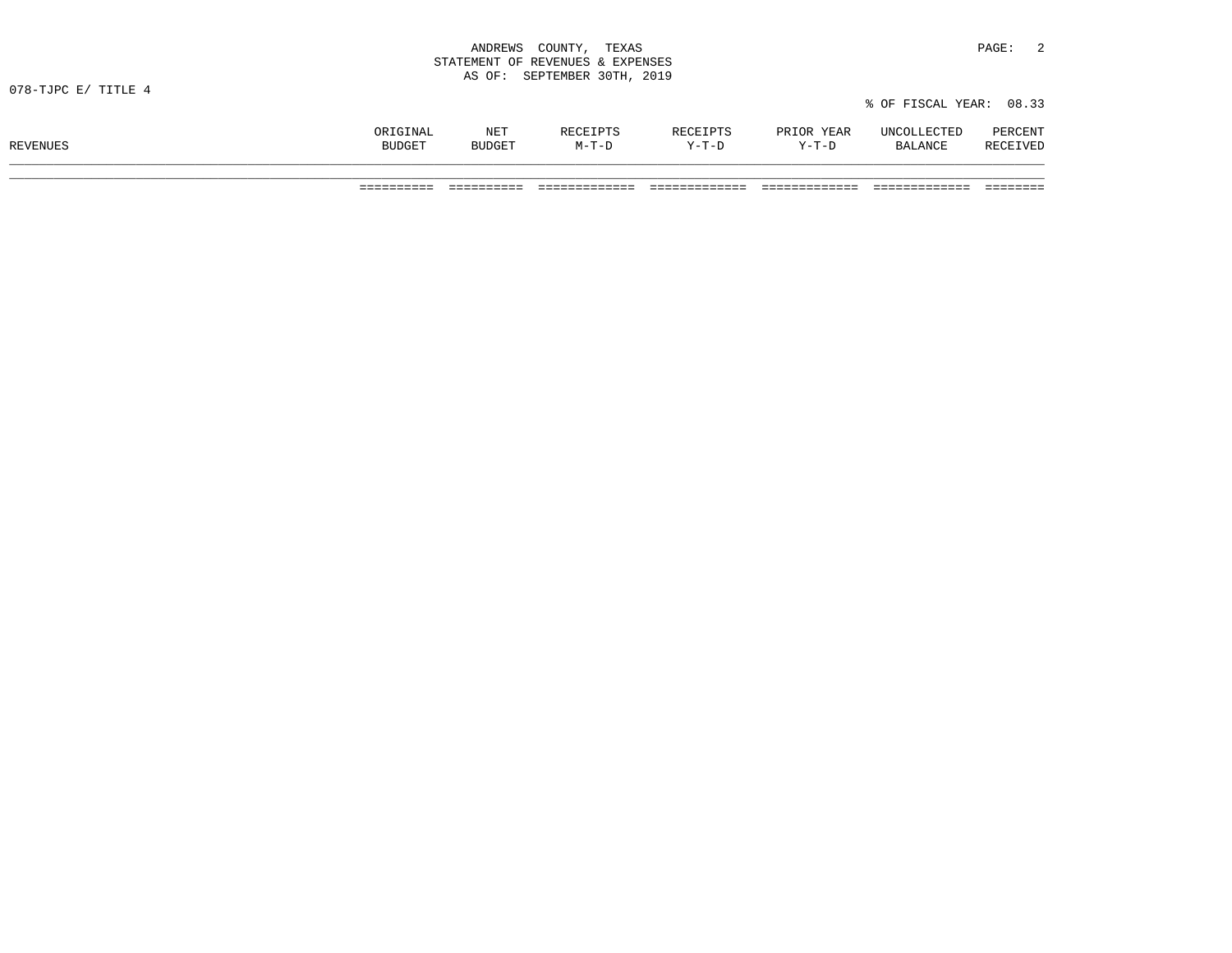|                          |                    |               | STATEMENT OF REVENUES & EXPENSES<br>AS OF: SEPTEMBER 30TH, 2019 |                   |                     |                         |                            |
|--------------------------|--------------------|---------------|-----------------------------------------------------------------|-------------------|---------------------|-------------------------|----------------------------|
| 078-TJPC E/ TITLE 4      |                    |               |                                                                 |                   |                     | % OF FISCAL YEAR: 08.33 |                            |
| EXPENSES                 | ORIGINAL<br>BUDGET | NET<br>BUDGET | EXPENDED<br>M-T-D                                               | EXPENDED<br>Y-T-D | PRIOR YEAR<br>Y-T-D | UNEXPENDED<br>BALANCE   | PERCENT<br><b>EXPENDED</b> |
| TEXAS JUVENILE PROBATION |                    |               |                                                                 |                   |                     |                         |                            |

========== ========== ============= ============= ============= ============= ========

ANDREWS COUNTY, TEXAS **PAGE:** 3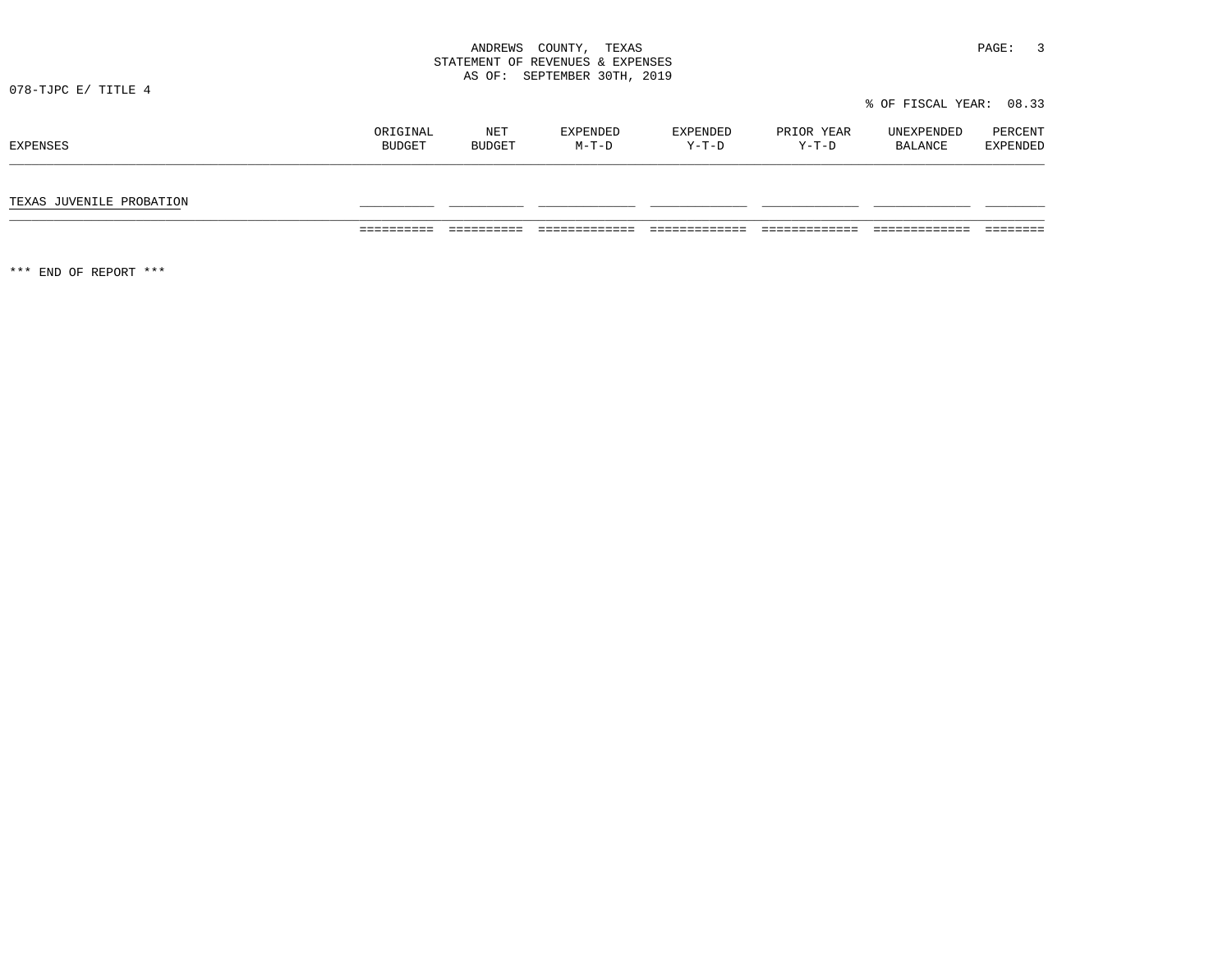081-LEOSE - SHERIFF

| ASSETS                                            |            |           |                |  |
|---------------------------------------------------|------------|-----------|----------------|--|
|                                                   |            |           |                |  |
| 081-1010-000 SHERIFF LEOSE CASH                   | 3,863.45   |           |                |  |
| 081-1030-000 TEXPOOL SHERIFF LEOSE                | 13,285.71  |           |                |  |
|                                                   |            | 17,149.16 |                |  |
|                                                   |            |           |                |  |
| TOTAL ASSETS                                      |            |           | 17,149.16      |  |
|                                                   |            |           | ============== |  |
| LIABILITIES                                       |            |           |                |  |
| ===========                                       |            |           |                |  |
| EQUITY                                            |            |           |                |  |
|                                                   |            |           |                |  |
| 081-2715-000 COMMITTED FUND BALANCE               | 32,755.09  |           |                |  |
|                                                   | 32,755.09  |           |                |  |
| TOTAL BEGINNING EQUITY                            |            |           |                |  |
| TOTAL REVENUE                                     |            |           |                |  |
|                                                   | 1,649.60   |           |                |  |
| TOTAL EXPENSES                                    | 17,255.53  |           |                |  |
| TOTAL REVENUE OVER/(UNDER) EXPENSES               | 15,605.93) |           |                |  |
|                                                   |            |           |                |  |
| TOTAL EQUITY & REV. OVER/(UNDER) EXP.             |            | 17,149.16 |                |  |
|                                                   |            |           |                |  |
| TOTAL LIABILITIES, EQUITY & REV.OVER/(UNDER) EXP. |            |           | 17,149.16      |  |
|                                                   |            |           | ============== |  |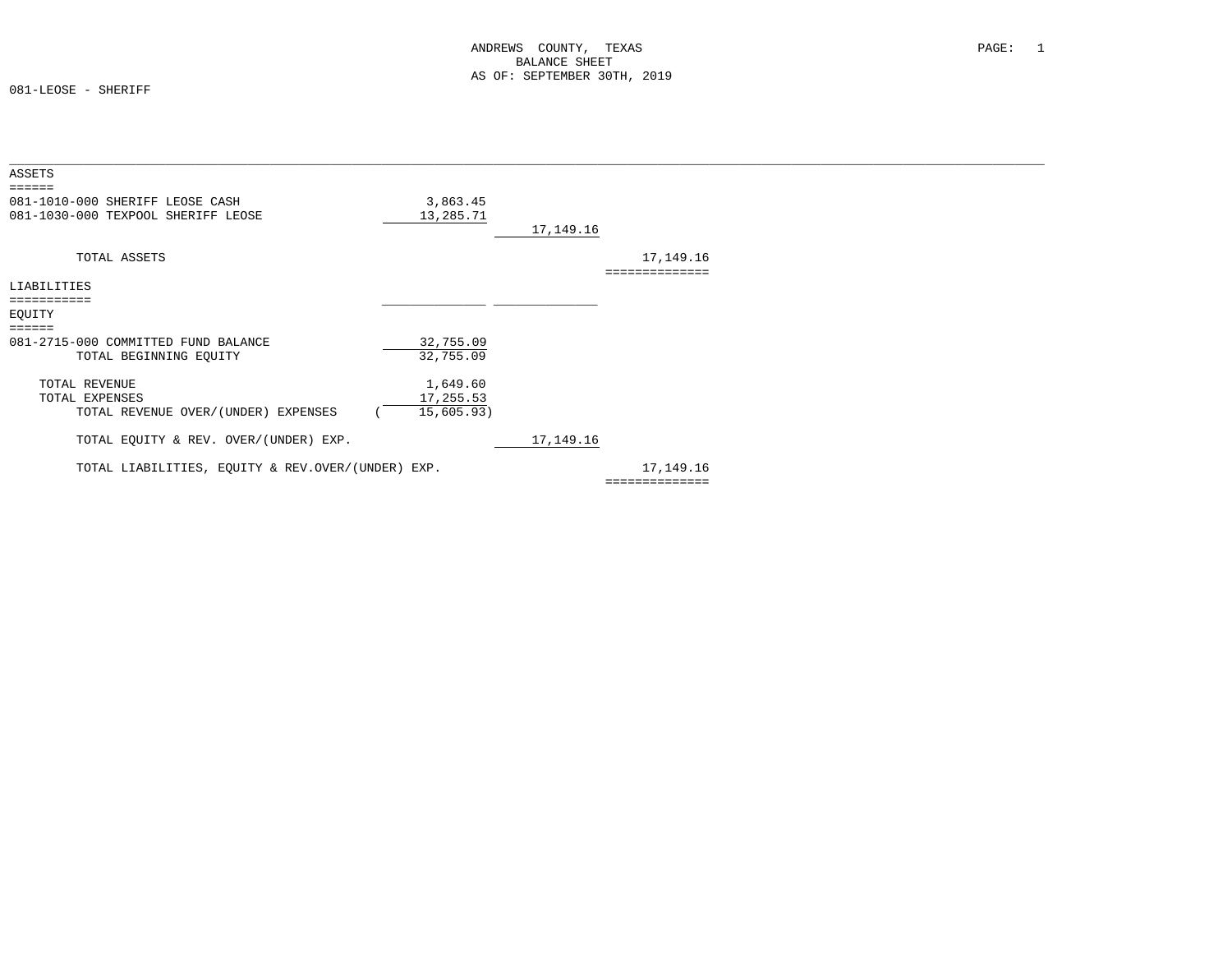081-LEOSE - SHERIFF

% OF FISCAL YEAR: 100.00

| REVENUES                                     | ORIGINAL<br><b>BUDGET</b> | NET<br>BUDGET | RECEIPTS<br>$M-T-D$ | RECEIPTS<br>$Y-T-D$ | PRIOR YEAR<br>$Y-T-D$ | UNCOLLECTED<br>BALANCE | PERCENT<br>RECEIVED |
|----------------------------------------------|---------------------------|---------------|---------------------|---------------------|-----------------------|------------------------|---------------------|
| 081-30333-340 SHERIFF LAW ENFORCEMENT ED LEO | 2,750                     | 2,750         | 0.00                | 0.00                | 2,890.99              | 2,750.00               | 0.00                |
| 081-30333-341 CONSTABLE PL 1&4 LEOSE         |                           |               | 0.00                | 681.52              | $678.30$ (            | 681.52)                | 0.00                |
| 081-30333-342 CONSTABLE PL 2&3 LEOSE         |                           |               | 0.00                | 681.52              | 678.30                | 681.52)                | 0.00                |
| 081-30360-101 LAW ENFORCEMENT LEOSE INTEREST | 100                       | 100           | 0.00                | 0.85                | 414.64                | 99.15                  | 0.85                |
| 081-30360-105 TEXPOOL INTEREST               | 0                         | 0             | 22.19               | 285.71              | 0.00                  | 285.71)                | 0.00                |
| TOTAL REVENUES                               | 2,850                     | 2,850         | 22.19               | 1,649.60            | 4,662.23              | 1,200.40               | 57.88               |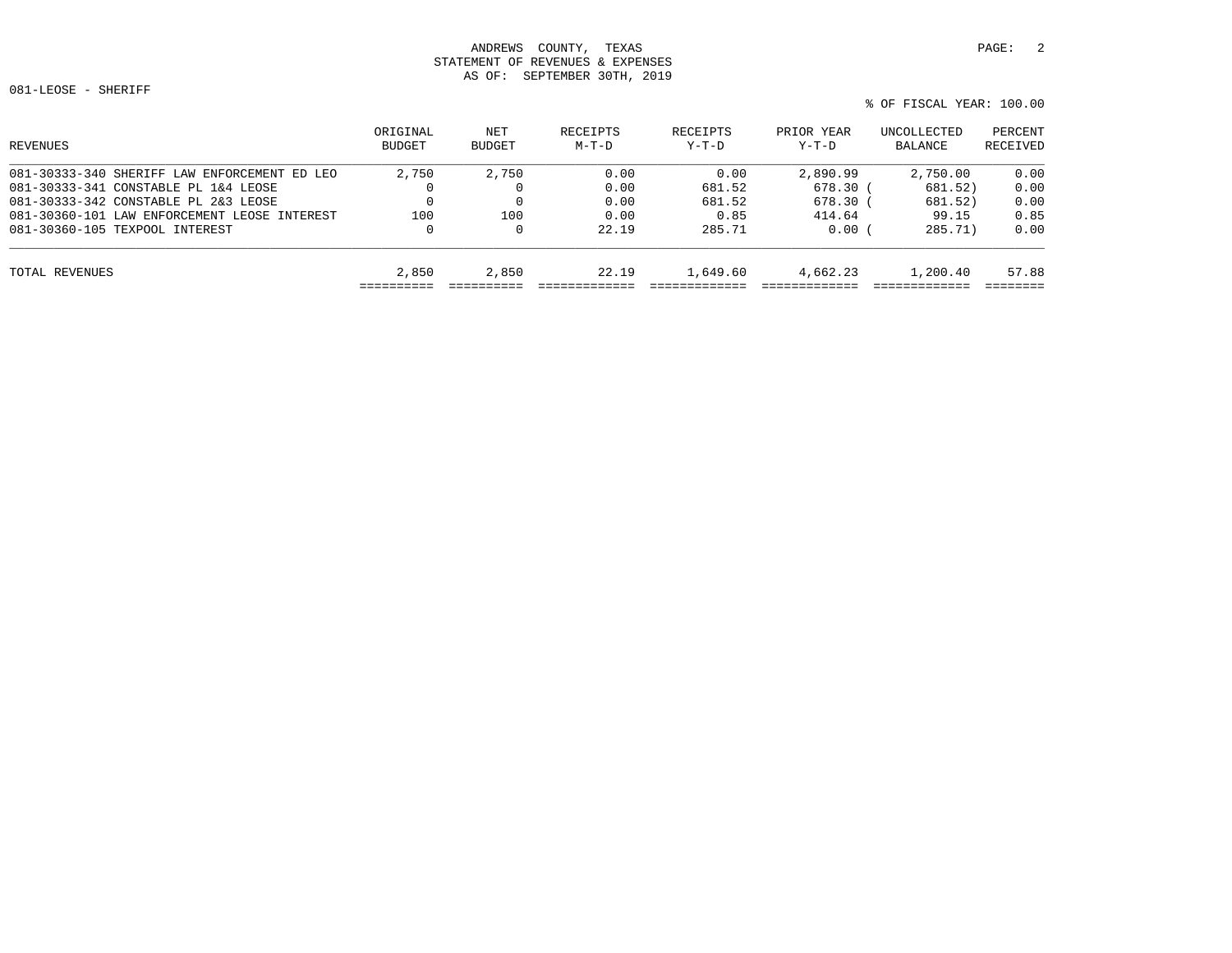081-LEOSE - SHERIFF

LAW ENF LEOSE INT

 % OF FISCAL YEAR: 100.00ORIGINAL NET EXPENDED EXPENDED PRIOR YEAR UNEXPENDED PERCENT<br>BUDGET BUDGET M-T-D Y-T-D Y-T-D BALANCE EXPENDED 081-48100-216 TRANSFERS OUT 0 17,106 0.00 17,105.53 0.00 0.00 100.00 081-48100-427 TRAINING 1&4 0 0 0.00 150.00 530.50 ( 150.00) 0.00

| 081-48100-486 SHERIFF LEOSE TRAINING TRAVEL<br>TOTAL LAW ENF LEOSE INT | 10,000<br>10,000 | 10,000<br>27,106 | 0.00<br>0.00 | 0.00<br>17,255.53 | 2,917.00<br>3,447.50 | 10,000.00<br>9,850.00 | 0.00<br>63.66 |
|------------------------------------------------------------------------|------------------|------------------|--------------|-------------------|----------------------|-----------------------|---------------|
| TOTAL EXPENDITURES                                                     | 10,000           | 27,106           | 0.00         | 17,255.53         | 3.447.50             | 9,850.00              | 63.66         |
| REVENUES OVER/(UNDER) EXPENDITURES                                     | 7,150)(          | 24,256)          | 22.19 (      | 15,605.93)        | 1,214.73 (           | 8,649.60)             |               |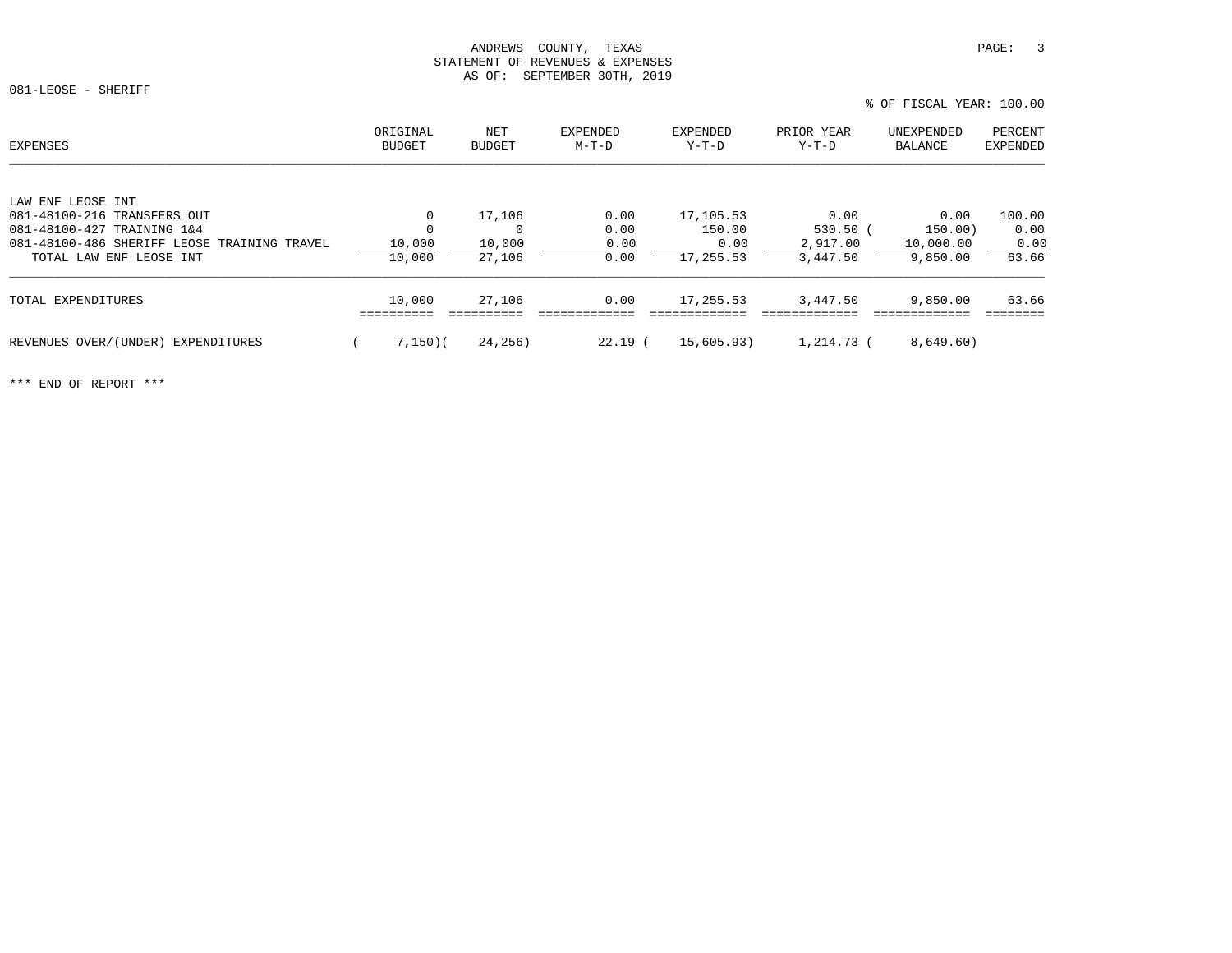| ASSETS                                            |             |            |                |  |
|---------------------------------------------------|-------------|------------|----------------|--|
| $= = = = = = =$                                   |             |            |                |  |
| 087-1010-000 CASH BASIC SUPERVISION               | 178,641.65  |            |                |  |
|                                                   |             | 178,641.65 |                |  |
| TOTAL ASSETS                                      |             |            | 178,641.65     |  |
| LIABILITIES                                       |             |            |                |  |
|                                                   |             |            |                |  |
| EQUITY                                            |             |            |                |  |
| ======                                            |             |            |                |  |
| 087-2718-000 RESTRICTED FUND BALANCE              | 20,409.70   |            |                |  |
| 087-2720-000 CUMULATIVE REVENUES LESS EXPEN       | 73,599.97   |            |                |  |
| TOTAL BEGINNING EQUITY                            | 94,009.67   |            |                |  |
| TOTAL REVENUE                                     | 34,628.42   |            |                |  |
| TOTAL EXPENSES                                    | 21, 125. 75 |            |                |  |
| (WILL CLOSE TO FUND BAL.)                         | 71,129.31   |            |                |  |
| TOTAL REVENUE OVER/(UNDER) EXPENSES               | 84,631.98   |            |                |  |
| TOTAL EQUITY & REV. OVER/(UNDER) EXP.             |             | 178,641.65 |                |  |
| TOTAL LIABILITIES, EQUITY & REV.OVER/(UNDER) EXP. |             |            | 178,641.65     |  |
|                                                   |             |            | ============== |  |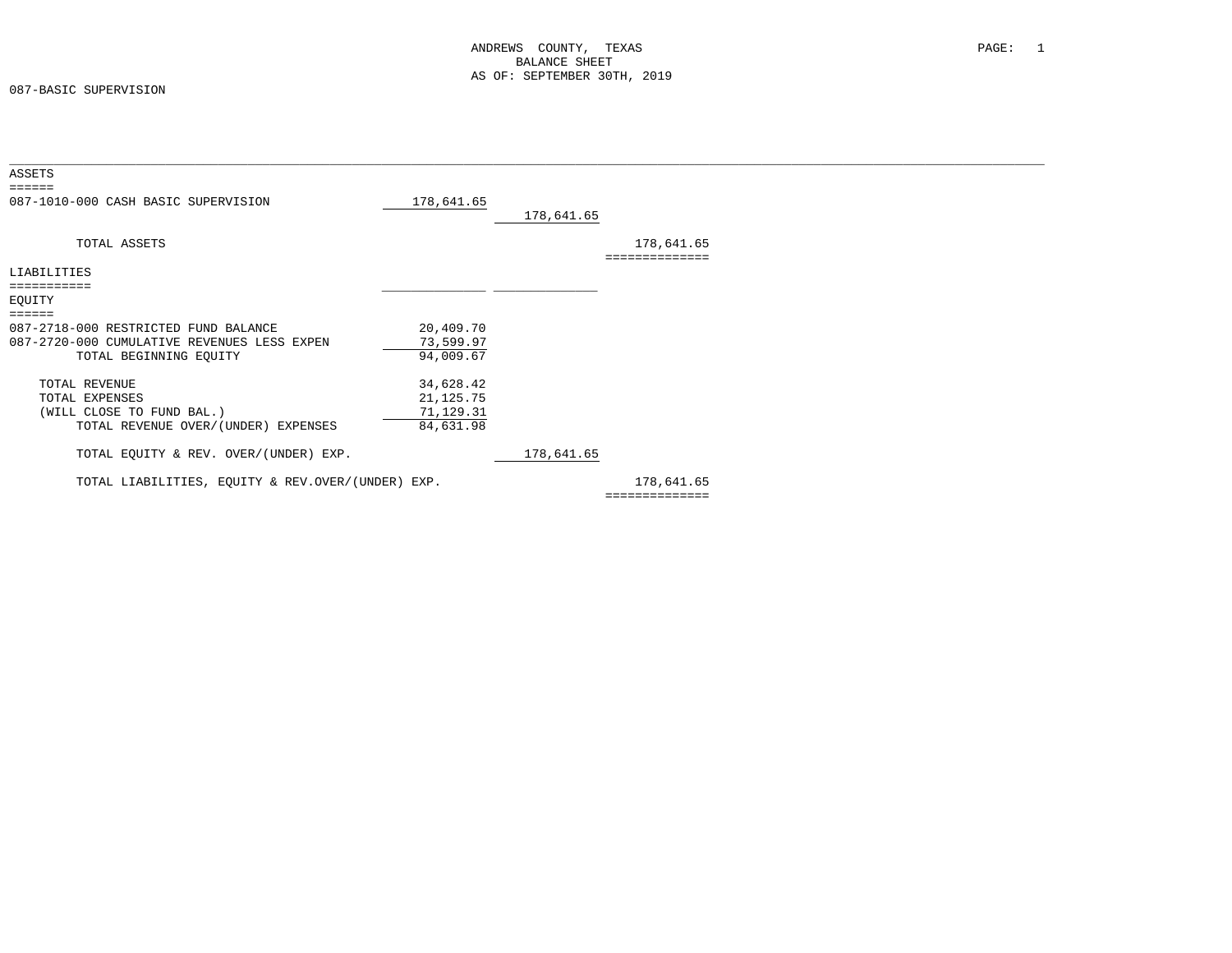087-BASIC SUPERVISION

```
 % OF FISCAL YEAR: 08.33
```

| REVENUES                                     | ORIGINAL<br><b>BUDGET</b> | NET<br><b>BUDGET</b> | RECEIPTS<br>$M-T-D$ | RECEIPTS<br>$Y-T-D$ | PRIOR YEAR<br>$Y-T-D$ | UNCOLLECTED<br>BALANCE | PERCENT<br>RECEIVED |
|----------------------------------------------|---------------------------|----------------------|---------------------|---------------------|-----------------------|------------------------|---------------------|
| 087-30333-101 BASIC SUPERVISION INTEREST     | 54                        | 3,189                | 0.00                | 0.00                | 184.86                | 3,189.00               | 0.00                |
| 087-30333-102 CARRYOVER INCOME               | $\Omega$                  | 94,010               | 0.00                | 0.00                | 0.00                  | 94,010.00              | 0.00                |
| 087-30333-350 TDCJ/CJAD STATE AID BASIC SUPE | 88,727                    | 90,027               | 21,170.00           | 21,170.00           | 22,182.00             | 68,857.00              | 23.52               |
| 087-30333-352 COMMUNITY SUP. FEES            | 180,000                   | 200,000              | 13,014.20           | 13,014.20           | 13,551.41             | 186,985.80             | 6.51                |
| 087-30333-900 URINALYSIS LAB FEE             | 4,000                     | 3,800                | 353.00              | 353.00              | 182.00                | 3,447.00               | 9.29                |
| 087-30333-901 DWI ASSESSMENT FEES            | 1,500                     | 2,500                | 91.22               | 91.22               | 177.42                | 2,408.78               | 3.65                |
| 087-30333-904 COMMUNITY SERVICE FEES         | 400                       | 400                  | 0.00                | 0.00                | 0.00                  | 400.00                 | 0.00                |
| 087-30333-910 INTERFUND TRANSFER             | 8,877)                    | 0                    | 0.00                | 0.00                | 0.00                  | 0.00                   | 0.00                |
| TOTAL REVENUES                               | 265,804                   | 393,926              | 34,628.42           | 34,628.42           | 36, 277.69            | 359,297.58             | 8.79                |
|                                              |                           |                      |                     |                     |                       |                        |                     |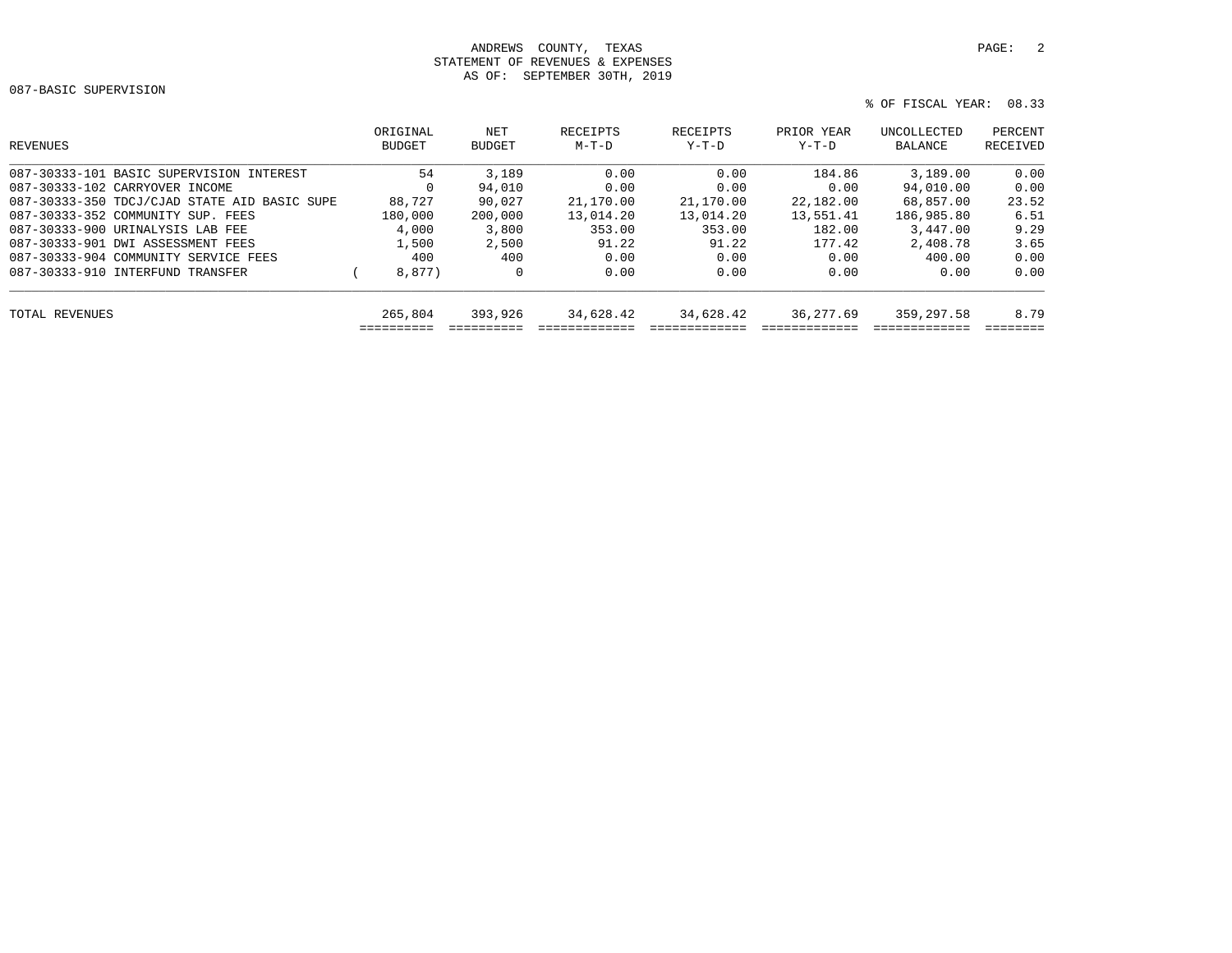087-BASIC SUPERVISION

% OF FISCAL YEAR: 08.33

| <b>EXPENSES</b>                          | ORIGINAL<br><b>BUDGET</b> | NET<br><b>BUDGET</b> | <b>EXPENDED</b><br>$M-T-D$ | <b>EXPENDED</b><br>Y-T-D | PRIOR YEAR<br>Y-T-D | UNEXPENDED<br><b>BALANCE</b> | PERCENT<br><b>EXPENDED</b> |
|------------------------------------------|---------------------------|----------------------|----------------------------|--------------------------|---------------------|------------------------------|----------------------------|
|                                          |                           |                      |                            |                          |                     |                              |                            |
| <b>BASIC SUPERVISION</b>                 |                           |                      |                            |                          |                     |                              |                            |
| 087-48700-103 SALARY BASIC SUPERVISION   | 113,630                   | 188,198              | 16,560.00                  | 16,560.00                | 14,236.80           | 171,638.00                   | 8.80                       |
| 087-48700-107 PART TIME                  | 55,894                    | 55,894               | 0.00                       | 0.00                     | 0.00                | 55,894.00                    | 0.00                       |
| 087-48700-201 SOCIAL SECURITY            | $\mathbf 0$               | 0                    | 1,266.75                   | 1,266.75                 | 0.00(               | 1,266.75)                    | 0.00                       |
| 087-48700-203 RETIREMENT                 | 0                         |                      | 3,280.50                   | 3,280.50                 | 0.00(               | 3,280.50)                    | 0.00                       |
| 087-48700-207 FRINGE BENEFITS SUPPLEMENT | 42,974                    | 48,951               | 0.00                       | 0.00                     | 3,609.06            | 48,951.00                    | 0.00                       |
| 087-48700-217 TRAVEL                     | 4,145                     | 4,145                | 0.00                       | 0.00                     | 0.00                | 4,145.00                     | 0.00                       |
| 087-48700-312 SUPPLIES                   | 39,087                    | 139,712              | 11.00                      | 11.00                    | 297.84              | 139,701.00                   | 0.01                       |
| 087-48700-330 FUEL & OIL                 | 1,500                     | 1,500                | 0.00                       | 0.00                     | 148.07              | 1,500.00                     | 0.00                       |
| 087-48700-401 PROF FEES                  | 7,215                     | 7,215                | 0.00                       | 0.00                     | 0.00                | 7,215.00                     | 0.00                       |
| 087-48700-453 EOUIPMENT                  | 550                       | 1,850                | 0.00                       | 0.00                     | 0.00                | 1,850.00                     | 0.00                       |
| 087-48700-454 AUTO MAINTENANCE           | 400                       | 1,900                | 7.50                       | 7.50                     | 0.00                | 1,892.50                     | 0.39                       |
| 087-48700-486 BS CONTRACT SEVICES        | 455                       | 455                  | 0.00                       | 0.00                     | 0.00                | 455.00                       | 0.00                       |
| TOTAL BASIC SUPERVISION                  | 265,850                   | 449,820              | 21,125.75                  | 21,125.75                | 18,291.77           | 428,694.25                   | 4.70                       |
| TOTAL EXPENDITURES                       | 265,850                   | 449,820              | 21,125.75                  | 21, 125.75               | 18,291.77           | 428,694.25                   | 4.70                       |
|                                          |                           |                      |                            |                          |                     |                              |                            |
| REVENUES OVER/(UNDER) EXPENDITURES       | 46)(                      | 55,894)              | 13,502.67                  | 13,502.67                | 17,985.92 (         | 69,396.67)                   |                            |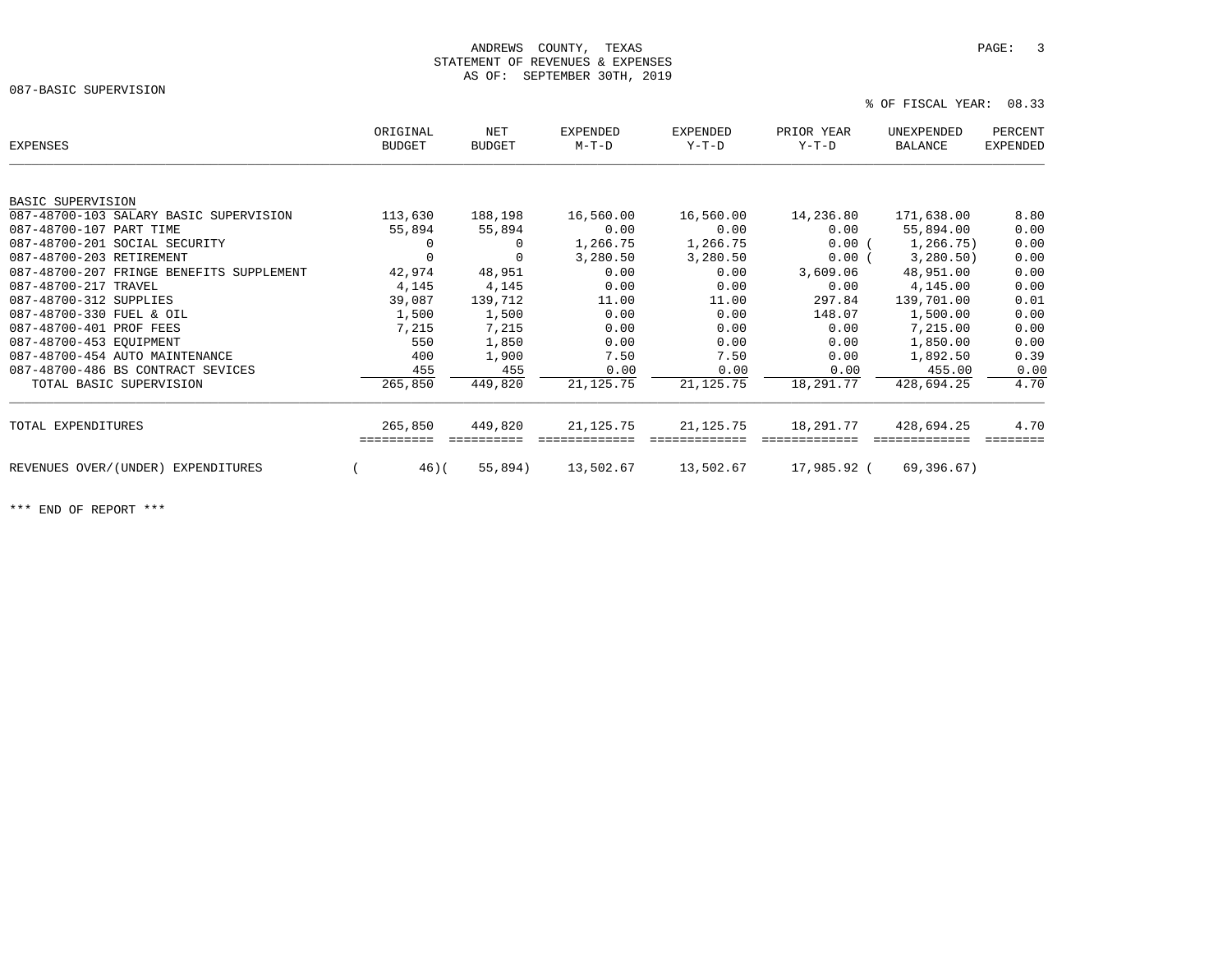| ASSETS<br>$=$ $=$ $=$ $=$ $=$                     |           |           |                             |  |
|---------------------------------------------------|-----------|-----------|-----------------------------|--|
| 088-1010-000 SEX OFFENDER PROG. (CCP.002/SX       | 17,580.57 | 17,580.57 |                             |  |
| TOTAL ASSETS                                      |           |           | 17,580.57<br>============== |  |
| LIABILITIES                                       |           |           |                             |  |
|                                                   |           |           |                             |  |
| EQUITY                                            |           |           |                             |  |
| $=$ $=$ $=$ $=$ $=$                               |           |           |                             |  |
| 088-2720-000 CUMULATIVE REVENUES LEE EXPEND       | 2,878.63  |           |                             |  |
| TOTAL BEGINNING EQUITY                            | 2,878.63  |           |                             |  |
| TOTAL REVENUE                                     | 7,259.00  |           |                             |  |
| (WILL CLOSE TO FUND BAL.)                         | 7,442.94  |           |                             |  |
| TOTAL REVENUE OVER/(UNDER) EXPENSES               | 14,701.94 |           |                             |  |
| TOTAL EQUITY & REV. OVER/(UNDER) EXP.             |           | 17,580.57 |                             |  |
| TOTAL LIABILITIES, EQUITY & REV.OVER/(UNDER) EXP. |           |           | 17,580.57                   |  |
|                                                   |           |           | ==============              |  |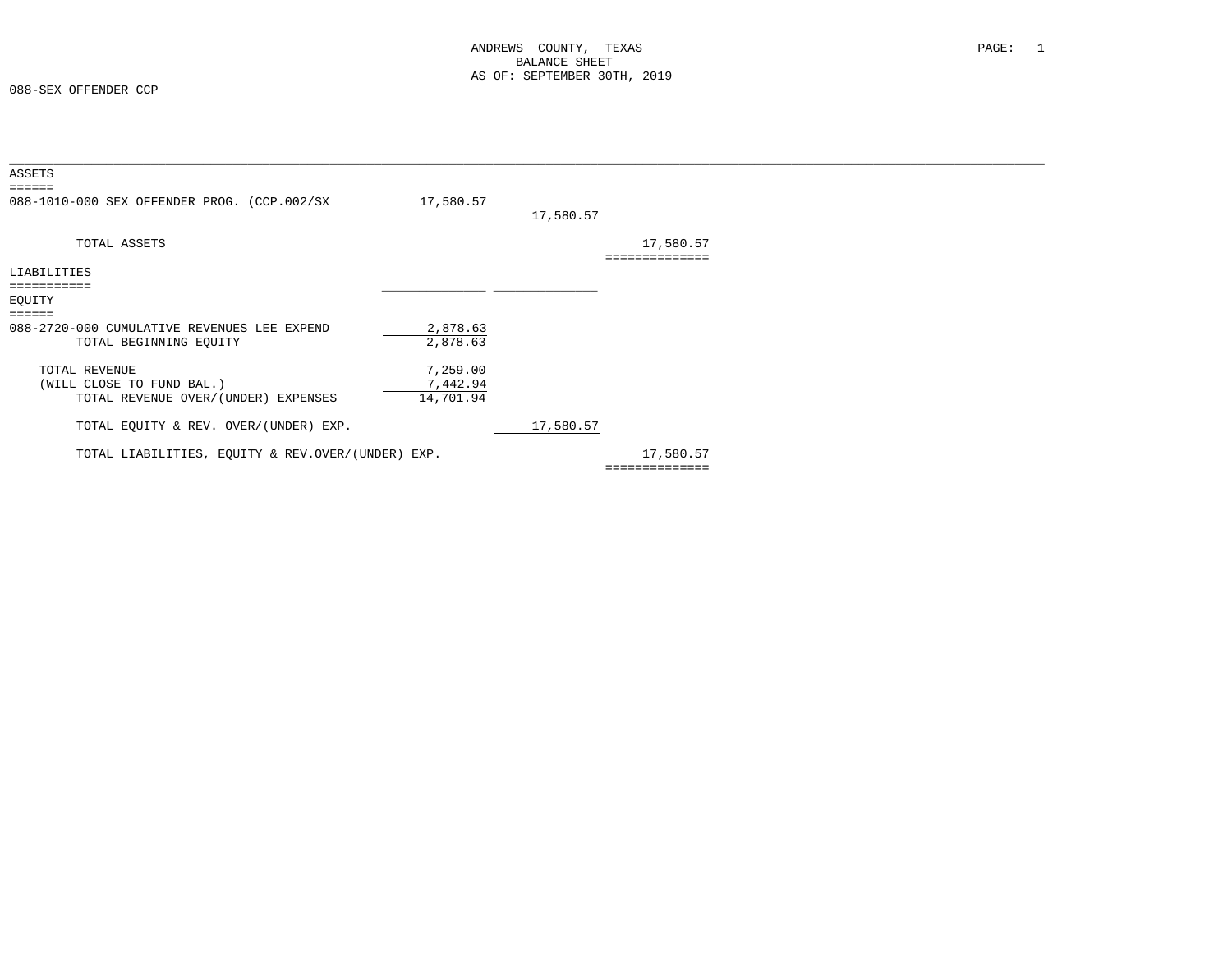088-SEX OFFENDER CCP

% OF FISCAL YEAR: 08.33

| REVENUES                                | ORIGINAL<br><b>BUDGET</b> | NET<br><b>BUDGET</b> | RECEIPTS<br>$M-T-D$ | RECEIPTS<br>$Y-T-D$ | PRIOR YEAR<br>$Y-T-D$ | UNCOLLECTED<br>BALANCE | PERCENT<br>RECEIVED |
|-----------------------------------------|---------------------------|----------------------|---------------------|---------------------|-----------------------|------------------------|---------------------|
| 088-30333-102 CARRY OVER FUND BALANCE   | 0                         | 2,879                | 0.00                | 0.00                | 0.00                  | 2,879.00               | 0.00                |
| 088-30333-301 CJAD STATE AID            | 28,916                    | 20,416               | 6,759.00            | 6.759.00            | 7,229.00              | 13,657.00              | 33.11               |
| 088-30333-304 PROGRAM PMNT-SEX OFFENDER | 7,000                     | 7,000                | 500.00              | 500.00              | 580.00                | 6,500.00               | 7.14                |
| 088-30333-910 INTERFUND TRANSFER        | 8,877                     |                      | 0.00                | 0.00                | 0.00                  | 0.00                   | 0.00                |
| TOTAL REVENUES                          | 44,793                    | 30,295               | 7.259.00            | 7,259.00            | 7,809.00              | 23,036.00              | 23.96               |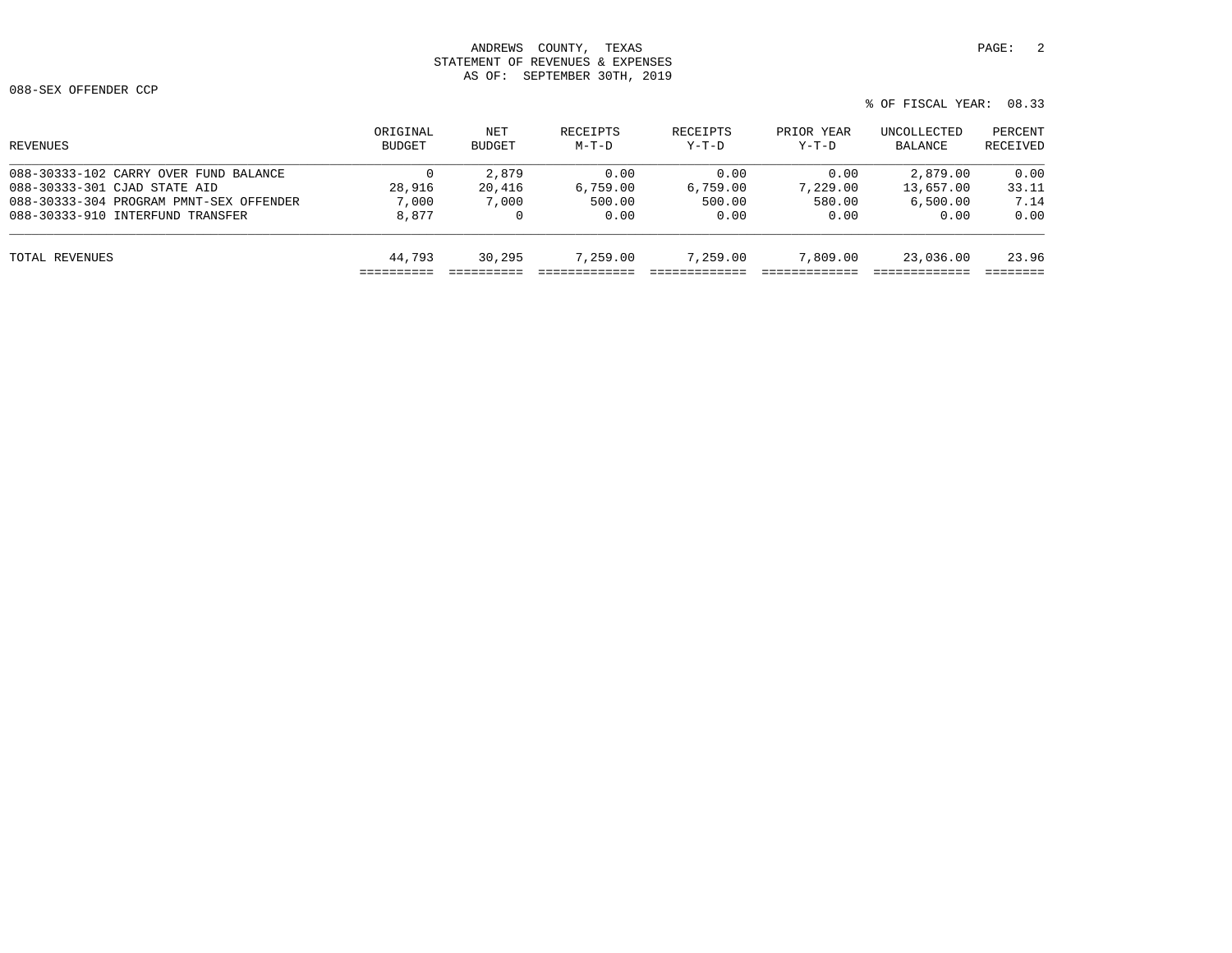088-SEX OFFENDER CCP

| EXPENSES                                     | ORIGINAL<br><b>BUDGET</b> | NET<br><b>BUDGET</b> | <b>EXPENDED</b><br>$M-T-D$ | <b>EXPENDED</b><br>$Y-T-D$ | PRIOR YEAR<br>$Y-T-D$ | UNEXPENDED<br>BALANCE | PERCENT<br><b>EXPENDED</b> |
|----------------------------------------------|---------------------------|----------------------|----------------------------|----------------------------|-----------------------|-----------------------|----------------------------|
|                                              |                           |                      |                            |                            |                       |                       |                            |
| SEX OFFENDER PROB. (CCP.0                    |                           |                      |                            |                            |                       |                       |                            |
| 088-48800-103 SALARY SEX OFFENDER            | 18,632                    |                      | 0.00                       | 0.00                       | 0.00                  | 0.00                  | 0.00                       |
| 088-48800-207 FRINGE BENEFITS SUPPL SEX OFFE | 4,723                     |                      | 0.00                       | 0.00                       | 0.00                  | 0.00                  | 0.00                       |
| 088-48800-312 SUPPLIES                       | 1,871                     | 9,142                | 0.00                       | 0.00                       | 0.00                  | 9,142.00              | 0.00                       |
| 088-48800-401 PROFESSIONAL FEES              | 217                       | 153                  | 0.00                       | 0.00                       | 0.00                  | 153.00                | 0.00                       |
| 088-48800-486 CONTRACT SERVICES              | 19,350                    | 21,000               | 0.00                       | 0.00                       | 4,500.00              | 21,000.00             | 0.00                       |
| TOTAL SEX OFFENDER PROB. (CCP.0              | 44,793                    | 30,295               | 0.00                       | 0.00                       | 4,500.00              | 30,295.00             | 0.00                       |
| TOTAL EXPENDITURES                           | 44,793                    | 30,295               | 0.00                       | 0.00                       | 4,500.00              | 30,295.00             | 0.00                       |
|                                              |                           |                      |                            |                            |                       |                       |                            |
| REVENUES OVER/(UNDER) EXPENDITURES           | 0                         | $\mathbf 0$          | 7.259.00                   | 7,259.00                   | $3,309.00$ (          | 7,259.00              |                            |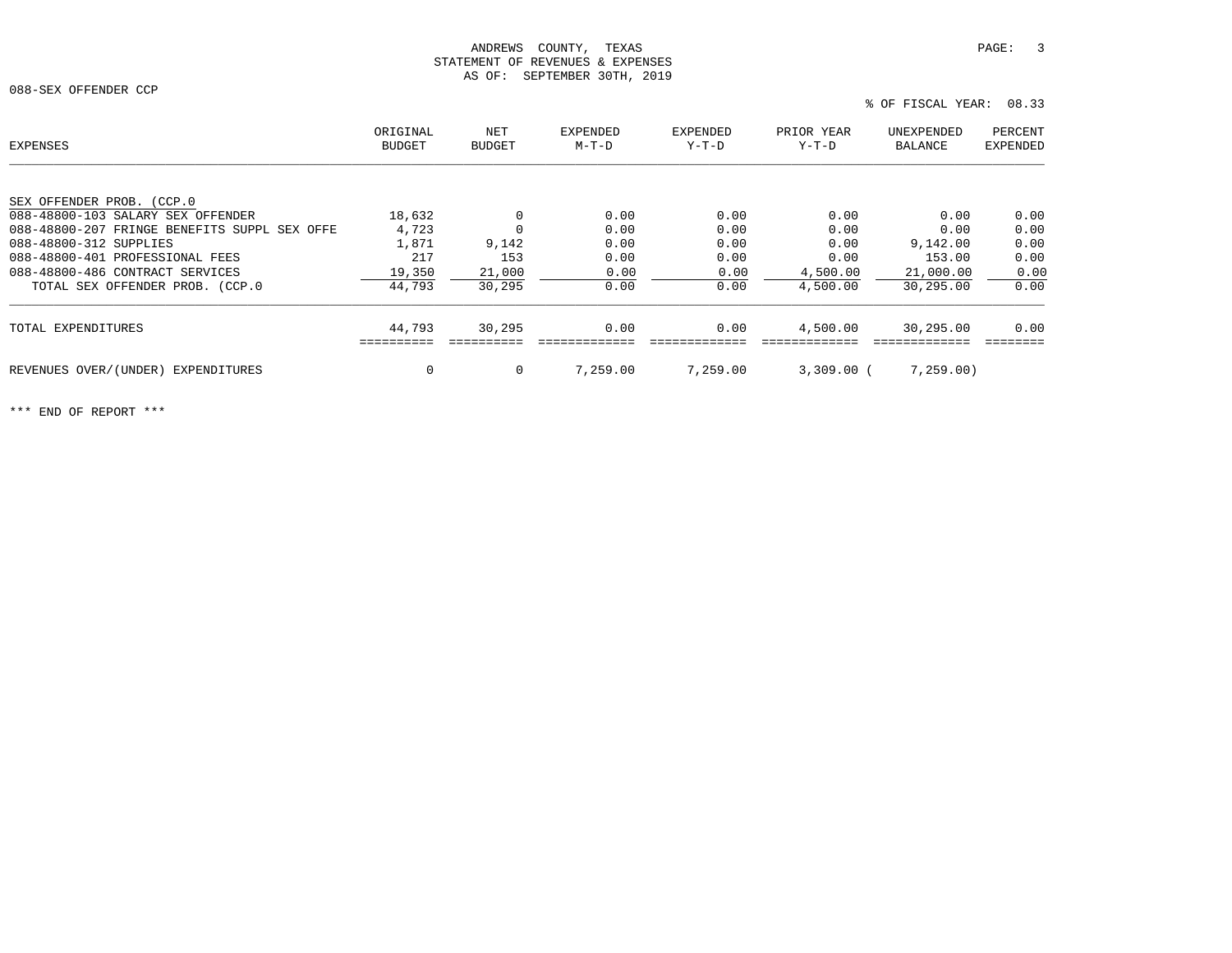| ASSETS                                            |           |            |                |  |
|---------------------------------------------------|-----------|------------|----------------|--|
| ======                                            |           |            |                |  |
| 089-1010-000 SATP COMM CORR                       | 13,509.45 |            |                |  |
|                                                   |           | 13,509.45  |                |  |
|                                                   |           |            |                |  |
| TOTAL ASSETS                                      |           |            | 13,509.45      |  |
|                                                   |           |            |                |  |
|                                                   |           |            | ============== |  |
| LIABILITIES                                       |           |            |                |  |
| ===========                                       |           |            |                |  |
| 089-2020-000 ACCOUNTS PAYABLE                     | 297.80    |            |                |  |
| TOTAL LIABILITIES                                 |           | 297.80     |                |  |
| EQUITY                                            |           |            |                |  |
|                                                   |           |            |                |  |
| ======                                            |           |            |                |  |
| 089-2720-000 CUMULATIVE REVENUES LESS EXPEN       | 7,357.65  |            |                |  |
| TOTAL BEGINNING EQUITY                            | 7,357.65  |            |                |  |
|                                                   |           |            |                |  |
| TOTAL REVENUE                                     | 3,406.00  |            |                |  |
| TOTAL EXPENSES                                    | 297.80    |            |                |  |
| (WILL CLOSE TO FUND BAL.)                         | 2,745.80  |            |                |  |
|                                                   |           |            |                |  |
| TOTAL REVENUE OVER/(UNDER) EXPENSES               | 5,854.00  |            |                |  |
|                                                   |           |            |                |  |
| TOTAL EQUITY & REV. OVER/(UNDER) EXP.             |           | 13, 211.65 |                |  |
|                                                   |           |            |                |  |
| TOTAL LIABILITIES, EQUITY & REV.OVER/(UNDER) EXP. |           |            | 13,509.45      |  |
|                                                   |           |            | ============== |  |
|                                                   |           |            |                |  |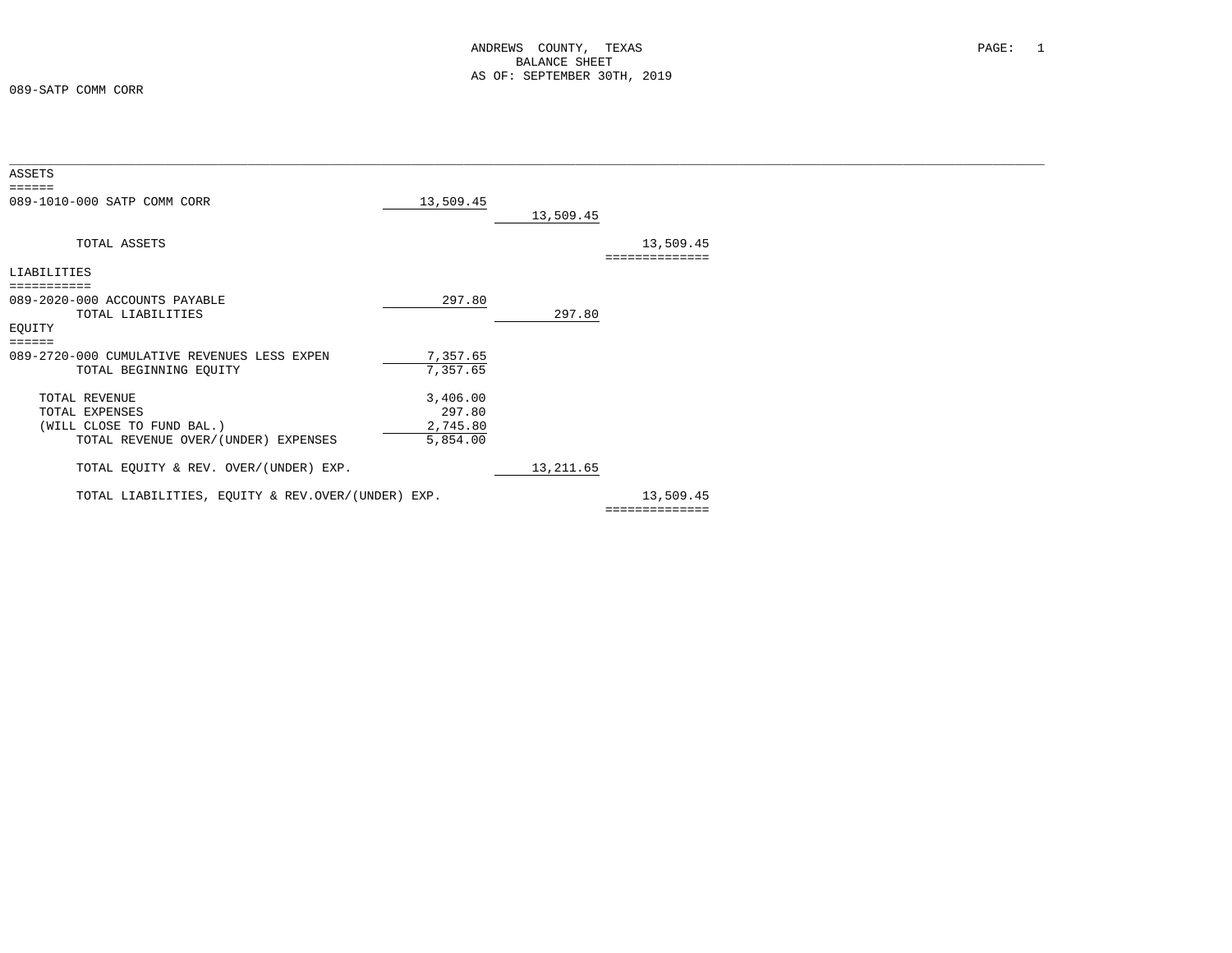089-SATP COMM CORR

% OF FISCAL YEAR: 08.33

| ORIGINAL<br><b>BUDGET</b> | NET<br><b>BUDGET</b> | RECEIPTS<br>$M-T-D$ | RECEIPTS<br>$Y-T-D$ | PRIOR YEAR<br>$Y-T-D$ | UNCOLLECTED<br>BALANCE | PERCENT<br>RECEIVED |
|---------------------------|----------------------|---------------------|---------------------|-----------------------|------------------------|---------------------|
| 0                         | 7,358                | 0.00                | 0.00                | 0.00                  | 7,358.00               | 0.00                |
| 8,790                     | 17,290               | 2,906.00            | 2,906.00            | 2,198.00              | 14,384.00              | 16.81               |
| 5,000                     | 9,400                | 500.00              | 500.00              | 200.00                | 8,900.00               | 5.32                |
| 13,790                    | 34,048               | 3,406.00            | 3,406.00            | 2,398.00              | 30,642.00              | 10.00               |
|                           |                      |                     |                     |                       |                        |                     |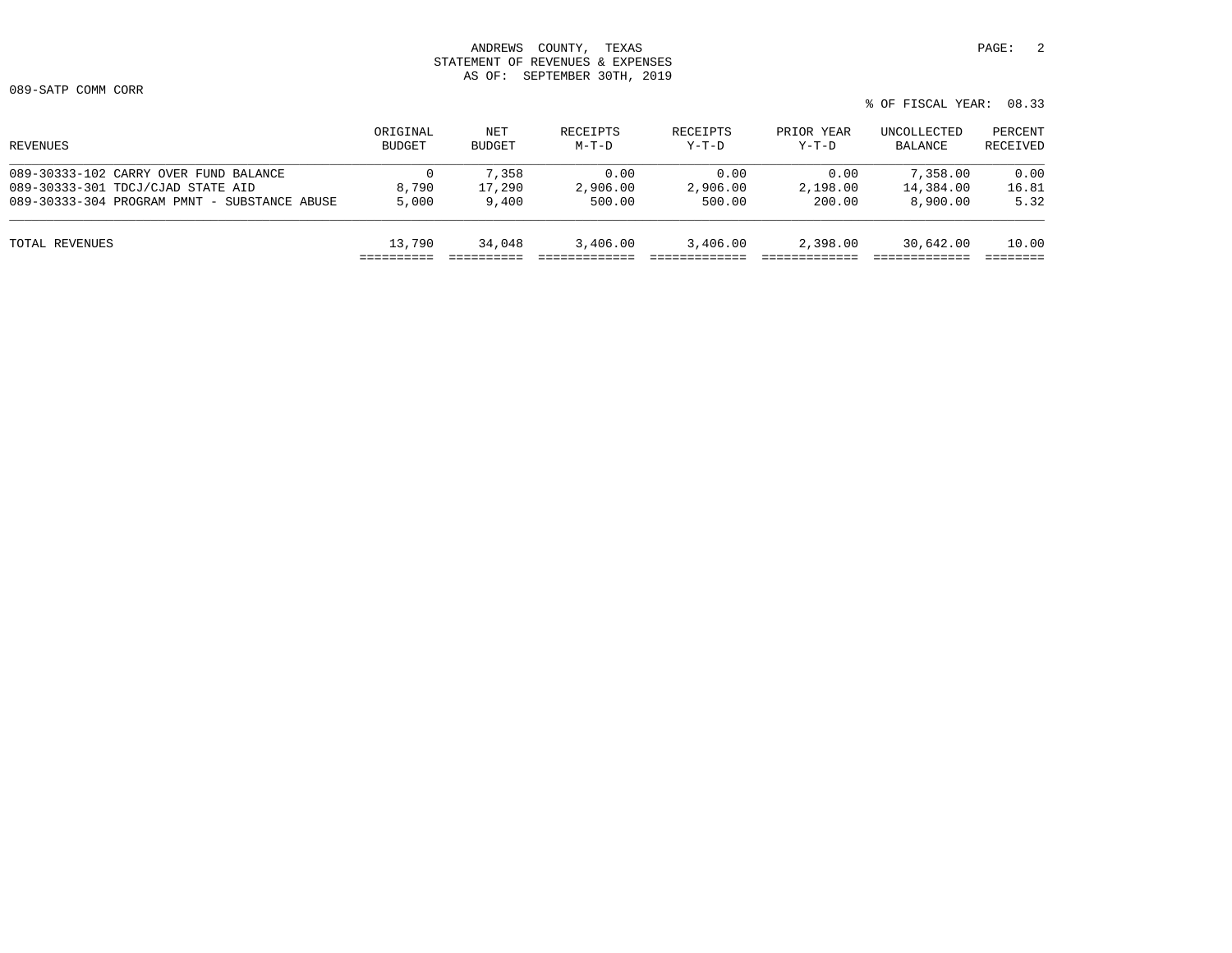089-SATP COMM CORR

| EXPENSES                              | ORIGINAL<br><b>BUDGET</b> | NET<br>BUDGET | <b>EXPENDED</b><br>$M-T-D$ | <b>EXPENDED</b><br>Y-T-D | PRIOR YEAR<br>$Y-T-D$ | UNEXPENDED<br>BALANCE | PERCENT<br><b>EXPENDED</b> |
|---------------------------------------|---------------------------|---------------|----------------------------|--------------------------|-----------------------|-----------------------|----------------------------|
|                                       |                           |               |                            |                          |                       |                       |                            |
| SUBSTANCE ABUSE PROGRAM               |                           |               |                            |                          |                       |                       |                            |
| 089-48900-217 TRAVEL                  | 1,046                     | 1,490         | 0.00                       | 0.00                     | 0.00                  | 1,490.00              | 0.00                       |
| 089-48900-312 SUPPLIES                | 2,636                     | 10,086        | 0.00                       | 0.00                     | 0.00                  | 10,086.00             | 0.00                       |
| 089-48900-401 PROFESSIONAL FEES       | 2,816                     | 8,380         | 0.00                       | 0.00                     | 0.00                  | 8,380.00              | 0.00                       |
| 089-48900-486 CONTRACTUAL SERVICE     | 7,292                     | 14,092        | 297.80                     | 297.80                   | 595.60                | 13,794.20             | 2.11                       |
| TOTAL SUBSTANCE ABUSE PROGRAM         | 13,790                    | 34,048        | 297.80                     | 297.80                   | 595.60                | 33,750.20             | 0.87                       |
| TOTAL EXPENDITURES                    | 13,790                    | 34,048        | 297.80                     | 297.80                   | 595.60                | 33,750.20             | 0.87                       |
|                                       |                           |               |                            |                          |                       |                       |                            |
| REVENUES OVER/(UNDER)<br>EXPENDITURES | 0                         | 0             | 3,108.20                   | 3,108.20                 | $1,802.40$ (          | 3,108.20)             |                            |
|                                       |                           |               |                            |                          |                       |                       |                            |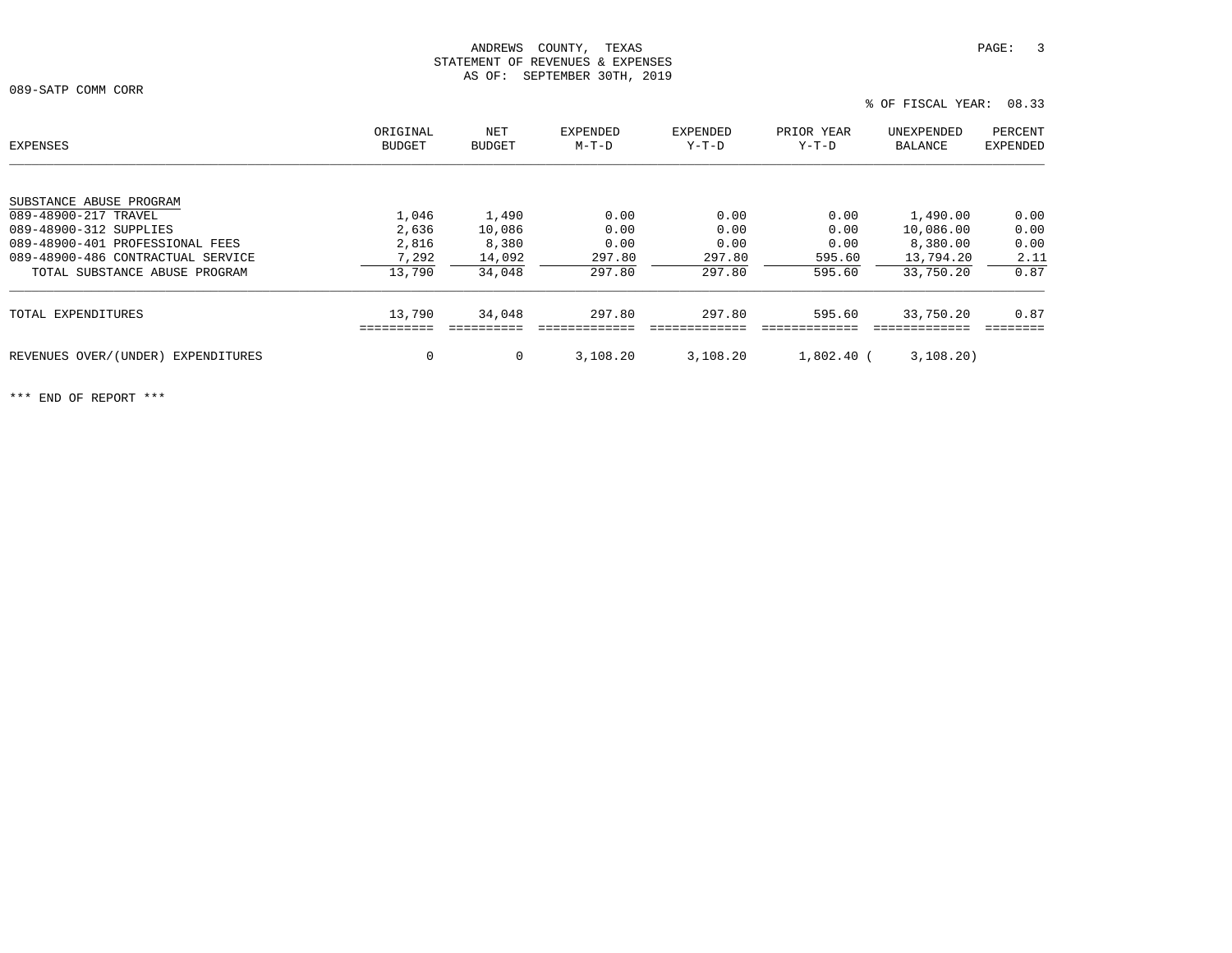| ASSETS                                                                                                                                                           |                                                                      |           |                          |  |
|------------------------------------------------------------------------------------------------------------------------------------------------------------------|----------------------------------------------------------------------|-----------|--------------------------|--|
| ======<br>091-1310-000 DUE FROM STATE                                                                                                                            | 50,000.00                                                            | 50,000.00 |                          |  |
| TOTAL ASSETS                                                                                                                                                     |                                                                      |           | 50,000.00                |  |
| LIABILITIES                                                                                                                                                      |                                                                      |           |                          |  |
| EQUITY                                                                                                                                                           |                                                                      |           |                          |  |
| 091-2718-000 RESTRICTED FUND BALANCE<br>091-2720-000 AIRPORT GRANT<br>TOTAL BEGINNING EQUITY<br>(WILL CLOSE TO FUND BAL.)<br>TOTAL REVENUE OVER/(UNDER) EXPENSES | 143,476.42<br>43, 476. 42)<br>100,000.00<br>50,000.00)<br>50,000.00) |           |                          |  |
| TOTAL EQUITY & REV. OVER/(UNDER) EXP.                                                                                                                            |                                                                      | 50,000.00 |                          |  |
| TOTAL LIABILITIES, EQUITY & REV.OVER/(UNDER) EXP.                                                                                                                |                                                                      |           | 50,000.00<br>=========== |  |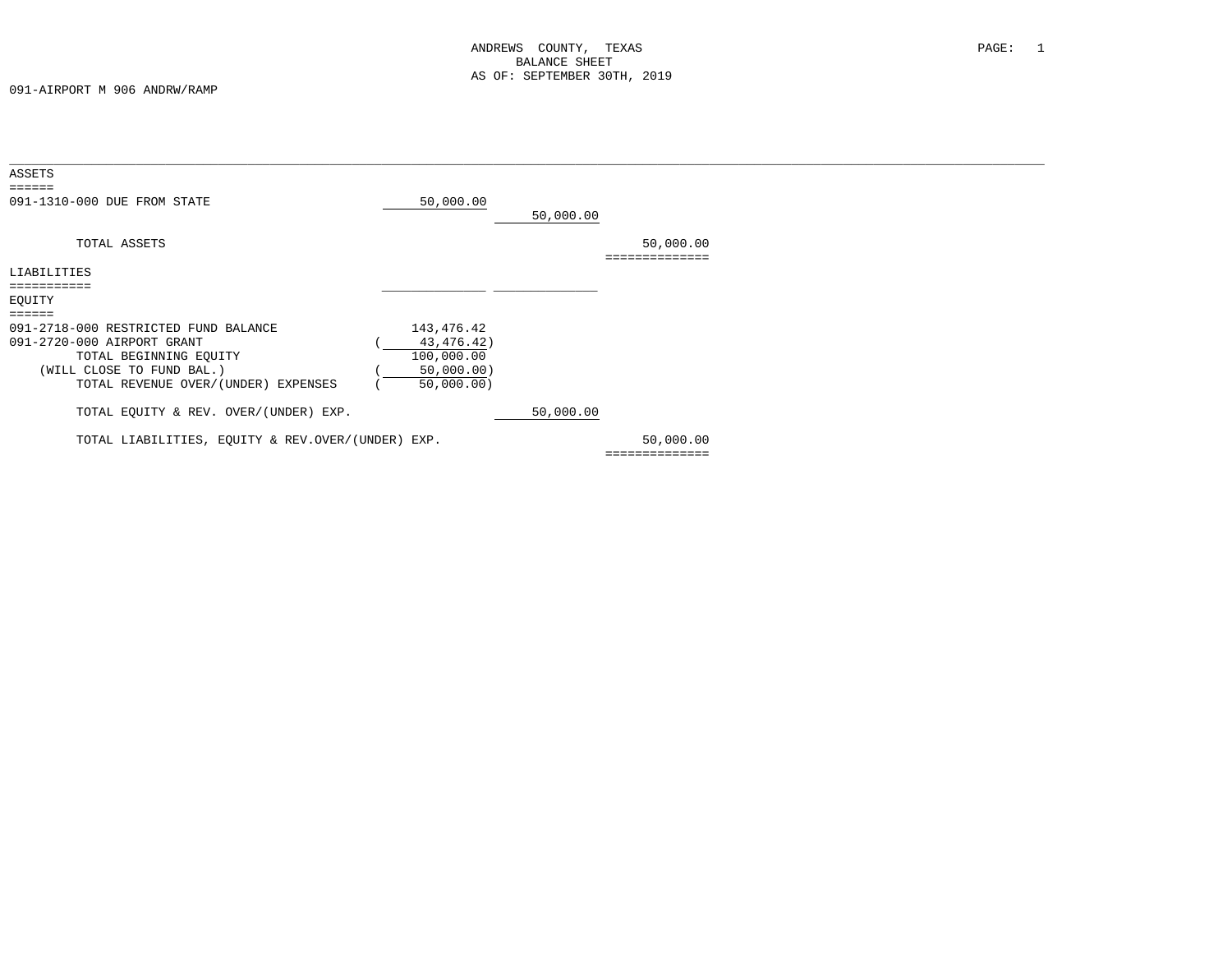091-AIRPORT M 906 ANDRW/RAMP

| REVENUES                    | ORIGINAL      | NET    | RECEIPTS | RECEIPTS | PRIOR YEAR | UNCOLLECTED | PERCENT  |
|-----------------------------|---------------|--------|----------|----------|------------|-------------|----------|
|                             | <b>BUDGET</b> | BUDGET | M-T-D    | $Y-T-D$  | $Y-T-D$    | BALANCE     | RECEIVED |
| 091-30340-950 AIRPORT GRANT | 50,000        | 50,000 | 0.00     | 0.00     | 0.00       | 50,000.00   | 0.00     |
| 091-30340-952 TRANS IN      | 16,183        | 16,183 | 0.00     | 0.00     | 0.00       | 16,183.00   | 0.00     |
| TOTAL REVENUES              | 66,183        | 66,183 | 0.00     | 0.00     | 0.00       | 66,183.00   | 0.00     |

% OF FISCAL YEAR: 08.33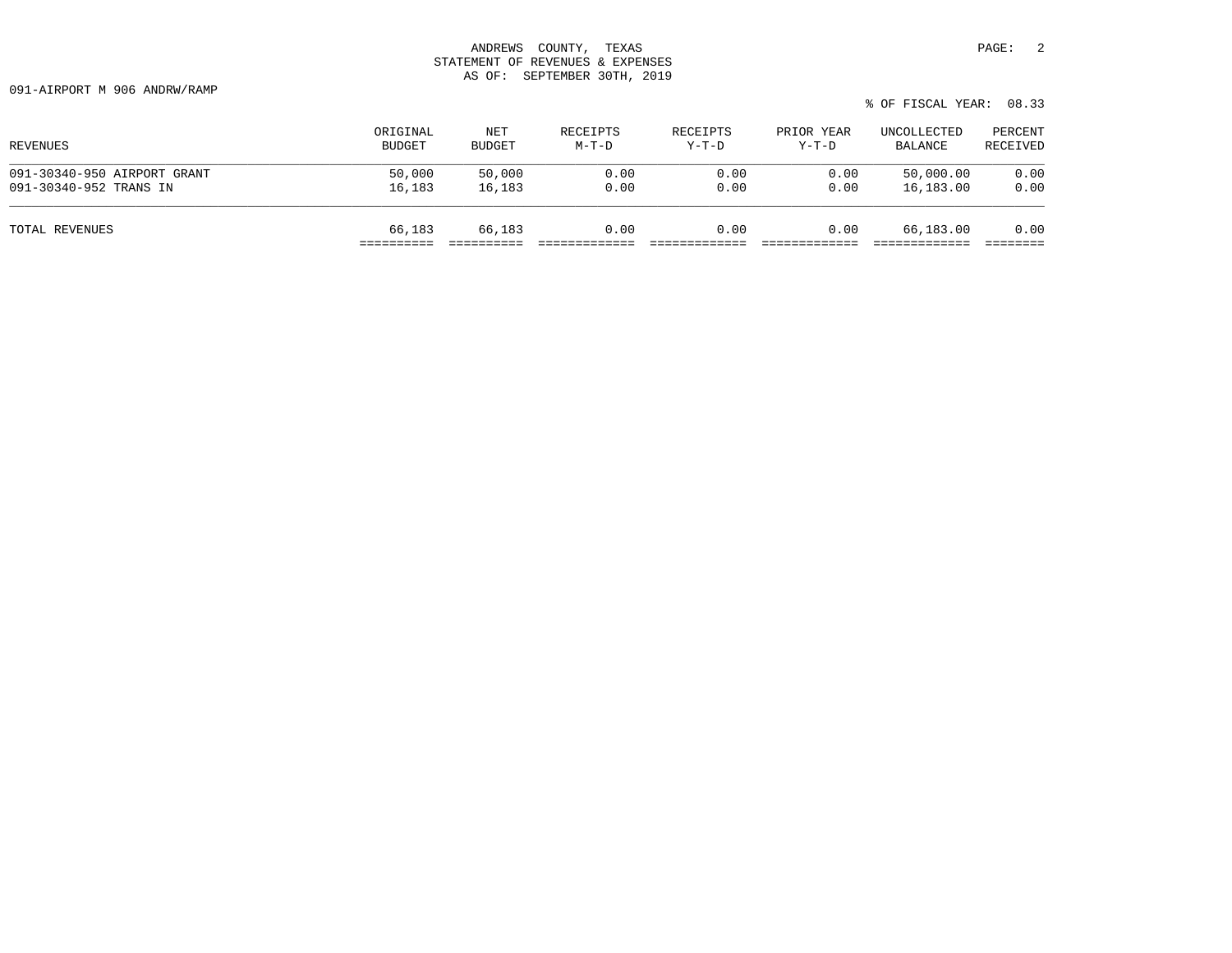091-AIRPORT M 906 ANDRW/RAMP

| EXPENSES                                    | ORIGINAL<br><b>BUDGET</b> | NET<br><b>BUDGET</b> | <b>EXPENDED</b><br>$M-T-D$ | <b>EXPENDED</b><br>$Y-T-D$ | PRIOR YEAR<br>$Y-T-D$ | UNEXPENDED<br>BALANCE | PERCENT<br><b>EXPENDED</b> |
|---------------------------------------------|---------------------------|----------------------|----------------------------|----------------------------|-----------------------|-----------------------|----------------------------|
|                                             |                           |                      |                            |                            |                       |                       |                            |
| 906<br>AIRPORT M                            |                           |                      |                            |                            |                       |                       |                            |
| 091-49100-312 AIRPORT GRANT SUPPLIES        | 10,000                    | 10,000               | 0.00                       | 0.00                       | 0.00                  | 10,000.00             | 0.00                       |
| 091-49100-401 AI RAMP/PROFESSIONAL SERVICES | 5,000                     | 5,000                | 0.00                       | 0.00                       | 0.00                  | 5,000.00              | 0.00                       |
| 091-49100-450 AIRPORT PARTS & REPAIR        | 10,000                    | 10,000               | 0.00                       | 0.00                       | 0.00                  | 10,000.00             | 0.00                       |
| 091-49100-452 AWOS MAINTENANCE              | 5,000                     | 5,000                | 0.00                       | 0.00                       | 0.00                  | 5,000.00              | 0.00                       |
| 091-49100-777 AIRPORT IMPROVEMENTS/GRANT    | 70,000                    | 70,000               | 0.00                       | 0.00                       | 5,966,00              | 70,000.00             | 0.00                       |
| TOTAL AIRPORT M                             | 100,000                   | 100,000              | 0.00                       | 0.00                       | 5,966.00              | 100,000.00            | 0.00                       |
| TOTAL EXPENDITURES                          | 100,000                   | 100,000              | 0.00                       | 0.00                       | 5,966.00              | 100,000.00            | 0.00                       |
|                                             |                           |                      |                            |                            |                       |                       |                            |
| REVENUES OVER/(UNDER)<br>EXPENDITURES       | $33,817$ $($              | 33,817)              | 0.00                       | 0.00(                      | 5,966,00(             | 33,817.00)            |                            |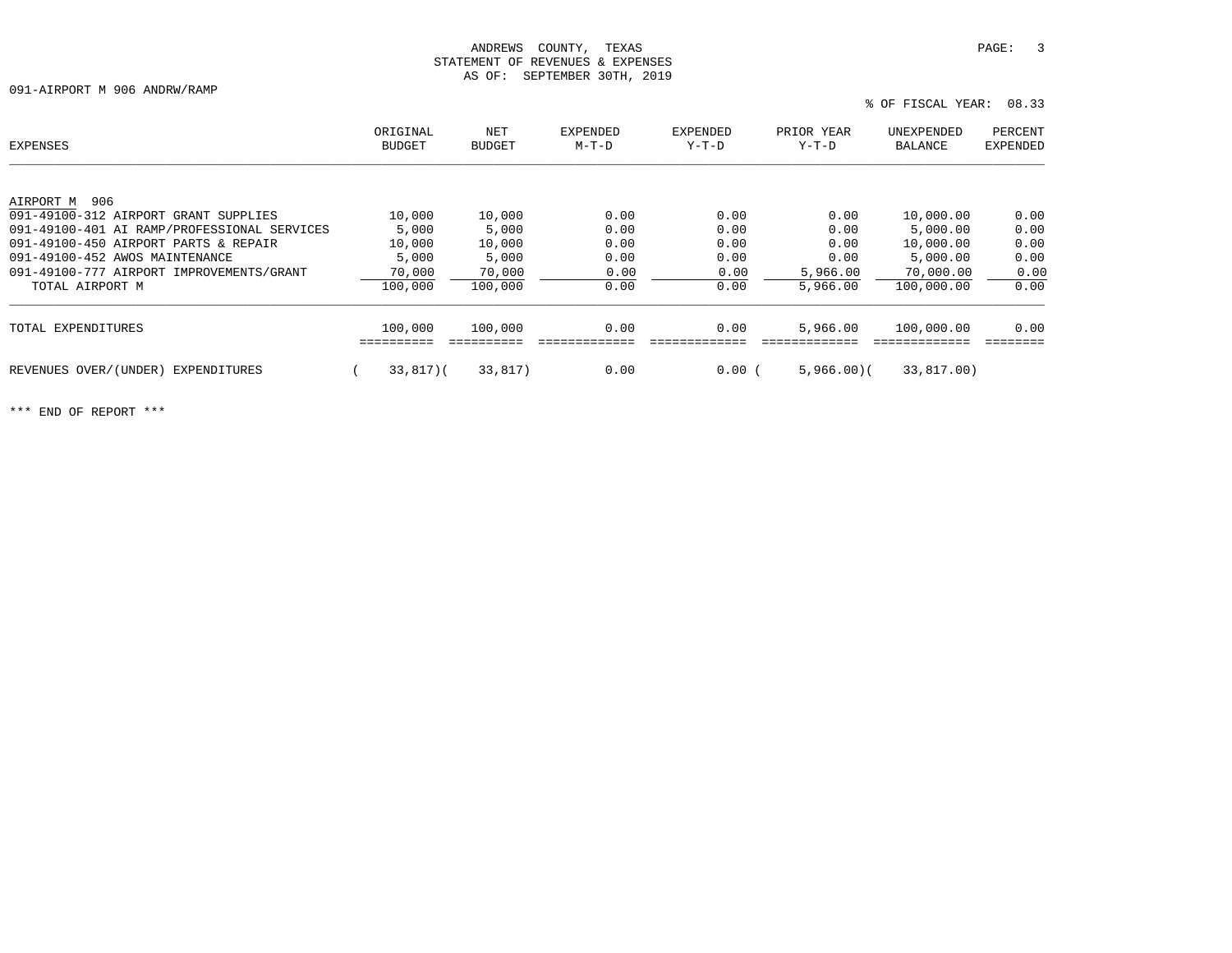| <b>ASSETS</b>                                     |                   |               |                |  |
|---------------------------------------------------|-------------------|---------------|----------------|--|
| $= = = = = =$                                     |                   |               |                |  |
| 096-1020-100 BUILDINGS                            | 17,682,345.04     |               |                |  |
| 096-1020-200 LAND                                 | 543,634.44        |               |                |  |
| 096-1020-300 EQUIPMENT                            | 16,095,044.63     |               |                |  |
| 096-1020-400 IMPROVEMENTS                         | 3,879,614.77      |               |                |  |
| 096-1020-401 ACCUMULATED DEPRECIATION FOR G       | (22,067,193.44)   |               |                |  |
| 096-1020-500 INFRASTRUCTURE                       | 13, 104, 554.00   |               |                |  |
| 096-1020-501 ACCUMULATED DEPRECIATION INFRA       | (12, 940, 397.62) |               |                |  |
| 096-1020-600 NON-DEPRECIABLE ASSETS               | 1,631,919.62      |               |                |  |
| 096-1020-700 CONSTRUCTION IN PROGRESS             | 1,456,005.86      |               |                |  |
|                                                   |                   | 19,385,527.30 |                |  |
|                                                   |                   |               |                |  |
| TOTAL ASSETS                                      |                   |               | 19,385,527.30  |  |
|                                                   |                   |               | ============== |  |
| LIABILITIES                                       |                   |               |                |  |
| ===========                                       |                   |               |                |  |
| EOUITY                                            |                   |               |                |  |
| $=$ $=$ $=$ $=$ $=$                               |                   |               |                |  |
| 096-2720-000 Cumulative Revenues Less Expen       | (1,817,950.58)    |               |                |  |
| 096-2730-001 PRECINCT 1                           | 3,657,079.43      |               |                |  |
| 096-2730-002 PRECINCT 2                           | 5,204,202.79      |               |                |  |
| 096-2730-003 PRECINCT 3                           | 5, 152, 922. 12   |               |                |  |
| 096-2730-004 PRECINCT 4                           | 7,287,856.11      |               |                |  |
| 096-2730-005 GENERAL FUND                         | 33,962,259.83     |               |                |  |
| 096-2740-000 CUMULATIVE ACCUM DEPR                | 34,060,842.40)    |               |                |  |
| TOTAL BEGINNING EQUITY                            | 19,385,527.30     |               |                |  |
|                                                   |                   |               |                |  |
| TOTAL EOUITY & REV. OVER/(UNDER) EXP.             |                   | 19,385,527.30 |                |  |
|                                                   |                   |               |                |  |
| TOTAL LIABILITIES, EOUITY & REV.OVER/(UNDER) EXP. |                   |               | 19,385,527.30  |  |
|                                                   |                   |               | ============== |  |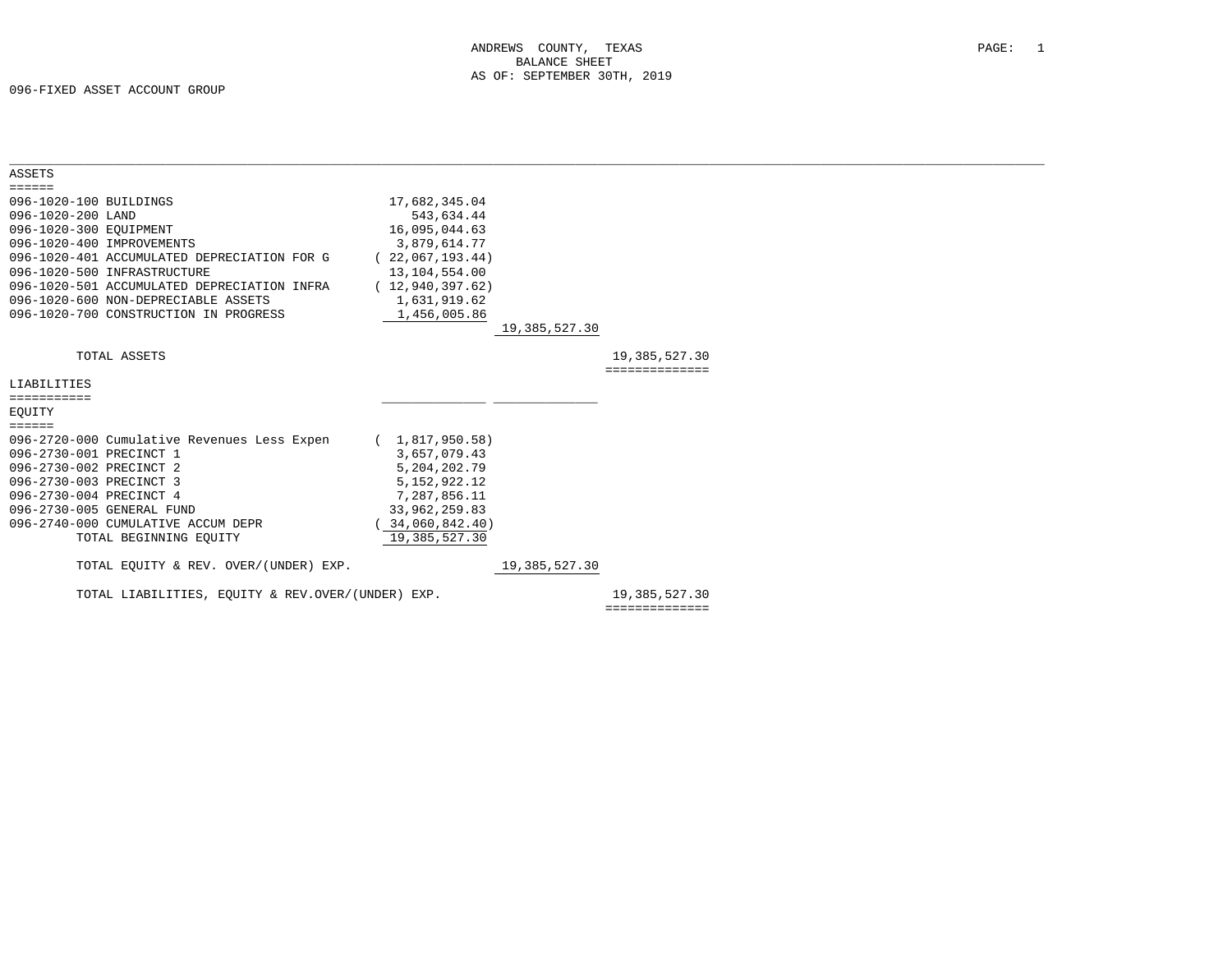% OF FISCAL YEAR: 100.00

096-FIXED ASSET ACCOUNT GROUP

| <b>EXPENSES</b>                                           | ORIGINAL<br><b>BUDGET</b> | NET<br><b>BUDGET</b> | <b>EXPENDED</b><br>$M-T-D$ | <b>EXPENDED</b><br>$Y-T-D$ | PRIOR YEAR<br>$Y-T-D$   | UNEXPENDED<br><b>BALANCE</b> | PERCENT<br><b>EXPENDED</b> |
|-----------------------------------------------------------|---------------------------|----------------------|----------------------------|----------------------------|-------------------------|------------------------------|----------------------------|
| PCT 1 EXPENDITURES                                        |                           |                      |                            |                            |                         |                              |                            |
| 096-40100-555 PCT1 DEPRECIATION                           | $\mathbf 0$               | 0                    | 0.00                       | 0.00                       | 97, 321.83              | 0.00                         | 0.00                       |
| 096-40100-560 PCT 1 GAIN/LOSS                             | 0                         | $\mathsf{O}\xspace$  | 0.00                       | 0.00                       | 384.56                  | 0.00                         | 0.00                       |
| TOTAL PCT 1 EXPENDITURES                                  | $\Omega$                  |                      | 0.00                       | 0.00                       | 97,706.39               | 0.00                         | 0.00                       |
| COUNTY CLERK                                              |                           |                      |                            |                            |                         |                              |                            |
| 096-40113-555 COUNTY CLERK DEPRECIATION                   | $\mathbf 0$               | $\mathbf 0$          | 0.00                       | 0.00                       | 2,265.03                | 0.00                         | 0.00                       |
| 096-40113-560 GAIN LOSS ON DISPOSITION                    | 0                         | 0                    | 0.00                       | 0.00                       | 1,331.25                | 0.00                         | 0.00                       |
| TOTAL COUNTY CLERK                                        | $\Omega$                  |                      | 0.00                       | 0.00                       | 3,596.28                | 0.00                         | 0.00                       |
| VETERAN SERVICE                                           |                           |                      |                            |                            |                         |                              |                            |
| NON DEPARTMENTAL                                          |                           |                      |                            |                            |                         |                              |                            |
| 096-40115-555 NON DEPTMENTAL DEPRECIATION                 | $\frac{0}{0}$             |                      | 0.00                       | 0.00                       | 11,100.66               | 0.00                         | 0.00                       |
| TOTAL NON DEPARTMENTAL                                    |                           |                      | 0.00                       | 0.00                       | 11,100.66               | 0.00                         | 0.00                       |
| ELECTIONS ADMINISTRATOR                                   |                           |                      |                            |                            |                         |                              |                            |
| 096-40116-555 ELECTIONS ADMIN DEPRECIATION                | $\frac{0}{0}$             | $\frac{0}{0}$        | 0.00                       | 0.00                       | 4,253.28                | 0.00                         | 0.00                       |
| TOTAL ELECTIONS ADMINISTRATOR                             |                           |                      | 0.00                       | 0.00                       | 4,253.28                | 0.00                         | 0.00                       |
| PCT 2 EXPENDITURES                                        |                           |                      |                            |                            |                         |                              |                            |
| 096-40200-555 PCT 2 DEPRECIATION                          | $\mathbf 0$<br>0          | 0                    | 0.00<br>0.00               | 0.00<br>0.00               | 133,554.79              | 0.00                         | 0.00                       |
| 096-40200-560 PCT 2 GAIN/LOSS<br>TOTAL PCT 2 EXPENDITURES |                           | 0                    | 0.00                       | 0.00                       | 184.57)<br>133, 370. 22 | 0.00<br>0.00                 | 0.00<br>0.00               |
|                                                           |                           |                      |                            |                            |                         |                              |                            |
| DISTRICT JUDGE                                            |                           |                      |                            |                            |                         |                              |                            |
| DISTRICT CLERK                                            |                           |                      |                            |                            |                         |                              |                            |
| 096-40203-555 DISTRICT CLERK DEPRECIATION                 |                           |                      | 0.00                       | 0.00                       | 289.86                  | 0.00                         | 0.00                       |
| TOTAL DISTRICT CLERK                                      |                           |                      | 0.00                       | 0.00                       | 289.86                  | 0.00                         | 0.00                       |
| JUSTICE OF PEACE PL 1                                     |                           |                      |                            |                            |                         |                              |                            |
| JUSTICE OF PEACE PL 2                                     |                           |                      |                            |                            |                         |                              |                            |
| PCT 3 EXPENDITURES                                        |                           |                      |                            |                            |                         |                              |                            |
| 096-40300-555 PCT3 DEPRECIATION                           | $\frac{0}{0}$             |                      | 0.00                       | 0.00                       | 120,068.55              | 0.00                         | 0.00                       |
| TOTAL PCT 3 EXPENDITURES                                  |                           |                      | 0.00                       | 0.00                       | 120,068.55              | 0.00                         | 0.00                       |
| COUNTY ATTORNEY                                           |                           |                      |                            |                            |                         |                              |                            |
| 096-40308-555 CO ATTY DEPRECIATION                        | $\frac{0}{0}$             | $\frac{0}{0}$        | 0.00                       | 0.00                       | 3,352.44                | 0.00                         | 0.00                       |
| TOTAL COUNTY ATTORNEY                                     |                           |                      | 0.00                       | 0.00                       | 3,352.44                | 0.00                         | 0.00                       |
| PCT 4 EXPENDITURES                                        |                           |                      |                            |                            |                         |                              |                            |
| 096-40400-555 PCT 4 DEPRECIATION                          | $\frac{0}{0}$             | 0                    | 0.00                       | 0.00                       | 100,074.24              | 0.00                         | 0.00                       |
| TOTAL PCT 4 EXPENDITURES                                  |                           | $\Omega$             | 0.00                       | 0.00                       | 100,074.24              | 0.00                         | 0.00                       |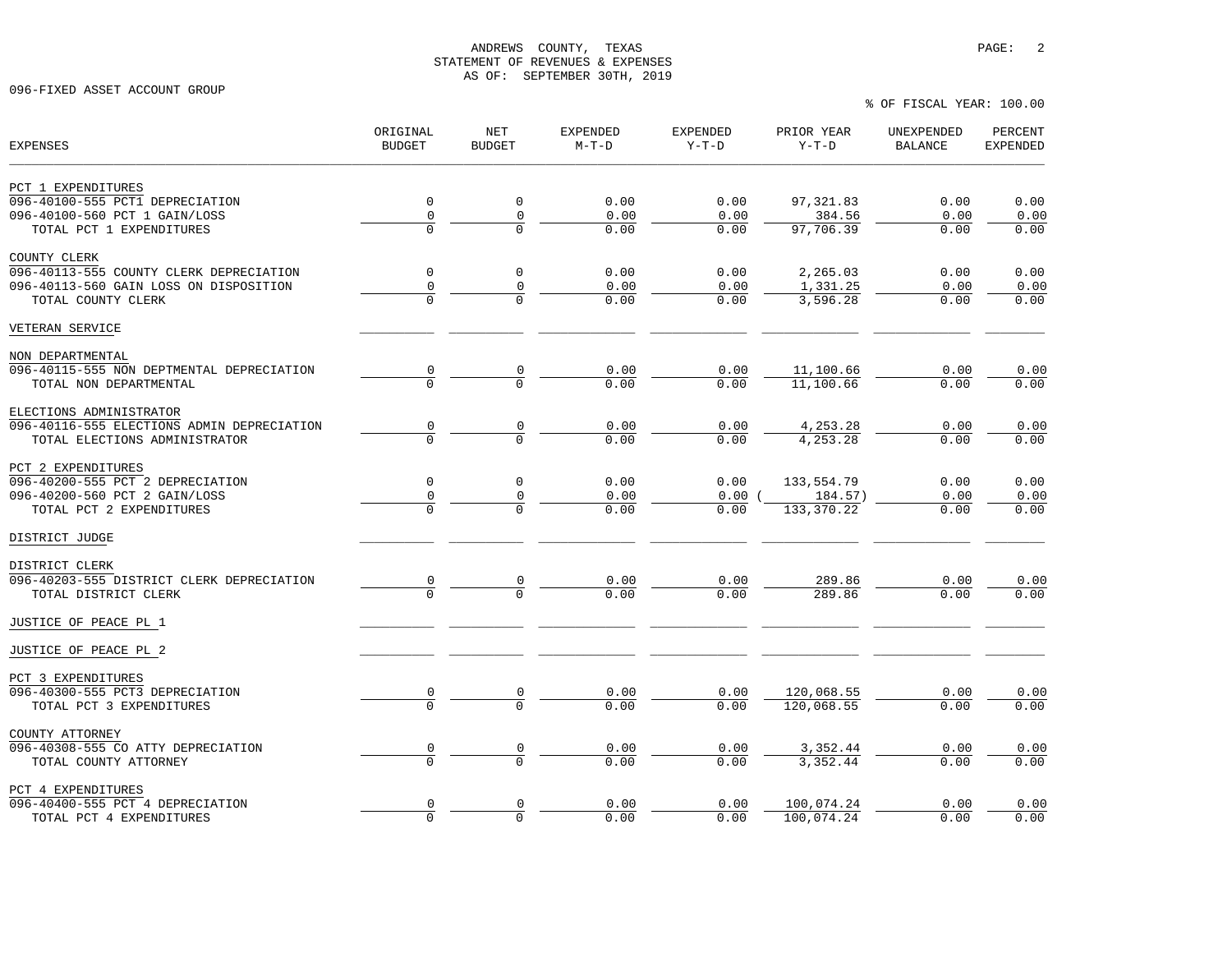096-FIXED ASSET ACCOUNT GROUP

% OF FISCAL YEAR: 100.00

| <b>EXPENSES</b>                            | ORIGINAL<br><b>BUDGET</b> | NET<br><b>BUDGET</b> | <b>EXPENDED</b><br>$M-T-D$ | EXPENDED<br>$Y-T-D$ | PRIOR YEAR<br>$Y-T-D$ | UNEXPENDED<br><b>BALANCE</b> | PERCENT<br><b>EXPENDED</b> |
|--------------------------------------------|---------------------------|----------------------|----------------------------|---------------------|-----------------------|------------------------------|----------------------------|
| AUDITOR                                    |                           |                      |                            |                     |                       |                              |                            |
| 096-40410-555 AUDITOR DEPRECIATION         |                           | $\frac{0}{0}$        | 0.00                       | 0.00                | 1,579.15              | 0.00                         | 0.00                       |
| TOTAL AUDITOR                              |                           |                      | 0.00                       | 0.00                | 1.579.15              | 0.00                         | 0.00                       |
| TAX A/C                                    |                           |                      |                            |                     |                       |                              |                            |
| 096-40412-555 TAX A/C DEPRECIATION         |                           | $\frac{0}{0}$        | 0.00                       | 0.00                | 43, 345.80            | 0.00                         | 0.00                       |
| TOTAL TAX A/C                              |                           |                      | 0.00                       | 0.00                | 43, 345.80            | 0.00                         | 0.00                       |
| COUNTY JUDGE                               |                           |                      |                            |                     |                       |                              |                            |
| 096-40509-555 COUNTY JUDGE DEPRECIATION    |                           |                      | 0.00                       | 0.00                | 9,904.86              | 0.00                         | 0.00                       |
| TOTAL COUNTY JUDGE                         |                           |                      | 0.00                       | 0.00                | 9,904.86              | 0.00                         | 0.00                       |
| SHERIFF DEPARTMENT                         |                           |                      |                            |                     |                       |                              |                            |
| 096-40616-555 SHERIFF DEPRECIATION         |                           | $\frac{0}{0}$        | 0.00                       | 0.00                | 114,945.48            | 0.00                         | 0.00                       |
| TOTAL SHERIFF DEPARTMENT                   |                           |                      | 0.00                       | 0.00                | 114,945.48            | 0.00                         | 0.00                       |
| GENERAL FUND - CONSTABLE                   |                           |                      |                            |                     |                       |                              |                            |
| 096-40617-555 CONSTABLE DEPRECIATION       |                           |                      | 0.00                       | 0.00                | 1,360.80              | 0.00                         | 0.00                       |
| TOTAL GENERAL FUND - CONSTABLE             |                           | $\frac{0}{0}$        | 0.00                       | 0.00                | 1,360.80              | 0.00                         | 0.00                       |
| HIGHWAY PATROL                             |                           |                      |                            |                     |                       |                              |                            |
| FIRE CONTROL                               |                           |                      |                            |                     |                       |                              |                            |
| 096-40619-555 FIRE CONTROL DEPRECIAITON    |                           |                      | 0.00                       | 0.00                | 316, 381.36           | 0.00                         | 0.00                       |
| TOTAL FIRE CONTROL                         |                           |                      | 0.00                       | 0.00                | 316, 381, 36          | 0.00                         | 0.00                       |
| ADULT PROBATION                            |                           |                      |                            |                     |                       |                              |                            |
| 096-40620-555 ADULT PROBATION DEPRECIATION |                           |                      | 0.00                       | 0.00                | 4,027.39              | 0.00                         | 0.00                       |
| TOTAL ADULT PROBATION                      | $\frac{0}{0}$             | $\frac{0}{0}$        | 0.00                       | 0.00                | 4,027.39              | 0.00                         | 0.00                       |
| JUVENILE DEPARTMENT                        |                           |                      |                            |                     |                       |                              |                            |
| 096-40621-555 JUVENILE DEPT. DEPRECIATION  |                           |                      | 0.00                       | 0.00                | 4,027.39              | 0.00                         | 0.00                       |
| TOTAL JUVENILE DEPARTMENT                  |                           | $\frac{0}{0}$        | 0.00                       | 0.00                | 4,027.39              | 0.00                         | 0.00                       |
| GENERAL FUND - CONSTABLE                   |                           |                      |                            |                     |                       |                              |                            |
| 096-40648-555 CONSTABLE DEPRECIATION       |                           |                      | 0.00                       | 0.00                | 6,461.94              | 0.00                         | 0.00                       |
| TOTAL GENERAL FUND - CONSTABLE             |                           | $\frac{0}{0}$        | 0.00                       | 0.00                | 6,461.94              | 0.00                         | 0.00                       |
| LANDFILL                                   |                           |                      |                            |                     |                       |                              |                            |
| COURTHOUSE                                 |                           |                      |                            |                     |                       |                              |                            |
| 096-40722-555 COURTHOUSE DEPRECIATION      | 0                         | 0                    | 0.00                       | 0.00                | 21,938.42             | 0.00                         | 0.00                       |
| TOTAL COURTHOUSE                           | $\overline{0}$            | $\Omega$             | 0.00                       | 0.00                | 21,938.42             | 0.00                         | 0.00                       |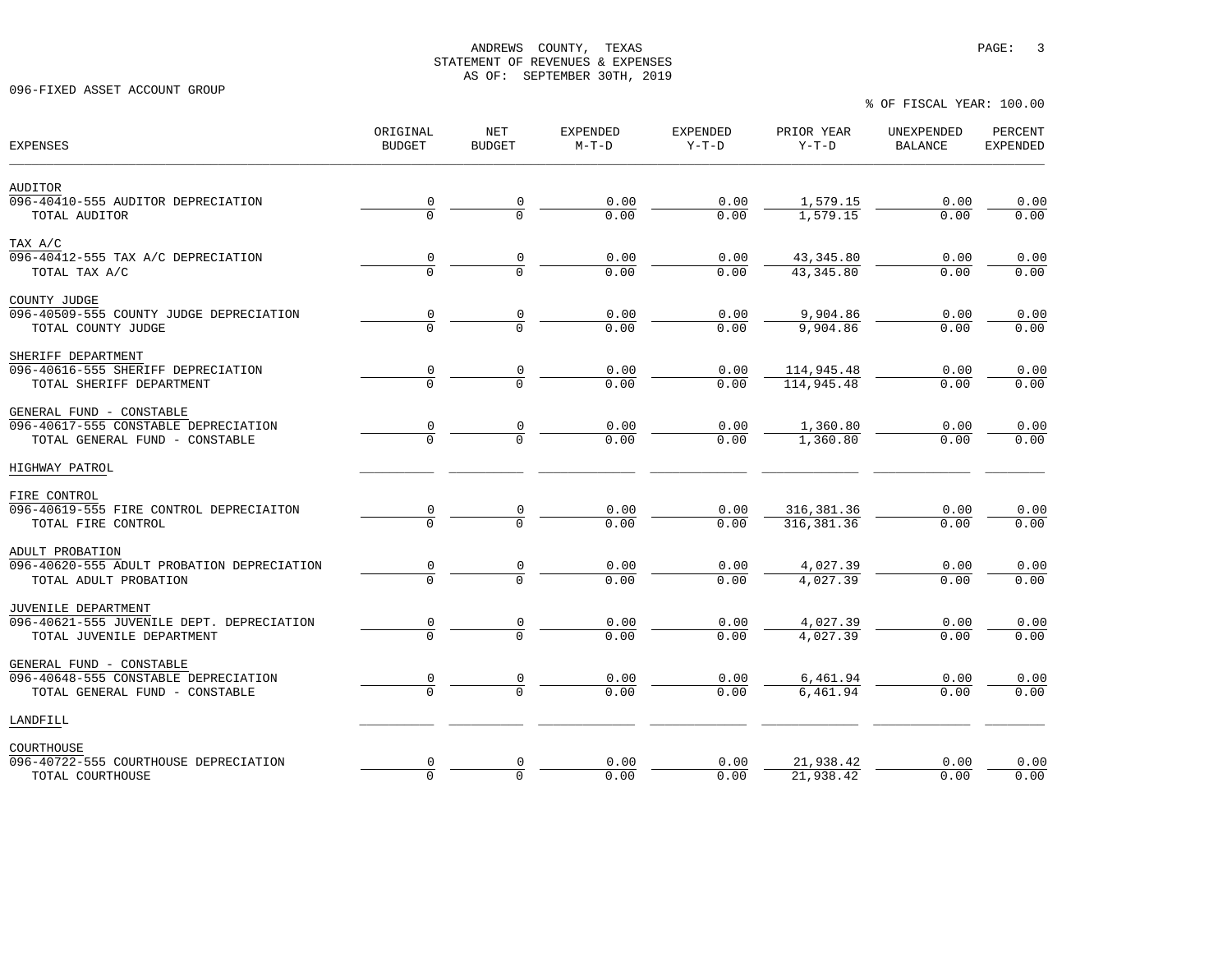096-FIXED ASSET ACCOUNT GROUP

% OF FISCAL YEAR: 100.00

| <b>EXPENSES</b>                                                                     | ORIGINAL<br><b>BUDGET</b> | NET<br><b>BUDGET</b> | EXPENDED<br>$M-T-D$ | <b>EXPENDED</b><br>$Y-T-D$ | PRIOR YEAR<br>$Y-T-D$  | UNEXPENDED<br><b>BALANCE</b> | PERCENT<br><b>EXPENDED</b> |
|-------------------------------------------------------------------------------------|---------------------------|----------------------|---------------------|----------------------------|------------------------|------------------------------|----------------------------|
| COMMUNITY BUILDING                                                                  |                           |                      |                     |                            |                        |                              |                            |
| 096-40723-555 COMMUNITY BLDG DEPRECIATION                                           |                           |                      | 0.00                | 0.00                       | 2,515.86               | 0.00                         | 0.00                       |
| TOTAL COMMUNITY BUILDING                                                            | $\frac{0}{0}$             |                      | 0.00                | 0.00                       | 2,515.86               | 0.00                         | 0.00                       |
| CIVIC CENTER                                                                        |                           |                      |                     |                            |                        |                              |                            |
| 096-40724-555 CIVIC CTR DEPRECIATION                                                | $\frac{0}{0}$             |                      | 0.00                | 0.00                       | 24, 266. 42            | 0.00                         | 0.00                       |
| TOTAL CIVIC CENTER                                                                  |                           |                      | 0.00                | 0.00                       | 24, 266. 42            | 0.00                         | 0.00                       |
| OLD COUNTRY CLUB                                                                    |                           |                      |                     |                            |                        |                              |                            |
| 096-40725-555 OLD COUNTRY CLUB DEPRECIATION                                         | 0                         | $\overline{0}$       | 0.00                | 0.00                       | 1,130.04               | 0.00                         | 0.00                       |
| TOTAL OLD COUNTRY CLUB                                                              |                           |                      | 0.00                | 0.00                       | 1,130.04               | 0.00                         | 0.00                       |
| COUNTY JAIL                                                                         |                           |                      |                     |                            |                        |                              |                            |
| 096-40726-555 JAIL DEPRECIATION                                                     | 0                         | 0                    | 0.00                | 0.00                       | 5,457.00               | 0.00                         | 0.00                       |
| TOTAL COUNTY JAIL                                                                   |                           |                      | 0.00                | 0.00                       | 5,457.00               | 0.00                         | 0.00                       |
| COURTHOUSE ANNEX                                                                    |                           |                      |                     |                            |                        |                              |                            |
| NEW SENIOR CITIZENS                                                                 |                           |                      |                     |                            |                        |                              |                            |
| 096-40728-555 SENIOR CITIZENS DEPRECIATION                                          |                           |                      | 0.00                | 0.00                       | 20,029.93              | 0.00                         | 0.00                       |
| TOTAL NEW SENIOR CITIZENS                                                           |                           |                      | 0.00                | 0.00                       | 20,029.93              | 0.00                         | 0.00                       |
| LIBRARY BUILDING                                                                    |                           |                      |                     |                            |                        |                              |                            |
| 096-40730-555 LIBRARY BUILDING DEPRECIATION                                         | 0                         |                      | 0.00                | 0.00                       | 81.12                  | 0.00                         | 0.00                       |
| TOTAL LIBRARY BUILDING                                                              |                           |                      | $\overline{0}$ , 00 | 0.00                       | 81.12                  | 0.00                         | 0.00                       |
| ADULT LITERACY                                                                      |                           |                      |                     |                            |                        |                              |                            |
| 096-40826-555 ADULT LITERACY DEPRECIATION                                           | 0<br>$\overline{0}$       | 0                    | 0.00                | 0.00                       | 938.28                 | 0.00                         | 0.00                       |
| TOTAL ADULT LITERACY                                                                |                           |                      | 0.00                | 0.00                       | 938.28                 | 0.00                         | 0.00                       |
| COUNTY LIBRARY                                                                      | $\mathbf 0$               | $\mathbf 0$          | 0.00                | 0.00                       | 12,923.00              | 0.00                         | 0.00                       |
| 096-40827-555 COUNTY LIBRARY DEPRECIATION<br>096-40827-560 GAIN/LOSS ON DISPOSITION |                           |                      |                     |                            |                        |                              |                            |
| TOTAL COUNTY LIBRARY                                                                | $\mathsf 0$               | 0                    | 0.00<br>0.00        | 0.00<br>0.00               | 14,672.20<br>27,595.20 | 0.00<br>0.00                 | 0.00<br>0.00               |
| PARKS DEPT.                                                                         |                           |                      |                     |                            |                        |                              |                            |
| 096-40828-555 PARKS DEPARTMENT DEPRECIATION                                         | $\mathbf 0$               | $\mathbf 0$          | 0.00                | 0.00                       | 216, 162. 74           | 0.00                         | 0.00                       |
| 096-40828-560 GAIN/LOSS ON DISPOSITION                                              | $\mathsf{O}\xspace$       | 0                    | 0.00                | 0.00                       | 5,255.82               | 0.00                         | 0.00                       |
| TOTAL PARKS DEPT.                                                                   | $\Omega$                  | $\cap$               | 0.00                | 0.00                       | 221, 418.56            | 0.00                         | 0.00                       |
| <b>GOLF COURSE</b>                                                                  |                           |                      |                     |                            |                        |                              |                            |
| 096-40829-555 GOLF COURSE DEPRECIATION                                              | $\mathsf 0$               | $\mathbf 0$          | 0.00                | 0.00                       | 46,709.05              | 0.00                         | 0.00                       |
| 096-40829-560 GAIN/LOSS ON DISPOSITION                                              | $\mathbf 0$               | $\Omega$             | 0.00                | 0.00                       | 146.35                 | 0.00                         | 0.00                       |
| TOTAL GOLF COURSE                                                                   | $\mathbf 0$               | $\Omega$             | 0.00                | 0.00                       | 46,855.40              | 0.00                         | 0.00                       |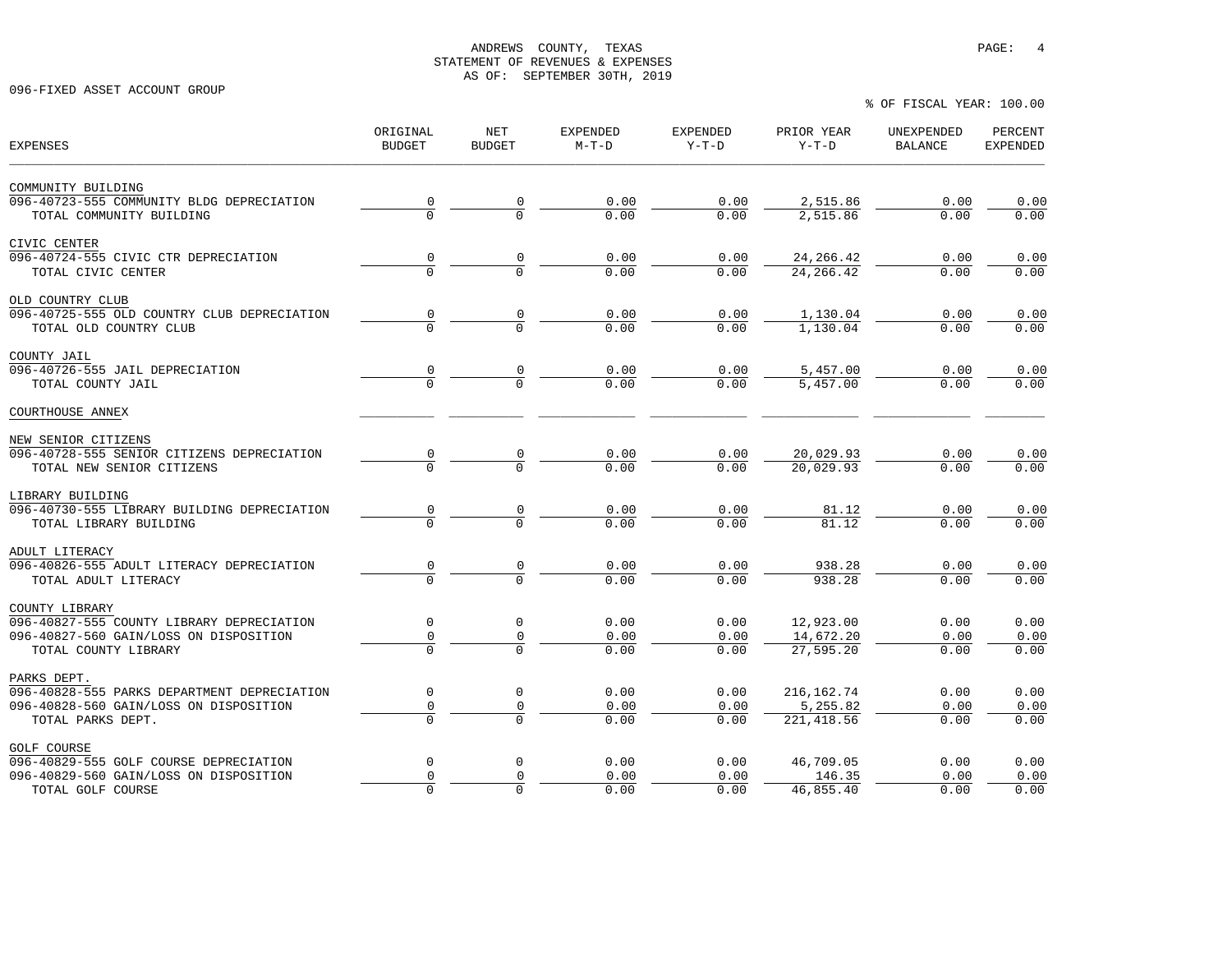096-FIXED ASSET ACCOUNT GROUP

| <b>EXPENSES</b>                                                                | ORIGINAL<br><b>BUDGET</b> | NET<br><b>BUDGET</b> | <b>EXPENDED</b><br>$M-T-D$ | <b>EXPENDED</b><br>$Y-T-D$ | PRIOR YEAR<br>$Y-T-D$    | UNEXPENDED<br><b>BALANCE</b> | PERCENT<br><b>EXPENDED</b> |
|--------------------------------------------------------------------------------|---------------------------|----------------------|----------------------------|----------------------------|--------------------------|------------------------------|----------------------------|
| YOUTH CENTER                                                                   |                           |                      |                            |                            |                          |                              |                            |
| 096-40830-555 YOUTH CENTER DEPRECIATION<br>TOTAL YOUTH CENTER                  | $\frac{0}{0}$             | $\frac{0}{0}$        | 0.00<br>0.00               | 0.00<br>0.00               | 439.62<br>439.62         | 0.00<br>0.00                 | 0.00<br>0.00               |
| LINCOLN CENTER                                                                 |                           |                      |                            |                            |                          |                              |                            |
| 096-40831-555 LINCOLN DEPRECIATION                                             | $\frac{0}{0}$             | $\frac{0}{0}$        | 0.00                       | 0.00                       | 8,533.14                 | 0.00                         | 0.00                       |
| TOTAL LINCOLN CENTER                                                           |                           |                      | 0.00                       | 0.00                       | 8,533.14                 | 0.00                         | 0.00                       |
| AIRPORT                                                                        |                           |                      |                            |                            |                          |                              |                            |
| 096-40833-555 AIRPORT DEPRECIATION<br>TOTAL AIRPORT                            | $\frac{0}{0}$             | $\frac{0}{0}$        | 0.00<br>0.00               | 0.00<br>0.00               | 109,366.94<br>109,366.94 | 0.00<br>0.00                 | 0.00<br>0.00               |
|                                                                                |                           |                      |                            |                            |                          |                              |                            |
| <b>GOLF PRO SHOP</b><br>096-40834-555 PRO SHOP DEPRECIATION                    | 0                         |                      | 0.00                       | 0.00                       | 10,126.44                | 0.00                         | 0.00                       |
| TOTAL GOLF PRO SHOP                                                            | $\overline{0}$            | $\frac{0}{0}$        | 0.00                       | 0.00                       | 10,126.44                | 0.00                         | 0.00                       |
| FLOREY PARK                                                                    |                           |                      |                            |                            |                          |                              |                            |
| 096-40836-555 FLOREY PARK DEPRECIATION                                         | 0                         |                      | 0.00                       | 0.00                       | 10,425.60                | 0.00                         | 0.00                       |
| TOTAL FLOREY PARK                                                              |                           |                      | 0.00                       | 0.00                       | 10,425.60                | 0.00                         | 0.00                       |
| COMPUTER                                                                       |                           |                      |                            |                            |                          |                              |                            |
| PARKS SPORTS COMPLEX                                                           |                           |                      |                            |                            |                          |                              |                            |
| 096-40838-555 SPORTS COMPLEX DEPRECIATION                                      | $\frac{0}{0}$             |                      | 0.00<br>0.00               | 0.00<br>0.00               | 28,919.36<br>28,919.36   | 0.00                         | 0.00                       |
| TOTAL PARKS SPORTS COMPLEX                                                     |                           |                      |                            |                            |                          | 0.00                         | 0.00                       |
| SPORT COMPLEX MAINTENACE                                                       |                           |                      |                            |                            |                          |                              |                            |
| 096-40839-555 PARKS MAINTENANCE BUILDING DEP<br>TOTAL SPORT COMPLEX MAINTENACE | $\frac{0}{0}$             | $\frac{0}{0}$        | 0.00<br>0.00               | 0.00<br>0.00               | 1,096.74<br>1,096.74     | 0.00<br>0.00                 | 0.00<br>0.00               |
|                                                                                |                           |                      |                            |                            |                          |                              |                            |
| ACE ARENA                                                                      | $\mathbf 0$               | 0                    | 0.00                       | 0.00                       |                          |                              | 0.00                       |
| 096-40841-555 ACE ARENA DEPRECIATION<br>096-40841-560 GAIN/LOSS ON DISPOSITION | 0                         | 0                    | 0.00                       | 0.00                       | 273,405.81<br>229.96     | 0.00<br>0.00                 | 0.00                       |
| TOTAL ACE ARENA                                                                |                           |                      | 0.00                       | 0.00                       | 273,635.77               | 0.00                         | 0.00                       |
| EXHIBITION BUILDING                                                            |                           |                      |                            |                            |                          |                              |                            |
| COUNTY HEALTH DEPT.                                                            |                           |                      |                            |                            |                          |                              |                            |
| 096-40934-555 HEALTH DEPARTMENT DEPRECIAION                                    | $\frac{0}{0}$             |                      | 0.00                       | 0.00                       | 4,062.00                 | 0.00                         | 0.00                       |
| TOTAL COUNTY HEALTH DEPT.                                                      |                           |                      | 0.00                       | 0.00                       | 4,062.00                 | 0.00                         | 0.00                       |
| EXTENSION SERVICE                                                              |                           |                      |                            |                            |                          |                              |                            |
| 096-41039-555 EXTENSION DEPRECIATION                                           | 0<br>$\overline{0}$       | 0<br>$\Omega$        | 0.00<br>0.00               | 0.00                       | 21,747.44<br>21,747.44   | 0.00                         | 0.00                       |
| TOTAL EXTENSION SERVICE                                                        |                           |                      |                            | 0.00                       |                          | 0.00                         | 0.00                       |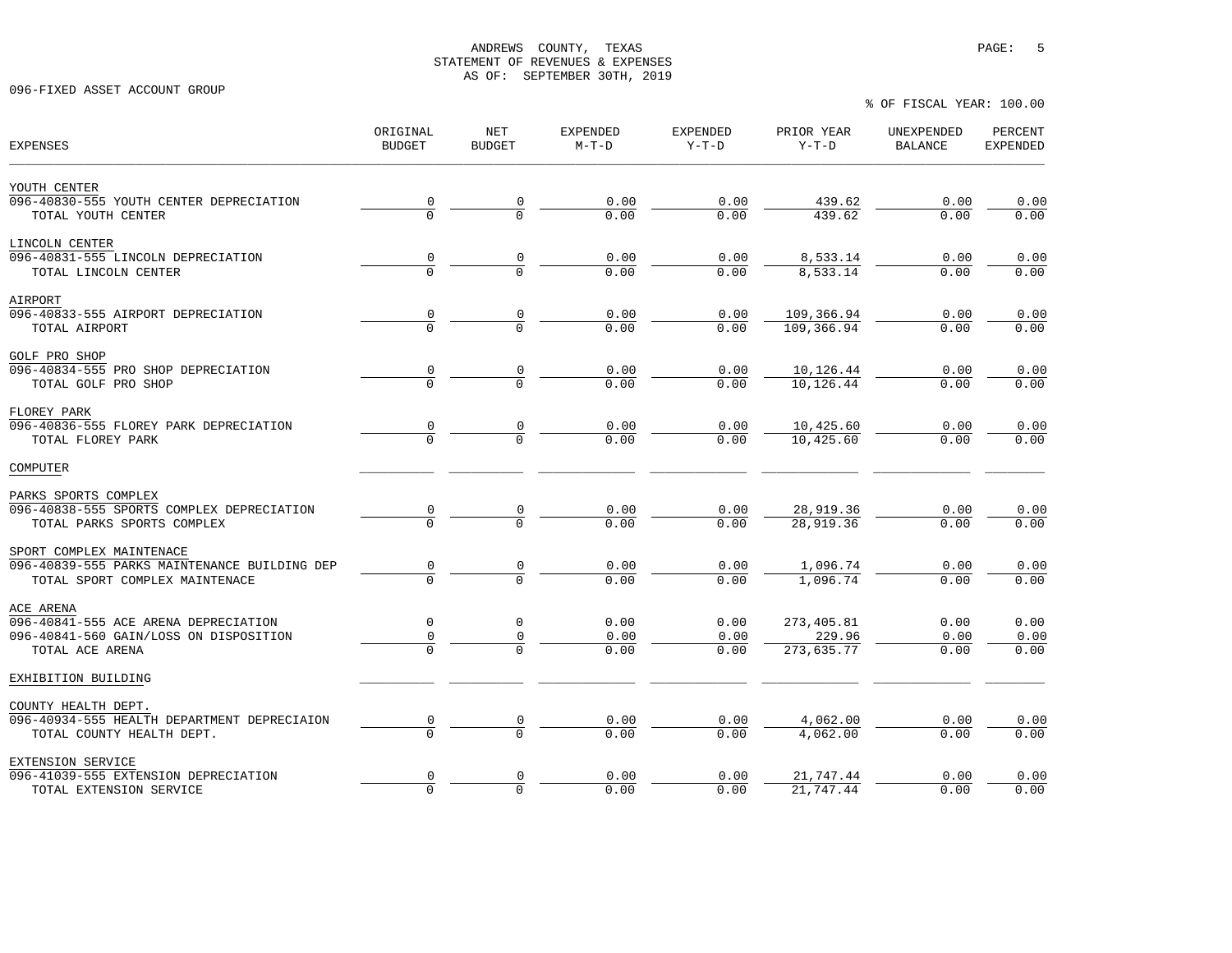096-FIXED ASSET ACCOUNT GROUP

% OF FISCAL YEAR: 100.00

| EXPENSES                                                                               | ORIGINAL<br>BUDGET | NET<br><b>BUDGET</b> | EXPENDED<br>$M-T-D$ | EXPENDED<br>$Y-T-D$ | PRIOR YEAR<br>Y-T-D    | UNEXPENDED<br>BALANCE | PERCENT<br>EXPENDED |
|----------------------------------------------------------------------------------------|--------------------|----------------------|---------------------|---------------------|------------------------|-----------------------|---------------------|
| CO CLERK REC MGMT<br>096-42300-555 DEPRECIATION EXPENSE<br>TOTAL CO CLERK REC MGMT     |                    | $\Omega$<br>$\Omega$ | 0.00<br>0.00        | 0.00<br>0.00        | 984.99<br>984.99       | 0.00<br>0.00          | 0.00<br>0.00        |
| DIST CLERK REC MGMT<br>096-42400-555 DEPRECIATION EXPENSE<br>TOTAL DIST CLERK REC MGMT |                    | $\Omega$<br>$\Omega$ | 0.00<br>0.00        | 0.00<br>0.00        | 390.22<br>390.22       | 0.00<br>0.00          | 0.00<br>0.00        |
| TOTAL EXPENDITURES                                                                     | $\Omega$           | $\mathbf 0$          | 0.00                | 0.00                | 1,817,800.58           | 0.00                  | 0.00                |
| REVENUES OVER/(UNDER) EXPENDITURES                                                     | $\Omega$           | 0                    | 0.00                |                     | $0.00$ ( 1,817,800.58) | 0.00                  |                     |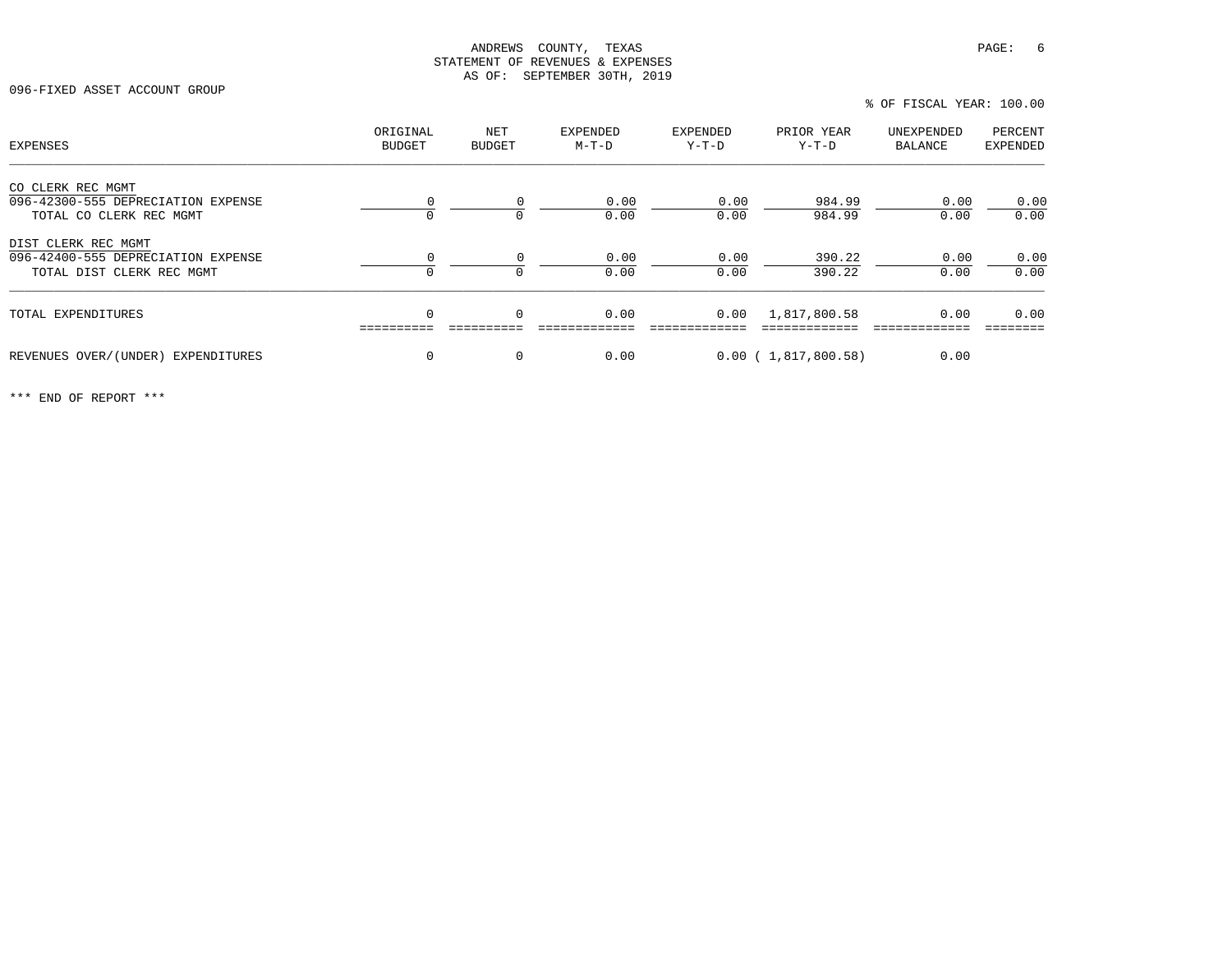$- -$ 

EQUITY  $\qquad \qquad \equiv \equiv \equiv \equiv \equiv \equiv \equiv$ 

==============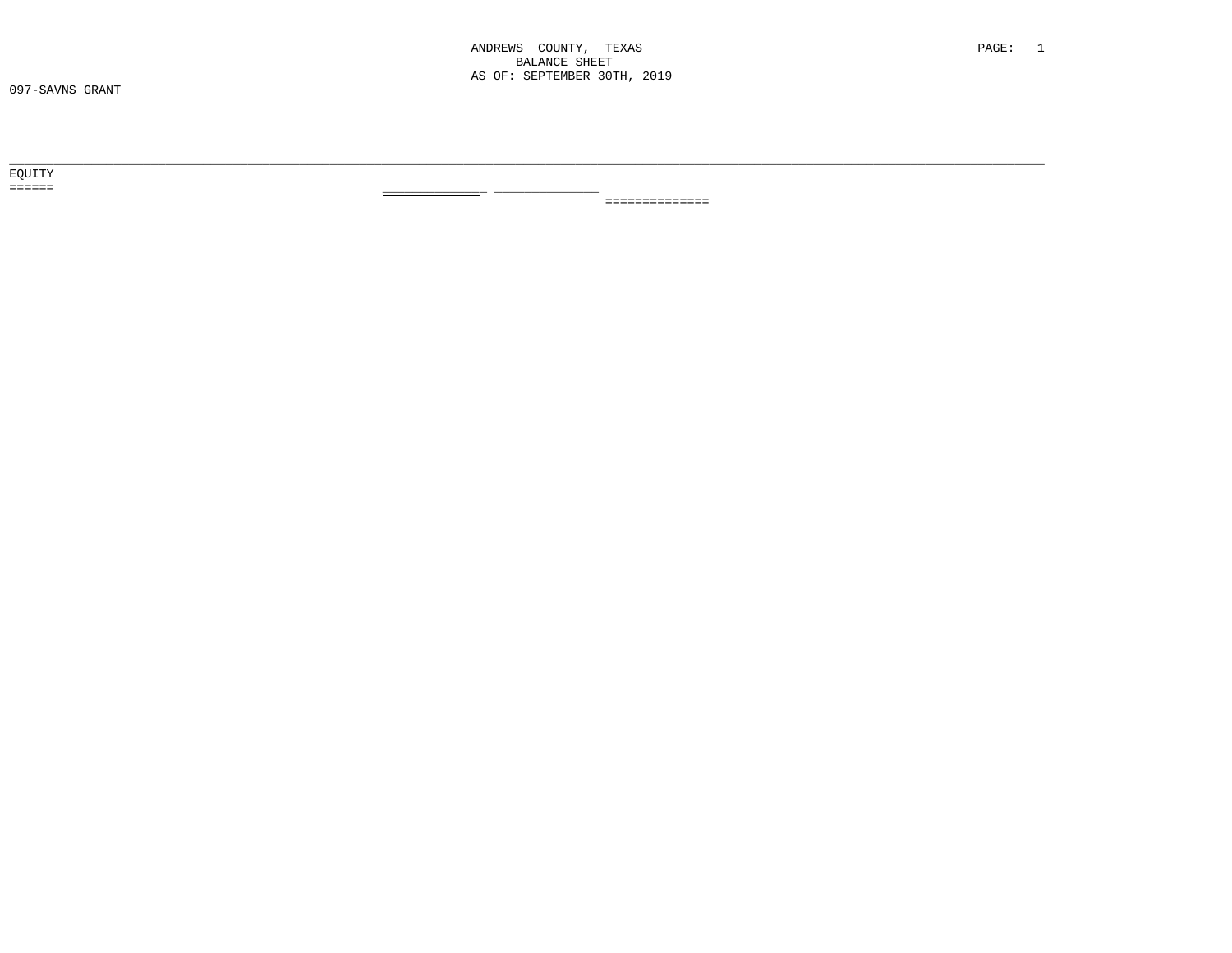|                 | ANDREWS COUNTY, TEXAS            | $\overline{2}$<br>PAGE: |
|-----------------|----------------------------------|-------------------------|
|                 | STATEMENT OF REVENUES & EXPENSES |                         |
|                 | AS OF: SEPTEMBER 30TH, 2019      |                         |
| 097-SAVNS GRANT |                                  |                         |
|                 |                                  | % OF FISCAL YEAR: 08.33 |
|                 |                                  |                         |

|          | ORIGINAL | NET    | <b>RECEIPTS</b> | RECEIPTS | PRIOR YEAR | UNCOLLECTED    | PERCENT  |
|----------|----------|--------|-----------------|----------|------------|----------------|----------|
| REVENUES | BUDGET   | BUDGET | $M-T-D$         | $Y-T-D$  | $Y-T-D$    | <b>BALANCE</b> | RECEIVEL |
|          |          |        |                 |          |            |                |          |

========== ========== ============= ============= ============= ============= ========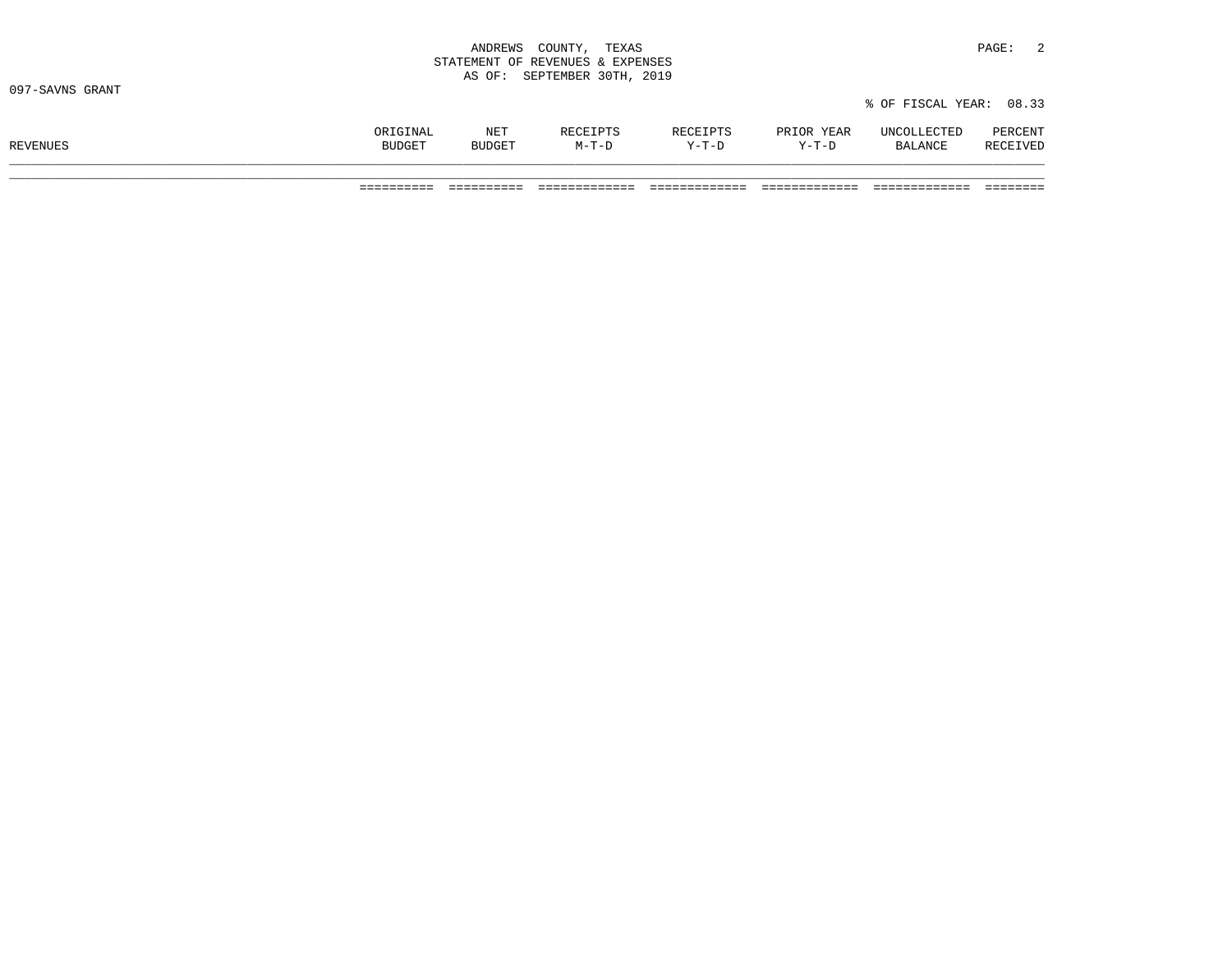|                          |                    | STATEMENT OF REVENUES & EXPENSES<br>SEPTEMBER 30TH, 2019<br>AS OF: |                   |                   |                     |                         |                     |  |
|--------------------------|--------------------|--------------------------------------------------------------------|-------------------|-------------------|---------------------|-------------------------|---------------------|--|
| 097-SAVNS GRANT          |                    |                                                                    |                   |                   |                     | % OF FISCAL YEAR: 08.33 |                     |  |
| EXPENSES                 | ORIGINAL<br>BUDGET | NET<br>BUDGET                                                      | EXPENDED<br>M-T-D | EXPENDED<br>Y-T-D | PRIOR YEAR<br>Y-T-D | UNEXPENDED<br>BALANCE   | PERCENT<br>EXPENDED |  |
| SAVNS GRANT EXPENDIUTRES |                    |                                                                    |                   |                   |                     |                         |                     |  |

========== ========== ============= ============= ============= ============= ========

\*\*\* END OF REPORT \*\*\*

ANDREWS COUNTY, TEXAS **PAGE:** 3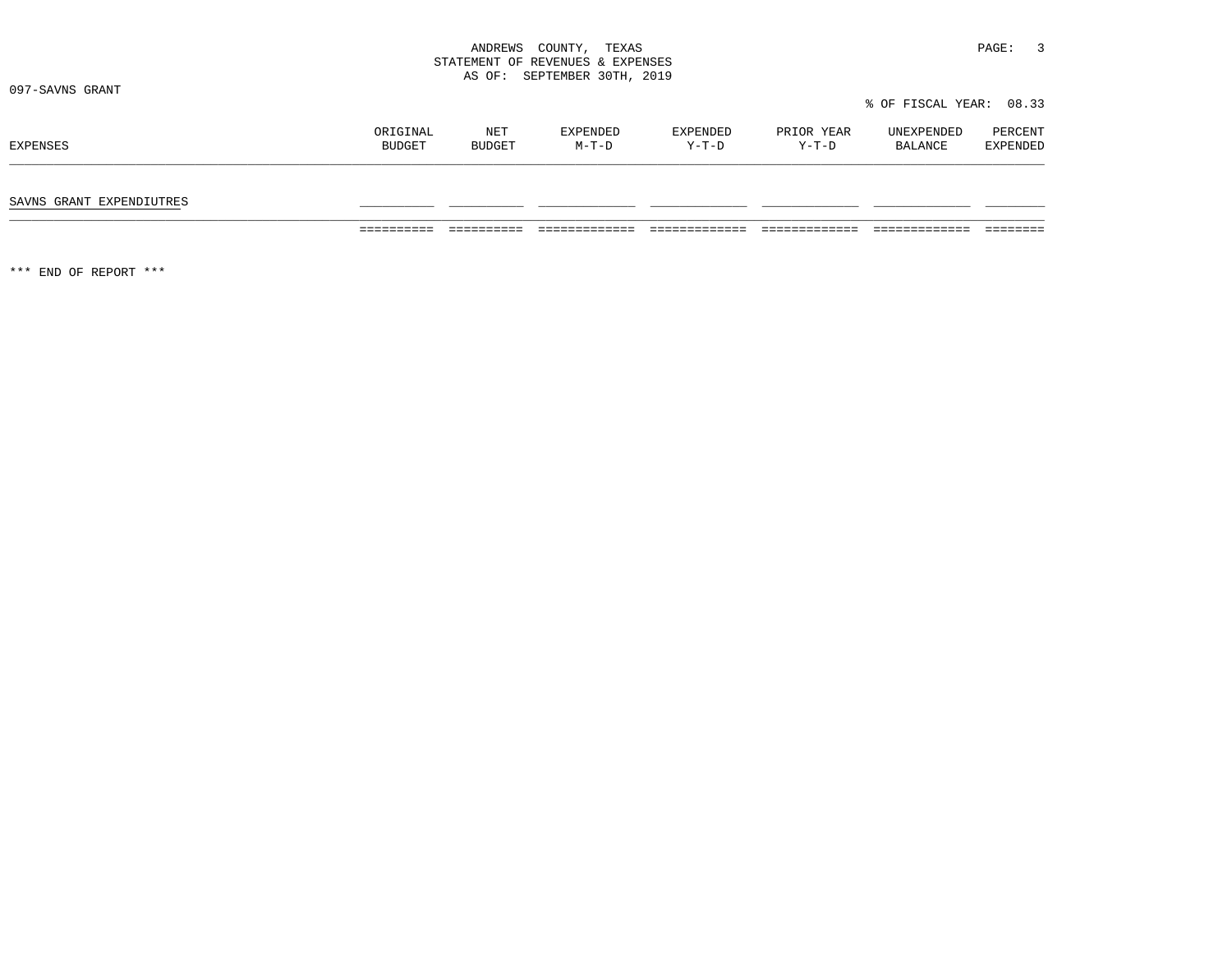| ASSETS<br>======                                                                                             |                                    |              |                                |  |
|--------------------------------------------------------------------------------------------------------------|------------------------------------|--------------|--------------------------------|--|
| 101-1010-000 CASH JAIL CONSTRUCTION<br>101-1060-000 TEXSTAR JAIL CONSTR ACCT<br>101-1070-000 DUE FROM OTHERS | 39,228.30<br>1,648,861.79<br>30.00 | 1,688,120.09 |                                |  |
| TOTAL ASSETS                                                                                                 |                                    |              | 1,688,120.09<br>============== |  |
| LIABILITIES                                                                                                  |                                    |              |                                |  |
| ===========                                                                                                  |                                    |              |                                |  |
| 101-2020-000 ACCOUNTS PAYABLE<br>TOTAL LIABILITIES                                                           | 2,286,057.71                       | 2,286,057.71 |                                |  |
| EQUITY                                                                                                       |                                    |              |                                |  |
| ======                                                                                                       |                                    |              |                                |  |
| TOTAL REVENUE                                                                                                | 11,044,147.72                      |              |                                |  |
| TOTAL EXPENSES                                                                                               | 11,642,085.34                      |              |                                |  |
| TOTAL REVENUE OVER/(UNDER) EXPENSES                                                                          | 597,937.62)                        |              |                                |  |
| TOTAL EQUITY & REV. OVER/(UNDER) EXP.                                                                        |                                    | 597,937.62)  |                                |  |
| TOTAL LIABILITIES, EOUITY & REV.OVER/(UNDER) EXP.                                                            |                                    |              | 1,688,120.09                   |  |
|                                                                                                              |                                    |              | ==============                 |  |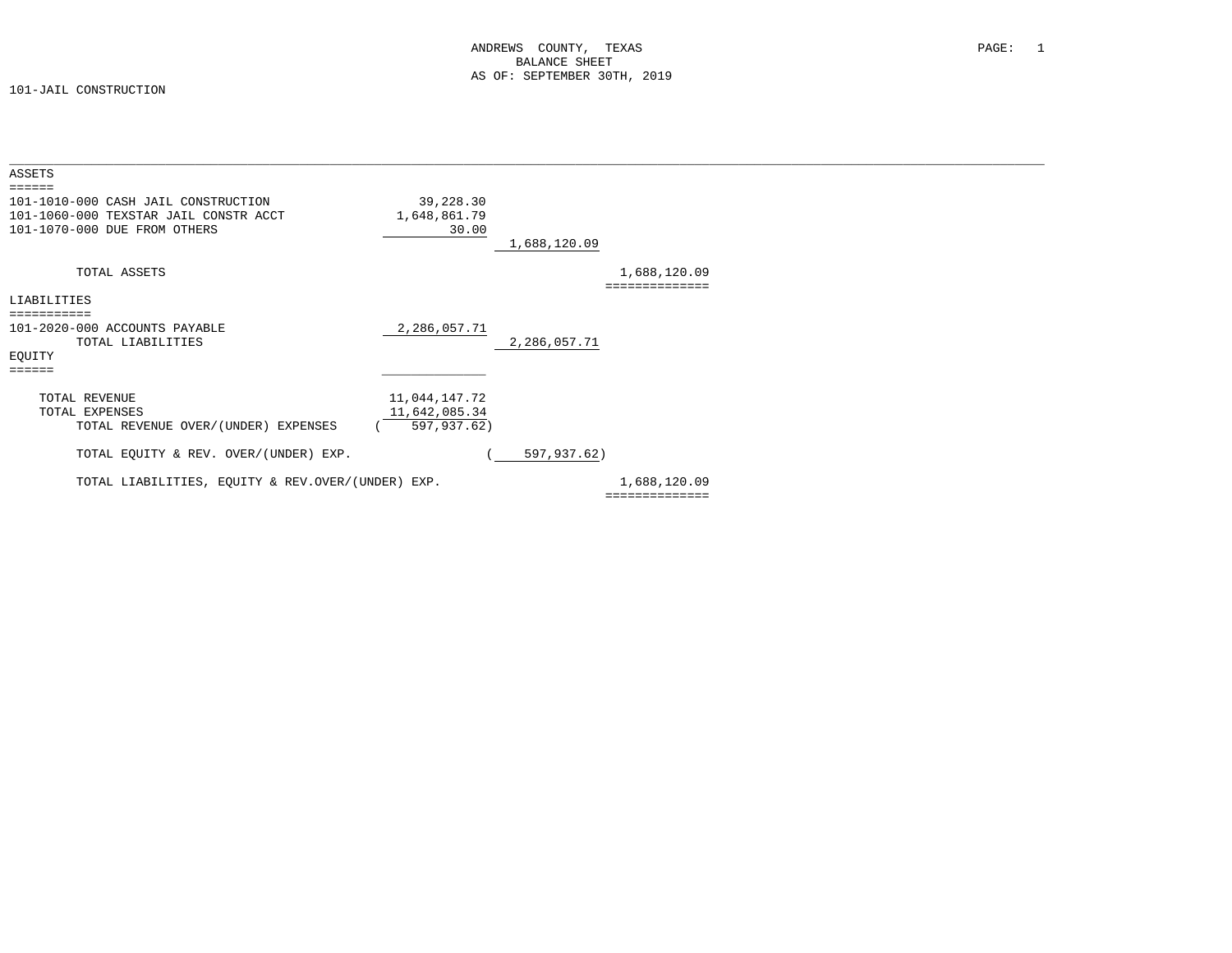101-JAIL CONSTRUCTION

```
 % OF FISCAL YEAR: 100.00
```

| REVENUES                              | ORIGINAL<br><b>BUDGET</b> | NET<br><b>BUDGET</b> | RECEIPTS<br>$M-T-D$ | RECEIPTS<br>$Y-T-D$        | PRIOR YEAR<br>$Y-T-D$ | UNCOLLECTED<br>BALANCE | PERCENT<br>RECEIVED |
|---------------------------------------|---------------------------|----------------------|---------------------|----------------------------|-----------------------|------------------------|---------------------|
| 101-30360-101 BANK INTEREST           | $\Omega$                  |                      | 0.00                | 1,175.38                   | 0.00(                 | 1,175.38)              | 0.00                |
| 101-30360-105 TEXPOOL INTEREST        | 245,000                   | 245,000              | 0.00                | 0.00                       | 0.00                  | 245,000.00             | 0.00                |
| 101-30360-110 TXSTAR INTEREST         | 0                         |                      | 1.77                | 557.70                     | 0.00                  | 557.70)                | 0.00                |
| 101-30360-951 TRANSFERS IN            | 10,987,828                | 10,987,828           | 4,781,810.29        | 10,742,414.64              | 0.00                  | 245,413.36             | 97.77               |
| 101-30390-101 CONTRIBUTIONS FROM CITY | $\Omega$                  |                      | 0.00                | 100,000.00                 | 0.00(                 | 100,000,00)            | 0.00                |
| 101-30390-102 CONTRIBUTIONS FROM AEDC | 0                         | 0                    | 200,000.00          | 200,000.00                 | $0.00$ (              | 200,000,00)            | 0.00                |
| TOTAL REVENUES                        | 11,232,828                | 11,232,828           |                     | 4,981,812.06 11,044,147.72 | 0.00                  | 188,680.28             | 98.32               |
|                                       |                           |                      |                     |                            |                       |                        |                     |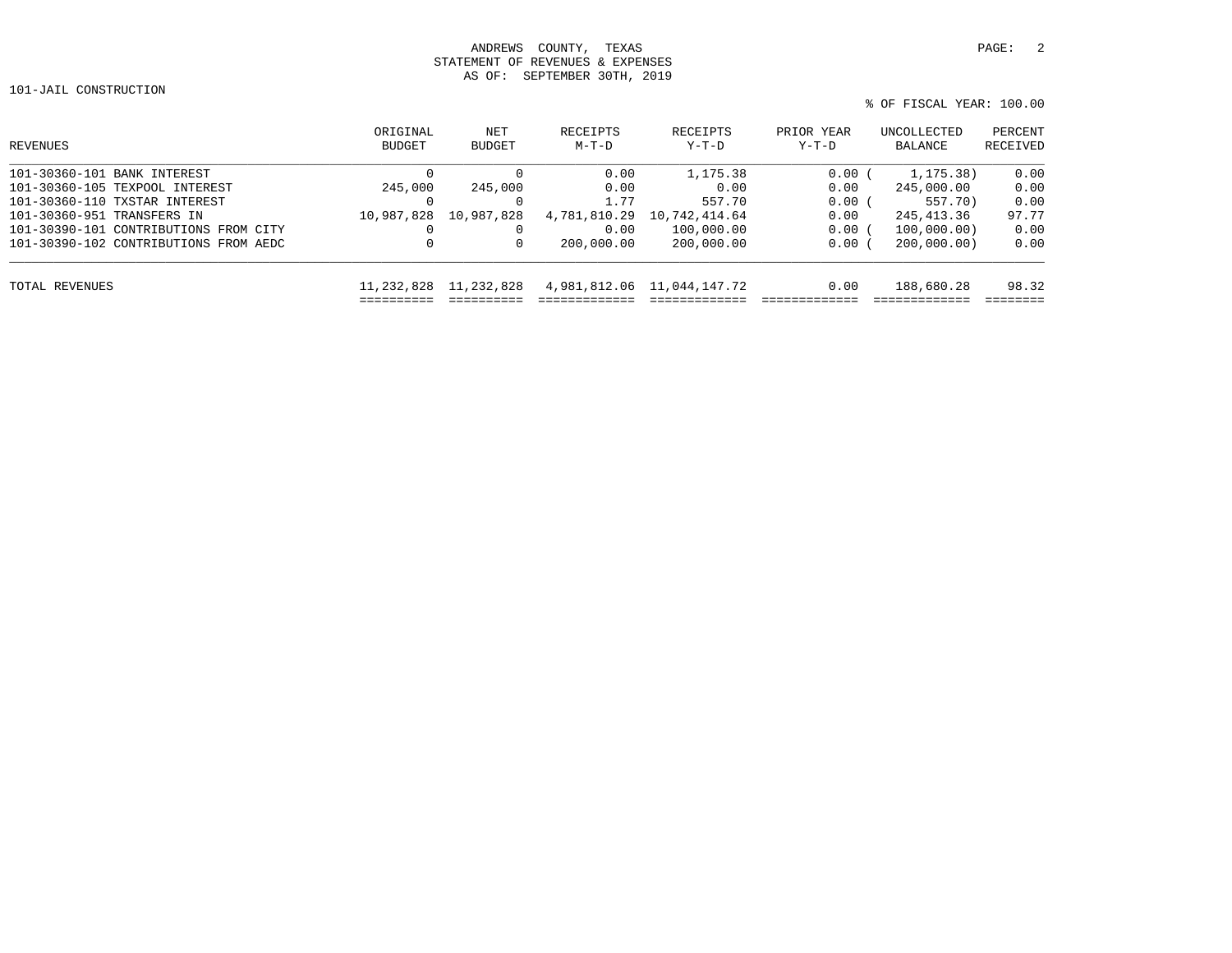% OF FISCAL YEAR: 100.00

| <b>EXPENSES</b>                                                              | ORIGINAL<br>BUDGET | NET<br>BUDGET         | EXPENDED<br>M-T-D                                   | EXPENDED<br>$Y-T-D$        | PRIOR YEAR<br>Y-T-D | UNEXPENDED<br>BALANCE        | PERCENT<br>EXPENDED |
|------------------------------------------------------------------------------|--------------------|-----------------------|-----------------------------------------------------|----------------------------|---------------------|------------------------------|---------------------|
| CONSTR FUND EXP<br>101-41010-777 CONSTRUCTION COSTS<br>TOTAL CONSTR FUND EXP | 15,000,000         | 15,000,000 15,000,000 | 15,000,000 3,086,913.30 11,642,085.34               | 3,086,913.30 11,642,085.34 | 0.00<br>0.00        | 3,357,914.66<br>3,357,914.66 | 77.61<br>77.61      |
| TOTAL EXPENDITURES                                                           |                    |                       | 15,000,000  15,000,000  3,086,913.30  11,642,085.34 |                            |                     | $0.00$ $3,357,914.66$        | 77.61               |
| REVENUES OVER/(UNDER) EXPENDITURES                                           |                    |                       | 3,767,172)( 3,767,172) 1,894,898.76 (               | 597,937.62)                |                     | 0.00(3,169,234.38)           |                     |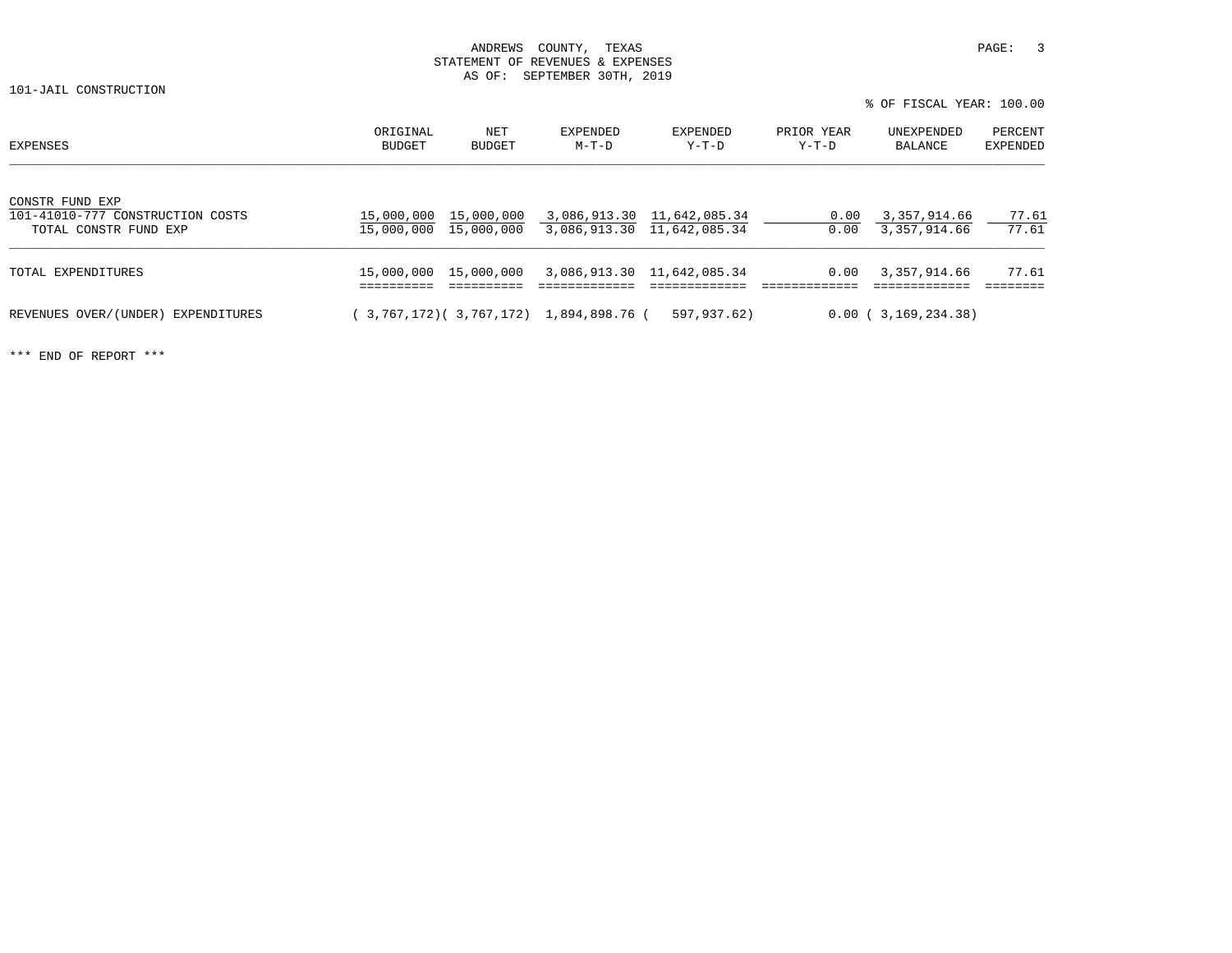| ASSETS<br>======                                  |               |               |                |  |
|---------------------------------------------------|---------------|---------------|----------------|--|
| 102-1060-000 TEXSTAR CO BOND FUND                 | 18,455,068.70 | 18,455,068.70 |                |  |
| TOTAL ASSETS                                      |               |               | 18,455,068.70  |  |
| LIABILITIES                                       |               |               |                |  |
|                                                   |               |               |                |  |
| EQUITY                                            |               |               |                |  |
| ======                                            |               |               |                |  |
| 102-2718-000 CO BOND PROCEEDS RESTR FB            | 18,035,353.44 |               |                |  |
| TOTAL BEGINNING EQUITY                            | 18,035,353.44 |               |                |  |
|                                                   |               |               |                |  |
| TOTAL REVENUE                                     | 419,715.26    |               |                |  |
| TOTAL REVENUE OVER/(UNDER) EXPENSES               | 419,715.26    |               |                |  |
|                                                   |               |               |                |  |
| TOTAL EQUITY & REV. OVER/(UNDER) EXP.             |               | 18,455,068.70 |                |  |
|                                                   |               |               |                |  |
| TOTAL LIABILITIES, EQUITY & REV.OVER/(UNDER) EXP. |               |               | 18,455,068.70  |  |
|                                                   |               |               | ============== |  |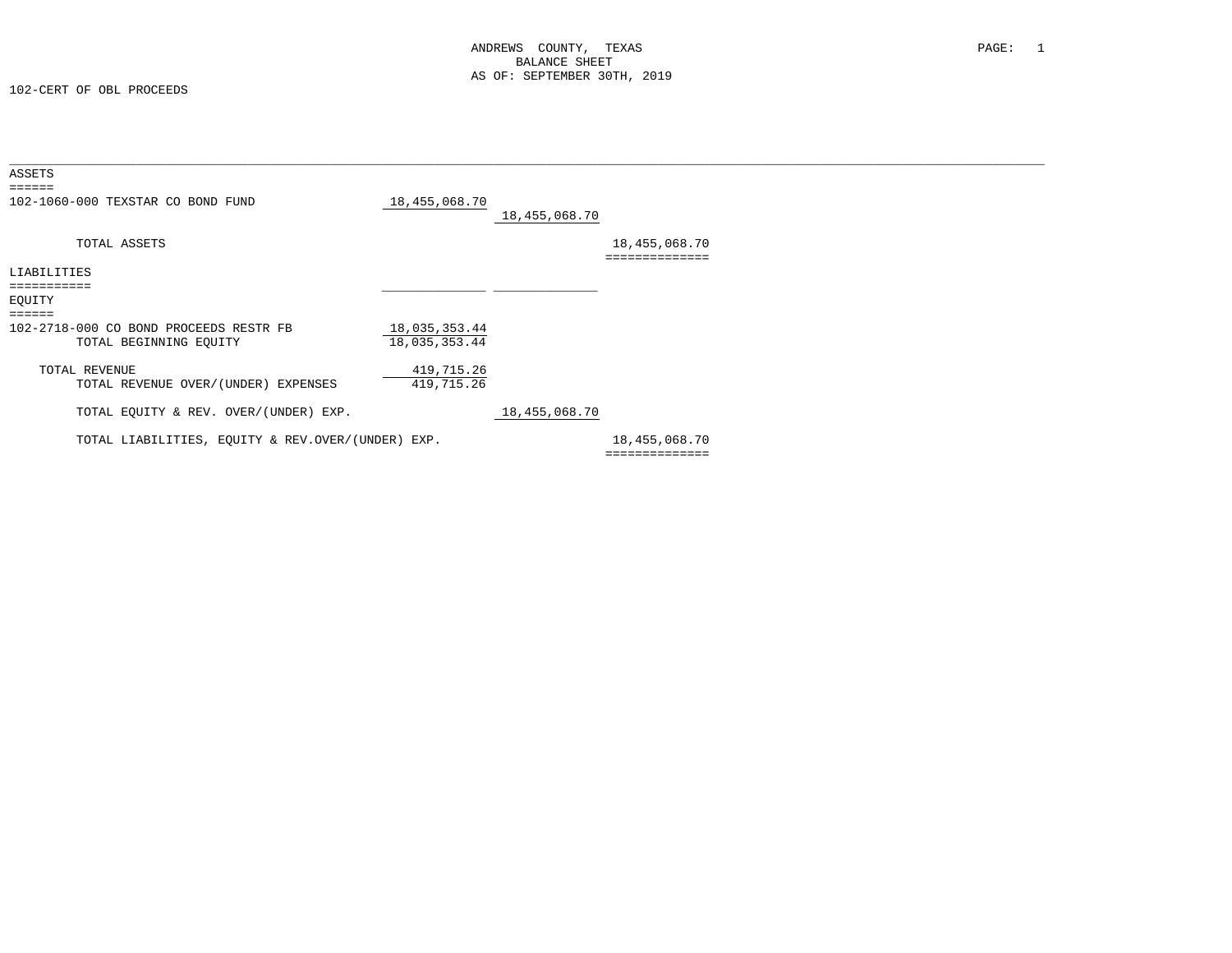% OF FISCAL YEAR: 100.00

| ORIGINAL<br><b>BUDGET</b> | NET<br>BUDGET | RECEIPTS<br>$M-T-D$ | RECEIPTS<br>$Y-T-D$ | PRIOR YEAR<br>$Y-T-D$ | UNCOLLECTED<br>BALANCE     | PERCENT<br>RECEIVED        |
|---------------------------|---------------|---------------------|---------------------|-----------------------|----------------------------|----------------------------|
|                           |               | 0.00                | 38.46               | 0.00                  | 38.46)                     | 0.00                       |
|                           | $\Omega$      | 31,378.60           | 419,676.80          | 0.00                  | 419,676.80)                | 0.00                       |
| 0                         | $\circ$       | 0.00                |                     |                       | 0.00                       | 0.00                       |
| 0                         |               | 31,378.60           |                     |                       | 419,715.26)                | 0.00                       |
|                           |               |                     |                     |                       | $0.00 \quad 18,169,838.71$ | 419,715.26 18,169,838.71 ( |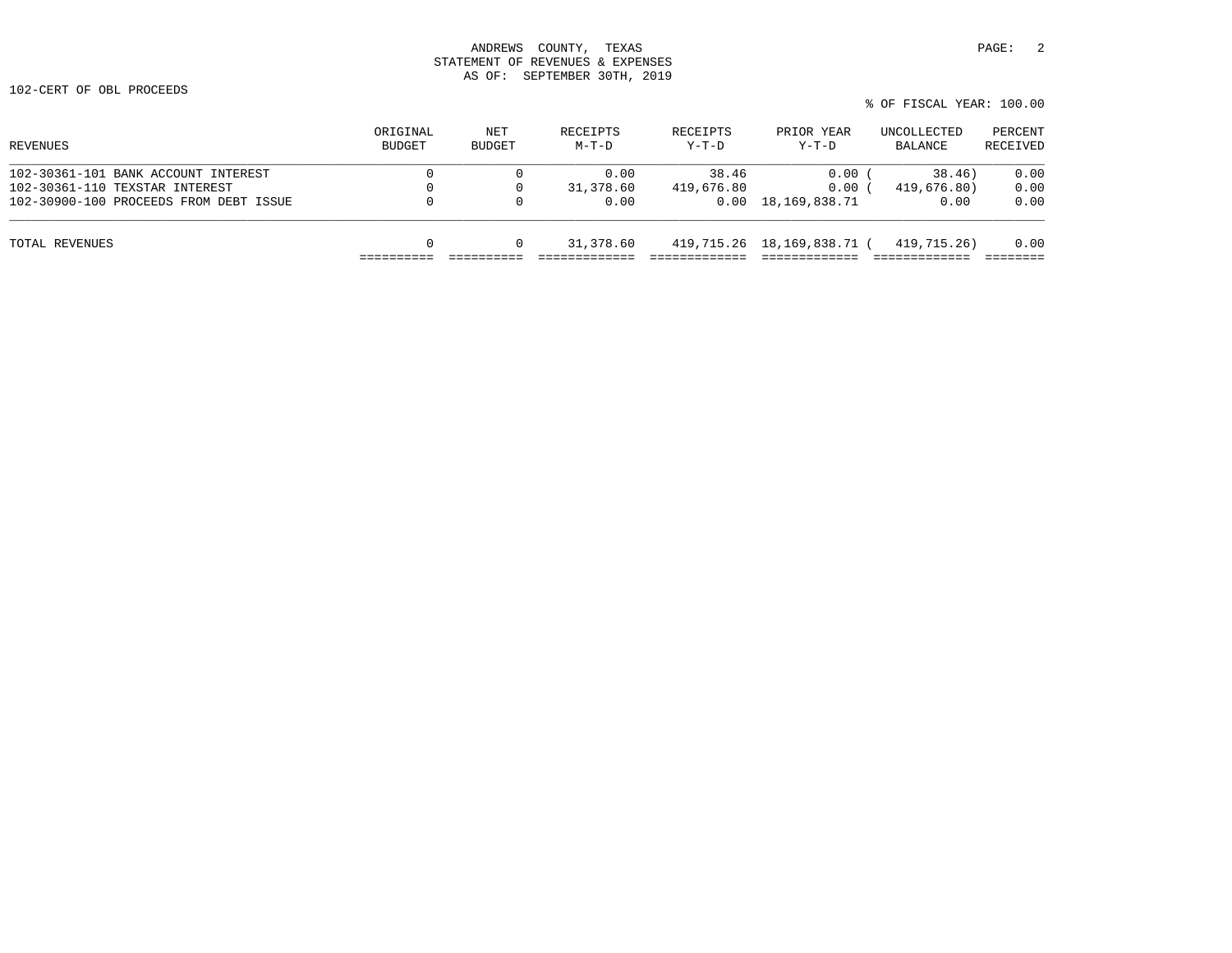102-CERT OF OBL PROCEEDS

% OF FISCAL YEAR: 100.00

| EXPENSES                            | ORIGINAL<br>BUDGET | NET<br><b>BUDGET</b>      | <b>EXPENDED</b><br>M-T-D | EXPENDED<br>Y-T-D | PRIOR YEAR<br>$Y-T-D$                        | UNEXPENDED<br>BALANCE | PERCENT<br><b>EXPENDED</b> |
|-------------------------------------|--------------------|---------------------------|--------------------------|-------------------|----------------------------------------------|-----------------------|----------------------------|
| CO I&S FUND EXPENDITURES            |                    |                           |                          |                   |                                              |                       |                            |
| 102-41020-216 TRANSFERS OUT         | 0                  | 1,000,000                 | 0.00                     | 0.00              | 0.00                                         | 1,000,000.00          | 0.00                       |
| 102-41020-880 BOND INTEREST EXPENSE | 618,055            |                           | 0.00                     | 0.00              | 0.00                                         | 0.00                  | 0.00                       |
| TOTAL CO I&S FUND EXPENDITURES      | 618,055            | 1,000,000                 | 0.00                     | 0.00              | 0.00                                         | 1,000,000.00          | 0.00                       |
| CO BOND PROCEEDS EXP                |                    |                           |                          |                   |                                              |                       |                            |
| TOTAL EXPENDITURES                  | 618,055            | 1,000,000                 | 0.00                     | 0.00              | 0.00                                         | 1,000,000.00          | 0.00                       |
| REVENUES OVER/(UNDER) EXPENDITURES  |                    | $618,055$ ( $1,000,000$ ) | 31,378.60                |                   | 419, 715.26 18, 169, 838.71 (1, 419, 715.26) |                       |                            |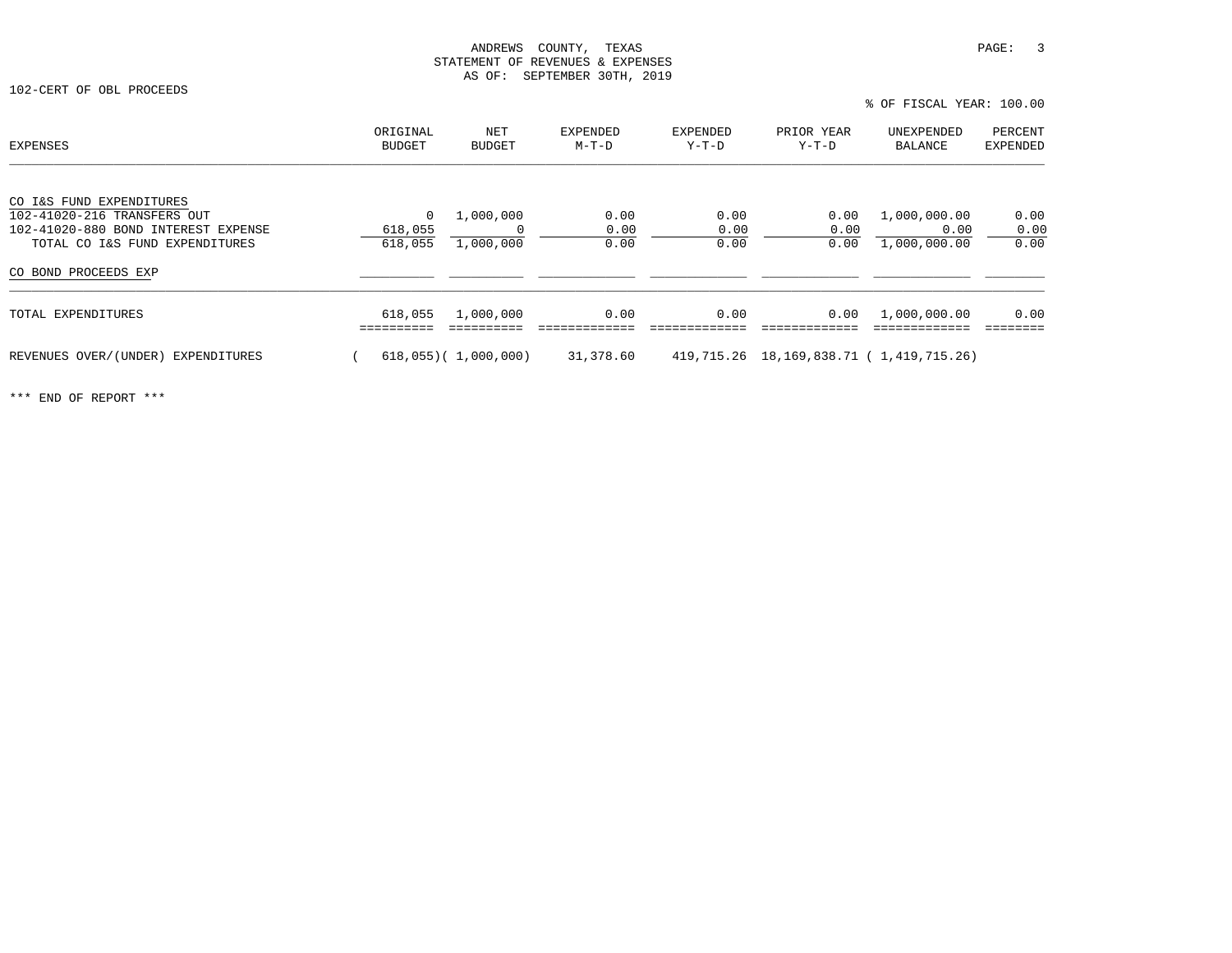| ASSETS<br>$=$ $=$ $=$ $=$ $=$                                          |                                           |           |                             |  |
|------------------------------------------------------------------------|-------------------------------------------|-----------|-----------------------------|--|
| 103-1010-000 CO I&S CASH                                               | 45,356.67                                 | 45,356.67 |                             |  |
| TOTAL ASSETS                                                           |                                           |           | 45,356.67<br>============== |  |
| LIABILITIES<br>===========                                             |                                           |           |                             |  |
| EQUITY<br>======                                                       |                                           |           |                             |  |
| TOTAL REVENUE<br>TOTAL EXPENSES<br>TOTAL REVENUE OVER/(UNDER) EXPENSES | 1,283,411.81<br>1,238,055.14<br>45,356.67 |           |                             |  |
| TOTAL EQUITY & REV. OVER/(UNDER) EXP.                                  |                                           | 45,356.67 |                             |  |
| TOTAL LIABILITIES, EQUITY & REV.OVER/(UNDER) EXP.                      |                                           |           | 45,356.67<br>============== |  |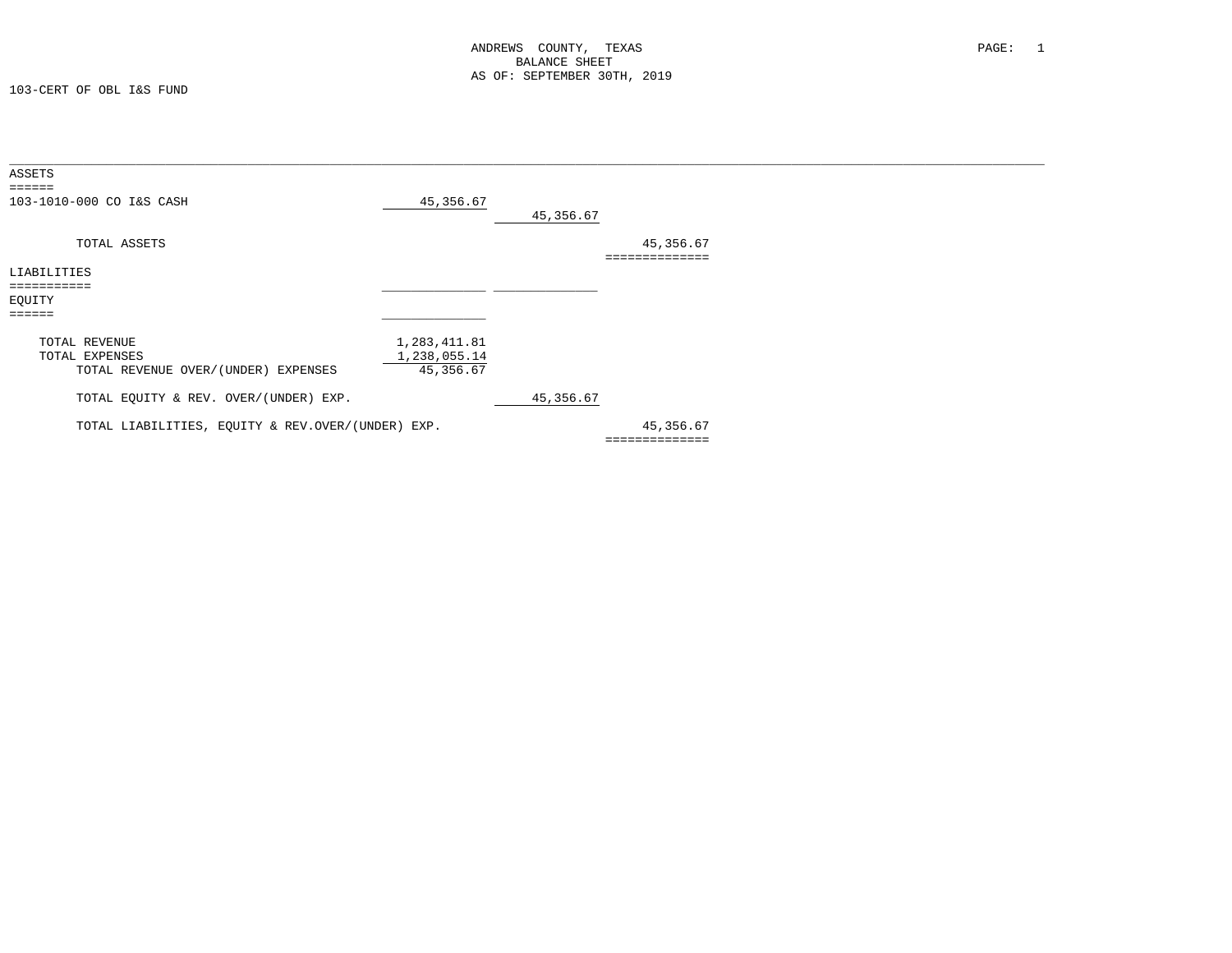# ANDREWS COUNTY, TEXAS **PAGE:** 2 STATEMENT OF REVENUES & EXPENSES AS OF: SEPTEMBER 30TH, 2019

% OF FISCAL YEAR: 100.00

| ORIGINAL<br>BUDGET | NET<br>BUDGET | RECEIPTS<br>$M-T-D$ | RECEIPTS<br>$Y-T-D$ | PRIOR YEAR<br>$Y-T-D$ | UNCOLLECTED<br>BALANCE | PERCENT<br>RECEIVED |
|--------------------|---------------|---------------------|---------------------|-----------------------|------------------------|---------------------|
|                    | 1,264,242     | 0.00                | 1,268,729.60        | 0.00                  | 4.487.60               | 100.35              |
|                    |               | 2,385.79            | 6,317.67            | 0.00(                 | 6, 317.67)             | 0.00                |
|                    |               | 0.00                | 601.75              | 0.00                  | 601.75)                | 0.00                |
| $\Omega$           |               | 0.00                | 7,762.79            | 0.00                  | 7,762,79)              | 0.00                |
|                    | 1,264,242     | 2,385.79            | 1,283,411.81        | 0.00                  | 19,169.81)             | 101.52              |
|                    |               |                     |                     |                       |                        |                     |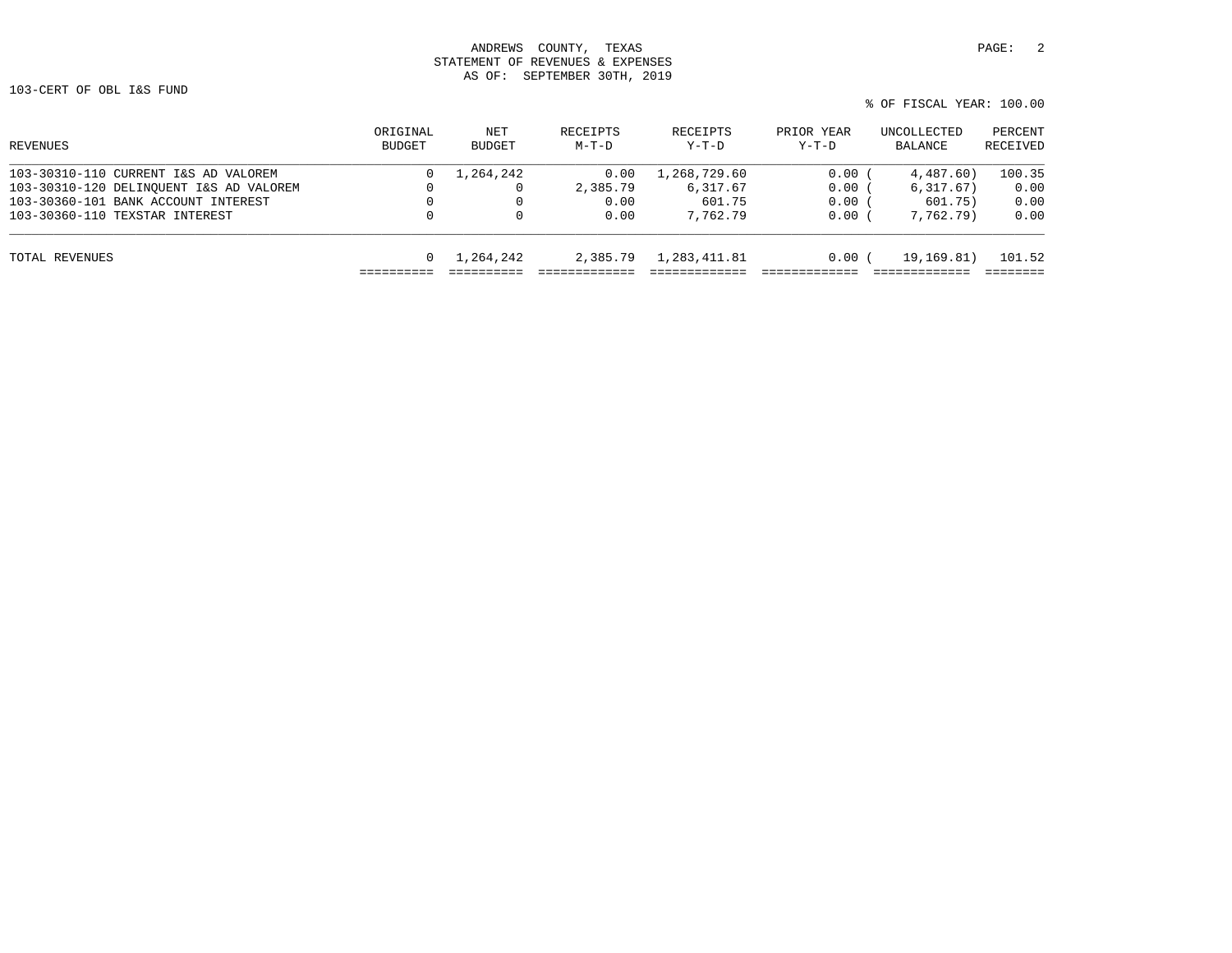| <b>EXPENSES</b>                      | ORIGINAL<br>BUDGET | NET<br><b>BUDGET</b> | EXPENDED<br>$M-T-D$ | EXPENDED<br>Y-T-D | PRIOR YEAR<br>$Y-T-D$ | UNEXPENDED<br>BALANCE | PERCENT<br>EXPENDED |
|--------------------------------------|--------------------|----------------------|---------------------|-------------------|-----------------------|-----------------------|---------------------|
| CO I&S FUND EXP                      |                    |                      |                     |                   |                       |                       |                     |
| 103-41030-779 BOND PRINCIPAL EXPENSE | 0                  | 620,000              | 0.00                | 620,000.00        | 0.00                  | 0.00                  | 100.00              |
| 103-41030-880 BOND INTEREST EXPENSE  | 0                  | 618,055              | 0.00                | 618,055.14        | 0.00                  | 0.14)                 | 100.00              |
| TOTAL CO I&S FUND EXP                | 0                  | 1,238,055            | 0.00                | 1,238,055.14      | $0.00$ (              | 0.14)                 | 100.00              |
| TOTAL EXPENDITURES                   | 0                  | 1,238,055            | 0.00                | 1,238,055.14      | 0.00(                 | 0.14)                 | 100.00              |
| REVENUES OVER/(UNDER) EXPENDITURES   | 0                  | 26,187               | 2,385.79            | 45,356.67         | 0.00(                 | 19,169.67)            |                     |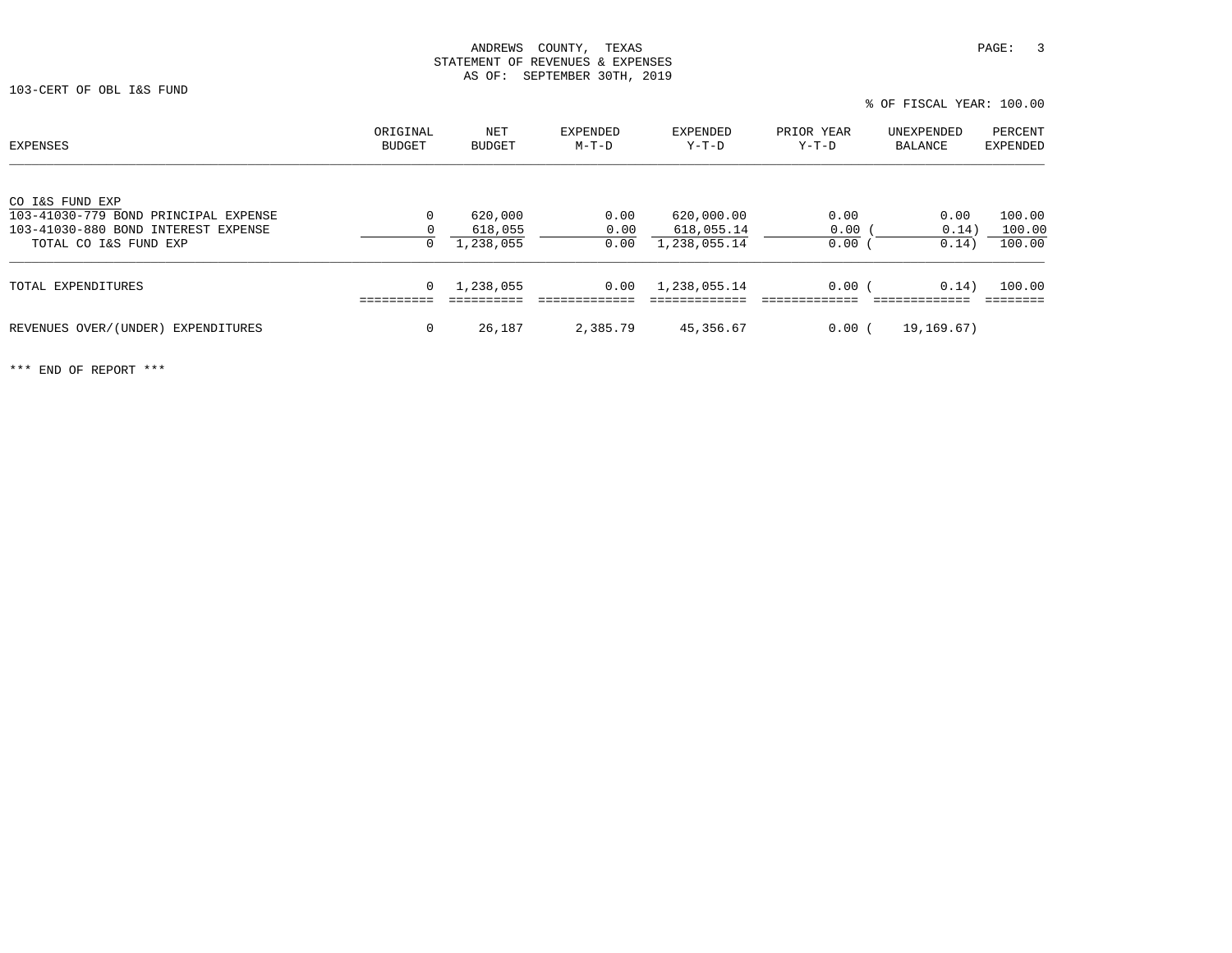| ASSETS      |     |                 |
|-------------|-----|-----------------|
| ======      |     |                 |
|             |     | _============== |
| LIABILITIES |     |                 |
| =========== | ___ |                 |
| EQUITY      |     |                 |
| ======      |     |                 |
|             |     | ==============  |
|             |     |                 |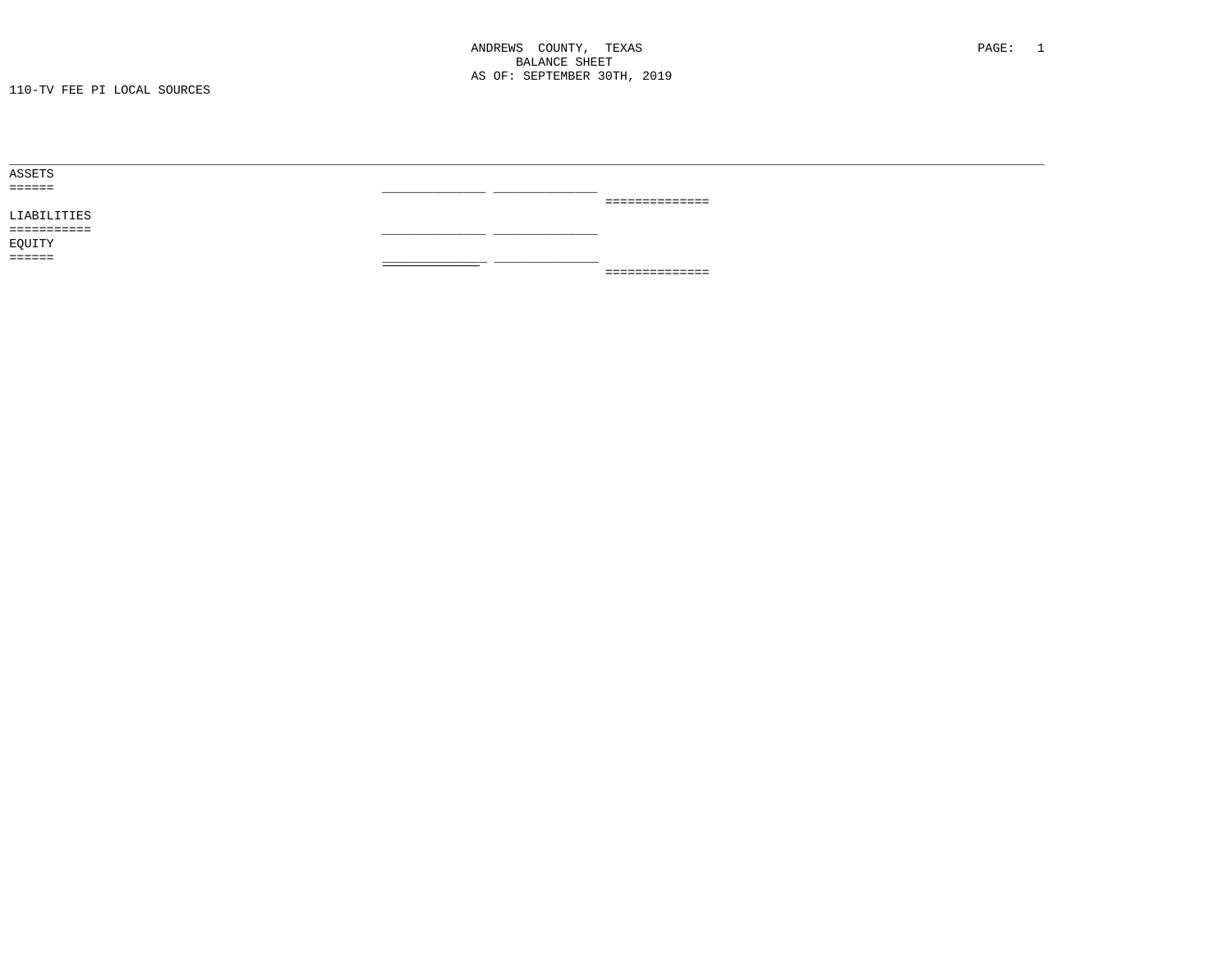| ANDREWS<br>COUNTY,<br>and the contract of the contract of the contract of the contract of the contract of the contract of the contract of | TEXAS                | PAGE: |  |
|-------------------------------------------------------------------------------------------------------------------------------------------|----------------------|-------|--|
| STATEMENT OF REVENUES & EXPENSES                                                                                                          |                      |       |  |
| AS OF:                                                                                                                                    | SEPTEMBER 30TH, 2019 |       |  |

\_\_\_\_\_\_\_\_\_\_\_\_\_\_\_\_\_\_\_\_\_\_\_\_\_\_\_\_\_\_\_\_\_\_\_\_\_\_\_\_\_\_\_\_\_\_\_\_\_\_\_\_\_\_\_\_\_\_\_\_\_\_\_\_\_\_\_\_\_\_\_\_\_\_\_\_\_\_\_\_\_\_\_\_\_\_\_\_\_\_\_\_\_\_\_\_\_\_\_\_\_\_\_\_\_\_\_\_\_\_\_\_\_\_\_\_\_\_\_\_\_\_\_\_\_\_\_\_\_\_\_\_\_\_\_\_\_\_\_

|                 | ∩RIGINAL      | NET           | RECEIPTS | RECEIPTS  | PRIOR YEAR | UNCOLLECTED    | PERCENT  |
|-----------------|---------------|---------------|----------|-----------|------------|----------------|----------|
| <b>REVENUES</b> | <b>BUDGET</b> | <b>BUDGET</b> | M-T-D    | $V-T-1$ . | $Y-T-D$    | <b>BALANCE</b> | RECEIVED |
|                 |               |               |          |           |            |                |          |

% OF FISCAL YEAR: 100.00

========== ========== ============= ============= ============= ============= ========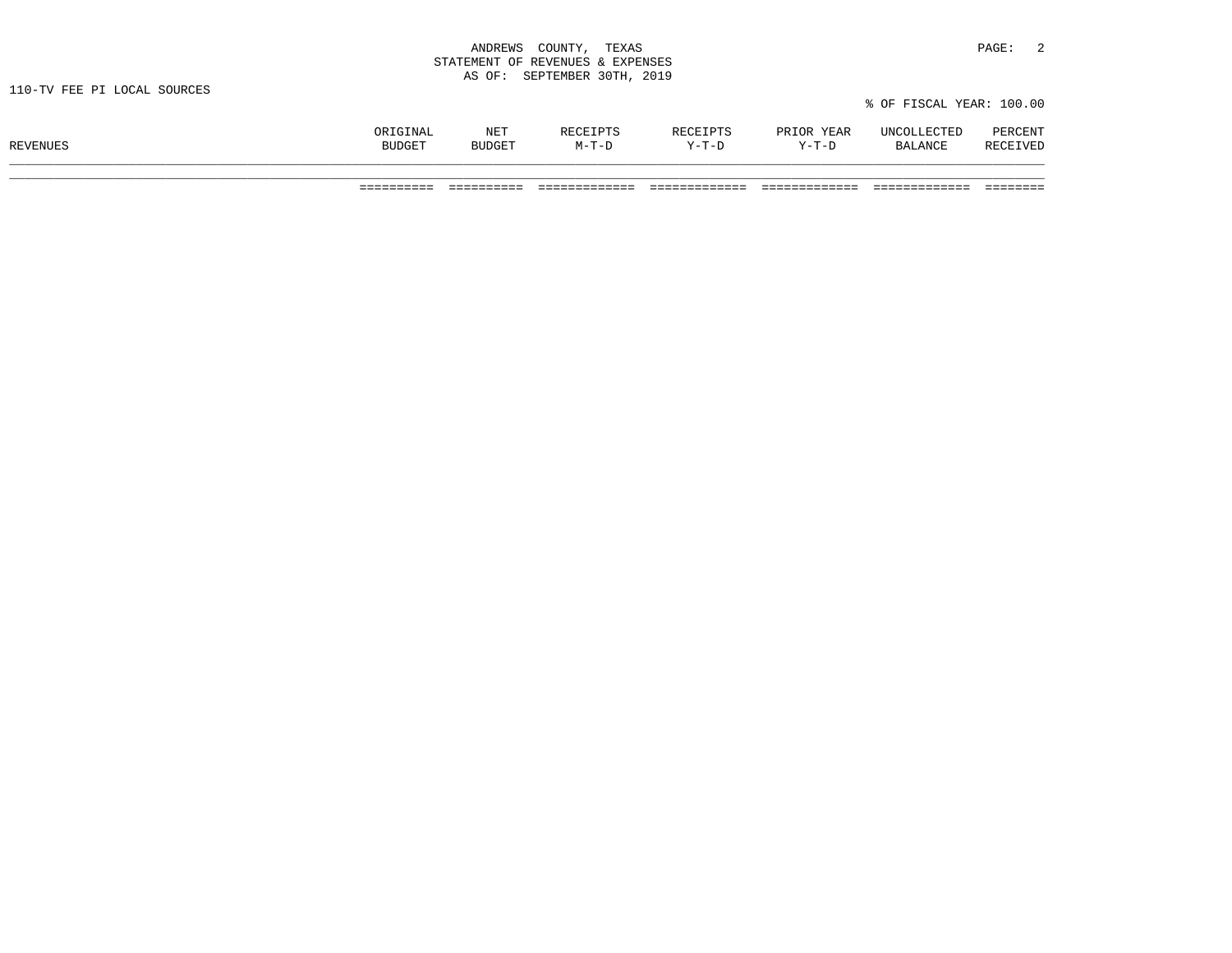# ANDREWS COUNTY, TEXAS **PAGE:** 3 STATEMENT OF REVENUES & EXPENSES AS OF: SEPTEMBER 30TH, 2019

110-TV FEE PI LOCAL SOURCES

| EXPENSES                                                               | ORIGINAL<br><b>BUDGET</b> | NET<br>BUDGET | <b>EXPENDED</b><br>$M-T-D$ | <b>EXPENDED</b><br>$Y-T-D$ | PRIOR YEAR<br>$Y-T-D$ | UNEXPENDED<br>BALANCE | PERCENT<br>EXPENDED |
|------------------------------------------------------------------------|---------------------------|---------------|----------------------------|----------------------------|-----------------------|-----------------------|---------------------|
| TV FEE PI LOCAL SOURCES<br>110-40943-103 SALARY                        | 200                       | 200           | 0.00                       | 0.00                       | 0.00                  | 200.00                | 0.00                |
| 110-40943-486 GEN FUND PROGRAM INC TV<br>TOTAL TV FEE PI LOCAL SOURCES | 100<br>300                | 100<br>300    | 0.00<br>0.00               | 0.00<br>0.00               | 0.00<br>0.00          | 100.00<br>300.00      | 0.00<br>0.00        |
| TOTAL EXPENDITURES                                                     | 300                       | 300           | 0.00                       | 0.00                       | 0.00                  | 300.00                | 0.00                |
| REVENUES OVER/(UNDER) EXPENDITURES                                     | 300(                      | 300)          | 0.00                       | 0.00                       | 0.00                  | 300.00)               |                     |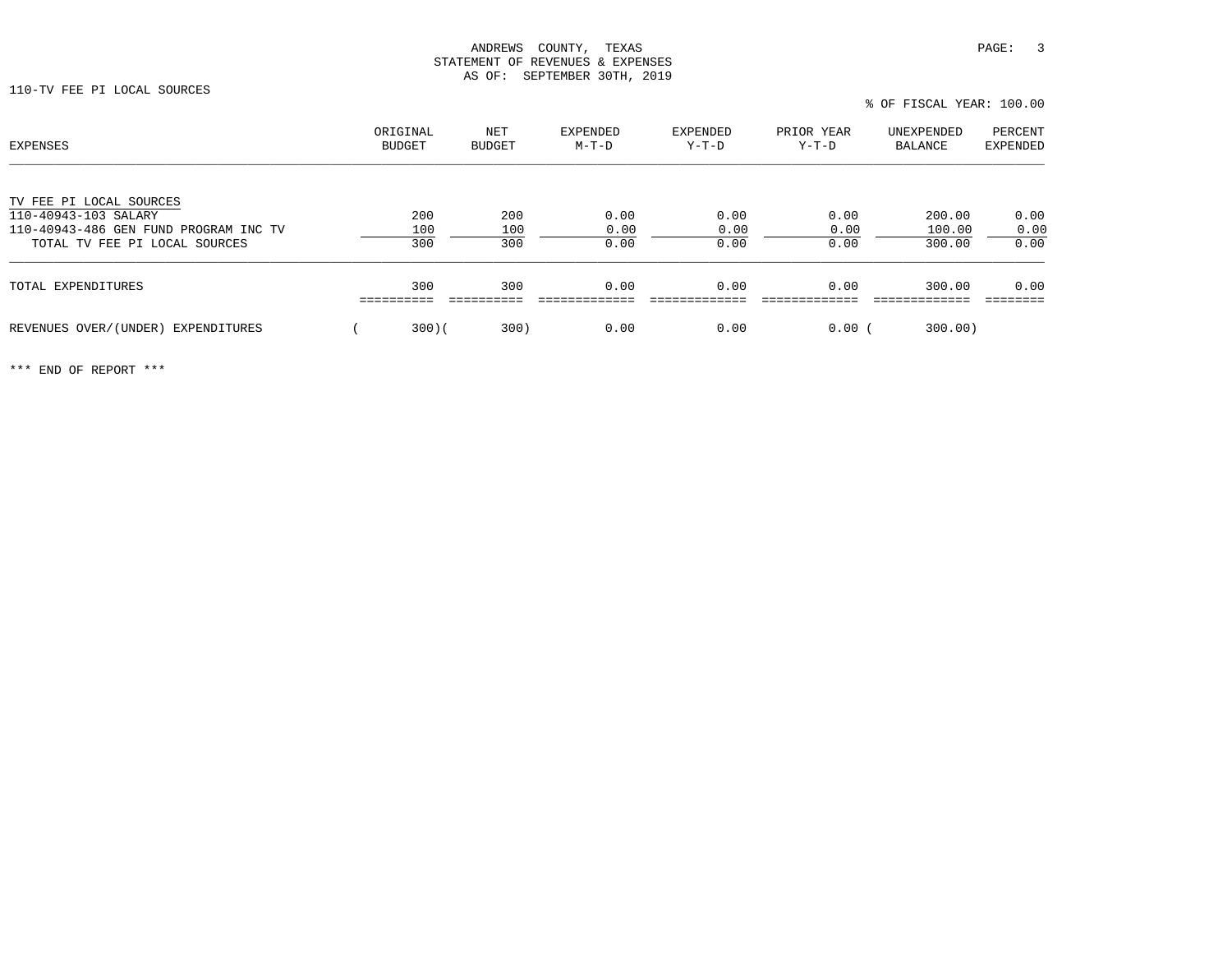| ASSETS                                            |           |          |                |  |
|---------------------------------------------------|-----------|----------|----------------|--|
| $= 2222222$                                       |           |          |                |  |
| 111-1010-000 CASH PHC PI LOCAL                    | 3,994.48  |          |                |  |
|                                                   |           | 3,994.48 |                |  |
| TOTAL ASSETS                                      |           |          | 3,994.48       |  |
|                                                   |           |          |                |  |
| LIABILITIES                                       |           |          |                |  |
|                                                   |           |          |                |  |
| 111-2070-005 DUE TO GENERAL FUND                  | 2,970.48  |          |                |  |
| TOTAL LIABILITIES                                 |           | 2,970.48 |                |  |
| EQUITY                                            |           |          |                |  |
| ======                                            |           |          |                |  |
| TOTAL REVENUE                                     | 17,906.47 |          |                |  |
| TOTAL EXPENSES                                    | 16,882.47 |          |                |  |
| TOTAL REVENUE OVER/(UNDER) EXPENSES               | 1,024.00  |          |                |  |
| TOTAL EQUITY & REV. OVER/(UNDER) EXP.             |           | 1,024.00 |                |  |
|                                                   |           |          |                |  |
| TOTAL LIABILITIES, EQUITY & REV.OVER/(UNDER) EXP. |           |          | 3,994.48       |  |
|                                                   |           |          | ============== |  |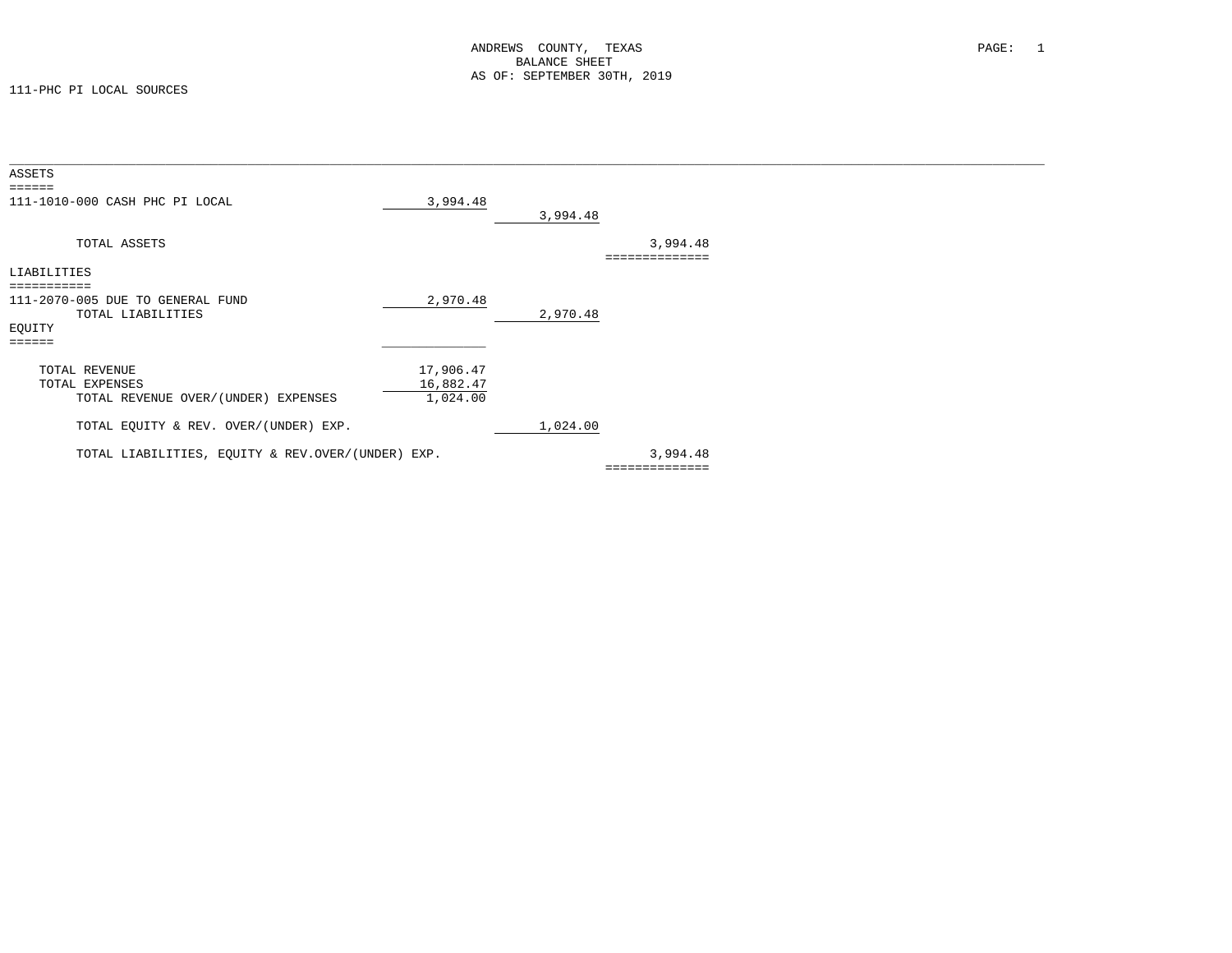### ANDREWS COUNTY, TEXAS **PAGE:** 2 STATEMENT OF REVENUES & EXPENSES AS OF: SEPTEMBER 30TH, 2019

|                                    |                           |               |                   |                     |                     | % OF FISCAL YEAR: 100.00 |                     |
|------------------------------------|---------------------------|---------------|-------------------|---------------------|---------------------|--------------------------|---------------------|
| REVENUES                           | ORIGINAL<br><b>BUDGET</b> | NET<br>BUDGET | RECEIPTS<br>M-T-D | RECEIPTS<br>$Y-T-D$ | PRIOR YEAR<br>Y-T-D | UNCOLLECTED<br>BALANCE   | PERCENT<br>RECEIVED |
| 111-30345-004 PHC PI LOCAL REVENUE | 14,000                    | 17,900        | 1,024.00          | 17,906.47           | 0.00                | 6.47)                    | 100.04              |

TOTAL REVENUES 14,000 17,900 1,024.00 17,906.47 0.00 ( 6.47) 100.04 ========== ========== ============= ============= ============= ============= ========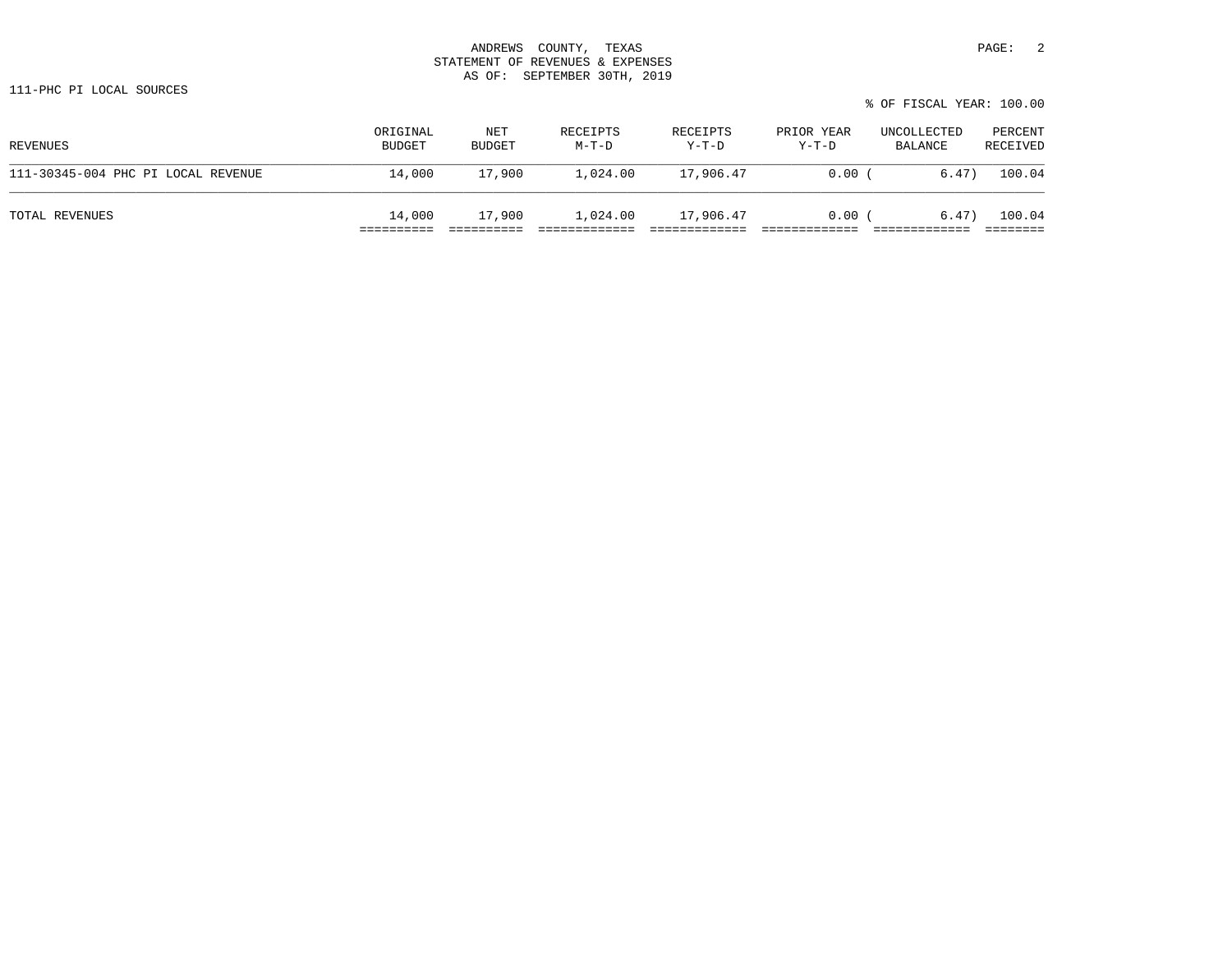| EXPENSES                                                          | ORIGINAL<br>BUDGET | NET<br><b>BUDGET</b> | EXPENDED<br>M-T-D | EXPENDED<br>Y-T-D     | PRIOR YEAR<br>Y-T-D | UNEXPENDED<br>BALANCE | PERCENT<br>EXPENDED |
|-------------------------------------------------------------------|--------------------|----------------------|-------------------|-----------------------|---------------------|-----------------------|---------------------|
| PHC PI LOCAL SOURCES                                              |                    |                      |                   |                       |                     |                       |                     |
| 111-40944-103 SALARY<br>111-40944-408 LAB/MED SUPPLIES MEDICATION | 500<br>13,500      | 2,400<br>15,500      | 0.00<br>0.00      | 1,714.61<br>15,167.86 | 0.00<br>0.00        | 685.39<br>332.14      | 71.44<br>97.86      |
| TOTAL PHC PI LOCAL SOURCES                                        | 14,000             | 17,900               | 0.00              | 16,882.47             | 0.00                | 1,017.53              | 94.32               |
| TOTAL EXPENDITURES                                                | 14,000             | 17,900               | 0.00              | 16,882.47             | 0.00                | 1,017.53              | 94.32               |
| REVENUES OVER/(UNDER) EXPENDITURES                                | $\mathbf 0$        | $\mathbf{0}$         | 1,024.00          | 1,024.00              | 0.00(               | 1,024.00)             |                     |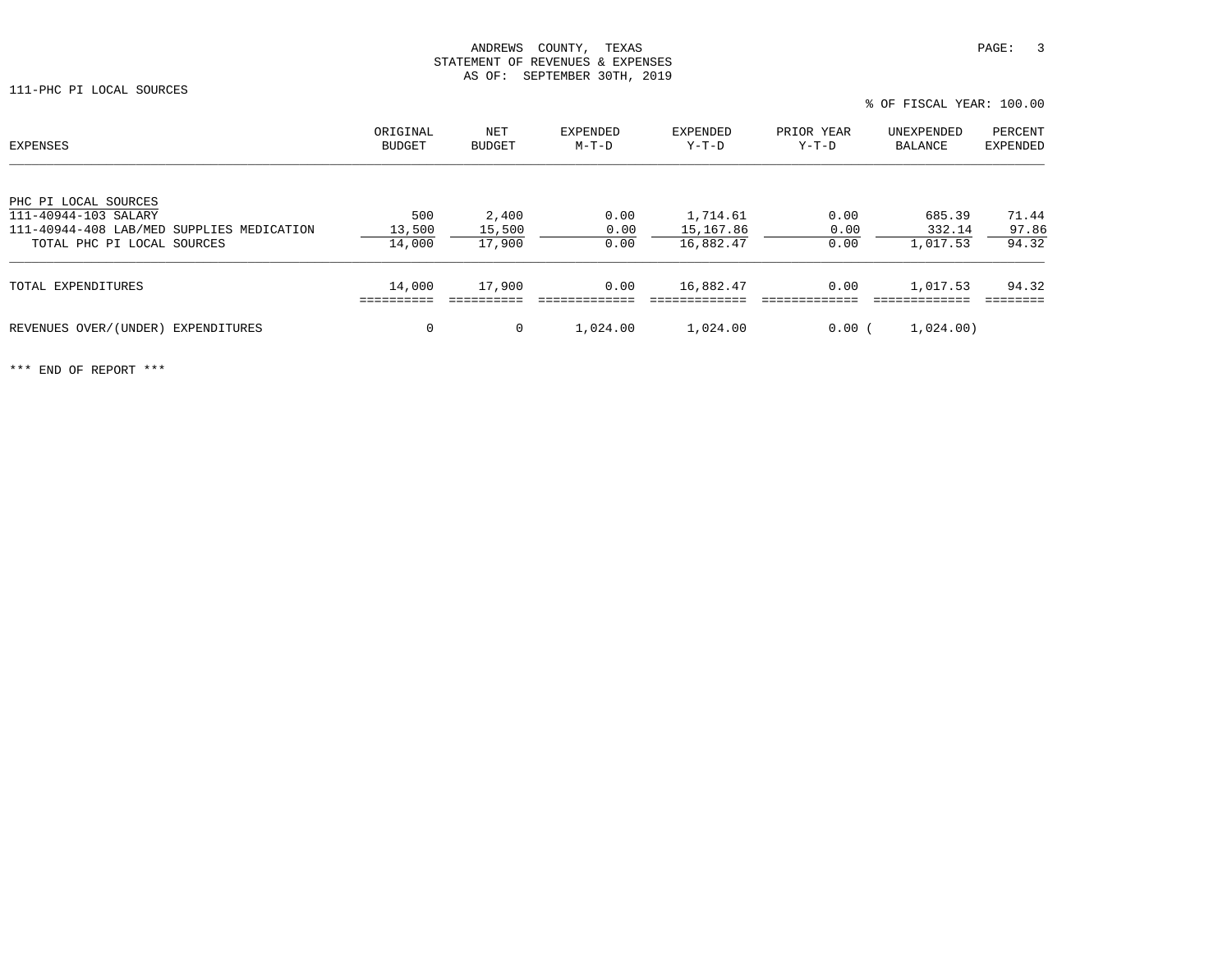| ASSETS                                            |          |        |                |  |
|---------------------------------------------------|----------|--------|----------------|--|
| $=$ $=$ $=$ $=$ $=$                               |          |        |                |  |
| 112-1010-000 CASH IMM PI LOCAL                    | 198.12   |        |                |  |
|                                                   |          | 198.12 |                |  |
| TOTAL ASSETS                                      |          |        | 198.12         |  |
|                                                   |          |        |                |  |
| LIABILITIES                                       |          |        |                |  |
| ===========                                       |          |        |                |  |
| 112-2070-005 DUE TO GENERAL FUND                  | 68.12    |        |                |  |
| TOTAL LIABILITIES                                 |          | 68.12  |                |  |
| EQUITY                                            |          |        |                |  |
| $=$ $=$ $=$ $=$ $=$                               |          |        |                |  |
| TOTAL REVENUE                                     | 7,765.90 |        |                |  |
| TOTAL EXPENSES                                    | 7,635.90 |        |                |  |
| TOTAL REVENUE OVER/(UNDER) EXPENSES               | 130.00   |        |                |  |
|                                                   |          |        |                |  |
| TOTAL EQUITY & REV. OVER/(UNDER) EXP.             |          | 130.00 |                |  |
|                                                   |          |        |                |  |
| TOTAL LIABILITIES, EQUITY & REV.OVER/(UNDER) EXP. |          |        | 198.12         |  |
|                                                   |          |        | ============== |  |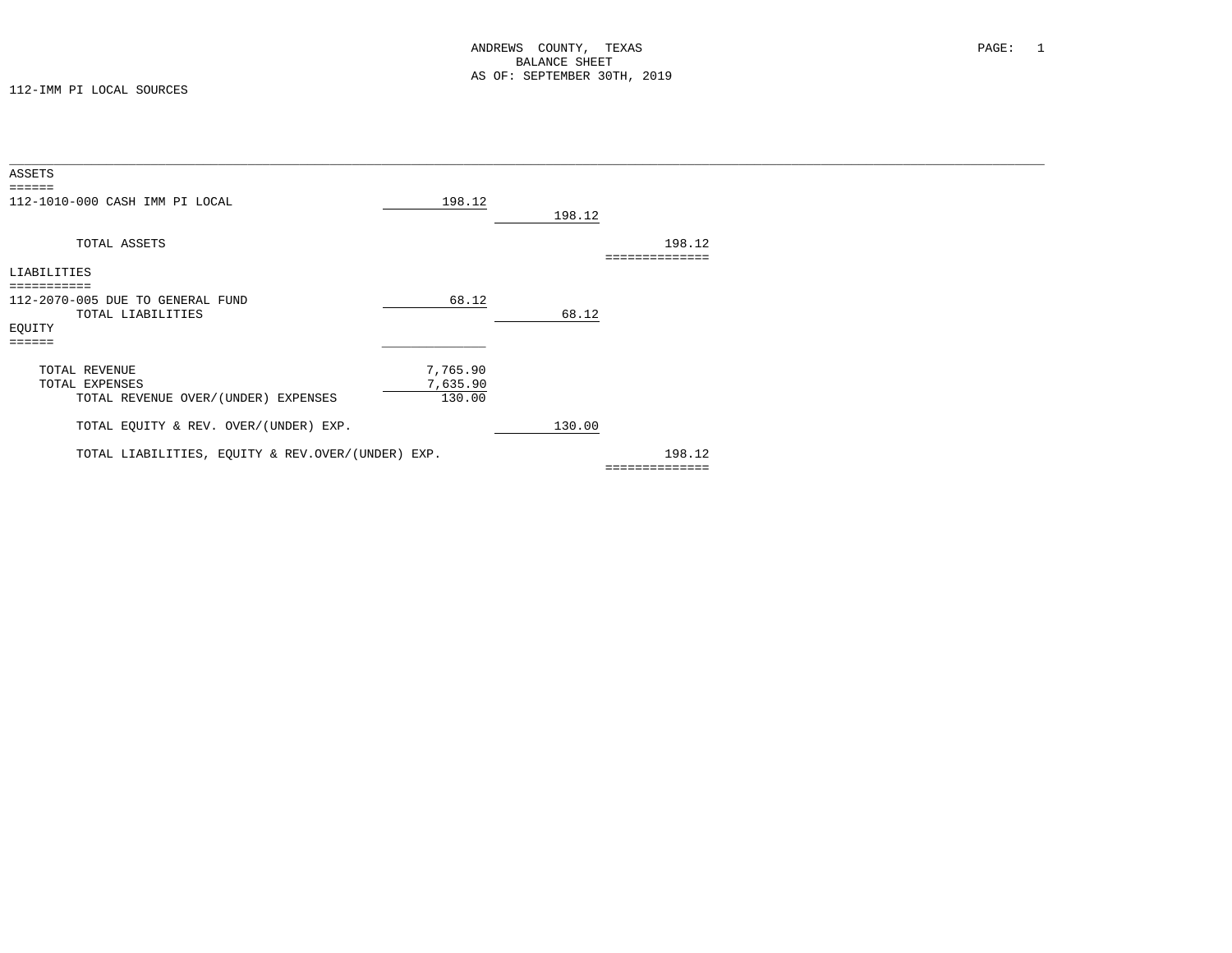### ANDREWS COUNTY, TEXAS **PAGE:** 2 STATEMENT OF REVENUES & EXPENSES AS OF: SEPTEMBER 30TH, 2019

| 112-IMM PI LOCAL SOURCES |                          |  |
|--------------------------|--------------------------|--|
|                          | % OF FISCAL YEAR: 100.00 |  |
|                          |                          |  |

| REVENUES                           | ORIGINAL<br>BUDGET | NET<br>BUDGET | RECEIPTS<br>$M-T-D$ | RECEIPTS<br>$Y-T-D$ | PRIOR YEAR<br>$Y-T-D$ | UNCOLLECTED<br>BALANCE | PERCENT<br>RECEIVED |
|------------------------------------|--------------------|---------------|---------------------|---------------------|-----------------------|------------------------|---------------------|
| 112-30345-005 IMM PI LOCAL REVENUE | 4,000              | 7,770         | 726.53              | 7,765.90            | 0.00                  | 4.10                   | 99.95               |
| TOTAL REVENUES                     | 4,000              | 7.770         | 726.53              | 7,765.90            | 0.00                  | 4.10                   | 99.95               |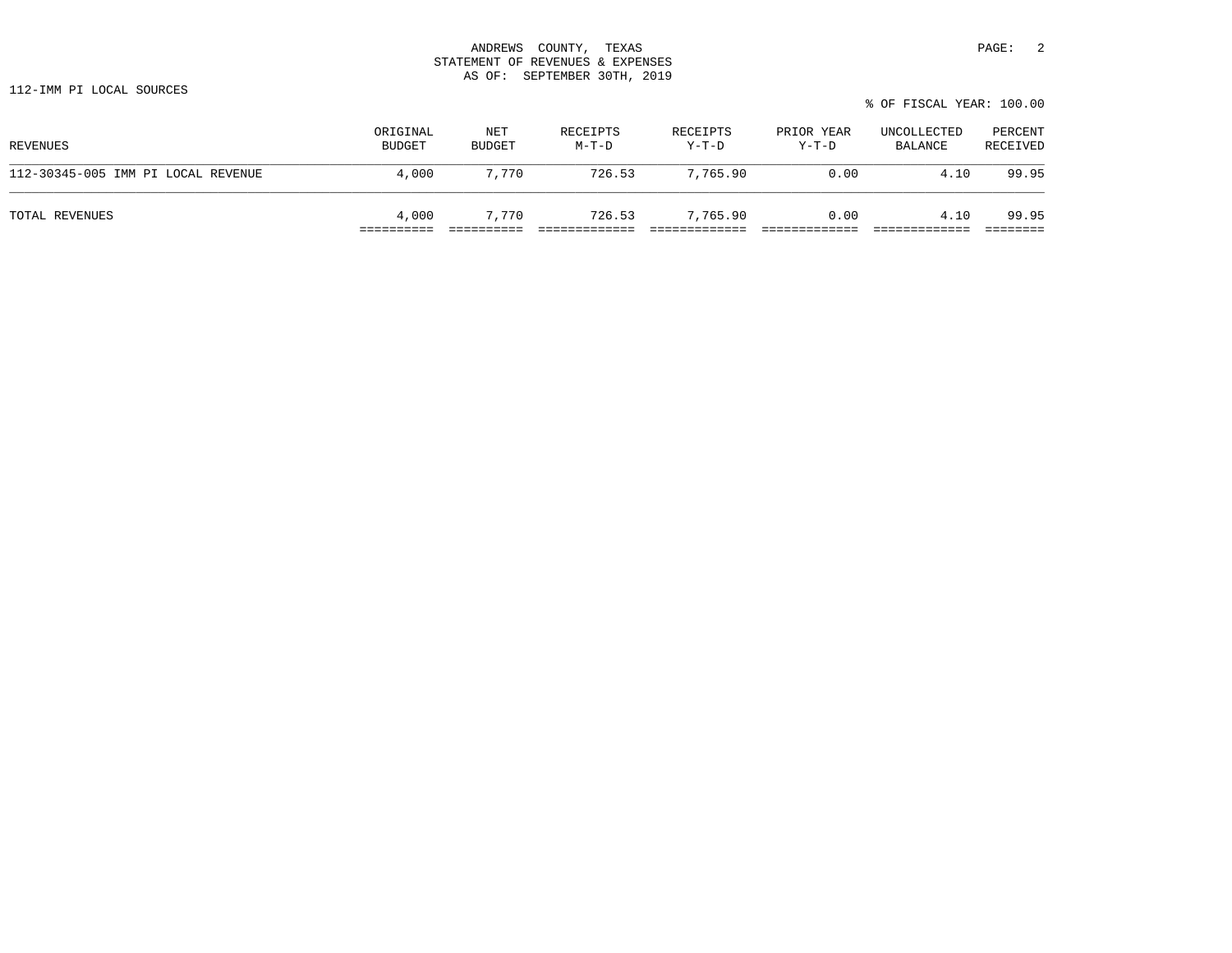### ANDREWS COUNTY, TEXAS **PAGE:** 3 STATEMENT OF REVENUES & EXPENSES AS OF: SEPTEMBER 30TH, 2019

112-IMM PI LOCAL SOURCES

| EXPENSES                            | ORIGINAL<br>BUDGET | NET<br><b>BUDGET</b> | <b>EXPENDED</b><br>$M-T-D$ | <b>EXPENDED</b><br>Y-T-D | PRIOR YEAR<br>$Y-T-D$ | UNEXPENDED<br>BALANCE | PERCENT<br><b>EXPENDED</b> |
|-------------------------------------|--------------------|----------------------|----------------------------|--------------------------|-----------------------|-----------------------|----------------------------|
| IMM PI LOCAL SOURCES                |                    |                      |                            |                          |                       |                       |                            |
| 112-40946-103 IMM PI LOCAL SALARY   | 500                | 690                  | 0.00                       | 558.29                   | 0.00                  | 131.71                | 80.91                      |
| 112-40946-217 IMM PI LOCAL TRAVEL   | 4,000              | 3,580                | 0.00                       | 2,166.66                 | 0.00                  | 1,413.34              | 60.52                      |
| 112-40946-317 IMM PI LOCAL PROMO    | 500                | 500                  | 0.00                       | 0.00                     | 0.00                  | 500.00                | 0.00                       |
| 112-40946-391 IMM PI LOCAL SUPPLIES | 500                | 2,700                | 0.00                       | 2,650.92                 | 0.00                  | 49.08                 | 98.18                      |
| 112-40946-401 IMM PI LOCAL PROF SVC | 500                | 1,800                | 0.00                       | 1,775.97                 | 0.00                  | 24.03                 | 98.67                      |
| 112-40946-493 IMM PI LOCAL EHR      | 0                  | 500                  | 0.00                       | 484.06                   | 0.00                  | 15.94                 | 96.81                      |
| TOTAL IMM PI LOCAL SOURCES          | 6,000              | 9,770                | 0.00                       | 7,635.90                 | 0.00                  | 2,134.10              | 78.16                      |
| TOTAL EXPENDITURES                  | 6,000              | 9,770                | 0.00                       | 7,635.90                 | 0.00                  | 2,134.10              | 78.16                      |
| REVENUES OVER/(UNDER) EXPENDITURES  | 2,000(             | 2,000)               | 726.53                     | 130.00                   | $0.00$ (              | 2,130.00)             |                            |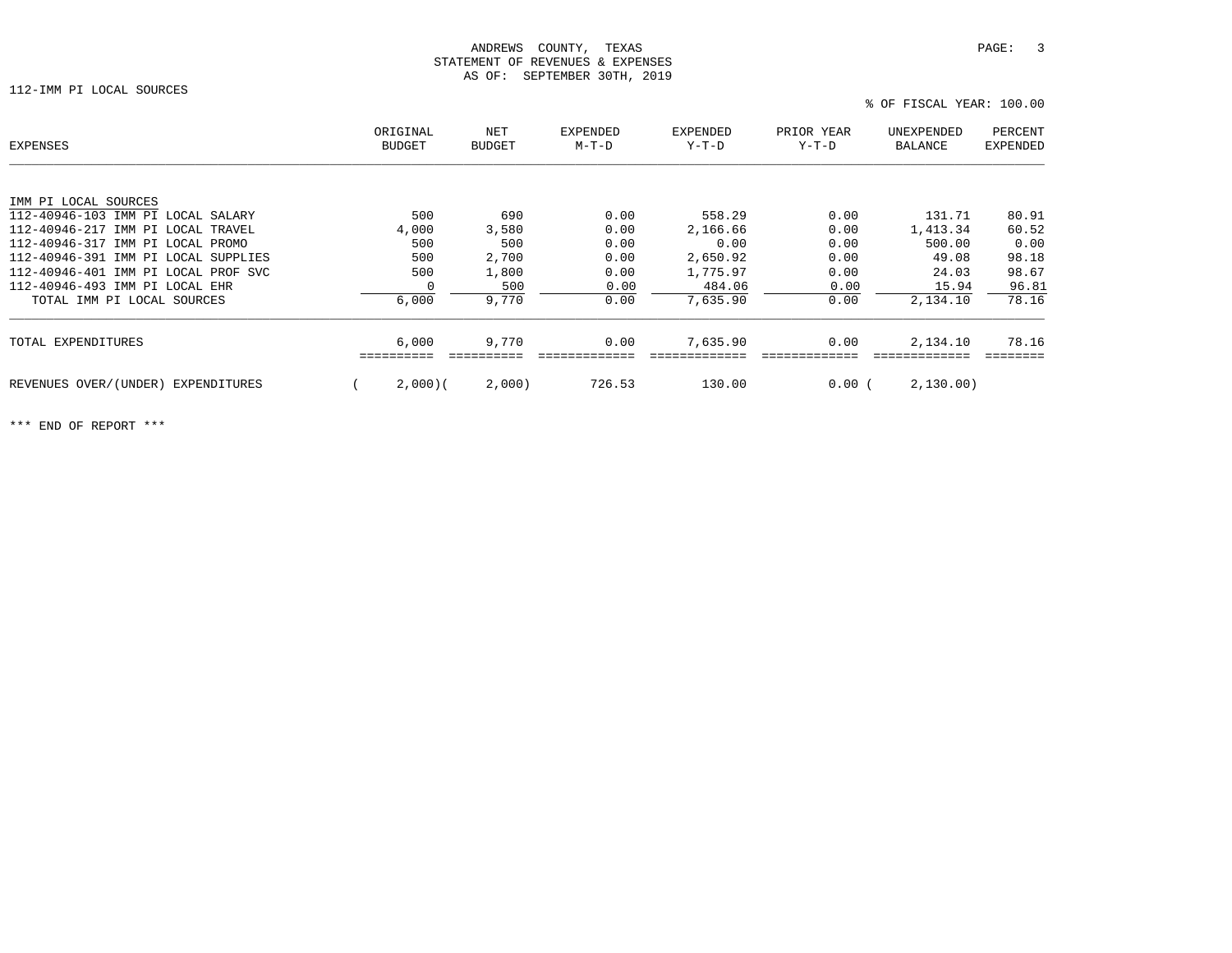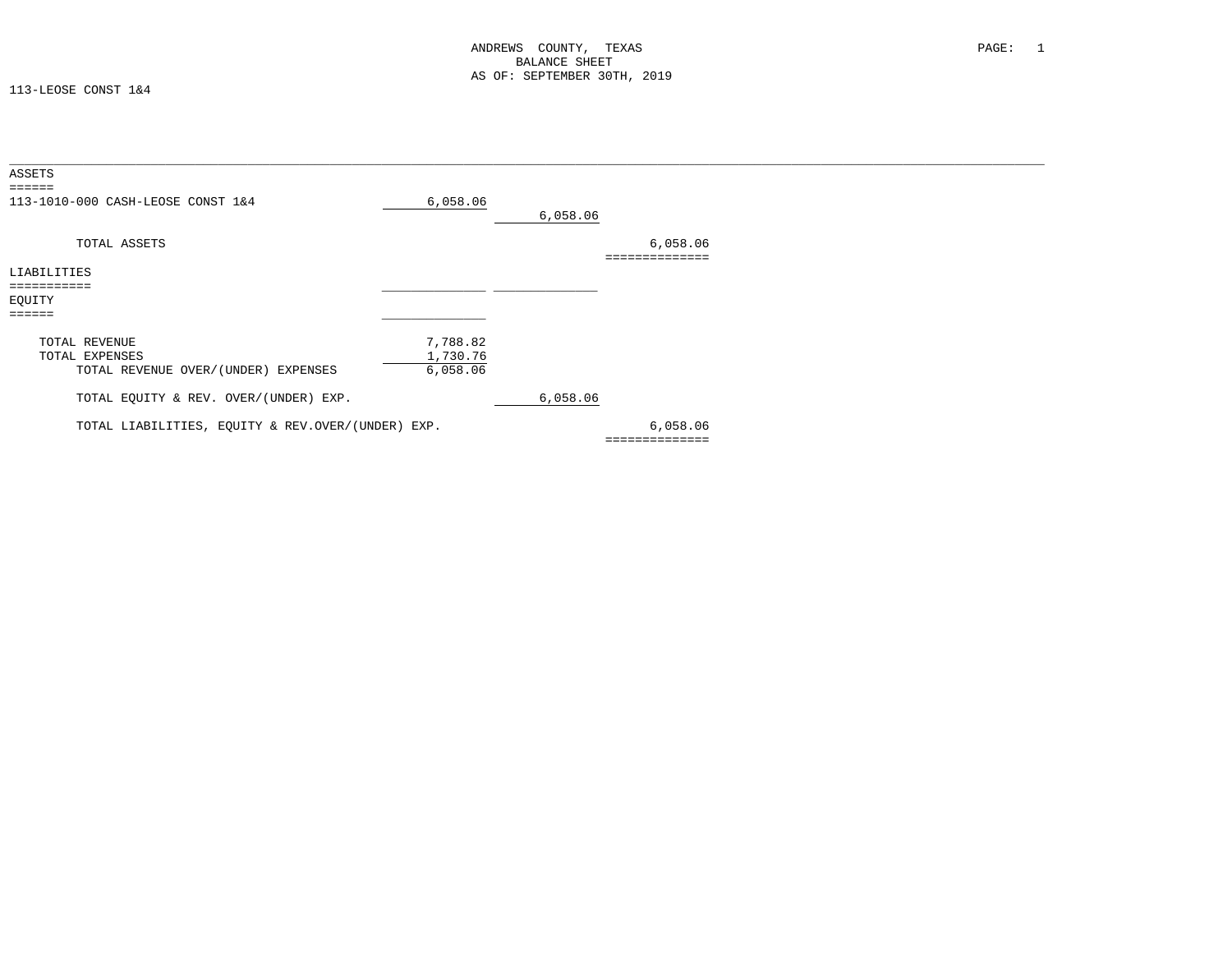# ANDREWS COUNTY, TEXAS **PAGE:** 2 STATEMENT OF REVENUES & EXPENSES AS OF: SEPTEMBER 30TH, 2019

113-LEOSE CONST 1&4

| % OF FISCAL YEAR: 100.00 |  |
|--------------------------|--|
|--------------------------|--|

| ORIGINAL<br><b>BUDGET</b> | NET<br>BUDGET | RECEIPTS<br>$M-T-D$ | RECEIPTS<br>$Y-T-D$ | PRIOR YEAR<br>$Y-T-D$ | UNCOLLECTED<br>BALANCE | PERCENT<br>RECEIVED |
|---------------------------|---------------|---------------------|---------------------|-----------------------|------------------------|---------------------|
| 680                       | 680           | 0.00                | 0.00                | 0.00                  | 680.00                 | 0.00                |
| 75                        | 75            | 0.00                | 32.64               | 0.00                  | 42.36                  | 43.52               |
| 0                         | 7,756         | 0.00                | 7,756.18            | 0.00                  | 0.00                   | 100.00              |
| 755                       | 8,511         | 0.00                | 7,788.82            | 0.00                  | 722.36                 | 91.51               |
|                           |               |                     |                     |                       |                        |                     |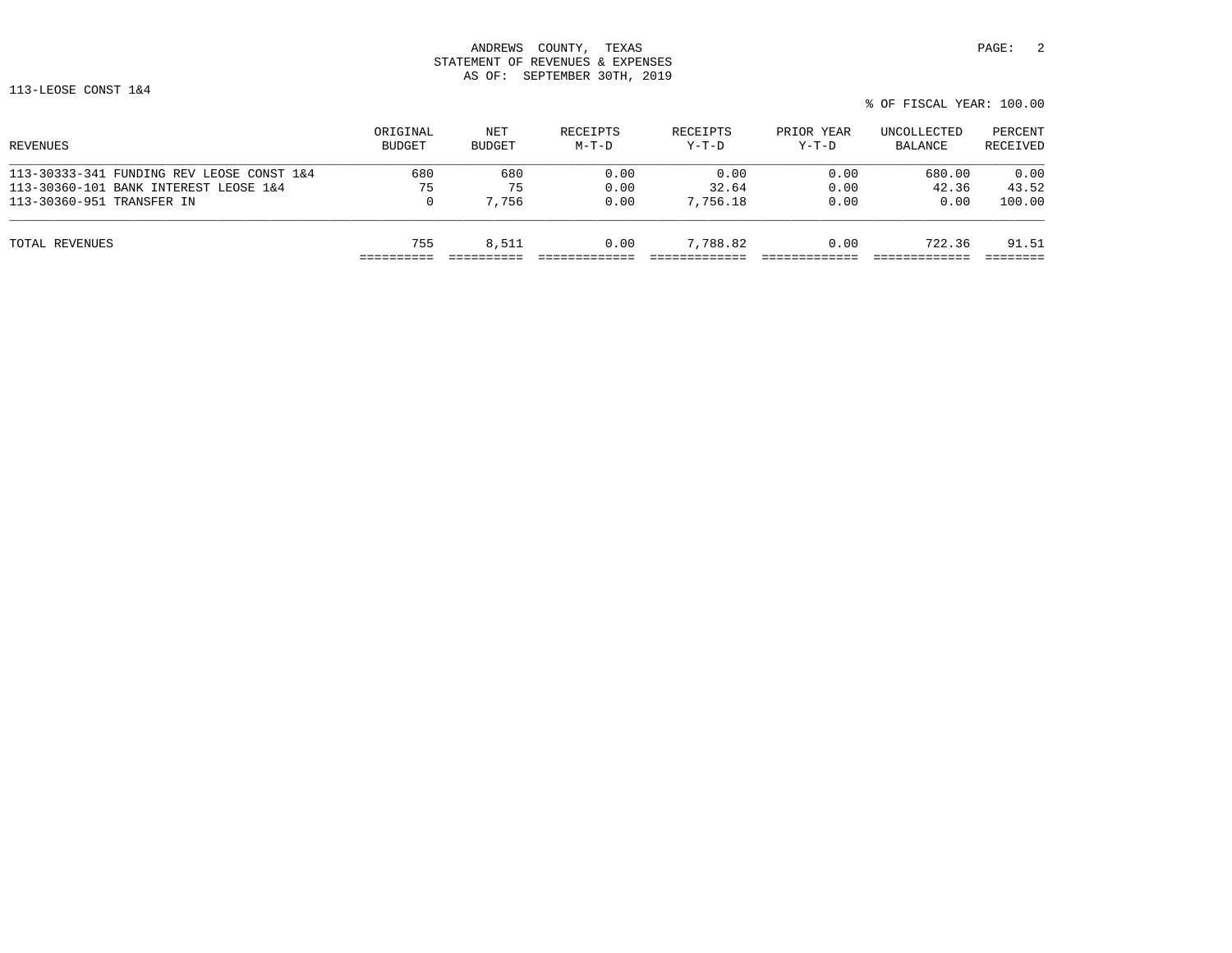113-LEOSE CONST 1&4

% OF FISCAL YEAR: 100.00

| EXPENSES                                                                     | ORIGINAL<br><b>BUDGET</b> | NET<br><b>BUDGET</b> | <b>EXPENDED</b><br>M-T-D | EXPENDED<br>$Y-T-D$  | PRIOR YEAR<br>$Y-T-D$ | UNEXPENDED<br>BALANCE | PERCENT<br><b>EXPENDED</b> |
|------------------------------------------------------------------------------|---------------------------|----------------------|--------------------------|----------------------|-----------------------|-----------------------|----------------------------|
| LEOSE CONST 1&4<br>113-48100-427 LEOSE TRAINING 1&4<br>TOTAL LEOSE CONST 1&4 | 1,500<br>1,500            | 1,731<br>1,731       | 0.00<br>0.00             | 1,730.76<br>1,730.76 | 0.00<br>0.00          | 0.24<br>0.24          | 99.99<br>99.99             |
| TOTAL EXPENDITURES                                                           | 1,500                     | 1,731                | 0.00                     | 1,730.76             | 0.00                  | 0.24                  | 99.99                      |
| REVENUES OVER/(UNDER) EXPENDITURES                                           | 745)                      | 6,780                | 0.00                     | 6.058.06             | 0.00                  | 722.12                |                            |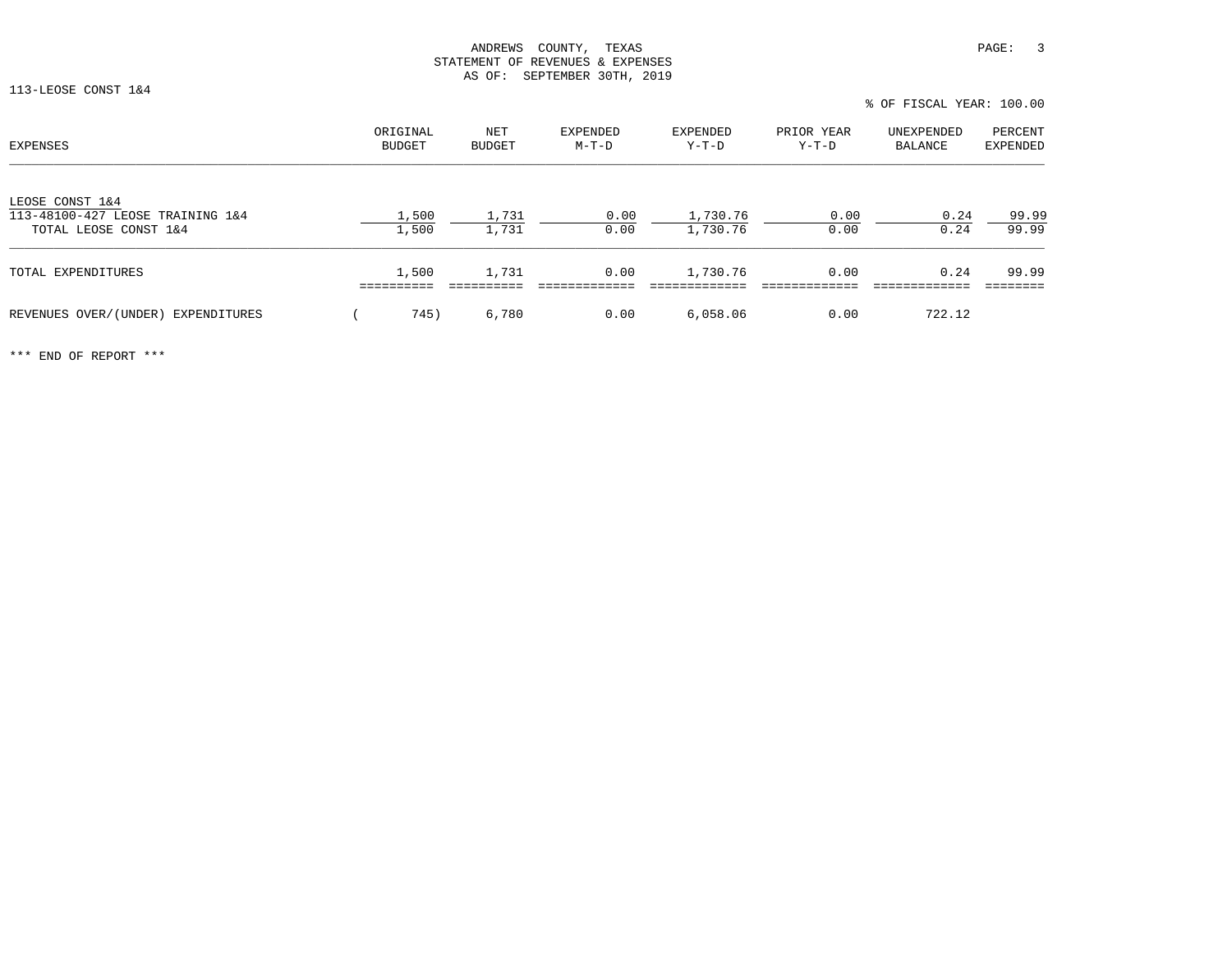114-LEOSE CONST 2&3

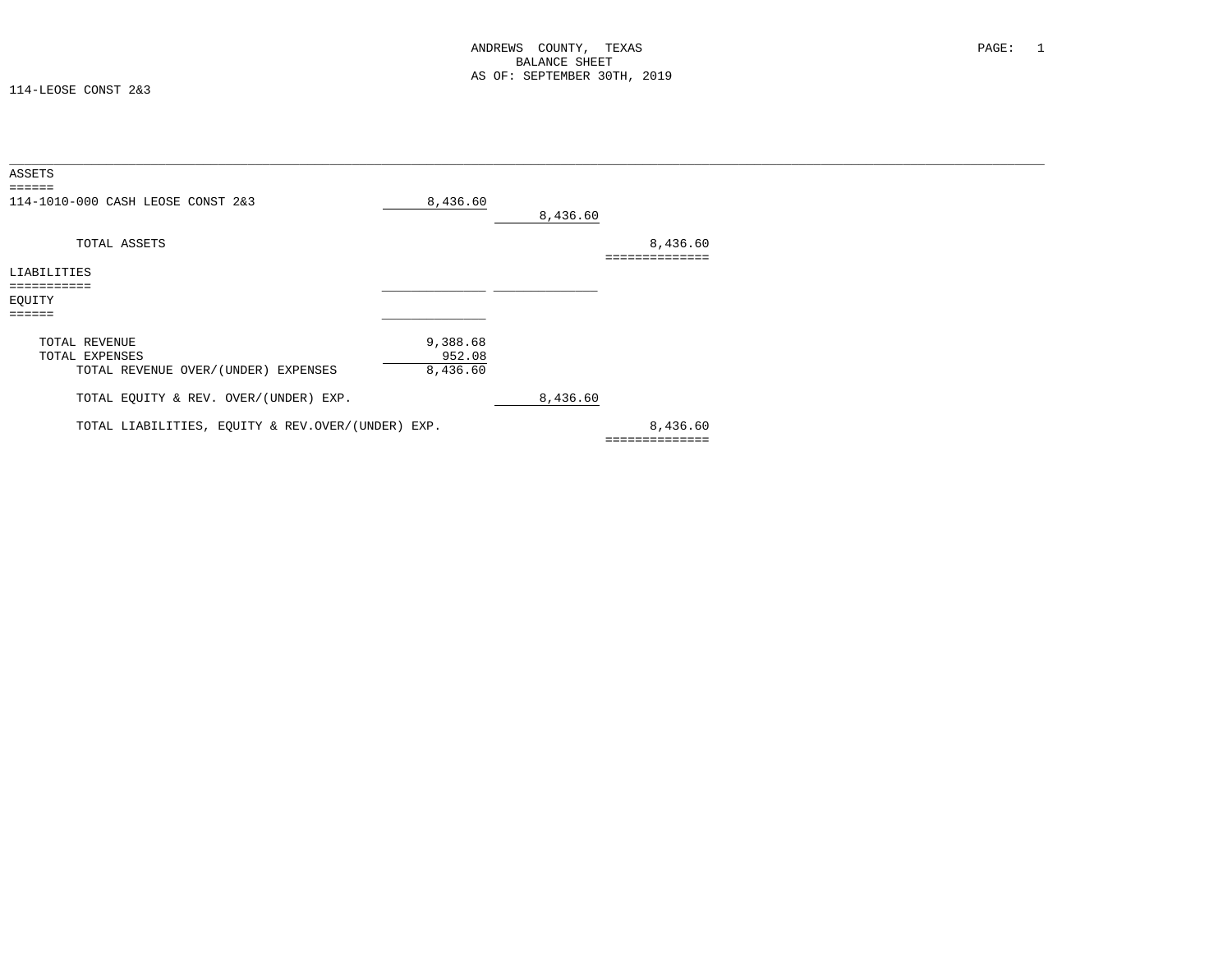## ANDREWS COUNTY, TEXAS **PAGE:** 2 STATEMENT OF REVENUES & EXPENSES AS OF: SEPTEMBER 30TH, 2019

114-LEOSE CONST 2&3

| % OF FISCAL YEAR: 100.00 |
|--------------------------|
|--------------------------|

| ORIGINAL<br><b>BUDGET</b> | NET<br>BUDGET | RECEIPTS<br>$M-T-D$ | RECEIPTS<br>$Y-T-D$ | PRIOR YEAR<br>$Y-T-D$ | UNCOLLECTED<br>BALANCE | PERCENT<br>RECEIVED |
|---------------------------|---------------|---------------------|---------------------|-----------------------|------------------------|---------------------|
| 680                       | 680           | 0.00                | 0.00                | 0.00                  | 680.00                 | 0.00                |
| 75                        | 75            | 0.00                | 39.33               | 0.00                  | 35.67                  | 52.44               |
| 0                         | 9,349         | 0.00                | 9,349.35            | 0.00                  | 0.00                   | 100.00              |
| 755                       | 10,104        | 0.00                | 9,388.68            | 0.00                  | 715.67                 | 92.92               |
|                           |               |                     |                     |                       |                        |                     |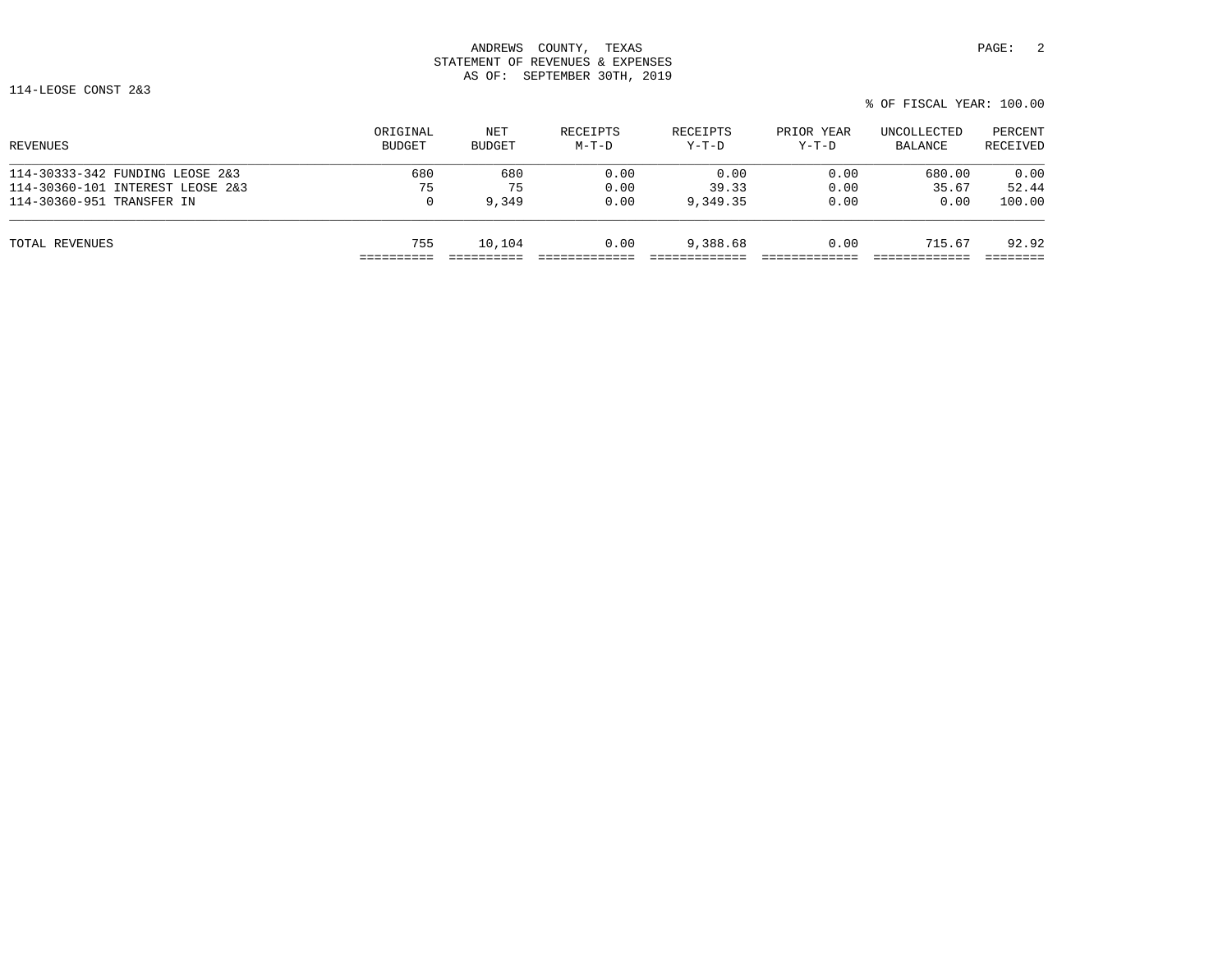114-LEOSE CONST 2&3

| EXPENSES                                                                     | ORIGINAL<br>BUDGET | NET<br><b>BUDGET</b> | EXPENDED<br>M-T-D | <b>EXPENDED</b><br>Y-T-D | PRIOR YEAR<br>Y-T-D | UNEXPENDED<br>BALANCE | PERCENT<br>EXPENDED |
|------------------------------------------------------------------------------|--------------------|----------------------|-------------------|--------------------------|---------------------|-----------------------|---------------------|
| LEOSE CONST 2&3<br>114-48100-217 LEOSE TRAINING 2&3<br>TOTAL LEOSE CONST 2&3 | 1,500<br>1,500     | 1,500<br>1,500       | 0.00<br>0.00      | 952.08<br>952.08         | 0.00<br>0.00        | 547.92<br>547.92      | 63.47<br>63.47      |
| TOTAL EXPENDITURES                                                           | 1,500              | 1,500                | 0.00              | 952.08                   | 0.00                | 547.92                | 63.47               |
| REVENUES OVER/(UNDER)<br>EXPENDITURES                                        | 745)               | 8,604                | 0.00              | 8,436.60                 | 0.00                | 167.75                |                     |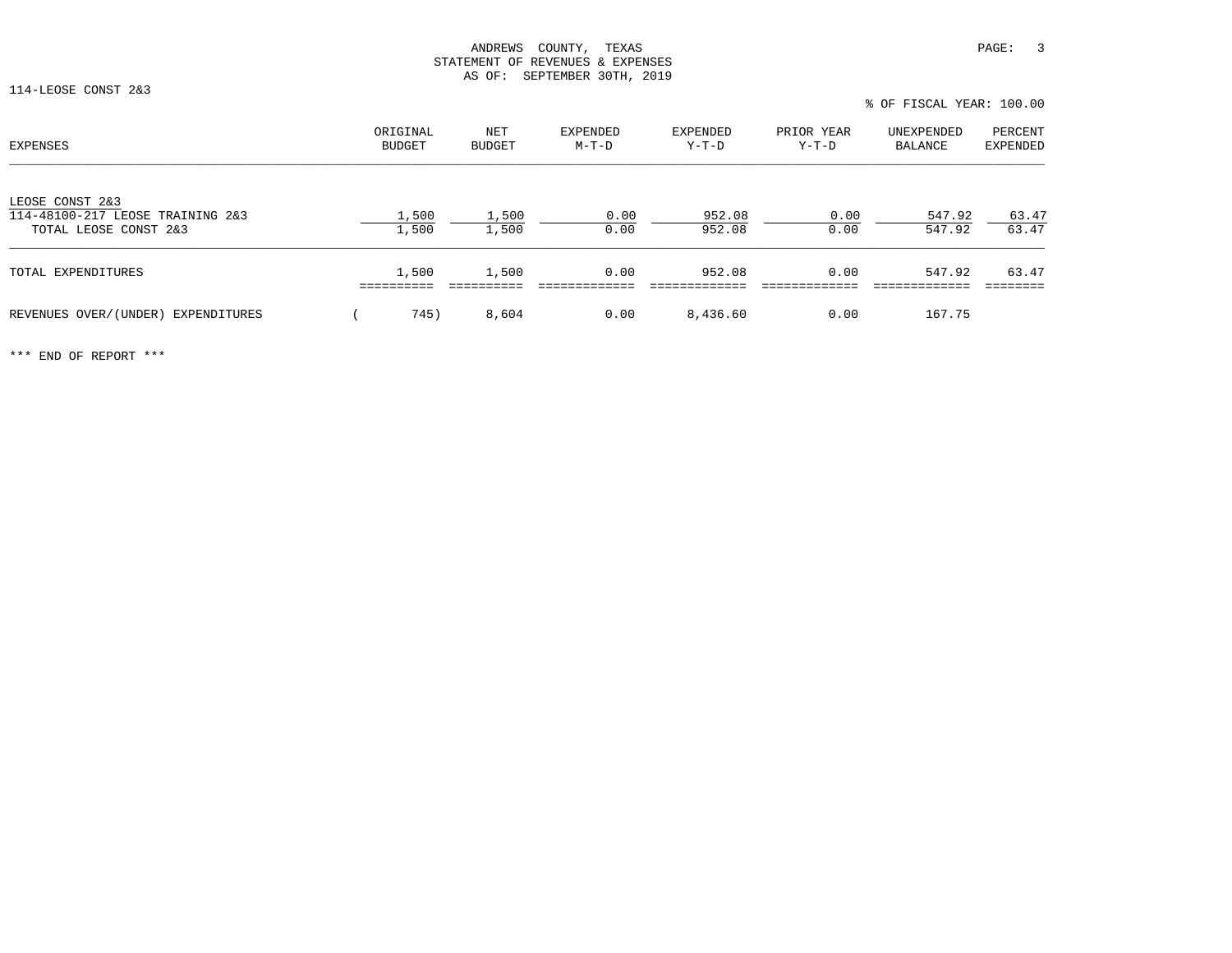115-SATP DIVERSION PGM

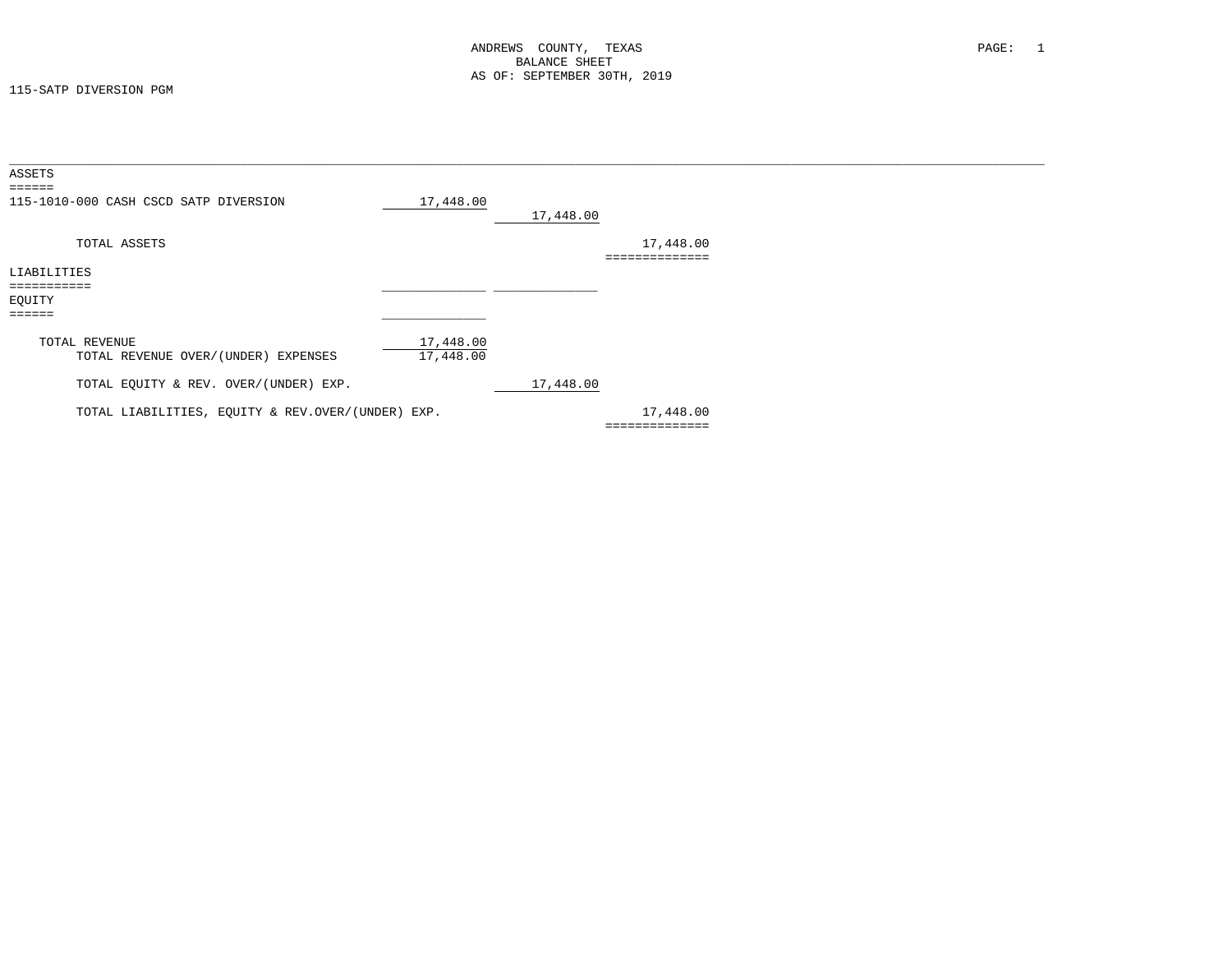| 3700777<br>ANDREWS          | PAGE<br>TEXAS<br>'OUNTY   |  |
|-----------------------------|---------------------------|--|
| STATEMENT<br>OF.            | REVENUES &<br>EXPENSES    |  |
| OF:<br>$\overline{2}$<br>טב | 30mu<br>SEPTEMBER<br>2019 |  |

115-SATP DIVERSION PGM

|                              |                           |               |                   |                     |                       | % OF FISCAL YEAR: 08.33 |                     |
|------------------------------|---------------------------|---------------|-------------------|---------------------|-----------------------|-------------------------|---------------------|
| REVENUES                     | ORIGINAL<br><b>BUDGET</b> | NET<br>BUDGET | RECEIPTS<br>M-T-D | RECEIPTS<br>$Y-T-D$ | PRIOR YEAR<br>$Y-T-D$ | UNCOLLECTED<br>BALANCE  | PERCENT<br>RECEIVED |
| 115-30333-301 TDCJ STATE AID | 0                         |               | 17,448.00         | 17,448.00           | 0.00(                 | 17,448.00)              | 0.00                |
| TOTAL REVENUES               | $\mathbf{0}$              |               | 17,448.00         | 17,448.00           | 0.00(                 | 17,448.00)              | 0.00                |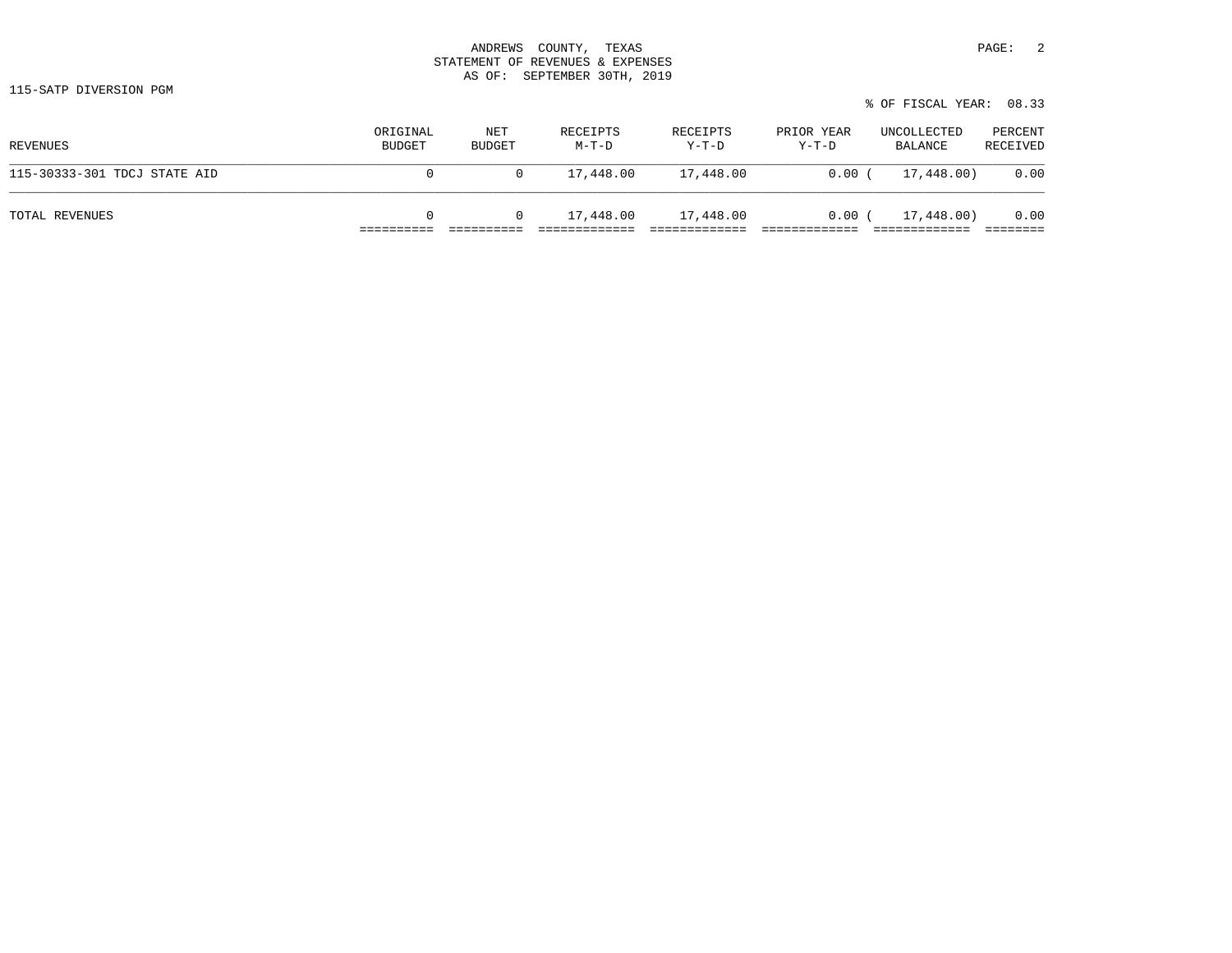# ANDREWS COUNTY, TEXAS **PAGE:** 3 STATEMENT OF REVENUES & EXPENSES AS OF: SEPTEMBER 30TH, 2019

115-SATP DIVERSION PGM

| ORIGINAL<br>BUDGET | NET<br>BUDGET | <b>EXPENDED</b><br>$M-T-D$ | EXPENDED<br>Y-T-D | PRIOR YEAR<br>Y-T-D | UNEXPENDED<br>BALANCE | PERCENT<br><b>EXPENDED</b>          |
|--------------------|---------------|----------------------------|-------------------|---------------------|-----------------------|-------------------------------------|
|                    |               |                            |                   |                     |                       |                                     |
|                    |               |                            |                   |                     |                       |                                     |
| 0                  |               |                            | 17,448.00         |                     | 17,448.00)            |                                     |
|                    |               |                            | $\overline{0}$    | 17,448.00           |                       | % OF FISCAL YEAR: 08.33<br>$0.00$ ( |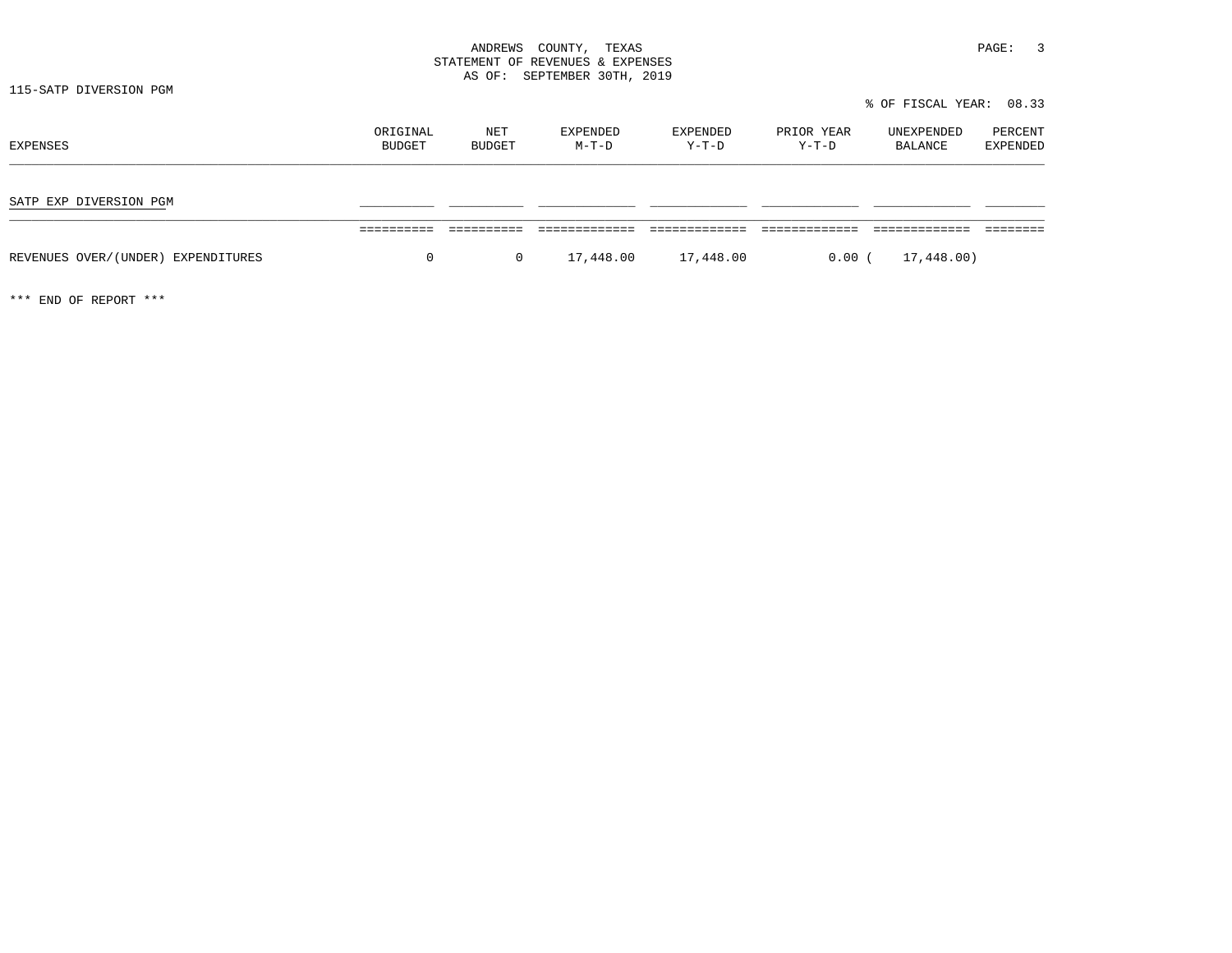116-CSCD PRETRIAL

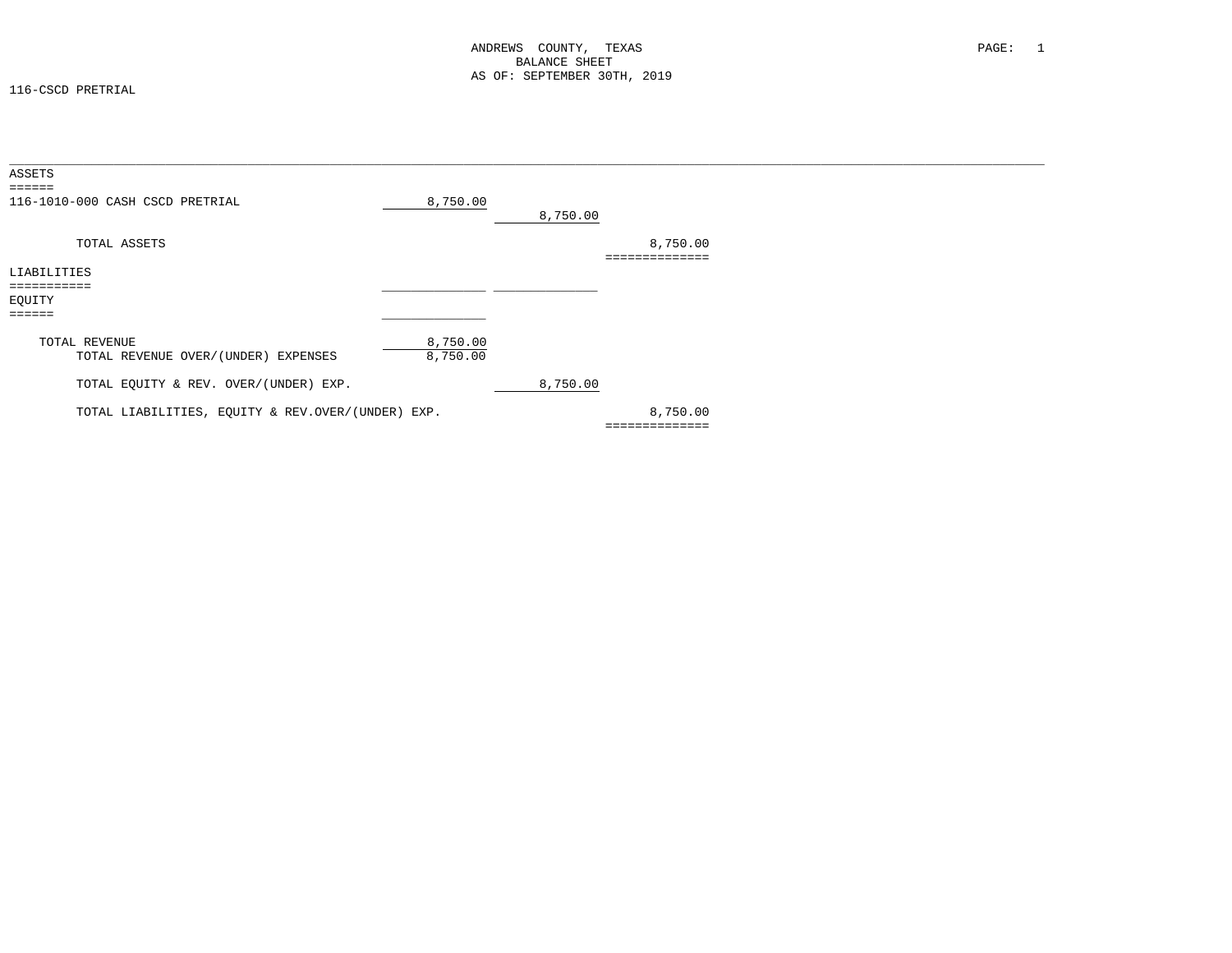| ANDREWS | TEXAS<br>COUNTY.                                                                                                                                                                                                                                       | PAGE: |  |
|---------|--------------------------------------------------------------------------------------------------------------------------------------------------------------------------------------------------------------------------------------------------------|-------|--|
|         | STATEMENT OF REVENUES & EXPENSES                                                                                                                                                                                                                       |       |  |
| AS OF:  | SEPTEMBER 30TH, 2019<br>and the contract of the contract of the contract of the contract of the contract of the contract of the contract of the contract of the contract of the contract of the contract of the contract of the contract of the contra |       |  |

116-CSCD PRETRIAL

| REVENUES                          | ORIGINAL<br><b>BUDGET</b> | NET<br>BUDGET | RECEIPTS<br>M-T-D | RECEIPTS<br>$Y-T-D$ | PRIOR YEAR<br>Y-T-D | UNCOLLECTED<br>BALANCE | PERCENT<br>RECEIVED |
|-----------------------------------|---------------------------|---------------|-------------------|---------------------|---------------------|------------------------|---------------------|
| 116-30333-301 TDCJ/CJAD STATE AID | 0                         |               | 8,750.00          | 8,750.00            | 0.00                | 8,750.00)              | 0.00                |
| TOTAL REVENUES                    | $\Omega$                  |               | 8,750.00          | 8,750.00            | $0.00$ (            | 8,750.00)              | 0.00                |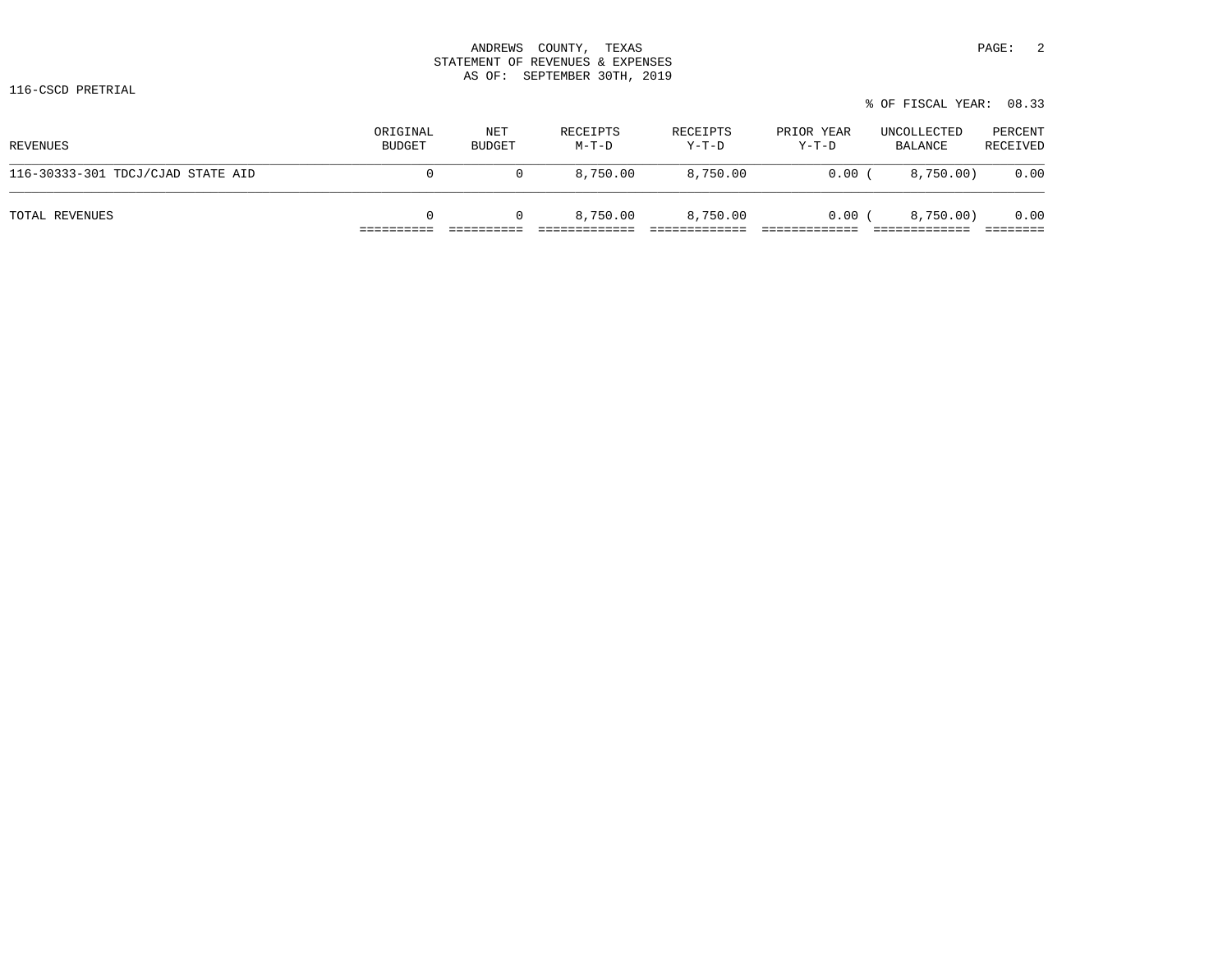% OF FISCAL YEAR: 08.33

# ANDREWS COUNTY, TEXAS **PAGE:** 3 STATEMENT OF REVENUES & EXPENSES AS OF: SEPTEMBER 30TH, 2019

116-CSCD PRETRIAL

ORIGINAL NET EXPENDED EXPENDED PRIOR YEAR UNEXPENDED PERCENT<br>BUDGET BUDGET M-T-D Y-T-D Y-T-D BALANCE EXPENDED CSCD PRETRIAL INTER EXP \_\_\_\_\_\_\_\_\_\_ \_\_\_\_\_\_\_\_\_\_ \_\_\_\_\_\_\_\_\_\_\_\_\_ \_\_\_\_\_\_\_\_\_\_\_\_\_ \_\_\_\_\_\_\_\_\_\_\_\_\_ \_\_\_\_\_\_\_\_\_\_\_\_\_ \_\_\_\_\_\_\_\_ ========== ========== ============= ============= ============= ============= ======== REVENUES OVER/(UNDER) EXPENDITURES  $0$  0 8,750.00 8,750.00 0.00 ( 8,750.00)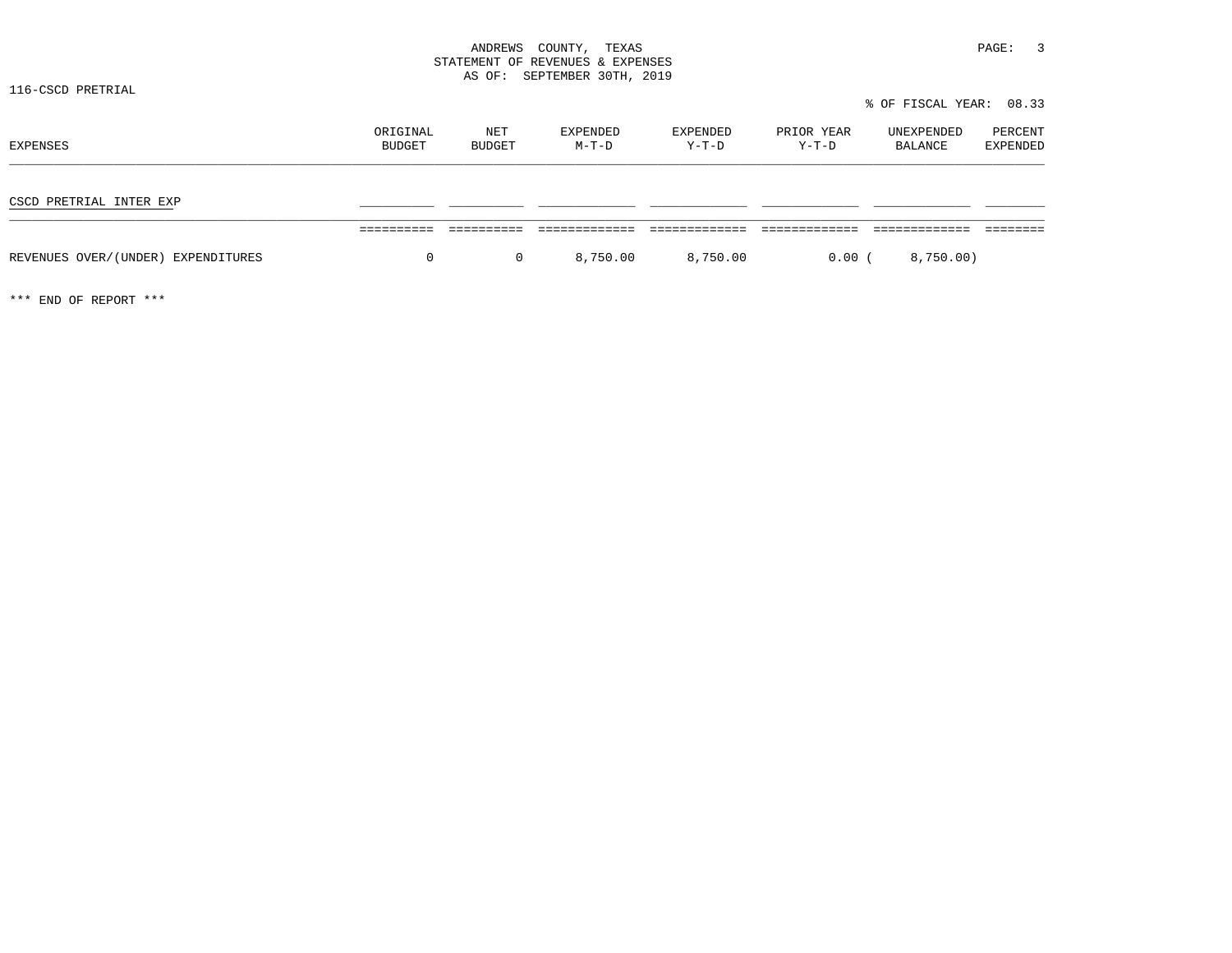| ASSETS      |               |                 |  |
|-------------|---------------|-----------------|--|
| ======      |               |                 |  |
|             |               | _______________ |  |
| LIABILITIES |               |                 |  |
| =========== | __            |                 |  |
| EQUITY      |               |                 |  |
| ======      | _____________ |                 |  |
|             |               | --------------- |  |
|             |               |                 |  |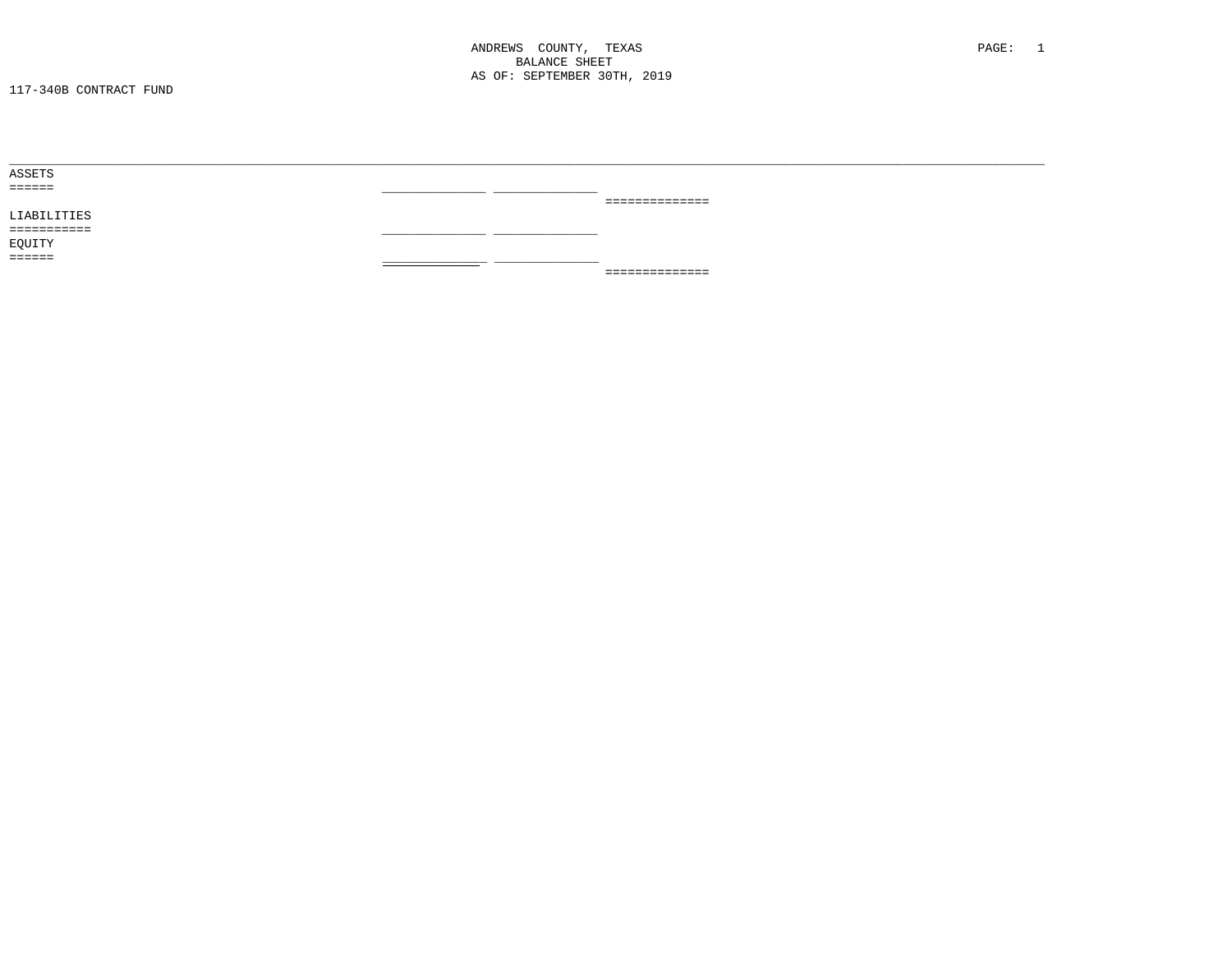| ANDREWS<br>COUNTY,<br>and the contract of the contract of the contract of the contract of the contract of the contract of the contract of | TEXAS                | PAGE: |  |
|-------------------------------------------------------------------------------------------------------------------------------------------|----------------------|-------|--|
| STATEMENT OF REVENUES & EXPENSES                                                                                                          |                      |       |  |
| AS OF:                                                                                                                                    | SEPTEMBER 30TH, 2019 |       |  |

|                 |                         | 17 T. 1 |                  |                           | YEAR      | ጥምፐ<br>IN H    | סים ס |
|-----------------|-------------------------|---------|------------------|---------------------------|-----------|----------------|-------|
| <b>REVENUES</b> | <b>DIIDOT</b><br>SUDGL. |         | $\overline{a}$ m | $\mathbf{v}$ $\mathbf{m}$ | $V-T-1$ . | <b>BALANCE</b> |       |
|                 |                         |         |                  |                           |           |                |       |

% OF FISCAL YEAR: 100.00

========== ========== ============= ============= ============= ============= ========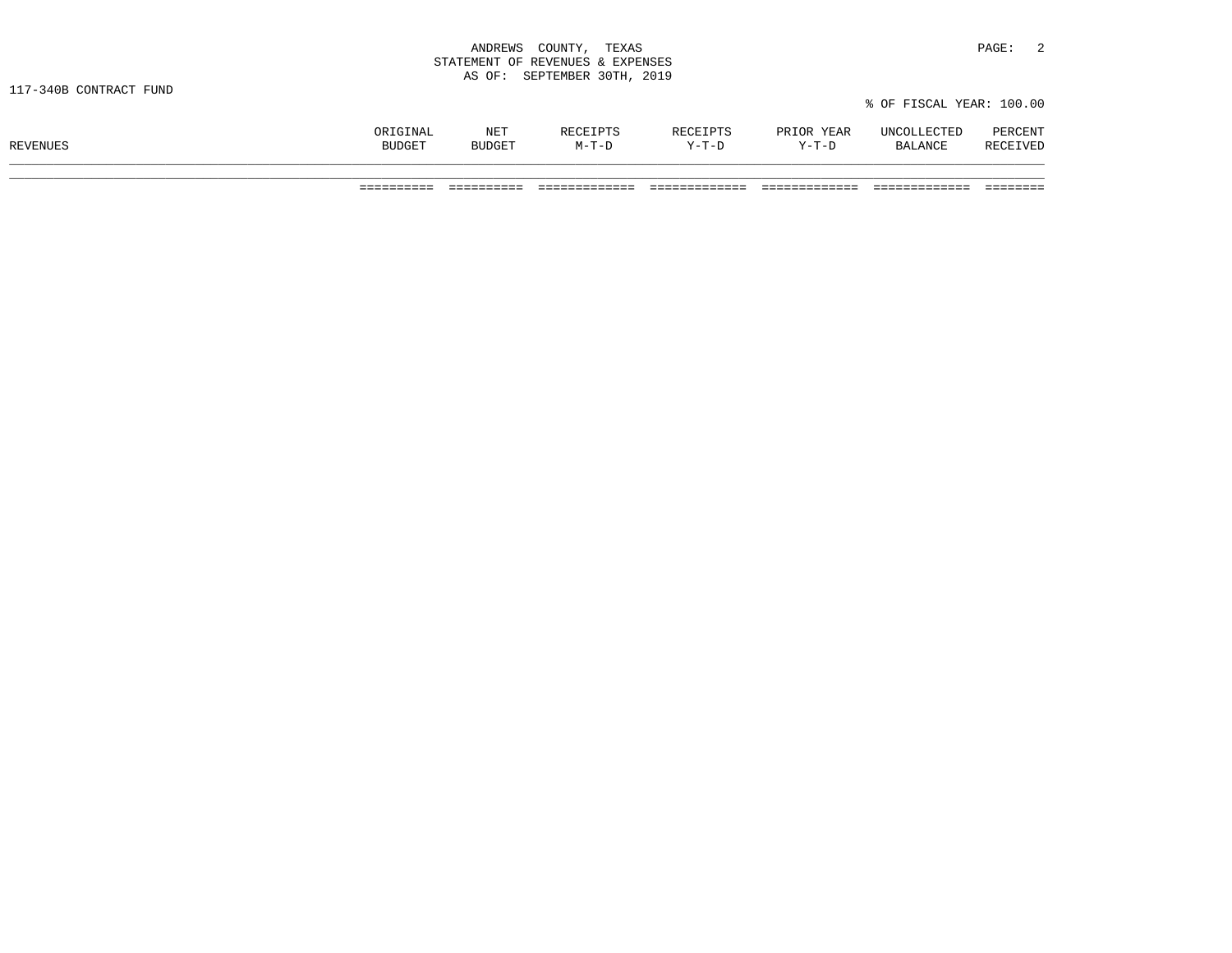| ANDREWS<br>COUNTY,               | TEXAS | PAGE: |  |
|----------------------------------|-------|-------|--|
| STATEMENT OF REVENUES & EXPENSES |       |       |  |
| AS OF: SEPTEMBER 30TH, 2019      |       |       |  |

# 340B EXPENDITURES \_\_\_\_\_\_\_\_\_\_ \_\_\_\_\_\_\_\_\_\_ \_\_\_\_\_\_\_\_\_\_\_\_\_ \_\_\_\_\_\_\_\_\_\_\_\_\_ \_\_\_\_\_\_\_\_\_\_\_\_\_ \_\_\_\_\_\_\_\_\_\_\_\_\_ \_\_\_\_\_\_\_\_

========== ========== ============= ============= ============= ============= ========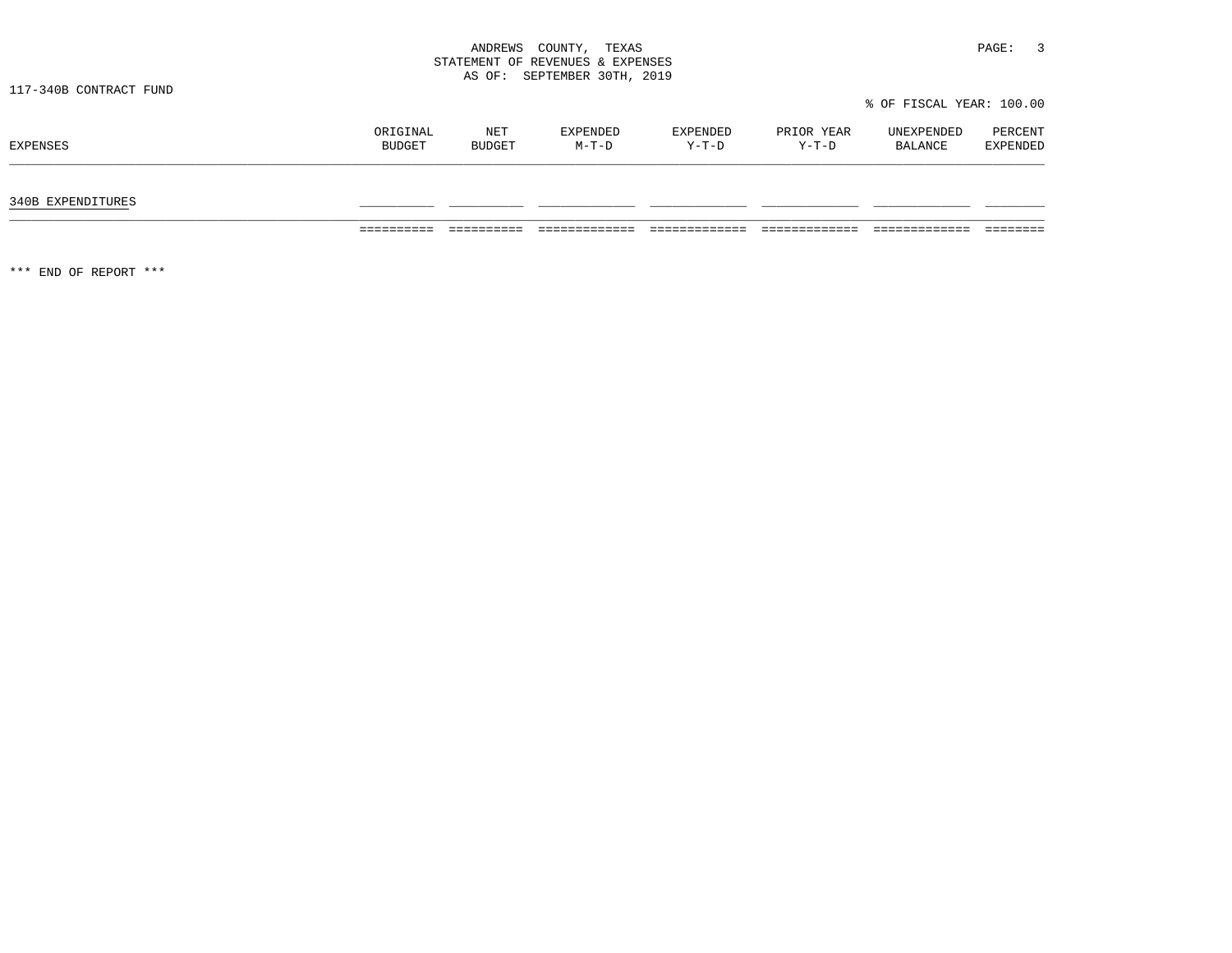ANDREWS COUNTY, TEXAS **BALANCE SHEET** AS OF: SEPTEMBER 30TH, 2019

| ASSETS      |               |                |
|-------------|---------------|----------------|
| ======      |               |                |
|             |               | ============== |
| LIABILITIES |               |                |
| =========== | __<br>$\sim$  |                |
| EQUITY      |               |                |
| ======      | _____________ |                |
|             |               | ============== |
|             |               |                |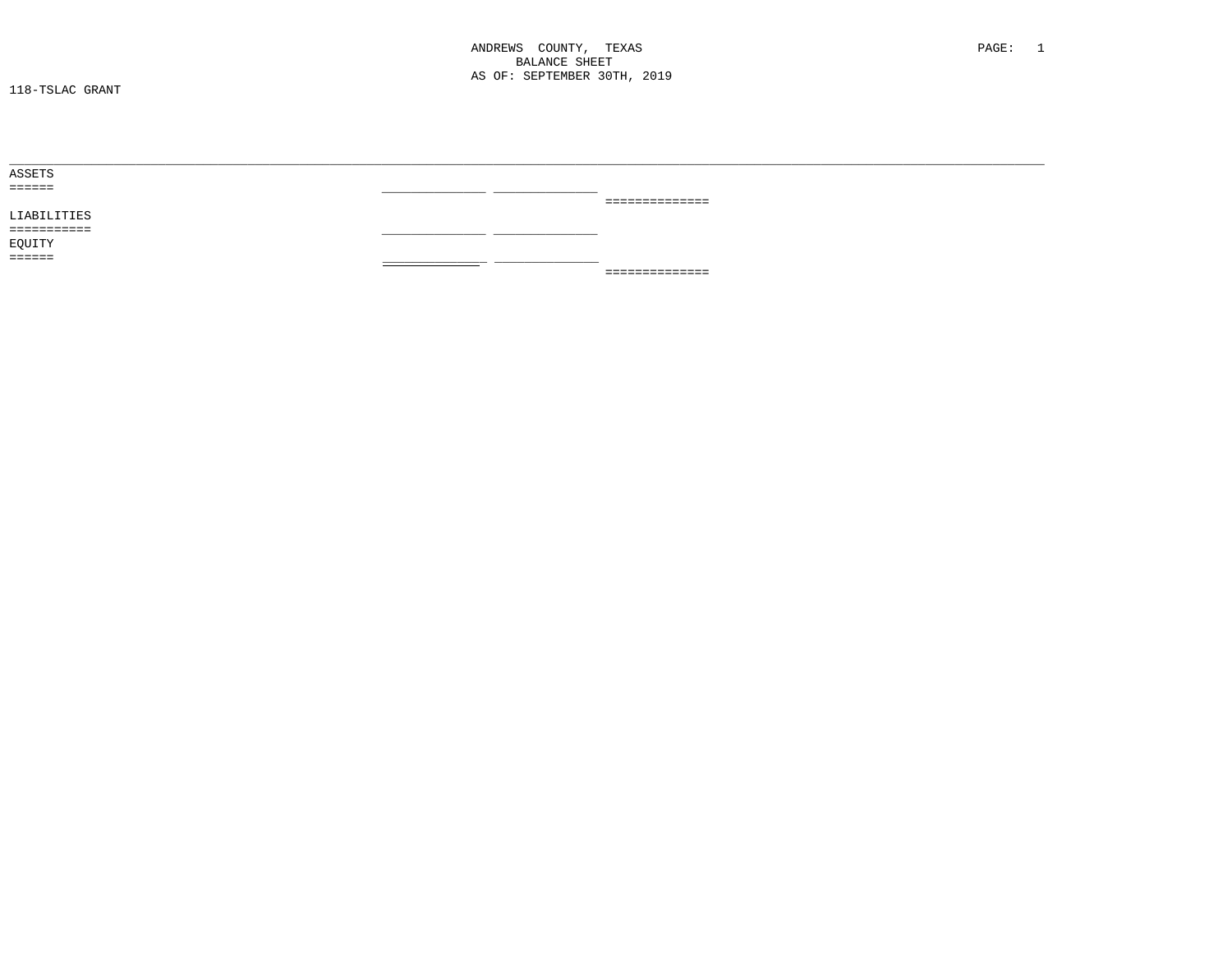|                 | ANDREWS COUNTY, TEXAS            | PAGE:                   |  |
|-----------------|----------------------------------|-------------------------|--|
|                 | STATEMENT OF REVENUES & EXPENSES |                         |  |
|                 | AS OF: SEPTEMBER 30TH, 2019      |                         |  |
| 118-TSLAC GRANT |                                  |                         |  |
|                 |                                  | % OF FISCAL YEAR: 08.33 |  |

========== ========== ============= ============= ============= ============= ========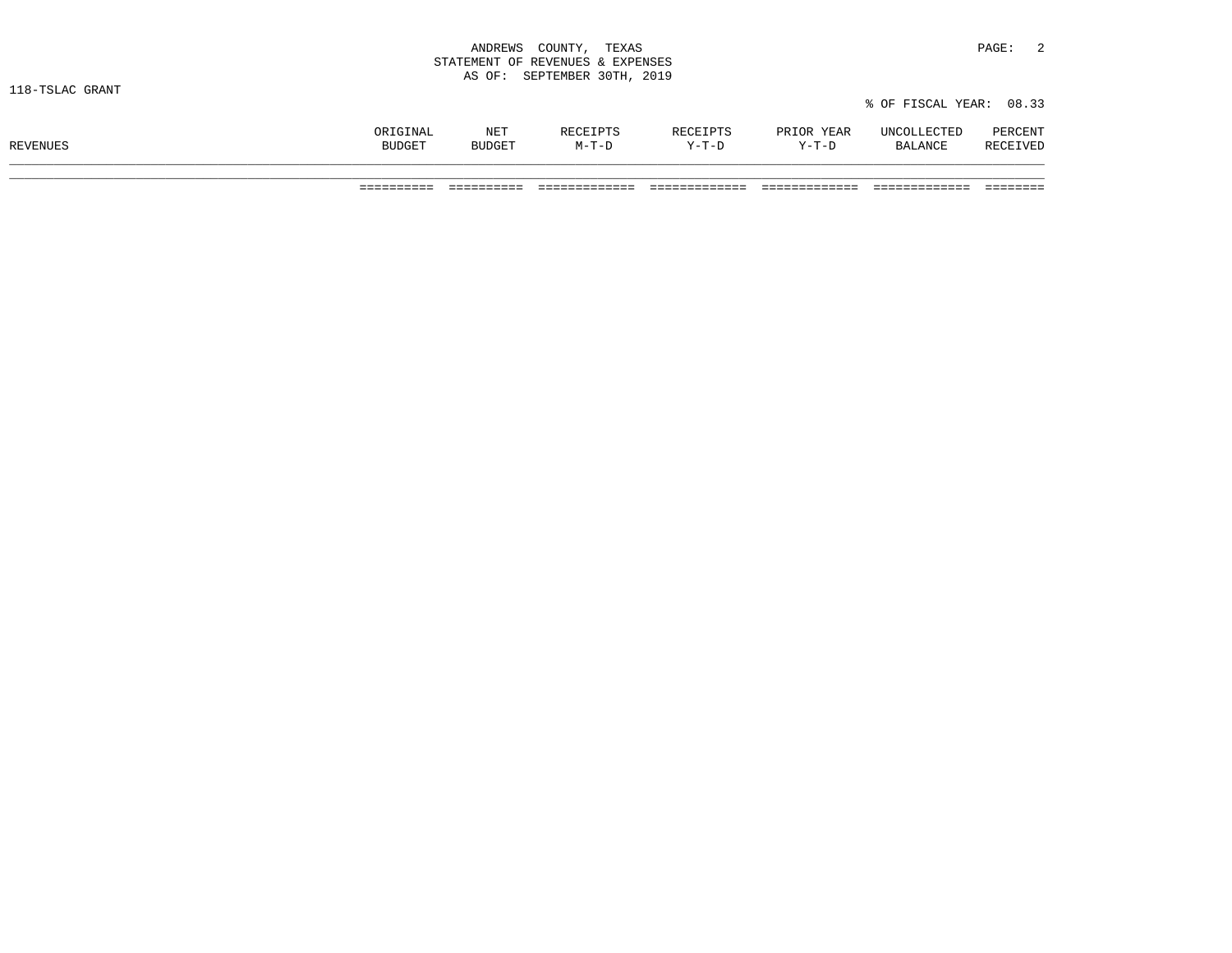|                          |                    |               | STATEMENT OF REVENUES & EXPENSES<br>AS OF: SEPTEMBER 30TH, 2019 |                   |                     |                         |                     |
|--------------------------|--------------------|---------------|-----------------------------------------------------------------|-------------------|---------------------|-------------------------|---------------------|
| 118-TSLAC GRANT          |                    |               |                                                                 |                   |                     | % OF FISCAL YEAR: 08.33 |                     |
| EXPENSES                 | ORIGINAL<br>BUDGET | NET<br>BUDGET | EXPENDED<br>$M-T-D$                                             | EXPENDED<br>Y-T-D | PRIOR YEAR<br>Y-T-D | UNEXPENDED<br>BALANCE   | PERCENT<br>EXPENDED |
| TSLAC GRANT EXPENDITURES |                    |               |                                                                 |                   |                     |                         |                     |

========== ========== ============= ============= ============= ============= ========

\*\*\* END OF REPORT \*\*\*

ANDREWS COUNTY, TEXAS **PAGE:** 3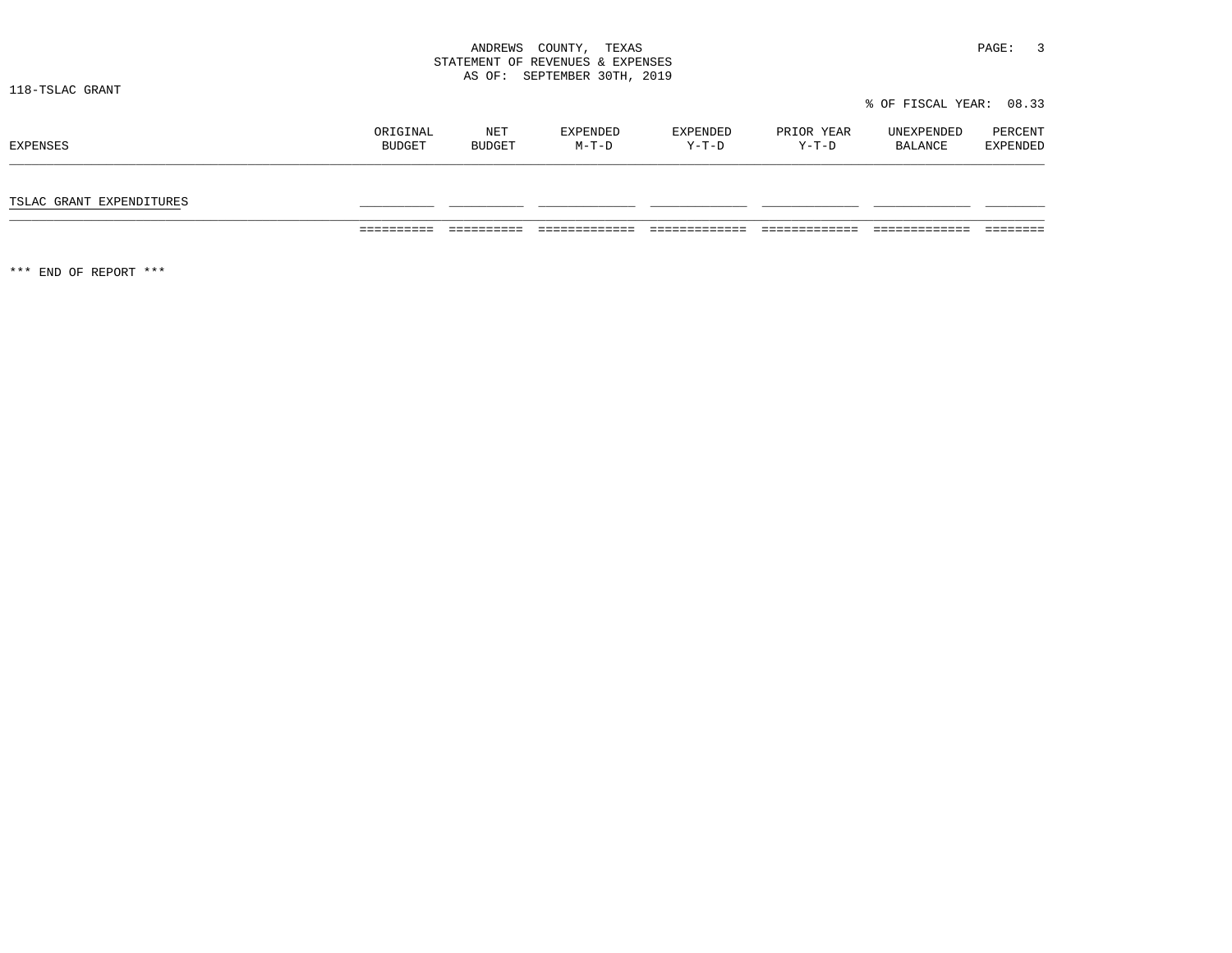119-TSLAC ILL GRANT

| ASSETS              |                                                   |          |          |                |  |
|---------------------|---------------------------------------------------|----------|----------|----------------|--|
| <b>EEEEEE</b>       |                                                   |          |          |                |  |
|                     | 119-1310-400 DUE FROM STATE                       | 1,053.00 |          |                |  |
|                     |                                                   |          | 1,053.00 |                |  |
|                     | TOTAL ASSETS                                      |          |          | 1,053.00       |  |
|                     |                                                   |          |          | ============== |  |
| LIABILITIES         |                                                   |          |          |                |  |
| ===========         |                                                   |          |          |                |  |
|                     | 119-2070-005 DUE TO GENERAL FUND                  | 1,053.00 |          |                |  |
|                     | TOTAL LIABILITIES                                 |          | 1,053.00 |                |  |
| EQUITY              |                                                   |          |          |                |  |
| $=$ $=$ $=$ $=$ $=$ |                                                   |          |          |                |  |
|                     |                                                   |          |          |                |  |
|                     | TOTAL LIABILITIES, EQUITY & REV.OVER/(UNDER) EXP. |          |          | 1,053.00       |  |
|                     |                                                   |          |          | =============  |  |
|                     |                                                   |          |          |                |  |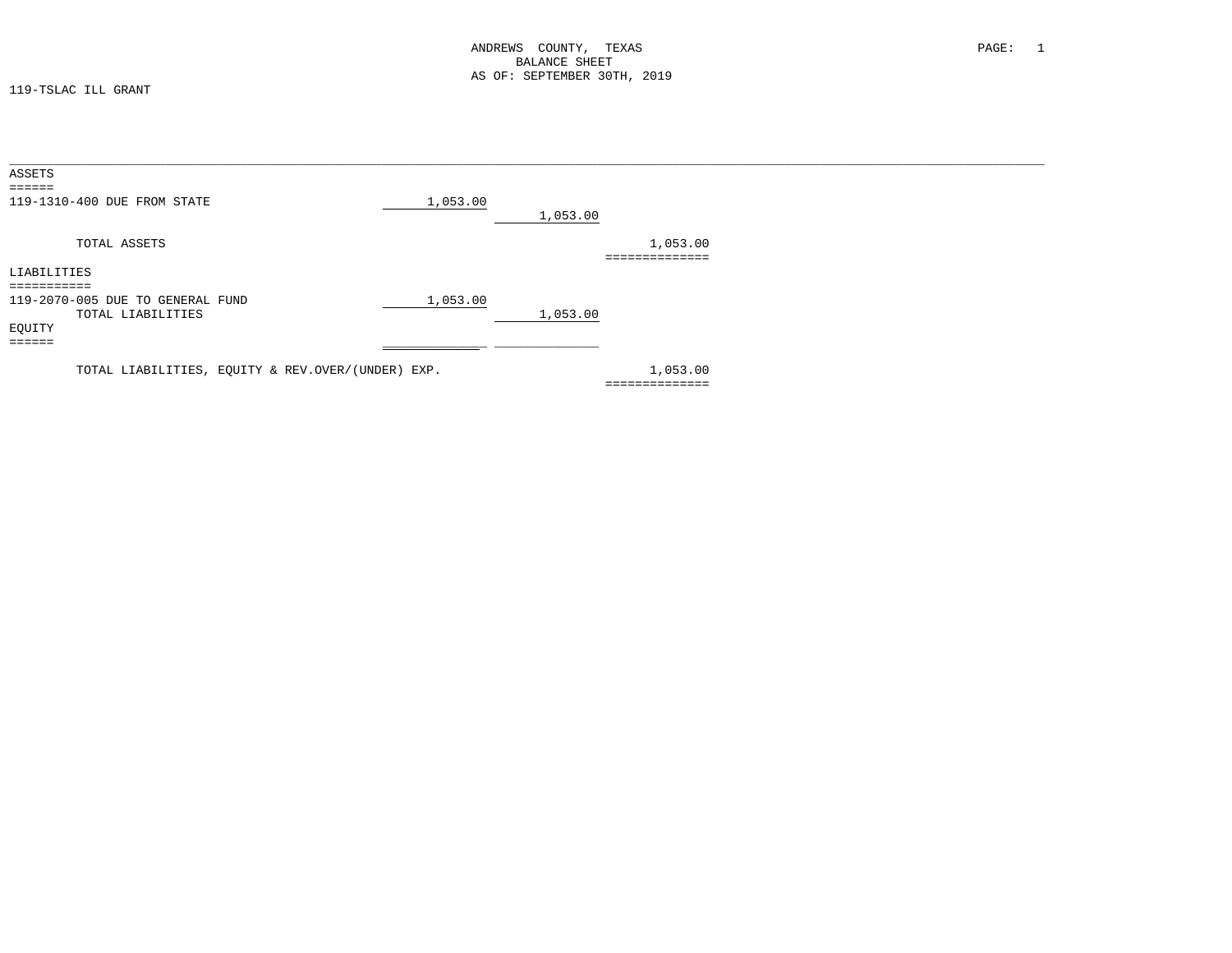| ANDREWS<br>COUNTY,<br>and the contract of the contract of the contract of the contract of the contract of the contract of the contract of | TEXAS                | PAGE: |  |
|-------------------------------------------------------------------------------------------------------------------------------------------|----------------------|-------|--|
| STATEMENT OF REVENUES & EXPENSES                                                                                                          |                      |       |  |
| AS OF:                                                                                                                                    | SEPTEMBER 30TH, 2019 |       |  |

|          | ORIGINAL      | <b>NET</b>    | RECEIPTS | RECEIPTS | PRIOR YEAR | UNCOLLECTED | PERCENT  |
|----------|---------------|---------------|----------|----------|------------|-------------|----------|
| REVENUES | <b>BUDGET</b> | <b>BUDGET</b> | $M-T-D$  | $Y-T-D$  | $Y-T-D$    | BALANCE     | RECEIVED |
|          |               |               |          |          |            |             |          |

% OF FISCAL YEAR: 08.33

========== ========== ============= ============= ============= ============= ========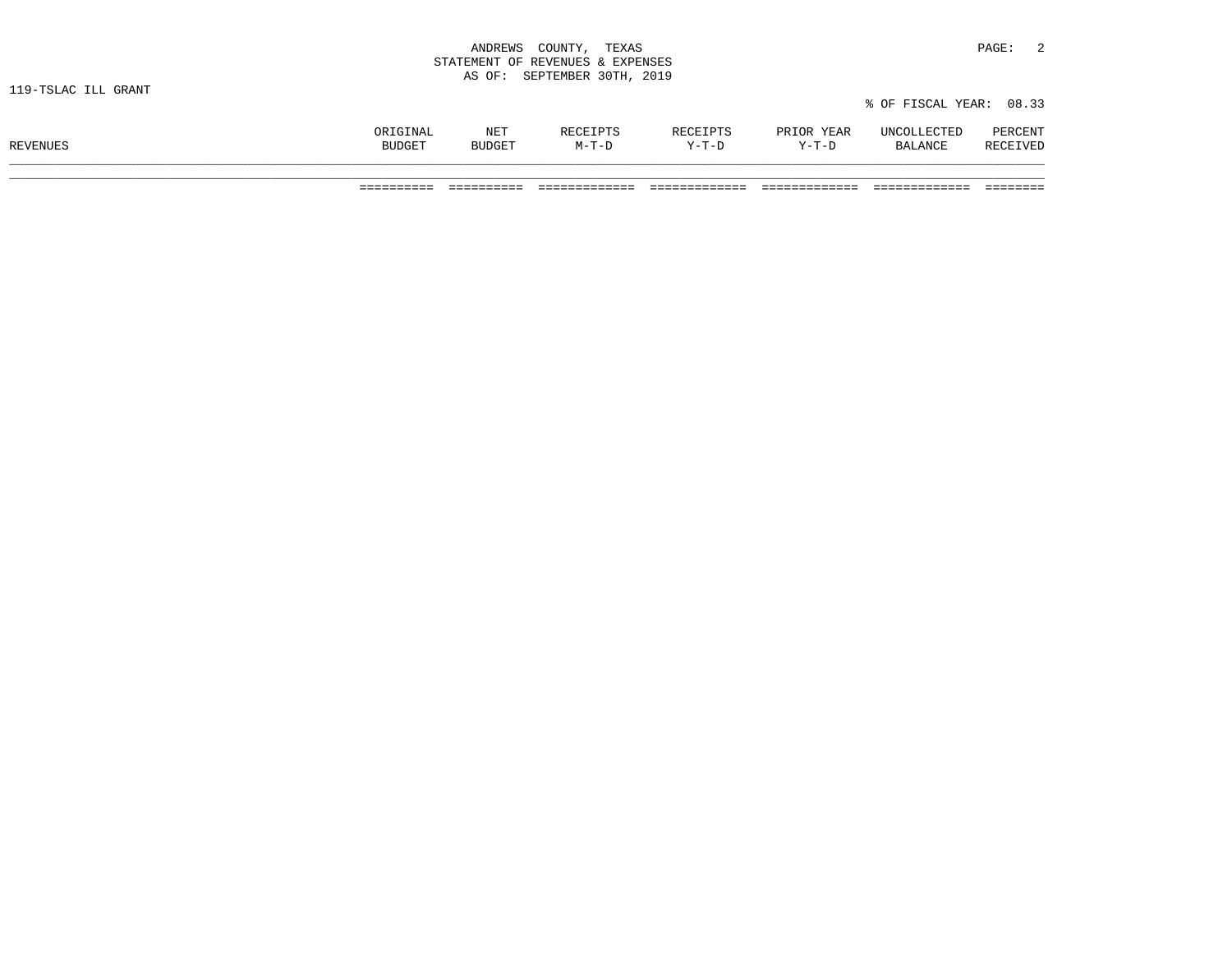|                     | ANDREWS<br>COUNTY,<br>TEXAS<br>STATEMENT OF REVENUES & EXPENSES<br>SEPTEMBER 30TH, 2019<br>AS OF: |                      |                     |                     |                       | PAGE:                   |                     |  |
|---------------------|---------------------------------------------------------------------------------------------------|----------------------|---------------------|---------------------|-----------------------|-------------------------|---------------------|--|
| 119-TSLAC ILL GRANT |                                                                                                   |                      |                     |                     |                       | % OF FISCAL YEAR: 08.33 |                     |  |
| EXPENSES            | ORIGINAL<br><b>BUDGET</b>                                                                         | NET<br><b>BUDGET</b> | EXPENDED<br>$M-T-D$ | EXPENDED<br>$Y-T-D$ | PRIOR YEAR<br>$Y-T-D$ | UNEXPENDED<br>BALANCE   | PERCENT<br>EXPENDED |  |

TSLAC ILL GRANT EXPEND. \_\_\_\_\_\_\_\_\_\_ \_\_\_\_\_\_\_\_\_\_ \_\_\_\_\_\_\_\_\_\_\_\_\_ \_\_\_\_\_\_\_\_\_\_\_\_\_ \_\_\_\_\_\_\_\_\_\_\_\_\_ \_\_\_\_\_\_\_\_\_\_\_\_\_ \_\_\_\_\_\_\_\_

========== ========== ============= ============= ============= ============= ========

\*\*\* END OF REPORT \*\*\*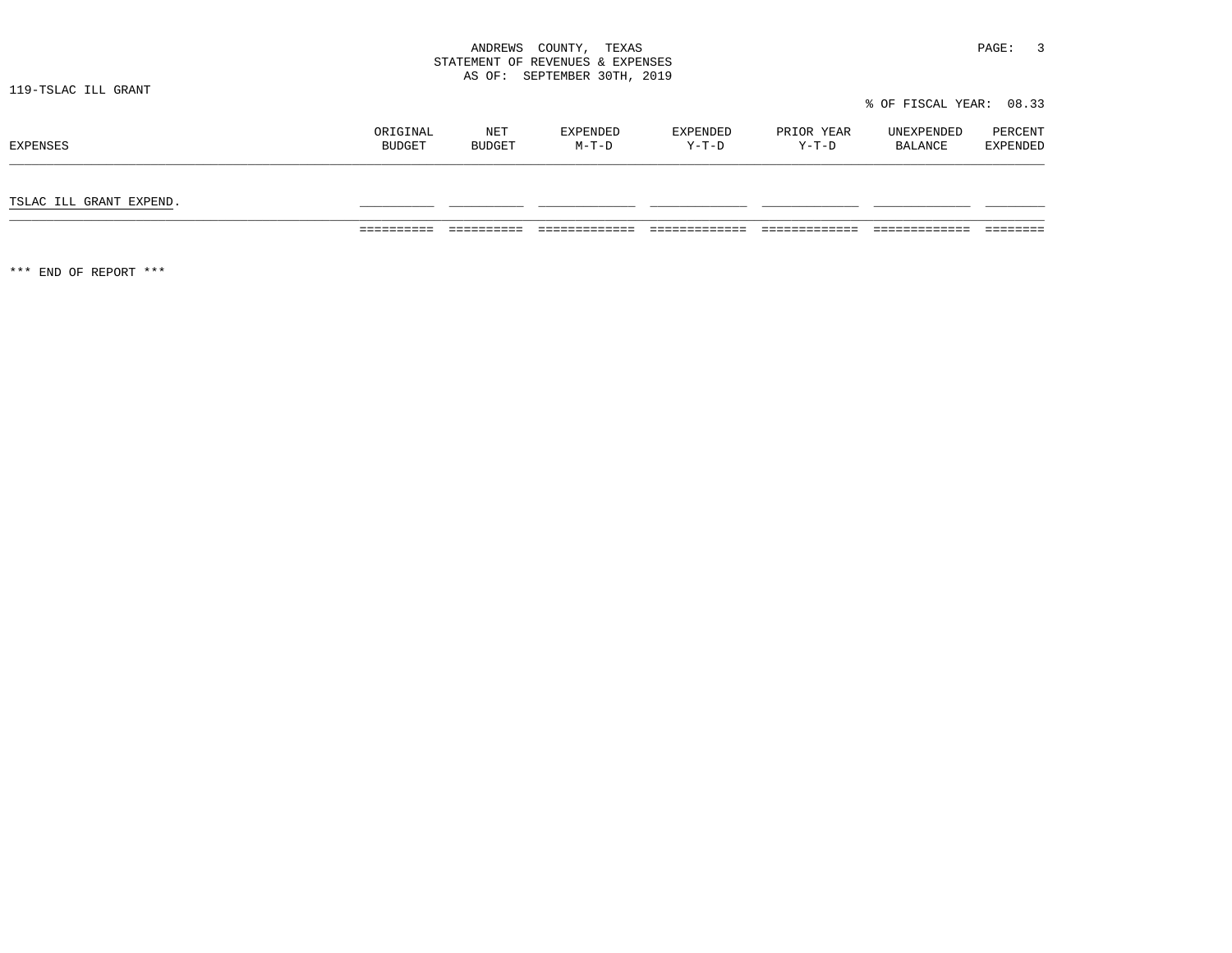900-CERT OBLIG TEXSTAR POOL

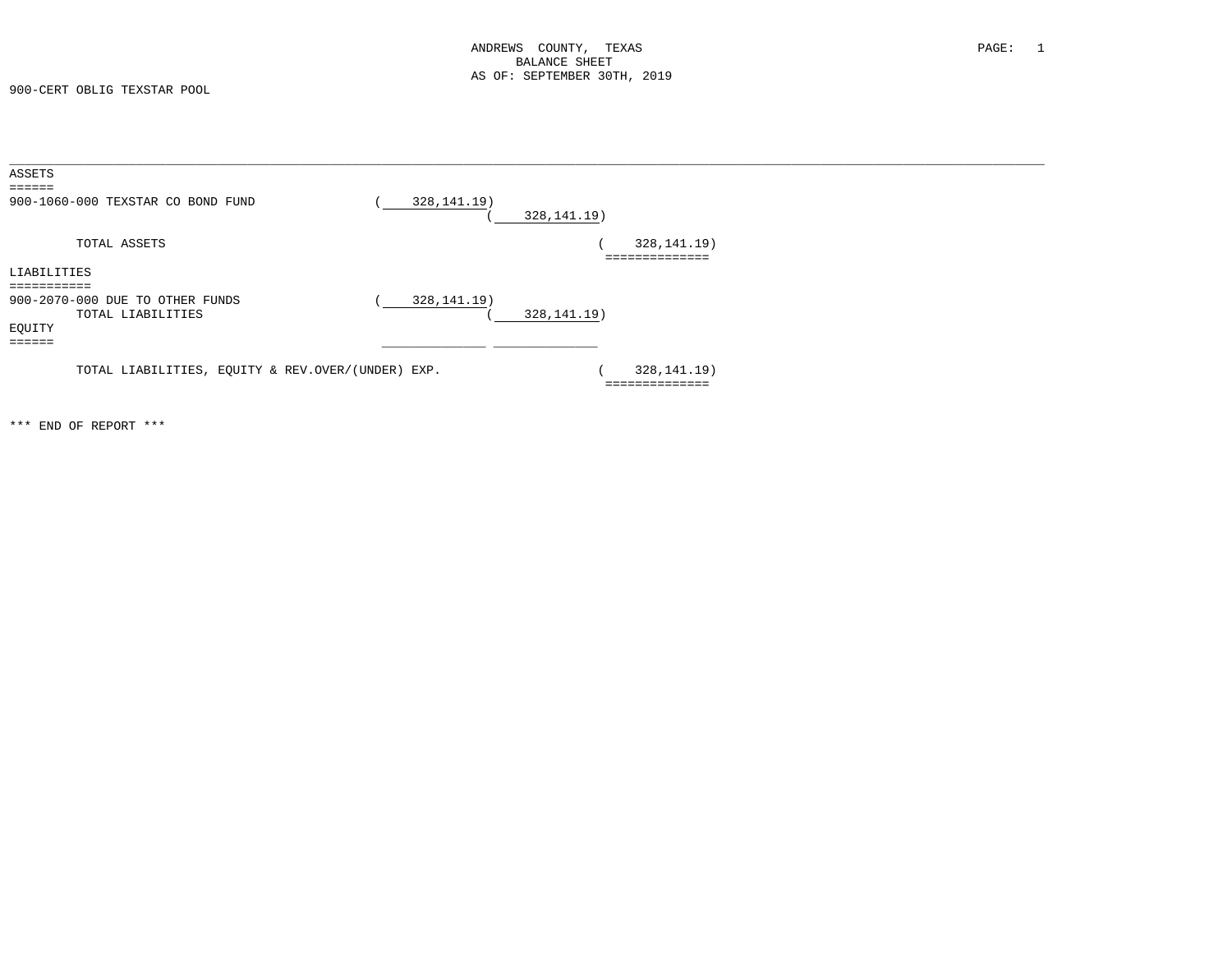| ASSETS      |  |                 |
|-------------|--|-----------------|
| ======      |  |                 |
|             |  | _______________ |
| LIABILITIES |  |                 |
| =========== |  |                 |
| EQUITY      |  |                 |
| ======      |  |                 |
|             |  | _============== |
|             |  |                 |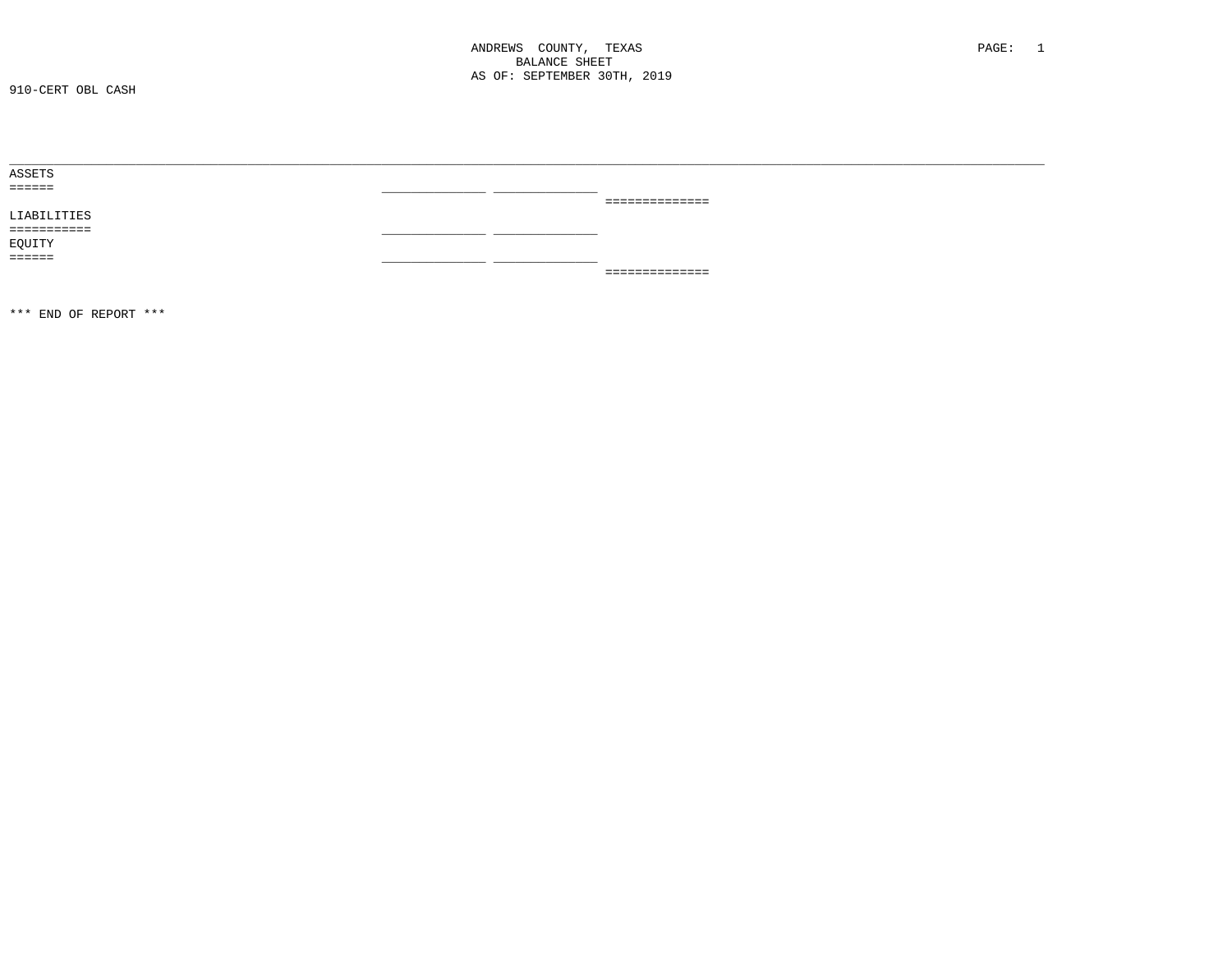979-ANDREWS CO DESIGNATED

| ASSETS                                            |            |            |                 |
|---------------------------------------------------|------------|------------|-----------------|
| 979-1010-000 POOLED CASH-ANDREWS CO DESIG         | 591,205.34 |            |                 |
| 979-1070-000 DUE FROM OTHER FUNDS                 | 2,470.38   |            |                 |
|                                                   |            | 593,675.72 |                 |
| TOTAL ASSETS                                      |            |            | 593,675.72      |
|                                                   |            |            | --------------- |
| LIABILITIES                                       |            |            |                 |
| ==========                                        |            |            |                 |
| 979-2020-000 ACCOUNTS PAYABLE CONTROL             | 2,470.38   |            |                 |
| 979-2070-000 DUE TO OTHER FUNDS                   | 591,205.34 |            |                 |
| TOTAL LIABILITIES                                 |            | 593,675.72 |                 |
| EQUITY                                            |            |            |                 |
| -----                                             |            |            |                 |
|                                                   |            |            |                 |
| TOTAL LIABILITIES, EQUITY & REV.OVER/(UNDER) EXP. |            |            | 593,675.72      |
|                                                   |            |            |                 |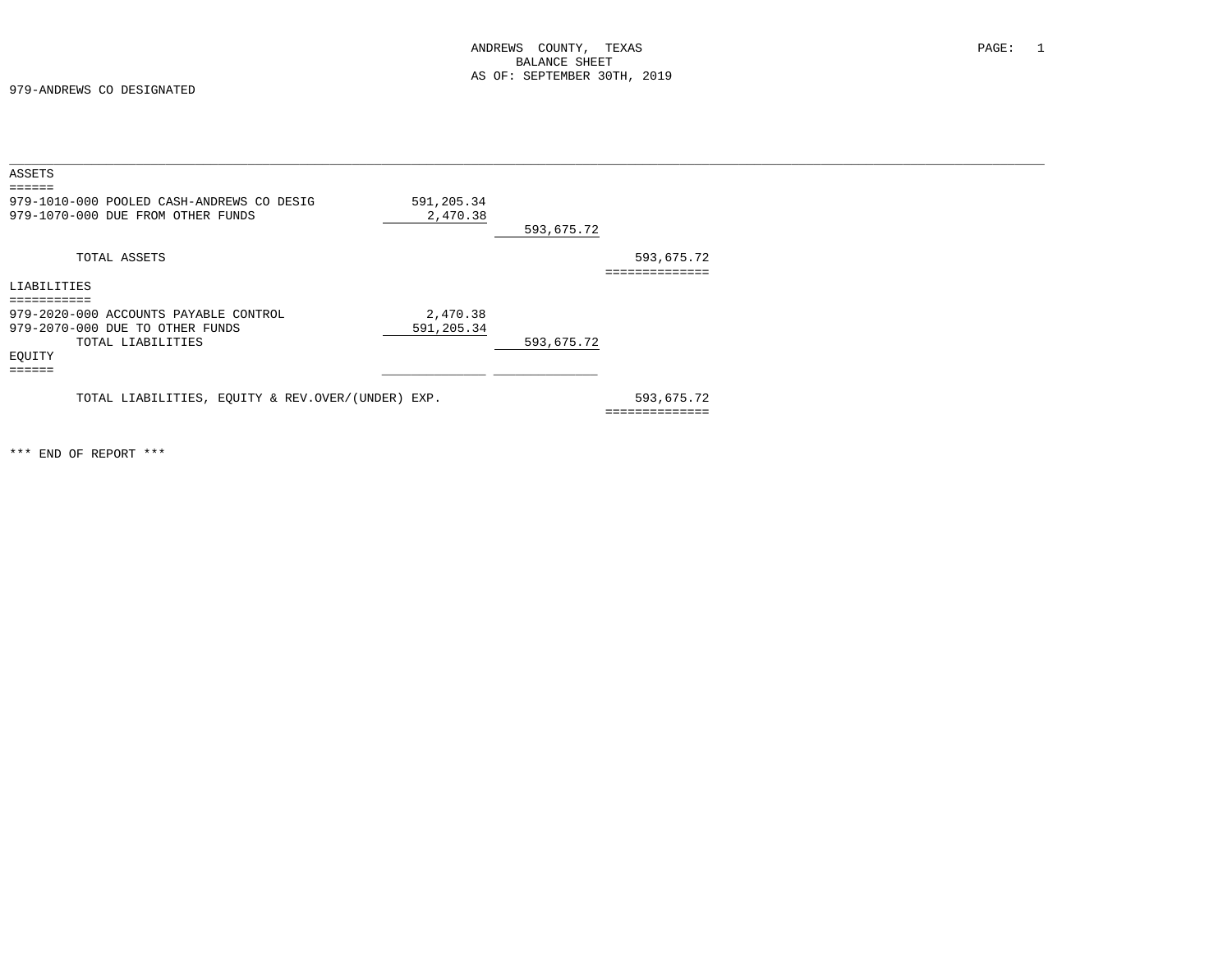989-ROAD & BRIDGE POOLED

| ASSETS                                            |            |            |                |
|---------------------------------------------------|------------|------------|----------------|
| =====                                             |            |            |                |
| 989-1010-000 POOLED R & B FUNDS                   | 76,499.70  |            |                |
| 989-1070-000 DUE FROM OTHER FUNDS                 | 272,324.61 |            |                |
|                                                   |            | 348,824.31 |                |
| TOTAL ASSETS                                      |            |            | 348,824.31     |
|                                                   |            |            | :============  |
| LIABILITIES                                       |            |            |                |
| ===========                                       |            |            |                |
| 989-2020-000 ACCOUNTS PAYABLE CONTROL             | 272,324.61 |            |                |
| 989-2070-000 DUE TO OTHER FUNDS                   | 76,499.70  |            |                |
| TOTAL LIABILITIES                                 |            | 348,824.31 |                |
| EQUITY                                            |            |            |                |
| ======                                            |            |            |                |
|                                                   |            |            |                |
| TOTAL LIABILITIES, EQUITY & REV.OVER/(UNDER) EXP. |            |            | 348,824.31     |
|                                                   |            |            | ============== |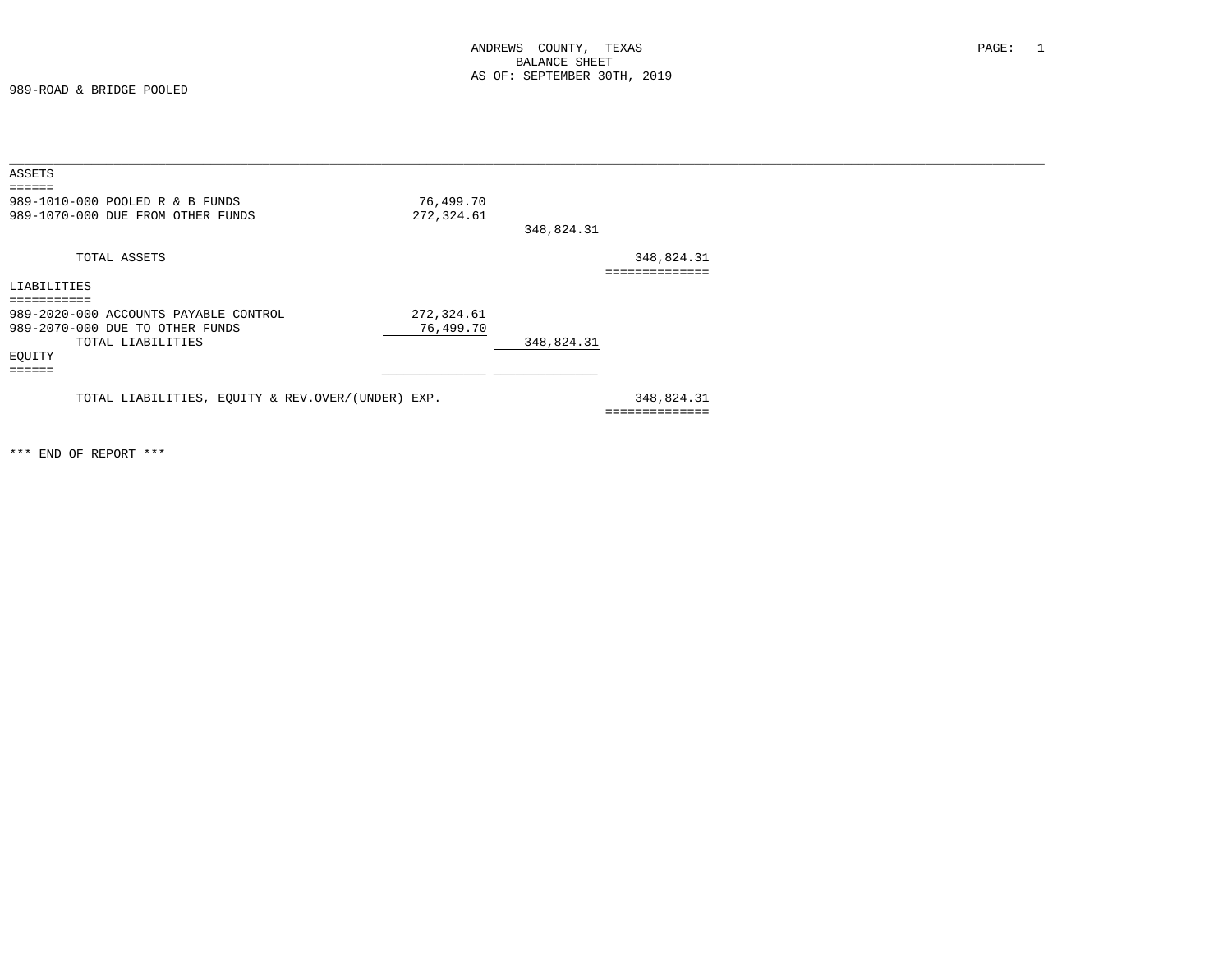993-DISCRETIONARY TXPOOL

| ASSETS                                            |              |              |                |
|---------------------------------------------------|--------------|--------------|----------------|
| ======                                            |              |              |                |
| 993-1030-000 ACDF INVESTMENTS TXPOOL              | 1,634,663.12 |              |                |
|                                                   |              | 1,634,663.12 |                |
| TOTAL ASSETS                                      |              |              | 1,634,663.12   |
|                                                   |              |              | -----------    |
| LIABILITIES                                       |              |              |                |
|                                                   |              |              |                |
| 993-2070-000 DUE TO OTHER FUNDS                   | 1,634,663.12 |              |                |
| TOTAL LIABILITIES                                 |              | 1,634,663.12 |                |
| EQUITY                                            |              |              |                |
| ------                                            |              |              |                |
| TOTAL LIABILITIES, EQUITY & REV.OVER/(UNDER) EXP. |              |              | 1,634,663.12   |
|                                                   |              |              | ============== |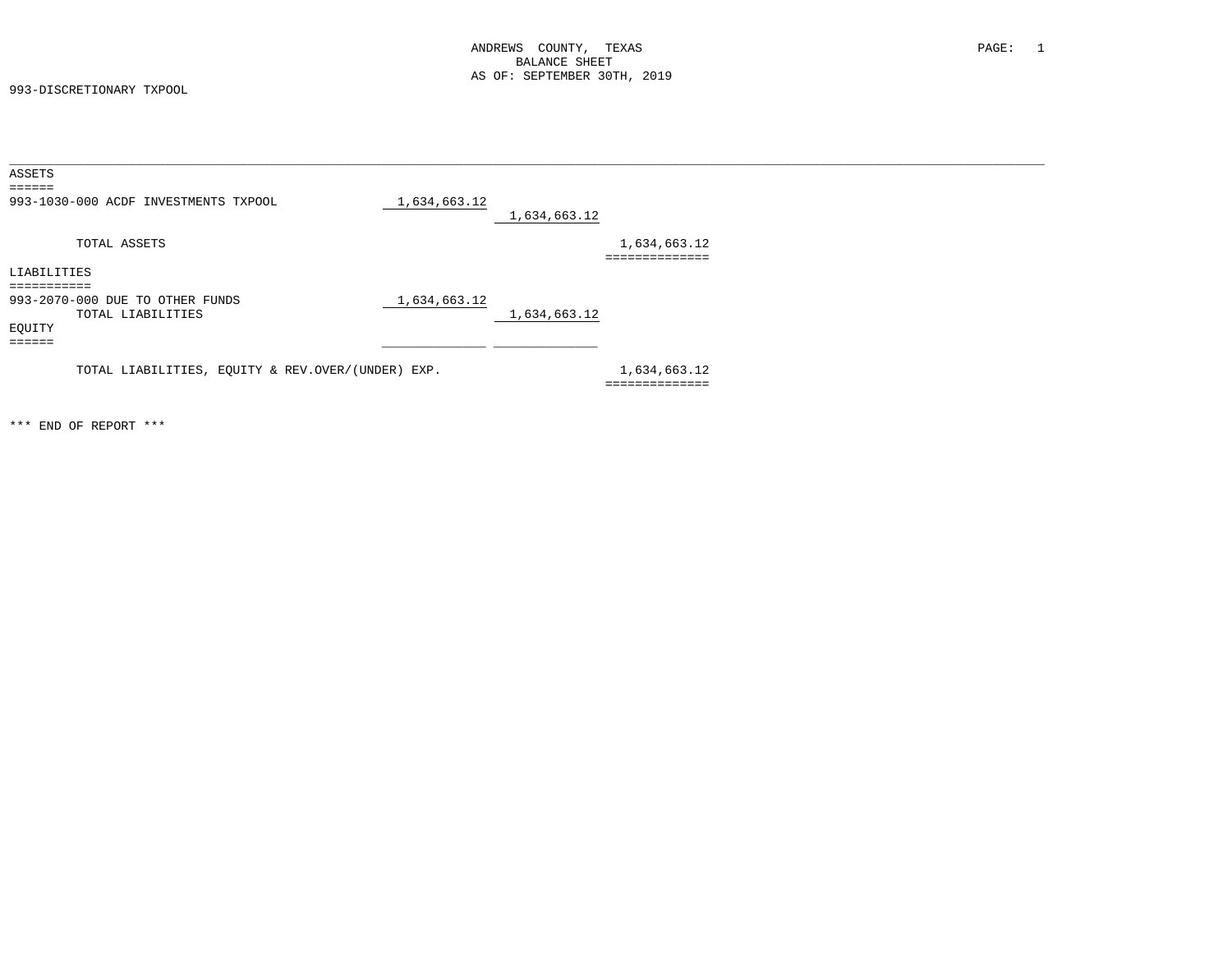| ASSETS      |  |                 |
|-------------|--|-----------------|
| ======      |  |                 |
|             |  | _============== |
| LIABILITIES |  |                 |
|             |  |                 |
| EQUITY      |  |                 |
| ======      |  |                 |
|             |  | _============== |
|             |  |                 |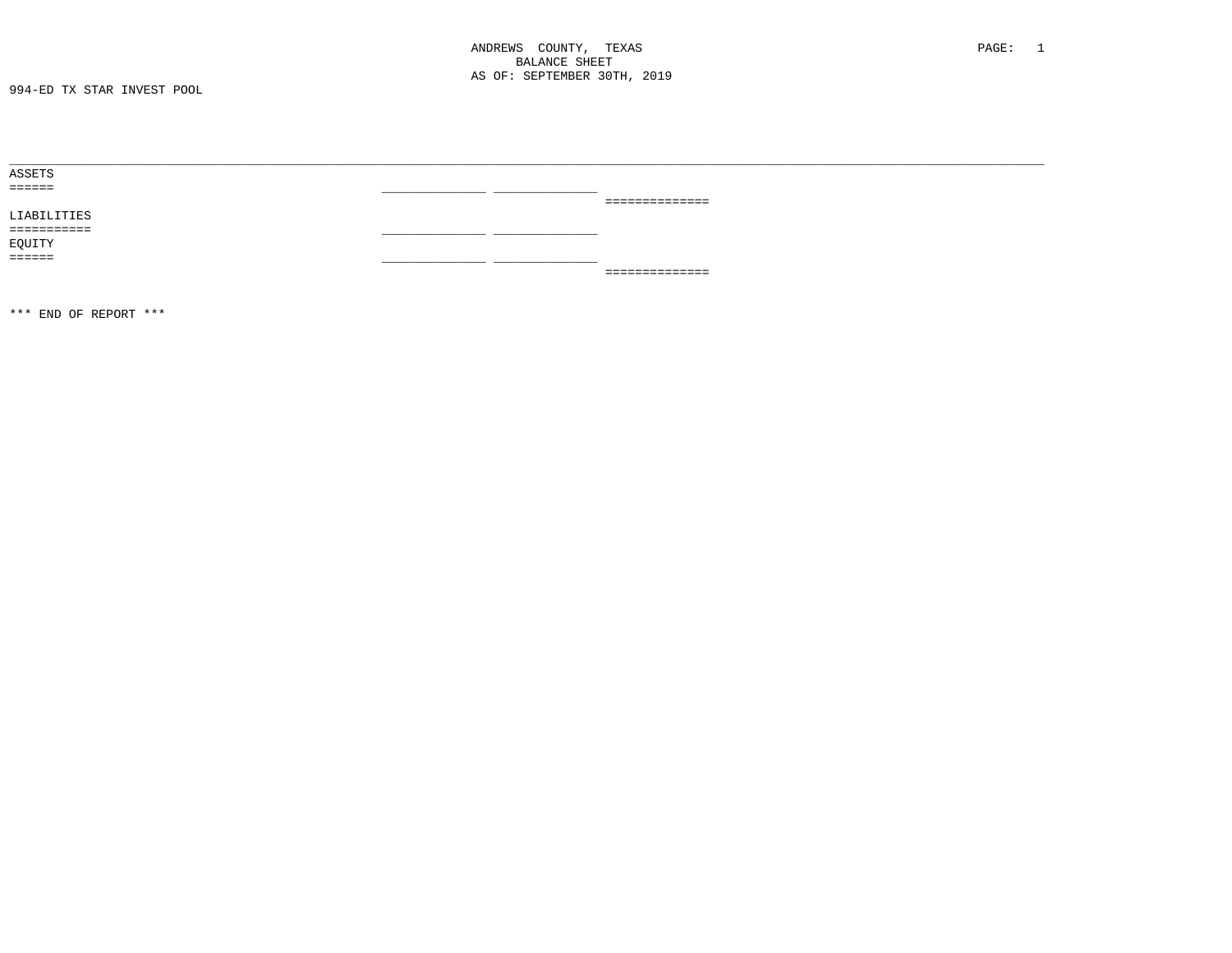995-CD INVESTMENTS POOL

| ASSETS                                            |              |              |                |
|---------------------------------------------------|--------------|--------------|----------------|
| ======                                            |              |              |                |
| 995-1050-000 CD INVESTMENTS POOLED                | 1,040,805.49 |              |                |
|                                                   |              | 1,040,805.49 |                |
| TOTAL ASSETS                                      |              |              | 1,040,805.49   |
|                                                   |              |              | ============== |
| LIABILITIES                                       |              |              |                |
|                                                   |              |              |                |
| 995-2070-000 DUE TO OTHER FUNDS                   | 1,040,805.49 |              |                |
| TOTAL LIABILITIES                                 |              | 1,040,805.49 |                |
| EQUITY                                            |              |              |                |
| ======                                            |              |              |                |
|                                                   |              |              |                |
| TOTAL LIABILITIES, EQUITY & REV.OVER/(UNDER) EXP. |              |              | 1,040,805.49   |
|                                                   |              |              | ============== |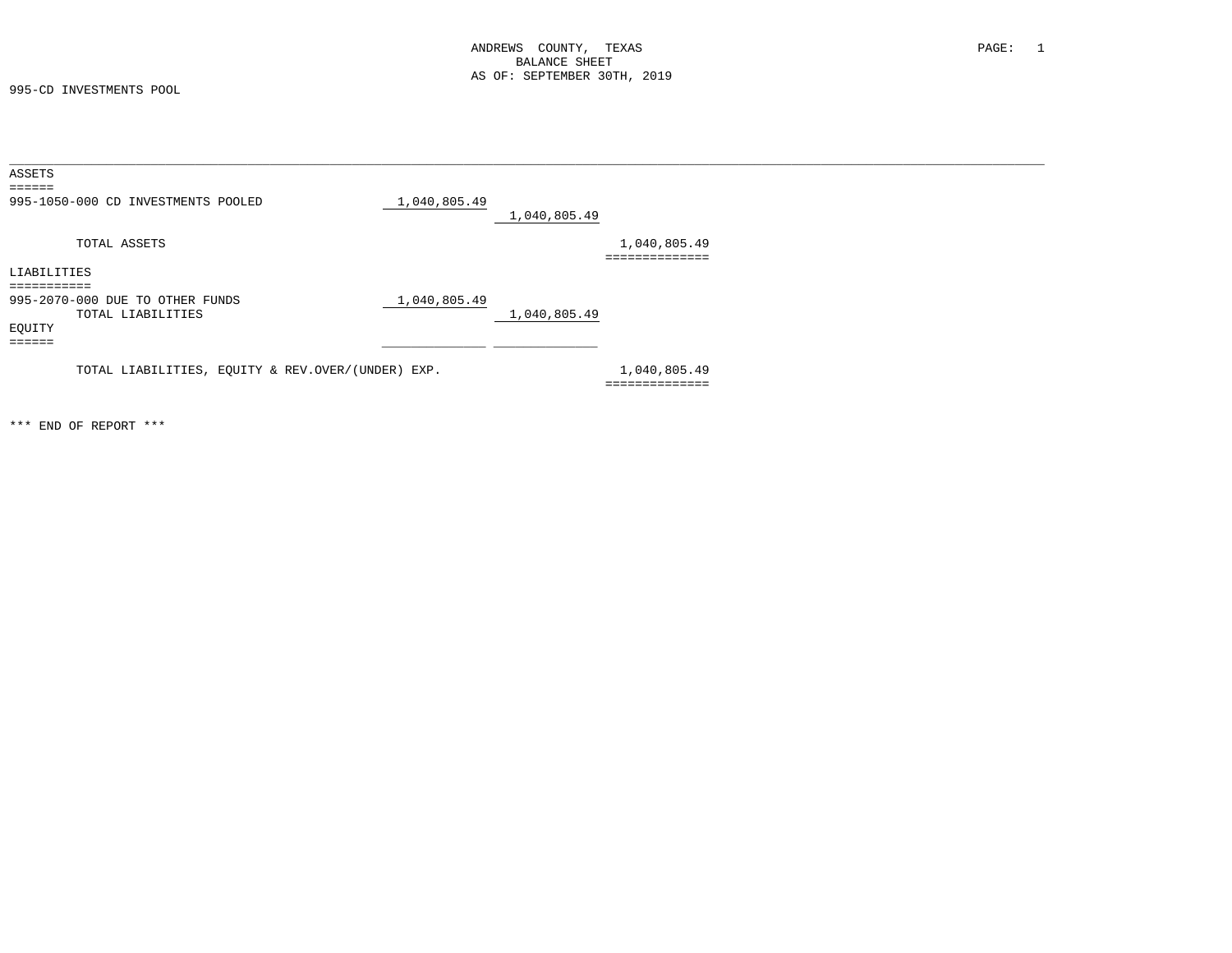996-US GOVT SECURITIES POOL

| ASSETS                                            |                |                |                           |
|---------------------------------------------------|----------------|----------------|---------------------------|
| ======                                            |                |                |                           |
| 996-1030-102 US GOVT SECURITIES POOLED            | 2, 215, 435.83 |                |                           |
|                                                   |                | 2, 215, 435.83 |                           |
| TOTAL ASSETS                                      |                |                | 2, 215, 435.83            |
|                                                   |                |                |                           |
| LIABILITIES                                       |                |                |                           |
|                                                   |                |                |                           |
| 996-2070-000 DUE TO OTHER FUNDS                   | 2, 215, 435.83 |                |                           |
| TOTAL LIABILITIES                                 |                | 2, 215, 435.83 |                           |
| EQUITY                                            |                |                |                           |
| $=$ =====                                         |                |                |                           |
|                                                   |                |                |                           |
| TOTAL LIABILITIES, EQUITY & REV.OVER/(UNDER) EXP. |                |                | 2, 215, 435.83            |
|                                                   |                |                | . _ _ _ _ _ _ _ _ _ _ _ _ |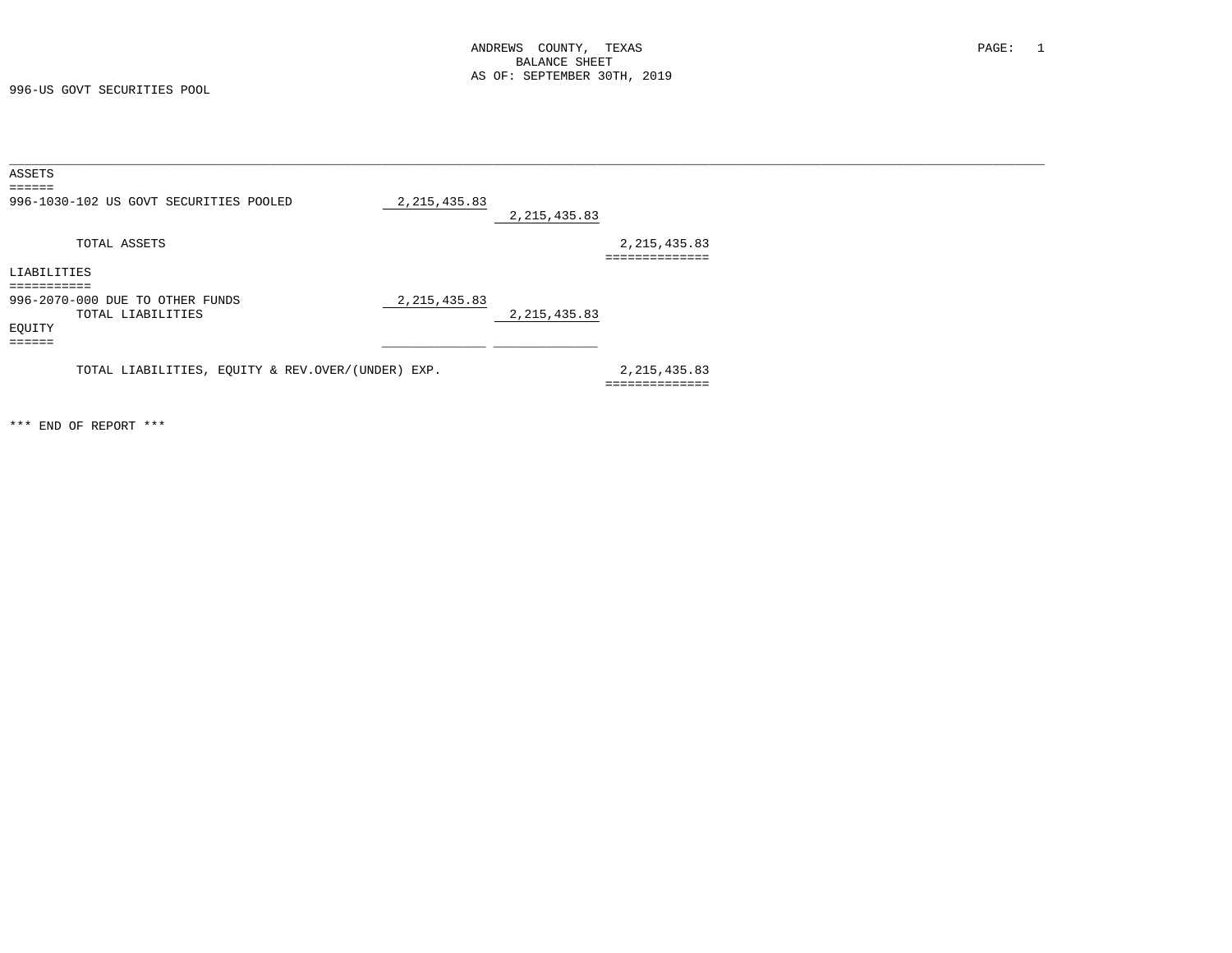997-R & B INVESTMENTS POOL

| ASSETS                                            |              |              |               |
|---------------------------------------------------|--------------|--------------|---------------|
| $=$ $=$ $=$ $=$ $=$                               |              |              |               |
| 997-1030-000 R & B INVESTMENTS POOLED             | 7,438,443.37 |              |               |
|                                                   |              | 7,438,443.37 |               |
| TOTAL ASSETS                                      |              |              | 7,438,443.37  |
|                                                   |              |              | ------------  |
| LIABILITIES                                       |              |              |               |
| ==========                                        |              |              |               |
| 997-2070-000 DUE TO OTHER FUNDS                   | 7,438,443.37 |              |               |
| TOTAL LIABILITIES                                 |              | 7,438,443.37 |               |
| EQUITY                                            |              |              |               |
| $=$ $=$ $=$ $=$ $=$                               |              |              |               |
|                                                   |              |              |               |
| TOTAL LIABILITIES, EQUITY & REV.OVER/(UNDER) EXP. |              |              | 7,438,443.37  |
|                                                   |              |              | ------------- |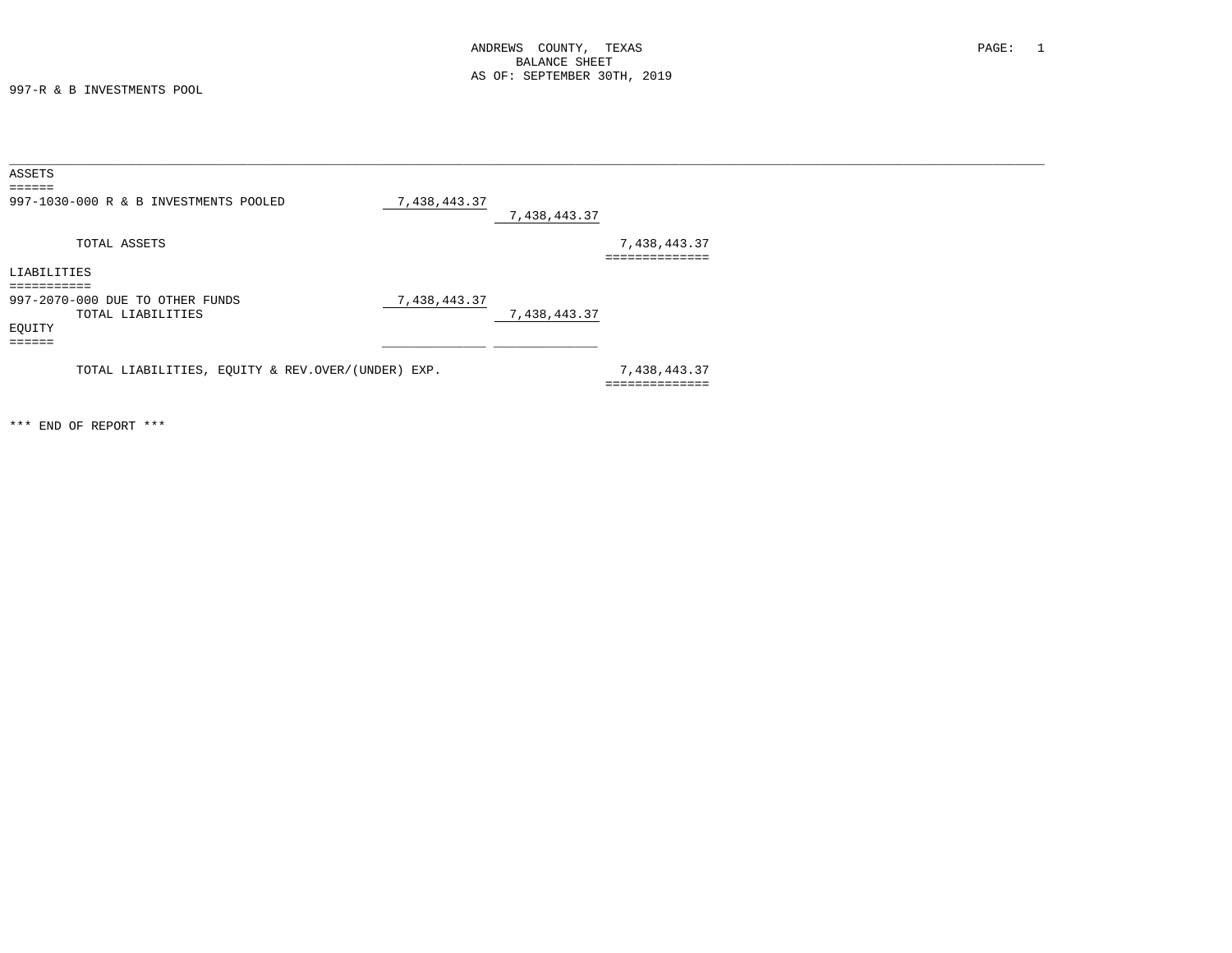998-R&B TXPOOL CAP IMPR POOL

| ASSETS              |      |                 |
|---------------------|------|-----------------|
| $=$ $=$ $=$ $=$ $=$ | ___  |                 |
|                     |      | -============== |
| LIABILITIES         |      |                 |
| ===========         |      |                 |
| EQUITY              |      |                 |
| $=$ $=$ $=$ $=$ $=$ | ____ |                 |
|                     |      | -============== |
|                     |      |                 |